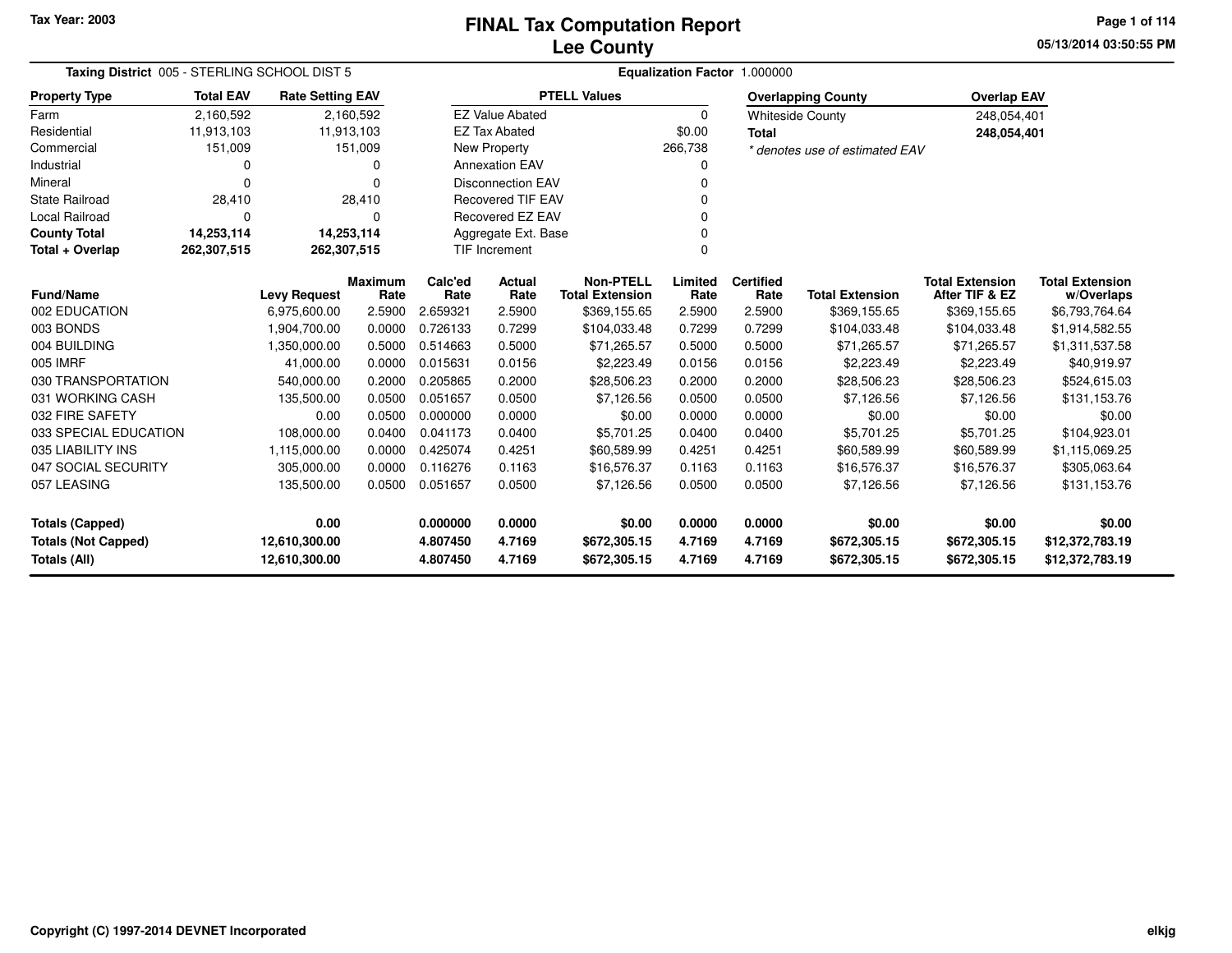**05/13/2014 03:50:55 PM Page 2 of 114**

| Taxing District 008 - NELSON SCHOOL DIST 8    |                  |                         |                |                      |                          |                        |                  | Equalization Factor 1.000000 |                        |                        |                        |
|-----------------------------------------------|------------------|-------------------------|----------------|----------------------|--------------------------|------------------------|------------------|------------------------------|------------------------|------------------------|------------------------|
| <b>Property Type</b>                          | <b>Total EAV</b> | <b>Rate Setting EAV</b> |                |                      |                          | <b>PTELL Values</b>    |                  |                              |                        |                        |                        |
| Farm                                          | 1,275,723        |                         | 1,275,723      |                      | <b>EZ Value Abated</b>   |                        | 0                |                              |                        |                        |                        |
| Residential                                   | 3,452,502        |                         | 3,452,502      |                      | <b>EZ Tax Abated</b>     |                        | \$0.00           |                              |                        |                        |                        |
| Commercial                                    | 570,937          |                         | 570,937        |                      | New Property             |                        | 65,782           |                              |                        |                        |                        |
| Industrial                                    | 4,660,240        |                         | 4,660,240      |                      | <b>Annexation EAV</b>    |                        | 0                |                              |                        |                        |                        |
| Mineral                                       | $\Omega$         |                         | $\Omega$       |                      | <b>Disconnection EAV</b> |                        | 0                |                              |                        |                        |                        |
| <b>State Railroad</b>                         | 952,155          |                         | 952,155        |                      | <b>Recovered TIF EAV</b> |                        | 0                |                              |                        |                        |                        |
| Local Railroad                                | 0                |                         | 0              |                      | Recovered EZ EAV         |                        | 0                |                              |                        |                        |                        |
| <b>County Total</b>                           | 10,911,557       |                         | 10,911,557     |                      | Aggregate Ext. Base      |                        | 239,961          |                              |                        |                        |                        |
| Total + Overlap                               | 10,911,557       |                         | 10,911,557     |                      | <b>TIF Increment</b>     |                        | 0                |                              |                        |                        |                        |
|                                               |                  |                         | <b>Maximum</b> | Calc'ed              | Actual                   | <b>Non-PTELL</b>       | Limited          | <b>Certified</b>             |                        | <b>Total Extension</b> | <b>Total Extension</b> |
| <b>Fund/Name</b>                              |                  | <b>Levy Request</b>     | Rate           | Rate                 | Rate                     | <b>Total Extension</b> | Rate             | Rate                         | <b>Total Extension</b> | After TIF & EZ         | w/Overlaps             |
| 002 EDUCATION                                 |                  | 165,180.00              | 1.5700         | 1.513808             | 1.5138                   | \$165,179.15           | 1.5138           | 1.5138                       | \$165,179.15           | \$165,179.15           | \$165,179.15           |
| 004 BUILDING                                  |                  | 26,300.00               | 0.2500         | 0.241029             | 0.2410                   | \$26,296.85            | 0.2410           | 0.2410                       | \$26,296.85            | \$26,296.85            | \$26,296.85            |
| 005 IMRF                                      |                  | 100.00                  | 0.0000         | 0.000917             | 0.0009                   | \$98.20                | 0.0009           | 0.0009                       | \$98.20                | \$98.20                | \$98.20                |
| 030 TRANSPORTATION                            |                  | 13,515.00               | 0.1200         | 0.123860             | 0.1200                   | \$13,093.87            | 0.1200           | 0.1200                       | \$13,093.87            | \$13,093.87            | \$13,093.87            |
| 031 WORKING CASH                              |                  | 4,900.00                | 0.0500         | 0.044907             | 0.0449                   | \$4,899.29             | 0.0449           | 0.0449                       | \$4,899.29             | \$4,899.29             | \$4,899.29             |
| 032 FIRE SAFETY                               |                  | 0.00                    | 0.0500         | 0.000000             | 0.0000                   | \$0.00                 | 0.0000           | 0.0000                       | \$0.00                 | \$0.00                 | \$0.00                 |
| 033 SPECIAL EDUCATION                         |                  | 2,100.00                | 0.0200         | 0.019246             | 0.0192                   | \$2,095.02             | 0.0192           | 0.0192                       | \$2,095.02             | \$2,095.02             | \$2,095.02             |
| 035 LIABILITY INS                             |                  | 32,950.00               | 0.0000         | 0.301973             | 0.3020                   | \$32,952.90            | 0.2744           | 0.2744                       | \$29,941.31            | \$29,941.31            | \$29,941.31            |
| 047 SOCIAL SECURITY                           |                  | 2,000.00                | 0.0000         | 0.018329             | 0.0183                   | \$1,996.81             | 0.0009           | 0.0009                       | \$98.20                | \$98.20                | \$98.20                |
| 057 LEASING                                   |                  | 4,900.00                | 0.0500         | 0.044907             | 0.0449                   | \$4,899.29             | 0.0449           | 0.0449                       | \$4,899.29             | \$4,899.29             | \$4,899.29             |
| Totals (Capped)<br><b>Totals (Not Capped)</b> |                  | 251,945.00<br>0.00      |                | 2.308976<br>0.000000 | 2.3050<br>0.0000         | \$251,511.38<br>\$0.00 | 2.2600<br>0.0000 | 2.2600<br>0.0000             | \$246,601.18<br>\$0.00 | \$246,601.18<br>\$0.00 | \$246,601.18<br>\$0.00 |
| Totals (All)                                  |                  | 251,945.00              |                | 2.308976             | 2.3050                   | \$251,511.38           | 2.2600           | 2.2600                       | \$246,601.18           | \$246,601.18           | \$246,601.18           |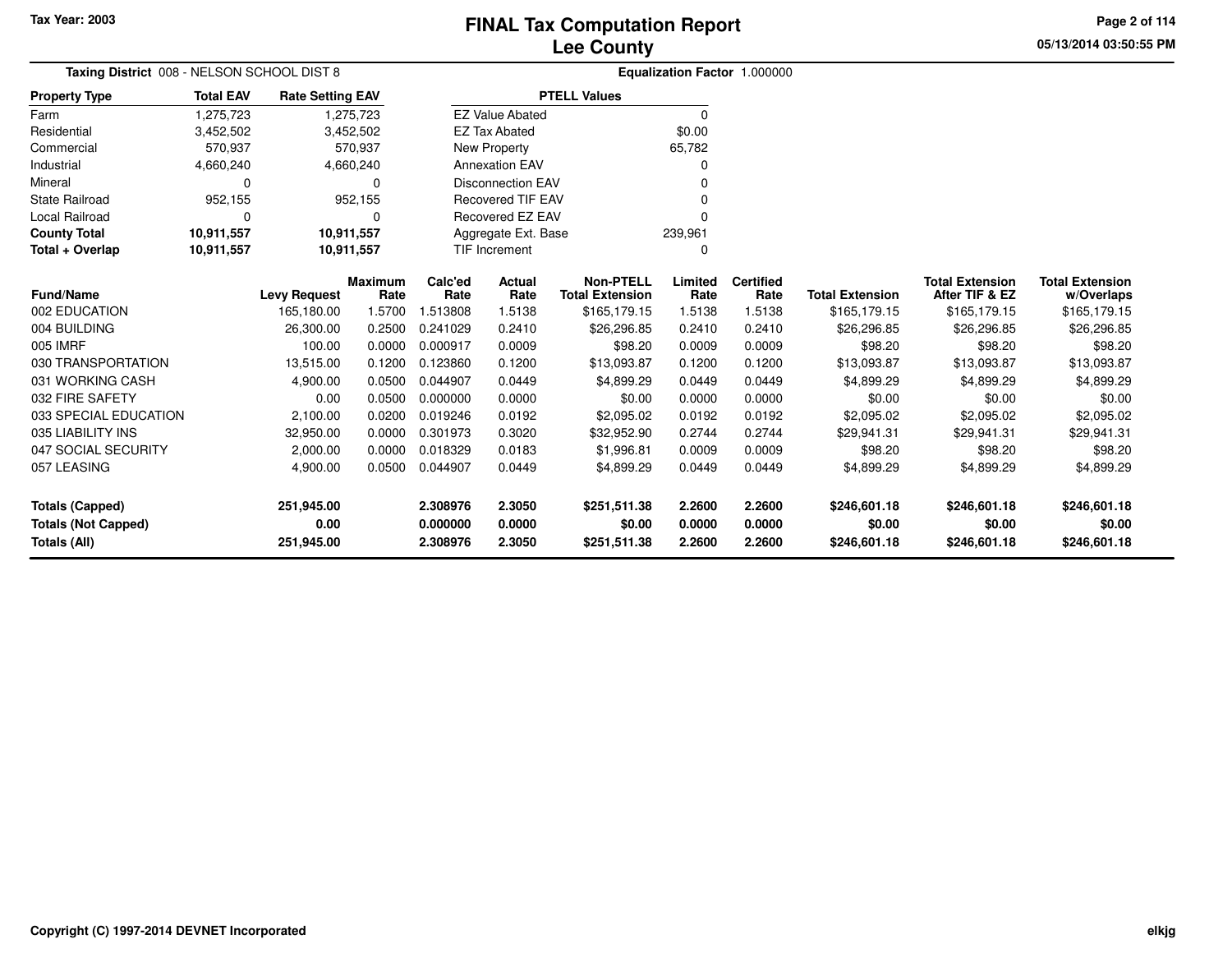**05/13/2014 03:50:55 PMPage 3 of 114**

| Taxing District 009 - EARLVILLE SCHOOL DIST 9   |                  |                         |                        |                 | Equalization Factor 1.000000 |                                            |                 |                          |                                |                                          |                                      |  |  |
|-------------------------------------------------|------------------|-------------------------|------------------------|-----------------|------------------------------|--------------------------------------------|-----------------|--------------------------|--------------------------------|------------------------------------------|--------------------------------------|--|--|
| <b>Property Type</b>                            | <b>Total EAV</b> | <b>Rate Setting EAV</b> |                        |                 |                              | <b>PTELL Values</b>                        |                 |                          | <b>Overlapping County</b>      | <b>Overlap EAV</b>                       |                                      |  |  |
| Farm                                            | 308,579          |                         | 308,579                |                 | <b>EZ Value Abated</b>       |                                            | $\Omega$        | DeKalb County            |                                | 1,426,325                                |                                      |  |  |
| Residential                                     | 64,215           |                         | 64,215                 |                 | <b>EZ Tax Abated</b>         |                                            | \$0.00          | LaSalle County           |                                | *40,686,121                              |                                      |  |  |
| Commercial                                      | 0                |                         | 0                      |                 | New Property                 |                                            | 12,000          | <b>Total</b>             |                                | 42,112,446                               |                                      |  |  |
| Industrial                                      | 0                |                         | 0                      |                 | <b>Annexation EAV</b>        |                                            | 0               |                          | * denotes use of estimated EAV |                                          |                                      |  |  |
| Mineral                                         | 0                |                         | $\Omega$               |                 | <b>Disconnection EAV</b>     |                                            | 0               |                          |                                |                                          |                                      |  |  |
| <b>State Railroad</b>                           | $\mathbf 0$      |                         | $\Omega$               |                 | <b>Recovered TIF EAV</b>     |                                            | 0               |                          |                                |                                          |                                      |  |  |
| Local Railroad                                  | $\Omega$         |                         | $\Omega$               |                 | <b>Recovered EZ EAV</b>      |                                            | 0               |                          |                                |                                          |                                      |  |  |
| <b>County Total</b>                             | 372,794          |                         | 372,794                |                 | Aggregate Ext. Base          |                                            | 0               |                          |                                |                                          |                                      |  |  |
| Total + Overlap                                 | 42,485,240       | 42,485,240              |                        |                 | <b>TIF Increment</b><br>0    |                                            |                 |                          |                                |                                          |                                      |  |  |
| <b>Fund/Name</b>                                |                  | <b>Levy Request</b>     | <b>Maximum</b><br>Rate | Calc'ed<br>Rate | <b>Actual</b><br>Rate        | <b>Non-PTELL</b><br><b>Total Extension</b> | Limited<br>Rate | <b>Certified</b><br>Rate | <b>Total Extension</b>         | <b>Total Extension</b><br>After TIF & EZ | <b>Total Extension</b><br>w/Overlaps |  |  |
| 002 EDUCATION                                   |                  | 1,128,400.00            | 2.6000                 | 2.655981        | 2.6000                       | \$9,692.64                                 | 2.6000          | 2.6000                   | \$9,692.64                     | \$9,692.64                               | \$1,104,616.24                       |  |  |
| 003 BONDS                                       |                  | 347,025.00              | 0.0000                 | 0.816813        | 0.8168                       | \$3,044.98                                 | 0.8168          | 0.8168                   | \$3,044.98                     | \$3,044.98                               | \$347,019.44                         |  |  |
| 004 BUILDING                                    |                  | 305.970.00              | 0.7050                 | 0.720180        | 0.7050                       | \$2,628.20                                 | 0.7050          | 0.7050                   | \$2,628.20                     | \$2,628.20                               | \$299,520.94                         |  |  |
| 005 IMRF                                        |                  | 39,037.00               | 0.0000                 | 0.091884        | 0.0919                       | \$342.60                                   | 0.0919          | 0.0919                   | \$342.60                       | \$342.60                                 | \$39,043.94                          |  |  |
| 030 TRANSPORTATION                              |                  | 86,800.00               | 0.2000                 | 0.204306        | 0.2000                       | \$745.59                                   | 0.2000          | 0.2000                   | \$745.59                       | \$745.59                                 | \$84,970.48                          |  |  |
| 031 WORKING CASH                                |                  | 21,700.00               | 0.0500                 | 0.051077        | 0.0500                       | \$186.40                                   | 0.0500          | 0.0500                   | \$186.40                       | \$186.40                                 | \$21,242.62                          |  |  |
| 032 FIRE SAFETY                                 |                  | 21,700.00               | 0.0500                 | 0.051077        | 0.0500                       | \$186.40                                   | 0.0500          | 0.0500                   | \$186.40                       | \$186.40                                 | \$21,242.62                          |  |  |
| 033 SPECIAL EDUCATION                           |                  | 17,360.00               | 0.0400                 | 0.040861        | 0.0400                       | \$149.12                                   | 0.0400          | 0.0400                   | \$149.12                       | \$149.12                                 | \$16,994.10                          |  |  |
| 035 LIABILITY INS                               |                  | 162,839.00              | 0.0000                 | 0.383284        | 0.3833                       | \$1,428.92                                 | 0.3833          | 0.3833                   | \$1,428.92                     | \$1,428.92                               | \$162,845.92                         |  |  |
| 047 SOCIAL SECURITY                             |                  | 60,663.00               | 0.0000                 | 0.142786        | 0.1428                       | \$532.35                                   | 0.1428          | 0.1428                   | \$532.35                       | \$532.35                                 | \$60,668.92                          |  |  |
| 057 LEASING                                     |                  | 8,548.00                | 0.0500                 | 0.020120        | 0.0201                       | \$74.93                                    | 0.0201          | 0.0201                   | \$74.93                        | \$74.93                                  | \$8,539.53                           |  |  |
| <b>Totals (Capped)</b>                          |                  | 0.00                    |                        | 0.000000        | 0.0000                       | \$0.00                                     | 0.0000          | 0.0000                   | \$0.00                         | \$0.00                                   | \$0.00                               |  |  |
| <b>Totals (Not Capped)</b>                      |                  | 2,200,042.00            |                        | 5.178369        | 5.0999                       | \$19,012.13                                | 5.0999          | 5.0999                   | \$19,012.13                    | \$19,012.13                              | \$2,166,704.75                       |  |  |
| <b>Totals (All)</b><br>2,200,042.00<br>5.178369 |                  |                         | 5.0999                 | \$19,012.13     | 5.0999                       | 5.0999                                     | \$19,012.13     | \$19,012.13              | \$2,166,704.75                 |                                          |                                      |  |  |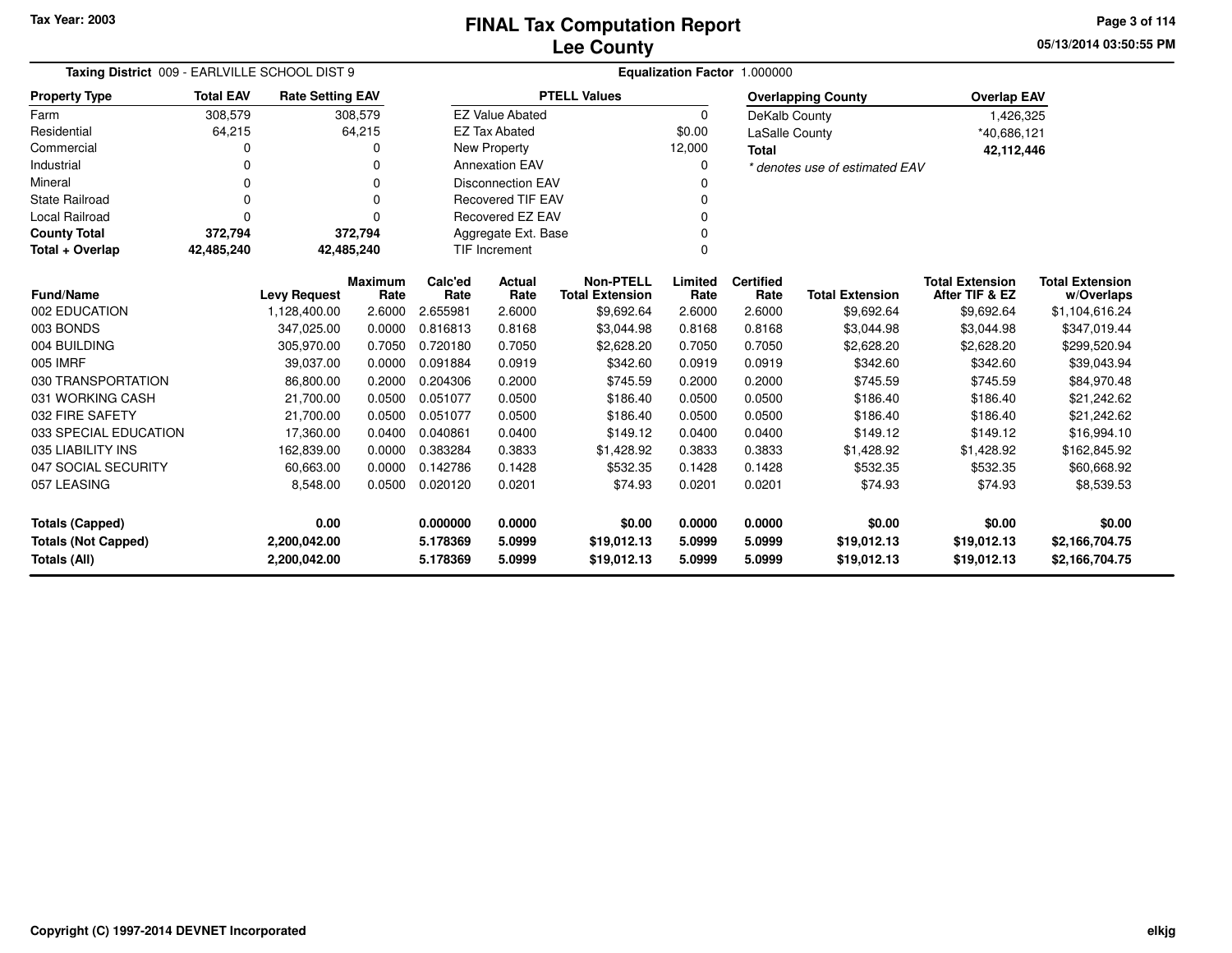**05/13/2014 03:50:55 PM Page 4 of 114**

| Taxing District 017 - OHIO SCHOOL DIST 17 |                  |                         |                        |                 | Equalization Factor 1.000000 |                                            |                 |                          |                                |                                          |                                      |
|-------------------------------------------|------------------|-------------------------|------------------------|-----------------|------------------------------|--------------------------------------------|-----------------|--------------------------|--------------------------------|------------------------------------------|--------------------------------------|
| <b>Property Type</b>                      | <b>Total EAV</b> | <b>Rate Setting EAV</b> |                        |                 |                              | <b>PTELL Values</b>                        |                 |                          | <b>Overlapping County</b>      | <b>Overlap EAV</b>                       |                                      |
| Farm                                      | 2,374,441        |                         | 2,374,441              |                 | <b>EZ Value Abated</b>       |                                            | 0               | <b>Bureau County</b>     |                                | 9,502,066                                |                                      |
| Residential                               | 426,942          |                         | 426,942                |                 | <b>EZ Tax Abated</b>         |                                            | \$0.00          | <b>Total</b>             |                                | 9,502,066                                |                                      |
| Commercial                                |                  |                         | 0                      |                 | New Property                 |                                            | 0               |                          | * denotes use of estimated EAV |                                          |                                      |
| Industrial                                |                  |                         |                        |                 | <b>Annexation EAV</b>        |                                            |                 |                          |                                |                                          |                                      |
| Mineral                                   |                  |                         | $\Omega$               |                 | <b>Disconnection EAV</b>     |                                            | $\Omega$        |                          |                                |                                          |                                      |
| State Railroad                            |                  |                         | 0                      |                 | <b>Recovered TIF EAV</b>     |                                            | $\Omega$        |                          |                                |                                          |                                      |
| <b>Local Railroad</b>                     | O                |                         | 0                      |                 | <b>Recovered EZ EAV</b>      |                                            | $\Omega$        |                          |                                |                                          |                                      |
| <b>County Total</b>                       | 2,801,383        |                         | 2,801,383              |                 | Aggregate Ext. Base          |                                            | $\mathbf 0$     |                          |                                |                                          |                                      |
| Total + Overlap                           | 12,303,449       | 12,303,449              |                        |                 | <b>TIF Increment</b>         |                                            | 0               |                          |                                |                                          |                                      |
| <b>Fund/Name</b>                          |                  | <b>Levy Request</b>     | <b>Maximum</b><br>Rate | Calc'ed<br>Rate | Actual<br>Rate               | <b>Non-PTELL</b><br><b>Total Extension</b> | Limited<br>Rate | <b>Certified</b><br>Rate | <b>Total Extension</b>         | <b>Total Extension</b><br>After TIF & EZ | <b>Total Extension</b><br>w/Overlaps |
| 002 EDUCATION                             |                  | 317,800.00              | 2.2700                 | 2.583016        | 2.2700                       | \$63,591.39                                | 2.2700          | 2.2700                   | \$63,591.39                    | \$63,591.39                              | \$279,288.29                         |
| 003 BONDS                                 |                  | 0.00                    | 0.0000                 | 0.000000        | 0.0000                       | \$0.00                                     | 0.0000          | 0.0000                   | \$0.00                         | \$0.00                                   | \$0.00                               |
| 004 BUILDING                              |                  | 51,800.00               | 0.3700                 | 0.421020        | 0.3700                       | \$10,365.12                                | 0.3700          | 0.3700                   | \$10,365.12                    | \$10,365.12                              | \$45,522.76                          |
| 005 IMRF                                  |                  | 10,000.00               | 0.0000                 | 0.081278        | 0.0813                       | \$2,277.52                                 | 0.0813          | 0.0813                   | \$2,277.52                     | \$2,277.52                               | \$10,002.70                          |
| 030 TRANSPORTATION                        |                  | 21,000.00               | 0.1500                 | 0.170684        | 0.1500                       | \$4,202.07                                 | 0.1500          | 0.1500                   | \$4,202.07                     | \$4,202.07                               | \$18,455.17                          |
| 031 WORKING CASH                          |                  | 7,000.00                | 0.0500                 | 0.056895        | 0.0500                       | \$1,400.69                                 | 0.0500          | 0.0500                   | \$1,400.69                     | \$1,400.69                               | \$6,151.72                           |
| 032 FIRE SAFETY                           |                  | 7,000.00                | 0.0500                 | 0.056895        | 0.0500                       | \$1,400.69                                 | 0.0500          | 0.0500                   | \$1,400.69                     | \$1,400.69                               | \$6,151.72                           |
| 033 SPECIAL EDUCATION                     |                  | 2,800.00                | 0.0200                 | 0.022758        | 0.0200                       | \$560.28                                   | 0.0200          | 0.0200                   | \$560.28                       | \$560.28                                 | \$2,460.69                           |
| 035 LIABILITY INS                         |                  | 46,972.00               | 0.0000                 | 0.381779        | 0.3818                       | \$10,695.68                                | 0.3818          | 0.3818                   | \$10,695.68                    | \$10,695.68                              | \$46,974.57                          |
| 047 SOCIAL SECURITY                       |                  | 10,000.00               | 0.0000                 | 0.081278        | 0.0813                       | \$2,277.52                                 | 0.0813          | 0.0813                   | \$2,277.52                     | \$2,277.52                               | \$10,002.70                          |
| 057 LEASING                               |                  | 7,000.00                | 0.0500                 | 0.056895        | 0.0500                       | \$1,400.69                                 | 0.0500          | 0.0500                   | \$1,400.69                     | \$1,400.69                               | \$6,151.72                           |
| <b>Totals (Capped)</b>                    |                  | 0.00                    |                        | 0.000000        | 0.0000                       | \$0.00                                     | 0.0000          | 0.0000                   | \$0.00                         | \$0.00                                   | \$0.00                               |
| <b>Totals (Not Capped)</b>                |                  | 481,372.00              |                        | 3.912498        | 3.5044                       | \$98,171.65                                | 3.5044          | 3.5044                   | \$98,171.65                    | \$98,171.65                              | \$431,162.04                         |
| Totals (All)                              |                  | 481,372.00              |                        | 3.912498        | 3.5044                       | \$98,171.65                                | 3.5044          | 3.5044                   | \$98,171.65                    | \$98,171.65                              | \$431,162.04                         |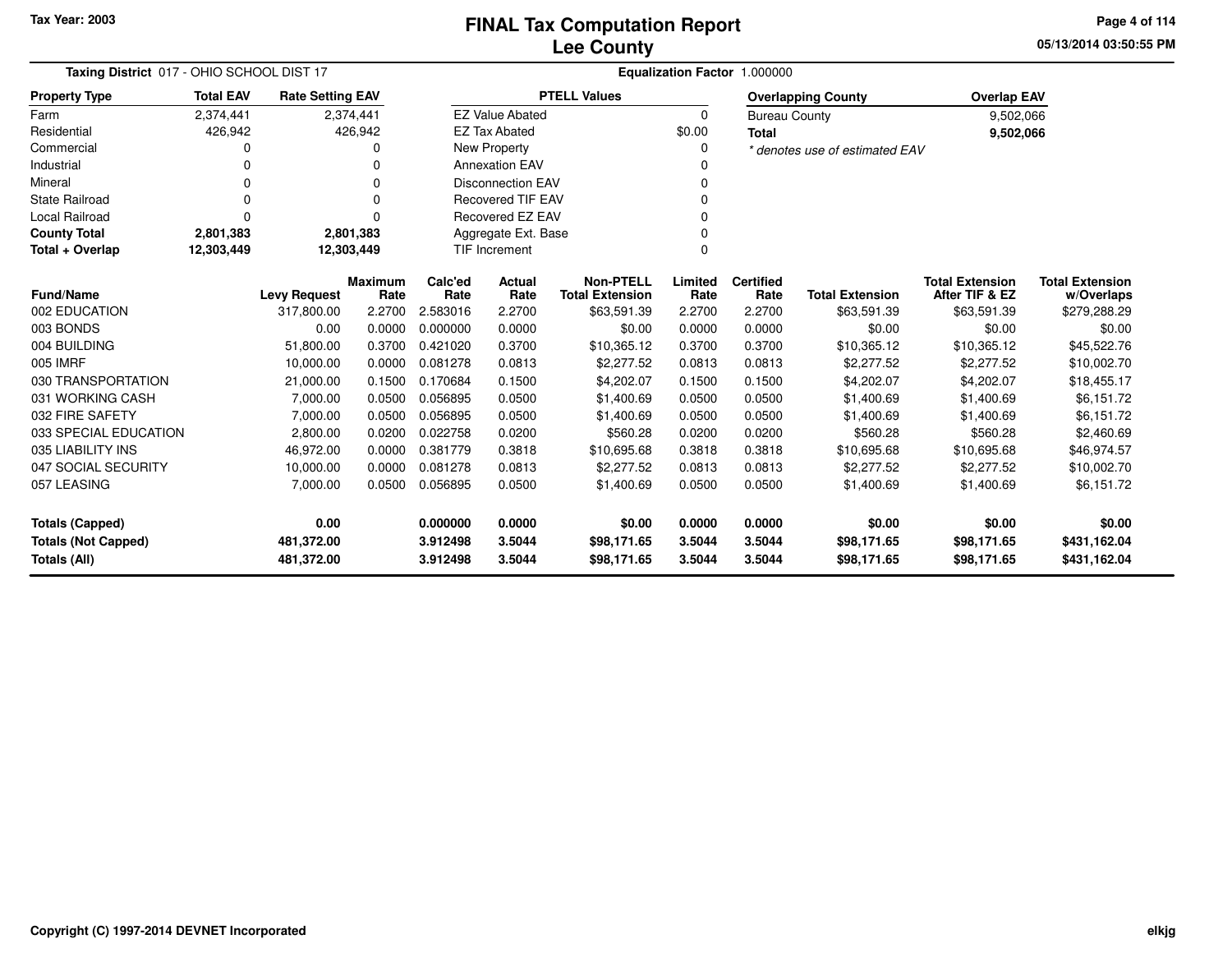**05/13/2014 03:50:55 PMPage 5 of 114**

| Taxing District 145 - MONTMORENCY SD 145 |                  |                         |                        |                 |                                         |                                            |                 | Equalization Factor 1.000000 |                                |                                          |                                      |
|------------------------------------------|------------------|-------------------------|------------------------|-----------------|-----------------------------------------|--------------------------------------------|-----------------|------------------------------|--------------------------------|------------------------------------------|--------------------------------------|
| <b>Property Type</b>                     | <b>Total EAV</b> | <b>Rate Setting EAV</b> |                        |                 |                                         | <b>PTELL Values</b>                        |                 |                              | <b>Overlapping County</b>      | <b>Overlap EAV</b>                       |                                      |
| Farm                                     | 790,985          |                         | 790,985                |                 | <b>EZ Value Abated</b>                  |                                            | 0               |                              | <b>Whiteside County</b>        | 32,141,427                               |                                      |
| Residential                              | 253,492          |                         | 253,492                |                 | <b>EZ Tax Abated</b>                    |                                            | \$0.00          | <b>Total</b>                 |                                | 32,141,427                               |                                      |
| Commercial                               | 88,883           |                         | 88,883                 |                 | New Property                            |                                            | 0               |                              | * denotes use of estimated EAV |                                          |                                      |
| Industrial                               | 2,177            |                         | 2,177                  |                 | <b>Annexation EAV</b>                   |                                            | 0               |                              |                                |                                          |                                      |
| Mineral                                  | $\Omega$         |                         | ∩                      |                 | <b>Disconnection EAV</b>                |                                            | 0               |                              |                                |                                          |                                      |
| <b>State Railroad</b>                    | 171,001          |                         | 171,001                |                 | <b>Recovered TIF EAV</b><br>$\mathbf 0$ |                                            |                 |                              |                                |                                          |                                      |
| Local Railroad                           | 0                |                         | 0                      |                 | Recovered EZ EAV<br>0                   |                                            |                 |                              |                                |                                          |                                      |
| <b>County Total</b>                      | 1,306,538        |                         | 1,306,538              |                 | $\mathbf 0$<br>Aggregate Ext. Base      |                                            |                 |                              |                                |                                          |                                      |
| Total + Overlap                          | 33,447,965       | 33,447,965              |                        |                 | $\Omega$<br><b>TIF Increment</b>        |                                            |                 |                              |                                |                                          |                                      |
| <b>Fund/Name</b>                         |                  | <b>Levy Request</b>     | <b>Maximum</b><br>Rate | Calc'ed<br>Rate | Actual<br>Rate                          | <b>Non-PTELL</b><br><b>Total Extension</b> | Limited<br>Rate | <b>Certified</b><br>Rate     | <b>Total Extension</b>         | <b>Total Extension</b><br>After TIF & EZ | <b>Total Extension</b><br>w/Overlaps |
| 002 EDUCATION                            |                  | 611,012.00              | 1.8200                 | 1.826754        | 1.8200                                  | \$23,778.99                                | 1.8200          | 1.8200                       | \$23,778.99                    | \$23,778.99                              | \$608,752.96                         |
| 003 BONDS                                |                  | 89,123.00               | 0.0000                 | 0.266453        | 0.2679                                  | \$3,500.22                                 | 0.2679          | 0.2679                       | \$3,500.22                     | \$3,500.22                               | \$89,607.10                          |
| 004 BUILDING                             |                  | 83,930.00               | 0.2500                 | 0.250927        | 0.2500                                  | \$3,266.35                                 | 0.2500          | 0.2500                       | \$3,266.35                     | \$3,266.35                               | \$83,619.91                          |
| 005 IMRF                                 |                  | 13,261.00               | 0.0000                 | 0.039647        | 0.0396                                  | \$517.39                                   | 0.0396          | 0.0396                       | \$517.39                       | \$517.39                                 | \$13,245.39                          |
| 030 TRANSPORTATION                       |                  | 40,286.00               | 0.1200                 | 0.120444        | 0.1200                                  | \$1,567.85                                 | 0.1200          | 0.1200                       | \$1,567.85                     | \$1,567.85                               | \$40,137.56                          |
| 031 WORKING CASH                         |                  | 16,786.00               | 0.0500                 | 0.050185        | 0.0500                                  | \$653.27                                   | 0.0500          | 0.0500                       | \$653.27                       | \$653.27                                 | \$16,723.98                          |
| 032 FIRE SAFETY                          |                  | 16,786.00               | 0.0500                 | 0.050185        | 0.0500                                  | \$653.27                                   | 0.0500          | 0.0500                       | \$653.27                       | \$653.27                                 | \$16,723.98                          |
| 033 SPECIAL EDUCATION                    |                  | 6,714.00                | 0.0200                 | 0.020073        | 0.0200                                  | \$261.31                                   | 0.0200          | 0.0200                       | \$261.31                       | \$261.31                                 | \$6,689.59                           |
| 035 LIABILITY INS                        |                  | 111,191.00              | 0.0000                 | 0.332430        | 0.3324                                  | \$4,342.93                                 | 0.3324          | 0.3324                       | \$4,342.93                     | \$4,342.93                               | \$111,181.04                         |
| 047 SOCIAL SECURITY                      |                  | 10,508.00               | 0.0000                 | 0.031416        | 0.0314                                  | \$410.25                                   | 0.0314          | 0.0314                       | \$410.25                       | \$410.25                                 | \$10,502.66                          |
| 057 LEASING                              |                  | 16,786.00               | 0.0500                 | 0.050185        | 0.0500                                  | \$653.27                                   | 0.0500          | 0.0500                       | \$653.27                       | \$653.27                                 | \$16,723.98                          |
| <b>Totals (Capped)</b>                   |                  | 0.00                    |                        | 0.000000        | 0.0000                                  | \$0.00                                     | 0.0000          | 0.0000                       | \$0.00                         | \$0.00                                   | \$0.00                               |
| <b>Totals (Not Capped)</b>               |                  | 1,016,383.00            |                        | 3.038699        | 3.0313                                  | \$39,605.10                                | 3.0313          | 3.0313                       | \$39,605.10                    | \$39,605.10                              | \$1,013,908.15                       |
| Totals (All)                             |                  | 1,016,383.00            |                        | 3.038699        | 3.0313                                  | \$39,605.10                                | 3.0313          | 3.0313                       | \$39,605.10                    | \$39,605.10                              | \$1,013,908.15                       |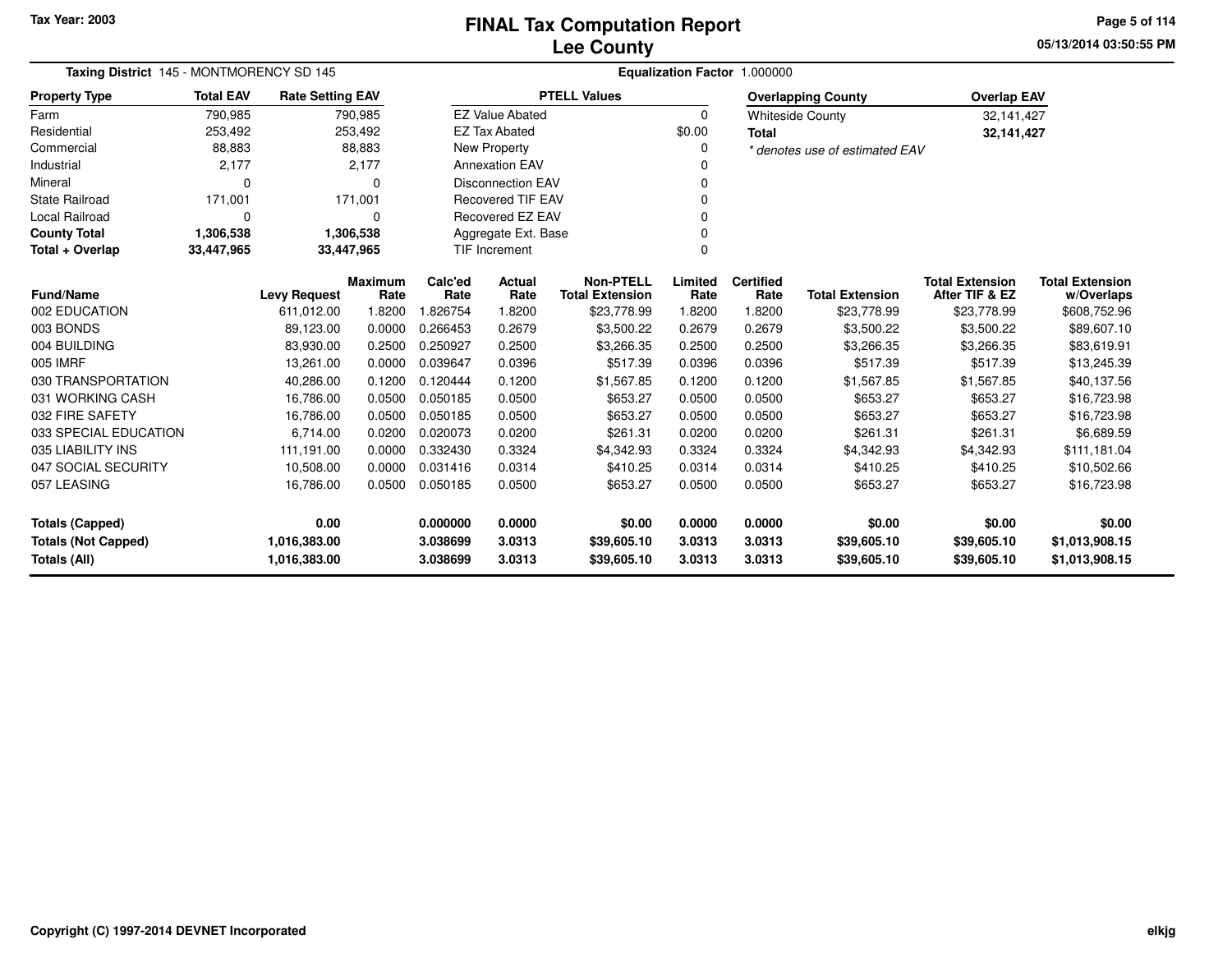**05/13/2014 03:50:55 PM Page 6 of 114**

| Taxing District 161 - CRESTON COMM CONS SD 161 |                  |                         |                |                          |                          |                        |          | Equalization Factor 1.000000 |                                |                        |                        |
|------------------------------------------------|------------------|-------------------------|----------------|--------------------------|--------------------------|------------------------|----------|------------------------------|--------------------------------|------------------------|------------------------|
| <b>Property Type</b>                           | <b>Total EAV</b> | <b>Rate Setting EAV</b> |                |                          |                          | <b>PTELL Values</b>    |          |                              | <b>Overlapping County</b>      | <b>Overlap EAV</b>     |                        |
| Farm                                           | 92,526           |                         | 92,526         |                          | <b>EZ Value Abated</b>   |                        | $\Omega$ | DeKalb County                |                                | 1,751,194              |                        |
| Residential                                    | 0                |                         | U              |                          | <b>EZ Tax Abated</b>     |                        | \$0.00   | Ogle County                  |                                | 18,786,131             |                        |
| Commercial                                     | $\Omega$         |                         | 0              |                          | New Property             |                        | 0        | <b>Total</b>                 |                                | 20,537,325             |                        |
| Industrial                                     | 0                |                         | $\Omega$       |                          | <b>Annexation EAV</b>    |                        | 0        |                              | * denotes use of estimated EAV |                        |                        |
| Mineral                                        | $\Omega$         |                         | $\Omega$       |                          | <b>Disconnection EAV</b> |                        | 0        |                              |                                |                        |                        |
| <b>State Railroad</b>                          | $\Omega$         |                         | $\Omega$       | <b>Recovered TIF EAV</b> |                          |                        |          |                              |                                |                        |                        |
| <b>Local Railroad</b>                          | $\Omega$         |                         | $\Omega$       |                          | Recovered EZ EAV         |                        | U        |                              |                                |                        |                        |
| <b>County Total</b>                            | 92,526           |                         | 92,526         |                          | Aggregate Ext. Base      |                        |          |                              |                                |                        |                        |
| Total + Overlap                                | 20,629,851       |                         | 20,629,851     |                          | <b>TIF Increment</b>     |                        | 0        |                              |                                |                        |                        |
|                                                |                  |                         | <b>Maximum</b> | Calc'ed                  | Actual                   | <b>Non-PTELL</b>       | Limited  | <b>Certified</b>             |                                | <b>Total Extension</b> | <b>Total Extension</b> |
| <b>Fund/Name</b>                               |                  | <b>Levy Request</b>     | Rate           | Rate                     | Rate                     | <b>Total Extension</b> | Rate     | Rate                         | <b>Total Extension</b>         | After TIF & EZ         | w/Overlaps             |
| 002 EDUCATION                                  |                  | 399.547.00              | 1.9700         | 1.936742                 | 1.9367                   | \$1,791.95             | 1.9367   | 1.9367                       | \$1,791.95                     | \$1,791.95             | \$399,538.32           |
| 003 BONDS                                      |                  | 82,001.00               | 0.0000         | 0.397487                 | 0.3975                   | \$367.79               | 0.3975   | 0.3975                       | \$367.79                       | \$367.79               | \$82,003.66            |
| 004 BUILDING                                   |                  | 50,704.00               | 0.2500         | 0.245780                 | 0.2458                   | \$227.43               | 0.2458   | 0.2458                       | \$227.43                       | \$227.43               | \$50,708.17            |
| 005 IMRF                                       |                  | 10.141.00               | 0.0000         | 0.049157                 | 0.0492                   | \$45.52                | 0.0492   | 0.0492                       | \$45.52                        | \$45.52                | \$10,149.89            |
| 030 TRANSPORTATION                             |                  | 24,338.00               | 0.1200         | 0.117975                 | 0.1180                   | \$109.18               | 0.1180   | 0.1180                       | \$109.18                       | \$109.18               | \$24,343.22            |
| 031 WORKING CASH                               |                  | 10,141.00               | 0.0500         | 0.049157                 | 0.0492                   | \$45.52                | 0.0492   | 0.0492                       | \$45.52                        | \$45.52                | \$10,149.89            |
| 033 SPECIAL EDUCATION                          |                  | 4,056.00                | 0.0200         | 0.019661                 | 0.0197                   | \$18.23                | 0.0197   | 0.0197                       | \$18.23                        | \$18.23                | \$4,064.08             |
| 035 LIABILITY INS                              |                  | 24,338.00               | 0.0000         | 0.117975                 | 0.1180                   | \$109.18               | 0.1180   | 0.1180                       | \$109.18                       | \$109.18               | \$24,343.22            |
| 047 SOCIAL SECURITY                            |                  | 13,386.00               | 0.0000         | 0.064887                 | 0.0649                   | \$60.05                | 0.0649   | 0.0649                       | \$60.05                        | \$60.05                | \$13,388.77            |
| 057 LEASING                                    |                  | 10,141.00               | 0.0500         | 0.049157                 | 0.0492                   | \$45.52                | 0.0492   | 0.0492                       | \$45.52                        | \$45.52                | \$10,149.89            |
| <b>Totals (Capped)</b>                         |                  | 0.00                    |                | 0.000000                 | 0.0000                   | \$0.00                 | 0.0000   | 0.0000                       | \$0.00                         | \$0.00                 | \$0.00                 |
| <b>Totals (Not Capped)</b>                     |                  | 628,793.00              |                | 3.047978                 | 3.0482                   | \$2,820.37             | 3.0482   | 3.0482                       | \$2,820.37                     | \$2,820.37             | \$628,839.11           |
| <b>Totals (All)</b>                            |                  | 628,793.00              |                | 3.047978                 | 3.0482                   | \$2,820.37             | 3.0482   | 3.0482                       | \$2,820.37                     | \$2,820.37             | \$628,839.11           |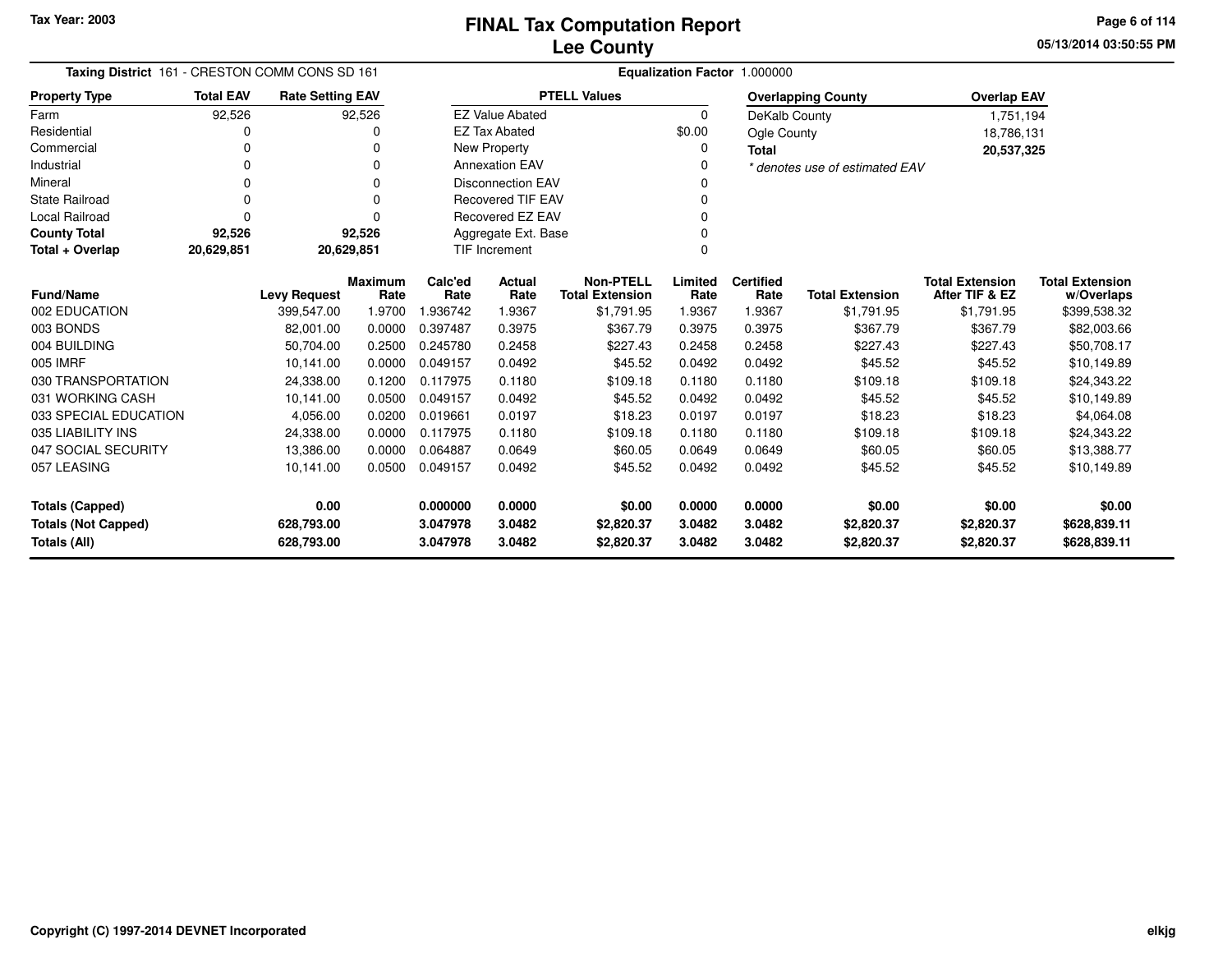# **Lee CountyFINAL Tax Computation Report**

**05/13/2014 03:50:55 PM Page 7 of 114**

| Taxing District 170 - DIXON SCHOOL DIST 170                                                          |                  |                         |                                    |                  | Equalization Factor 1.000000         |                                            |                                    |                                    |                                |                                          |                                      |  |
|------------------------------------------------------------------------------------------------------|------------------|-------------------------|------------------------------------|------------------|--------------------------------------|--------------------------------------------|------------------------------------|------------------------------------|--------------------------------|------------------------------------------|--------------------------------------|--|
| <b>Property Type</b>                                                                                 | <b>Total EAV</b> | <b>Rate Setting EAV</b> |                                    |                  |                                      | <b>PTELL Values</b>                        |                                    |                                    | <b>Overlapping County</b>      | <b>Overlap EAV</b>                       |                                      |  |
| Farm                                                                                                 | 18,330,317       | 18,254,497              |                                    |                  | <b>EZ Value Abated</b>               |                                            | 10,304,150                         | Ogle County                        |                                | 28,385,500                               |                                      |  |
| Residential                                                                                          | 163,647,552      | 163,604,138             |                                    |                  | <b>EZ Tax Abated</b>                 |                                            | \$484,150.81                       | <b>Total</b>                       |                                | 28,385,500                               |                                      |  |
| Commercial                                                                                           | 38,734,447       | 34,466,484              |                                    |                  | New Property                         |                                            | 5,156,070                          |                                    | * denotes use of estimated EAV |                                          |                                      |  |
| Industrial                                                                                           | 29,022,468       | 20,411,557              |                                    |                  | <b>Annexation EAV</b>                |                                            | 0                                  |                                    |                                |                                          |                                      |  |
| Mineral                                                                                              | 0                |                         | 0                                  |                  | <b>Disconnection EAV</b>             |                                            | 0                                  |                                    |                                |                                          |                                      |  |
| <b>State Railroad</b>                                                                                | 1,023,698        |                         | 1,023,698                          |                  | <b>Recovered TIF EAV</b>             |                                            | U                                  |                                    |                                |                                          |                                      |  |
| Local Railroad                                                                                       | 6,090            |                         | 6,090                              |                  | <b>Recovered EZ EAV</b><br>2,897,156 |                                            |                                    |                                    |                                |                                          |                                      |  |
| <b>County Total</b>                                                                                  | 250,764,572      | 237,766,464             |                                    |                  | Aggregate Ext. Base<br>0             |                                            |                                    |                                    |                                |                                          |                                      |  |
| Total + Overlap                                                                                      | 279,150,072      | 266,151,964             |                                    |                  | <b>TIF Increment</b>                 |                                            | 2,693,958                          |                                    |                                |                                          |                                      |  |
| <b>Fund/Name</b>                                                                                     |                  | <b>Levy Request</b>     | <b>Maximum</b><br>Rate             | Calc'ed<br>Rate  | <b>Actual</b><br>Rate                | <b>Non-PTELL</b><br><b>Total Extension</b> | Limited<br>Rate                    | <b>Certified</b><br>Rate           | <b>Total Extension</b>         | <b>Total Extension</b><br>After TIF & EZ | <b>Total Extension</b><br>w/Overlaps |  |
| 002 EDUCATION                                                                                        |                  | 8,137,169.00            | 2.9500                             | 3.057340         | 2.9500                               | \$7,014,110.69                             | 2.9500                             | 2.9500                             | \$7,397,554.87                 | \$7,014,110.69                           | \$7,851,482.94                       |  |
| 003 BONDS                                                                                            |                  | 1,053,961.00            | 0.0000                             | 0.396000         | 0.3960                               | \$941,555.20                               | 0.3960                             | 0.3960                             | \$993,027.71                   | \$941,555.20                             | \$1,053,961.78                       |  |
| 003A BLDG BONDS                                                                                      |                  | 395,625.00              | 0.0000                             | 0.148646         | 0.1486                               | \$353,320.97                               | 0.1486                             | 0.1486                             | \$372,636.15                   | \$353,320.97                             | \$395,501.82                         |  |
| 004 BUILDING                                                                                         |                  | 1,379,181.00            | 0.5000                             | 0.518193         | 0.5000                               | \$1,188,832.32                             | 0.5000                             | 0.5000                             | \$1,253,822.86                 | \$1,188,832.32                           | \$1,330,759.82                       |  |
| 005 IMRF                                                                                             |                  | 300,100.00              | 0.0000                             | 0.112755         | 0.1128                               | \$268,200.57                               | 0.1128                             | 0.1128                             | \$282,862.44                   | \$268,200.57                             | \$300,219.42                         |  |
| 030 TRANSPORTATION                                                                                   |                  | 551.672.00              | 0.2000                             | 0.207277         | 0.2000                               | \$475,532.93                               | 0.2000                             | 0.2000                             | \$501,529.14                   | \$475,532.93                             | \$532,303.93                         |  |
| 032 FIRE SAFETY                                                                                      |                  | 137.918.00              | 0.0500                             | 0.051819         | 0.0500                               | \$118,883.23                               | 0.0500                             | 0.0500                             | \$125,382.29                   | \$118,883.23                             | \$133,075.98                         |  |
| 033 SPECIAL EDUCATION                                                                                |                  | 110,334.00              | 0.0400                             | 0.041455         | 0.0400                               | \$95,106.59                                | 0.0400                             | 0.0400                             | \$100,305.83                   | \$95,106.59                              | \$106,460.79                         |  |
| 035 LIABILITY INS                                                                                    |                  | 468.666.00              | 0.0000                             | 0.176090         | 0.1761                               | \$418,706.74                               | 0.1761                             | 0.1761                             | \$441,596.41                   | \$418,706.74                             | \$468,693.61                         |  |
| 047 SOCIAL SECURITY                                                                                  |                  | 199,981.00              | 0.0000                             | 0.075138         | 0.0751                               | \$178,562.61                               | 0.0751                             | 0.0751                             | \$188,324.19                   | \$178,562.61                             | \$199,880.12                         |  |
| 057 LEASING                                                                                          |                  | 137,918.00              | 0.0500                             | 0.051819         | 0.0500                               | \$118,883.23                               | 0.0500                             | 0.0500                             | \$125,382.29                   | \$118,883.23                             | \$133,075.98                         |  |
| <b>Totals (Capped)</b>                                                                               |                  | 0.00                    |                                    | 0.000000         | 0.0000                               | \$0.00                                     | 0.0000                             | 0.0000                             | \$0.00                         | \$0.00                                   | \$0.00                               |  |
| <b>Totals (Not Capped)</b><br>12,872,525.00<br>4.836532<br>Totals (All)<br>12,872,525.00<br>4.836532 |                  | 4.6986<br>4.6986        | \$11,171,695.08<br>\$11,171,695.08 | 4.6986<br>4.6986 | 4.6986<br>4.6986                     | \$11,782,424.18<br>\$11,782,424.18         | \$11,171,695.08<br>\$11,171,695.08 | \$12,505,416.19<br>\$12,505,416.19 |                                |                                          |                                      |  |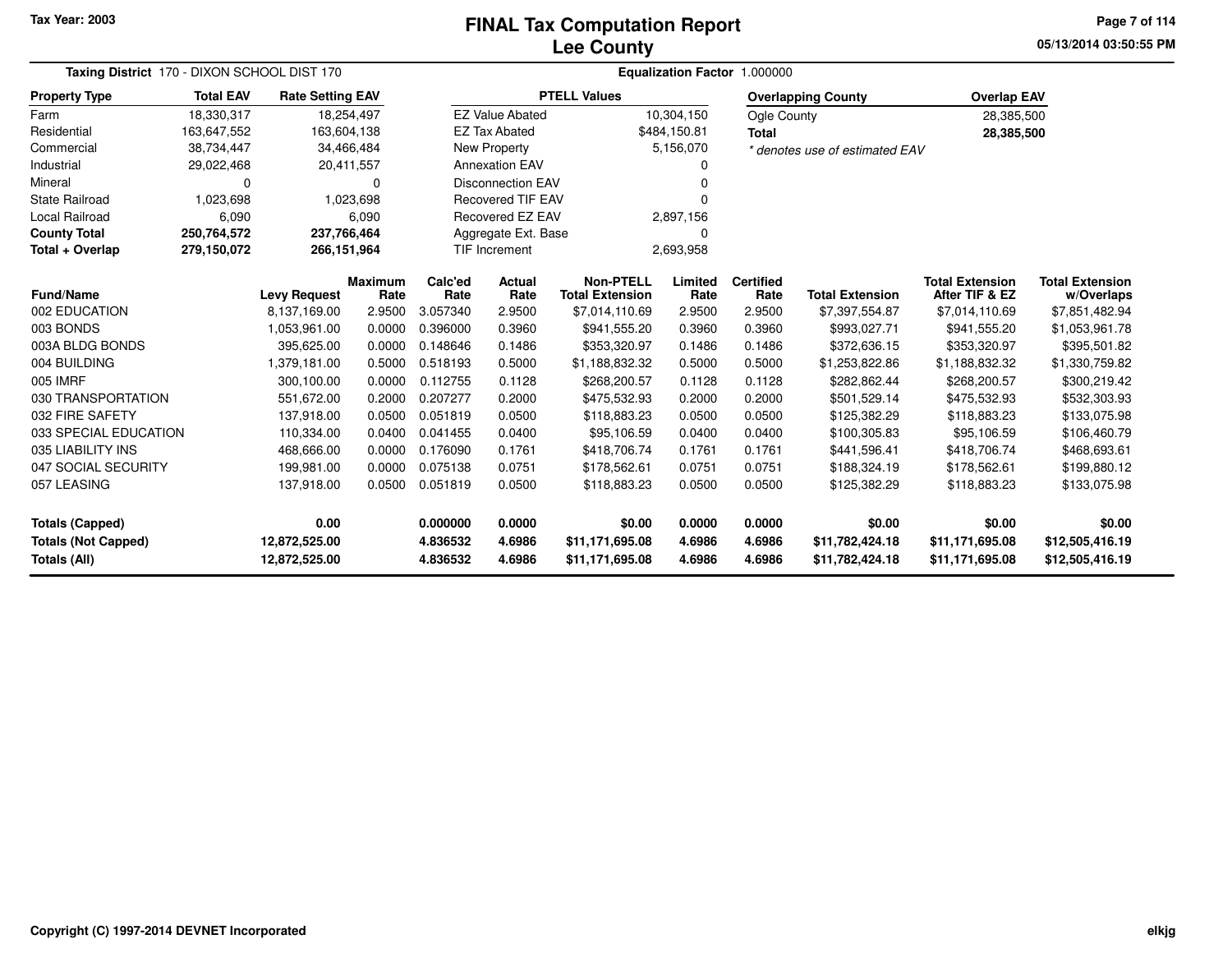**05/13/2014 03:50:55 PMPage 8 of 114**

| Taxing District 212 - ROCHELLE SCHOOL DIST 212 |                  |                         |                        |                 | Equalization Factor 1.000000 |                                            |                 |                          |                                |                                          |                                      |  |  |
|------------------------------------------------|------------------|-------------------------|------------------------|-----------------|------------------------------|--------------------------------------------|-----------------|--------------------------|--------------------------------|------------------------------------------|--------------------------------------|--|--|
| <b>Property Type</b>                           | <b>Total EAV</b> | <b>Rate Setting EAV</b> |                        |                 |                              | <b>PTELL Values</b>                        |                 |                          | <b>Overlapping County</b>      | <b>Overlap EAV</b>                       |                                      |  |  |
| Farm                                           | 11,915,779       | 11,915,779              |                        |                 | <b>EZ Value Abated</b>       |                                            | 0               | DeKalb County            |                                | 9,094,354                                |                                      |  |  |
| Residential                                    | 6,418,343        |                         | 6,418,343              |                 | <b>EZ Tax Abated</b>         |                                            | \$0.00          | Ogle County              |                                | 222,535,444                              |                                      |  |  |
| Commercial                                     | 946,967          |                         | 946,967                |                 | <b>New Property</b>          |                                            | 472,258         | <b>Total</b>             |                                | 231,629,798                              |                                      |  |  |
| Industrial                                     | 3,311            |                         | 3,311                  |                 | <b>Annexation EAV</b>        |                                            | 0               |                          | * denotes use of estimated EAV |                                          |                                      |  |  |
| Mineral                                        | $\Omega$         |                         | $\Omega$               |                 | <b>Disconnection EAV</b>     |                                            |                 |                          |                                |                                          |                                      |  |  |
| <b>State Railroad</b>                          | 352,662          |                         | 352,662                |                 | <b>Recovered TIF EAV</b>     |                                            | $\Omega$        |                          |                                |                                          |                                      |  |  |
| Local Railroad                                 | $\Omega$         |                         | $\Omega$               |                 | Recovered EZ EAV             |                                            | 0               |                          |                                |                                          |                                      |  |  |
| <b>County Total</b>                            | 19,637,062       | 19,637,062              |                        |                 | Aggregate Ext. Base          |                                            |                 |                          |                                |                                          |                                      |  |  |
| Total + Overlap                                | 251,266,860      | 251,266,860             |                        |                 | <b>TIF Increment</b>         |                                            |                 |                          |                                |                                          |                                      |  |  |
| Fund/Name                                      |                  | <b>Levy Request</b>     | <b>Maximum</b><br>Rate | Calc'ed<br>Rate | Actual<br>Rate               | <b>Non-PTELL</b><br><b>Total Extension</b> | Limited<br>Rate | <b>Certified</b><br>Rate | <b>Total Extension</b>         | <b>Total Extension</b><br>After TIF & EZ | <b>Total Extension</b><br>w/Overlaps |  |  |
| 002 EDUCATION                                  |                  | 3,400,000.00            | 1.3000                 | 1.353143        | 1.3000                       | \$255,281.81                               | 1.3000          | 1.3000                   | \$255,281.81                   | \$255,281.81                             | \$3,266,469.18                       |  |  |
| 003 BONDS                                      |                  | 987,640.00              | 0.0000                 | 0.393064        | 0.3931                       | \$77,193.29                                | 0.3931          | 0.3931                   | \$77,193.29                    | \$77,193.29                              | \$987,730.03                         |  |  |
| 004 BUILDING                                   |                  | 650,000.00              | 0.2500                 | 0.258689        | 0.2500                       | \$49,092.66                                | 0.2500          | 0.2500                   | \$49,092.66                    | \$49,092.66                              | \$628,167.15                         |  |  |
| 005 IMRF                                       |                  | 80,000.00               | 0.0000                 | 0.031839        | 0.0318                       | \$6,244.59                                 | 0.0318          | 0.0318                   | \$6,244.59                     | \$6,244.59                               | \$79,902.86                          |  |  |
| 030 TRANSPORTATION                             |                  | 312,000.00              | 0.1200                 | 0.124171        | 0.1200                       | \$23,564.47                                | 0.1200          | 0.1200                   | \$23,564.47                    | \$23,564.47                              | \$301,520.23                         |  |  |
| 031 WORKING CASH                               |                  | 130,000.00              | 0.0500                 | 0.051738        | 0.0500                       | \$9,818.53                                 | 0.0500          | 0.0500                   | \$9,818.53                     | \$9,818.53                               | \$125,633.43                         |  |  |
| 032 FIRE SAFETY                                |                  | 130,000.00              | 0.0500                 | 0.051738        | 0.0500                       | \$9,818.53                                 | 0.0500          | 0.0500                   | \$9,818.53                     | \$9,818.53                               | \$125,633.43                         |  |  |
| 033 SPECIAL EDUCATION                          |                  | 52,000.00               | 0.0200                 | 0.020695        | 0.0200                       | \$3,927.41                                 | 0.0200          | 0.0200                   | \$3,927.41                     | \$3,927.41                               | \$50,253.37                          |  |  |
| 035 LIABILITY INS                              |                  | 858,000.00              | 0.0000                 | 0.341470        | 0.3415                       | \$67,060.57                                | 0.3415          | 0.3415                   | \$67,060.57                    | \$67,060.57                              | \$858,076.33                         |  |  |
| 047 SOCIAL SECURITY                            |                  | 115,000.00              | 0.0000                 | 0.045768        | 0.0458                       | \$8,993.77                                 | 0.0458          | 0.0458                   | \$8,993.77                     | \$8,993.77                               | \$115,080.22                         |  |  |
| 057 LEASING                                    |                  | 130,000.00              | 0.0500                 | 0.051738        | 0.0500                       | \$9,818.53                                 | 0.0500          | 0.0500                   | \$9,818.53                     | \$9,818.53                               | \$125,633.43                         |  |  |
| <b>Totals (Capped)</b>                         |                  | 0.00                    |                        | 0.000000        | 0.0000                       | \$0.00                                     | 0.0000          | 0.0000                   | \$0.00                         | \$0.00                                   | \$0.00                               |  |  |
| <b>Totals (Not Capped)</b>                     |                  | 6,844,640.00            |                        | 2.724053        | 2.6522                       | \$520,814.16                               | 2.6522          | 2.6522                   | \$520,814.16                   | \$520,814.16                             | \$6,664,099.66                       |  |  |
| Totals (All)                                   |                  | 6,844,640.00            |                        | 2.724053        | 2.6522                       | \$520,814.16                               | 2.6522          | 2.6522                   | \$520,814.16                   | \$520,814.16                             | \$6,664,099.66                       |  |  |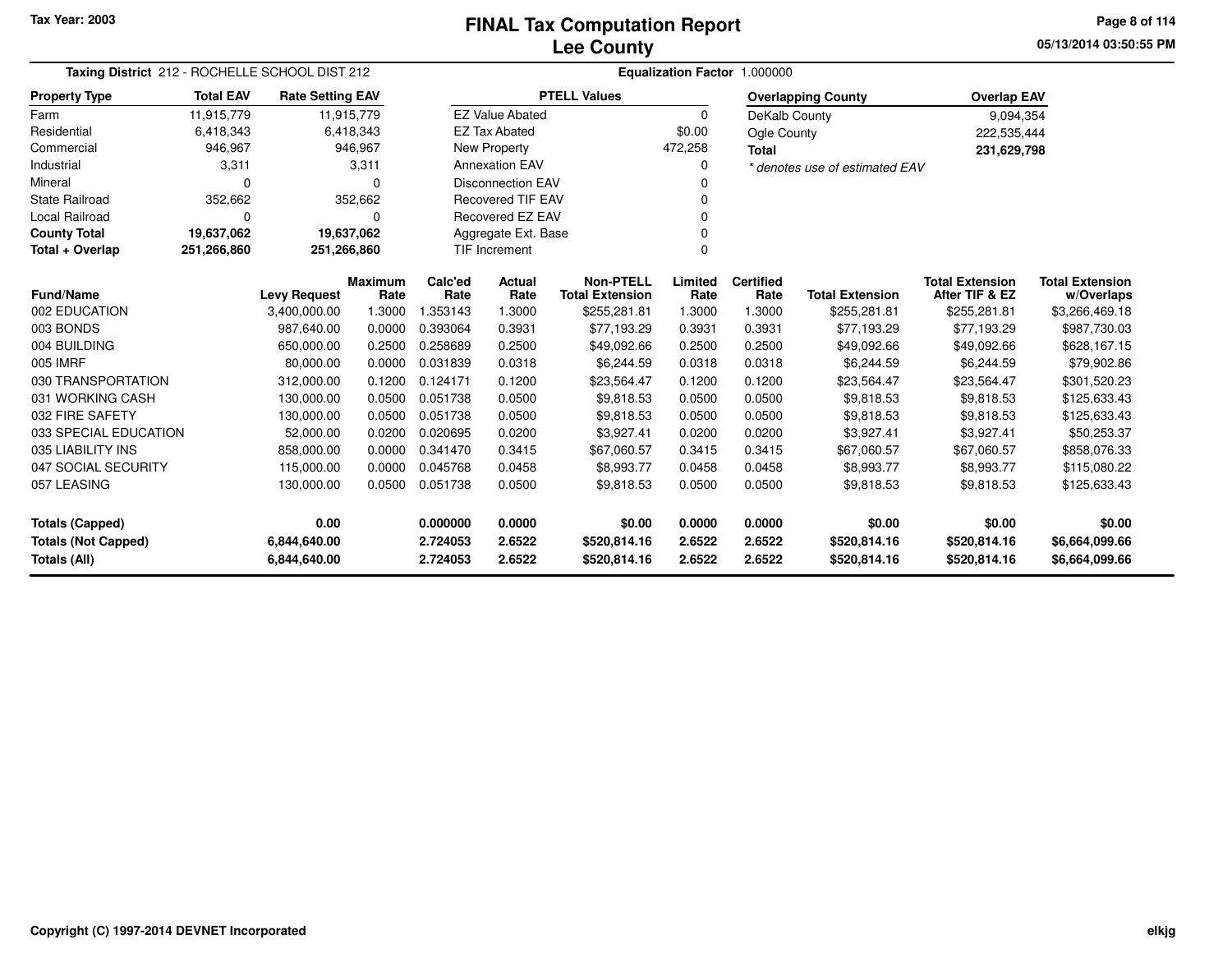**05/13/2014 03:50:55 PMPage 9 of 114**

| Taxing District 220 - STEWARD SCHOOL DIST 220 |                  |                                   |                        |                 | Equalization Factor 1.000000 |                                        |                 |                          |                                |                                          |                            |  |  |
|-----------------------------------------------|------------------|-----------------------------------|------------------------|-----------------|------------------------------|----------------------------------------|-----------------|--------------------------|--------------------------------|------------------------------------------|----------------------------|--|--|
| <b>Property Type</b>                          | <b>Total EAV</b> | <b>Rate Setting EAV</b>           |                        |                 |                              | <b>PTELL Values</b>                    |                 |                          | <b>Overlapping County</b>      | <b>Overlap EAV</b>                       |                            |  |  |
| Farm                                          | 10,368,064       |                                   | 10,368,064             |                 | <b>EZ Value Abated</b>       |                                        | $\mathbf 0$     | DeKalb County            |                                |                                          | 69,982                     |  |  |
| Residential                                   | 6,080,462        |                                   | 6,080,462              |                 | <b>EZ Tax Abated</b>         |                                        | \$0.00          | <b>Total</b>             |                                |                                          | 69,982                     |  |  |
| Commercial                                    | 946,967          |                                   | 946,967                |                 | New Property                 |                                        | 472,258         |                          | * denotes use of estimated EAV |                                          |                            |  |  |
| Industrial                                    | 3,311            |                                   | 3,311                  |                 | <b>Annexation EAV</b>        |                                        | 0               |                          |                                |                                          |                            |  |  |
| Mineral                                       | $\Omega$         |                                   | O                      |                 | <b>Disconnection EAV</b>     |                                        | ŋ               |                          |                                |                                          |                            |  |  |
| <b>State Railroad</b>                         | 352,662          |                                   | 352,662                |                 | <b>Recovered TIF EAV</b>     |                                        |                 |                          |                                |                                          |                            |  |  |
| <b>Local Railroad</b>                         | $\Omega$         |                                   | $\Omega$               |                 | Recovered EZ EAV             |                                        | 0               |                          |                                |                                          |                            |  |  |
| <b>County Total</b>                           | 17,751,466       | 17,751,466                        |                        |                 | Aggregate Ext. Base          |                                        | 538,996         |                          |                                |                                          |                            |  |  |
| Total + Overlap                               | 17,821,448       | 17,821,448                        |                        |                 | <b>TIF Increment</b>         |                                        | 0               |                          |                                |                                          |                            |  |  |
| <b>Fund/Name</b>                              |                  |                                   | <b>Maximum</b><br>Rate | Calc'ed<br>Rate | <b>Actual</b><br>Rate        | <b>Non-PTELL</b>                       | Limited<br>Rate | <b>Certified</b><br>Rate | <b>Total Extension</b>         | <b>Total Extension</b><br>After TIF & EZ | <b>Total Extension</b>     |  |  |
| 002 EDUCATION                                 |                  | <b>Levy Request</b><br>318,124.00 | 1.6700                 | 1.785063        | 1.6700                       | <b>Total Extension</b><br>\$296,449.48 | 1.6700          | 1.6700                   | \$296,449.48                   | \$296,449.48                             | w/Overlaps<br>\$297,618.18 |  |  |
| 003 BONDS                                     |                  | 134,308.00                        | 0.0000                 | 0.753631        | 0.7536                       | \$133,775.05                           | 0.7536          | 0.7536                   | \$133,775.05                   | \$133,775.05                             | \$134,302.43               |  |  |
| 004 BUILDING                                  |                  | 57,148.00                         | 0.3000                 | 0.320670        | 0.3000                       | \$53,254.40                            | 0.3000          | 0.3000                   | \$53,254.40                    | \$53,254.40                              | \$53,464.34                |  |  |
| 005 IMRF                                      |                  | 1,000.00                          | 0.0000                 | 0.005611        | 0.0056                       | \$994.08                               | 0.0056          | 0.0056                   | \$994.08                       | \$994.08                                 | \$998.00                   |  |  |
| 030 TRANSPORTATION                            |                  | 22,859.00                         | 0.1200                 | 0.128267        | 0.1200                       | \$21,301.76                            | 0.1200          | 0.1200                   | \$21,301.76                    | \$21,301.76                              | \$21,385.74                |  |  |
| 031 WORKING CASH                              |                  | 9,525.00                          | 0.0500                 | 0.053447        | 0.0500                       | \$8,875.73                             | 0.0500          | 0.0500                   | \$8,875.73                     | \$8,875.73                               | \$8,910.72                 |  |  |
| 032 FIRE SAFETY                               |                  | 9,525.00                          | 0.0500                 | 0.053447        | 0.0500                       | \$8,875.73                             | 0.0500          | 0.0500                   | \$8,875.73                     | \$8,875.73                               | \$8,910.72                 |  |  |
| 033 SPECIAL EDUCATION                         |                  | 3,810.00                          | 0.0200                 | 0.021379        | 0.0200                       | \$3,550.29                             | 0.0200          | 0.0200                   | \$3,550.29                     | \$3,550.29                               | \$3,564.29                 |  |  |
| 035 LIABILITY INS                             |                  | 131,145.00                        | 0.0000                 | 0.735883        | 0.7359                       | \$130,633.04                           | 0.7359          | 0.7359                   | \$130,633.04                   | \$130,633.04                             | \$131,148.04               |  |  |
| 047 SOCIAL SECURITY                           |                  | 1,000.00                          | 0.0000                 | 0.005611        | 0.0056                       | \$994.08                               | 0.0056          | 0.0056                   | \$994.08                       | \$994.08                                 | \$998.00                   |  |  |
| 057 LEASING                                   |                  | 9,525.00                          | 0.0500                 | 0.053447        | 0.0500                       | \$8,875.73                             | 0.0500          | 0.0500                   | \$8,875.73                     | \$8,875.73                               | \$8,910.72                 |  |  |
|                                               |                  |                                   |                        |                 |                              |                                        |                 |                          |                                |                                          |                            |  |  |
| <b>Totals (Capped)</b>                        |                  | 563,661.00                        |                        | 3.162825        | 3.0071                       | \$533,804.32                           | 3.0071          | 3.0071                   | \$533,804.32                   | \$533,804.32                             | \$535,908.75               |  |  |
| <b>Totals (Not Capped)</b>                    |                  | 134,308.00                        |                        | 0.753631        | 0.7536                       | \$133,775.05                           | 0.7536          | 0.7536                   | \$133,775.05                   | \$133,775.05                             | \$134,302.43               |  |  |
| Totals (All)                                  |                  | 697,969.00                        |                        | 3.916456        | 3.7607                       | \$667,579.37                           | 3.7607          | 3.7607                   | \$667,579.37                   | \$667,579.37                             | \$670,211.18               |  |  |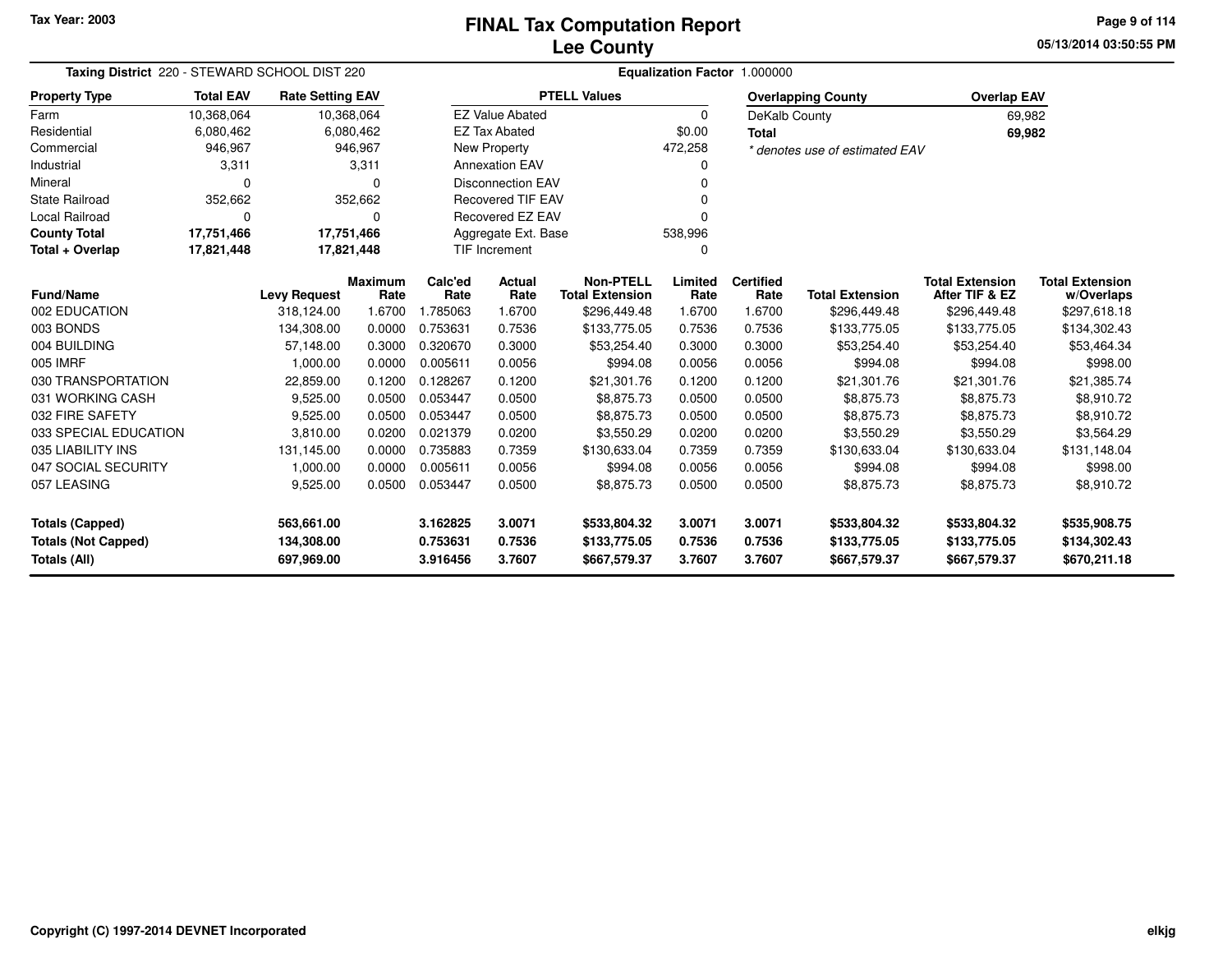# **Lee CountyFINAL Tax Computation Report**

**05/13/2014 03:50:55 PM Page 10 of 114**

| Taxing District 222 - POLO SCHOOL DIST 222 |                                                                                                     |                                     |                  |                                                            | Equalization Factor 1.000000 |                                       |                  |                  |                                       |                               |                            |  |  |
|--------------------------------------------|-----------------------------------------------------------------------------------------------------|-------------------------------------|------------------|------------------------------------------------------------|------------------------------|---------------------------------------|------------------|------------------|---------------------------------------|-------------------------------|----------------------------|--|--|
| <b>Property Type</b>                       | <b>Total EAV</b>                                                                                    | <b>Rate Setting EAV</b>             |                  |                                                            |                              | <b>PTELL Values</b>                   |                  |                  | <b>Overlapping County</b>             | <b>Overlap EAV</b>            |                            |  |  |
| Farm                                       | 762,319                                                                                             |                                     | 762,319          |                                                            | <b>EZ Value Abated</b>       |                                       | 0                | Ogle County      |                                       | 61,040,833                    |                            |  |  |
| Residential                                | 23,998                                                                                              |                                     | 23,998           |                                                            | <b>EZ Tax Abated</b>         |                                       | \$0.00           |                  | <b>Whiteside County</b>               | 544,995                       |                            |  |  |
| Commercial                                 | 21,515                                                                                              |                                     | 21,515           |                                                            | New Property                 |                                       | 0                | <b>Total</b>     |                                       | 61,585,828                    |                            |  |  |
| Industrial                                 | 1,101                                                                                               |                                     | 1,101            |                                                            | <b>Annexation EAV</b>        |                                       | 0                |                  | * denotes use of estimated EAV        |                               |                            |  |  |
| Mineral                                    | 0                                                                                                   |                                     | O                |                                                            | <b>Disconnection EAV</b>     |                                       | 0                |                  |                                       |                               |                            |  |  |
| <b>State Railroad</b>                      | 0                                                                                                   |                                     | $\Omega$         |                                                            | <b>Recovered TIF EAV</b>     |                                       | 0                |                  |                                       |                               |                            |  |  |
| <b>Local Railroad</b>                      | $\Omega$                                                                                            |                                     | $\Omega$         |                                                            | <b>Recovered EZ EAV</b>      |                                       | 0                |                  |                                       |                               |                            |  |  |
| <b>County Total</b>                        | 808,933                                                                                             |                                     | 808,933          |                                                            | Aggregate Ext. Base<br>0     |                                       |                  |                  |                                       |                               |                            |  |  |
| Total + Overlap                            | 62,394,761                                                                                          |                                     | 62,394,761       |                                                            | <b>TIF Increment</b>         |                                       | 0                |                  |                                       |                               |                            |  |  |
|                                            |                                                                                                     |                                     | <b>Maximum</b>   | Calc'ed                                                    | <b>Actual</b>                | <b>Non-PTELL</b>                      | Limited          | <b>Certified</b> |                                       | <b>Total Extension</b>        | <b>Total Extension</b>     |  |  |
| <b>Fund/Name</b><br>002 EDUCATION          |                                                                                                     | <b>Levy Request</b><br>1,612,500.00 | Rate<br>2.5000   | Rate<br>2.584352                                           | Rate<br>2.5000               | <b>Total Extension</b><br>\$20,223.33 | Rate<br>2.5000   | Rate<br>2.5000   | <b>Total Extension</b><br>\$20,223.33 | After TIF & EZ<br>\$20,223.33 | w/Overlaps                 |  |  |
|                                            |                                                                                                     |                                     |                  | 0.474997                                                   |                              |                                       |                  |                  |                                       |                               | \$1,559,869.03             |  |  |
| 003 BONDS<br>004 BUILDING                  |                                                                                                     | 296,373.00                          | 0.0000           | 0.516870                                                   | 0.4750                       | \$3,842.43                            | 0.4750           | 0.4750           | \$3,842.43                            | \$3,842.43                    | \$296,375.11               |  |  |
| 005 IMRF                                   |                                                                                                     | 322,500.00                          | 0.5000           |                                                            | 0.5000                       | \$4,044.67                            | 0.5000           | 0.5000           | \$4,044.67                            | \$4,044.67                    | \$311,973.81               |  |  |
| 030 TRANSPORTATION                         |                                                                                                     | 50,000.00                           | 0.0000<br>0.2000 | 0.080135<br>0.206748                                       | 0.0801<br>0.2000             | \$647.96<br>\$1,617.87                | 0.0801           | 0.0801<br>0.2000 | \$647.96<br>\$1,617.87                | \$647.96<br>\$1,617.87        | \$49,978.20                |  |  |
| 031 WORKING CASH                           |                                                                                                     | 129,000.00                          |                  | 0.050860                                                   |                              | \$404.47                              | 0.2000<br>0.0500 |                  | \$404.47                              | \$404.47                      | \$124,789.52               |  |  |
| 033 SPECIAL EDUCATION                      |                                                                                                     | 31,734.00                           | 0.0500<br>0.0400 | 0.041350                                                   | 0.0500                       |                                       |                  | 0.0500<br>0.0400 | \$323.57                              |                               | \$31,197.38                |  |  |
| 035 LIABILITY INS                          |                                                                                                     | 25,800.00                           |                  | 0.448756                                                   | 0.0400<br>0.4488             | \$323.57                              | 0.0400<br>0.4488 | 0.4488           |                                       | \$323.57                      | \$24,957.90                |  |  |
| 047 SOCIAL SECURITY                        |                                                                                                     | 280,000.00                          | 0.0000           | 0.080135                                                   |                              | \$3,630.49<br>\$647.96                | 0.0801           | 0.0801           | \$3,630.49<br>\$647.96                | \$3,630.49<br>\$647.96        | \$280,027.69               |  |  |
| 057 LEASING                                |                                                                                                     | 50,000.00<br>32,250.00              | 0.0000<br>0.0500 | 0.051687                                                   | 0.0801<br>0.0500             | \$404.47                              | 0.0500           | 0.0500           | \$404.47                              | \$404.47                      | \$49,978.20<br>\$31,197.38 |  |  |
|                                            |                                                                                                     |                                     |                  |                                                            |                              |                                       |                  |                  |                                       |                               |                            |  |  |
| <b>Totals (Capped)</b>                     |                                                                                                     | 0.00                                |                  | 0.0000<br>0.0000<br>\$0.00<br>0.000000<br>\$0.00<br>0.0000 |                              |                                       |                  | \$0.00           | \$0.00                                |                               |                            |  |  |
| <b>Totals (Not Capped)</b>                 |                                                                                                     | 2,830,157.00                        |                  | 4.535890                                                   | 4.4240                       | \$35,787.22                           | 4.4240           | 4.4240           | \$35,787.22                           | \$35,787.22                   | \$2,760,344.22             |  |  |
| Totals (All)                               | 4.4240<br>2,830,157.00<br>4.535890<br>4.4240<br>\$35,787.22<br>4.4240<br>\$35,787.22<br>\$35,787.22 |                                     |                  |                                                            | \$2,760,344.22               |                                       |                  |                  |                                       |                               |                            |  |  |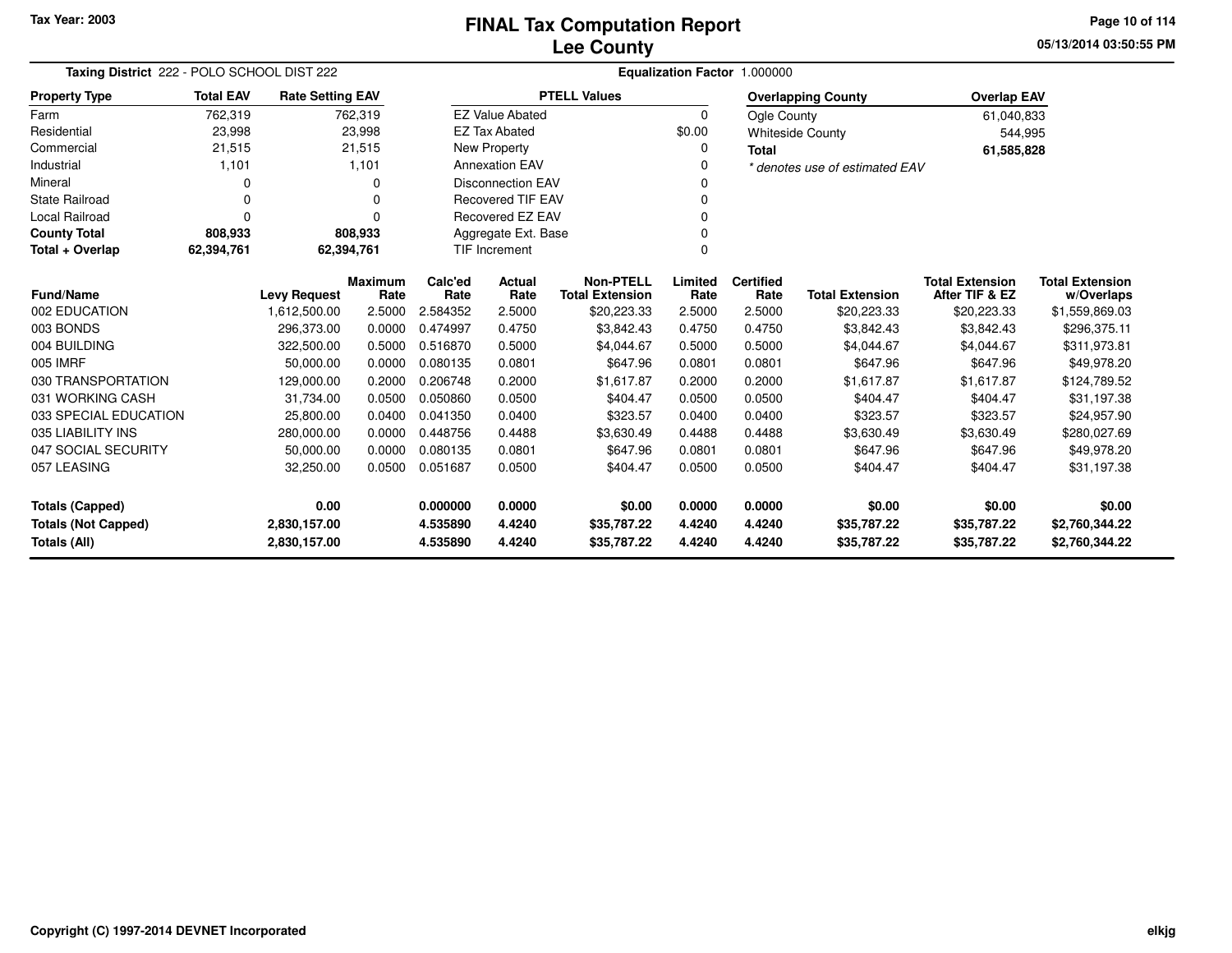**05/13/2014 03:50:55 PM Page 11 of 114**

| Taxing District 231 - ROCHELLE SCHOOL DIST 231 |                  |                         |                 |                 | Equalization Factor 1.000000 |                                            |                 |                          |                                |                                          |                                      |  |  |  |
|------------------------------------------------|------------------|-------------------------|-----------------|-----------------|------------------------------|--------------------------------------------|-----------------|--------------------------|--------------------------------|------------------------------------------|--------------------------------------|--|--|--|
| <b>Property Type</b>                           | <b>Total EAV</b> | <b>Rate Setting EAV</b> |                 |                 |                              | <b>PTELL Values</b>                        |                 |                          | <b>Overlapping County</b>      | <b>Overlap EAV</b>                       |                                      |  |  |  |
| Farm                                           | 1,455,189        |                         | 1,455,189       |                 | <b>EZ Value Abated</b>       |                                            | 0               | Ogle County              |                                | 169,831,306                              |                                      |  |  |  |
| Residential                                    | 337,881          |                         | 337,881         |                 | <b>EZ Tax Abated</b>         |                                            | \$0.00          | <b>Total</b>             |                                | 169,831,306                              |                                      |  |  |  |
| Commercial                                     | 0                |                         |                 |                 | New Property                 |                                            | 0               |                          | * denotes use of estimated EAV |                                          |                                      |  |  |  |
| Industrial                                     | 0                |                         |                 |                 | <b>Annexation EAV</b>        |                                            | $\Omega$        |                          |                                |                                          |                                      |  |  |  |
| Mineral                                        | 0                |                         | $\Omega$        |                 | <b>Disconnection EAV</b>     |                                            | 0               |                          |                                |                                          |                                      |  |  |  |
| <b>State Railroad</b>                          | 0                |                         | $\Omega$        |                 | <b>Recovered TIF EAV</b>     |                                            | 0               |                          |                                |                                          |                                      |  |  |  |
| Local Railroad                                 | 0                |                         | $\Omega$        |                 | Recovered EZ EAV             |                                            | 0               |                          |                                |                                          |                                      |  |  |  |
| <b>County Total</b>                            | 1,793,070        |                         | 1,793,070       |                 | Aggregate Ext. Base          |                                            | $\Omega$        |                          |                                |                                          |                                      |  |  |  |
| Total + Overlap                                | 171,624,376      | 171,624,376             |                 |                 | TIF Increment                |                                            | $\Omega$        |                          |                                |                                          |                                      |  |  |  |
| <b>Fund/Name</b>                               |                  | <b>Levy Request</b>     | Maximum<br>Rate | Calc'ed<br>Rate | <b>Actual</b><br>Rate        | <b>Non-PTELL</b><br><b>Total Extension</b> | Limited<br>Rate | <b>Certified</b><br>Rate | <b>Total Extension</b>         | <b>Total Extension</b><br>After TIF & EZ | <b>Total Extension</b><br>w/Overlaps |  |  |  |
| 002 EDUCATION                                  |                  | 3,217,222.00            | 1.7600          | 1.874572        | 1.7600                       | \$31,558.03                                | 1.7600          | 1.7600                   | \$31,558.03                    | \$31,558.03                              | \$3,020,589.02                       |  |  |  |
| 003 BONDS                                      |                  | 489,218.00              | 0.0000          | 0.285052        | 0.2851                       | \$5,112.04                                 | 0.2851          | 0.2851                   | \$5,112.04                     | \$5,112.04                               | \$489,301.10                         |  |  |  |
| 004 BUILDING                                   |                  | 859,145.00              | 0.4700          | 0.500596        | 0.4700                       | \$8,427.43                                 | 0.4700          | 0.4700                   | \$8,427.43                     | \$8,427.43                               | \$806,634.57                         |  |  |  |
| 005 IMRF                                       |                  | 46,400.00               | 0.0000          | 0.027036        | 0.0270                       | \$484.13                                   | 0.0270          | 0.0270                   | \$484.13                       | \$484.13                                 | \$46,338.58                          |  |  |  |
| 030 TRANSPORTATION                             |                  | 219,356.00              | 0.1200          | 0.127812        | 0.1200                       | \$2,151.68                                 | 0.1200          | 0.1200                   | \$2,151.68                     | \$2,151.68                               | \$205,949.25                         |  |  |  |
| 031 WORKING CASH                               |                  | 91,398.00               | 0.0500          | 0.053255        | 0.0500                       | \$896.54                                   | 0.0500          | 0.0500                   | \$896.54                       | \$896.54                                 | \$85,812.19                          |  |  |  |
| 032 FIRE SAFETY                                |                  | 91,398.00               | 0.0500          | 0.053255        | 0.0500                       | \$896.54                                   | 0.0500          | 0.0500                   | \$896.54                       | \$896.54                                 | \$85,812.19                          |  |  |  |
| 033 SPECIAL EDUCATION                          |                  | 36,559.00               | 0.0200          | 0.021302        | 0.0200                       | \$358.61                                   | 0.0200          | 0.0200                   | \$358.61                       | \$358.61                                 | \$34,324.88                          |  |  |  |
| 035 LIABILITY INS                              |                  | 350,000.00              | 0.0000          | 0.203934        | 0.2039                       | \$3,656.07                                 | 0.2039          | 0.2039                   | \$3,656.07                     | \$3,656.07                               | \$349,942.10                         |  |  |  |
| 047 SOCIAL SECURITY                            |                  | 152,400.00              | 0.0000          | 0.088799        | 0.0888                       | \$1,592.25                                 | 0.0888          | 0.0888                   | \$1,592.25                     | \$1,592.25                               | \$152,402.45                         |  |  |  |
| 057 LEASING                                    |                  | 91,398.00               | 0.0500          | 0.053255        | 0.0500                       | \$896.54                                   | 0.0500          | 0.0500                   | \$896.54                       | \$896.54                                 | \$85,812.19                          |  |  |  |
| <b>Totals (Capped)</b>                         |                  | 0.00                    |                 | 0.000000        | 0.0000                       | \$0.00                                     | 0.0000          | 0.0000                   | \$0.00                         | \$0.00                                   | \$0.00                               |  |  |  |
| <b>Totals (Not Capped)</b>                     |                  | 5,644,494.00            |                 | 3.288868        | 3.1248                       | \$56,029.86                                | 3.1248          | 3.1248                   | \$56,029.86                    | \$56,029.86                              | \$5,362,918.52                       |  |  |  |
| Totals (All)                                   |                  | 5,644,494.00            |                 | 3.288868        | 3.1248                       | \$56,029.86                                | 3.1248          | 3.1248                   | \$56,029.86                    | \$56,029.86                              | \$5,362,918.52                       |  |  |  |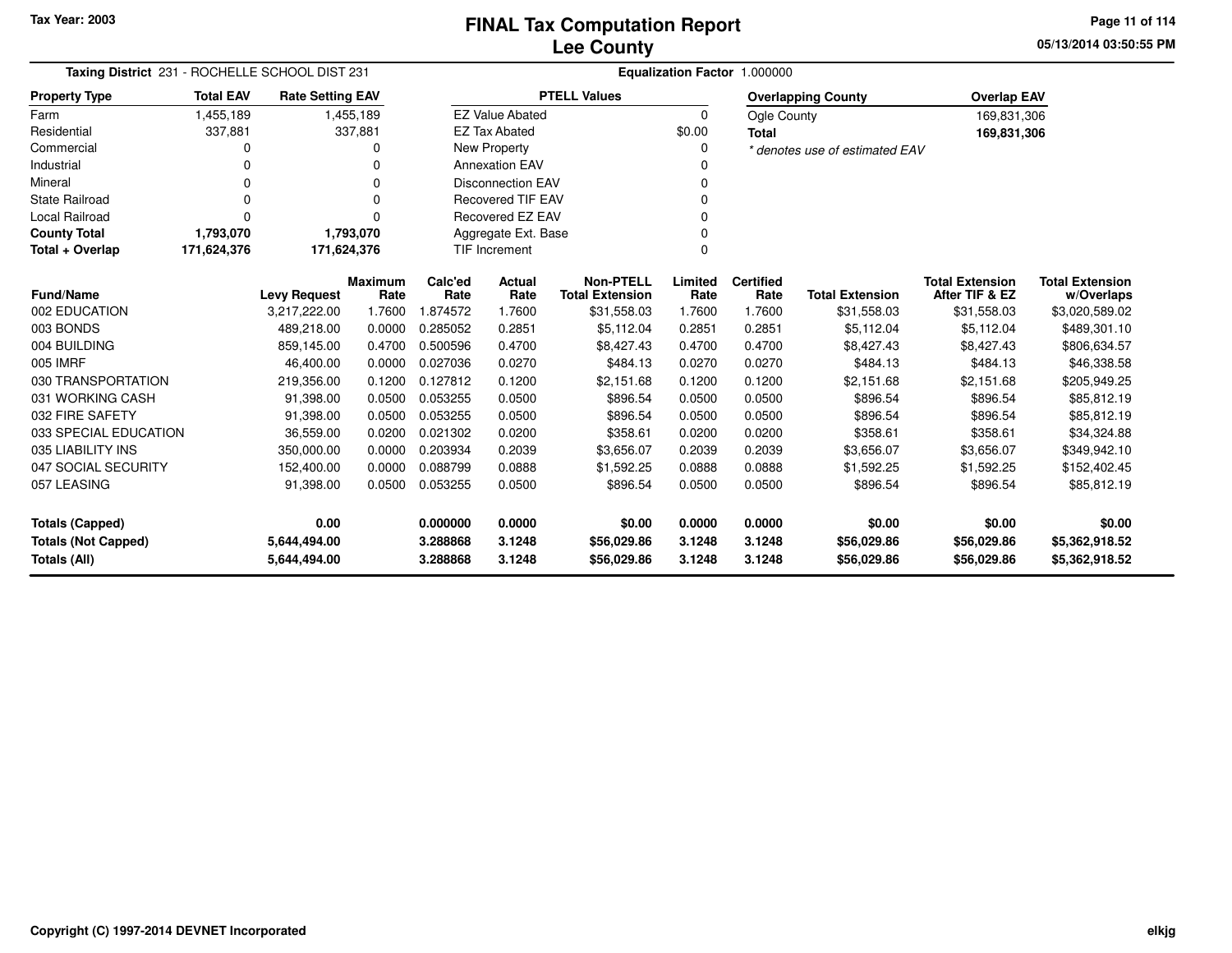**05/13/2014 03:50:55 PMPage 12 of 114**

| Taxing District 271 - LEE CENTER SCHOOL DIST 271  |                  |                              |                        | Equalization Factor 1.000000 |                          |                                            |                  |                          |                                  |                                          |                                      |  |  |
|---------------------------------------------------|------------------|------------------------------|------------------------|------------------------------|--------------------------|--------------------------------------------|------------------|--------------------------|----------------------------------|------------------------------------------|--------------------------------------|--|--|
| <b>Property Type</b>                              | <b>Total EAV</b> | <b>Rate Setting EAV</b>      |                        |                              |                          | <b>PTELL Values</b>                        |                  |                          | <b>Overlapping County</b>        | <b>Overlap EAV</b>                       |                                      |  |  |
| Farm                                              | 25,507,050       | 25,506,960                   |                        |                              | <b>EZ Value Abated</b>   |                                            | 19,953           | DeKalb County            |                                  | 884,364                                  |                                      |  |  |
| Residential                                       | 30,475,945       | 29,470,696                   |                        |                              | <b>EZ Tax Abated</b>     |                                            | \$1,074.96       | <b>Ogle County</b>       |                                  | 2,515,110                                |                                      |  |  |
| Commercial                                        | 4,767,815        | 4,623,603                    |                        |                              | New Property             |                                            | 949,257          | Total                    |                                  | 3,399,474                                |                                      |  |  |
| Industrial                                        | 0                |                              |                        |                              | <b>Annexation EAV</b>    |                                            | $\Omega$         |                          | * denotes use of estimated EAV   |                                          |                                      |  |  |
| Mineral                                           | $\Omega$         |                              |                        |                              | <b>Disconnection EAV</b> |                                            | 433              |                          |                                  |                                          |                                      |  |  |
| <b>State Railroad</b>                             | 440,465          |                              | 440,465                |                              | <b>Recovered TIF EAV</b> |                                            | $\Omega$         |                          |                                  |                                          |                                      |  |  |
| <b>Local Railroad</b>                             | $\Omega$         |                              |                        |                              | Recovered EZ EAV         |                                            | 12,292           |                          |                                  |                                          |                                      |  |  |
| <b>County Total</b>                               | 61,191,275       | 60,041,724                   |                        |                              | Aggregate Ext. Base      |                                            |                  |                          |                                  |                                          |                                      |  |  |
| Total + Overlap                                   | 64,590,749       | 63,441,198                   |                        |                              | <b>TIF Increment</b>     |                                            | 1,129,598        |                          |                                  |                                          |                                      |  |  |
| <b>Fund/Name</b>                                  |                  | <b>Levy Request</b>          | <b>Maximum</b><br>Rate | Calc'ed<br>Rate              | <b>Actual</b><br>Rate    | <b>Non-PTELL</b><br><b>Total Extension</b> | Limited<br>Rate  | <b>Certified</b><br>Rate | <b>Total Extension</b>           | <b>Total Extension</b><br>After TIF & EZ | <b>Total Extension</b><br>w/Overlaps |  |  |
| 002 EDUCATION                                     |                  | 2,100,000.00                 | 2.7600                 | 3.310152                     | 2.7600                   | \$1,657,151.58                             | 2.7600           | 2.7600                   | \$1,688,879.19                   | \$1,657,151.58                           | \$1,750,977.06                       |  |  |
| 003 BONDS                                         |                  | 567,979.00                   | 0.0000                 | 0.895284                     | 0.8953                   | \$537,553.55                               | 0.8953           | 0.8953                   | \$547,845.49                     | \$537,553.55                             | \$567,989.05                         |  |  |
| 004 BUILDING                                      |                  | 440,000.00                   | 0.5000                 | 0.693556                     | 0.5000                   | \$300,208.62                               | 0.5000           | 0.5000                   | \$305,956.38                     | \$300,208.62                             | \$317,205.99                         |  |  |
| 005 IMRF                                          |                  | 0.00                         | 0.0000                 | 0.000000                     | 0.0000                   | \$0.00                                     | 0.0000           | 0.0000                   | \$0.00                           | \$0.00                                   | \$0.00                               |  |  |
| 030 TRANSPORTATION                                |                  | 145,000.00                   | 0.2000                 | 0.228558                     | 0.2000                   | \$120,083.45                               | 0.2000           | 0.2000                   | \$122,382.55                     | \$120,083.45                             | \$126,882.40                         |  |  |
| 031 WORKING CASH                                  |                  | 50,000.00                    | 0.0500                 | 0.078813                     | 0.0500                   | \$30,020.86                                | 0.0500           | 0.0500                   | \$30,595.64                      | \$30,020.86                              | \$31,720.60                          |  |  |
| 033 SPECIAL EDUCATION                             |                  | 30,000.00                    | 0.0400                 | 0.047288                     | 0.0400                   | \$24,016.69                                | 0.0400           | 0.0400                   | \$24,476.51                      | \$24,016.69                              | \$25,376.48                          |  |  |
| 035 LIABILITY INS                                 |                  | 430,000.00                   | 0.0000                 | 0.677793                     | 0.6778                   | \$406,962.81                               | 0.6778           | 0.6778                   | \$414,754.46                     | \$406,962.81                             | \$430,004.44                         |  |  |
| 047 SOCIAL SECURITY                               |                  | 136,000.00                   | 0.0000                 | 0.214372                     | 0.2144                   | \$128,729.46                               | 0.2144           | 0.2144                   | \$131,194.09                     | \$128,729.46                             | \$136,017.93                         |  |  |
| 057 LEASING                                       |                  | 60,000.00                    | 0.0500                 | 0.094576                     | 0.0500                   | \$30,020.86                                | 0.0500           | 0.0500                   | \$30,595.64                      | \$30,020.86                              | \$31,720.60                          |  |  |
| <b>Totals (Capped)</b>                            |                  | 0.00                         |                        | 0.000000                     | 0.0000                   | \$0.00                                     | 0.0000           | 0.0000                   | \$0.00                           | \$0.00                                   | \$0.00                               |  |  |
| <b>Totals (Not Capped)</b><br><b>Totals (All)</b> |                  | 3,958,979.00<br>3,958,979.00 |                        | 6.240392<br>6.240392         | 5.3875<br>5.3875         | \$3,234,747.88<br>\$3,234,747.88           | 5.3875<br>5.3875 | 5.3875<br>5.3875         | \$3,296,679.95<br>\$3,296,679.95 | \$3,234,747.88<br>\$3,234,747.88         | \$3,417,894.55<br>\$3,417,894.55     |  |  |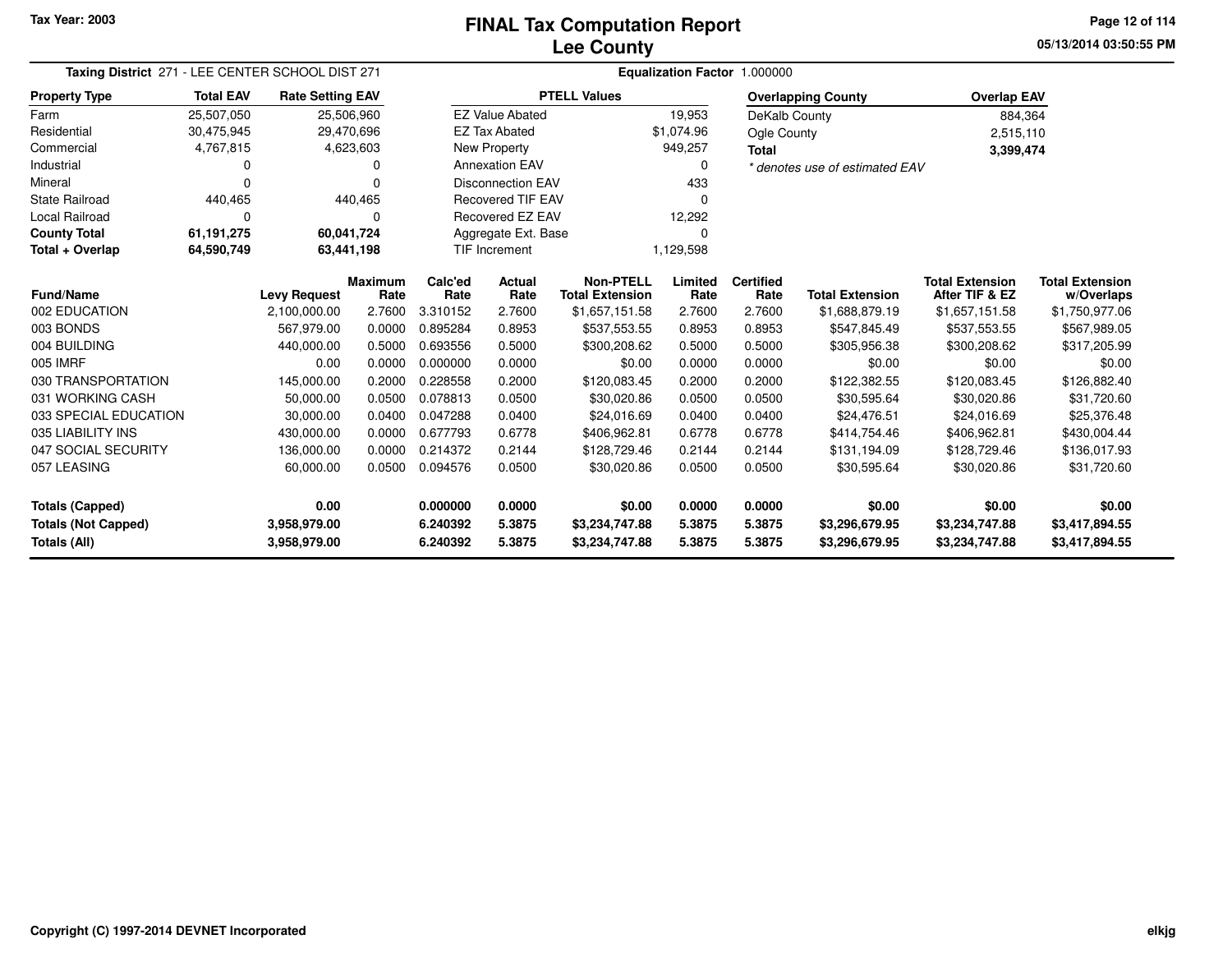# **Lee CountyFINAL Tax Computation Report**

**05/13/2014 03:50:55 PM Page 13 of 114**

| Taxing District 272 - AMBOY SCHOOL DIST 272 |                  |                         |                        | Equalization Factor 1.000000 |                           |                                            |                 |                          |                        |                                          |                                      |
|---------------------------------------------|------------------|-------------------------|------------------------|------------------------------|---------------------------|--------------------------------------------|-----------------|--------------------------|------------------------|------------------------------------------|--------------------------------------|
| <b>Property Type</b>                        | <b>Total EAV</b> | <b>Rate Setting EAV</b> |                        |                              |                           | <b>PTELL Values</b>                        |                 |                          |                        |                                          |                                      |
| Farm                                        | 30,635,018       |                         | 30,635,018             |                              | <b>EZ Value Abated</b>    |                                            | 829,726         |                          |                        |                                          |                                      |
| Residential                                 | 48,416,801       | 48,372,821              |                        |                              | <b>EZ Tax Abated</b>      |                                            | \$36,371.03     |                          |                        |                                          |                                      |
| Commercial                                  | 9,301,482        |                         | 8,832,621              |                              | <b>New Property</b>       |                                            | 1,243,101       |                          |                        |                                          |                                      |
| Industrial                                  | 4,172,293        |                         | 3,855,408              |                              | <b>Annexation EAV</b>     |                                            | $\Omega$        |                          |                        |                                          |                                      |
| Mineral                                     | 0                |                         | 0                      |                              | <b>Disconnection EAV</b>  |                                            | 0               |                          |                        |                                          |                                      |
| <b>State Railroad</b>                       | 8,336            |                         | 8,336                  |                              | <b>Recovered TIF EAV</b>  |                                            | $\Omega$        |                          |                        |                                          |                                      |
| <b>Local Railroad</b>                       | 3,610            |                         | 3,610                  |                              | <b>Recovered EZ EAV</b>   |                                            | 168,717         |                          |                        |                                          |                                      |
| <b>County Total</b>                         | 92,537,540       |                         | 91,707,814             |                              | Aggregate Ext. Base       |                                            | 3,840,960       |                          |                        |                                          |                                      |
| Total + Overlap                             | 92,537,540       |                         | 91,707,814             |                              | <b>TIF Increment</b><br>0 |                                            |                 |                          |                        |                                          |                                      |
| <b>Fund/Name</b>                            |                  | <b>Levy Request</b>     | <b>Maximum</b><br>Rate | Calc'ed<br>Rate              | Actual<br>Rate            | <b>Non-PTELL</b><br><b>Total Extension</b> | Limited<br>Rate | <b>Certified</b><br>Rate | <b>Total Extension</b> | <b>Total Extension</b><br>After TIF & EZ | <b>Total Extension</b><br>w/Overlaps |
| 002 EDUCATION                               |                  | 2,667,500.00            | 2.7500                 | 2.908694                     | 2.7500                    | \$2,521,964.89                             | 2.7500          | 2.7500                   | \$2,544,782.35         | \$2,521,964.89                           | \$2,521,964.89                       |
| 003 BONDS                                   |                  | 156,065.00              | 0.0000                 | 0.170176                     | 0.1702                    | \$156,086.70                               | 0.1702          | 0.1702                   | \$157,498.89           | \$156,086.70                             | \$156,086.70                         |
| 004 BUILDING                                |                  | 727,500.00              | 0.7500                 | 0.793280                     | 0.7500                    | \$687,808.61                               | 0.7500          | 0.7500                   | \$694,031.55           | \$687,808.61                             | \$687,808.61                         |
| 005 IMRF                                    |                  | 58,588.00               | 0.0000                 | 0.063886                     | 0.0639                    | \$58,601.29                                | 0.0639          | 0.0639                   | \$59,131.49            | \$58,601.29                              | \$58,601.29                          |
| 030 TRANSPORTATION                          |                  | 194,000.00              | 0.2000                 | 0.211541                     | 0.2000                    | \$183,415.63                               | 0.2000          | 0.2000                   | \$185,075.08           | \$183,415.63                             | \$183,415.63                         |
| 031 WORKING CASH                            |                  | 48,500.00               | 0.0500                 | 0.052885                     | 0.0500                    | \$45,853.91                                | 0.0500          | 0.0500                   | \$46,268.77            | \$45,853.91                              | \$45,853.91                          |
| 032 FIRE SAFETY                             |                  | 48,500.00               | 0.0500                 | 0.052885                     | 0.0500                    | \$45,853.91                                | 0.0500          | 0.0500                   | \$46,268.77            | \$45,853.91                              | \$45,853.91                          |
| 033 SPECIAL EDUCATION                       |                  | 38,800.00               | 0.0400                 | 0.042308                     | 0.0400                    | \$36,683.13                                | 0.0400          | 0.0400                   | \$37,015.02            | \$36,683.13                              | \$36,683.13                          |
| 035 LIABILITY INS                           |                  | 193,806.00              | 0.0000                 | 0.211330                     | 0.2113                    | \$193,778.61                               | 0.2113          | 0.2113                   | \$195,531.82           | \$193,778.61                             | \$193,778.61                         |
| 047 SOCIAL SECURITY                         |                  | 44,135.00               | 0.0000                 | 0.048126                     | 0.0481                    | \$44,111.46                                | 0.0481          | 0.0481                   | \$44,510.56            | \$44,111.46                              | \$44,111.46                          |
| 057 LEASING                                 |                  | 48,500.00               | 0.0500                 | 0.052885                     | 0.0500                    | \$45,853.91                                | 0.0500          | 0.0500                   | \$46,268.77            | \$45,853.91                              | \$45,853.91                          |
| Totals (Capped)                             |                  | 4,069,829.00            |                        | 4.437820                     | 4.2133                    | \$3,863,925.35                             | 4.2133          | 4.2133                   | \$3,898,884.18         | \$3,863,925.35                           | \$3,863,925.35                       |
| <b>Totals (Not Capped)</b>                  |                  | 156,065.00              |                        | 0.170176                     | 0.1702                    | \$156,086.70                               | 0.1702          | 0.1702                   | \$157,498.89           | \$156,086.70                             | \$156,086.70                         |
| <b>Totals (All)</b>                         |                  | 4,225,894.00            |                        | 4.607996                     | 4.3835                    | \$4,020,012.05                             | 4.3835          | 4.3835                   | \$4,056,383.07         | \$4,020,012.05                           | \$4,020,012.05                       |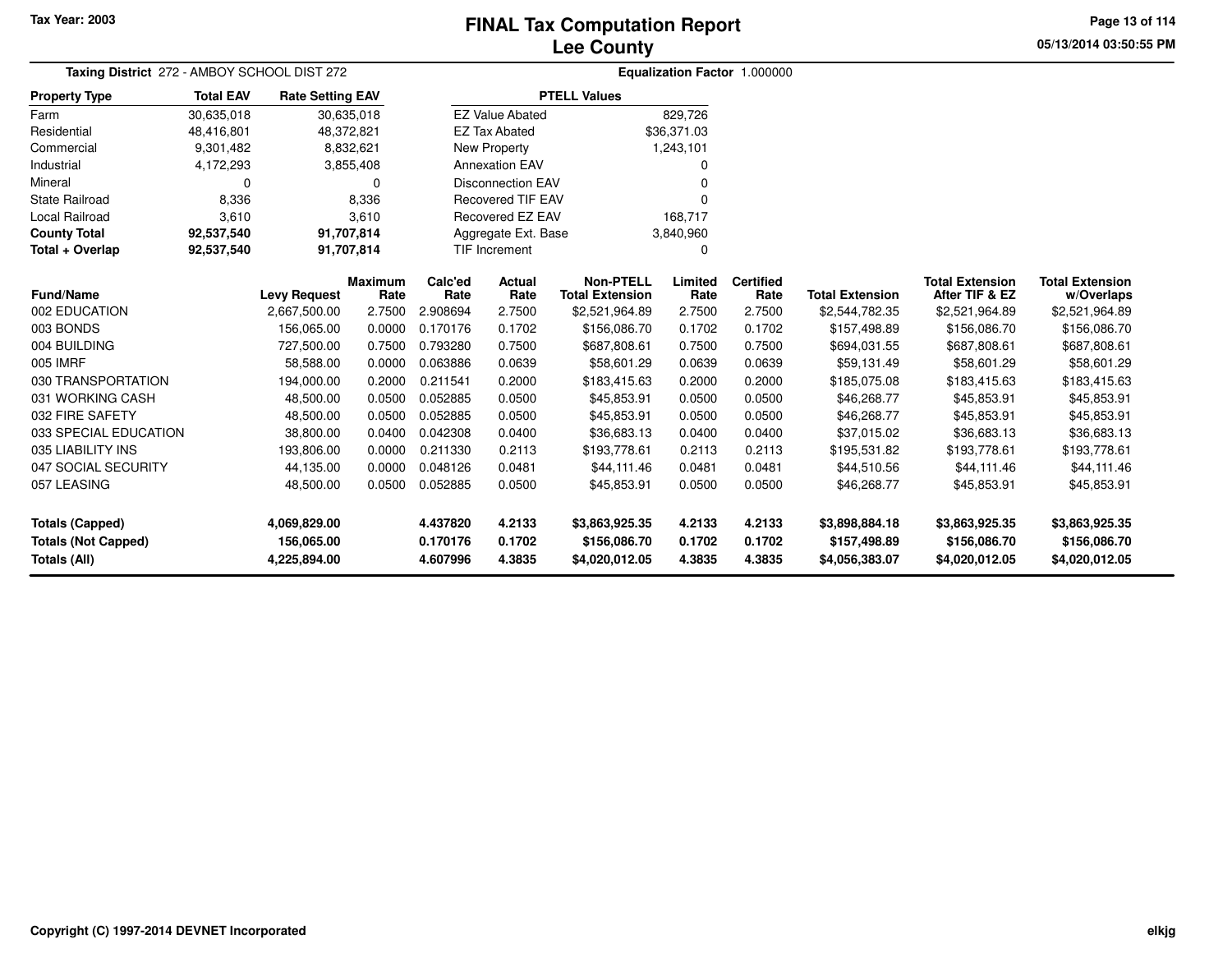# **Lee CountyFINAL Tax Computation Report**

**05/13/2014 03:50:55 PM Page 14 of 114**

| Taxing District 275 - ASHTON SCHOOL DIST 275 |                  |                         |                        |                 |                          |                                            | Equalization Factor 1.000000 |                          |                                |                                          |                                      |
|----------------------------------------------|------------------|-------------------------|------------------------|-----------------|--------------------------|--------------------------------------------|------------------------------|--------------------------|--------------------------------|------------------------------------------|--------------------------------------|
| <b>Property Type</b>                         | <b>Total EAV</b> | <b>Rate Setting EAV</b> |                        |                 |                          | <b>PTELL Values</b>                        |                              |                          | <b>Overlapping County</b>      | <b>Overlap EAV</b>                       |                                      |
| Farm                                         | 13,451,644       |                         | 13,451,644             |                 | <b>EZ Value Abated</b>   |                                            | 605,942                      | Ogle County              |                                | 5,243,493                                |                                      |
| Residential                                  | 11,674,092       |                         | 11,674,092             |                 | <b>EZ Tax Abated</b>     |                                            | \$29,737.82                  | <b>Total</b>             |                                | 5,243,493                                |                                      |
| Commercial                                   | 3,159,855        |                         | 3,108,921              |                 | <b>New Property</b>      |                                            | 641,385                      |                          | * denotes use of estimated EAV |                                          |                                      |
| Industrial                                   | 3,632,605        |                         | 3,077,597              |                 | <b>Annexation EAV</b>    |                                            | 0                            |                          |                                |                                          |                                      |
| Mineral                                      | 0                |                         | $\Omega$               |                 | <b>Disconnection EAV</b> |                                            | 0                            |                          |                                |                                          |                                      |
| State Railroad                               | 475,499          |                         | 475,499                |                 | <b>Recovered TIF EAV</b> |                                            | 0                            |                          |                                |                                          |                                      |
| Local Railroad                               | $\Omega$         |                         | $\Omega$               |                 | <b>Recovered EZ EAV</b>  |                                            | 253,690                      |                          |                                |                                          |                                      |
| <b>County Total</b>                          | 32,393,695       |                         | 31,787,753             |                 | Aggregate Ext. Base      |                                            | 0                            |                          |                                |                                          |                                      |
| Total + Overlap                              | 37,637,188       |                         | 37,031,246             |                 | <b>TIF Increment</b>     |                                            | 0                            |                          |                                |                                          |                                      |
| <b>Fund/Name</b>                             |                  | <b>Levy Request</b>     | <b>Maximum</b><br>Rate | Calc'ed<br>Rate | Actual<br>Rate           | <b>Non-PTELL</b><br><b>Total Extension</b> | Limited<br>Rate              | <b>Certified</b><br>Rate | <b>Total Extension</b>         | <b>Total Extension</b><br>After TIF & EZ | <b>Total Extension</b><br>w/Overlaps |
| 002 EDUCATION                                |                  | 1,137,000.00            | 3.0000                 | 3.070380        | 3.0000                   | \$953,632.59                               | 3.0000                       | 3.0000                   | \$971,810.85                   | \$953,632.59                             | \$1,110,937.38                       |
| 003 BONDS & INTEREST                         |                  | 149,249.00              | 0.0000                 | 0.403035        | 0.4030                   | \$128,104.64                               | 0.4030                       | 0.4030                   | \$130,546.59                   | \$128,104.64                             | \$149,235.92                         |
| 004 BUILDING                                 |                  | 284,250.00              | 0.7500                 | 0.767595        | 0.7500                   | \$238,408.15                               | 0.7500                       | 0.7500                   | \$242,952.71                   | \$238,408.15                             | \$277,734.35                         |
| 005 IMRF                                     |                  | 18,950.00               | 0.0000                 | 0.051173        | 0.0512                   | \$16,275.33                                | 0.0512                       | 0.0512                   | \$16,585.57                    | \$16,275.33                              |                                      |
| 030 TRANSPORTATION                           |                  | 75,800.00               | 0.2000                 | 0.204692        | 0.2000                   | \$63,575.51                                | 0.2000                       | 0.2000                   | \$64,787.39                    | \$63,575.51                              | \$18,960.00<br>\$74,062.49           |
| 031 WORKING CASH                             |                  |                         |                        | 0.051173        |                          |                                            |                              | 0.0500                   |                                |                                          |                                      |
|                                              |                  | 18,950.00               | 0.0500                 |                 | 0.0500                   | \$15,893.88                                | 0.0500                       |                          | \$16,196.85                    | \$15,893.88                              | \$18,515.62                          |
| 032 FIRE SAFETY                              |                  | 18,950.00               | 0.0500                 | 0.051173        | 0.0500                   | \$15,893.88                                | 0.0500                       | 0.0500                   | \$16,196.85                    | \$15,893.88                              | \$18,515.62                          |
| 033 SPECIAL EDUCATION                        |                  | 15,160.00               | 0.0400                 | 0.040938        | 0.0400                   | \$12,715.10                                | 0.0400                       | 0.0400                   | \$12,957.48                    | \$12,715.10                              | \$14,812.50                          |
| 035 LIABILITY INSURANCE                      |                  | 85,756.00               | 0.0000                 | 0.231577        | 0.2316                   | \$73,620.44                                | 0.2316                       | 0.2316                   | \$75,023.80                    | \$73,620.44                              | \$85,764.37                          |
| 047 SOCIAL SECURITY                          |                  | 30,320.00               | 0.0000                 | 0.081877        | 0.0819                   | \$26,034.17                                | 0.0819                       | 0.0819                   | \$26,530.44                    | \$26,034.17                              | \$30,328.59                          |
| 057 LEASING                                  |                  | 18,950.00               | 0.0500                 | 0.051173        | 0.0500                   | \$15,893.88                                | 0.0500                       | 0.0500                   | \$16,196.85                    | \$15,893.88                              | \$18,515.62                          |
| <b>Totals (Capped)</b>                       |                  | 0.00                    |                        | 0.000000        | 0.0000                   | \$0.00                                     | 0.0000                       | 0.0000                   | \$0.00                         | \$0.00                                   | \$0.00                               |
| <b>Totals (Not Capped)</b>                   |                  | 1,853,335.00            |                        | 5.004786        | 4.9077                   | \$1,560,047.57                             | 4.9077                       | 4.9077                   | \$1,589,785.38                 | \$1,560,047.57                           | \$1,817,382.46                       |
| <b>Totals (All)</b>                          |                  | 1,853,335.00            |                        | 5.004786        | 4.9077                   | \$1,560,047.57                             | 4.9077                       | 4.9077                   | \$1,589,785.38                 | \$1,560,047.57                           | \$1,817,382.46                       |

۰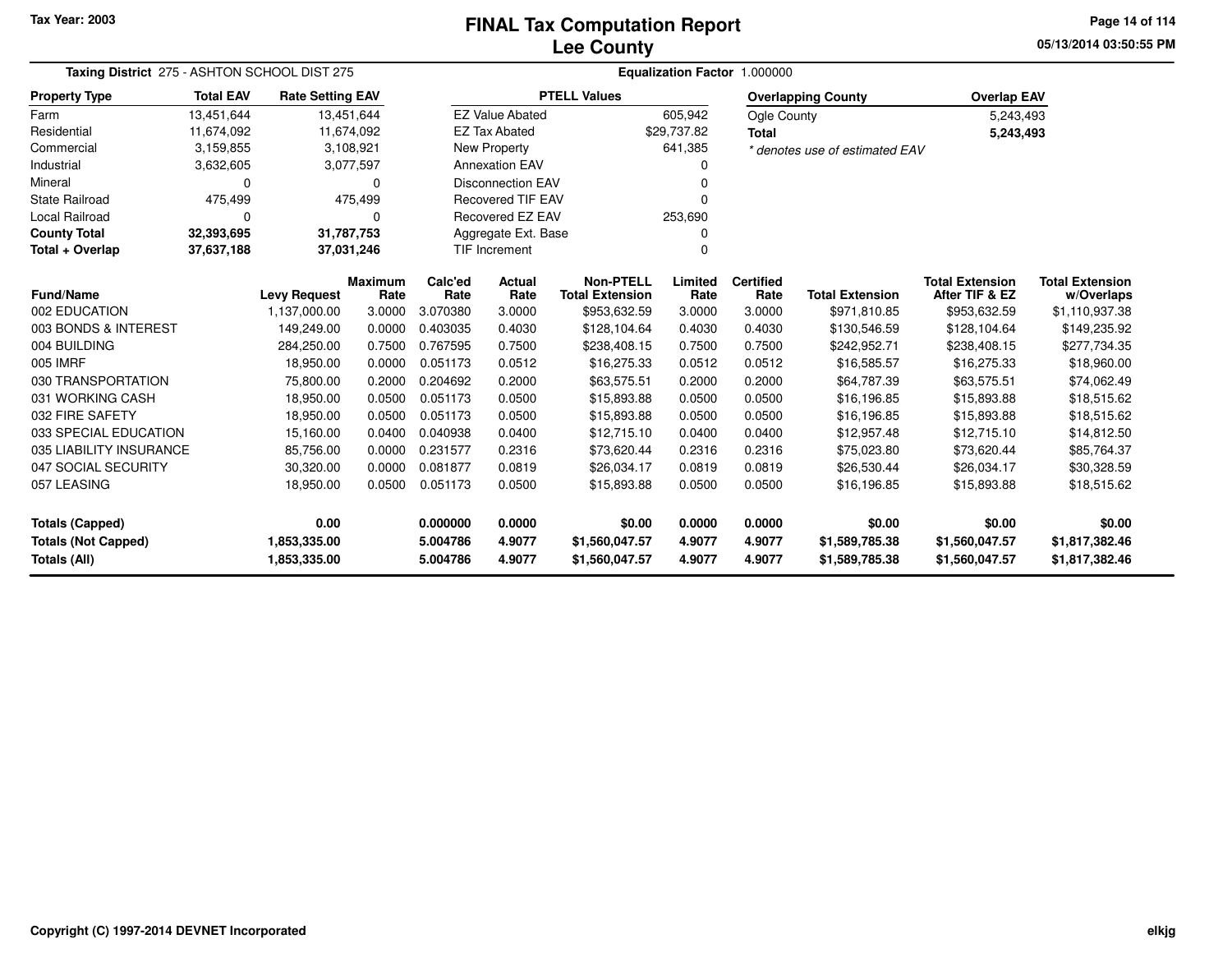**05/13/2014 03:50:55 PMPage 15 of 114**

| Taxing District 280 - MENDOTA HIGH SCH DIST 280   |                  |                              |                | Equalization Factor 1.000000  |                               |                              |                  |                      |                                |                              |                                  |  |
|---------------------------------------------------|------------------|------------------------------|----------------|-------------------------------|-------------------------------|------------------------------|------------------|----------------------|--------------------------------|------------------------------|----------------------------------|--|
| <b>Property Type</b>                              | <b>Total EAV</b> | <b>Rate Setting EAV</b>      |                |                               |                               | <b>PTELL Values</b>          |                  |                      | <b>Overlapping County</b>      | <b>Overlap EAV</b>           |                                  |  |
| Farm                                              | 13,067,427       | 13,067,427                   |                |                               | <b>EZ Value Abated</b>        |                              | 0                | <b>Bureau County</b> |                                | 4,932,409                    |                                  |  |
| Residential                                       | 8,413,608        |                              | 8,413,608      |                               | <b>EZ Tax Abated</b>          |                              | \$0.00           | LaSalle County       |                                | *119,184,846                 |                                  |  |
| Commercial                                        | 1,051,674        |                              | 1,051,674      |                               | New Property                  |                              | 120,390          | <b>Total</b>         |                                | 124,117,255                  |                                  |  |
| Industrial                                        |                  |                              | ი              |                               | <b>Annexation EAV</b><br>0    |                              |                  |                      | * denotes use of estimated EAV |                              |                                  |  |
| Mineral                                           | 0                |                              | 0              | <b>Disconnection EAV</b><br>O |                               |                              |                  |                      |                                |                              |                                  |  |
| <b>State Railroad</b>                             | $\Omega$         |                              |                |                               | <b>Recovered TIF EAV</b><br>0 |                              |                  |                      |                                |                              |                                  |  |
| <b>Local Railroad</b>                             | 9,700            |                              | 9,700          |                               | Recovered EZ EAV              |                              | 0                |                      |                                |                              |                                  |  |
| <b>County Total</b>                               | 22,542,409       | 22,542,409                   |                |                               | Aggregate Ext. Base           |                              | $\Omega$         |                      |                                |                              |                                  |  |
| Total + Overlap                                   | 146,659,664      | 146,659,664                  |                |                               | TIF Increment                 |                              | $\Omega$         |                      |                                |                              |                                  |  |
|                                                   |                  |                              | <b>Maximum</b> | Calc'ed                       | Actual                        | <b>Non-PTELL</b>             | Limited          | <b>Certified</b>     |                                | <b>Total Extension</b>       | <b>Total Extension</b>           |  |
| <b>Fund/Name</b>                                  |                  | <b>Levy Request</b>          | Rate           | Rate                          | Rate                          | <b>Total Extension</b>       | Rate             | Rate                 | <b>Total Extension</b>         | After TIF & EZ               | w/Overlaps                       |  |
| 002 EDUCATION                                     |                  | 2,095,000.00                 | 1.3700         | 1.428477                      | 1.3700                        | \$308,831.00                 | 1.3700           | 1.3700               | \$308,831.00                   | \$308,831.00                 | \$2,009,237.40                   |  |
| 003 BONDS                                         |                  | 1,080,116.00                 | 0.0000         | 0.736478                      | 0.7365                        | \$166,024.84                 | 0.7365           | 0.7365               | \$166,024.84                   | \$166,024.84                 | \$1,080,148.43                   |  |
| 004 BUILDING                                      |                  | 382,200.00                   | 0.2500         | 0.260603                      | 0.2500                        | \$56,356.02                  | 0.2500           | 0.2500               | \$56,356.02                    | \$56,356.02                  | \$366,649.16                     |  |
| 005 IMRF                                          |                  | 73,557.00                    | 0.0000         | 0.050155                      | 0.0502                        | \$11,316.29                  | 0.0502           | 0.0502               | \$11,316.29                    | \$11,316.29                  | \$73,623.15                      |  |
| 030 TRANSPORTATION                                |                  | 183,500.00                   | 0.1200         | 0.125120                      | 0.1200                        | \$27,050.89                  | 0.1200           | 0.1200               | \$27,050.89                    | \$27,050.89                  | \$175,991.60                     |  |
| 031 WORKING CASH                                  |                  | 76,450.00                    | 0.0500         | 0.052128                      | 0.0500                        | \$11,271.20                  | 0.0500           | 0.0500               | \$11,271.20                    | \$11,271.20                  | \$73,329.83                      |  |
| 032 FIRE SAFETY                                   |                  | 0.00                         | 0.0500         | 0.000000                      | 0.0000                        | \$0.00                       | 0.0000           | 0.0000               | \$0.00                         | \$0.00                       | \$0.00                           |  |
| 033 SPECIAL EDUCATION                             |                  | 30,500.00                    | 0.0200         | 0.020796                      | 0.0200                        | \$4,508.48                   | 0.0200           | 0.0200               | \$4,508.48                     | \$4,508.48                   | \$29,331.93                      |  |
| 035 LIABILITY INS                                 |                  | 160,000.00                   | 0.0000         | 0.109096                      | 0.1091                        | \$24,593.77                  | 0.1091           | 0.1091               | \$24,593.77                    | \$24,593.77                  | \$160,005.69                     |  |
| 047 SOCIAL SECURITY                               |                  | 73,557.00                    | 0.0000         | 0.050155                      | 0.0502                        | \$11,316.29                  | 0.0502           | 0.0502               | \$11,316.29                    | \$11,316.29                  | \$73,623.15                      |  |
| <b>Totals (Capped)</b>                            |                  | 0.00                         |                | 0.000000                      | 0.0000                        | \$0.00                       | 0.0000           | 0.0000               | \$0.00                         | \$0.00                       | \$0.00                           |  |
| <b>Totals (Not Capped)</b><br><b>Totals (All)</b> |                  | 4,154,880.00<br>4,154,880.00 |                | 2.833008<br>2.833008          | 2.7560<br>2.7560              | \$621,268.78<br>\$621,268.78 | 2.7560<br>2.7560 | 2.7560<br>2.7560     | \$621,268.78<br>\$621,268.78   | \$621,268.78<br>\$621,268.78 | \$4,041,940.34<br>\$4,041,940.34 |  |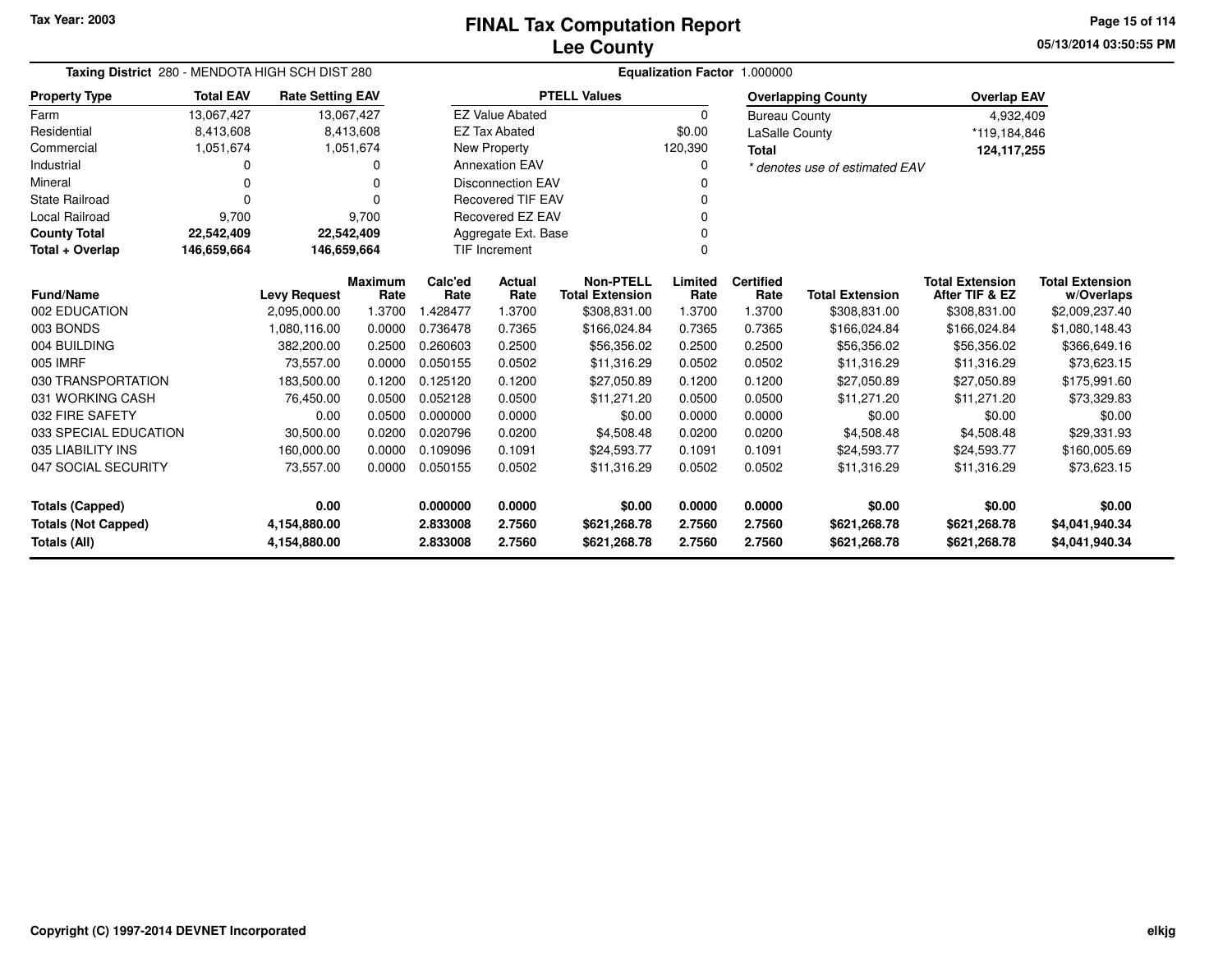# **Lee CountyFINAL Tax Computation Report**

**05/13/2014 03:50:55 PM Page 16 of 114**

|                                   | Taxing District 289 - MENDOTA GRD SD 289 |                                     |                |                  |                          | Equalization Factor 1.000000 |          |                      |                                |                        |                        |  |  |  |
|-----------------------------------|------------------------------------------|-------------------------------------|----------------|------------------|--------------------------|------------------------------|----------|----------------------|--------------------------------|------------------------|------------------------|--|--|--|
| <b>Property Type</b>              | <b>Total EAV</b>                         | <b>Rate Setting EAV</b>             |                |                  |                          | <b>PTELL Values</b>          |          |                      | <b>Overlapping County</b>      | <b>Overlap EAV</b>     |                        |  |  |  |
| Farm                              | 13,067,427                               |                                     | 13,067,427     |                  | <b>EZ Value Abated</b>   |                              | $\Omega$ | <b>Bureau County</b> |                                | 4,932,409              |                        |  |  |  |
| Residential                       | 8,413,608                                |                                     | 8,413,608      |                  | <b>EZ Tax Abated</b>     |                              | \$0.00   | LaSalle County       |                                | *118,278,209           |                        |  |  |  |
| Commercial                        | 1,051,674                                |                                     | 1,051,674      |                  | New Property             |                              | 120,390  | <b>Total</b>         |                                | 123,210,618            |                        |  |  |  |
| Industrial                        | 0                                        |                                     | O              |                  | <b>Annexation EAV</b>    |                              |          |                      | * denotes use of estimated EAV |                        |                        |  |  |  |
| Mineral                           | 0                                        |                                     | n              |                  | <b>Disconnection EAV</b> |                              |          |                      |                                |                        |                        |  |  |  |
| <b>State Railroad</b>             | $\Omega$                                 |                                     | $\Omega$       |                  | <b>Recovered TIF EAV</b> |                              |          |                      |                                |                        |                        |  |  |  |
| <b>Local Railroad</b>             | 9,700                                    |                                     | 9,700          |                  | <b>Recovered EZ EAV</b>  |                              |          |                      |                                |                        |                        |  |  |  |
| <b>County Total</b>               | 22,542,409                               |                                     | 22,542,409     |                  | Aggregate Ext. Base      |                              |          |                      |                                |                        |                        |  |  |  |
| Total + Overlap                   | 145,753,027                              | 145,753,027                         |                |                  | TIF Increment            |                              | $\Omega$ |                      |                                |                        |                        |  |  |  |
|                                   |                                          |                                     | <b>Maximum</b> | Calc'ed          | Actual                   | <b>Non-PTELL</b>             | Limited  | <b>Certified</b>     |                                | <b>Total Extension</b> | <b>Total Extension</b> |  |  |  |
| <b>Fund/Name</b><br>002 EDUCATION |                                          | <b>Levy Request</b><br>2,200,000.00 | Rate<br>1.4400 | Rate<br>1.509403 | Rate<br>1.4400           | <b>Total Extension</b>       | Rate     | Rate<br>1.4400       | <b>Total Extension</b>         | After TIF & EZ         | w/Overlaps             |  |  |  |
| 003 BONDS                         |                                          |                                     |                | 0.241121         |                          | \$324,610.69                 | 1.4400   | 0.2411               | \$324,610.69                   | \$324,610.69           | \$2,098,843.59         |  |  |  |
|                                   |                                          | 351,441.00                          | 0.0000         |                  | 0.2411                   | \$54,349.75                  | 0.2411   |                      | \$54,349.75                    | \$54,349.75            | \$351,410.55           |  |  |  |
| 004 BUILDING                      |                                          | 382,000.00                          | 0.2500         | 0.262087         | 0.2500                   | \$56,356.02                  | 0.2500   | 0.2500               | \$56,356.02                    | \$56,356.02            | \$364,382.57           |  |  |  |
| 005 IMRF                          |                                          | 82.000.00                           | 0.0000         | 0.056260         | 0.0563                   | \$12,691.38                  | 0.0563   | 0.0563               | \$12,691.38                    | \$12,691.38            | \$82,058.95            |  |  |  |
| 030 TRANSPORTATION                |                                          | 181,000.00                          | 0.1200         | 0.124183         | 0.1200                   | \$27,050.89                  | 0.1200   | 0.1200               | \$27,050.89                    | \$27,050.89            | \$174,903.63           |  |  |  |
| 031 WORKING CASH                  |                                          | 75,500.00                           | 0.0500         | 0.051800         | 0.0500                   | \$11,271.20                  | 0.0500   | 0.0500               | \$11,271.20                    | \$11,271.20            | \$72,876.51            |  |  |  |
| 032 FIRE SAFETY                   |                                          | 0.00                                | 0.0500         | 0.000000         | 0.0000                   | \$0.00                       | 0.0000   | 0.0000               | \$0.00                         | \$0.00                 | \$0.00                 |  |  |  |
| 033 SPECIAL EDUCATION             |                                          | 30,200.00                           | 0.0200         | 0.020720         | 0.0200                   | \$4,508.48                   | 0.0200   | 0.0200               | \$4,508.48                     | \$4,508.48             | \$29,150.61            |  |  |  |
| 035 LIABILITY INS                 |                                          | 110.000.00                          | 0.0000         | 0.075470         | 0.0755                   | \$17,019.52                  | 0.0755   | 0.0755               | \$17,019.52                    | \$17,019.52            | \$110,043.54           |  |  |  |
| 047 SOCIAL SECURITY               |                                          | 138,000.00                          | 0.0000         | 0.094681         | 0.0947                   | \$21,347.66                  | 0.0947   | 0.0947               | \$21,347.66                    | \$21,347.66            | \$138,028.12           |  |  |  |
| 057 LEASING                       |                                          | 74,483.00                           | 0.0500         | 0.051102         | 0.0500                   | \$11,271.20                  | 0.0500   | 0.0500               | \$11,271.20                    | \$11,271.20            | \$72,876.51            |  |  |  |
| <b>Totals (Capped)</b>            |                                          | 0.00                                |                | 0.000000         | 0.0000                   | \$0.00                       | 0.0000   | 0.0000               | \$0.00                         | \$0.00                 | \$0.00                 |  |  |  |
| <b>Totals (Not Capped)</b>        |                                          | 3,624,624.00                        |                | 2.486827         | 2.3976                   | \$540,476.79                 | 2.3976   | 2.3976               | \$540,476.79                   | \$540,476.79           | \$3,494,574.58         |  |  |  |
| Totals (All)                      |                                          | 3,624,624.00                        |                | 2.486827         | 2.3976                   | \$540,476.79                 | 2.3976   | 2.3976               | \$540,476.79                   | \$540,476.79           | \$3,494,574.58         |  |  |  |

 $\overline{\phantom{0}}$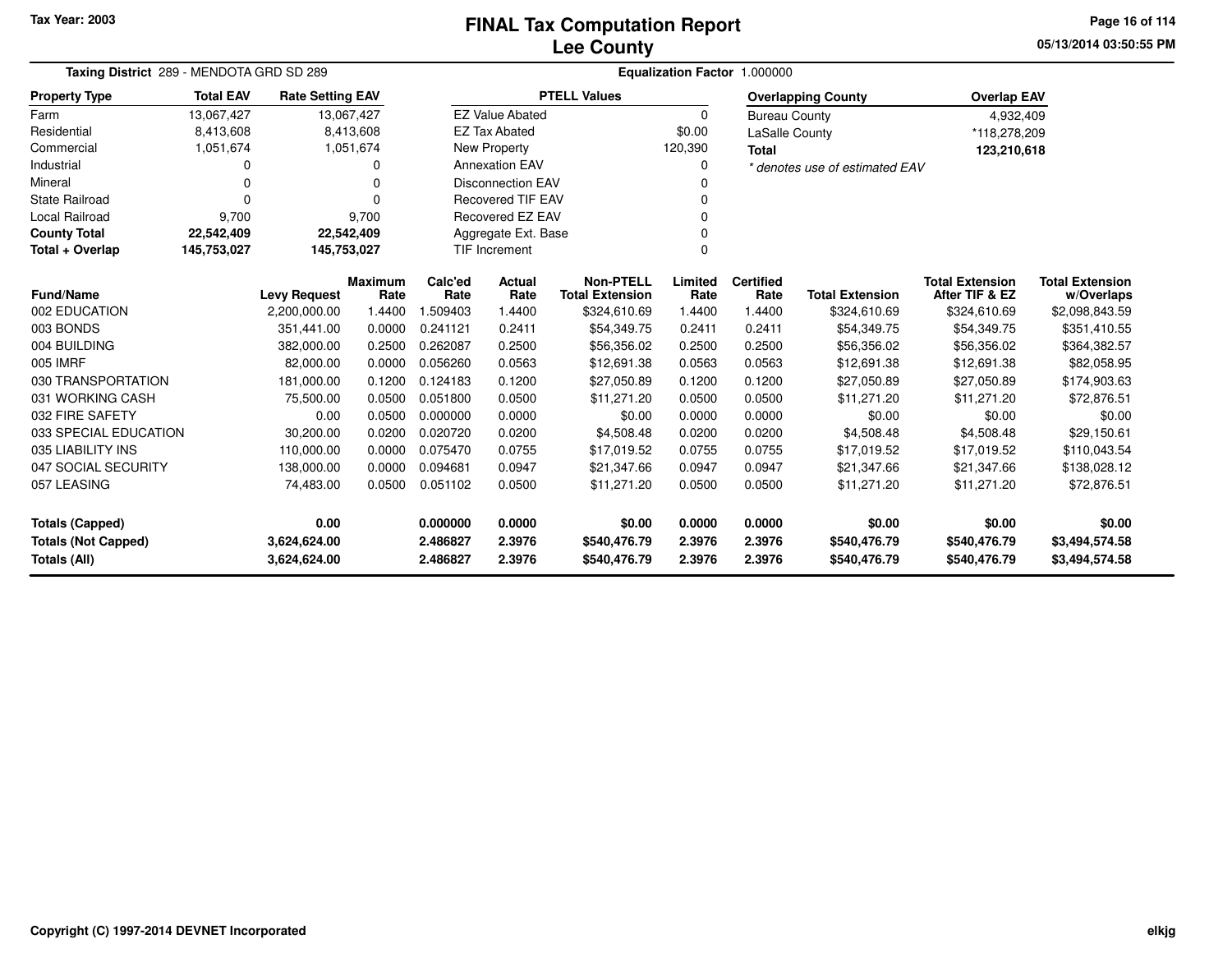**05/13/2014 03:50:55 PMPage 17 of 114**

| Taxing District 301 - ROCK FALLS SCHOOL DIST 301  |                  |                              |                        | Equalization Factor 1.000000 |                               |                                            |                  |                          |                                |                                          |                                      |  |  |
|---------------------------------------------------|------------------|------------------------------|------------------------|------------------------------|-------------------------------|--------------------------------------------|------------------|--------------------------|--------------------------------|------------------------------------------|--------------------------------------|--|--|
| <b>Property Type</b>                              | <b>Total EAV</b> | <b>Rate Setting EAV</b>      |                        |                              |                               | <b>PTELL Values</b>                        |                  |                          | <b>Overlapping County</b>      | <b>Overlap EAV</b>                       |                                      |  |  |
| Farm                                              | 2,066,708        |                              | 2,066,708              |                              | <b>EZ Value Abated</b>        |                                            | $\Omega$         |                          | <b>Whiteside County</b>        | 131,489,831                              |                                      |  |  |
| Residential                                       | 3,705,994        |                              | 3,705,994              |                              | <b>EZ Tax Abated</b>          |                                            | \$0.00           | <b>Total</b>             |                                | 131,489,831                              |                                      |  |  |
| Commercial                                        | 659,820          |                              | 659,820                |                              | New Property                  |                                            | 65,782           |                          | * denotes use of estimated EAV |                                          |                                      |  |  |
| Industrial                                        | 4,662,417        |                              | 4,662,417              |                              | <b>Annexation EAV</b>         |                                            | 0                |                          |                                |                                          |                                      |  |  |
| Mineral                                           | 0                |                              | $\Omega$               |                              | <b>Disconnection EAV</b><br>0 |                                            |                  |                          |                                |                                          |                                      |  |  |
| <b>State Railroad</b>                             | 1,123,156        |                              | 1,123,156              |                              | Recovered TIF EAV<br>0        |                                            |                  |                          |                                |                                          |                                      |  |  |
| <b>Local Railroad</b>                             | $\Omega$         |                              | 0                      |                              | Recovered EZ EAV              |                                            | ŋ                |                          |                                |                                          |                                      |  |  |
| <b>County Total</b>                               | 12,218,095       |                              | 12,218,095             |                              | Aggregate Ext. Base           |                                            |                  |                          |                                |                                          |                                      |  |  |
| Total + Overlap                                   | 143,707,926      | 143,707,926                  |                        |                              | <b>TIF Increment</b>          |                                            | 0                |                          |                                |                                          |                                      |  |  |
| <b>Fund/Name</b>                                  |                  | <b>Levy Request</b>          | <b>Maximum</b><br>Rate | Calc'ed<br>Rate              | Actual<br>Rate                | <b>Non-PTELL</b><br><b>Total Extension</b> | Limited<br>Rate  | <b>Certified</b><br>Rate | <b>Total Extension</b>         | <b>Total Extension</b><br>After TIF & EZ | <b>Total Extension</b><br>w/Overlaps |  |  |
| 002 EDUCATION                                     |                  | 2,689,354.00                 | 1.8600                 | 1.871403                     | 1.8600                        | \$227,256.57                               | 1.8600           | 1.8600                   | \$227,256.57                   | \$227,256.57                             | \$2,672,967.42                       |  |  |
| 003 BONDS                                         |                  | 181.978.00                   | 0.0000                 | 0.126631                     | 0.1274                        | \$15,565.85                                | 0.1274           | 0.1274                   | \$15,565.85                    | \$15,565.85                              | \$183,083.90                         |  |  |
| 004 BUILDING                                      |                  | 361,472.00                   | 0.2500                 | 0.251532                     | 0.2500                        | \$30,545.24                                | 0.2500           | 0.2500                   | \$30,545.24                    | \$30,545.24                              | \$359,269.82                         |  |  |
| 005 IMRF                                          |                  | 0.00                         | 0.0000                 | 0.000000                     | 0.0000                        | \$0.00                                     | 0.0000           | 0.0000                   | \$0.00                         | \$0.00                                   | \$0.00                               |  |  |
| 030 TRANSPORTATION                                |                  | 173,507.00                   | 0.1200                 | 0.120736                     | 0.1200                        | \$14,661.71                                | 0.1200           | 0.1200                   | \$14,661.71                    | \$14,661.71                              | \$172,449.51                         |  |  |
| 031 WORKING CASH                                  |                  | 36,147.00                    | 0.0500                 | 0.025153                     | 0.0252                        | \$3,078.96                                 | 0.0252           | 0.0252                   | \$3,078.96                     | \$3,078.96                               | \$36,214.40                          |  |  |
| 032 FIRE SAFETY                                   |                  | 14,603.00                    | 0.0500                 | 0.010162                     | 0.0102                        | \$1,246.25                                 | 0.0102           | 0.0102                   | \$1,246.25                     | \$1,246.25                               | \$14,658.21                          |  |  |
| 033 SPECIAL EDUCATION                             |                  | 28,918.00                    | 0.0200                 | 0.020123                     | 0.0200                        | \$2,443.62                                 | 0.0200           | 0.0200                   | \$2,443.62                     | \$2,443.62                               | \$28,741.59                          |  |  |
| 035 LIABILITY INS                                 |                  | 383,805.00                   | 0.0000                 | 0.267073                     | 0.2671                        | \$32,634.53                                | 0.2671           | 0.2671                   | \$32,634.53                    | \$32,634.53                              | \$383,843.87                         |  |  |
| 047 SOCIAL SECURITY                               |                  | 151,133.00                   | 0.0000                 | 0.105167                     | 0.1052                        | \$12,853.44                                | 0.1052           | 0.1052                   | \$12,853.44                    | \$12,853.44                              | \$151,180.74                         |  |  |
| 057 LEASING                                       |                  | 25,000.00                    | 0.0500                 | 0.017396                     | 0.0174                        | \$2,125.95                                 | 0.0174           | 0.0174                   | \$2,125.95                     | \$2,125.95                               | \$25,005.18                          |  |  |
| <b>Totals (Capped)</b>                            |                  | 0.00                         |                        | 0.000000                     | 0.0000                        | \$0.00                                     | 0.0000           | 0.0000                   | \$0.00                         | \$0.00                                   | \$0.00                               |  |  |
| <b>Totals (Not Capped)</b><br><b>Totals (All)</b> |                  | 4,045,917.00<br>4,045,917.00 |                        | 2.815376<br>2.815376         | 2.8025<br>2.8025              | \$342,412.12<br>\$342,412.12               | 2.8025<br>2.8025 | 2.8025<br>2.8025         | \$342,412.12<br>\$342,412.12   | \$342,412.12<br>\$342,412.12             | \$4,027,414.64<br>\$4,027,414.64     |  |  |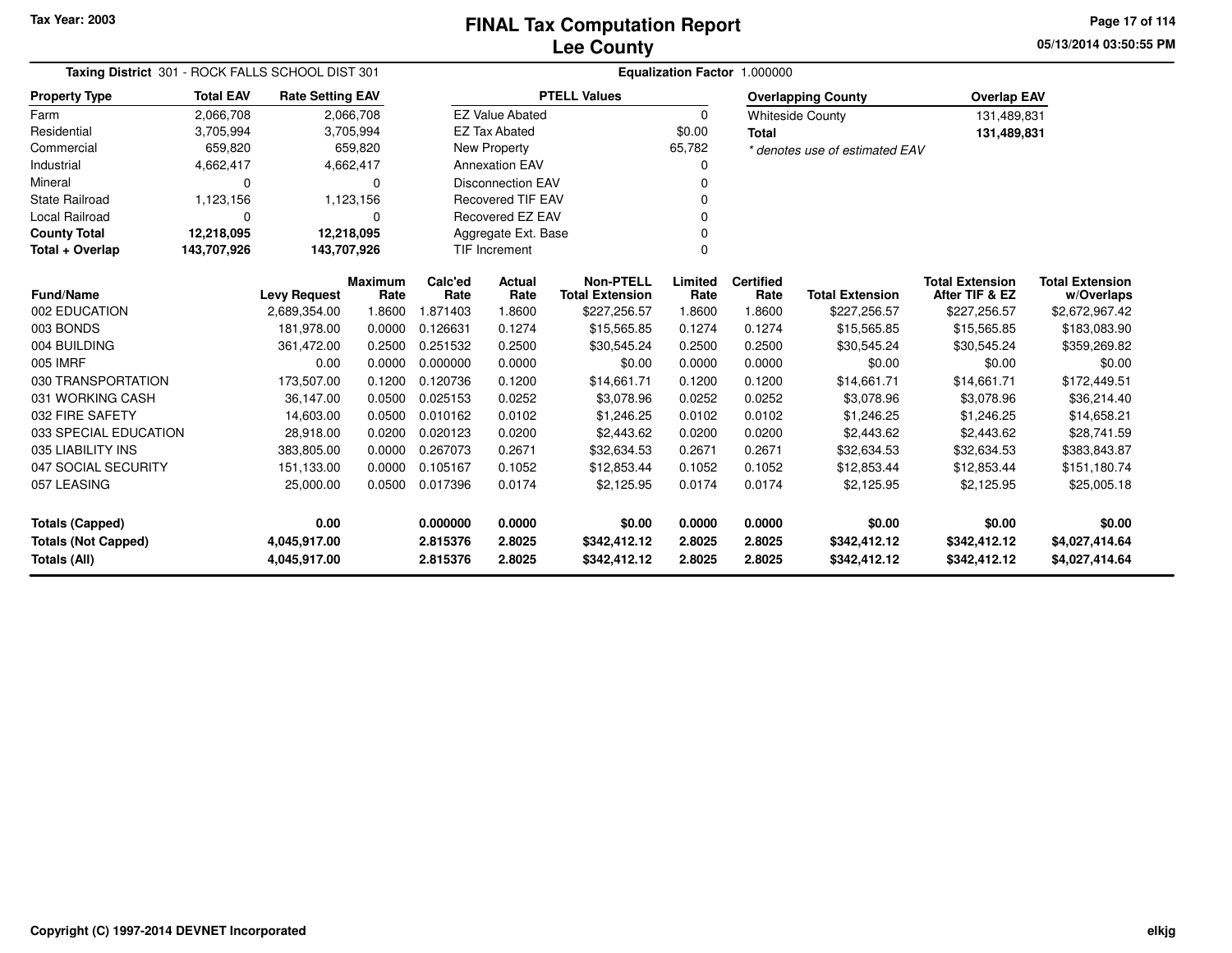**05/13/2014 03:50:55 PMPage 18 of 114**

| Taxing District 303 - LAMOILLE SCHOOL DIST 303 |                  |                         |                | Equalization Factor 1.000000 |                          |                        |          |                      |                                |                        |                        |
|------------------------------------------------|------------------|-------------------------|----------------|------------------------------|--------------------------|------------------------|----------|----------------------|--------------------------------|------------------------|------------------------|
| <b>Property Type</b>                           | <b>Total EAV</b> | <b>Rate Setting EAV</b> |                |                              |                          | <b>PTELL Values</b>    |          |                      | <b>Overlapping County</b>      | <b>Overlap EAV</b>     |                        |
| Farm                                           | 598,620          |                         | 598,620        |                              | <b>EZ Value Abated</b>   |                        | $\Omega$ | <b>Bureau County</b> |                                | 30,256,995             |                        |
| Residential                                    | 17,619           |                         | 17,619         |                              | <b>EZ Tax Abated</b>     |                        | \$0.00   | <b>Total</b>         |                                | 30,256,995             |                        |
| Commercial                                     | 0                |                         | 0              |                              | New Property             |                        |          |                      | * denotes use of estimated EAV |                        |                        |
| Industrial                                     |                  |                         |                |                              | <b>Annexation EAV</b>    |                        |          |                      |                                |                        |                        |
| Mineral                                        | 0                |                         | $\Omega$       |                              | <b>Disconnection EAV</b> |                        |          |                      |                                |                        |                        |
| <b>State Railroad</b>                          | 0                |                         | U              |                              | <b>Recovered TIF EAV</b> |                        |          |                      |                                |                        |                        |
| <b>Local Railroad</b>                          | 0                |                         | U              |                              | Recovered EZ EAV         |                        |          |                      |                                |                        |                        |
| <b>County Total</b>                            | 616,239          |                         | 616,239        |                              | Aggregate Ext. Base      |                        |          |                      |                                |                        |                        |
| Total + Overlap                                | 30,873,234       | 30,873,234              |                |                              | TIF Increment            |                        |          |                      |                                |                        |                        |
|                                                |                  |                         | <b>Maximum</b> | Calc'ed                      | Actual                   | <b>Non-PTELL</b>       | Limited  | <b>Certified</b>     |                                | <b>Total Extension</b> | <b>Total Extension</b> |
| <b>Fund/Name</b>                               |                  | <b>Levy Request</b>     | Rate           | Rate                         | Rate                     | <b>Total Extension</b> | Rate     | Rate                 | <b>Total Extension</b>         | After TIF & EZ         | w/Overlaps             |
| 002 EDUCATION                                  |                  | 1,039,500.00            | 3.3000         | 3.366994                     | 3.3000                   | \$20,335.89            | 3.3000   | 3.3000               | \$20,335.89                    | \$20,335.89            | \$1,018,816.72         |
| 003 BONDS                                      |                  | 185,352.00              | 0.0000         | 0.600365                     | 0.6004                   | \$3,699.90             | 0.6004   | 0.6004               | \$3,699.90                     | \$3,699.90             | \$185,362.90           |
| 004 BUILDING                                   |                  | 220,500.00              | 0.7000         | 0.714211                     | 0.7000                   | \$4,313.67             | 0.7000   | 0.7000               | \$4,313.67                     | \$4,313.67             | \$216,112.64           |
| 005 IMRF                                       |                  | 25,000.00               | 0.0000         | 0.080976                     | 0.0810                   | \$499.15               | 0.0810   | 0.0810               | \$499.15                       | \$499.15               | \$25,007.32            |
| 030 TRANSPORTATION                             |                  | 63,000.00               | 0.2000         | 0.204060                     | 0.2000                   | \$1,232.48             | 0.2000   | 0.2000               | \$1,232.48                     | \$1,232.48             | \$61,746.47            |
| 031 WORKING CASH                               |                  | 15,750.00               | 0.0500         | 0.051015                     | 0.0500                   | \$308.12               | 0.0500   | 0.0500               | \$308.12                       | \$308.12               | \$15,436.62            |
| 032 FIRE SAFETY                                |                  | 15,750.00               | 0.0500         | 0.051015                     | 0.0500                   | \$308.12               | 0.0500   | 0.0500               | \$308.12                       | \$308.12               | \$15,436.62            |
| 033 SPECIAL EDUCATION                          |                  | 12,600.00               | 0.0400         | 0.040812                     | 0.0400                   | \$246.50               | 0.0400   | 0.0400               | \$246.50                       | \$246.50               | \$12,349.29            |
| 035 LIABILITY INS                              |                  | 43,000.00               | 0.0000         | 0.139279                     | 0.1393                   | \$858.42               | 0.1393   | 0.1393               | \$858.42                       | \$858.42               | \$43,006.41            |
| 047 SOCIAL SECURITY                            |                  | 65,000.00               | 0.0000         | 0.210538                     | 0.2105                   | \$1,297.18             | 0.2105   | 0.2105               | \$1,297.18                     | \$1,297.18             | \$64,988.16            |
| 057 LEASING                                    |                  | 15,750.00               | 0.0500         | 0.051015                     | 0.0500                   | \$308.12               | 0.0500   | 0.0500               | \$308.12                       | \$308.12               | \$15,436.62            |
| <b>Totals (Capped)</b>                         |                  | 0.00                    |                | 0.000000                     | 0.0000                   | \$0.00                 | 0.0000   | 0.0000               | \$0.00                         | \$0.00                 | \$0.00                 |
| <b>Totals (Not Capped)</b>                     |                  | 1,701,202.00            |                | 5.510280                     | 5.4212                   | \$33,407.55            | 5.4212   | 5.4212               | \$33,407.55                    | \$33,407.55            | \$1,673,699.77         |
| <b>Totals (All)</b>                            |                  | 1,701,202.00            |                | 5.510280                     | 5.4212                   | \$33,407.55            | 5.4212   | 5.4212               | \$33,407.55                    | \$33,407.55            | \$1,673,699.77         |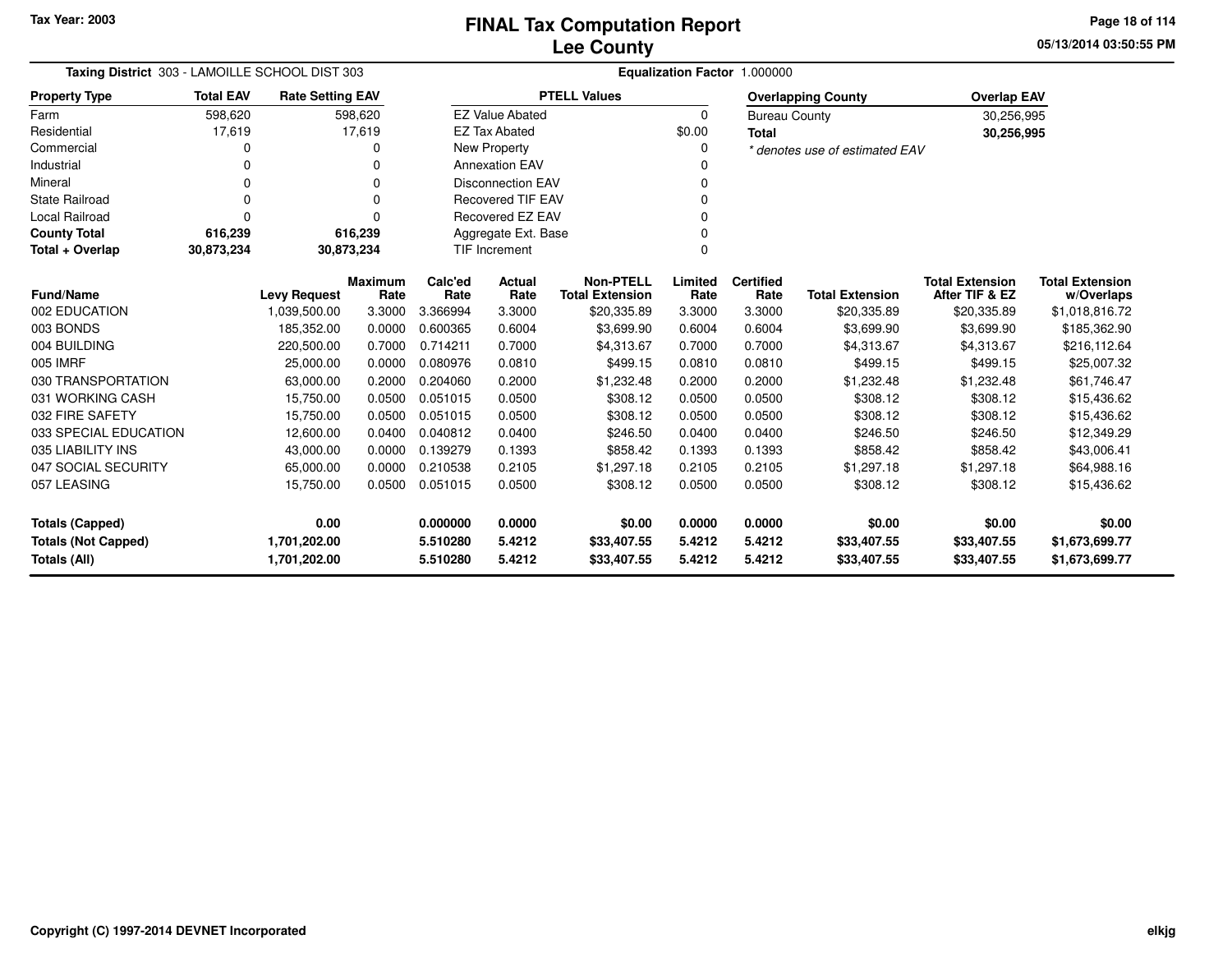**05/13/2014 03:50:55 PMPage 19 of 114**

| Taxing District 340 - BUREAU VALLEY SD 340 | Equalization Factor 1.000000 |                                     |                |                 |                           |                                            |                 |                          |                                |                                          |                        |
|--------------------------------------------|------------------------------|-------------------------------------|----------------|-----------------|---------------------------|--------------------------------------------|-----------------|--------------------------|--------------------------------|------------------------------------------|------------------------|
| <b>Property Type</b>                       | <b>Total EAV</b>             | <b>Rate Setting EAV</b>             |                |                 |                           | <b>PTELL Values</b>                        |                 |                          | <b>Overlapping County</b>      | <b>Overlap EAV</b>                       |                        |
| Farm                                       | 5,664,506                    |                                     | 5,664,506      |                 | <b>EZ Value Abated</b>    |                                            | $\Omega$        | <b>Bureau County</b>     |                                | 90,165,144                               |                        |
| Residential                                | 737,778                      |                                     | 737,778        |                 | <b>EZ Tax Abated</b>      |                                            | \$0.00          |                          | <b>Whiteside County</b>        | 761,599                                  |                        |
| Commercial                                 | $\Omega$                     |                                     | 0              |                 | New Property              |                                            | 82,276          | <b>Total</b>             |                                | 90,926,743                               |                        |
| Industrial                                 | 1,351                        |                                     | 1,351          |                 | <b>Annexation EAV</b>     |                                            |                 |                          | * denotes use of estimated EAV |                                          |                        |
| Mineral                                    | $\Omega$                     |                                     | $\Omega$       |                 | <b>Disconnection EAV</b>  |                                            |                 |                          |                                |                                          |                        |
| <b>State Railroad</b>                      | 74,390                       |                                     | 74,390         |                 | <b>Recovered TIF EAV</b>  |                                            |                 |                          |                                |                                          |                        |
| <b>Local Railroad</b>                      | $\Omega$                     |                                     | 0              |                 | Recovered EZ EAV          |                                            |                 |                          |                                |                                          |                        |
| <b>County Total</b>                        | 6,478,025                    |                                     | 6,478,025      |                 | Aggregate Ext. Base       |                                            |                 |                          |                                |                                          |                        |
| Total + Overlap                            | 97,404,768                   | 97,404,768                          |                |                 | TIF Increment<br>$\Omega$ |                                            |                 |                          |                                |                                          |                        |
| <b>Fund/Name</b>                           |                              |                                     | <b>Maximum</b> | Calc'ed<br>Rate | Actual<br>Rate            | <b>Non-PTELL</b><br><b>Total Extension</b> | Limited<br>Rate | <b>Certified</b><br>Rate | <b>Total Extension</b>         | <b>Total Extension</b><br>After TIF & EZ | <b>Total Extension</b> |
| 002 EDUCATION                              |                              | <b>Levy Request</b><br>2,860,000.00 | Rate<br>2.7500 | 2.936201        | 2.7500                    |                                            | 2.7500          | 2.7500                   | \$178,145.69                   |                                          | w/Overlaps             |
|                                            |                              |                                     |                | 1.110228        | 1.1102                    | \$178,145.69                               |                 | 1.1102                   |                                | \$178,145.69                             | \$2,678,631.12         |
| 003 BONDS                                  |                              | 1,081,415.00                        | 0.0000         |                 |                           | \$71,919.03                                | 1.1102          |                          | \$71,919.03                    | \$71,919.03                              | \$1,081,387.73         |
| 004 BUILDING                               |                              | 520,000.00                          | 0.5000         | 0.533855        | 0.5000                    | \$32,390.13                                | 0.5000          | 0.5000                   | \$32,390.13                    | \$32,390.13                              | \$487,023.84           |
| 005 IMRF                                   |                              | 0.00                                | 0.0000         | 0.000000        | 0.0000                    | \$0.00                                     | 0.0000          | 0.0000                   | \$0.00                         | \$0.00                                   | \$0.00                 |
| 030 TRANSPORTATION                         |                              | 260,000.00                          | 0.2500         | 0.266927        | 0.2500                    | \$16,195.06                                | 0.2500          | 0.2500                   | \$16,195.06                    | \$16,195.06                              | \$243,511.92           |
| 031 WORKING CASH                           |                              | 52,000.00                           | 0.0500         | 0.053386        | 0.0500                    | \$3,239.01                                 | 0.0500          | 0.0500                   | \$3,239.01                     | \$3,239.01                               | \$48,702.38            |
| 032 FIRE SAFETY                            |                              | 52,000.00                           | 0.0500         | 0.053386        | 0.0500                    | \$3,239.01                                 | 0.0500          | 0.0500                   | \$3,239.01                     | \$3,239.01                               | \$48,702.38            |
| 033 SPECIAL EDUCATION                      |                              | 41,600.00                           | 0.0400         | 0.042708        | 0.0400                    | \$2,591.21                                 | 0.0400          | 0.0400                   | \$2,591.21                     | \$2,591.21                               | \$38,961.91            |
| 035 LIABILITY INS                          |                              | 550,000.00                          | 0.0000         | 0.564654        | 0.5647                    | \$36,581.41                                | 0.5647          | 0.5647                   | \$36,581.41                    | \$36,581.41                              | \$550,044.72           |
| 047 SOCIAL SECURITY                        |                              | 200,000.00                          | 0.0000         | 0.205329        | 0.2053                    | \$13,299.39                                | 0.2053          | 0.2053                   | \$13,299.39                    | \$13,299.39                              | \$199,971.99           |
| 057 LEASING                                |                              | 52,000.00                           | 0.0500         | 0.053386        | 0.0500                    | \$3,239.01                                 | 0.0500          | 0.0500                   | \$3,239.01                     | \$3,239.01                               | \$48,702.38            |
| 0.00<br><b>Totals (Capped)</b>             |                              |                                     |                | 0.000000        | 0.0000                    | \$0.00                                     | 0.0000          | 0.0000                   | \$0.00                         | \$0.00                                   | \$0.00                 |
| <b>Totals (Not Capped)</b>                 |                              | 5,669,015.00                        |                | 5.820060        | 5.5702                    | \$360,838.95                               | 5.5702          | 5.5702                   | \$360,838.95                   | \$360,838.95                             | \$5,425,640.37         |
| <b>Totals (All)</b>                        |                              | 5,669,015.00                        |                | 5.820060        | 5.5702                    | \$360,838.95                               | 5.5702          | 5.5702                   | \$360,838.95                   | \$360,838.95                             | \$5,425,640.37         |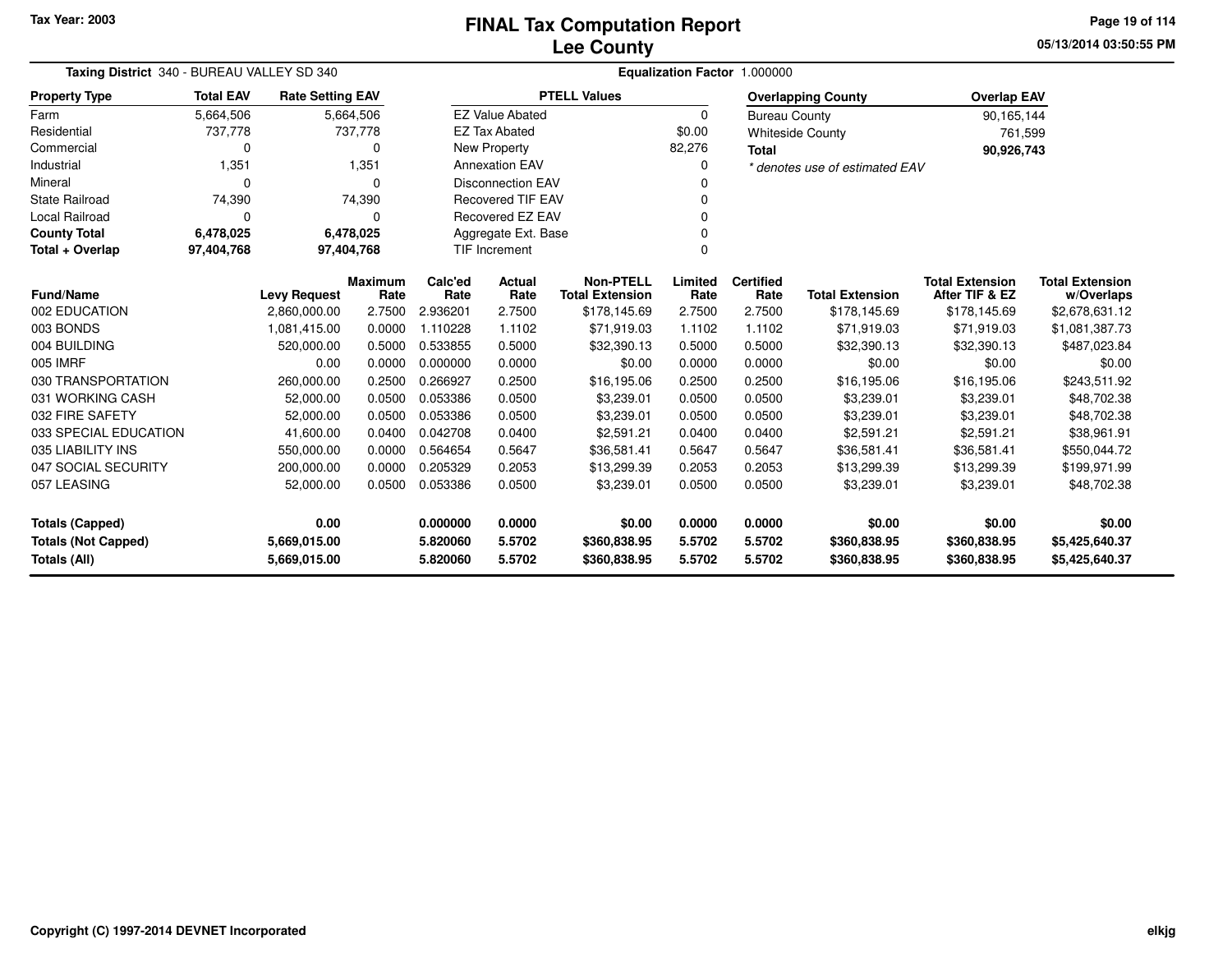# **Lee CountyFINAL Tax Computation Report**

**05/13/2014 03:50:55 PM Page 20 of 114**

| Taxing District 425 - INDIAN CREEK SD 425 |                  |                         |                        |                 |                          |                                            | Equalization Factor 1.000000 |                          |                                |                                          |                                      |
|-------------------------------------------|------------------|-------------------------|------------------------|-----------------|--------------------------|--------------------------------------------|------------------------------|--------------------------|--------------------------------|------------------------------------------|--------------------------------------|
| <b>Property Type</b>                      | <b>Total EAV</b> | <b>Rate Setting EAV</b> |                        |                 |                          | <b>PTELL Values</b>                        |                              |                          | <b>Overlapping County</b>      | <b>Overlap EAV</b>                       |                                      |
| Farm                                      | 5,131,055        |                         | 5,131,055              |                 | <b>EZ Value Abated</b>   |                                            | 0                            | DeKalb County            |                                | 94,353,154                               |                                      |
| Residential                               | 5,943,136        |                         | 5,943,136              |                 | <b>EZ Tax Abated</b>     |                                            | \$0.00                       | <b>LaSalle County</b>    |                                | *10,339                                  |                                      |
| Commercial                                | 757,775          |                         | 757,775                |                 | New Property             |                                            | 68,601                       | <b>Total</b>             |                                | 94,363,493                               |                                      |
| Industrial                                | 633              |                         | 633                    |                 | <b>Annexation EAV</b>    |                                            | 0                            |                          | * denotes use of estimated EAV |                                          |                                      |
| Mineral                                   | $\Omega$         |                         | $\Omega$               |                 | <b>Disconnection EAV</b> |                                            |                              |                          |                                |                                          |                                      |
| <b>State Railroad</b>                     | 146,978          |                         | 146,978                |                 | <b>Recovered TIF EAV</b> |                                            |                              |                          |                                |                                          |                                      |
| <b>Local Railroad</b>                     | 0                |                         | $\Omega$               |                 | <b>Recovered EZ EAV</b>  |                                            |                              |                          |                                |                                          |                                      |
| <b>County Total</b>                       | 11,979,577       | 11,979,577              |                        |                 | Aggregate Ext. Base      |                                            | 4,741,201                    |                          |                                |                                          |                                      |
| Total + Overlap                           | 106,343,070      | 106,343,070             |                        |                 | <b>TIF Increment</b>     |                                            | U                            |                          |                                |                                          |                                      |
| <b>Fund/Name</b>                          |                  | <b>Levy Request</b>     | <b>Maximum</b><br>Rate | Calc'ed<br>Rate | <b>Actual</b><br>Rate    | <b>Non-PTELL</b><br><b>Total Extension</b> | Limited<br>Rate              | <b>Certified</b><br>Rate | <b>Total Extension</b>         | <b>Total Extension</b><br>After TIF & EZ | <b>Total Extension</b><br>w/Overlaps |
| 002 EDUCATION                             |                  | 3,035,773.00            | 2.8000                 | 2.854698        | 2.8000                   | \$335,428.16                               | 2.7986                       | 2.7986                   | \$335,260.44                   | \$335,260.44                             | \$2,976,117.16                       |
| 003 BONDS                                 |                  | 401,829.00              | 0.0000                 | 0.377861        | 0.3779                   | \$45,270.82                                | 0.3779                       | 0.3779                   | \$45,270.82                    | \$45,270.82                              | \$401,870.46                         |
| 004 BUILDING                              |                  | 542,102.00              | 0.5000                 | 0.509767        | 0.5000                   | \$59,897.89                                | 0.4998                       | 0.4998                   | \$59,873.93                    | \$59,873.93                              | \$531,502.66                         |
| 005 IMRF                                  |                  | 34.097.00               | 0.0000                 | 0.032063        | 0.0321                   | \$3,845.44                                 | 0.0321                       | 0.0321                   | \$3,845.44                     | \$3,845.44                               | \$34,136.13                          |
| 030 TRANSPORTATION                        |                  | 216,841.00              | 0.2000                 | 0.203907        | 0.2000                   | \$23,959.15                                | 0.1999                       | 0.1999                   | \$23,947.17                    | \$23,947.17                              | \$212,579.80                         |
| 031 WORKING CASH                          |                  | 54,210.00               | 0.0500                 | 0.050977        | 0.0500                   | \$5,989.79                                 | 0.0500                       | 0.0500                   | \$5,989.79                     | \$5,989.79                               | \$53,171.54                          |
| 032 FIRE SAFETY                           |                  | 54,210.00               | 0.0500                 | 0.050977        | 0.0500                   | \$5,989.79                                 | 0.0500                       | 0.0500                   | \$5,989.79                     | \$5,989.79                               | \$53,171.54                          |
| 033 SPECIAL EDUCATION                     |                  | 43,368.00               | 0.0400                 | 0.040781        | 0.0400                   | \$4,791.83                                 | 0.0400                       | 0.0400                   | \$4,791.83                     | \$4,791.83                               | \$42,537.23                          |
| 035 LIABILITY INS                         |                  | 829,200.00              | 0.0000                 | 0.779741        | 0.7797                   | \$93,404.76                                | 0.7793                       | 0.7793                   | \$93,356.84                    | \$93,356.84                              | \$828,731.54                         |
| 047 SOCIAL SECURITY                       |                  | 113,886.00              | 0.0000                 | 0.107093        | 0.1071                   | \$12,830.13                                | 0.1070                       | 0.1070                   | \$12,818.15                    | \$12,818.15                              | \$113,787.08                         |
| 057 LEASING                               |                  | 54,210.00               | 0.0500                 | 0.050977        | 0.0500                   | \$5,989.79                                 | 0.0500                       | 0.0500                   | \$5,989.79                     | \$5,989.79                               | \$53,171.54                          |
| <b>Totals (Capped)</b>                    |                  | 4,977,897.00            |                        | 4.680981        | 4.6089                   | \$552,126.73                               | 4.6067                       | 4.6067                   | \$551,863.17                   | \$551,863.17                             | \$4,898,906.22                       |
| <b>Totals (Not Capped)</b>                |                  | 401,829.00              |                        | 0.377861        | 0.3779                   | \$45,270.82                                | 0.3779                       | 0.3779                   | \$45,270.82                    | \$45,270.82                              | \$401,870.46                         |
| <b>Totals (All)</b>                       |                  | 5,379,726.00            |                        | 5.058842        | 4.9868                   | \$597,397.55                               | 4.9846                       | 4.9846                   | \$597,133.99                   | \$597,133.99                             | \$5,300,776.68                       |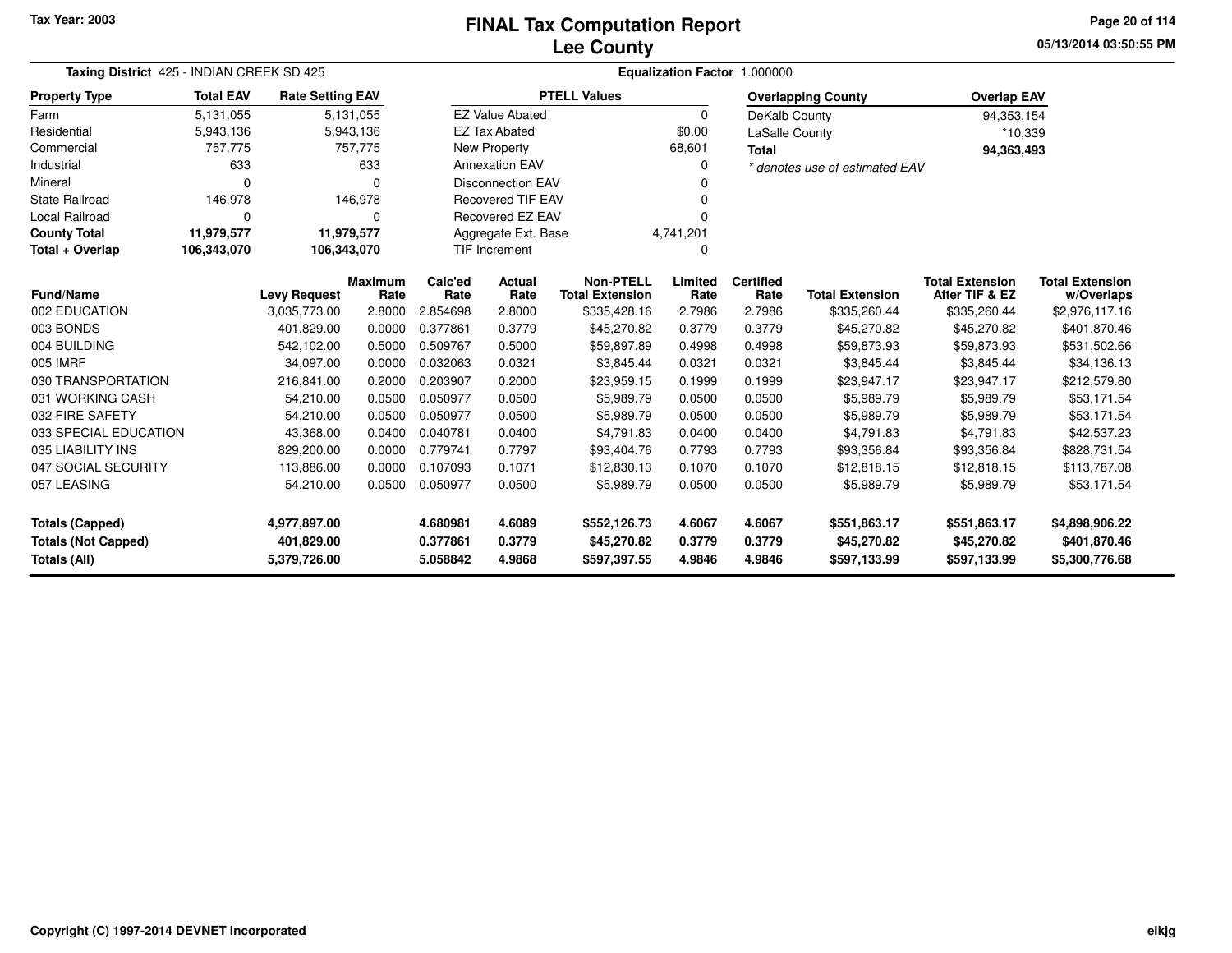**05/13/2014 03:50:55 PM Page 21 of 114**

| Taxing District 505 - OHIO HIGH SCHOOL DIST 505 |                  |                         |                        | Equalization Factor 1.000000 |                          |                                            |                 |                          |                                |                                          |                                      |  |  |
|-------------------------------------------------|------------------|-------------------------|------------------------|------------------------------|--------------------------|--------------------------------------------|-----------------|--------------------------|--------------------------------|------------------------------------------|--------------------------------------|--|--|
| <b>Property Type</b>                            | <b>Total EAV</b> | <b>Rate Setting EAV</b> |                        |                              |                          | <b>PTELL Values</b>                        |                 |                          | <b>Overlapping County</b>      | <b>Overlap EAV</b>                       |                                      |  |  |
| Farm                                            | 2,374,441        |                         | 2,374,441              |                              | <b>EZ Value Abated</b>   |                                            | $\Omega$        | <b>Bureau County</b>     |                                | 9,833,586                                |                                      |  |  |
| Residential                                     | 426,942          |                         | 426,942                |                              | <b>EZ Tax Abated</b>     |                                            | \$0.00          | <b>Total</b>             |                                | 9,833,586                                |                                      |  |  |
| Commercial                                      |                  |                         |                        |                              | <b>New Property</b>      |                                            | 0               |                          | * denotes use of estimated EAV |                                          |                                      |  |  |
| Industrial                                      |                  |                         |                        |                              | <b>Annexation EAV</b>    |                                            |                 |                          |                                |                                          |                                      |  |  |
| Mineral                                         |                  |                         | O                      |                              | <b>Disconnection EAV</b> |                                            |                 |                          |                                |                                          |                                      |  |  |
| <b>State Railroad</b>                           | O                |                         | $\Omega$               |                              | <b>Recovered TIF EAV</b> |                                            |                 |                          |                                |                                          |                                      |  |  |
| Local Railroad                                  | 0                |                         |                        |                              | Recovered EZ EAV         |                                            | $\Omega$        |                          |                                |                                          |                                      |  |  |
| <b>County Total</b>                             | 2,801,383        |                         | 2,801,383              |                              | Aggregate Ext. Base      |                                            | $\Omega$        |                          |                                |                                          |                                      |  |  |
| Total + Overlap                                 | 12,634,969       | 12,634,969              |                        |                              | <b>TIF Increment</b>     |                                            | $\Omega$        |                          |                                |                                          |                                      |  |  |
| <b>Fund/Name</b>                                |                  | <b>Levy Request</b>     | <b>Maximum</b><br>Rate | Calc'ed<br>Rate              | Actual<br>Rate           | <b>Non-PTELL</b><br><b>Total Extension</b> | Limited<br>Rate | <b>Certified</b><br>Rate | <b>Total Extension</b>         | <b>Total Extension</b><br>After TIF & EZ | <b>Total Extension</b><br>w/Overlaps |  |  |
| 002 EDUCATION                                   |                  | 250,850.00              | 1.7300                 | 1.985363                     | 1.7300                   | \$48,463.93                                | 1.7300          | 1.7300                   | \$48,463.93                    | \$48,463.93                              | \$218,584.96                         |  |  |
| 003 BONDS                                       |                  | 0.00                    | 0.0000                 | 0.000000                     | 0.0000                   | \$0.00                                     | 0.0000          | 0.0000                   | \$0.00                         | \$0.00                                   | \$0.00                               |  |  |
| 004 BUILDING                                    |                  | 53,650.00               | 0.3700                 | 0.424615                     | 0.3700                   | \$10,365.12                                | 0.3700          | 0.3700                   | \$10,365.12                    | \$10,365.12                              | \$46,749.39                          |  |  |
| 005 I.M.R.F.                                    |                  | 10,000.00               | 0.0000                 | 0.079145                     | 0.0791                   | \$2,215.89                                 | 0.0791          | 0.0791                   | \$2,215.89                     | \$2,215.89                               | \$9,994.26                           |  |  |
| 030 TRANSPORTATION                              |                  | 17,400.00               | 0.1200                 | 0.137713                     | 0.1200                   | \$3,361.66                                 | 0.1200          | 0.1200                   | \$3,361.66                     | \$3,361.66                               | \$15,161.96                          |  |  |
| 031 WORKING CASH                                |                  | 7,250.00                | 0.0500                 | 0.057380                     | 0.0500                   | \$1,400.69                                 | 0.0500          | 0.0500                   | \$1,400.69                     | \$1,400.69                               | \$6,317.48                           |  |  |
| 032 FIRE SAFETY                                 |                  | 7,250.00                | 0.0500                 | 0.057380                     | 0.0500                   | \$1,400.69                                 | 0.0500          | 0.0500                   | \$1,400.69                     | \$1,400.69                               | \$6,317.48                           |  |  |
| 033 SPECIAL EDUCATION                           |                  | 2,900.00                | 0.0200                 | 0.022952                     | 0.0200                   | \$560.28                                   | 0.0200          | 0.0200                   | \$560.28                       | \$560.28                                 | \$2,526.99                           |  |  |
| 035 LIABILITY INS                               |                  | 36,967.00               | 0.0000                 | 0.292577                     | 0.2926                   | \$8,196.85                                 | 0.2926          | 0.2926                   | \$8,196.85                     | \$8,196.85                               | \$36,969.92                          |  |  |
| 047 SOCIAL SECURITY                             |                  | 10,000.00               | 0.0000                 | 0.079145                     | 0.0791                   | \$2,215.89                                 | 0.0791          | 0.0791                   | \$2,215.89                     | \$2,215.89                               | \$9,994.26                           |  |  |
| 057 LEASING                                     |                  | 7,250.00                | 0.0500                 | 0.057380                     | 0.0500                   | \$1,400.69                                 | 0.0500          | 0.0500                   | \$1,400.69                     | \$1,400.69                               | \$6,317.48                           |  |  |
| <b>Totals (Capped)</b>                          |                  | 0.00                    |                        | 0.000000                     | 0.0000                   | \$0.00                                     | 0.0000          | 0.0000                   | \$0.00                         | \$0.00                                   | \$0.00                               |  |  |
| <b>Totals (Not Capped)</b>                      |                  | 403,517.00              |                        | 3.193650                     | 2.8408                   | \$79,581.69                                | 2.8408          | 2.8408                   | \$79,581.69                    | \$79,581.69                              | \$358,934.18                         |  |  |
| <b>Totals (All)</b>                             |                  | 403,517.00              |                        | 3.193650                     | 2.8408                   | \$79,581.69                                | 2.8408          | 2.8408                   | \$79,581.69                    | \$79,581.69                              | \$358,934.18                         |  |  |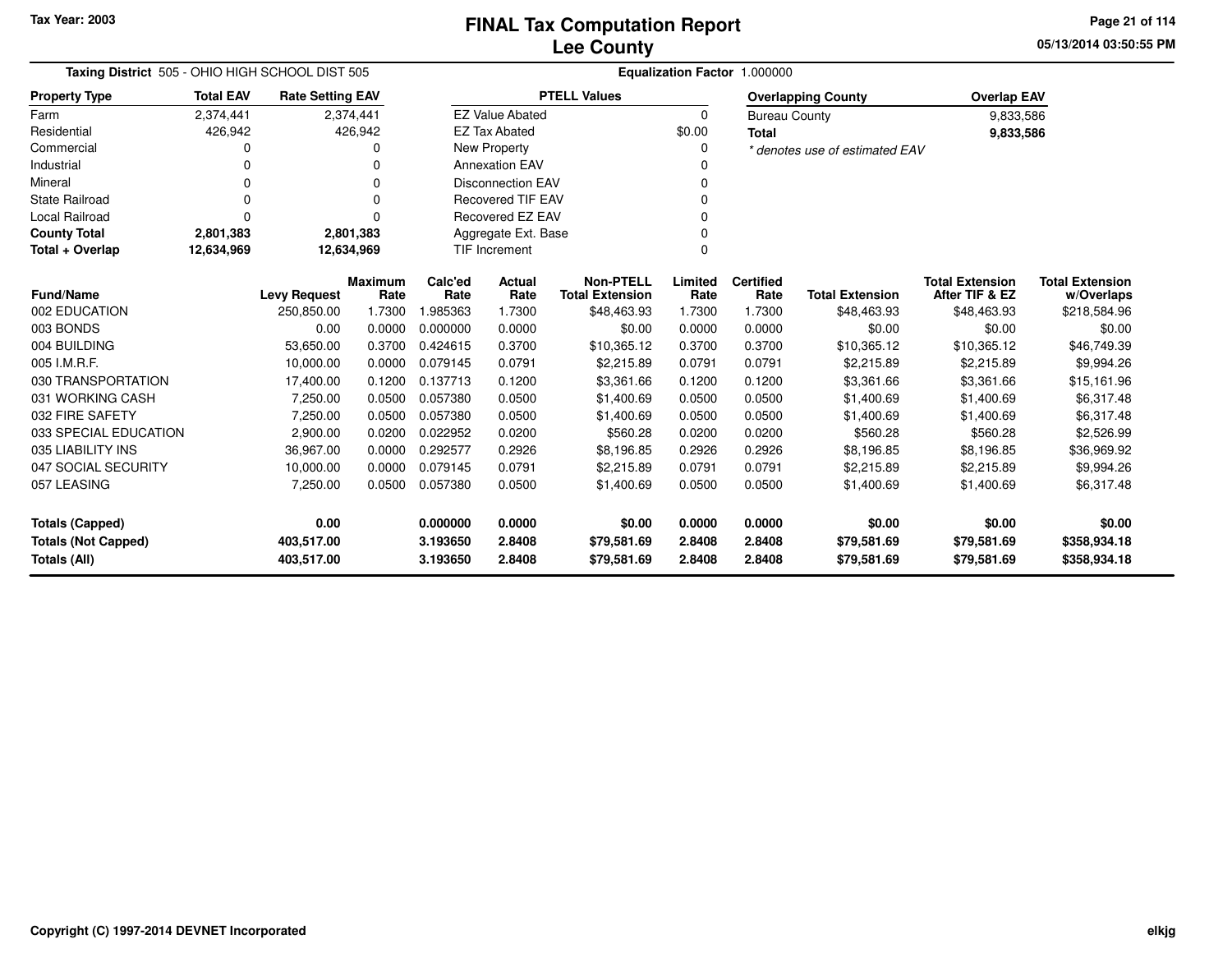# **Lee CountyFINAL Tax Computation Report**

**05/13/2014 03:50:55 PM Page 22 of 114**

| Taxing District 506 - SVCC SCHOOL DIST 506                                                                                          |                  |                         |                        |                 | Equalization Factor 1.000000 |                                            |                 |                          |                                |                                          |                                      |
|-------------------------------------------------------------------------------------------------------------------------------------|------------------|-------------------------|------------------------|-----------------|------------------------------|--------------------------------------------|-----------------|--------------------------|--------------------------------|------------------------------------------|--------------------------------------|
| <b>Property Type</b>                                                                                                                | <b>Total EAV</b> | <b>Rate Setting EAV</b> |                        |                 |                              | <b>PTELL Values</b>                        |                 |                          | <b>Overlapping County</b>      | <b>Overlap EAV</b>                       |                                      |
| Farm                                                                                                                                | 87.609.813       |                         | 87,609,813             |                 | <b>EZ Value Abated</b>       |                                            | $\Omega$        | <b>Bureau County</b>     |                                | 61,781,853                               |                                      |
| Residential                                                                                                                         | 254.989.908      |                         | 254.948.320            |                 | <b>EZ Tax Abated</b>         |                                            | \$0.00          | Carroll County           |                                | 64,351,964                               |                                      |
| Commercial                                                                                                                          | 55,471,289       |                         | 52,818,919             |                 | New Property                 |                                            | 7,896,165       | <b>Henry County</b>      |                                | 2,231,042                                |                                      |
| Industrial                                                                                                                          | 41,492,235       |                         | 41,492,235             |                 | <b>Annexation EAV</b>        |                                            | 0               | Ogle County              |                                | 97,177,782                               |                                      |
| Mineral                                                                                                                             | 0                |                         | $\Omega$               |                 | <b>Disconnection EAV</b>     |                                            |                 |                          | <b>Whiteside County</b>        | 619,937,314                              |                                      |
| <b>State Railroad</b>                                                                                                               | 3,173,954        |                         | 3,173,954              |                 | <b>Recovered TIF EAV</b>     |                                            |                 | <b>Total</b>             |                                | 845,479,955                              |                                      |
| <b>Local Railroad</b>                                                                                                               | 9,700            |                         | 9,700                  |                 | <b>Recovered EZ EAV</b>      |                                            |                 |                          | * denotes use of estimated EAV |                                          |                                      |
| <b>County Total</b>                                                                                                                 | 442,746,899      | 440,052,941             |                        |                 | Aggregate Ext. Base          |                                            |                 |                          |                                |                                          |                                      |
| Total + Overlap                                                                                                                     | 1,288,226,854    | 1,285,532,896           |                        |                 | <b>TIF Increment</b>         |                                            | 2,693,958       |                          |                                |                                          |                                      |
| <b>Fund/Name</b>                                                                                                                    |                  | <b>Levy Request</b>     | <b>Maximum</b><br>Rate | Calc'ed<br>Rate | Actual<br>Rate               | <b>Non-PTELL</b><br><b>Total Extension</b> | Limited<br>Rate | <b>Certified</b><br>Rate | <b>Total Extension</b>         | <b>Total Extension</b><br>After TIF & EZ | <b>Total Extension</b><br>w/Overlaps |
| 003 BONDS                                                                                                                           |                  | 1,380,887.00            | 0.0000                 | 0.107418        | 0.1079                       | \$474,817.12                               | 0.1079          | 0.1079                   | \$477,723.90                   | \$474,817.12                             | \$1,387,089.99                       |
| 027 AUDIT                                                                                                                           |                  | 30,000.00               | 0.0050                 | 0.002334        | 0.0023                       | \$10,121.22                                | 0.0023          | 0.0023                   | \$10,183.18                    | \$10,121.22                              | \$29,567.26                          |
| 032 FIRE SAFETY                                                                                                                     |                  | 570,640.00              | 0.0500                 | 0.044389        | 0.0444                       | \$195,383.51                               | 0.0444          | 0.0444                   | \$196,579.62                   | \$195,383.51                             | \$570,776.61                         |
| 035 LIABILITY INS                                                                                                                   |                  | 250,000.00              | 0.0000                 | 0.019447        | 0.0194                       | \$85,370.27                                | 0.0194          | 0.0194                   | \$85,892.90                    | \$85,370.27                              | \$249,393.38                         |
| 047 SOCIAL SECURITY                                                                                                                 |                  | 105,000.00              | 0.0000                 | 0.008168        | 0.0082                       | \$36,084.34                                | 0.0082          | 0.0082                   | \$36,305.25                    | \$36,084.34                              | \$105,413.70                         |
| 136 BUILDING (COMMUNITY COL                                                                                                         |                  | 395,533.00              | 0.0300                 | 0.030768        | 0.0300                       | \$132,015.88                               | 0.0300          | 0.0300                   | \$132,824.07                   | \$132,015.88                             | \$385,659.87                         |
| 159 EDUCATION (COMMUNITY C<br>3,230,183.00<br>0.2450                                                                                |                  |                         |                        | 0.251272        | 0.2450                       | \$1,078,129.71                             | 0.2450          | 0.2450                   | \$1,084,729.90                 | \$1,078,129.71                           | \$3,149,555.60                       |
| 0.00<br><b>Totals (Capped)</b>                                                                                                      |                  |                         |                        | 0.000000        | 0.0000                       | \$0.00                                     | 0.0000          | 0.0000                   | \$0.00                         | \$0.00                                   | \$0.00                               |
| <b>Totals (Not Capped)</b>                                                                                                          |                  | 5,962,243.00            |                        | 0.463796        | 0.4572                       | \$2,011,922.05                             | 0.4572          | 0.4572                   | \$2,024,238.82                 | \$2,011,922.05                           | \$5,877,456.41                       |
| <b>Totals (All)</b><br>0.463796<br>0.4572<br>0.4572<br>5,962,243.00<br>0.4572<br>\$2,024,238.82<br>\$2,011,922.05<br>\$2,011,922.05 |                  |                         |                        |                 |                              | \$5,877,456.41                             |                 |                          |                                |                                          |                                      |

--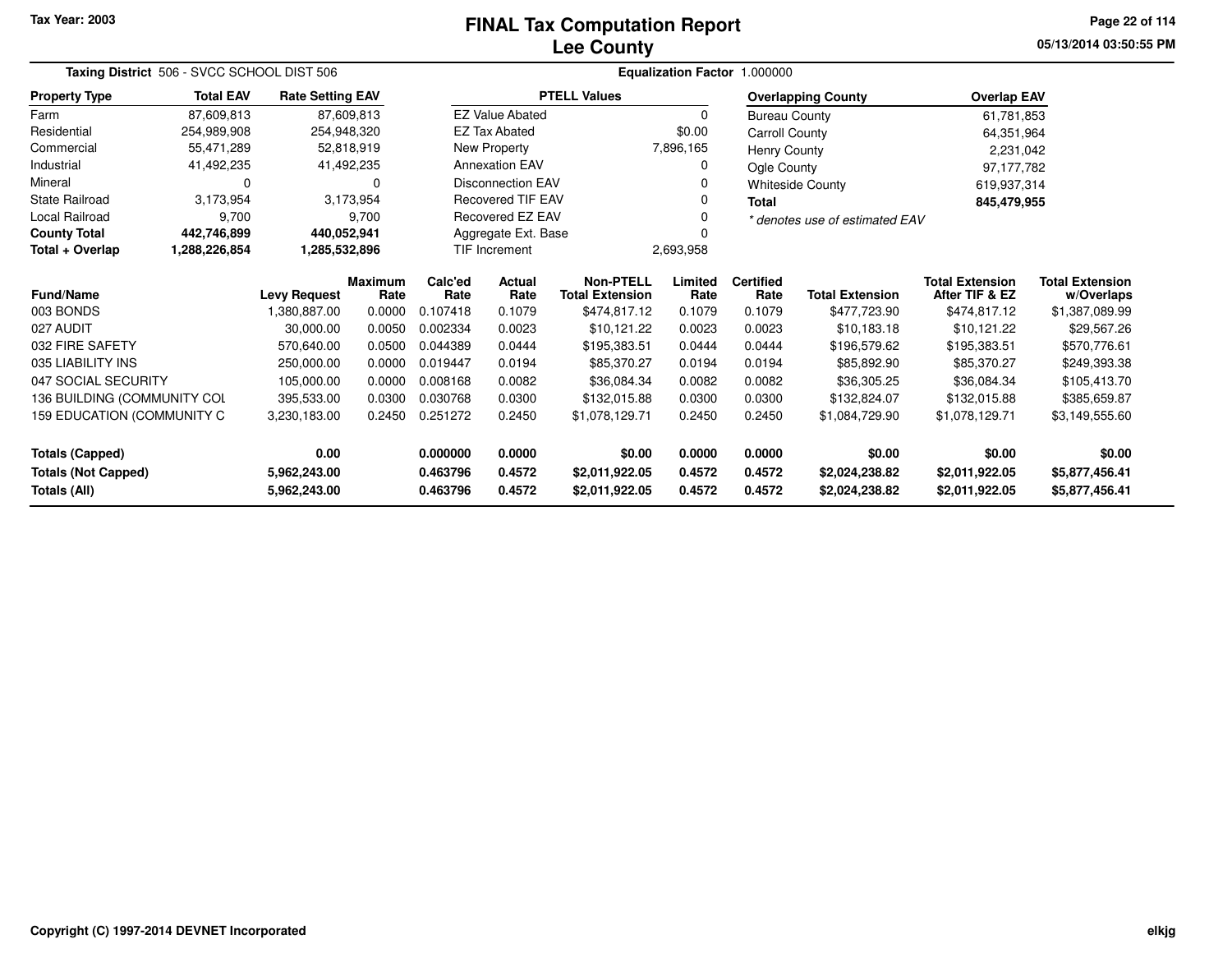# **Lee CountyFINAL Tax Computation Report**

**05/13/2014 03:50:55 PM Page 23 of 114**

| Taxing District 513 - IVCC SCHOOL DIST 513                                                                    |                                     |                         |                        |                  |                                                             |                                            |                  | Equalization Factor 1.000000 |                              |                                          |                                      |  |
|---------------------------------------------------------------------------------------------------------------|-------------------------------------|-------------------------|------------------------|------------------|-------------------------------------------------------------|--------------------------------------------|------------------|------------------------------|------------------------------|------------------------------------------|--------------------------------------|--|
| <b>Property Type</b>                                                                                          | <b>Total EAV</b>                    | <b>Rate Setting EAV</b> |                        |                  |                                                             | <b>PTELL Values</b>                        |                  |                              | <b>Overlapping County</b>    | <b>Overlap EAV</b>                       |                                      |  |
| Farm                                                                                                          | 13,960,267                          |                         | 13,960,267             |                  | <b>EZ Value Abated</b>                                      |                                            | $\Omega$         | <b>Bureau County</b>         |                              | 412,145,631                              |                                      |  |
| Residential                                                                                                   | 8,495,442                           |                         | 8,495,442              |                  | <b>EZ Tax Abated</b>                                        |                                            | \$0.00           | DeKalb County                |                              | 1,426,325                                |                                      |  |
| Commercial                                                                                                    | 1,051,674                           |                         | 1,051,674              |                  | <b>New Property</b>                                         |                                            | 132,390          | <b>Grundy County</b>         |                              | 17,004,603                               |                                      |  |
| Industrial                                                                                                    |                                     |                         | $\Omega$               |                  | <b>Annexation EAV</b>                                       |                                            | 0                | LaSalle County               |                              | *1,699,202,093                           |                                      |  |
| Mineral                                                                                                       | 0                                   |                         | $\Omega$               |                  | <b>Disconnection EAV</b>                                    |                                            | 0                |                              | <b>Livingston County</b>     | *45,797,588                              |                                      |  |
| <b>State Railroad</b>                                                                                         |                                     |                         | $\Omega$               |                  | <b>Recovered TIF EAV</b>                                    |                                            | 0                | <b>Marshall County</b>       |                              |                                          | 53,788,862                           |  |
| <b>Local Railroad</b>                                                                                         | 9,700                               |                         | 9.700                  |                  | Recovered EZ EAV                                            |                                            | 0                | <b>Putnam County</b>         |                              | *111,510,128                             |                                      |  |
| <b>County Total</b>                                                                                           | 23,517,083                          |                         | 23,517,083             |                  | Aggregate Ext. Base                                         |                                            | 0                | <b>Total</b>                 |                              | 2,340,875,230                            |                                      |  |
| Total + Overlap                                                                                               | 2,364,392,313                       | 2,364,392,313           |                        |                  | <b>TIF Increment</b><br>0<br>* denotes use of estimated EAV |                                            |                  |                              |                              |                                          |                                      |  |
| <b>Fund/Name</b>                                                                                              |                                     |                         | <b>Maximum</b><br>Rate | Calc'ed<br>Rate  | Actual<br>Rate                                              | <b>Non-PTELL</b><br><b>Total Extension</b> | Limited<br>Rate  | <b>Certified</b><br>Rate     | <b>Total Extension</b>       | <b>Total Extension</b><br>After TIF & EZ | <b>Total Extension</b><br>w/Overlaps |  |
| 003 BONDS                                                                                                     | <b>Levy Request</b><br>1,951,228.00 |                         | 0.0000                 | 0.082526         | 0.0825                                                      | \$19,401.59                                | 0.0825           | 0.0825                       | \$19,401.59                  | \$19,401.59                              | \$1,950,623.66                       |  |
| 027 AUDIT                                                                                                     |                                     | 35.000.00               | 0.0050                 | 0.001480         | 0.0015                                                      | \$352.76                                   | 0.0015           | 0.0015                       | \$352.76                     | \$352.76                                 | \$35,465.88                          |  |
| 032 FIRE SAFETY                                                                                               |                                     | 1.171.146.00            | 0.0500                 | 0.049533         | 0.0495                                                      | \$11,640.96                                | 0.0495           | 0.0495                       | \$11,640.96                  | \$11.640.96                              | \$1,170,374.19                       |  |
| 035 LIABILITY INS                                                                                             |                                     | 1,369,950.00            | 0.0000                 | 0.057941         | 0.0579                                                      | \$13,616.39                                | 0.0579           | 0.0579                       | \$13,616.39                  | \$13,616.39                              | \$1,368,983.15                       |  |
| 047 SOCIAL SECURITY                                                                                           |                                     | 197,800.00              | 0.0000                 | 0.008366         | 0.0084                                                      | \$1,975.43                                 | 0.0084           | 0.0084                       | \$1,975.43                   | \$1,975.43                               | \$198,608.95                         |  |
| 136 BUILDING (COMMUNITY COL                                                                                   |                                     | 1,013,700.00            | 0.0400                 | 0.042874         | 0.0400                                                      | \$9,406.83                                 | 0.0400           | 0.0400                       | \$9,406.83                   | \$9,406.83                               | \$945,756.93                         |  |
| <b>149 ADDITIONAL TAX</b>                                                                                     |                                     | 2,273,000.00            | 0.0854                 | 0.096135         | 0.0854                                                      | \$20,083.59                                | 0.0854           | 0.0854                       | \$20,083.59                  | \$20,083.59                              | \$2,019,191.04                       |  |
| 159 EDUCATION (COMMUNITY C<br>0.1300<br>0.139338<br>0.1300<br>0.1300<br>\$30,572.21<br>0.1300<br>3,294,500.00 |                                     |                         |                        |                  | \$30,572.21                                                 | \$30,572.21                                | \$3,073,710.01   |                              |                              |                                          |                                      |  |
| <b>Totals (Capped)</b><br>0.00                                                                                |                                     |                         | 0.000000               | 0.0000           | \$0.00                                                      | 0.0000                                     | 0.0000           | \$0.00                       | \$0.00                       | \$0.00                                   |                                      |  |
| <b>Totals (Not Capped)</b><br>11,306,324.00<br>Totals (All)<br>11,306,324.00                                  |                                     |                         | 0.478193<br>0.478193   | 0.4552<br>0.4552 | \$107,049.76<br>\$107,049.76                                | 0.4552<br>0.4552                           | 0.4552<br>0.4552 | \$107,049.76<br>\$107,049.76 | \$107,049.76<br>\$107,049.76 | \$10,762,713.81<br>\$10,762,713.81       |                                      |  |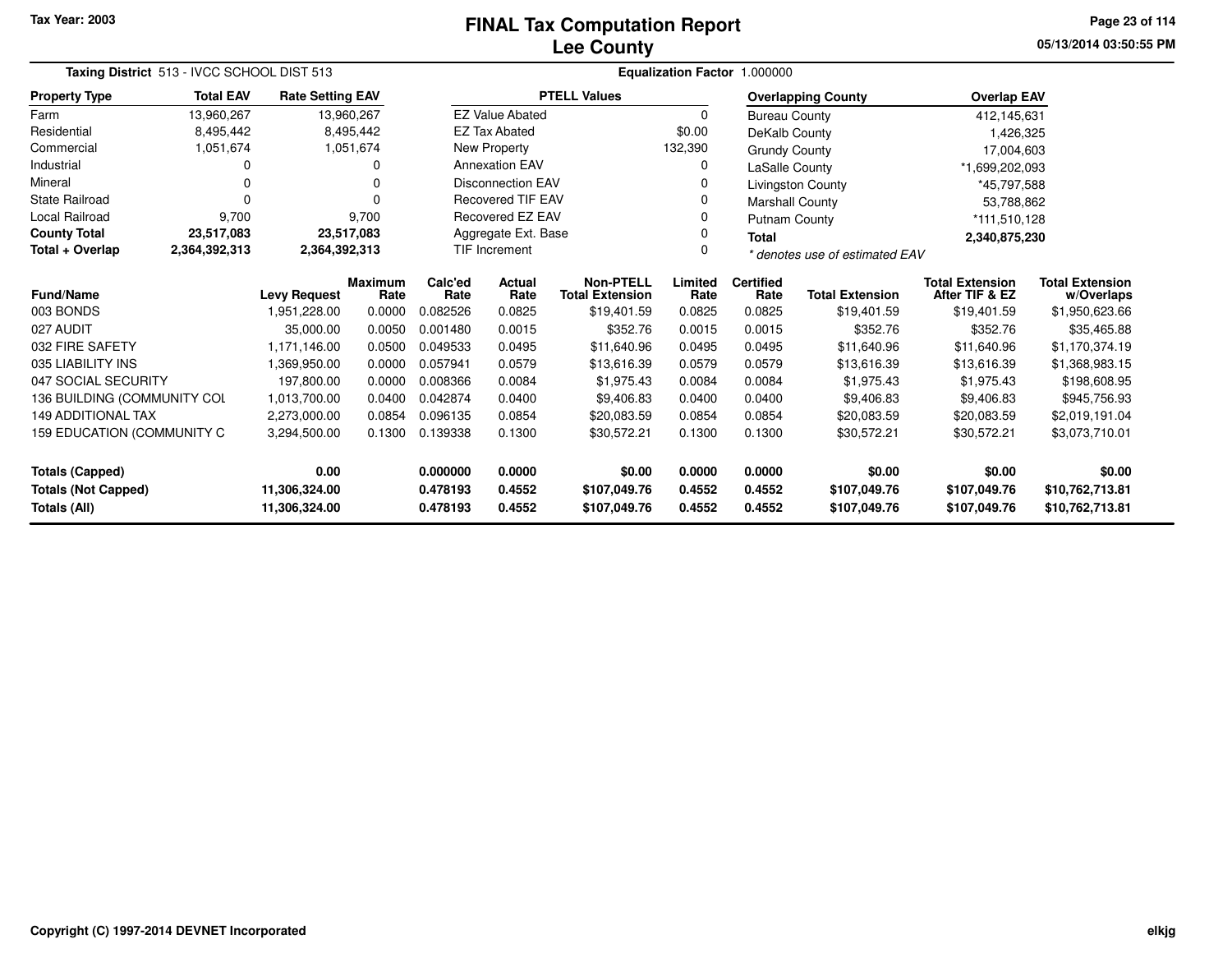# **Lee CountyFINAL Tax Computation Report**

**05/13/2014 03:50:55 PM Page 24 of 114**

|                              | Taxing District 523 - KISHWAUKEE CC SD 523<br><b>Total EAV</b><br><b>Rate Setting EAV</b> |                     |                        |                 |                          |                                            |                 | Equalization Factor 1.000000 |                                |                                          |                                      |  |
|------------------------------|-------------------------------------------------------------------------------------------|---------------------|------------------------|-----------------|--------------------------|--------------------------------------------|-----------------|------------------------------|--------------------------------|------------------------------------------|--------------------------------------|--|
| <b>Property Type</b>         |                                                                                           |                     |                        |                 |                          | <b>PTELL Values</b>                        |                 |                              | <b>Overlapping County</b>      | <b>Overlap EAV</b>                       |                                      |  |
| Farm                         | 30,403,975                                                                                |                     | 30,403,885             |                 | <b>EZ Value Abated</b>   |                                            | $\Omega$        | Boone County                 |                                | 4,838,633                                |                                      |  |
| Residential                  | 28,393,776                                                                                |                     | 27,395,194             |                 | <b>EZ Tax Abated</b>     |                                            | \$0.00          | DeKalb County                |                                | 1,195,894,726                            |                                      |  |
| Commercial                   | 3,029,396                                                                                 |                     | 2,898,470              |                 | New Property             |                                            | 1,049,303       | Kane County                  |                                | 5,526,479                                |                                      |  |
| Industrial                   | 3,944                                                                                     |                     | 3,944                  |                 | <b>Annexation EAV</b>    |                                            |                 | LaSalle County               |                                | *10,339                                  |                                      |  |
| Mineral                      | 0                                                                                         |                     | 0                      |                 | <b>Disconnection EAV</b> |                                            |                 | Ogle County                  |                                | 260,827,488                              |                                      |  |
| <b>State Railroad</b>        | 499,640                                                                                   |                     | 499,640                |                 | <b>Recovered TIF EAV</b> |                                            |                 |                              | <b>Winnebago County</b>        | *455,494                                 |                                      |  |
| <b>Local Railroad</b>        | 0                                                                                         |                     | O                      |                 | <b>Recovered EZ EAV</b>  |                                            |                 | <b>Total</b>                 |                                | 1,467,553,159                            |                                      |  |
| <b>County Total</b>          | 62,330,731                                                                                |                     | 61,201,133             |                 | Aggregate Ext. Base      |                                            |                 |                              | * denotes use of estimated EAV |                                          |                                      |  |
| Total + Overlap              | 1,529,883,890                                                                             | 1,528,754,292       |                        |                 | <b>TIF Increment</b>     | 1,129,598                                  |                 |                              |                                |                                          |                                      |  |
| <b>Fund/Name</b>             |                                                                                           | <b>Levy Request</b> | <b>Maximum</b><br>Rate | Calc'ed<br>Rate | Actual<br>Rate           | <b>Non-PTELL</b><br><b>Total Extension</b> | Limited<br>Rate | <b>Certified</b><br>Rate     | <b>Total Extension</b>         | <b>Total Extension</b><br>After TIF & EZ | <b>Total Extension</b><br>w/Overlaps |  |
| 003 BONDS                    |                                                                                           | 2,446,742.00        | 0.0000                 | 0.160048        | 0.1600                   | \$97,921.81                                | 0.1600          | 0.1600                       | \$99,729.17                    | \$97,921.81                              | \$2,446,006.87                       |  |
| 027 AUDIT                    |                                                                                           | 74,400.00           | 0.0050                 | 0.004867        | 0.0049                   | \$2,998.86                                 | 0.0049          | 0.0049                       | \$3,054.21                     | \$2,998.86                               | \$74,908.96                          |  |
| 032 FIRE SAFETY              |                                                                                           | 0.00                | 0.0500                 | 0.000000        | 0.0000                   | \$0.00                                     | 0.0000          | 0.0000                       | \$0.00                         | \$0.00                                   | \$0.00                               |  |
| 035 LIABILITY INS            |                                                                                           | 858,000.00          | 0.0000                 | 0.056124        | 0.0561                   | \$34,333.84                                | 0.0561          | 0.0561                       | \$34,967.54                    | \$34,333.84                              | \$857,631.16                         |  |
| 047 SOCIAL SECURITY          |                                                                                           | 146,000.00          | 0.0000                 | 0.009550        | 0.0096                   | \$5,875.31                                 | 0.0096          | 0.0096                       | \$5,983.75                     | \$5,875.31                               | \$146,760.41                         |  |
| 136 BUILDING (COMMUNITY COL  |                                                                                           | 1,114,124.00        | 0.0750                 | 0.072878        | 0.0729                   | \$44,615.63                                | 0.0729          | 0.0729                       | \$45,439.10                    | \$44,615.63                              | \$1,114,461.88                       |  |
| 159 EDUCATION (COMMUNITY C   |                                                                                           | 4,085,605.00        | 0.2750                 | 0.267251        | 0.2673                   | \$163,590.63                               | 0.2673          | 0.2673                       | \$166,610.04                   | \$163,590.63                             | \$4,086,360.22                       |  |
| Totals (Capped)              |                                                                                           | 0.00                |                        | 0.000000        | 0.0000                   | \$0.00                                     | 0.0000          | 0.0000                       | \$0.00                         | \$0.00                                   | \$0.00                               |  |
| <b>Totals (Not Capped)</b>   |                                                                                           | 8,724,871.00        |                        | 0.570718        | 0.5708                   | \$349,336.08                               | 0.5708          | 0.5708                       | \$355,783.81                   | \$349,336.08                             | \$8,726,129.50                       |  |
| Totals (All)<br>8,724,871.00 |                                                                                           |                     | 0.570718               | 0.5708          | \$349,336.08             | 0.5708                                     | 0.5708          | \$355,783.81                 | \$349,336.08                   | \$8,726,129.50                           |                                      |  |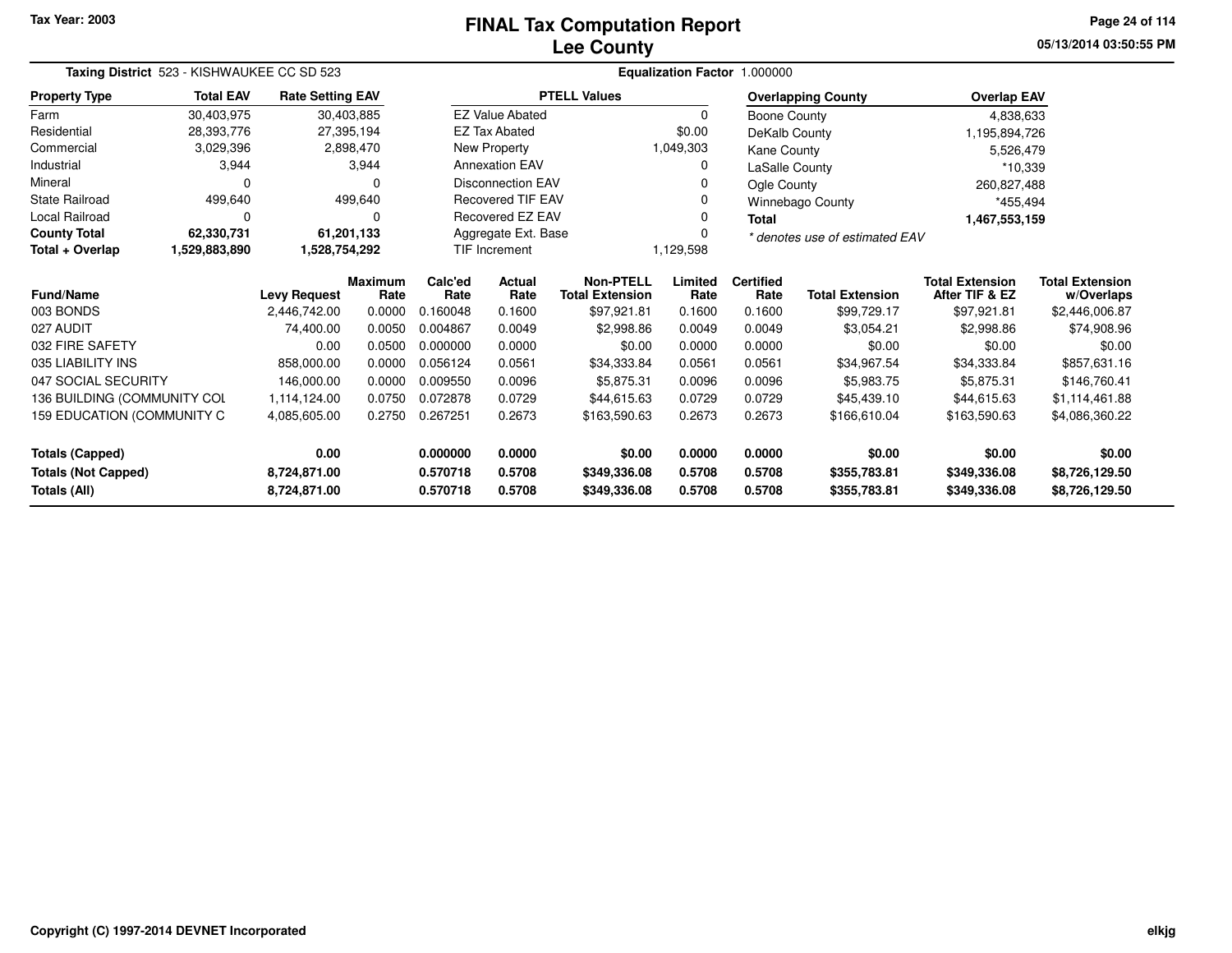### **Lee CountyFINAL Tax Computation Report**

**05/13/2014 03:50:55 PM Page 25 of 114**

| Taxing District 600 - LEE COUNTY              |                                 |                      |                         |                      |                          |                                            |                  | Equalization Factor 1.000000 |                          |                                          |                                      |
|-----------------------------------------------|---------------------------------|----------------------|-------------------------|----------------------|--------------------------|--------------------------------------------|------------------|------------------------------|--------------------------|------------------------------------------|--------------------------------------|
| <b>Property Type</b>                          | <b>Total EAV</b><br>131,974,055 |                      | <b>Rate Setting EAV</b> |                      |                          | <b>PTELL Values</b>                        |                  |                              |                          |                                          |                                      |
| Farm                                          |                                 | 131,898,145          |                         |                      | <b>EZ Value Abated</b>   |                                            | 11,753,104       |                              |                          |                                          |                                      |
| Residential                                   | 291,879,126                     | 290,793,150          |                         |                      | <b>EZ Tax Abated</b>     |                                            | \$89,053.31      |                              |                          |                                          |                                      |
| Commercial                                    | 59,552,359                      | 54,620,389           |                         |                      | New Property             |                                            | 9,077,858        |                              |                          |                                          |                                      |
| Industrial                                    | 41,496,179                      | 32,013,375           |                         |                      | <b>Annexation EAV</b>    |                                            | 0                |                              |                          |                                          |                                      |
| Mineral                                       | $\Omega$                        |                      | 0                       |                      | <b>Disconnection EAV</b> |                                            | ŋ                |                              |                          |                                          |                                      |
| <b>State Railroad</b>                         | 3,673,594                       |                      | 3,673,594               |                      | <b>Recovered TIF EAV</b> |                                            | 0                |                              |                          |                                          |                                      |
| Local Railroad                                | 19,400                          |                      | 19,400                  |                      | Recovered EZ EAV         |                                            | 3,319,563        |                              |                          |                                          |                                      |
| <b>County Total</b>                           | 528,594,713                     | 513,018,053          |                         |                      | Aggregate Ext. Base      |                                            | 3,704,302        |                              |                          |                                          |                                      |
| Total + Overlap                               | 528,594,713<br>513,018,053      |                      |                         |                      | TIF Increment            |                                            | 3,823,556        |                              |                          |                                          |                                      |
| <b>Fund/Name</b>                              |                                 | <b>Levy Request</b>  | Maximum<br>Rate         | Calc'ed<br>Rate      | <b>Actual</b><br>Rate    | <b>Non-PTELL</b><br><b>Total Extension</b> | Limited<br>Rate  | <b>Certified</b><br>Rate     | <b>Total Extension</b>   | <b>Total Extension</b><br>After TIF & EZ | <b>Total Extension</b><br>w/Overlaps |
| 001 COUNTY GENERAL                            |                                 | 1,214,410.00         | 0.2700                  | 0.236719             | 0.2367                   | \$1,214,313.73                             | 0.2034           | 0.2034                       | \$1,075,161.65           | \$1,043,478.72                           | \$1,043,478.72                       |
| 005 ILL MUNICIPAL RET                         |                                 | 50,000.00            | 0.0000                  | 0.009746             | 0.0097                   | \$49,762.75                                | 0.0097           | 0.0097                       | \$51,273.69              | \$49,762.75                              | \$49,762.75                          |
| 006 COUNTY HIGHWAY                            |                                 | 477,000.00           | 0.1000                  | 0.092979             | 0.0930                   | \$477,106.79                               | 0.0930           | 0.0930                       | \$491,593.08             | \$477,106.79                             | \$477,106.79                         |
| 008 SPECIAL BRIDGE                            |                                 | 198,500.00           | 0.0500                  | 0.038693             | 0.0387                   | \$198,537.99                               | 0.0387           | 0.0387                       | \$204,566.15             | \$198,537.99                             | \$198,537.99                         |
| 020 TUBERCULOSIS SANATARIU                    |                                 | 10,000.00            | 0.0750                  | 0.001949             | 0.0019                   | \$9,747.34                                 | 0.0019           | 0.0019                       | \$10,043.30              | \$9,747.34                               | \$9,747.34                           |
| 021 FEDERAL AID SECONDARY                     |                                 | 252,000.00           | 0.0500                  | 0.049121             | 0.0491                   | \$251,891.86                               | 0.0491           | 0.0491                       | \$259,540.00             | \$251,891.86                             | \$251,891.86                         |
| 022 COUNTY HEALTH                             |                                 | 400,000.00           | 0.1000                  | 0.077970             | 0.0780                   | \$400,154.08                               | 0.0780           | 0.0780                       | \$412,303.88             | \$400,154.08                             | \$400,154.08                         |
| 035 LIABILITY INS                             |                                 | 800,000.00           | 0.0000                  | 0.155940             | 0.1559                   | \$799,795.14                               | 0.1559           | 0.1559                       | \$824,079.16             | \$799,795.14                             | \$799,795.14                         |
| 047 SOCIAL SECURITY                           |                                 | 375,000.00           | 0.0000                  | 0.073097             | 0.0731                   | \$375,016.20                               | 0.0731           | 0.0731                       | \$386,402.74             | \$375,016.20                             | \$375,016.20                         |
| 053 EXTENSION EDUCATION                       |                                 | 124,074.00           | 0.0500                  | 0.024185             | 0.0242                   | \$124,150.37                               | 0.0242           | 0.0242                       | \$127,919.92             | \$124,150.37                             | \$124,150.37                         |
| 055 COUNTY VET ASSISTANCE F                   |                                 | 40,000.00            | 0.0300                  | 0.007797             | 0.0078                   | \$40,015.41                                | 0.0078           | 0.0078                       | \$41,230.39              | \$40,015.41                              | \$40,015.41                          |
| 142 SOCIAL SERV SR CITIZENS                   |                                 | 117,575.00           | 0.0250                  | 0.022918             | 0.0229                   | \$117.481.13                               | 0.0229           | 0.0229                       | \$121,048.19             | \$117,481.13                             | \$117,481.13                         |
| Totals (Capped)<br><b>Totals (Not Capped)</b> |                                 | 4,058,559.00<br>0.00 |                         | 0.791114<br>0.000000 | 0.7910<br>0.0000         | \$4,057,972.79<br>\$0.00                   | 0.7577<br>0.0000 | 0.7577<br>0.0000             | \$4,005,162.15<br>\$0.00 | \$3,887,137.78<br>\$0.00                 | \$3,887,137.78<br>\$0.00             |
| Totals (All)                                  |                                 | 4,058,559.00         |                         | 0.791114             | 0.7910                   | \$4,057,972.79                             | 0.7577           | 0.7577                       | \$4,005,162.15           | \$3,887,137.78                           | \$3,887,137.78                       |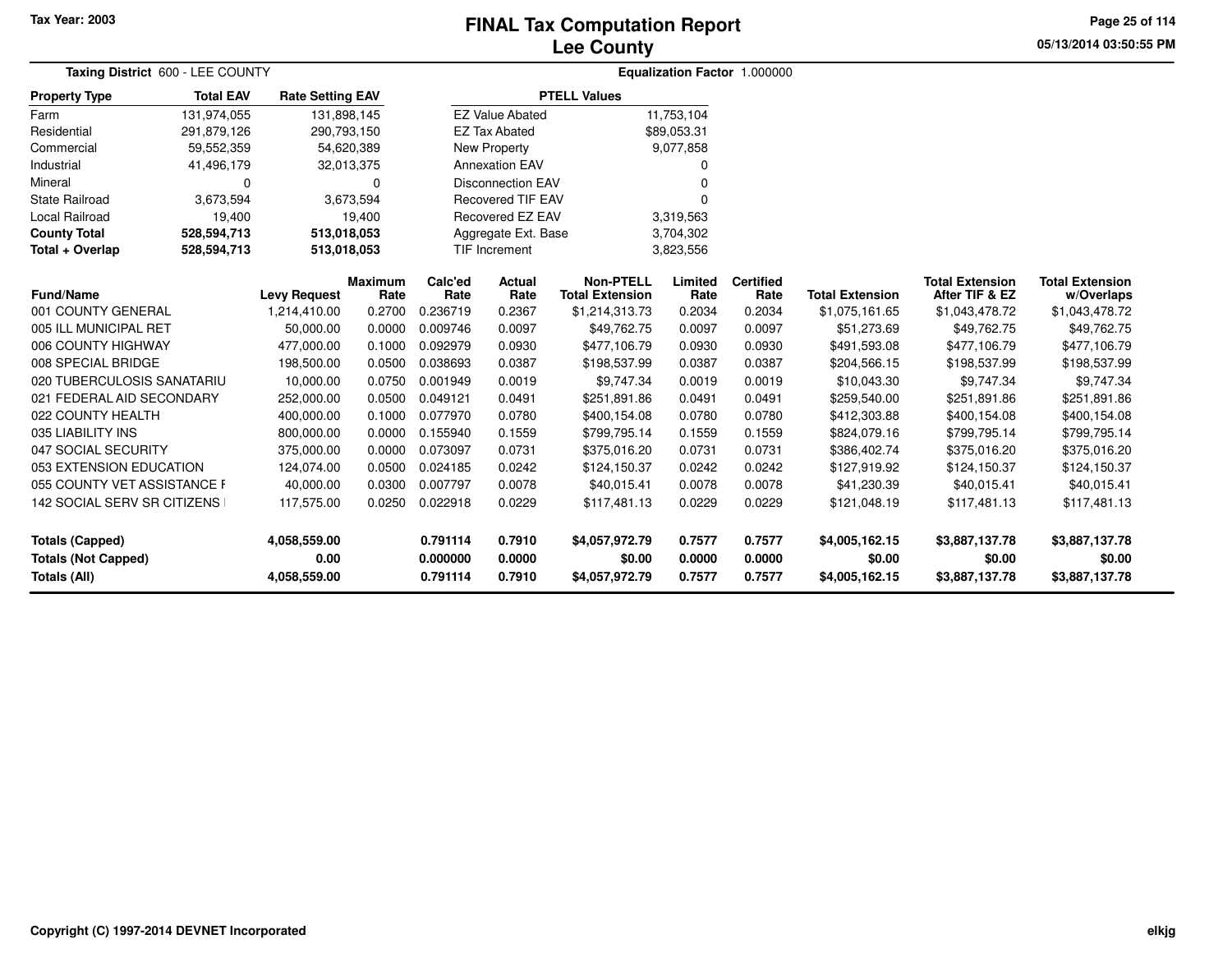# **Lee CountyFINAL Tax Computation Report**

**05/13/2014 03:50:55 PM Page 26 of 114**

| Taxing District 601 - ALTO TOWNSHIP                                  |                  |                                  |                                  |                                  |                                                      |                                                           |                            | Equalization Factor 1.000000       |                                       |                                                         |                                                     |
|----------------------------------------------------------------------|------------------|----------------------------------|----------------------------------|----------------------------------|------------------------------------------------------|-----------------------------------------------------------|----------------------------|------------------------------------|---------------------------------------|---------------------------------------------------------|-----------------------------------------------------|
| <b>Property Type</b>                                                 | <b>Total EAV</b> | <b>Rate Setting EAV</b>          |                                  |                                  |                                                      | <b>PTELL Values</b>                                       |                            |                                    |                                       |                                                         |                                                     |
| Farm                                                                 | 6,780,900        |                                  | 6,780,900                        |                                  | <b>EZ Value Abated</b>                               |                                                           |                            |                                    |                                       |                                                         |                                                     |
| Residential                                                          | 5,240,437        |                                  | 5,240,437                        |                                  | EZ Tax Abated                                        |                                                           | \$0.00                     |                                    |                                       |                                                         |                                                     |
| Commercial                                                           | 804,483          |                                  | 804,483                          |                                  | New Property                                         |                                                           | 469,011                    |                                    |                                       |                                                         |                                                     |
| Industrial                                                           | 3,223            |                                  | 3,223                            |                                  | <b>Annexation EAV</b>                                |                                                           | 0                          |                                    |                                       |                                                         |                                                     |
| Mineral                                                              | 0                |                                  |                                  |                                  | <b>Disconnection EAV</b><br><b>Recovered TIF EAV</b> |                                                           |                            |                                    |                                       |                                                         |                                                     |
| State Railroad                                                       | 475,566          |                                  | 475,566                          |                                  | 0                                                    |                                                           |                            |                                    |                                       |                                                         |                                                     |
| Local Railroad                                                       | 0                |                                  | O                                | Recovered EZ EAV                 |                                                      |                                                           |                            |                                    |                                       |                                                         |                                                     |
| <b>County Total</b>                                                  | 13,304,609       |                                  | 13,304,609                       |                                  | 37,648<br>Aggregate Ext. Base                        |                                                           |                            |                                    |                                       |                                                         |                                                     |
| Total + Overlap                                                      | 13,304,609       |                                  | 13,304,609                       |                                  | TIF Increment                                        |                                                           | 0                          |                                    |                                       |                                                         |                                                     |
| <b>Fund/Name</b><br>001 TOWN                                         |                  | <b>Levy Request</b><br>39,531.00 | <b>Maximum</b><br>Rate<br>0.4500 | Calc'ed<br>Rate<br>0.297123      | <b>Actual</b><br>Rate<br>0.2971                      | <b>Non-PTELL</b><br><b>Total Extension</b><br>\$39,527.99 | Limited<br>Rate<br>0.2971  | <b>Certified</b><br>Rate<br>0.2971 | <b>Total Extension</b><br>\$39,527.99 | <b>Total Extension</b><br>After TIF & EZ<br>\$39,527.99 | <b>Total Extension</b><br>w/Overlaps<br>\$39,527.99 |
| <b>Totals (Capped)</b><br><b>Totals (Not Capped)</b><br>Totals (All) |                  | 39,531.00<br>0.00<br>39,531.00   |                                  | 0.297123<br>0.000000<br>0.297123 | 0.2971<br>0.0000<br>0.2971                           | \$39,527.99<br>\$0.00<br>\$39,527.99                      | 0.2971<br>0.0000<br>0.2971 | 0.2971<br>0.0000<br>0.2971         | \$39,527.99<br>\$0.00<br>\$39,527.99  | \$39,527.99<br>\$0.00<br>\$39,527.99                    | \$39,527.99<br>\$0.00<br>\$39,527.99                |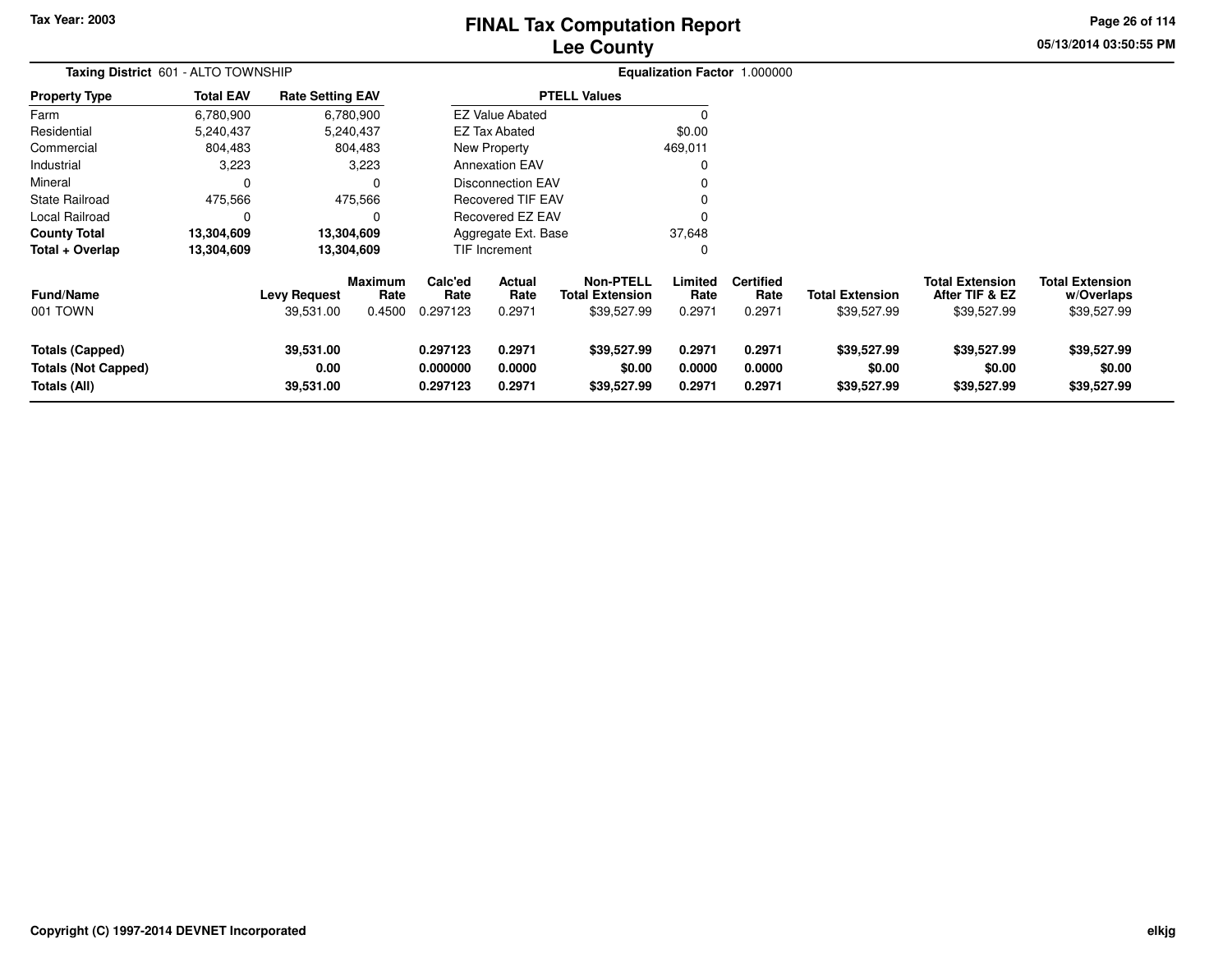## **Lee CountyFINAL Tax Computation Report**

**05/13/2014 03:50:55 PM Page 27 of 114**

| Taxing District 601RB - ALTO TWP ROAD/BRIDGE                         |                  |                                |                        | Equalization Factor 1.000000     |                            |                                      |                            |                            |                                      |                                          |                                      |  |
|----------------------------------------------------------------------|------------------|--------------------------------|------------------------|----------------------------------|----------------------------|--------------------------------------|----------------------------|----------------------------|--------------------------------------|------------------------------------------|--------------------------------------|--|
| <b>Property Type</b>                                                 | <b>Total EAV</b> | <b>Rate Setting EAV</b>        |                        |                                  |                            | <b>PTELL Values</b>                  |                            |                            | <b>Road and Bridge Transfer</b>      |                                          |                                      |  |
| Farm                                                                 | 6,780,900        |                                | 6,780,900              |                                  | <b>EZ Value Abated</b>     |                                      |                            | <b>Municipality</b>        |                                      | <b>Fund</b>                              | <b>Amount Extended</b>               |  |
| Residential                                                          | 5,240,437        |                                | 5,240,437              |                                  | <b>EZ Tax Abated</b>       |                                      | \$0.00                     |                            |                                      |                                          |                                      |  |
| Commercial                                                           | 804,483          |                                | 804,483                |                                  | New Property               |                                      | 469,011                    |                            | 711 - VILLAGE OF STEWARD             | 007                                      | \$1,889.91                           |  |
| Industrial                                                           | 3,223            |                                | 3,223                  |                                  | <b>Annexation EAV</b>      |                                      |                            | Total                      |                                      |                                          | \$1,889.91                           |  |
| Mineral                                                              | 0                |                                |                        | <b>Disconnection EAV</b>         |                            |                                      |                            |                            |                                      |                                          |                                      |  |
| State Railroad                                                       | 475,566          |                                | 475,566                |                                  | <b>Recovered TIF EAV</b>   |                                      |                            |                            |                                      |                                          |                                      |  |
| Local Railroad                                                       | $\Omega$<br>0    |                                |                        |                                  | Recovered EZ EAV           |                                      |                            |                            |                                      |                                          |                                      |  |
| <b>County Total</b>                                                  | 13,304,609       |                                | 13,304,609             | Aggregate Ext. Base              |                            |                                      | 45,218                     |                            |                                      |                                          |                                      |  |
| Total + Overlap                                                      | 13,304,609       |                                | 13,304,609             | <b>TIF Increment</b>             |                            | 0                                    |                            |                            |                                      |                                          |                                      |  |
| <b>Fund/Name</b>                                                     |                  | <b>Levy Request</b>            | <b>Maximum</b><br>Rate | Calc'ed<br>Rate                  | <b>Actual</b><br>Rate      | Non-PTELL<br><b>Total Extension</b>  | Limited<br>Rate            | <b>Certified</b><br>Rate   | <b>Total Extension</b>               | <b>Total Extension</b><br>After TIF & EZ | <b>Total Extension</b><br>w/Overlaps |  |
| 007 ROAD & BRIDGE                                                    |                  | 22,690.00                      | 0.1650                 | 0.170542                         | 0.1650                     | \$21,952.60                          | 0.1650                     | 0.1650                     | \$21,952.60                          | \$21,952.60                              | \$21,952.60                          |  |
| 009 PERMANENT ROAD                                                   |                  | 19,925.00                      | 0.1670                 | 0.149760                         | 0.1498                     | \$19,930.30                          | 0.1498                     | 0.1498                     | \$19,930.30                          | \$19,930.30                              | \$19,930.30                          |  |
| 010 EQUIPMENT & BUILDING                                             |                  | 4,864.00                       | 0.0350                 | 0.036559                         | 0.0350                     | \$4,656.61                           | 0.0350                     | 0.0350                     | \$4,656.61                           | \$4,656.61                               | \$4,656.61                           |  |
| <b>Totals (Capped)</b><br><b>Totals (Not Capped)</b><br>Totals (All) |                  | 47,479.00<br>0.00<br>47,479.00 |                        | 0.356861<br>0.000000<br>0.356861 | 0.3498<br>0.0000<br>0.3498 | \$46,539.51<br>\$0.00<br>\$46,539.51 | 0.3498<br>0.0000<br>0.3498 | 0.3498<br>0.0000<br>0.3498 | \$46,539.51<br>\$0.00<br>\$46,539.51 | \$46,539.51<br>\$0.00<br>\$46,539.51     | \$46,539.51<br>\$0.00<br>\$46,539.51 |  |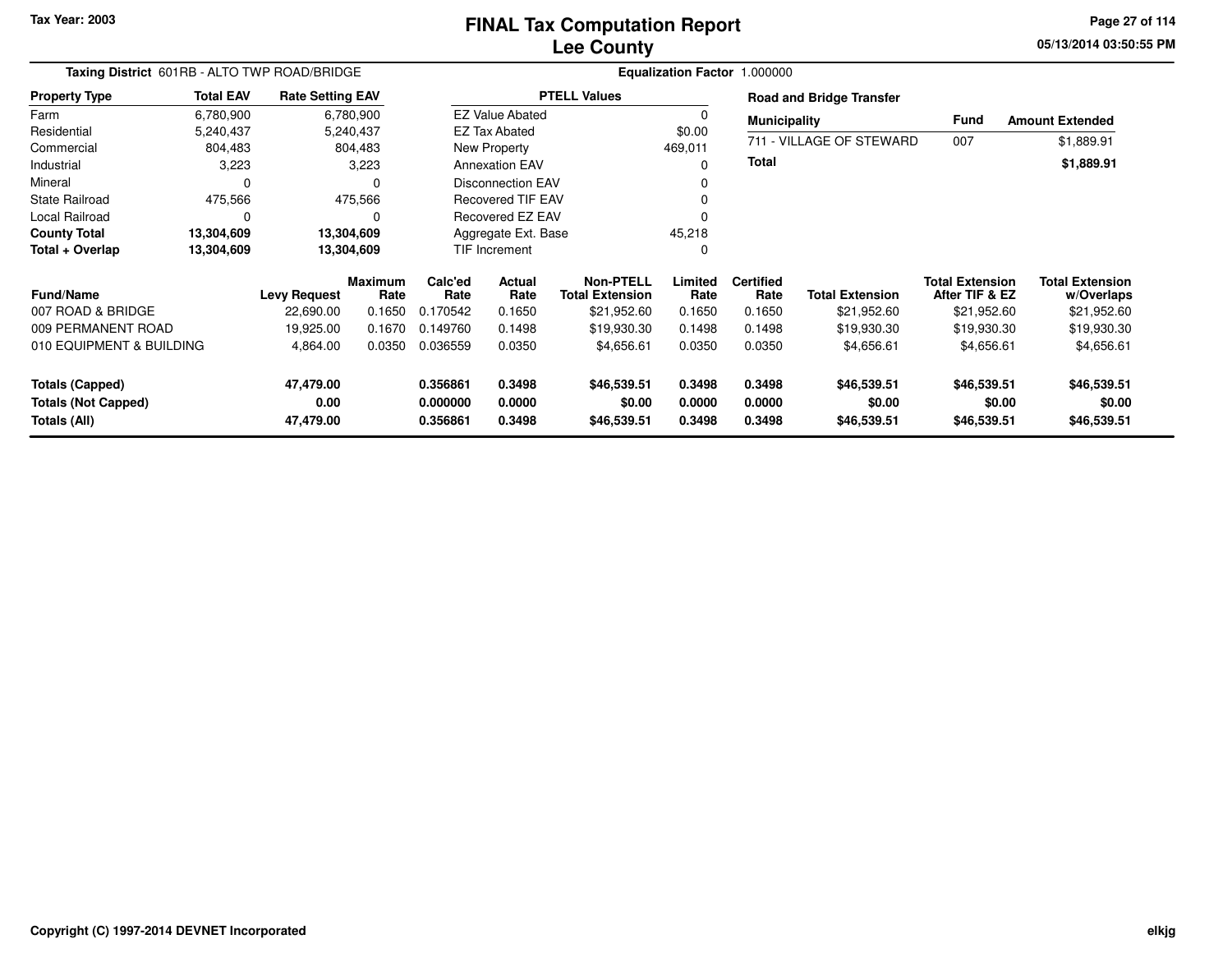# **Lee CountyFINAL Tax Computation Report**

**05/13/2014 03:50:55 PM Page 28 of 114**

| Taxing District 602 - AMBOY TOWNSHIP       |                  |                         |                        | Equalization Factor 1.000000 |                                                                               |                                            |                  |                          |                        |                                          |                                      |
|--------------------------------------------|------------------|-------------------------|------------------------|------------------------------|-------------------------------------------------------------------------------|--------------------------------------------|------------------|--------------------------|------------------------|------------------------------------------|--------------------------------------|
| <b>Property Type</b>                       | <b>Total EAV</b> | <b>Rate Setting EAV</b> |                        |                              |                                                                               | <b>PTELL Values</b>                        |                  |                          |                        |                                          |                                      |
| Farm                                       | 4,411,088        |                         | 4,411,088              |                              | <b>EZ Value Abated</b>                                                        |                                            | 0                |                          |                        |                                          |                                      |
| Residential                                | 23,408,448       |                         | 23,408,448             |                              | EZ Tax Abated                                                                 |                                            | \$0.00           |                          |                        |                                          |                                      |
| Commercial                                 | 4,075,350        |                         | 4,075,350              |                              | New Property                                                                  |                                            | 600,152          |                          |                        |                                          |                                      |
| Industrial                                 | 3,947,451        |                         | 3,947,451              |                              | <b>Annexation EAV</b><br><b>Disconnection EAV</b><br><b>Recovered TIF EAV</b> |                                            |                  |                          |                        |                                          |                                      |
| Mineral                                    | 0                |                         | 0                      |                              |                                                                               |                                            |                  |                          |                        |                                          |                                      |
| <b>State Railroad</b>                      | $\Omega$         |                         | 0                      |                              |                                                                               |                                            |                  |                          |                        |                                          |                                      |
| Local Railroad                             | 1,800            |                         | 1,800                  |                              | Recovered EZ EAV                                                              |                                            |                  |                          |                        |                                          |                                      |
| <b>County Total</b>                        | 35,844,137       |                         | 35,844,137             |                              | Aggregate Ext. Base                                                           |                                            | 71,831           |                          |                        |                                          |                                      |
| Total + Overlap                            | 35,844,137       |                         | 35,844,137             |                              | TIF Increment                                                                 |                                            | 0                |                          |                        |                                          |                                      |
| <b>Fund/Name</b>                           |                  | <b>Levy Request</b>     | <b>Maximum</b><br>Rate | Calc'ed<br>Rate              | Actual<br>Rate                                                                | <b>Non-PTELL</b><br><b>Total Extension</b> | Limited<br>Rate  | <b>Certified</b><br>Rate | <b>Total Extension</b> | <b>Total Extension</b><br>After TIF & EZ | <b>Total Extension</b><br>w/Overlaps |
| 001 TOWN                                   |                  | 51,438.00               | 0.3000                 | 0.143505                     | 0.1435                                                                        | \$51,436.34                                | 0.1423           | 0.1423                   | \$51,006.21            | \$51,006.21                              | \$51,006.21                          |
| 054 GENERAL ASSISTANCE<br>23,985.00        |                  | 0.1000                  | 0.066915               | 0.0669                       | \$23,979.73                                                                   | 0.0664                                     | 0.0664           | \$23,800.51              | \$23,800.51            | \$23,800.51                              |                                      |
| <b>Totals (Capped)</b>                     |                  | 75,423.00               |                        | 0.210420                     | 0.2104                                                                        | \$75,416.07                                | 0.2087           | 0.2087                   | \$74,806.72            | \$74,806.72                              | \$74,806.72                          |
| <b>Totals (Not Capped)</b><br>Totals (All) |                  | 0.00<br>75,423.00       |                        | 0.000000<br>0.210420         | 0.0000<br>0.2104                                                              | \$0.00<br>\$75,416.07                      | 0.0000<br>0.2087 | 0.0000<br>0.2087         | \$0.00<br>\$74,806.72  | \$0.00<br>\$74,806.72                    | \$0.00<br>\$74,806.72                |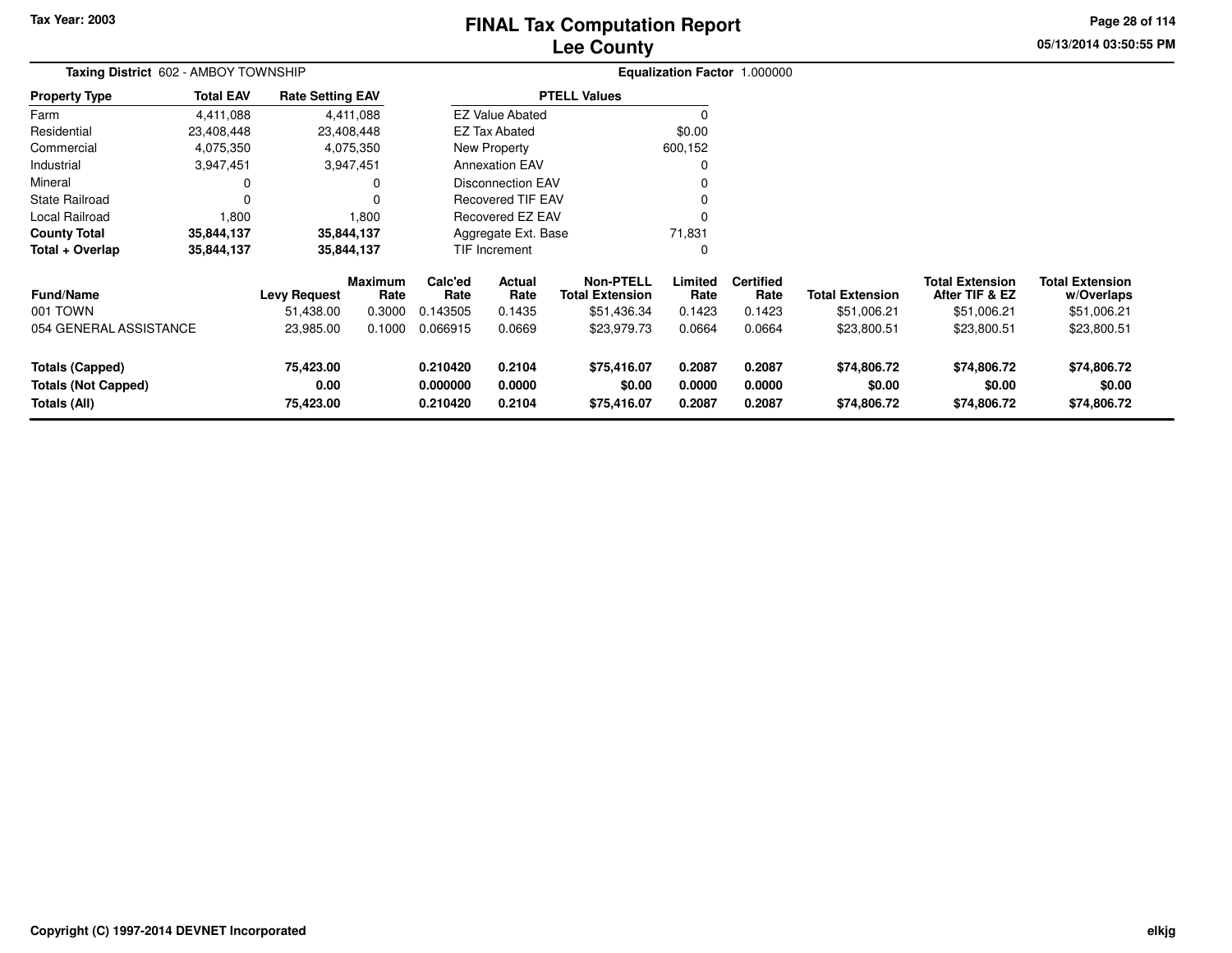### **Lee CountyFINAL Tax Computation Report**

**05/13/2014 03:50:55 PM Page 29 of 114**

| Taxing District 602RB - AMBOY TWP ROAD/BRIDGE |                                    |                         |                        | Equalization Factor 1.000000 |                               |                                     |                 |                          |                                 |                                          |                                      |  |
|-----------------------------------------------|------------------------------------|-------------------------|------------------------|------------------------------|-------------------------------|-------------------------------------|-----------------|--------------------------|---------------------------------|------------------------------------------|--------------------------------------|--|
| <b>Property Type</b>                          | <b>Total EAV</b>                   | <b>Rate Setting EAV</b> |                        |                              |                               | <b>PTELL Values</b>                 |                 |                          | <b>Road and Bridge Transfer</b> |                                          |                                      |  |
| Farm                                          | 4,411,088                          |                         | 4,411,088              |                              | <b>EZ Value Abated</b>        |                                     | 0               | <b>Municipality</b>      |                                 | <b>Fund</b>                              | <b>Amount Extended</b>               |  |
| Residential                                   | 23,408,448                         | 23,408,448              |                        |                              | <b>EZ Tax Abated</b>          |                                     | \$0.00          |                          |                                 |                                          |                                      |  |
| Commercial                                    | 4,075,350                          |                         | 4,075,350              |                              | New Property                  |                                     | 600,152         |                          | 701 - CITY OF AMBOY             | 007                                      | \$11,617.44                          |  |
| Industrial                                    | 3,947,451                          | 3,947,451               |                        |                              | <b>Annexation EAV</b>         |                                     | 0               | Total                    |                                 |                                          | \$11,617.44                          |  |
| Mineral                                       |                                    |                         |                        |                              | <b>Disconnection EAV</b><br>0 |                                     |                 |                          |                                 |                                          |                                      |  |
| <b>State Railroad</b>                         | $\Omega$                           |                         |                        |                              | <b>Recovered TIF EAV</b>      |                                     | 0               |                          |                                 |                                          |                                      |  |
| Local Railroad                                | Recovered EZ EAV<br>1,800<br>1,800 |                         |                        | U                            |                               |                                     |                 |                          |                                 |                                          |                                      |  |
| <b>County Total</b>                           | 35,844,137                         | 35,844,137              |                        | Aggregate Ext. Base          |                               |                                     | 115,117         |                          |                                 |                                          |                                      |  |
| Total + Overlap                               | 35,844,137                         | 35,844,137              |                        | TIF Increment                |                               |                                     | 0               |                          |                                 |                                          |                                      |  |
| <b>Fund/Name</b>                              |                                    | <b>Levy Request</b>     | <b>Maximum</b><br>Rate | Calc'ed<br>Rate              | Actual<br>Rate                | Non-PTELL<br><b>Total Extension</b> | Limited<br>Rate | <b>Certified</b><br>Rate | <b>Total Extension</b>          | <b>Total Extension</b><br>After TIF & EZ | <b>Total Extension</b><br>w/Overlaps |  |
| 007 ROAD & BRIDGE                             |                                    | 39,829.00               | 0.1650                 | 0.111117                     | 0.1111                        | \$39,822.84                         | 0.1102          | 0.1102                   | \$39,500.24                     | \$39,500.24                              | \$39,500.24                          |  |
| 008 BRIDGE JOINT                              |                                    | 11,719.00               | 0.0500                 | 0.032694                     | 0.0327                        | \$11,721.03                         | 0.0324          | 0.0324                   | \$11,613.50                     | \$11,613.50                              | \$11,613.50                          |  |
| 009 PERMANENT ROAD                            |                                    | 55,855.00               | 0.1670                 | 0.155827                     | 0.1558                        | \$55,845.17                         | 0.1546          | 0.1546                   | \$55,415.04                     | \$55,415.04                              | \$55,415.04                          |  |
| 010 EQUIPMENT & BUILDING                      |                                    | 8,141.00                | 0.0350                 | 0.022712                     | 0.0227                        | \$8,136.62                          | 0.0225          | 0.0225                   | \$8,064.93                      | \$8,064.93                               | \$8,064.93                           |  |
| 035 LIABILITY INS                             |                                    | 5,330.00                | 0.0000                 | 0.014870                     | 0.0149                        | \$5,340.78                          | 0.0148          | 0.0148                   | \$5,304.93                      | \$5,304.93                               | \$5,304.93                           |  |
| <b>Totals (Capped)</b>                        |                                    | 120,874.00              |                        | 0.337220                     | 0.3372                        | \$120,866.44                        | 0.3345          | 0.3345                   | \$119,898.64                    | \$119,898.64                             | \$119,898.64                         |  |
| <b>Totals (Not Capped)</b>                    |                                    | 0.00                    |                        | 0.000000                     | 0.0000                        | \$0.00                              | 0.0000          | 0.0000                   | \$0.00                          | \$0.00                                   | \$0.00                               |  |
| Totals (All)                                  |                                    | 120,874.00              |                        | 0.337220                     | 0.3372                        | \$120,866.44                        | 0.3345          | 0.3345                   | \$119,898.64                    | \$119,898.64                             | \$119,898.64                         |  |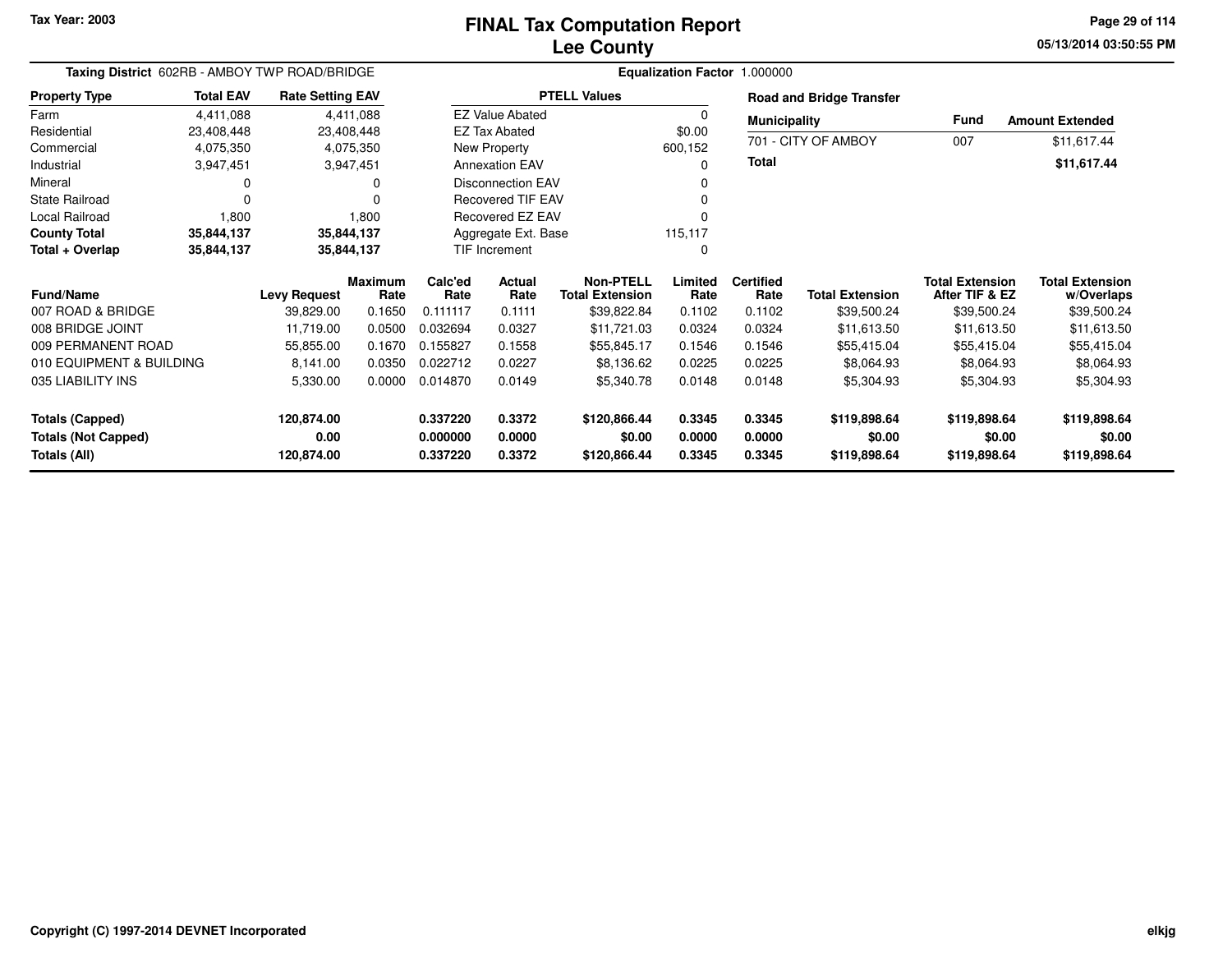# **Lee CountyFINAL Tax Computation Report**

**05/13/2014 03:50:55 PM Page 30 of 114**

| Taxing District 603 - ASHTON TOWNSHIP<br>Property Type |                   |                                  |                                                                                                                                |                                                      | Equalization Factor 1.000000                                                                            |                                                                                                                                   |                  |                       |                                       |                                      |  |  |  |
|--------------------------------------------------------|-------------------|----------------------------------|--------------------------------------------------------------------------------------------------------------------------------|------------------------------------------------------|---------------------------------------------------------------------------------------------------------|-----------------------------------------------------------------------------------------------------------------------------------|------------------|-----------------------|---------------------------------------|--------------------------------------|--|--|--|
| <b>Total EAV</b>                                       |                   |                                  |                                                                                                                                |                                                      |                                                                                                         |                                                                                                                                   |                  |                       |                                       |                                      |  |  |  |
| 3,371,731                                              |                   |                                  |                                                                                                                                |                                                      |                                                                                                         |                                                                                                                                   |                  |                       |                                       |                                      |  |  |  |
| 9,673,801                                              |                   |                                  |                                                                                                                                |                                                      |                                                                                                         | \$0.00                                                                                                                            |                  |                       |                                       |                                      |  |  |  |
| 3,197,164                                              |                   |                                  |                                                                                                                                |                                                      |                                                                                                         | 524,862                                                                                                                           |                  |                       |                                       |                                      |  |  |  |
| 3,632,561                                              |                   |                                  |                                                                                                                                |                                                      |                                                                                                         | 0                                                                                                                                 |                  |                       |                                       |                                      |  |  |  |
| 0                                                      |                   |                                  |                                                                                                                                | <b>Disconnection EAV</b><br><b>Recovered TIF EAV</b> |                                                                                                         |                                                                                                                                   |                  |                       |                                       |                                      |  |  |  |
| 490,100                                                |                   |                                  |                                                                                                                                |                                                      |                                                                                                         |                                                                                                                                   |                  |                       |                                       |                                      |  |  |  |
| 0                                                      |                   |                                  |                                                                                                                                |                                                      |                                                                                                         |                                                                                                                                   |                  |                       |                                       |                                      |  |  |  |
| 20,365,357                                             |                   |                                  |                                                                                                                                |                                                      |                                                                                                         | 31,995                                                                                                                            |                  |                       |                                       |                                      |  |  |  |
| 20,365,357                                             | 20,365,357        |                                  |                                                                                                                                |                                                      |                                                                                                         | 0                                                                                                                                 |                  |                       |                                       |                                      |  |  |  |
|                                                        |                   |                                  | Calc'ed                                                                                                                        | Actual                                               | <b>Non-PTELL</b>                                                                                        | Limited                                                                                                                           | <b>Certified</b> |                       | <b>Total Extension</b>                | <b>Total Extension</b><br>w/Overlaps |  |  |  |
|                                                        | 29,000.00         | 0.4400                           | 0.142399                                                                                                                       | 0.1424                                               | \$29,000.27                                                                                             | 0.1424                                                                                                                            | 0.1424           | \$29,000.27           | \$29,000.27                           | \$29,000.27                          |  |  |  |
| 054 GENERAL ASSISTANCE                                 | 4,500.00          | 0.1000                           | 0.022096                                                                                                                       | 0.0221                                               | \$4,500.74                                                                                              | 0.0221                                                                                                                            | 0.0221           | \$4,500.74            | \$4,500.74                            | \$4,500.74                           |  |  |  |
|                                                        | 33,500.00<br>0.00 |                                  | 0.164495<br>0.000000                                                                                                           | 0.1645<br>0.0000                                     | \$33,501.01<br>\$0.00                                                                                   | 0.1645<br>0.0000                                                                                                                  | 0.1645<br>0.0000 | \$33,501.01<br>\$0.00 | \$33,501.01<br>\$0.00                 | \$33,501.01<br>\$0.00<br>\$33,501.01 |  |  |  |
|                                                        |                   | <b>Levy Request</b><br>33,500.00 | <b>Rate Setting EAV</b><br>3,371,731<br>9,673,801<br>3,197,164<br>3,632,561<br>490,100<br>20,365,357<br><b>Maximum</b><br>Rate | Rate<br>0.164495                                     | <b>EZ Tax Abated</b><br>New Property<br><b>Annexation EAV</b><br><b>TIF Increment</b><br>Rate<br>0.1645 | <b>PTELL Values</b><br><b>EZ Value Abated</b><br>Recovered EZ EAV<br>Aggregate Ext. Base<br><b>Total Extension</b><br>\$33,501.01 | Rate<br>0.1645   | Rate<br>0.1645        | <b>Total Extension</b><br>\$33,501.01 | After TIF & EZ<br>\$33,501.01        |  |  |  |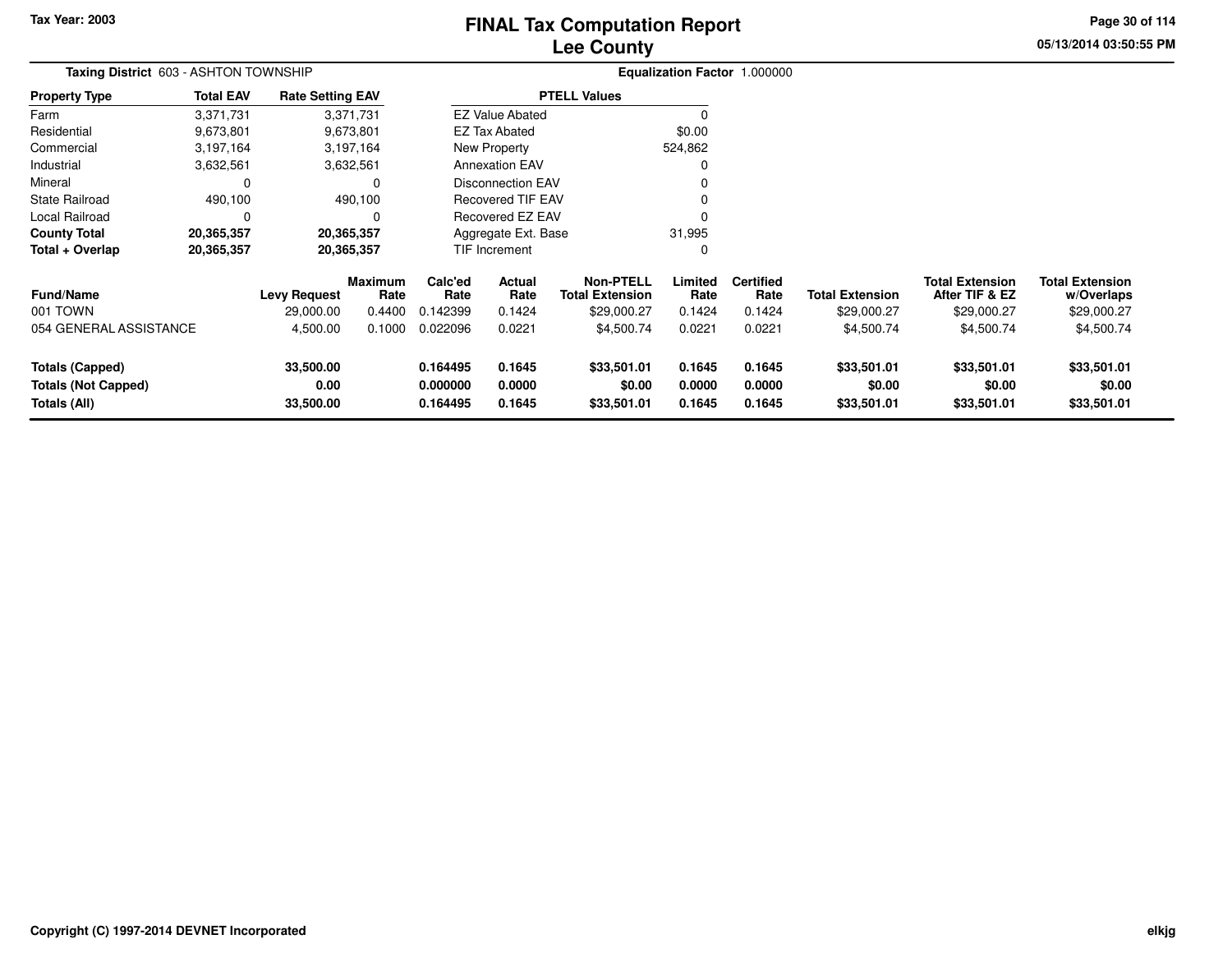**05/13/2014 03:50:55 PM Page 31 of 114**

| Taxing District 603RB - ASHTON TWP ROAD/BRIDGE |                  |                         |                | Equalization Factor 1.000000                               |                          |                        |                  |                  |                                 |                        |                        |
|------------------------------------------------|------------------|-------------------------|----------------|------------------------------------------------------------|--------------------------|------------------------|------------------|------------------|---------------------------------|------------------------|------------------------|
| <b>Property Type</b>                           | <b>Total EAV</b> | <b>Rate Setting EAV</b> |                |                                                            |                          | <b>PTELL Values</b>    |                  |                  | <b>Road and Bridge Transfer</b> |                        |                        |
| Farm                                           | 3,371,731        |                         | 3,371,731      | <b>EZ Value Abated</b><br>$\Omega$<br><b>EZ Tax Abated</b> |                          | <b>Municipality</b>    |                  | Fund             | <b>Amount Extended</b>          |                        |                        |
| Residential                                    | 9,673,801        |                         | 9,673,801      |                                                            |                          |                        | \$0.00           |                  | 702 - VILLAGE OF ASHTON         |                        |                        |
| Commercial                                     | 3,197,164        |                         | 3,197,164      |                                                            | New Property             |                        | 524,862          |                  |                                 | 007                    | \$8,095.72             |
| Industrial                                     | 3,632,561        |                         | 3,632,561      |                                                            | <b>Annexation EAV</b>    |                        | 0                | Total            |                                 |                        | \$8,095.72             |
| Mineral                                        | 0                |                         |                |                                                            | <b>Disconnection EAV</b> |                        |                  |                  |                                 |                        |                        |
| <b>State Railroad</b>                          | 490,100          |                         | 490,100        |                                                            | <b>Recovered TIF EAV</b> |                        | 0                |                  |                                 |                        |                        |
| Local Railroad                                 | $\Omega$         |                         | O              |                                                            | <b>Recovered EZ EAV</b>  |                        | 0                |                  |                                 |                        |                        |
| <b>County Total</b>                            | 20,365,357       | 20,365,357              |                |                                                            | Aggregate Ext. Base      |                        | 66,067           |                  |                                 |                        |                        |
| Total + Overlap                                | 20,365,357       | 20,365,357              |                | TIF Increment                                              |                          |                        | 0                |                  |                                 |                        |                        |
|                                                |                  |                         | <b>Maximum</b> | Calc'ed<br>Actual                                          |                          | Non-PTELL              | Limited          | <b>Certified</b> |                                 | <b>Total Extension</b> | <b>Total Extension</b> |
| <b>Fund/Name</b>                               |                  | <b>Levy Request</b>     | Rate           | Rate                                                       | Rate                     | <b>Total Extension</b> | Rate             | Rate             | <b>Total Extension</b>          | After TIF & EZ         | w/Overlaps             |
| 007 ROAD & BRIDGE                              |                  | 30,850.00               | 0.1650         | 0.151483                                                   | 0.1515                   | \$30,853.52            | 0.1515           | 0.1515           | \$30,853.52                     | \$30,853.52            | \$30,853.52            |
| 008 BRIDGE JOINT                               |                  | 6,300.00                | 0.0500         | 0.030935                                                   | 0.0309                   | \$6,292.90             | 0.0309           | 0.0309           | \$6,292.90                      | \$6,292.90             | \$6,292.90             |
| 009 PERMANENT ROAD                             |                  | 26,750.00               | 0.1670         | 0.131351                                                   | 0.1314                   | \$26,760.08            | 0.1314           | 0.1314           | \$26,760.08                     | \$26,760.08            | \$26,760.08            |
| 010 EQUIPMENT & BUILDING                       |                  | 5,400.00                | 0.0350         | 0.026516                                                   | 0.0265                   | \$5,396.82             | 0.0265           | 0.0265           | \$5,396.82                      | \$5,396.82             | \$5,396.82             |
| <b>Totals (Capped)</b>                         |                  | 69,300.00               |                | 0.340285                                                   | 0.3403                   | \$69,303.32            | 0.3403           | 0.3403           | \$69,303.32                     | \$69,303.32            | \$69,303.32            |
| <b>Totals (Not Capped)</b><br>Totals (All)     |                  | 0.00<br>69,300.00       |                | 0.000000<br>0.340285                                       | 0.0000<br>0.3403         | \$0.00<br>\$69,303.32  | 0.0000<br>0.3403 | 0.0000<br>0.3403 | \$0.00<br>\$69,303.32           | \$0.00<br>\$69,303.32  | \$0.00<br>\$69,303.32  |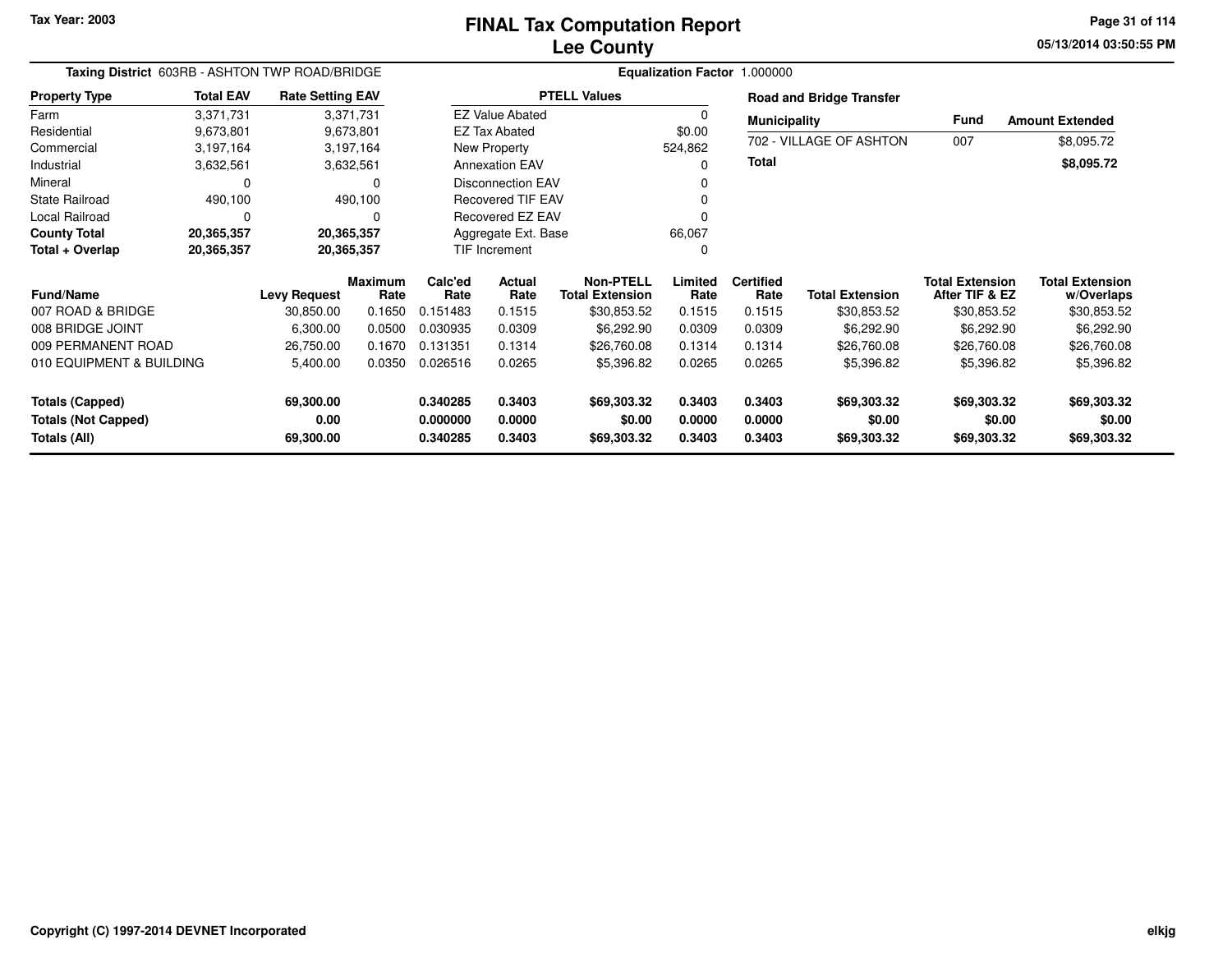**05/13/2014 03:50:55 PM Page 32 of 114**

| Taxing District 604 - BRADFORD TOWNSHIP                              |                  |                                |                        | Equalization Factor 1.000000     |                            |                                            |                            |                            |                                      |                                          |                                      |  |
|----------------------------------------------------------------------|------------------|--------------------------------|------------------------|----------------------------------|----------------------------|--------------------------------------------|----------------------------|----------------------------|--------------------------------------|------------------------------------------|--------------------------------------|--|
| <b>Property Type</b>                                                 | <b>Total EAV</b> | <b>Rate Setting EAV</b>        |                        |                                  |                            | <b>PTELL Values</b>                        |                            |                            |                                      |                                          |                                      |  |
| Farm                                                                 | 8,481,024        |                                | 8,481,024              |                                  | <b>EZ Value Abated</b>     |                                            | $\Omega$                   |                            |                                      |                                          |                                      |  |
| Residential                                                          | 1,707,137        |                                | 1,707,137              |                                  | <b>EZ Tax Abated</b>       |                                            | \$0.00                     |                            |                                      |                                          |                                      |  |
| Commercial                                                           | 2,185            |                                | 2,185                  |                                  | New Property               |                                            | 84,107                     |                            |                                      |                                          |                                      |  |
| Industrial                                                           | 44               |                                | 44                     |                                  | <b>Annexation EAV</b>      |                                            | 0                          |                            |                                      |                                          |                                      |  |
| Mineral                                                              | 0                |                                | 0                      |                                  | <b>Disconnection EAV</b>   |                                            |                            |                            |                                      |                                          |                                      |  |
| <b>State Railroad</b>                                                | 0                |                                | 0                      |                                  | <b>Recovered TIF EAV</b>   |                                            |                            |                            |                                      |                                          |                                      |  |
| Local Railroad                                                       | $\Omega$         |                                | 0                      |                                  | <b>Recovered EZ EAV</b>    |                                            | 0                          |                            |                                      |                                          |                                      |  |
| <b>County Total</b>                                                  | 10,190,390       |                                | 10,190,390             |                                  | Aggregate Ext. Base        |                                            | 27,512                     |                            |                                      |                                          |                                      |  |
| Total + Overlap                                                      | 10,190,390       | 10,190,390                     |                        |                                  | <b>TIF Increment</b>       |                                            | 0                          |                            |                                      |                                          |                                      |  |
| <b>Fund/Name</b>                                                     |                  | <b>Levy Request</b>            | <b>Maximum</b><br>Rate | Calc'ed<br>Rate                  | <b>Actual</b><br>Rate      | <b>Non-PTELL</b><br><b>Total Extension</b> | Limited<br>Rate            | <b>Certified</b><br>Rate   | <b>Total Extension</b>               | <b>Total Extension</b><br>After TIF & EZ | <b>Total Extension</b><br>w/Overlaps |  |
| 001 TOWN                                                             |                  | 28,348.00                      | 0.4500                 | 0.278184                         | 0.2782                     | \$28,349.66                                | 0.2739                     | 0.2739                     | \$27,911.48                          | \$27,911.48                              | \$27,911.48                          |  |
| 027 AUDIT                                                            |                  | 537.00                         | 0.0050                 | 0.005270                         | 0.0050                     | \$509.52                                   | 0.0049                     | 0.0049                     | \$499.33                             | \$499.33                                 | \$499.33                             |  |
| <b>Totals (Capped)</b><br><b>Totals (Not Capped)</b><br>Totals (All) |                  | 28,885.00<br>0.00<br>28,885.00 |                        | 0.283454<br>0.000000<br>0.283454 | 0.2832<br>0.0000<br>0.2832 | \$28,859.18<br>\$0.00<br>\$28,859.18       | 0.2788<br>0.0000<br>0.2788 | 0.2788<br>0.0000<br>0.2788 | \$28,410.81<br>\$0.00<br>\$28,410.81 | \$28,410.81<br>\$0.00<br>\$28,410.81     | \$28,410.81<br>\$0.00<br>\$28,410.81 |  |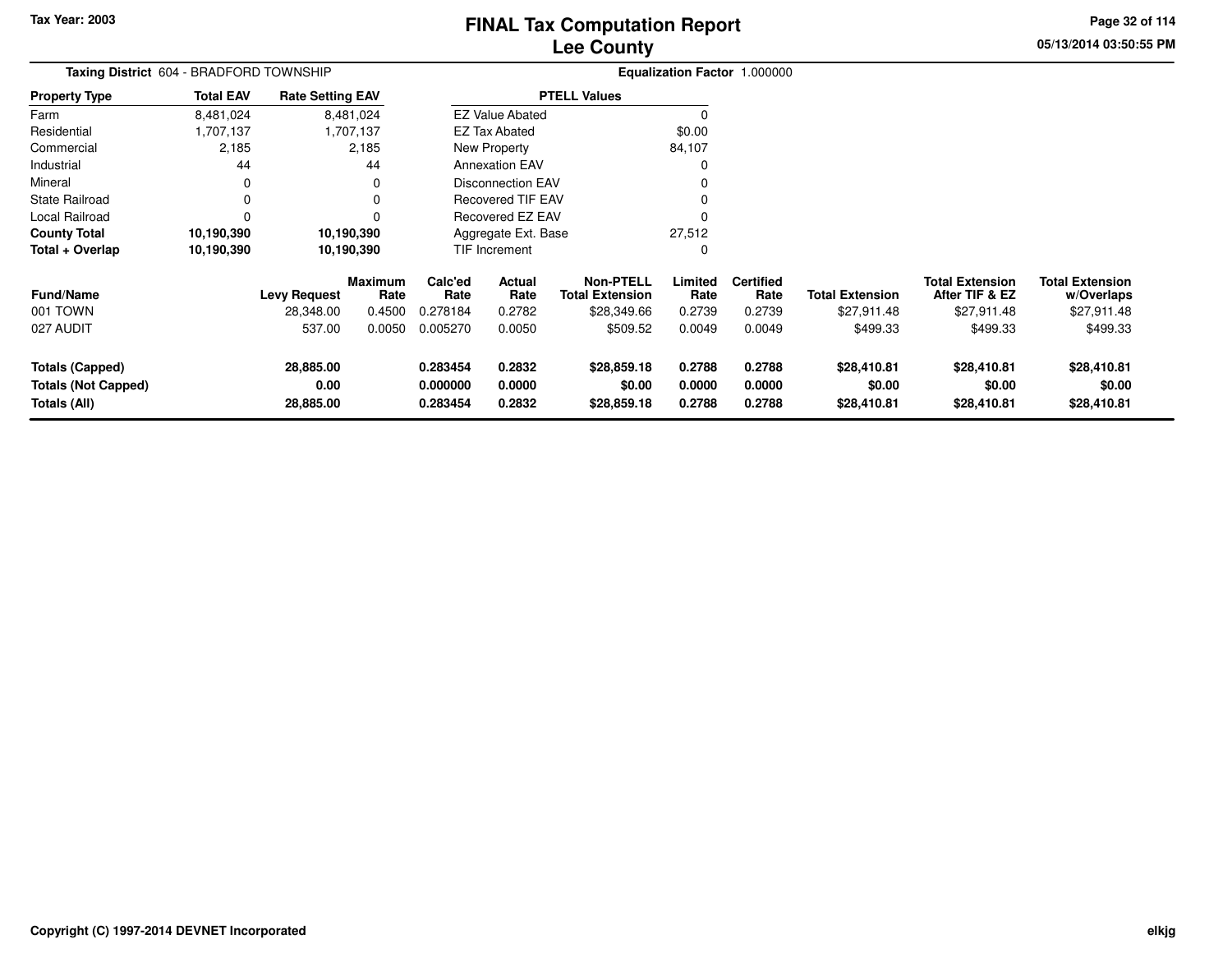**Totals (Capped)**

**Totals (All)**

**Totals (Not Capped)**

**49,110.00**

**49,110.00**

**0.00**

# **Lee CountyFINAL Tax Computation Report**

**0.481926 0.4477 \$45,622.37 0.4477 0.4477 \$45,622.37 \$45,622.37 \$45,622.37**

**0.000000 0.0000 \$0.00 0.0000 0.0000 \$0.00 \$0.00 \$0.00**

**0.481926 0.4477 \$45,622.37 0.4477 0.4477 \$45,622.37 \$45,622.37 \$45,622.37**

**05/13/2014 03:50:55 PMPage 33 of 114**

| Taxing District 604RB - BRADFORD TWP ROAD/BRIDGE |                  |                         |                        |                 | Equalization Factor 1.000000 |                                            |                 |                          |                        |                                          |                                      |  |  |
|--------------------------------------------------|------------------|-------------------------|------------------------|-----------------|------------------------------|--------------------------------------------|-----------------|--------------------------|------------------------|------------------------------------------|--------------------------------------|--|--|
| <b>Property Type</b>                             | <b>Total EAV</b> | <b>Rate Setting EAV</b> |                        |                 |                              | <b>PTELL Values</b>                        |                 |                          |                        |                                          |                                      |  |  |
| Farm                                             | 8,481,024        |                         | 8,481,024              |                 | <b>EZ Value Abated</b>       |                                            |                 |                          |                        |                                          |                                      |  |  |
| Residential                                      | 1,707,137        |                         | 1,707,137              |                 | EZ Tax Abated                |                                            | \$0.00          |                          |                        |                                          |                                      |  |  |
| Commercial                                       | 2,185            |                         | 2,185                  |                 | New Property                 |                                            | 84,107          |                          |                        |                                          |                                      |  |  |
| Industrial                                       | 44               |                         | 44                     |                 | <b>Annexation EAV</b>        |                                            | 0               |                          |                        |                                          |                                      |  |  |
| Mineral                                          | 0                |                         | 0                      |                 | <b>Disconnection EAV</b>     |                                            |                 |                          |                        |                                          |                                      |  |  |
| <b>State Railroad</b>                            | 0                |                         | $\Omega$               |                 | <b>Recovered TIF EAV</b>     |                                            |                 |                          |                        |                                          |                                      |  |  |
| Local Railroad                                   | $\Omega$         |                         | 0                      |                 | <b>Recovered EZ EAV</b>      |                                            | 0               |                          |                        |                                          |                                      |  |  |
| <b>County Total</b>                              | 10,190,390       |                         | 10,190,390             |                 | Aggregate Ext. Base          |                                            | 46,788          |                          |                        |                                          |                                      |  |  |
| Total + Overlap                                  | 10,190,390       | 10,190,390              |                        | TIF Increment   |                              |                                            | $\Omega$        |                          |                        |                                          |                                      |  |  |
| <b>Fund/Name</b>                                 |                  | <b>Levy Request</b>     | <b>Maximum</b><br>Rate | Calc'ed<br>Rate | Actual<br>Rate               | <b>Non-PTELL</b><br><b>Total Extension</b> | Limited<br>Rate | <b>Certified</b><br>Rate | <b>Total Extension</b> | <b>Total Extension</b><br>After TIF & EZ | <b>Total Extension</b><br>w/Overlaps |  |  |
| 007 ROAD & BRIDGE                                |                  | 18,510.00               | 0.1650                 | 0.181642        | 0.1650                       | \$16,814.14                                | 0.1650          | 0.1650                   | \$16,814.14            | \$16,814.14                              | \$16,814.14                          |  |  |
| 008 BRIDGE JOINT                                 |                  | 4,980.00                | 0.0500                 | 0.048870        | 0.0489                       | \$4,983.10                                 | 0.0489          | 0.0489                   | \$4,983.10             | \$4,983.10                               | \$4,983.10                           |  |  |
| 009 PERMANENT ROAD                               |                  | 18,734.00               | 0.1670                 | 0.183840        | 0.1670                       | \$17,017.95                                | 0.1670          | 0.1670                   | \$17,017.95            | \$17,017.95                              | \$17,017.95                          |  |  |
| 010 EQUIPMENT & BUILDING                         |                  | 3,645.00                | 0.0350                 | 0.035769        | 0.0350                       | \$3,566.64                                 | 0.0350          | 0.0350                   | \$3,566.64             | \$3,566.64                               | \$3,566.64                           |  |  |
| 090 ROAD DAMAGE                                  |                  | 3,241.00                | 0.0330                 | 0.031805        | 0.0318                       | \$3,240.54                                 | 0.0318          | 0.0318                   | \$3,240.54             | \$3,240.54                               | \$3,240.54                           |  |  |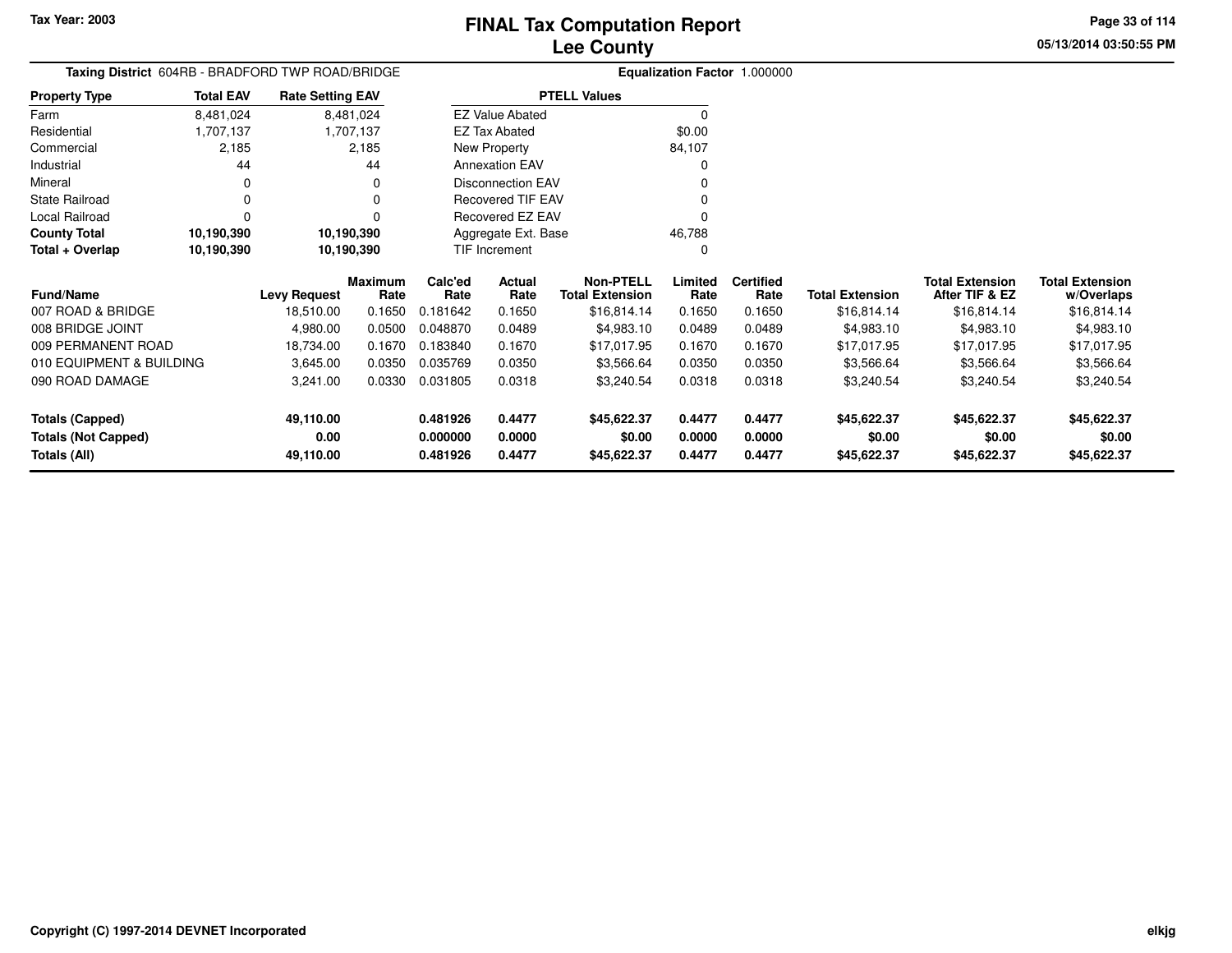# **Lee CountyFINAL Tax Computation Report**

**05/13/2014 03:50:55 PMPage 34 of 114**

| Taxing District 605 - BROOKLYN TOWNSHIP                              |                  |                                |                        |                                  |                            | Equalization Factor 1.000000         |                            |                            |                                      |                                          |                                      |
|----------------------------------------------------------------------|------------------|--------------------------------|------------------------|----------------------------------|----------------------------|--------------------------------------|----------------------------|----------------------------|--------------------------------------|------------------------------------------|--------------------------------------|
| <b>Property Type</b>                                                 | <b>Total EAV</b> | <b>Rate Setting EAV</b>        |                        |                                  |                            | <b>PTELL Values</b>                  |                            |                            |                                      |                                          |                                      |
| Farm                                                                 | 8,169,404        |                                | 8,169,404              |                                  | <b>EZ Value Abated</b>     |                                      | $\Omega$                   |                            |                                      |                                          |                                      |
| Residential                                                          | 6,263,140        |                                | 6,263,140              |                                  | <b>EZ Tax Abated</b>       |                                      | \$0.00                     |                            |                                      |                                          |                                      |
| Commercial                                                           | 505,195          |                                | 505,195                |                                  | New Property               |                                      | 49,872                     |                            |                                      |                                          |                                      |
| Industrial                                                           | 0                |                                |                        |                                  | <b>Annexation EAV</b>      |                                      |                            |                            |                                      |                                          |                                      |
| Mineral                                                              | 0                |                                |                        | Disconnection EAV                |                            |                                      |                            |                            |                                      |                                          |                                      |
| <b>State Railroad</b>                                                | $\Omega$         |                                |                        | <b>Recovered TIF EAV</b>         |                            |                                      |                            |                            |                                      |                                          |                                      |
| Local Railroad                                                       | 1,610            |                                | 1.610                  | <b>Recovered EZ EAV</b>          |                            |                                      |                            |                            |                                      |                                          |                                      |
| <b>County Total</b>                                                  | 14,939,349       |                                | 14,939,349             | Aggregate Ext. Base              |                            |                                      | 38,358                     |                            |                                      |                                          |                                      |
| Total + Overlap                                                      | 14,939,349       |                                | 14,939,349             |                                  | TIF Increment              |                                      | 0                          |                            |                                      |                                          |                                      |
| <b>Fund/Name</b>                                                     |                  | <b>Levy Request</b>            | <b>Maximum</b><br>Rate | Calc'ed<br>Rate                  | Actual<br>Rate             | Non-PTELL<br><b>Total Extension</b>  | Limited<br>Rate            | <b>Certified</b><br>Rate   | <b>Total Extension</b>               | <b>Total Extension</b><br>After TIF & EZ | <b>Total Extension</b><br>w/Overlaps |
| 001 TOWN                                                             |                  | 36,253.00                      | 0.4500                 | 0.242668                         | 0.2427                     | \$36,257.80                          | 0.2374                     | 0.2374                     | \$35,466.01                          | \$35,466.01                              | \$35,466.01                          |
| 035 LIABILITY INS                                                    |                  | 4,027.00                       | 0.0000                 | 0.026956                         | 0.0270                     | \$4,033.62                           | 0.0264                     | 0.0264                     | \$3,943.99                           | \$3,943.99                               | \$3,943.99                           |
| <b>Totals (Capped)</b><br><b>Totals (Not Capped)</b><br>Totals (All) |                  | 40,280.00<br>0.00<br>40,280.00 |                        | 0.269624<br>0.000000<br>0.269624 | 0.2697<br>0.0000<br>0.2697 | \$40,291.42<br>\$0.00<br>\$40,291.42 | 0.2638<br>0.0000<br>0.2638 | 0.2638<br>0.0000<br>0.2638 | \$39,410.00<br>\$0.00<br>\$39,410.00 | \$39,410.00<br>\$0.00<br>\$39,410.00     | \$39,410.00<br>\$0.00<br>\$39,410.00 |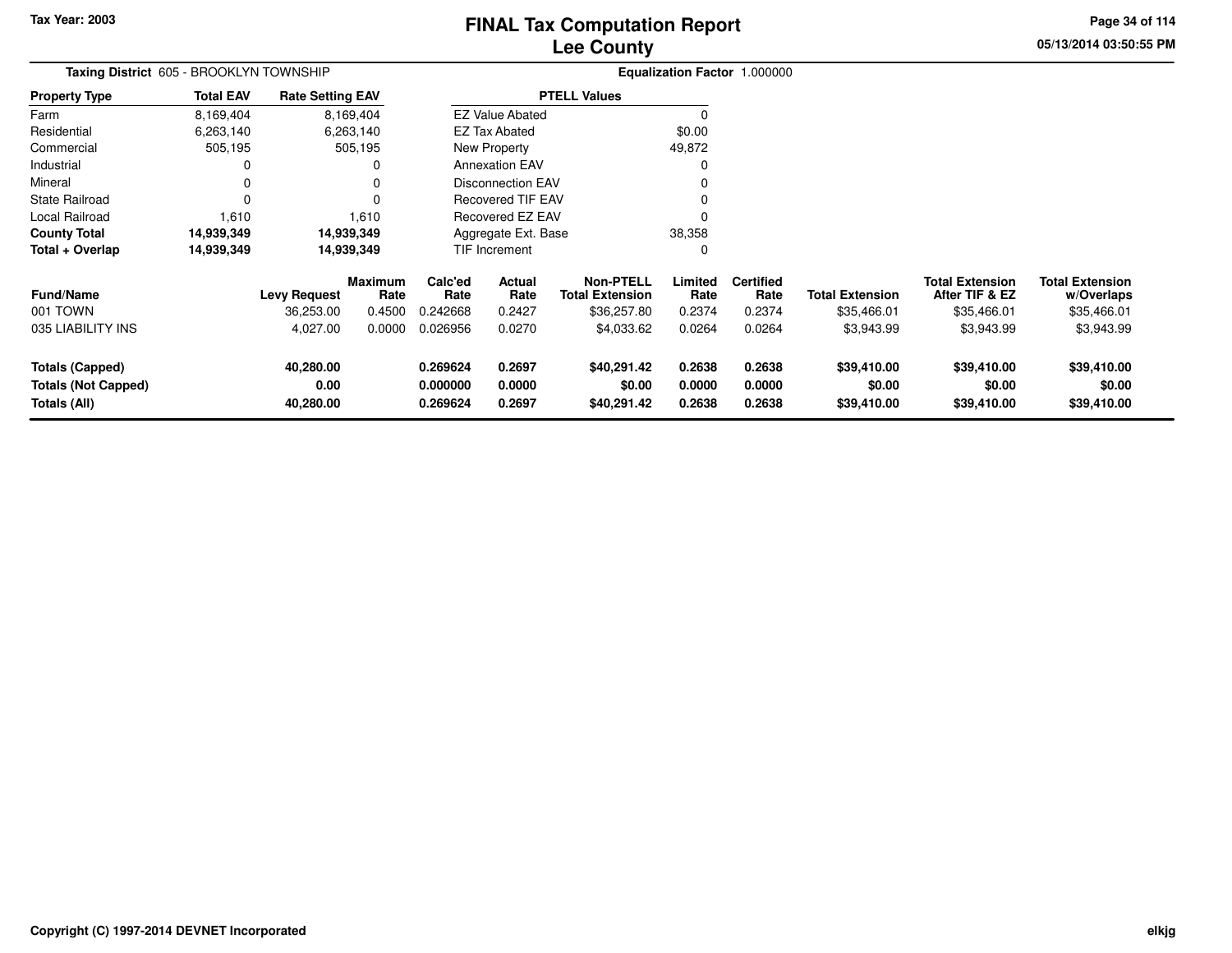**05/13/2014 03:50:55 PM Page 35 of 114**

| Taxing District 605RB - BROOKLYN TWP ROAD/BRIDGE |                    |                         |                        |                 |                          |                                     |                 | Equalization Factor 1.000000 |                                  |                                          |                                      |
|--------------------------------------------------|--------------------|-------------------------|------------------------|-----------------|--------------------------|-------------------------------------|-----------------|------------------------------|----------------------------------|------------------------------------------|--------------------------------------|
| <b>Property Type</b>                             | <b>Total EAV</b>   | <b>Rate Setting EAV</b> |                        |                 |                          | <b>PTELL Values</b>                 |                 |                              | <b>Road and Bridge Transfer</b>  |                                          |                                      |
| Farm                                             | 8,169,404          |                         | 8,169,404              |                 | <b>EZ Value Abated</b>   |                                     | 0               | <b>Municipality</b>          |                                  | Fund                                     | <b>Amount Extended</b>               |
| Residential                                      | 6,263,140          |                         | 6,263,140              |                 | <b>EZ Tax Abated</b>     |                                     | \$0.00          |                              |                                  |                                          |                                      |
| Commercial                                       | 505,195            |                         | 505,195                |                 | New Property             |                                     | 49,872          |                              | 703 - VILLAGE OF COMPTON         | 007                                      | \$1,852.65                           |
| Industrial                                       | 0                  |                         | ი                      |                 | <b>Annexation EAV</b>    |                                     | $\Omega$        |                              | 713 - VILLAGE OF WEST BROOKL'007 |                                          | \$877.01                             |
| Mineral                                          | 0                  |                         | U                      |                 | <b>Disconnection EAV</b> |                                     | 0               | <b>Total</b>                 |                                  |                                          | \$2,729.66                           |
| <b>State Railroad</b>                            | $\Omega$           |                         | U                      |                 | <b>Recovered TIF EAV</b> |                                     | O               |                              |                                  |                                          |                                      |
| Local Railroad                                   | 1,610              |                         | 1,610                  |                 | Recovered EZ EAV         |                                     | O               |                              |                                  |                                          |                                      |
| <b>County Total</b>                              | 14,939,349         |                         | 14,939,349             |                 | Aggregate Ext. Base      |                                     | 72,862          |                              |                                  |                                          |                                      |
| Total + Overlap                                  | 14,939,349         |                         | 14,939,349             |                 | <b>TIF Increment</b>     |                                     | 0               |                              |                                  |                                          |                                      |
| <b>Fund/Name</b>                                 |                    | <b>Levy Request</b>     | <b>Maximum</b><br>Rate | Calc'ed<br>Rate | <b>Actual</b><br>Rate    | Non-PTELL<br><b>Total Extension</b> | Limited<br>Rate | <b>Certified</b><br>Rate     | <b>Total Extension</b>           | <b>Total Extension</b><br>After TIF & EZ | <b>Total Extension</b><br>w/Overlaps |
| 007 ROAD & BRIDGE                                |                    | 20,237.00               | 0.1650                 | 0.135461        | 0.1355                   | \$20,242.82                         | 0.1355          | 0.1355                       | \$20,242.82                      | \$20,242.82                              | \$20,242.82                          |
| 008 SPECIAL BRIDGE                               |                    | 7,919.00                | 0.0500                 | 0.053008        | 0.0500                   | \$7,469.67                          | 0.0500          | 0.0500                       | \$7,469.67                       | \$7,469.67                               | \$7,469.67                           |
| 009 PERMANENT ROAD                               |                    | 39,595.00               | 0.2500                 | 0.265038        | 0.2500                   | \$37,348.37                         | 0.2500          | 0.2500                       | \$37,348.37                      | \$37,348.37                              | \$37,348.37                          |
| 010 EQUIPMENT & BUILDING                         |                    | 5,543.00                | 0.0350                 | 0.037103        | 0.0350                   | \$5,228.77                          | 0.0350          | 0.0350                       | \$5,228.77                       | \$5,228.77                               | \$5,228.77                           |
| 035 LIABILITY INS                                | 0.0000<br>3,025.00 |                         | 0.020249               | 0.0202          | \$3,017.75               | 0.0202                              | 0.0202          | \$3,017.75                   | \$3,017.75                       | \$3,017.75                               |                                      |
| <b>Totals (Capped)</b>                           |                    | 76,319.00               |                        | 0.510859        | 0.4907                   | \$73,307.38                         | 0.4907          | 0.4907                       | \$73,307.38                      | \$73,307.38                              | \$73,307.38                          |
| <b>Totals (Not Capped)</b>                       |                    | 0.00                    |                        | 0.000000        | 0.0000                   | \$0.00                              | 0.0000          | 0.0000                       | \$0.00                           | \$0.00                                   | \$0.00                               |
| Totals (All)                                     |                    | 76,319.00               |                        | 0.510859        | 0.4907                   | \$73,307.38                         | 0.4907          | 0.4907                       | \$73,307.38                      | \$73,307.38                              | \$73,307.38                          |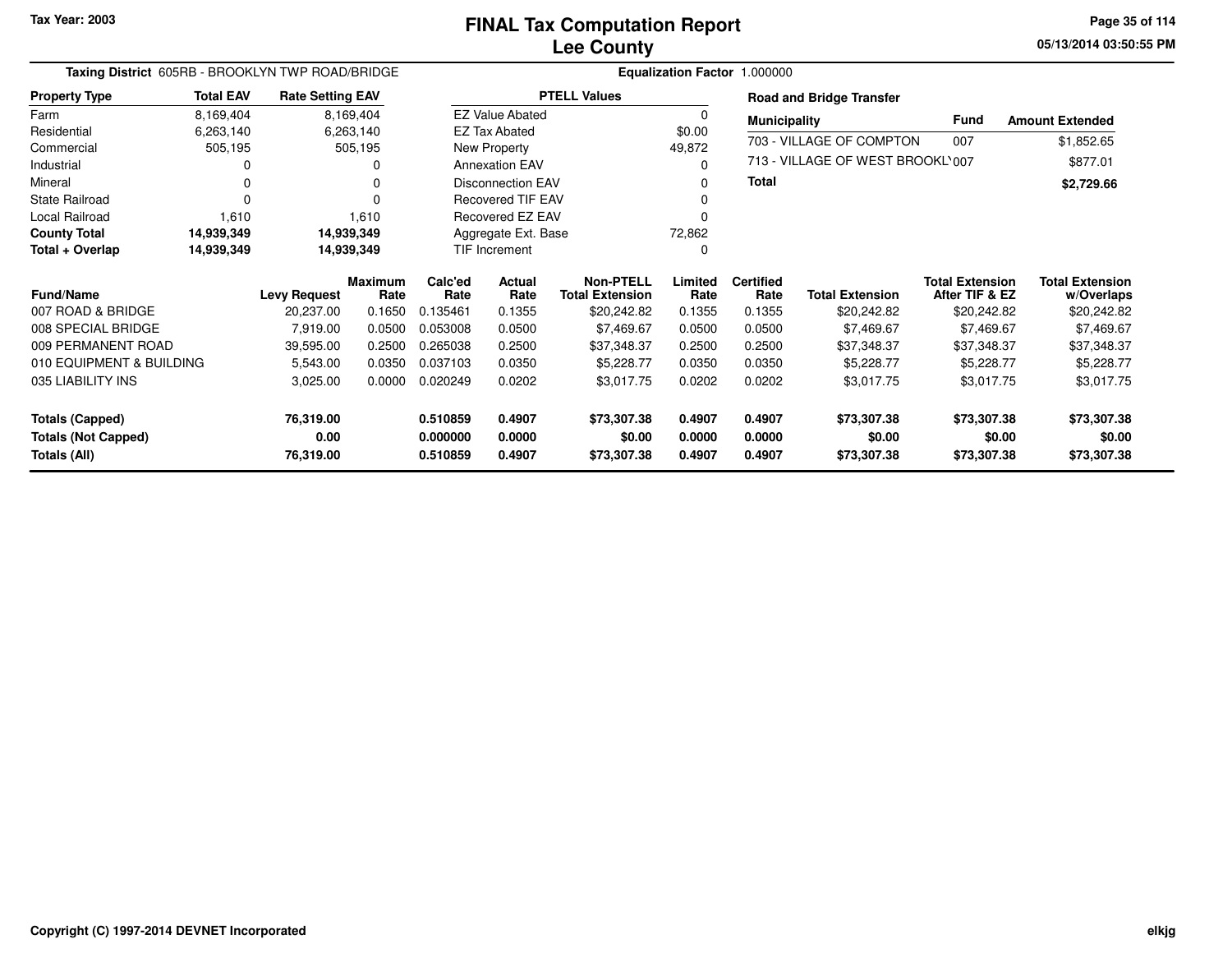**05/13/2014 03:50:55 PMPage 36 of 114**

| Taxing District 606 - FRANKLIN GROVE TOWNSHIP |                  |                         |                        |                     | Equalization Factor 1.000000 |                                            |                 |                          |                        |                                          |                                      |
|-----------------------------------------------|------------------|-------------------------|------------------------|---------------------|------------------------------|--------------------------------------------|-----------------|--------------------------|------------------------|------------------------------------------|--------------------------------------|
| <b>Property Type</b>                          | <b>Total EAV</b> | <b>Rate Setting EAV</b> |                        |                     |                              | <b>PTELL Values</b>                        |                 |                          |                        |                                          |                                      |
| Farm                                          | 5,930,597        |                         | 5,930,597              |                     | <b>EZ Value Abated</b>       |                                            | 0               |                          |                        |                                          |                                      |
| Residential                                   | 9,561,618        |                         | 9,561,618              |                     | <b>EZ Tax Abated</b>         |                                            | \$0.00          |                          |                        |                                          |                                      |
| Commercial                                    | 2,512,231        | 2,512,231               |                        |                     | New Property                 |                                            | 154,230         |                          |                        |                                          |                                      |
| Industrial                                    |                  |                         | $\Omega$               |                     | <b>Annexation EAV</b>        |                                            | 0               |                          |                        |                                          |                                      |
| Mineral                                       |                  |                         | $\Omega$               |                     | <b>Disconnection EAV</b>     |                                            | 0               |                          |                        |                                          |                                      |
| <b>State Railroad</b>                         | 246,431          |                         | 246,431                |                     | <b>Recovered TIF EAV</b>     |                                            | 0               |                          |                        |                                          |                                      |
| Local Railroad                                |                  |                         | O                      |                     | Recovered EZ EAV             |                                            | 0               |                          |                        |                                          |                                      |
| <b>County Total</b>                           | 18,250,877       | 18,250,877              |                        | Aggregate Ext. Base |                              |                                            | 33,505          |                          |                        |                                          |                                      |
| Total + Overlap                               | 18,250,877       | 18,250,877              |                        |                     | TIF Increment                |                                            | 0               |                          |                        |                                          |                                      |
| <b>Fund/Name</b>                              |                  | <b>Levy Request</b>     | <b>Maximum</b><br>Rate | Calc'ed<br>Rate     | Actual<br>Rate               | <b>Non-PTELL</b><br><b>Total Extension</b> | Limited<br>Rate | <b>Certified</b><br>Rate | <b>Total Extension</b> | <b>Total Extension</b><br>After TIF & EZ | <b>Total Extension</b><br>w/Overlaps |
| 001 TOWN                                      |                  | 27,304.00               | 0.4300                 | 0.149604            | 0.1496                       | \$27,303.31                                | 0.1496          | 0.1496                   | \$27,303.31            | \$27,303.31                              | \$27,303.31                          |
| 027 AUDIT                                     |                  | 473.00                  | 0.0025                 | 0.002592            | 0.0025                       | \$456.27                                   | 0.0025          | 0.0025                   | \$456.27               | \$456.27                                 | \$456.27                             |
| 035 LIABILITY INS                             |                  | 114.00                  | 0.0000                 | 0.000625            | 0.0006                       | \$109.51                                   | 0.0006          | 0.0006                   | \$109.51               | \$109.51                                 | \$109.51                             |
| 047 SOCIAL SECURITY                           |                  | 1,041.00                | 0.0000                 | 0.005704            | 0.0057                       | \$1,040.30                                 | 0.0057          | 0.0057                   | \$1,040.30             | \$1,040.30                               | \$1,040.30                           |
| 054 GENERAL ASSISTANCE                        |                  | 1,041.00                | 0.1000                 | 0.005704            | 0.0057                       | \$1,040.30                                 | 0.0057          | 0.0057                   | \$1,040.30             | \$1,040.30                               | \$1,040.30                           |
| <b>Totals (Capped)</b>                        |                  | 29,973.00               |                        | 0.164229            | 0.1641                       | \$29,949.69                                | 0.1641          | 0.1641                   | \$29,949.69            | \$29,949.69                              | \$29,949.69                          |
| <b>Totals (Not Capped)</b>                    |                  | 0.00                    |                        | 0.000000            | 0.0000                       | \$0.00                                     | 0.0000          | 0.0000                   | \$0.00                 | \$0.00                                   | \$0.00                               |
| Totals (All)                                  |                  | 29,973.00               |                        | 0.164229            | 0.1641                       | \$29,949.69                                | 0.1641          | 0.1641                   | \$29,949.69            | \$29,949.69                              | \$29,949.69                          |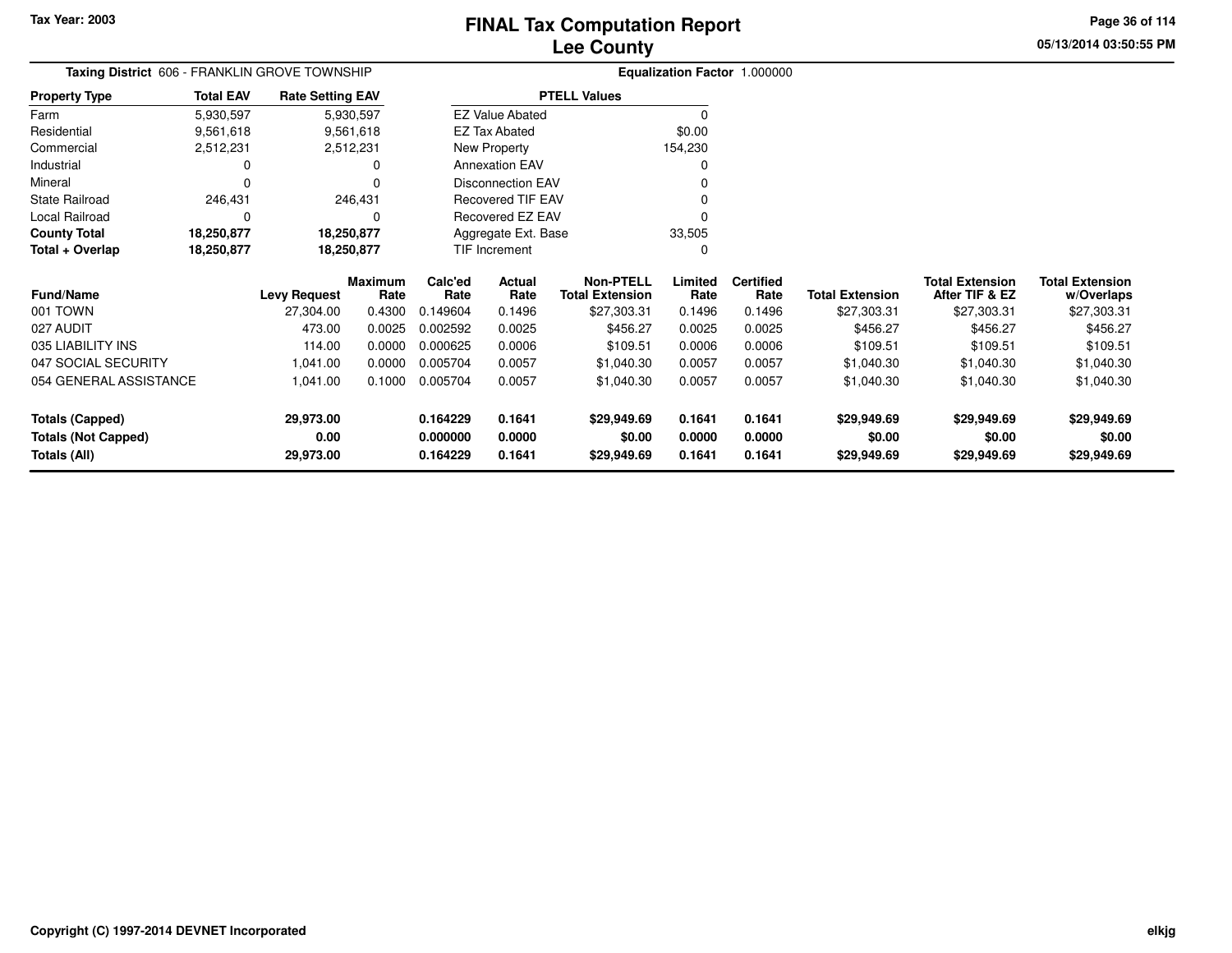**05/13/2014 03:50:55 PM Page 37 of 114**

| Taxing District 606RB - FRANKLIN GROVE ROAD/BRIDGE                   |                          |                                |                       |                                  | Equalization Factor 1.000000 |                                            |                            |                            |                                      |                                          |                                      |  |  |
|----------------------------------------------------------------------|--------------------------|--------------------------------|-----------------------|----------------------------------|------------------------------|--------------------------------------------|----------------------------|----------------------------|--------------------------------------|------------------------------------------|--------------------------------------|--|--|
| <b>Property Type</b>                                                 | <b>Total EAV</b>         | <b>Rate Setting EAV</b>        |                       |                                  |                              | <b>PTELL Values</b>                        |                            |                            | <b>Road and Bridge Transfer</b>      |                                          |                                      |  |  |
| Farm                                                                 | 5,930,597                |                                | 5,930,597             |                                  | <b>EZ Value Abated</b>       |                                            | 0                          | <b>Municipality</b>        |                                      | Fund                                     | <b>Amount Extended</b>               |  |  |
| Residential                                                          | 9,561,618                |                                | 9,561,618             |                                  | <b>EZ Tax Abated</b>         |                                            | \$0.00                     |                            | 706 - VILLAGE OF FRANKLIN GRO 007    |                                          |                                      |  |  |
| Commercial                                                           | 2,512,231<br>2,512,231   |                                |                       |                                  | New Property                 |                                            | 154,230                    |                            |                                      |                                          | \$4,981.61                           |  |  |
| Industrial                                                           | 0<br>o                   |                                | <b>Annexation EAV</b> |                                  |                              | n                                          | <b>Total</b>               |                            |                                      | \$4,981.61                               |                                      |  |  |
| Mineral                                                              | $\Omega$                 | ŋ                              |                       |                                  | <b>Disconnection EAV</b>     |                                            |                            |                            |                                      |                                          |                                      |  |  |
| <b>State Railroad</b>                                                | 246,431<br>246,431       |                                |                       | <b>Recovered TIF EAV</b>         |                              |                                            |                            |                            |                                      |                                          |                                      |  |  |
| <b>Local Railroad</b>                                                | 0<br>0                   |                                |                       | Recovered EZ EAV                 |                              |                                            |                            |                            |                                      |                                          |                                      |  |  |
| <b>County Total</b>                                                  | 18,250,877<br>18,250,877 |                                |                       | Aggregate Ext. Base              |                              | 57,561                                     |                            |                            |                                      |                                          |                                      |  |  |
| Total + Overlap                                                      | 18,250,877               |                                | 18,250,877            |                                  | <b>TIF Increment</b>         |                                            | $\Omega$                   |                            |                                      |                                          |                                      |  |  |
| <b>Fund/Name</b>                                                     |                          | <b>Levy Request</b>            | Maximum<br>Rate       | Calc'ed<br>Rate                  | <b>Actual</b><br>Rate        | <b>Non-PTELL</b><br><b>Total Extension</b> | Limited<br>Rate            | <b>Certified</b><br>Rate   | <b>Total Extension</b>               | <b>Total Extension</b><br>After TIF & EZ | <b>Total Extension</b><br>w/Overlaps |  |  |
| 007 ROAD & BRIDGE                                                    |                          | 21.792.00                      | 0.1650                | 0.119403                         | 0.1194                       | \$21,791.55                                | 0.1170                     | 0.1170                     | \$21,353.53                          | \$21,353.53                              | \$21,353.53                          |  |  |
| 008 BRIDGE JOINT                                                     |                          | 114.00                         | 0.0500                | 0.000625                         | 0.0006                       | \$109.51                                   | 0.0006                     | 0.0006                     | \$109.51                             | \$109.51                                 | \$109.51                             |  |  |
| 009 PERMANENT ROAD                                                   |                          | 30,958.00                      | 0.1670                | 0.169625                         | 0.1670                       | \$30,478.96                                | 0.1670                     | 0.1670                     | \$30,478.96                          | \$30,478.96                              | \$30,478.96                          |  |  |
| 010 EQUIPMENT & BUILDING                                             |                          | 6,438.00                       | 0.0350                | 0.035275                         | 0.0350                       | \$6,387.81                                 | 0.0350                     | 0.0350                     | \$6,387.81                           | \$6,387.81                               | \$6,387.81                           |  |  |
| 027 AUDIT                                                            |                          | 473.00                         | 0.0025                | 0.002592                         | 0.0025                       | \$456.27                                   | 0.0025                     | 0.0025                     | \$456.27                             | \$456.27                                 | \$456.27                             |  |  |
| 035 LIABILITY INSURANCE                                              |                          | 114.00                         | 0.0000                | 0.000625                         | 0.0006                       | \$109.51                                   | 0.0006                     | 0.0006                     | \$109.51                             | \$109.51                                 | \$109.51                             |  |  |
| 047 SOCIAL SECURITY                                                  | 0.0000<br>549.00         |                                | 0.003008              | 0.0030                           | \$547.53                     | 0.0030                                     | 0.0030                     | \$547.53                   | \$547.53                             | \$547.53                                 |                                      |  |  |
| <b>Totals (Capped)</b><br><b>Totals (Not Capped)</b><br>Totals (All) |                          | 60,438.00<br>0.00<br>60,438.00 |                       | 0.331153<br>0.000000<br>0.331153 | 0.3281<br>0.0000<br>0.3281   | \$59,881.14<br>\$0.00<br>\$59,881.14       | 0.3257<br>0.0000<br>0.3257 | 0.3257<br>0.0000<br>0.3257 | \$59,443.12<br>\$0.00<br>\$59,443.12 | \$59,443.12<br>\$0.00<br>\$59,443.12     | \$59,443.12<br>\$0.00<br>\$59,443.12 |  |  |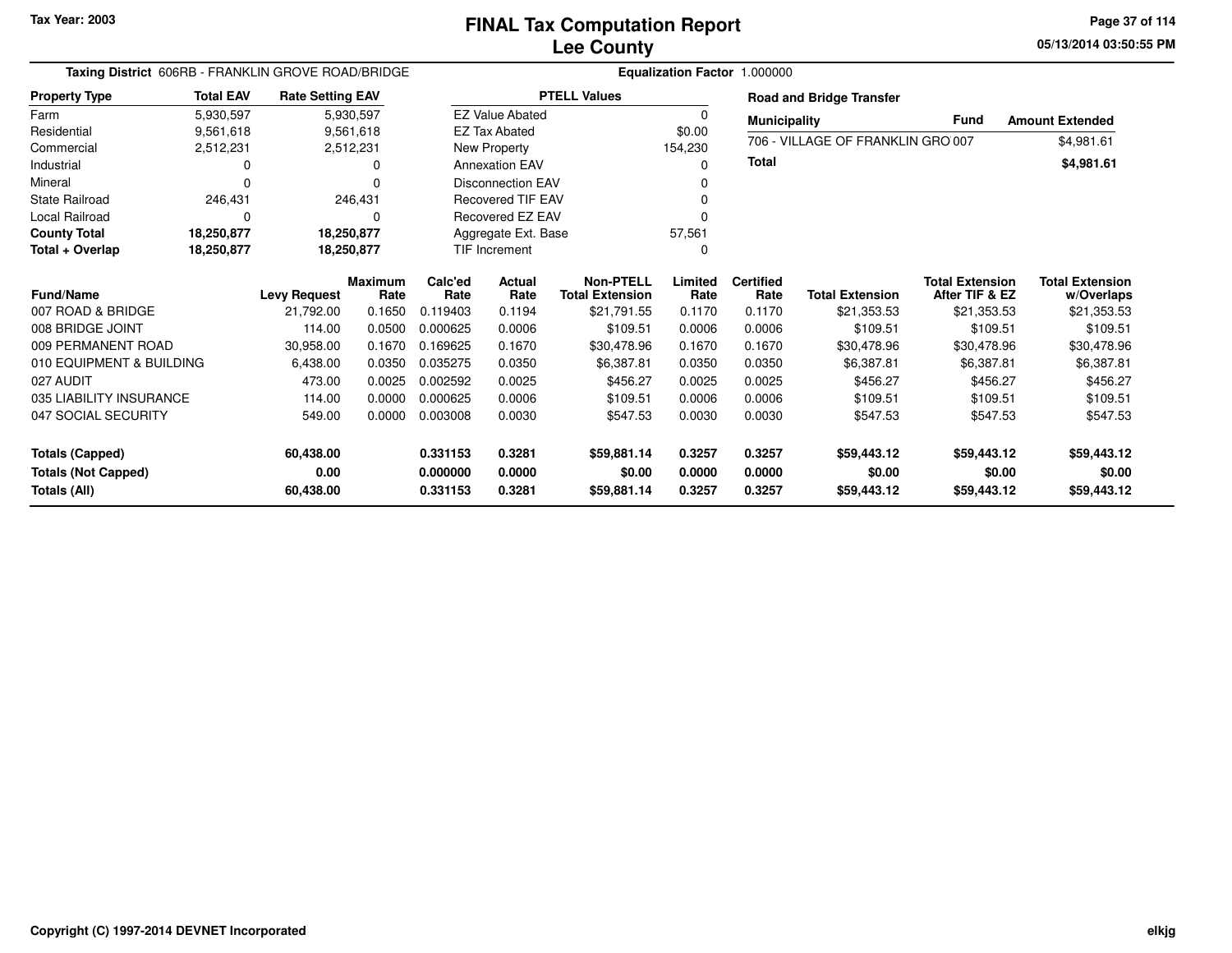# **Lee CountyFINAL Tax Computation Report**

**05/13/2014 03:50:55 PM Page 38 of 114**

| Taxing District 607 - DIXON TOWNSHIP              |                                     |                         |                 | Equalization Factor 1.000000 |                        |                                            |                 |                          |                        |                                          |                                      |
|---------------------------------------------------|-------------------------------------|-------------------------|-----------------|------------------------------|------------------------|--------------------------------------------|-----------------|--------------------------|------------------------|------------------------------------------|--------------------------------------|
| <b>Property Type</b>                              | <b>Total EAV</b>                    | <b>Rate Setting EAV</b> |                 |                              |                        | <b>PTELL Values</b>                        |                 |                          |                        |                                          |                                      |
| Farm                                              | 3,988,738                           |                         | 3,988,738       |                              | <b>EZ Value Abated</b> |                                            | 1,219,776       |                          |                        |                                          |                                      |
| Residential                                       | 128,351,835<br>128,308,421          |                         |                 |                              | <b>EZ Tax Abated</b>   |                                            | \$1,862.60      |                          |                        |                                          |                                      |
| Commercial<br>32,207,265<br>28,338,945            |                                     |                         |                 | New Property                 |                        | 1,018,086                                  |                 |                          |                        |                                          |                                      |
| Industrial<br>11,156,309<br>11,154,309            |                                     |                         |                 | <b>Annexation EAV</b>        |                        |                                            |                 |                          |                        |                                          |                                      |
| Mineral<br>0                                      |                                     | $\Omega$                |                 | <b>Disconnection EAV</b>     |                        |                                            |                 |                          |                        |                                          |                                      |
| <b>State Railroad</b><br>400,735<br>400,735       |                                     |                         |                 | Recovered TIF EAV            |                        |                                            |                 |                          |                        |                                          |                                      |
| Local Railroad<br>5,000<br>5,000                  |                                     |                         |                 | Recovered EZ EAV             |                        | 442,992                                    |                 |                          |                        |                                          |                                      |
| <b>County Total</b><br>176,109,882<br>172,196,148 |                                     |                         |                 | Aggregate Ext. Base          |                        | 315,328                                    |                 |                          |                        |                                          |                                      |
| Total + Overlap                                   | 176,109,882                         |                         | 172,196,148     | TIF Increment<br>2,693,958   |                        |                                            |                 |                          |                        |                                          |                                      |
| <b>Fund/Name</b>                                  |                                     | <b>Levy Request</b>     | Maximum<br>Rate | Calc'ed<br>Rate              | Actual<br>Rate         | <b>Non-PTELL</b><br><b>Total Extension</b> | Limited<br>Rate | <b>Certified</b><br>Rate | <b>Total Extension</b> | <b>Total Extension</b><br>After TIF & EZ | <b>Total Extension</b><br>w/Overlaps |
| 001 TOWN                                          |                                     | 177,500.00              | 0.2500          | 0.103080                     | 0.1031                 | \$177,534.23                               | 0.1031          | 0.1031                   | \$181,569.29           | \$177,534.23                             | \$177,534.23                         |
| 005 IMRF                                          |                                     | 4,500.00                | 0.0000          | 0.002613                     | 0.0026                 | \$4,477.10                                 | 0.0026          | 0.0026                   | \$4,578.86             | \$4,477.10                               | \$4,477.10                           |
| 035 INSURANCE                                     |                                     | 5,000.00                | 0.0000          | 0.002904                     | 0.0029                 | \$4,993.69                                 | 0.0029          | 0.0029                   | \$5,107.19             | \$4,993.69                               | \$4,993.69                           |
| 047 SOCIAL SECURITY                               |                                     | 11,000.00               | 0.0000          | 0.006388                     | 0.0064                 | \$11,020.55                                | 0.0064          | 0.0064                   | \$11,271.03            | \$11,020.55                              | \$11,020.55                          |
|                                                   | 054 GENERAL ASSISTANCE<br>65,000.00 |                         | 0.1000          | 0.037748                     | 0.0377                 | \$64,917.95                                | 0.0377          | 0.0377                   | \$66,393.43            | \$64,917.95                              | \$64,917.95                          |
| <b>Totals (Capped)</b>                            |                                     | 263,000.00              |                 | 0.152733                     | 0.1527                 | \$262,943.52                               | 0.1527          | 0.1527                   | \$268,919.80           | \$262,943.52                             | \$262,943.52                         |
| <b>Totals (Not Capped)</b>                        |                                     | 0.00                    |                 | 0.000000                     | 0.0000                 | \$0.00                                     | 0.0000          | 0.0000                   | \$0.00                 | \$0.00                                   | \$0.00                               |
| Totals (All)                                      |                                     | 263,000.00              |                 | 0.152733                     | 0.1527                 | \$262,943.52                               | 0.1527          | 0.1527                   | \$268,919.80           | \$262,943.52                             | \$262,943.52                         |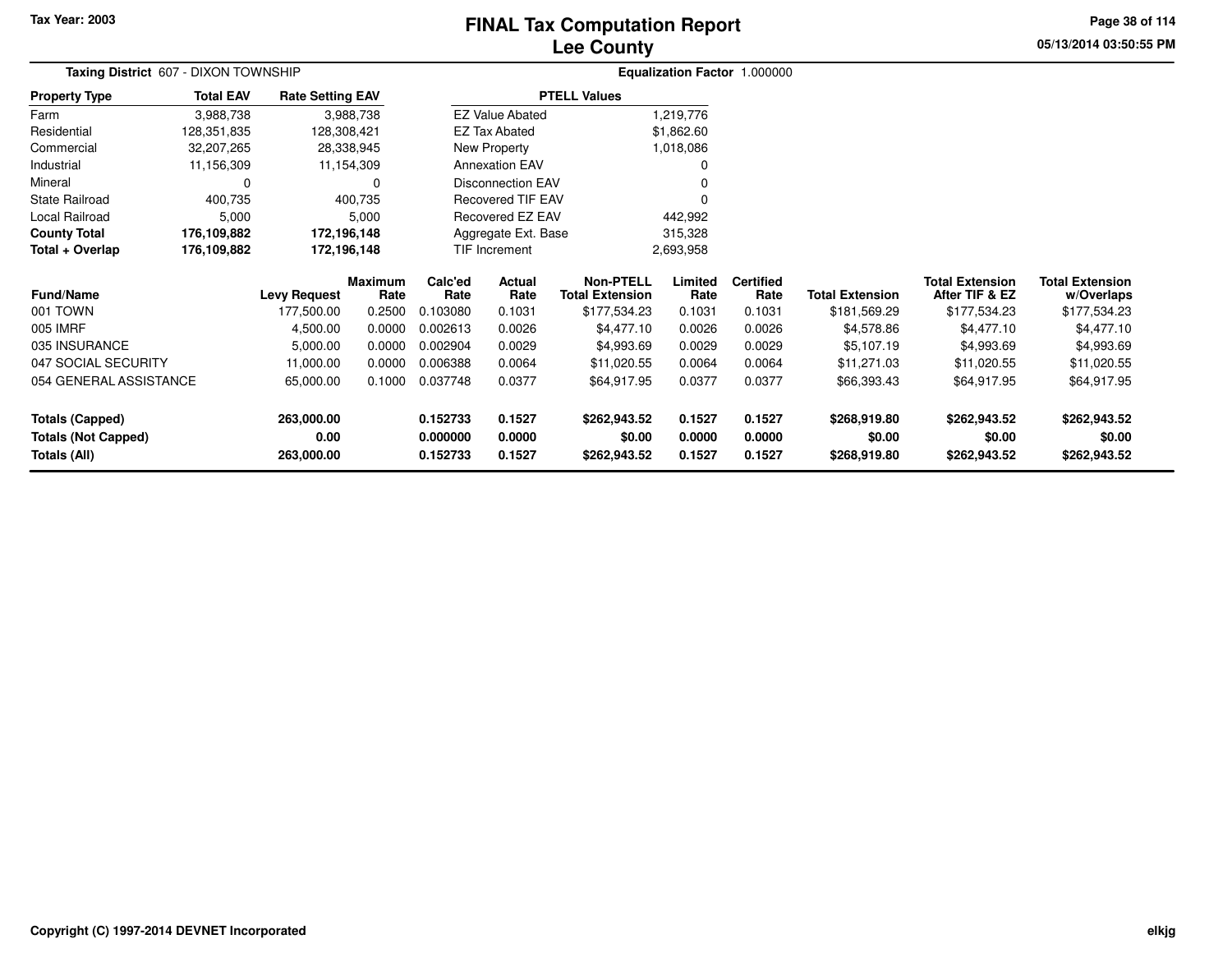### **Lee CountyFINAL Tax Computation Report**

**05/13/2014 03:50:55 PM Page 39 of 114**

| Taxing District 607RB - DIXON TWP ROAD/BRIDGE                        |                  |                                  |                 | Equalization Factor 1.000000     |                                    |                                        |                            |                            |                                        |                                          |                                        |  |  |
|----------------------------------------------------------------------|------------------|----------------------------------|-----------------|----------------------------------|------------------------------------|----------------------------------------|----------------------------|----------------------------|----------------------------------------|------------------------------------------|----------------------------------------|--|--|
| <b>Property Type</b>                                                 | <b>Total EAV</b> | <b>Rate Setting EAV</b>          |                 |                                  |                                    | <b>PTELL Values</b>                    |                            |                            | <b>Road and Bridge Transfer</b>        |                                          |                                        |  |  |
| Farm                                                                 | 3,988,738        |                                  | 3,988,738       |                                  | <b>EZ Value Abated</b>             |                                        | 1,219,776                  |                            | <b>Municipality</b>                    | <b>Fund</b>                              | <b>Amount Extended</b>                 |  |  |
| Residential                                                          | 128,351,835      |                                  | 128,308,421     |                                  | <b>EZ Tax Abated</b><br>\$2,887.19 |                                        |                            |                            |                                        |                                          |                                        |  |  |
| Commercial                                                           | 32,207,265       |                                  | 28,338,945      | New Property<br>1,018,086        |                                    |                                        |                            | 705 - CITY OF DIXON        | 007                                    | \$72,155.82                              |                                        |  |  |
| Industrial                                                           | 11,156,309       |                                  | 11,154,309      |                                  | <b>Annexation EAV</b><br>0         |                                        |                            | Total                      |                                        |                                          | \$72,155.82                            |  |  |
| Mineral                                                              | 0                |                                  | 0               |                                  | <b>Disconnection EAV</b><br>0      |                                        |                            |                            |                                        |                                          |                                        |  |  |
| <b>State Railroad</b>                                                | 400,735          |                                  | 400,735         |                                  | <b>Recovered TIF EAV</b><br>0      |                                        |                            |                            |                                        |                                          |                                        |  |  |
| <b>Local Railroad</b>                                                | 5,000            |                                  | 5,000           |                                  | <b>Recovered EZ EAV</b><br>442,992 |                                        |                            |                            |                                        |                                          |                                        |  |  |
| <b>County Total</b>                                                  | 176,109,882      |                                  | 172,196,148     |                                  | Aggregate Ext. Base<br>407,749     |                                        |                            |                            |                                        |                                          |                                        |  |  |
| Total + Overlap                                                      | 176,109,882      |                                  | 172,196,148     |                                  | TIF Increment                      |                                        | 2,693,958                  |                            |                                        |                                          |                                        |  |  |
| <b>Fund/Name</b>                                                     |                  | <b>Levy Request</b>              | Maximum<br>Rate | Calc'ed<br>Rate                  | <b>Actual</b><br>Rate              | Non-PTELL<br><b>Total Extension</b>    | Limited<br>Rate            | <b>Certified</b><br>Rate   | <b>Total Extension</b>                 | <b>Total Extension</b><br>After TIF & EZ | <b>Total Extension</b><br>w/Overlaps   |  |  |
| 007 ROAD & BRIDGE                                                    |                  | 190,700.00                       | 0.1650          | 0.110746                         | 0.1107                             | \$190,621.14                           | 0.1107                     | 0.1107                     | \$194,953.64                           | \$190,621.14                             | \$190,621.14                           |  |  |
| 009 PERMANENT ROAD                                                   |                  | 217,000.00                       | 0.1670          | 0.126019                         | 0.1260                             | \$216,967.15                           | 0.1260                     | 0.1260                     | \$221,898.45                           | \$216,967.15                             | \$216,967.15                           |  |  |
| <b>Totals (Capped)</b><br><b>Totals (Not Capped)</b><br>Totals (All) |                  | 407,700.00<br>0.00<br>407,700.00 |                 | 0.236765<br>0.000000<br>0.236765 | 0.2367<br>0.0000<br>0.2367         | \$407,588.29<br>\$0.00<br>\$407,588.29 | 0.2367<br>0.0000<br>0.2367 | 0.2367<br>0.0000<br>0.2367 | \$416,852.09<br>\$0.00<br>\$416,852.09 | \$407,588.29<br>\$0.00<br>\$407,588.29   | \$407,588.29<br>\$0.00<br>\$407,588.29 |  |  |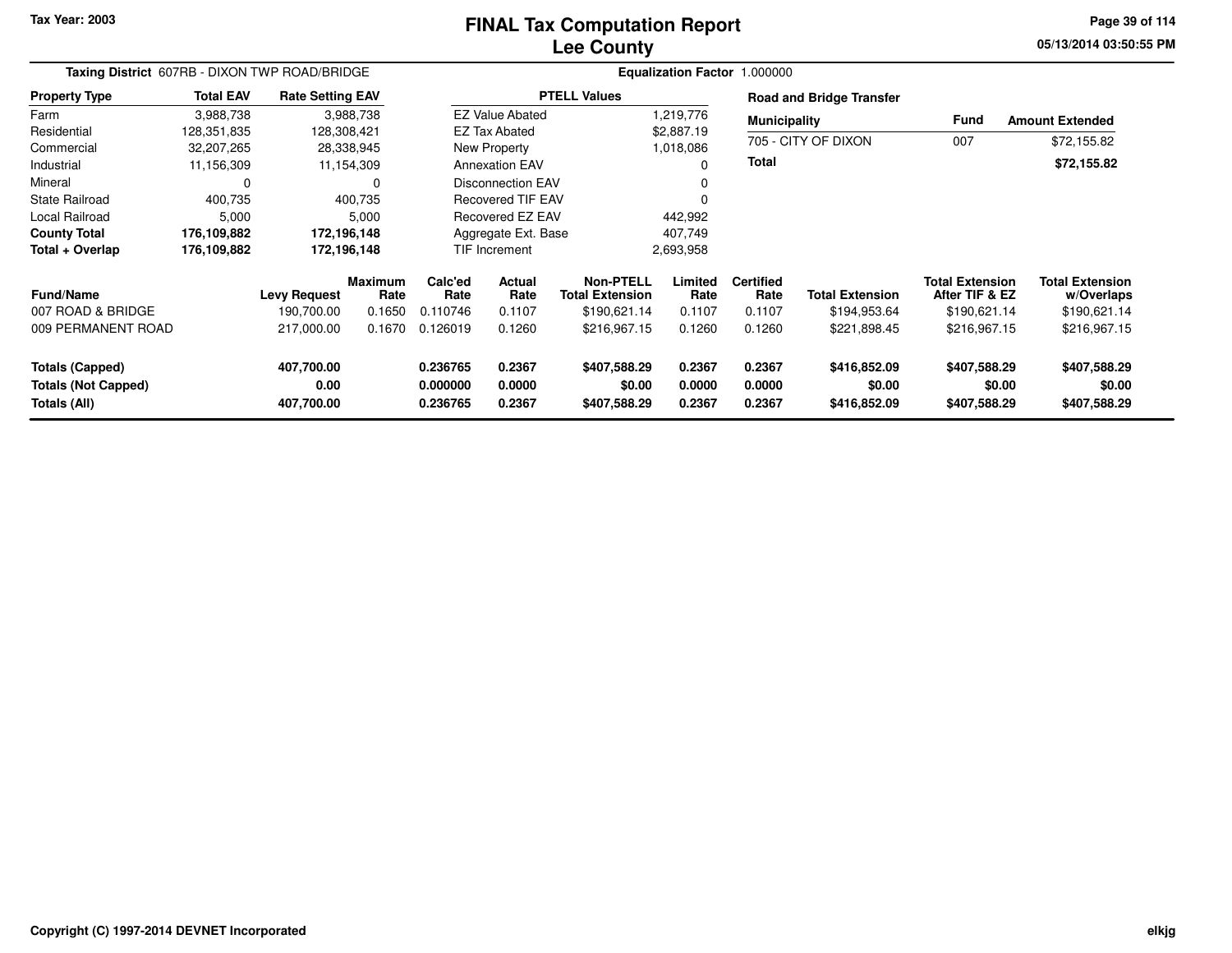**05/13/2014 03:50:55 PM Page 40 of 114**

| Taxing District 608 - EAST GROVE TOWNSHIP                            |                  |                                |                        |                                  |                                | Equalization Factor 1.000000               |                            |                            |                                      |                                          |                                      |
|----------------------------------------------------------------------|------------------|--------------------------------|------------------------|----------------------------------|--------------------------------|--------------------------------------------|----------------------------|----------------------------|--------------------------------------|------------------------------------------|--------------------------------------|
| <b>Property Type</b>                                                 | <b>Total EAV</b> | <b>Rate Setting EAV</b>        |                        |                                  |                                | <b>PTELL Values</b>                        |                            |                            |                                      |                                          |                                      |
| Farm                                                                 | 4,055,243        |                                | 4,055,243              |                                  | <b>EZ Value Abated</b>         |                                            |                            |                            |                                      |                                          |                                      |
| Residential                                                          | 1,617,121        |                                | 1,617,121              |                                  | \$0.00<br><b>EZ Tax Abated</b> |                                            |                            |                            |                                      |                                          |                                      |
| Commercial                                                           | 0                |                                | 0                      |                                  | 13,009<br>New Property         |                                            |                            |                            |                                      |                                          |                                      |
| Industrial                                                           | 0                |                                | 0                      |                                  | <b>Annexation EAV</b>          |                                            |                            |                            |                                      |                                          |                                      |
| Mineral                                                              | 0                |                                | 0                      |                                  | <b>Disconnection EAV</b>       |                                            |                            |                            |                                      |                                          |                                      |
| <b>State Railroad</b>                                                | 0                |                                | 0                      |                                  | <b>Recovered TIF EAV</b>       |                                            |                            |                            |                                      |                                          |                                      |
| Local Railroad                                                       | 0                |                                | 0                      |                                  | Recovered EZ EAV               |                                            |                            |                            |                                      |                                          |                                      |
| <b>County Total</b>                                                  | 5,672,364        |                                | 5,672,364              |                                  | Aggregate Ext. Base            |                                            | 27,168                     |                            |                                      |                                          |                                      |
| Total + Overlap                                                      | 5,672,364        | 5,672,364                      |                        | TIF Increment                    |                                |                                            |                            |                            |                                      |                                          |                                      |
| <b>Fund/Name</b>                                                     |                  | <b>Levy Request</b>            | <b>Maximum</b><br>Rate | Calc'ed<br>Rate                  | Actual<br>Rate                 | <b>Non-PTELL</b><br><b>Total Extension</b> | Limited<br>Rate            | <b>Certified</b><br>Rate   | <b>Total Extension</b>               | <b>Total Extension</b><br>After TIF & EZ | <b>Total Extension</b><br>w/Overlaps |
| 001 TOWN                                                             |                  | 26,312.00                      | 0.4500                 | 0.463863                         | 0.4500                         | \$25,525.64                                | 0.4500                     | 0.4500                     | \$25,525.64                          | \$25,525.64                              | \$25,525.64                          |
| 054 GENERAL ASSISTANCE                                               |                  | 854.00                         | 0.1000                 | 0.015056                         | 0.0151                         | \$856.53                                   | 0.0151                     | 0.0151                     | \$856.53                             | \$856.53                                 | \$856.53                             |
| <b>Totals (Capped)</b><br><b>Totals (Not Capped)</b><br>Totals (All) |                  | 27,166.00<br>0.00<br>27,166.00 |                        | 0.478919<br>0.000000<br>0.478919 | 0.4651<br>0.0000<br>0.4651     | \$26,382.17<br>\$0.00<br>\$26,382.17       | 0.4651<br>0.0000<br>0.4651 | 0.4651<br>0.0000<br>0.4651 | \$26,382.17<br>\$0.00<br>\$26,382.17 | \$26,382.17<br>\$0.00<br>\$26,382.17     | \$26,382.17<br>\$0.00<br>\$26,382.17 |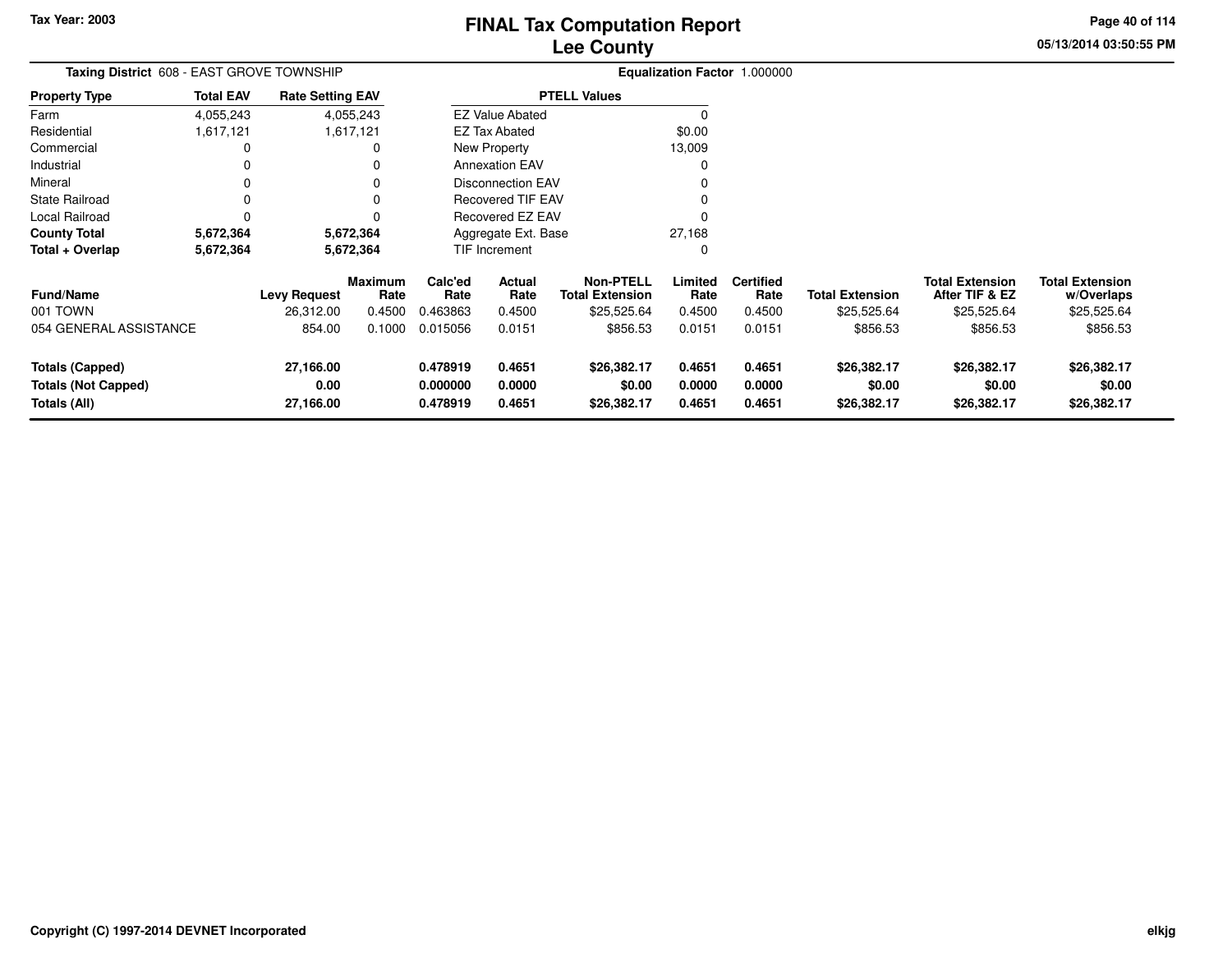**05/13/2014 03:50:55 PMPage 41 of 114**

| <b>Taxing District</b> 608RB - EAST GROVE TWP RD/BRIDGE |           |                     |                                                                                        |                |                                                                                |                                                                                                                                           |                          |                        |                                          |                                      |
|---------------------------------------------------------|-----------|---------------------|----------------------------------------------------------------------------------------|----------------|--------------------------------------------------------------------------------|-------------------------------------------------------------------------------------------------------------------------------------------|--------------------------|------------------------|------------------------------------------|--------------------------------------|
| <b>Total EAV</b>                                        |           |                     |                                                                                        |                |                                                                                |                                                                                                                                           |                          |                        |                                          |                                      |
| 4,055,243                                               |           |                     |                                                                                        |                |                                                                                |                                                                                                                                           |                          |                        |                                          |                                      |
| 1,617,121                                               |           |                     |                                                                                        |                |                                                                                | \$0.00                                                                                                                                    |                          |                        |                                          |                                      |
| 0                                                       |           |                     |                                                                                        |                |                                                                                | 13,009                                                                                                                                    |                          |                        |                                          |                                      |
| 0                                                       |           |                     |                                                                                        |                |                                                                                | O                                                                                                                                         |                          |                        |                                          |                                      |
| 0                                                       |           |                     |                                                                                        |                |                                                                                |                                                                                                                                           |                          |                        |                                          |                                      |
| 0                                                       |           |                     |                                                                                        |                |                                                                                |                                                                                                                                           |                          |                        |                                          |                                      |
| 0                                                       |           |                     |                                                                                        |                |                                                                                |                                                                                                                                           |                          |                        |                                          |                                      |
| 5,672,364                                               |           |                     |                                                                                        |                |                                                                                | 46,568                                                                                                                                    |                          |                        |                                          |                                      |
| 5,672,364                                               |           |                     |                                                                                        |                |                                                                                | 0                                                                                                                                         |                          |                        |                                          |                                      |
|                                                         |           | Rate                | Calc'ed<br>Rate                                                                        | Actual<br>Rate | <b>Non-PTELL</b><br><b>Total Extension</b>                                     | Limited<br>Rate                                                                                                                           | <b>Certified</b><br>Rate | <b>Total Extension</b> | <b>Total Extension</b><br>After TIF & EZ | <b>Total Extension</b><br>w/Overlaps |
|                                                         | 33,602.00 | 0.6600              | 0.592381                                                                               | 0.5924         | \$33,603.08                                                                    | 0.5924                                                                                                                                    | 0.5924                   | \$33,603.08            | \$33,603.08                              | \$33,603.08                          |
|                                                         | 3,044.00  | 0.0000              | 0.053664                                                                               | 0.0537         | \$3,046.06                                                                     | 0.0537                                                                                                                                    | 0.0537                   | \$3,046.06             | \$3,046.06                               | \$3,046.06                           |
|                                                         | 9,920.00  | 0.1670              | 0.174883                                                                               | 0.1670         | \$9,472.85                                                                     | 0.1670                                                                                                                                    | 0.1670                   | \$9,472.85             | \$9,472.85                               | \$9,472.85                           |
|                                                         | 46,566.00 |                     | 0.820928                                                                               | 0.8131         | \$46,121.99                                                                    | 0.8131                                                                                                                                    | 0.8131                   | \$46,121.99            | \$46,121.99                              | \$46,121.99                          |
|                                                         | 0.00      |                     | 0.000000                                                                               | 0.0000         | \$0.00                                                                         | 0.0000                                                                                                                                    | 0.0000                   | \$0.00                 | \$0.00                                   | \$0.00                               |
|                                                         | 46,566.00 |                     | 0.820928                                                                               | 0.8131         | \$46,121.99                                                                    | 0.8131                                                                                                                                    | 0.8131                   | \$46,121.99            | \$46,121.99                              | \$46,121.99                          |
|                                                         |           | <b>Levy Request</b> | <b>Rate Setting EAV</b><br>4,055,243<br>1,617,121<br>5,672,364<br>5,672,364<br>Maximum |                | <b>EZ Tax Abated</b><br>New Property<br><b>Annexation EAV</b><br>TIF Increment | <b>PTELL Values</b><br><b>EZ Value Abated</b><br><b>Disconnection EAV</b><br>Recovered TIF EAV<br>Recovered EZ EAV<br>Aggregate Ext. Base |                          |                        | <b>Equalization Factor 1.000000</b>      |                                      |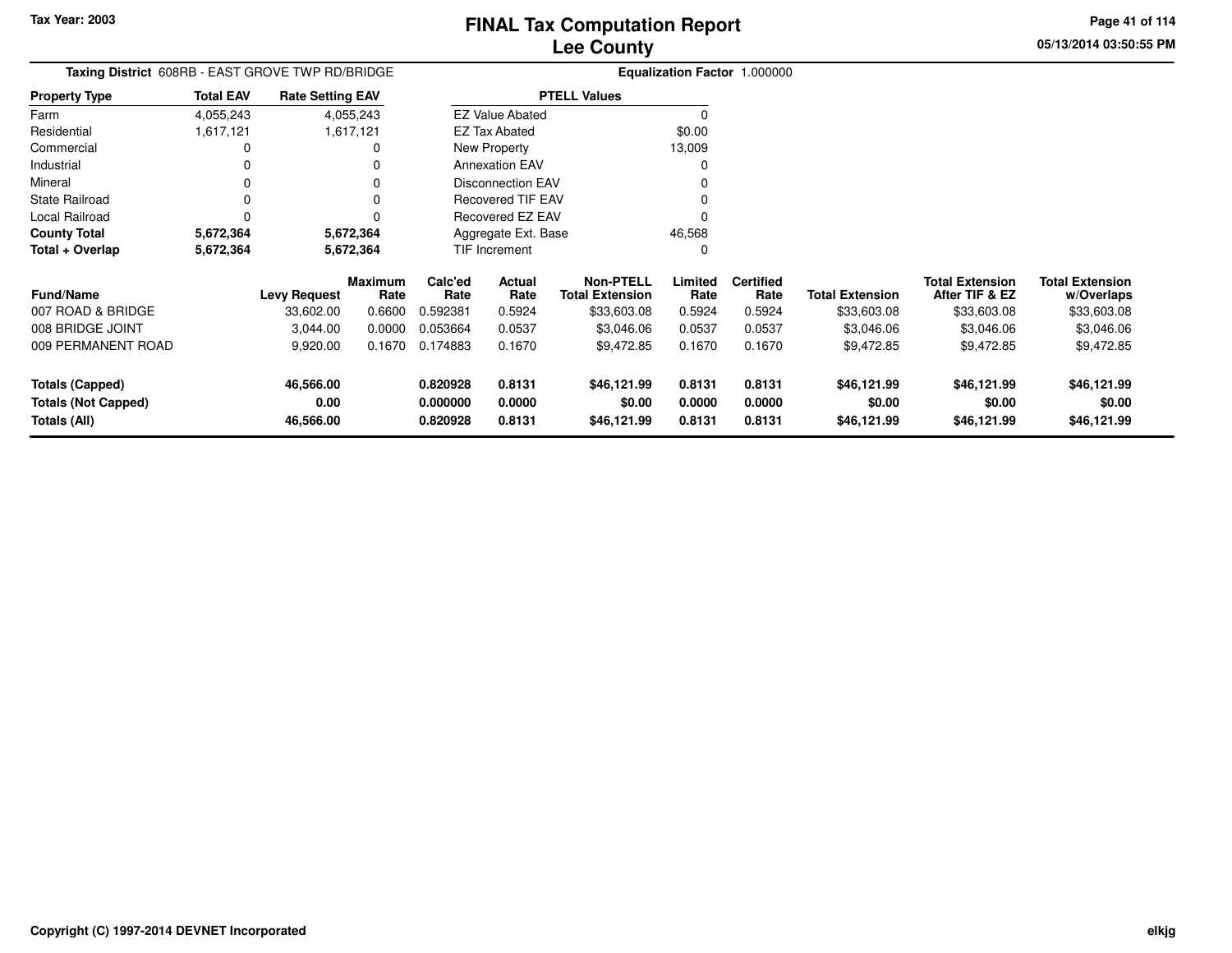**05/13/2014 03:50:55 PM Page 42 of 114**

| Taxing District 609 - HAMILTON TOWNSHIP                              |                    |                                  |                           |                                  |                            |                                                           |                            | Equalization Factor 1.000000       |                                       |                                                         |                                                     |
|----------------------------------------------------------------------|--------------------|----------------------------------|---------------------------|----------------------------------|----------------------------|-----------------------------------------------------------|----------------------------|------------------------------------|---------------------------------------|---------------------------------------------------------|-----------------------------------------------------|
| <b>Property Type</b>                                                 | <b>Total EAV</b>   | <b>Rate Setting EAV</b>          |                           |                                  |                            | <b>PTELL Values</b>                                       |                            |                                    |                                       |                                                         |                                                     |
| Farm                                                                 | 5,117,734          |                                  | 5,117,734                 |                                  | <b>EZ Value Abated</b>     |                                                           |                            |                                    |                                       |                                                         |                                                     |
| Residential                                                          | 594,394<br>594,394 |                                  |                           |                                  | EZ Tax Abated              |                                                           | \$0.00                     |                                    |                                       |                                                         |                                                     |
| Commercial                                                           | 0<br>0             |                                  |                           |                                  | New Property               |                                                           | 82,276                     |                                    |                                       |                                                         |                                                     |
| Industrial                                                           | 1,351<br>1,351     |                                  |                           |                                  | <b>Annexation EAV</b>      |                                                           | $\Omega$                   |                                    |                                       |                                                         |                                                     |
| Mineral                                                              | $\Omega$<br>0      |                                  |                           |                                  | <b>Disconnection EAV</b>   |                                                           |                            |                                    |                                       |                                                         |                                                     |
| <b>State Railroad</b>                                                | 55,699             |                                  | 55,699                    |                                  | <b>Recovered TIF EAV</b>   |                                                           |                            |                                    |                                       |                                                         |                                                     |
| Local Railroad                                                       | 0                  |                                  | 0                         |                                  | Recovered EZ EAV           |                                                           | 0                          |                                    |                                       |                                                         |                                                     |
| <b>County Total</b>                                                  | 5,769,178          |                                  | 5,769,178                 |                                  | Aggregate Ext. Base        |                                                           | 23,452                     |                                    |                                       |                                                         |                                                     |
| Total + Overlap                                                      | 5,769,178          | 5,769,178                        |                           |                                  | <b>TIF Increment</b>       |                                                           | $\Omega$                   |                                    |                                       |                                                         |                                                     |
| <b>Fund/Name</b><br>001 TOWN                                         |                    | <b>Levy Request</b><br>24,624.00 | Maximum<br>Rate<br>0.4500 | Calc'ed<br>Rate<br>0.426820      | Actual<br>Rate<br>0.4268   | <b>Non-PTELL</b><br><b>Total Extension</b><br>\$24,622.85 | Limited<br>Rate<br>0.4223  | <b>Certified</b><br>Rate<br>0.4223 | <b>Total Extension</b><br>\$24,363.24 | <b>Total Extension</b><br>After TIF & EZ<br>\$24,363.24 | <b>Total Extension</b><br>w/Overlaps<br>\$24,363.24 |
| 054 GENERAL ASSISTANCE                                               |                    | 0.00                             | 0.1000                    | 0.000000                         | 0.0000                     | \$0.00                                                    | 0.0000                     | 0.0000                             | \$0.00                                | \$0.00                                                  | \$0.00                                              |
| <b>Totals (Capped)</b><br><b>Totals (Not Capped)</b><br>Totals (All) |                    | 24,624.00<br>0.00<br>24,624.00   |                           | 0.426820<br>0.000000<br>0.426820 | 0.4268<br>0.0000<br>0.4268 | \$24,622.85<br>\$0.00<br>\$24,622.85                      | 0.4223<br>0.0000<br>0.4223 | 0.4223<br>0.0000<br>0.4223         | \$24,363.24<br>\$0.00<br>\$24,363.24  | \$24,363.24<br>\$0.00<br>\$24,363.24                    | \$24,363.24<br>\$0.00<br>\$24,363.24                |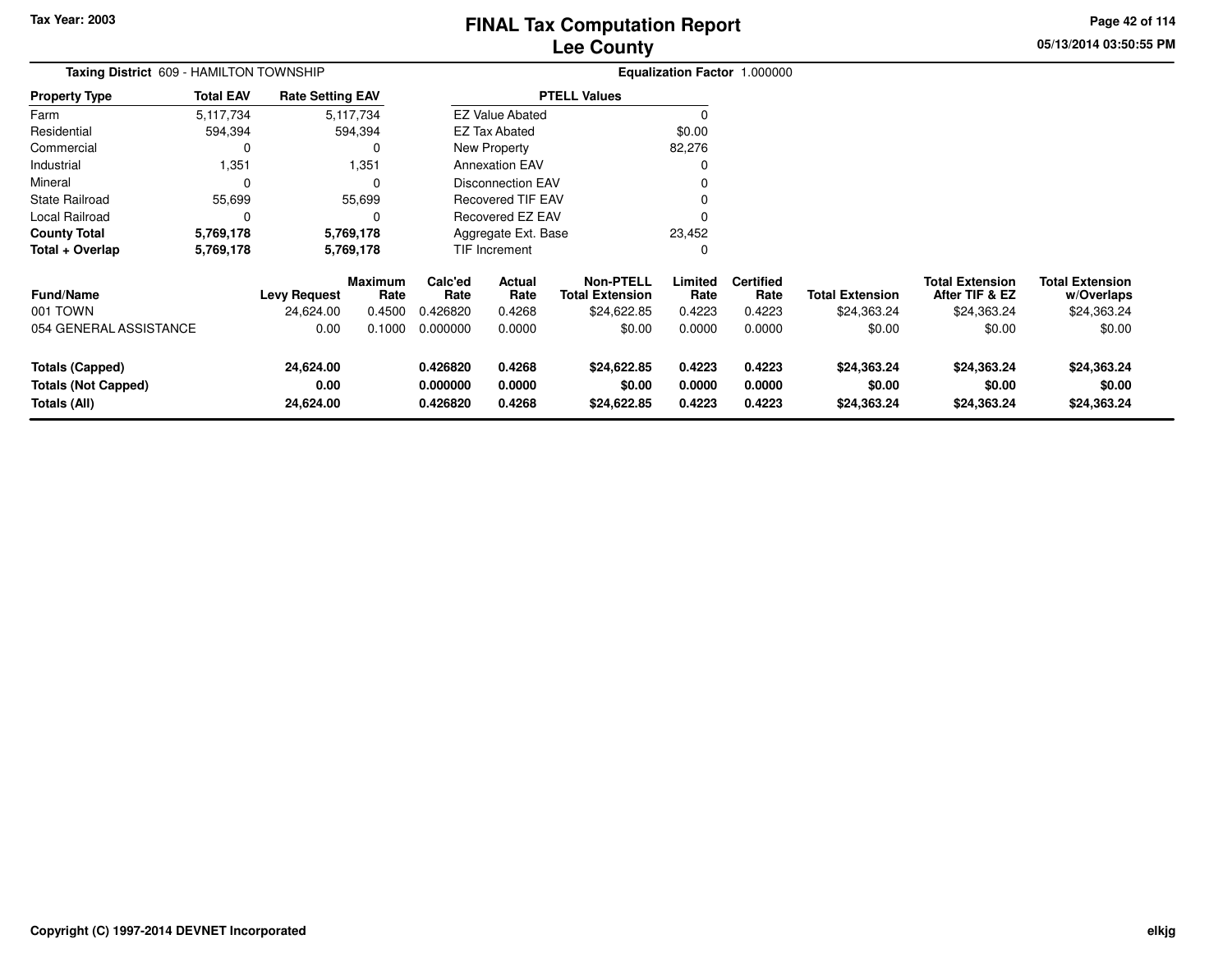Local Railroad 0<br> **County Total** 5,769,178

**5,769,178 5,769,178**

**County Total 5,769,178 5,769,178**

**Total + Overlap**

# **Lee CountyFINAL Tax Computation Report**

<sup>0</sup>

0

25,798 $\pmb{0}$  **05/13/2014 03:50:55 PMPage 43 of 114**

|                      | Lee County       |                                                  |                          |                              |  |  |  |  |  |  |  |
|----------------------|------------------|--------------------------------------------------|--------------------------|------------------------------|--|--|--|--|--|--|--|
|                      |                  | Taxing District 609RB - HAMILTON TWP ROAD/BRIDGE |                          | Equalization Factor 1.000000 |  |  |  |  |  |  |  |
| <b>Property Type</b> | <b>Total EAV</b> | <b>Rate Setting EAV</b>                          | <b>PTELL Values</b>      |                              |  |  |  |  |  |  |  |
| Farm                 | 5,117,734        | 5,117,734                                        | <b>EZ Value Abated</b>   |                              |  |  |  |  |  |  |  |
| Residential          | 594.394          | 594.394                                          | EZ Tax Abated            | \$0.00                       |  |  |  |  |  |  |  |
| Commercial           |                  |                                                  | New Property             | 82,276                       |  |  |  |  |  |  |  |
| Industrial           | 1.351            | 1.351                                            | <b>Annexation EAV</b>    | 0                            |  |  |  |  |  |  |  |
| Mineral              |                  |                                                  | Disconnection EAV        | 0                            |  |  |  |  |  |  |  |
| State Railroad       | 55.699           | 55.699                                           | <b>Recovered TIF EAV</b> |                              |  |  |  |  |  |  |  |
|                      |                  |                                                  |                          |                              |  |  |  |  |  |  |  |

Recovered EZ EAV

Aggregate Ext. BaseTIF Increment

 $\mathsf 0$ 

5,769,178

5,769,178

| <b>Fund/Name</b>                                              | <b>Levy Request</b>            | <b>Maximum</b><br>Rate | Calc'ed<br>Rate                  | Actual<br>Rate             | Non-PTELL<br><b>Total Extension</b>  | Limited<br>Rate            | <b>Certified</b><br>Rate   | <b>Total Extension</b>               | <b>Total Extension</b><br>After TIF & EZ | <b>Total Extension</b><br>w/Overlaps |
|---------------------------------------------------------------|--------------------------------|------------------------|----------------------------------|----------------------------|--------------------------------------|----------------------------|----------------------------|--------------------------------------|------------------------------------------|--------------------------------------|
| 007 ROAD & BRIDGE<br>008 SPECIAL BRIDGE                       | 16.889.00<br>2.039.00          | 0.3300<br>0.0500       | 0.292745<br>0.035343             | 0.2927<br>0.0353           | \$16,886.38<br>\$2,036.52            | 0.2896<br>0.0349           | 0.2896<br>0.0349           | \$16,707.54<br>\$2,013.44            | \$16,707.54<br>\$2.013.44                | \$16,707.54<br>\$2.013.44            |
| 009 PERMANENT ROAD                                            | 7.140.00                       | 0.1670                 | 0.123761                         | 0.1238                     | \$7.142.24                           | 0.1225                     | 0.1225                     | \$7,067.24                           | \$7,067.24                               | \$7,067.24                           |
| 010 EQUIPMENT & BUILDING                                      | 1.020.00                       | 0.3500                 | 0.017680                         | 0.0177                     | \$1.021.14                           | 0.0175                     | 0.0175                     | \$1,009.61                           | \$1,009.61                               | \$1,009.61                           |
| Totals (Capped)<br><b>Totals (Not Capped)</b><br>Totals (All) | 27,088.00<br>0.00<br>27,088.00 |                        | 0.469529<br>0.000000<br>0.469529 | 0.4695<br>0.0000<br>0.4695 | \$27,086.28<br>\$0.00<br>\$27,086.28 | 0.4645<br>0.0000<br>0.4645 | 0.4645<br>0.0000<br>0.4645 | \$26,797.83<br>\$0.00<br>\$26,797.83 | \$26,797.83<br>\$0.00<br>\$26,797.83     | \$26,797.83<br>\$0.00<br>\$26,797.83 |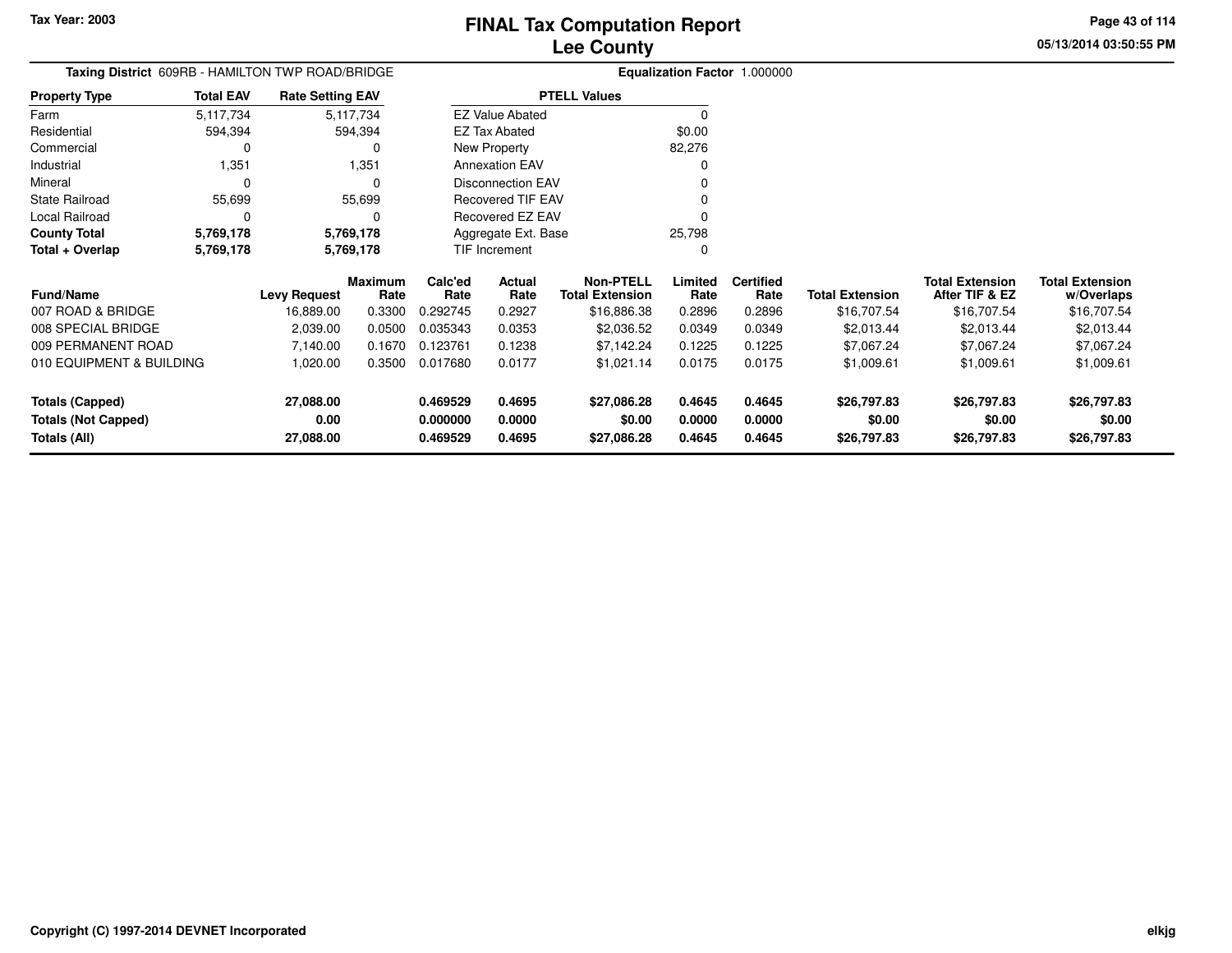**Property Type**

FarmResidential

2,365,161 2,365,161

4,364,7662,365,161

# **Lee CountyFINAL Tax Computation Report**

**05/13/2014 03:50:55 PMPage 44 of 114**

|          |                                       |                         | Lee County          |                              |
|----------|---------------------------------------|-------------------------|---------------------|------------------------------|
|          | Taxing District 610 - HARMON TOWNSHIP |                         |                     | Equalization Factor 1.000000 |
| rty Type | <b>Total EAV</b>                      | <b>Rate Setting EAV</b> | <b>PTELL Values</b> |                              |
|          | 4.364.766                             | 4,364,766               | EZ Value Abated     |                              |

\$0.00

| Commercial                 | .041,275               |                     | 1,041,275              |                 | New Property             |                                     | 96,678          |                          |                        |                                          |                                      |
|----------------------------|------------------------|---------------------|------------------------|-----------------|--------------------------|-------------------------------------|-----------------|--------------------------|------------------------|------------------------------------------|--------------------------------------|
| Industrial                 | 4,236,003<br>4,236,003 |                     |                        |                 | <b>Annexation EAV</b>    |                                     | $\Omega$        |                          |                        |                                          |                                      |
| Mineral                    | $\Omega$               |                     | $\Omega$               |                 | <b>Disconnection EAV</b> |                                     | $\Omega$        |                          |                        |                                          |                                      |
| State Railroad             | 226,700                |                     | 226,700                |                 | Recovered TIF EAV        |                                     | 0               |                          |                        |                                          |                                      |
| Local Railroad             | 0                      |                     | 0                      |                 | Recovered EZ EAV         |                                     | $\Omega$        |                          |                        |                                          |                                      |
| <b>County Total</b>        | 12,233,905             |                     | 12,233,905             |                 | Aggregate Ext. Base      |                                     | 45,319          |                          |                        |                                          |                                      |
| Total + Overlap            | 12,233,905             |                     | 12,233,905             |                 | TIF Increment            |                                     | $\Omega$        |                          |                        |                                          |                                      |
| <b>Fund/Name</b>           |                        | <b>Levy Request</b> | <b>Maximum</b><br>Rate | Calc'ed<br>Rate | Actual<br>Rate           | <b>Non-PTELL</b><br>Total Extension | Limited<br>Rate | <b>Certified</b><br>Rate | <b>Total Extension</b> | <b>Total Extension</b><br>After TIF & EZ | <b>Total Extension</b><br>w/Overlaps |
| 001 TOWN                   |                        | 40,315.00           | 0.4500                 | 0.329535        | 0.3295                   | \$40,310.72                         | 0.3241          | 0.3241                   | \$39,650.09            | \$39,650.09                              | \$39,650.09                          |
| 019 COMMUNITY BLDG         |                        | 5,040.00            | 0.0500                 | 0.041197        | 0.0412                   | \$5,040.37                          | 0.0405          | 0.0405                   | \$4,954.73             | \$4,954.73                               | \$4,954.73                           |
| 054 GENERAL ASSISTANCE     |                        | 2,220.00            | 0.1000                 | 0.018146        | 0.0181                   | \$2,214.34                          | 0.0178          | 0.0178                   | \$2,177.64             | \$2,177.64                               | \$2,177.64                           |
| <b>Totals (Capped)</b>     |                        | 47,575.00           |                        | 0.388878        | 0.3888                   | \$47,565.43                         | 0.3824          | 0.3824                   | \$46,782.46            | \$46,782.46                              | \$46,782.46                          |
| <b>Totals (Not Capped)</b> |                        | 0.00                |                        | 0.000000        | 0.0000                   | \$0.00                              | 0.0000          | 0.0000                   | \$0.00                 | \$0.00                                   | \$0.00                               |
| Totals (All)               |                        | 47,575.00           |                        | 0.388878        | 0.3888                   | \$47,565.43                         | 0.3824          | 0.3824                   | \$46,782.46            | \$46,782.46                              | \$46,782.46                          |

EZ Tax Abated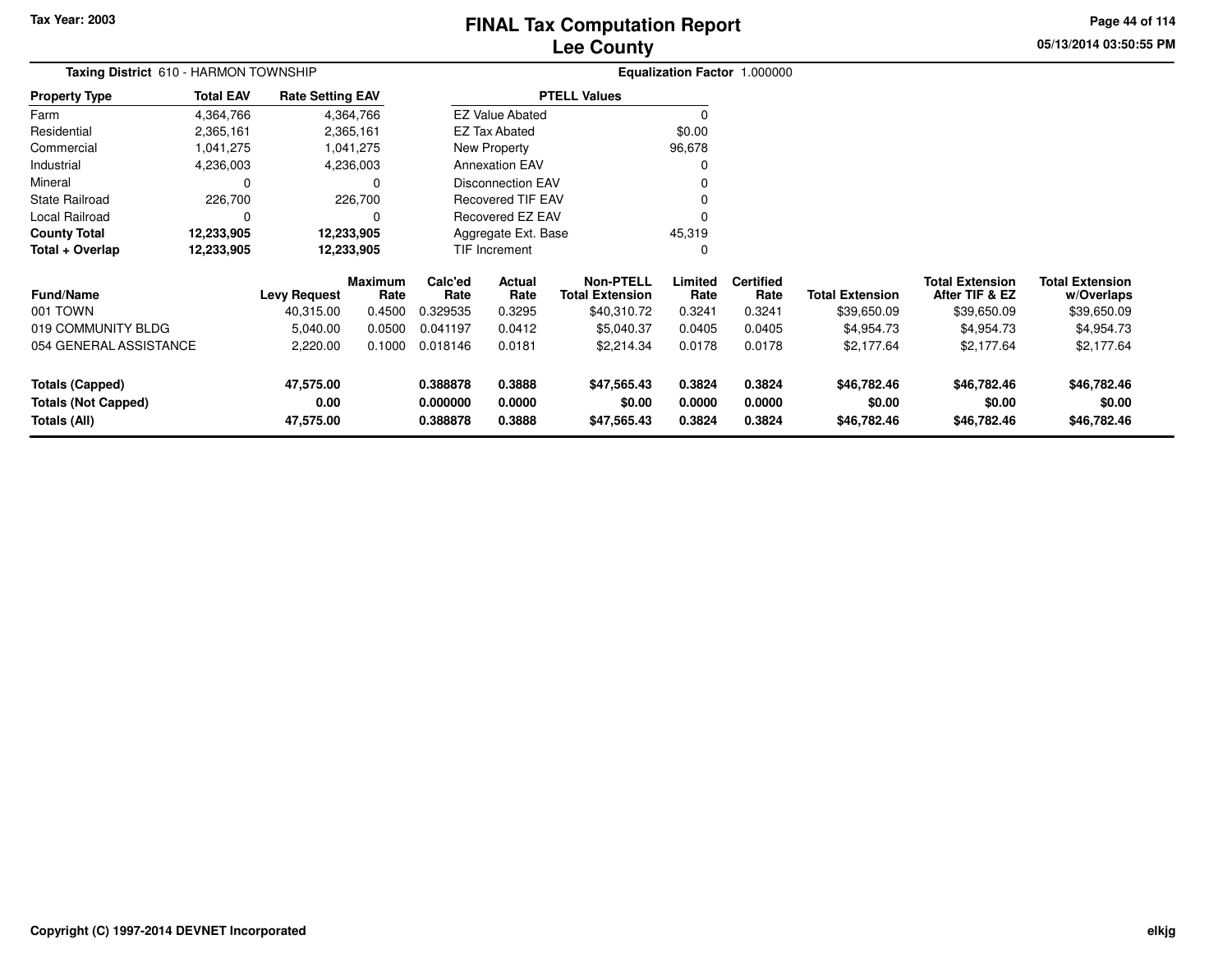**05/13/2014 03:50:55 PM Page 45 of 114**

| Taxing District 610RB - HARMON TWP ROAD/BRIDGE |                  |                         |                        | Equalization Factor 1.000000 |                          |                                            |                  |                          |                                 |                                          |                                      |  |  |
|------------------------------------------------|------------------|-------------------------|------------------------|------------------------------|--------------------------|--------------------------------------------|------------------|--------------------------|---------------------------------|------------------------------------------|--------------------------------------|--|--|
| <b>Property Type</b>                           | <b>Total EAV</b> | <b>Rate Setting EAV</b> |                        |                              |                          | <b>PTELL Values</b>                        |                  |                          | <b>Road and Bridge Transfer</b> |                                          |                                      |  |  |
| Farm                                           | 4,364,766        |                         | 4,364,766              |                              | <b>EZ Value Abated</b>   |                                            | $\Omega$         | <b>Municipality</b>      |                                 | Fund                                     | <b>Amount Extended</b>               |  |  |
| Residential                                    | 2,365,161        |                         | 2,365,161              |                              | EZ Tax Abated            |                                            | \$0.00           |                          |                                 |                                          |                                      |  |  |
| Commercial                                     | 1,041,275        |                         | 1,041,275              | New Property                 |                          |                                            | 96,678           |                          | 707 - VILLAGE OF HARMON         | 007                                      | \$1,330.72                           |  |  |
| Industrial                                     | 4,236,003        |                         | 4,236,003              | <b>Annexation EAV</b>        |                          |                                            | $\Omega$         | <b>Total</b>             |                                 |                                          | \$1,330.72                           |  |  |
| Mineral                                        |                  |                         | 0                      |                              | <b>Disconnection EAV</b> |                                            |                  |                          |                                 |                                          |                                      |  |  |
| <b>State Railroad</b>                          | 226,700          |                         | 226,700                |                              | <b>Recovered TIF EAV</b> |                                            |                  |                          |                                 |                                          |                                      |  |  |
| Local Railroad                                 | $\Omega$         |                         | $\Omega$               |                              | <b>Recovered EZ EAV</b>  |                                            |                  |                          |                                 |                                          |                                      |  |  |
| <b>County Total</b>                            | 12,233,905       |                         | 12,233,905             |                              | Aggregate Ext. Base      |                                            | 45,319           |                          |                                 |                                          |                                      |  |  |
| Total + Overlap                                | 12,233,905       |                         | 12,233,905             | TIF Increment                |                          |                                            | 0                |                          |                                 |                                          |                                      |  |  |
| <b>Fund/Name</b>                               |                  | <b>Levy Request</b>     | <b>Maximum</b><br>Rate | Calc'ed<br>Rate              | Actual<br>Rate           | <b>Non-PTELL</b><br><b>Total Extension</b> | Limited<br>Rate  | <b>Certified</b><br>Rate | <b>Total Extension</b>          | <b>Total Extension</b><br>After TIF & EZ | <b>Total Extension</b><br>w/Overlaps |  |  |
| 007 ROAD & BRIDGE                              |                  | 21,170.00               | 0.1650                 | 0.173044                     | 0.1650                   | \$20,185.94                                | 0.1650           | 0.1650                   | \$20,185.94                     | \$20,185.94                              | \$20,185.94                          |  |  |
| 008 SPECIAL BRIDGE                             |                  | 5,230.00                | 0.0500                 | 0.042750                     | 0.0428                   | \$5,236.11                                 | 0.0428           | 0.0428                   | \$5,236.11                      | \$5,236.11                               | \$5,236.11                           |  |  |
| 090 ROAD DAMAGE                                |                  | 2,260.00                | 0.0330                 | 0.018473                     | 0.0185                   | \$2,263.27                                 | 0.0185           | 0.0185                   | \$2,263.27                      | \$2,263.27                               | \$2,263.27                           |  |  |
| <b>Totals (Capped)</b>                         |                  | 28,660.00               |                        | 0.234267                     | 0.2263                   | \$27,685.32                                | 0.2263           | 0.2263                   | \$27,685.32                     | \$27,685.32                              | \$27,685.32                          |  |  |
| <b>Totals (Not Capped)</b><br>Totals (All)     |                  | 0.00<br>28,660.00       |                        | 0.000000<br>0.234267         | 0.0000<br>0.2263         | \$0.00<br>\$27,685.32                      | 0.0000<br>0.2263 | 0.0000<br>0.2263         | \$0.00<br>\$27,685.32           | \$0.00<br>\$27,685.32                    | \$0.00<br>\$27,685.32                |  |  |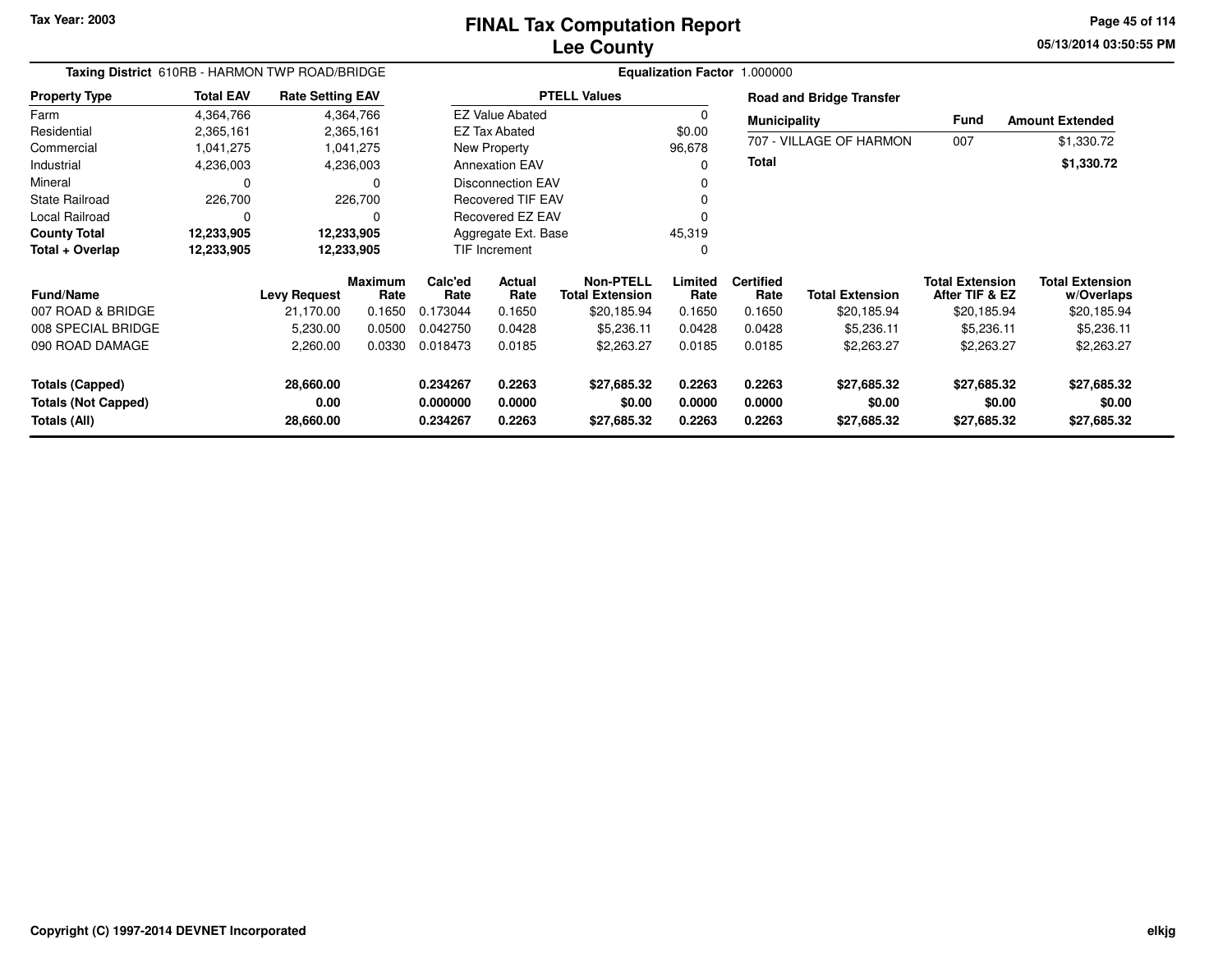# **Lee CountyFINAL Tax Computation Report**

**05/13/2014 03:50:55 PM Page 46 of 114**

| Taxing District 611 - LEE CENTER TOWNSHIP                            |                  |                                |                 |                                  |                                | Equalization Factor 1.000000               |                            |                            |                                      |                                          |                                      |
|----------------------------------------------------------------------|------------------|--------------------------------|-----------------|----------------------------------|--------------------------------|--------------------------------------------|----------------------------|----------------------------|--------------------------------------|------------------------------------------|--------------------------------------|
| <b>Property Type</b>                                                 | <b>Total EAV</b> | <b>Rate Setting EAV</b>        |                 |                                  |                                | <b>PTELL Values</b>                        |                            |                            |                                      |                                          |                                      |
| Farm                                                                 | 5,286,020        |                                | 5,286,020       |                                  | <b>EZ Value Abated</b>         |                                            |                            |                            |                                      |                                          |                                      |
| Residential                                                          | 5,208,704        |                                | 5,208,704       |                                  | \$0.00<br><b>EZ Tax Abated</b> |                                            |                            |                            |                                      |                                          |                                      |
| Commercial                                                           | 1,209,136        |                                | 1,209,136       |                                  | New Property<br>320,537        |                                            |                            |                            |                                      |                                          |                                      |
| Industrial                                                           |                  |                                | 0               |                                  | <b>Annexation EAV</b>          |                                            |                            |                            |                                      |                                          |                                      |
| Mineral                                                              |                  |                                | $\Omega$        |                                  | <b>Disconnection EAV</b>       |                                            |                            |                            |                                      |                                          |                                      |
| <b>State Railroad</b>                                                | 8,336            |                                | 8,336           |                                  | <b>Recovered TIF EAV</b>       |                                            |                            |                            |                                      |                                          |                                      |
| Local Railroad                                                       | 0                |                                | $\Omega$        |                                  | <b>Recovered EZ EAV</b>        |                                            |                            |                            |                                      |                                          |                                      |
| <b>County Total</b>                                                  | 11,712,196       |                                | 11,712,196      |                                  | Aggregate Ext. Base            |                                            | 41,282                     |                            |                                      |                                          |                                      |
| Total + Overlap                                                      | 11,712,196       |                                | 11,712,196      |                                  | <b>TIF Increment</b>           |                                            | 0                          |                            |                                      |                                          |                                      |
| <b>Fund/Name</b>                                                     |                  | <b>Levy Request</b>            | Maximum<br>Rate | Calc'ed<br>Rate                  | Actual<br>Rate                 | <b>Non-PTELL</b><br><b>Total Extension</b> | Limited<br>Rate            | <b>Certified</b><br>Rate   | <b>Total Extension</b>               | <b>Total Extension</b><br>After TIF & EZ | <b>Total Extension</b><br>w/Overlaps |
| 001 TOWN                                                             |                  | 40.400.00                      | 0.4500          | 0.344940                         | 0.3449                         | \$40,395.36                                | 0.3449                     | 0.3449                     | \$40,395.36                          | \$40,395.36                              | \$40,395.36                          |
| 054 GENERAL ASSISTANCE                                               |                  | 2,200.00                       | 0.1000          | 0.018784                         | 0.0188                         | \$2,201.89                                 | 0.0188                     | 0.0188                     | \$2,201.89                           | \$2,201.89                               | \$2,201.89                           |
| <b>Totals (Capped)</b><br><b>Totals (Not Capped)</b><br>Totals (All) |                  | 42,600.00<br>0.00<br>42,600.00 |                 | 0.363724<br>0.000000<br>0.363724 | 0.3637<br>0.0000<br>0.3637     | \$42,597.25<br>\$0.00<br>\$42,597.25       | 0.3637<br>0.0000<br>0.3637 | 0.3637<br>0.0000<br>0.3637 | \$42,597.25<br>\$0.00<br>\$42,597.25 | \$42,597.25<br>\$0.00<br>\$42,597.25     | \$42,597.25<br>\$0.00<br>\$42,597.25 |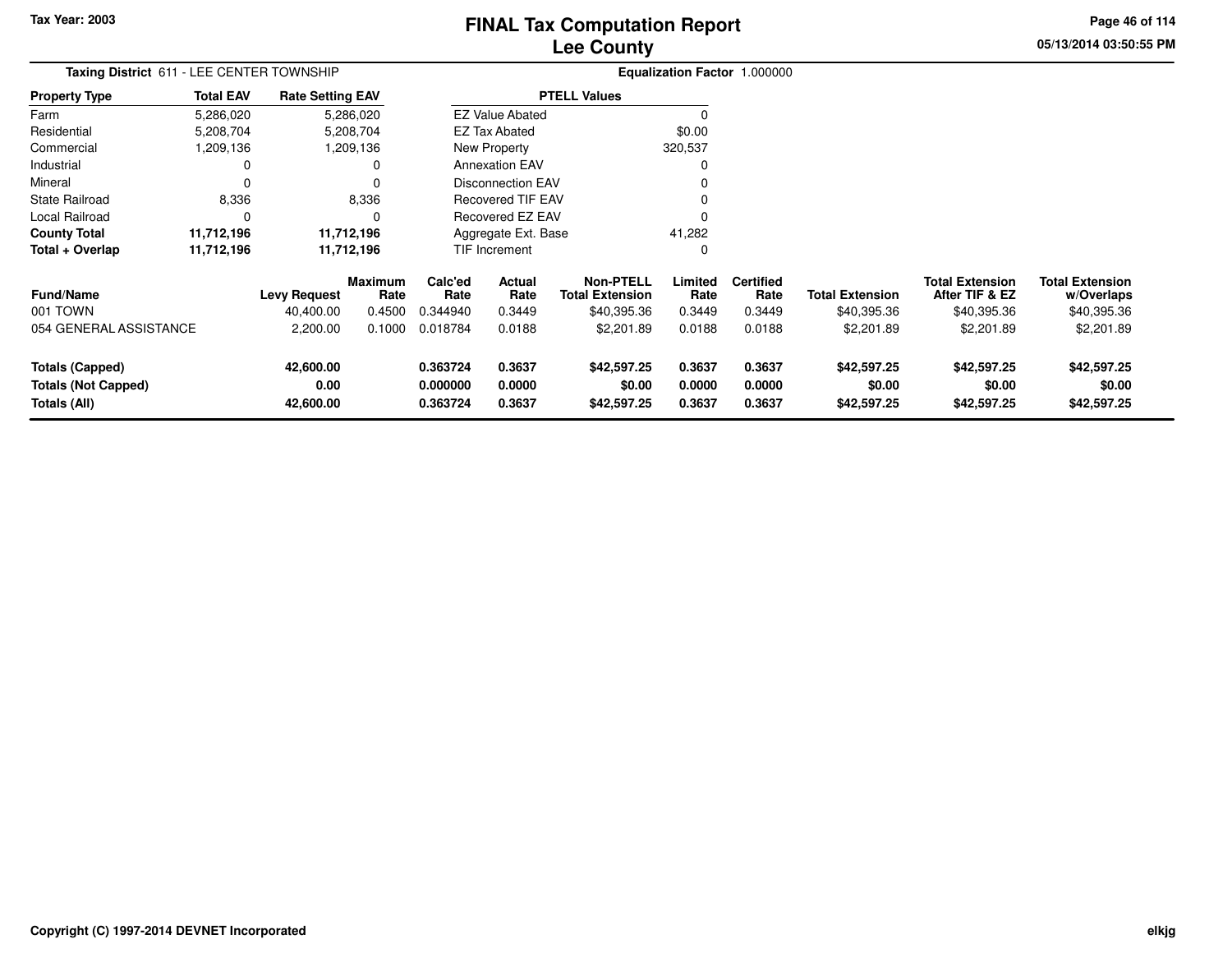**Totals (All)**

# **Lee CountyFINAL Tax Computation Report**

**0.000000 0.0000 \$0.00 0.0000 0.0000 \$0.00 \$0.00 \$0.00**

**0.377735 0.3727 \$43,651.35 0.3727 0.3727 \$43,651.35 \$43,651.35 \$43,651.35**

**05/13/2014 03:50:55 PMPage 47 of 114**

> **w/Overlaps**\$14,265.45

|                            | Taxing District 611RB - LEE CENTER TWP RD/BRIDGE |                         |                        |                 |                          |                                            |                 | Equalization Factor 1.000000 |                        |                                          |                                      |
|----------------------------|--------------------------------------------------|-------------------------|------------------------|-----------------|--------------------------|--------------------------------------------|-----------------|------------------------------|------------------------|------------------------------------------|--------------------------------------|
| <b>Property Type</b>       | <b>Total EAV</b>                                 | <b>Rate Setting EAV</b> |                        |                 |                          | <b>PTELL Values</b>                        |                 |                              |                        |                                          |                                      |
| Farm                       | 5,286,020                                        |                         | 5,286,020              |                 | <b>EZ Value Abated</b>   |                                            |                 |                              |                        |                                          |                                      |
| Residential                | 5,208,704                                        |                         | 5,208,704              |                 | <b>EZ Tax Abated</b>     |                                            | \$0.00          |                              |                        |                                          |                                      |
| Commercial                 | 1,209,136                                        |                         | 1,209,136              |                 | New Property             |                                            | 320,537         |                              |                        |                                          |                                      |
| Industrial                 |                                                  |                         |                        |                 | <b>Annexation EAV</b>    |                                            |                 |                              |                        |                                          |                                      |
| Mineral                    |                                                  |                         |                        |                 | <b>Disconnection EAV</b> |                                            |                 |                              |                        |                                          |                                      |
| <b>State Railroad</b>      | 8,336                                            |                         | 8,336                  |                 | Recovered TIF EAV        |                                            |                 |                              |                        |                                          |                                      |
| Local Railroad             |                                                  |                         | 0                      |                 | Recovered EZ EAV         |                                            |                 |                              |                        |                                          |                                      |
| <b>County Total</b>        | 11,712,196                                       | 11,712,196              |                        |                 | Aggregate Ext. Base      |                                            | 42,134          |                              |                        |                                          |                                      |
| Total + Overlap            | 11,712,196                                       |                         | 11,712,196             |                 | TIF Increment            |                                            |                 |                              |                        |                                          |                                      |
| <b>Fund/Name</b>           |                                                  | <b>Levy Request</b>     | <b>Maximum</b><br>Rate | Calc'ed<br>Rate | Actual<br>Rate           | <b>Non-PTELL</b><br><b>Total Extension</b> | Limited<br>Rate | <b>Certified</b><br>Rate     | <b>Total Extension</b> | <b>Total Extension</b><br>After TIF & EZ | <b>Total Extension</b><br>w/Overlaps |
| 007 ROAD & BRIDGE          |                                                  | 14,271.00               | 0.1650                 | 0.121847        | 0.1218                   | \$14,265.45                                | 0.1218          | 0.1218                       | \$14,265.45            | \$14,265.45                              | \$14,265.45                          |
| 008 SPECIAL BRIDGE         |                                                  | 0.00                    | 0.0500                 | 0.000000        | 0.0000                   | \$0.00                                     | 0.0000          | 0.0000                       | \$0.00                 | \$0.00                                   | \$0.00                               |
| 009 PERMANENT ROAD         |                                                  | 20,044.00               | 0.1670                 | 0.171138        | 0.1670                   | \$19,559.37                                | 0.1670          | 0.1670                       | \$19,559.37            | \$19,559.37                              | \$19,559.37                          |
| 010 EQUIPMENT & BUILDING   |                                                  | 4,201.00                | 0.0350                 | 0.035869        | 0.0350                   | \$4,099.27                                 | 0.0350          | 0.0350                       | \$4,099.27             | \$4,099.27                               | \$4,099.27                           |
| 035 LIABILITY INSURANCE    |                                                  | 5,725.00                | 0.0000                 | 0.048881        | 0.0489                   | \$5,727.26                                 | 0.0489          | 0.0489                       | \$5,727.26             | \$5,727.26                               | \$5,727.26                           |
| <b>Totals (Capped)</b>     |                                                  | 44,241.00               |                        | 0.377735        | 0.3727                   | \$43,651.35                                | 0.3727          | 0.3727                       | \$43,651.35            | \$43,651.35                              | \$43,651.35                          |
| <b>Totals (Not Capped)</b> |                                                  | 0.00                    |                        | 0.000000        | 0.0000                   | \$0.00                                     | 0.0000          | 0.0000                       | \$0.00                 | \$0.00                                   | \$0.00                               |

**44,241.00**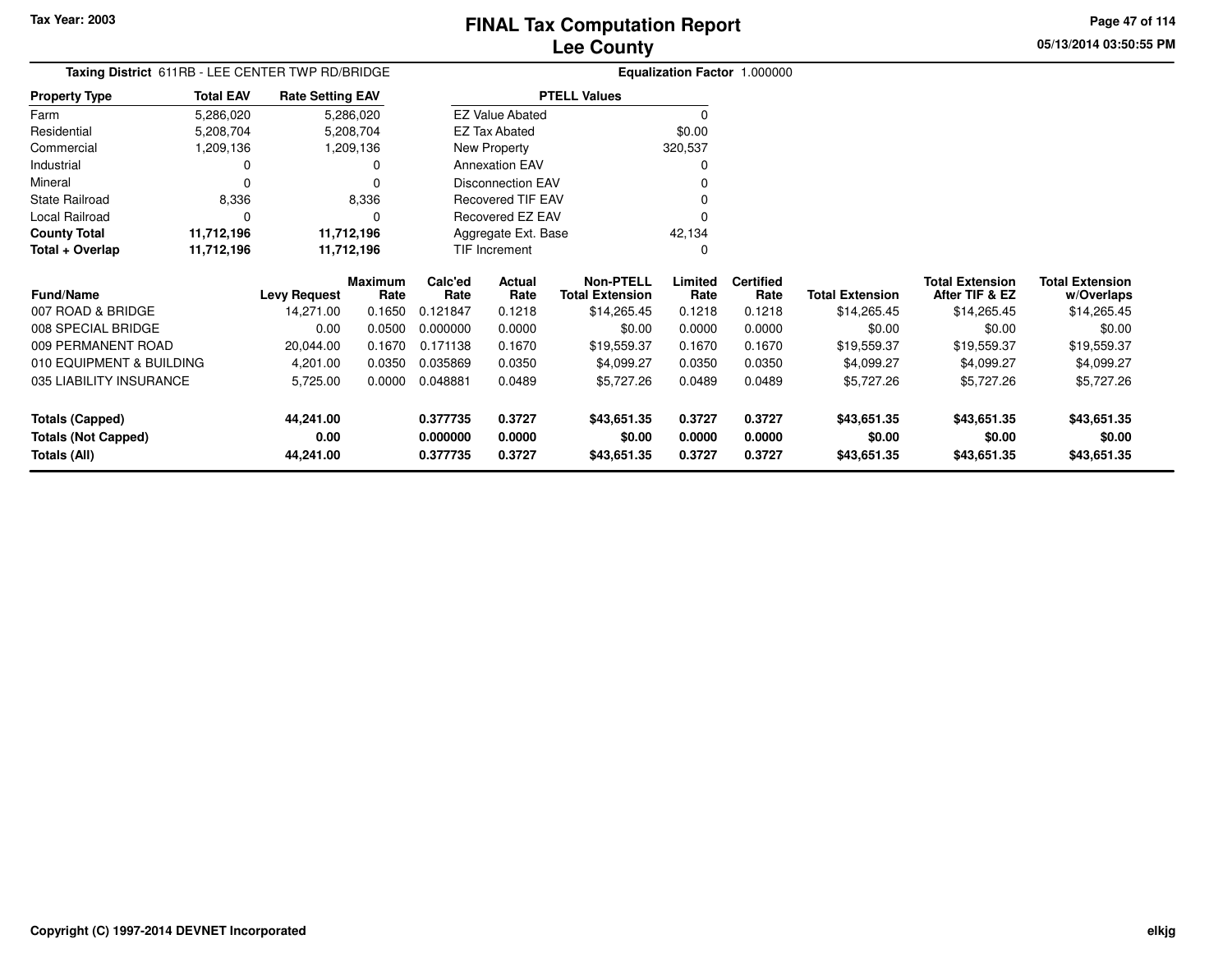# **Lee CountyFINAL Tax Computation Report**

**05/13/2014 03:50:55 PM Page 48 of 114**

|                       | Taxing District 612 - MARION TOWNSHIP |                         |                          | Equalization Factor 1.000000 |  |
|-----------------------|---------------------------------------|-------------------------|--------------------------|------------------------------|--|
| <b>Property Type</b>  | <b>Total EAV</b>                      | <b>Rate Setting EAV</b> | <b>PTELL Values</b>      |                              |  |
| Farm                  | 5,063,954                             | 5,063,954               | <b>EZ Value Abated</b>   |                              |  |
| Residential           | 1,359,545                             | 1,359,545               | EZ Tax Abated            | \$0.00                       |  |
| Commercial            | 490,291                               | 490,291                 | New Property             | 37,658                       |  |
| Industrial            | 78,498                                | 78.498                  | <b>Annexation EAV</b>    |                              |  |
| Mineral               |                                       | 0                       | Disconnection EAV        |                              |  |
| <b>State Railroad</b> |                                       | 0                       | <b>Recovered TIF EAV</b> |                              |  |
| Local Railroad        |                                       | $\Omega$                | <b>Recovered EZ EAV</b>  |                              |  |
| <b>County Total</b>   | 6,992,288                             | 6,992,288               | Aggregate Ext. Base      | 26,882                       |  |
| Total + Overlap       | 6,992,288                             | 6,992,288               | <b>TIF Increment</b>     | 0                            |  |
|                       |                                       |                         |                          |                              |  |

| <b>Fund/Name</b>           | <b>Levy Request</b> | <b>Maximum</b><br>Rate | Calc'ed<br>Rate | Actual<br>Rate | <b>Non-PTELL</b><br>Total Extension | Limited<br>Rate | <b>Certified</b><br>Rate | <b>Total Extension</b> | <b>Total Extension</b><br>After TIF & EZ | <b>Total Extension</b><br>w/Overlaps |
|----------------------------|---------------------|------------------------|-----------------|----------------|-------------------------------------|-----------------|--------------------------|------------------------|------------------------------------------|--------------------------------------|
| 001 TOWN                   | 27.125.00           | 0.4500                 | 0.387927        | 0.3879         | \$27,123.09                         | 0.3804          | 0.3804                   | \$26,598.66            | \$26,598.66                              | \$26,598.66                          |
| 035 LIABILITY INS          | 1.100.00            | 0.0000                 | 0.015732        | 0.0157         | \$1.097.79                          | 0.0154          | 0.0154                   | \$1,076.81             | \$1,076.81                               | \$1,076.81                           |
| 054 GENERAL ASSISTANCE     | 0.00                | 0.0000                 | 0.000000        | 0.0000         | \$0.00                              | 0.0000          | 0.0000                   | \$0.00                 | \$0.00                                   | \$0.00                               |
| Totals (Capped)            | 28.225.00           |                        | 0.403659        | 0.4036         | \$28,220.88                         | 0.3958          | 0.3958                   | \$27.675.47            | \$27.675.47                              | \$27,675.47                          |
| <b>Totals (Not Capped)</b> | 0.00                |                        | 0.000000        | 0.0000         | \$0.00                              | 0.0000          | 0.0000                   | \$0.00                 | \$0.00                                   | \$0.00                               |
| Totals (All)               | 28,225.00           |                        | 0.403659        | 0.4036         | \$28,220.88                         | 0.3958          | 0.3958                   | \$27,675.47            | \$27,675.47                              | \$27,675.47                          |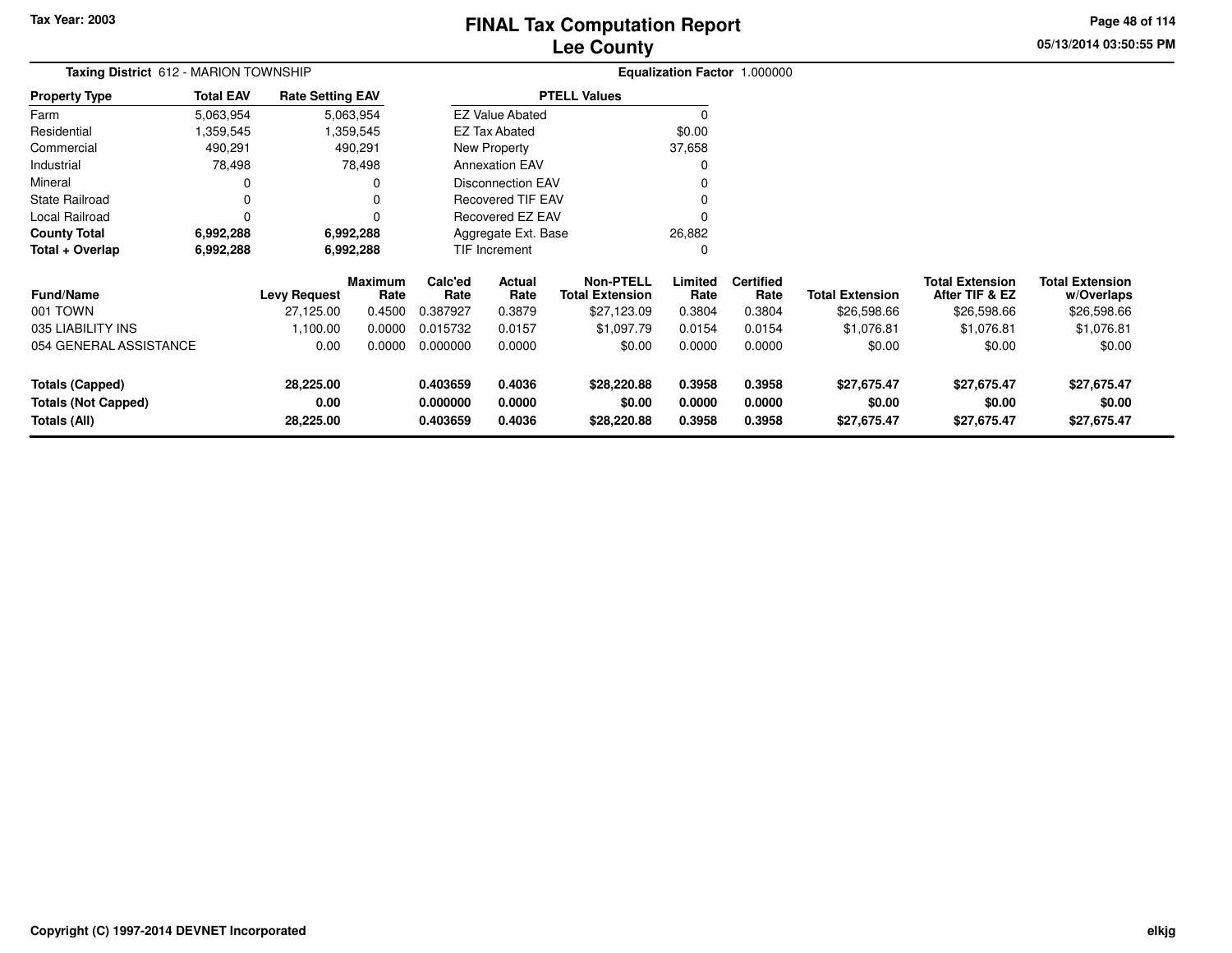**05/13/2014 03:50:55 PMPage 49 of 114**

| Taxing District 612RB - MARION TWP ROAD/BRIDGE |                  |                         |                 | <b>Equalization Factor 1.000000</b> |                          |                                            |                 |                          |                        |                                          |                                      |
|------------------------------------------------|------------------|-------------------------|-----------------|-------------------------------------|--------------------------|--------------------------------------------|-----------------|--------------------------|------------------------|------------------------------------------|--------------------------------------|
| <b>Property Type</b>                           | <b>Total EAV</b> | <b>Rate Setting EAV</b> |                 |                                     |                          | <b>PTELL Values</b>                        |                 |                          |                        |                                          |                                      |
| Farm                                           | 5,063,954        |                         | 5,063,954       |                                     | <b>EZ Value Abated</b>   |                                            | $\mathbf 0$     |                          |                        |                                          |                                      |
| Residential                                    | 359,545.         |                         | 359,545. ا      |                                     | <b>EZ Tax Abated</b>     |                                            | \$0.00          |                          |                        |                                          |                                      |
| Commercial                                     | 490,291          |                         | 490,291         |                                     | New Property             |                                            | 37,658          |                          |                        |                                          |                                      |
| Industrial                                     | 78,498           |                         | 78,498          |                                     | <b>Annexation EAV</b>    |                                            | $\Omega$        |                          |                        |                                          |                                      |
| Mineral                                        | 0                |                         | 0               |                                     | <b>Disconnection EAV</b> |                                            |                 |                          |                        |                                          |                                      |
| <b>State Railroad</b>                          | 0                |                         |                 |                                     | Recovered TIF EAV        |                                            |                 |                          |                        |                                          |                                      |
| Local Railroad                                 | $\Omega$         |                         | $\Omega$        |                                     | Recovered EZ EAV         |                                            | $\Omega$        |                          |                        |                                          |                                      |
| <b>County Total</b>                            | 6,992,288        |                         | 6,992,288       |                                     | Aggregate Ext. Base      |                                            | 43,232          |                          |                        |                                          |                                      |
| Total + Overlap                                | 6,992,288        |                         | 6,992,288       |                                     | TIF Increment            |                                            | $\Omega$        |                          |                        |                                          |                                      |
| Fund/Name                                      |                  | <b>Levy Request</b>     | Maximum<br>Rate | Calc'ed<br>Rate                     | Actual<br>Rate           | <b>Non-PTELL</b><br><b>Total Extension</b> | Limited<br>Rate | <b>Certified</b><br>Rate | <b>Total Extension</b> | <b>Total Extension</b><br>After TIF & EZ | <b>Total Extension</b><br>w/Overlaps |
| 007 ROAD & BRIDGE                              |                  | 27,495.00               | 0.3600          | 0.393219                            | 0.3600                   | \$25,172.24                                | 0.3600          | 0.3600                   | \$25,172.24            | \$25,172.24                              | \$25,172.24                          |
| 008 SPECIAL BRIDGE                             |                  | 0.00                    | 0.0500          | 0.000000                            | 0.0000                   | \$0.00                                     | 0.0000          | 0.0000                   | \$0.00                 | \$0.00                                   | \$0.00                               |
| 009 PERMANENT ROAD                             |                  | 12,750.00               | 0.1670          | 0.182344                            | 0.1670                   | \$11,677.12                                | 0.1670          | 0.1670                   | \$11,677.12            | \$11,677.12                              | \$11,677.12                          |
| 010 EQUIPMENT & BUILDING                       |                  | 2,360.00                | 0.0350          | 0.033752                            | 0.0338                   | \$2,363.39                                 | 0.0338          | 0.0338                   | \$2,363.39             | \$2,363.39                               | \$2,363.39                           |
| 035 LIABILITY INSURANCE                        |                  | 2,785.00                | 0.0000          | 0.039830                            | 0.0398                   | \$2,782.93                                 | 0.0398          | 0.0398                   | \$2,782.93             | \$2,782.93                               | \$2,782.93                           |
| <b>Totals (Capped)</b>                         |                  | 45,390.00               |                 | 0.649145                            | 0.6006                   | \$41,995.68                                | 0.6006          | 0.6006                   | \$41,995.68            | \$41,995.68                              | \$41,995.68                          |
| <b>Totals (Not Capped)</b>                     |                  | 0.00                    |                 | 0.000000                            | 0.0000                   | \$0.00                                     | 0.0000          | 0.0000                   | \$0.00                 | \$0.00                                   | \$0.00                               |
| Totals (All)                                   |                  | 45,390.00               |                 | 0.649145                            | 0.6006                   | \$41,995.68                                | 0.6006          | 0.6006                   | \$41,995.68            | \$41,995.68                              | \$41,995.68                          |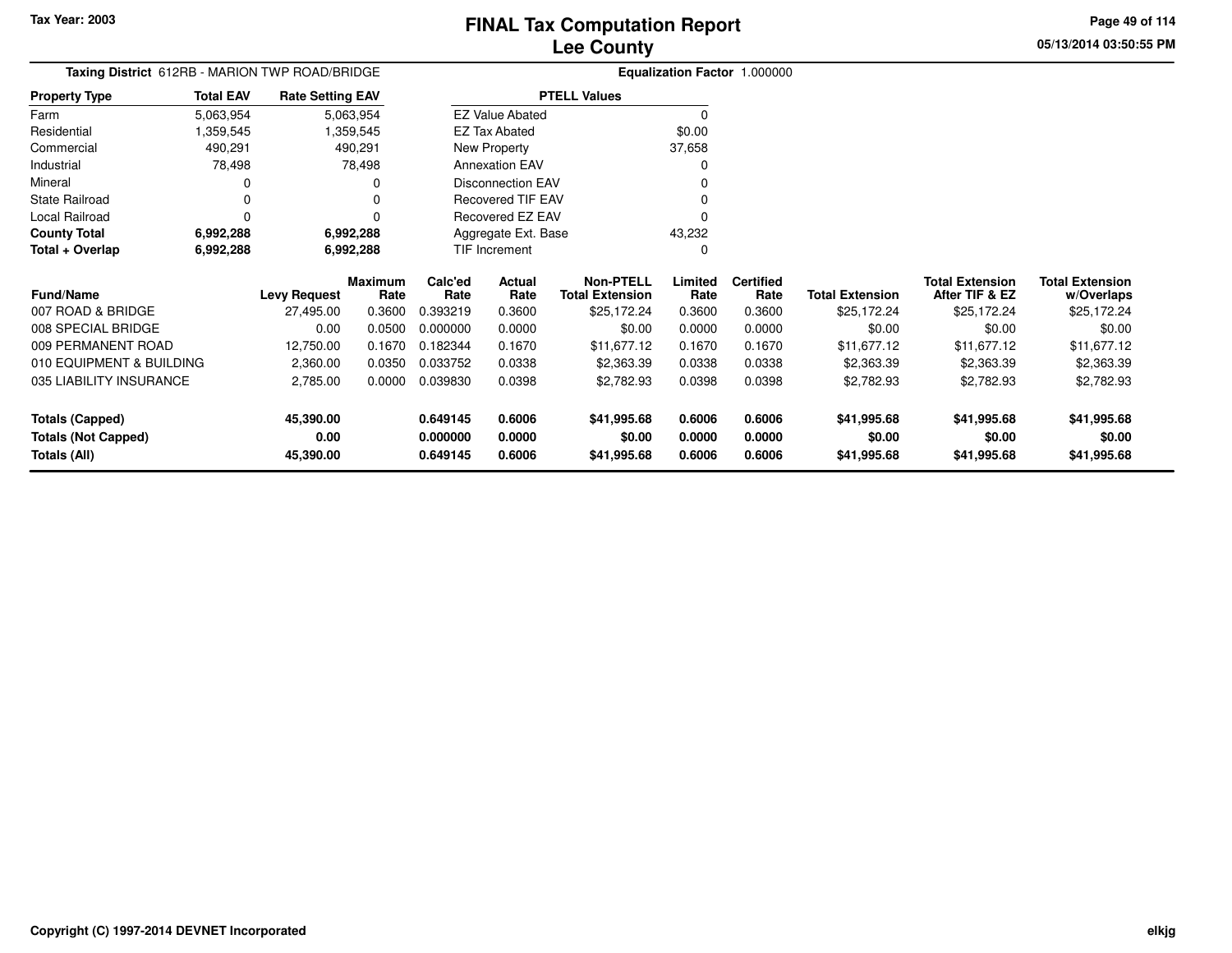# **Lee CountyFINAL Tax Computation Report**

**05/13/2014 03:50:55 PM Page 50 of 114**

| Taxing District 613 - MAY TOWNSHIP                                   | Equalization Factor 1.000000 |                                  |                                  |                                  |                                 |                                                           |                            |                                    |                                      |                                                         |                                                     |
|----------------------------------------------------------------------|------------------------------|----------------------------------|----------------------------------|----------------------------------|---------------------------------|-----------------------------------------------------------|----------------------------|------------------------------------|--------------------------------------|---------------------------------------------------------|-----------------------------------------------------|
| <b>Property Type</b>                                                 | <b>Total EAV</b>             | <b>Rate Setting EAV</b>          |                                  |                                  |                                 | <b>PTELL Values</b>                                       |                            |                                    |                                      |                                                         |                                                     |
| Farm                                                                 | 5,901,051                    |                                  | 5,901,051                        |                                  | <b>EZ Value Abated</b>          |                                                           |                            |                                    |                                      |                                                         |                                                     |
| Residential                                                          | 8,539,738                    |                                  | 8,539,738                        |                                  | <b>EZ Tax Abated</b>            |                                                           | \$0.00                     |                                    |                                      |                                                         |                                                     |
| Commercial                                                           | 843,864                      |                                  | 843,864                          |                                  | New Property                    |                                                           | 214,998                    |                                    |                                      |                                                         |                                                     |
| Industrial                                                           |                              |                                  |                                  |                                  | <b>Annexation EAV</b>           |                                                           | C                          |                                    |                                      |                                                         |                                                     |
| Mineral                                                              |                              |                                  |                                  |                                  | <b>Disconnection EAV</b>        |                                                           | 0                          |                                    |                                      |                                                         |                                                     |
| <b>State Railroad</b>                                                | 0                            |                                  |                                  |                                  | <b>Recovered TIF EAV</b>        |                                                           | $\Omega$                   |                                    |                                      |                                                         |                                                     |
| <b>Local Railroad</b>                                                | $\Omega$                     |                                  |                                  |                                  | Recovered EZ EAV                |                                                           | $\mathsf{C}$               |                                    |                                      |                                                         |                                                     |
| <b>County Total</b>                                                  | 15,284,653                   |                                  | 15,284,653                       |                                  | Aggregate Ext. Base             |                                                           | 29,003                     |                                    |                                      |                                                         |                                                     |
| Total + Overlap                                                      | 15,284,653                   |                                  | 15,284,653                       |                                  | <b>TIF Increment</b>            |                                                           | 0                          |                                    |                                      |                                                         |                                                     |
| <b>Fund/Name</b><br>001 TOWN                                         |                              | <b>Levy Request</b><br>29,000.00 | <b>Maximum</b><br>Rate<br>0.2500 | Calc'ed<br>Rate<br>0.189733      | <b>Actual</b><br>Rate<br>0.1897 | <b>Non-PTELL</b><br><b>Total Extension</b><br>\$28,994.99 | Limited<br>Rate<br>0.1897  | <b>Certified</b><br>Rate<br>0.1897 | Total Extension<br>\$28,994.99       | <b>Total Extension</b><br>After TIF & EZ<br>\$28,994.99 | <b>Total Extension</b><br>w/Overlaps<br>\$28,994.99 |
| <b>Totals (Capped)</b><br><b>Totals (Not Capped)</b><br>Totals (All) |                              | 29,000.00<br>0.00<br>29,000.00   |                                  | 0.189733<br>0.000000<br>0.189733 | 0.1897<br>0.0000<br>0.1897      | \$28,994.99<br>\$0.00<br>\$28,994.99                      | 0.1897<br>0.0000<br>0.1897 | 0.1897<br>0.0000<br>0.1897         | \$28,994.99<br>\$0.00<br>\$28,994.99 | \$28,994.99<br>\$0.00<br>\$28,994.99                    | \$28,994.99<br>\$0.00<br>\$28,994.99                |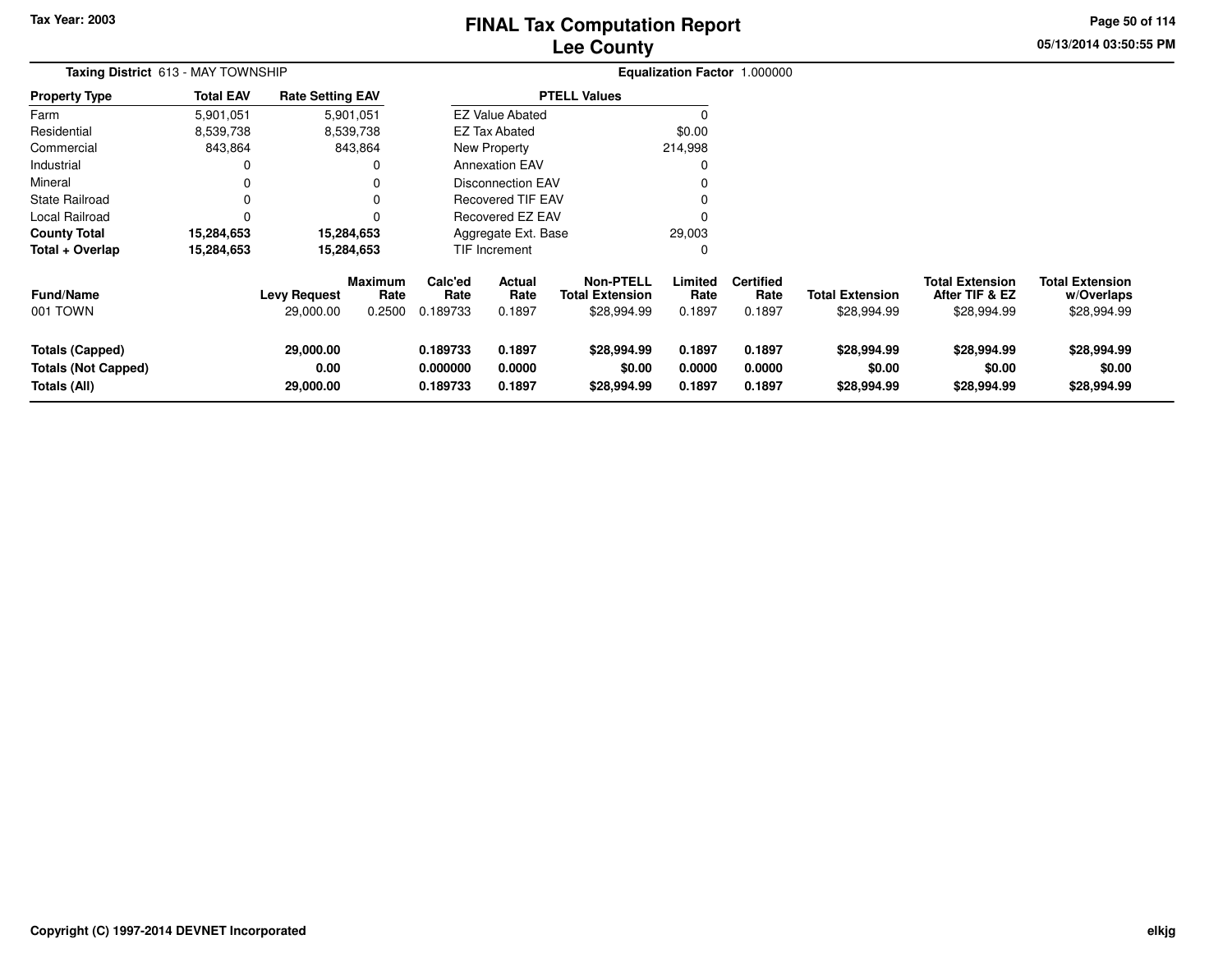**Totals (Not Capped)**

**Totals (All)**

**0.00**

**54,500.00**

# **Lee CountyFINAL Tax Computation Report**

**0.000000 0.0000 \$0.00 0.0000 0.0000 \$0.00 \$0.00 \$0.00**

**0.356567 0.3300 \$50,439.35 0.3300 0.3300 \$50,439.35 \$50,439.35 \$50,439.35**

**05/13/2014 03:50:55 PM Page 51 of 114**

|                        | Taxing District 613RB - MAY TWP ROAD/BRIDGE |                         |                        |                 |                          |                                            | Equalization Factor 1.000000 |                          |                        |                                          |                                      |
|------------------------|---------------------------------------------|-------------------------|------------------------|-----------------|--------------------------|--------------------------------------------|------------------------------|--------------------------|------------------------|------------------------------------------|--------------------------------------|
| <b>Property Type</b>   | <b>Total EAV</b>                            | <b>Rate Setting EAV</b> |                        |                 |                          | <b>PTELL Values</b>                        |                              |                          |                        |                                          |                                      |
| Farm                   | 5,901,051                                   |                         | 5,901,051              |                 | <b>EZ Value Abated</b>   |                                            |                              |                          |                        |                                          |                                      |
| Residential            | 8,539,738                                   |                         | 8,539,738              |                 | EZ Tax Abated            |                                            | \$0.00                       |                          |                        |                                          |                                      |
| Commercial             | 843,864                                     |                         | 843,864                |                 | New Property             |                                            | 214,998                      |                          |                        |                                          |                                      |
| Industrial             | 0                                           |                         | 0                      |                 | <b>Annexation EAV</b>    |                                            | 0                            |                          |                        |                                          |                                      |
| Mineral                | 0                                           |                         |                        |                 | <b>Disconnection EAV</b> |                                            |                              |                          |                        |                                          |                                      |
| State Railroad         | 0                                           |                         | 0                      |                 | Recovered TIF EAV        |                                            |                              |                          |                        |                                          |                                      |
| Local Railroad         | 0                                           |                         | 0                      |                 | <b>Recovered EZ EAV</b>  |                                            | $\Omega$                     |                          |                        |                                          |                                      |
| <b>County Total</b>    | 15,284,653                                  |                         | 15,284,653             |                 | Aggregate Ext. Base      |                                            | 54,168                       |                          |                        |                                          |                                      |
| Total + Overlap        | 15,284,653                                  |                         | 15,284,653             |                 | TIF Increment            |                                            | 0                            |                          |                        |                                          |                                      |
| <b>Fund/Name</b>       |                                             | Levy Request            | <b>Maximum</b><br>Rate | Calc'ed<br>Rate | Actual<br>Rate           | <b>Non-PTELL</b><br><b>Total Extension</b> | Limited<br>Rate              | <b>Certified</b><br>Rate | <b>Total Extension</b> | <b>Total Extension</b><br>After TIF & EZ | <b>Total Extension</b><br>w/Overlaps |
| 007 ROAD & BRIDGE      |                                             | 54,500.00               | 0.3300                 | 0.356567        | 0.3300                   | \$50,439.35                                | 0.3300                       | 0.3300                   | \$50,439.35            | \$50,439.35                              | \$50,439.35                          |
| <b>Totals (Capped)</b> |                                             | 54,500.00               |                        | 0.356567        | 0.3300                   | \$50,439.35                                | 0.3300                       | 0.3300                   | \$50,439.35            | \$50,439.35                              | \$50,439.35                          |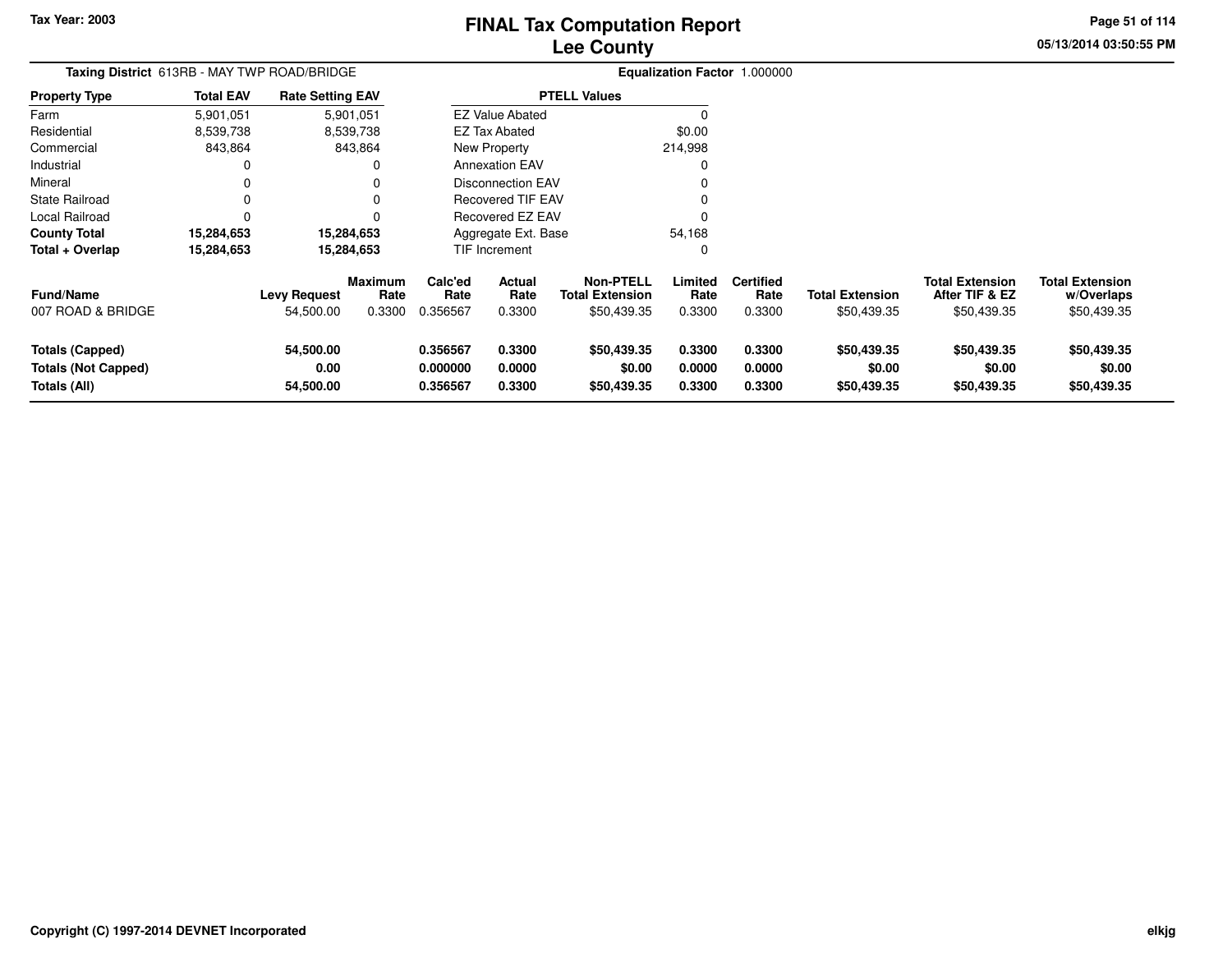**05/13/2014 03:50:55 PM Page 52 of 114**

| <b>Taxing District</b> 614 - NACHUSA TOWNSHIP |                  |                         |                 |                      |                          |                                            |                  | <b>Equalization Factor 1.000000</b> |                        |                                          |                                      |
|-----------------------------------------------|------------------|-------------------------|-----------------|----------------------|--------------------------|--------------------------------------------|------------------|-------------------------------------|------------------------|------------------------------------------|--------------------------------------|
| <b>Property Type</b>                          | <b>Total EAV</b> | <b>Rate Setting EAV</b> |                 |                      |                          | <b>PTELL Values</b>                        |                  |                                     |                        |                                          |                                      |
| Farm                                          | 5,873,850        |                         | 5,873,850       |                      | <b>EZ Value Abated</b>   |                                            | 0                |                                     |                        |                                          |                                      |
| Residential                                   | 3,327,771        |                         | 3,327,771       |                      | <b>EZ Tax Abated</b>     |                                            | \$0.00           |                                     |                        |                                          |                                      |
| Commercial                                    | 464,398          |                         | 464,398         |                      | New Property             |                                            | 56,506           |                                     |                        |                                          |                                      |
| Industrial                                    | 14,750           |                         | 14,750          |                      | <b>Annexation EAV</b>    |                                            | 0                |                                     |                        |                                          |                                      |
| Mineral                                       | 0                |                         | 0               |                      | <b>Disconnection EAV</b> |                                            |                  |                                     |                        |                                          |                                      |
| <b>State Railroad</b>                         | 231,947          |                         | 231,947         |                      | <b>Recovered TIF EAV</b> |                                            |                  |                                     |                        |                                          |                                      |
| Local Railroad                                | 1,630            |                         | 1,630           |                      | Recovered EZ EAV         |                                            | $\Omega$         |                                     |                        |                                          |                                      |
| <b>County Total</b>                           | 9,914,346        |                         | 9,914,346       |                      | Aggregate Ext. Base      |                                            | 21,111           |                                     |                        |                                          |                                      |
| Total + Overlap                               | 9,914,346        |                         | 9,914,346       |                      | TIF Increment            |                                            | $\mathbf 0$      |                                     |                        |                                          |                                      |
| <b>Fund/Name</b>                              |                  | <b>Levy Request</b>     | Maximum<br>Rate | Calc'ed<br>Rate      | Actual<br>Rate           | <b>Non-PTELL</b><br><b>Total Extension</b> | Limited<br>Rate  | <b>Certified</b><br>Rate            | <b>Total Extension</b> | <b>Total Extension</b><br>After TIF & EZ | <b>Total Extension</b><br>w/Overlaps |
| 001 TOWN                                      |                  | 18,746.00               | 0.4500          | 0.189080             | 0.1891                   | \$18,748.03                                | 0.1891           | 0.1891                              | \$18,748.03            | \$18,748.03                              | \$18,748.03                          |
| 047 SOCIAL SECURITY                           |                  | 1,700.00                | 0.0000          | 0.017147             | 0.0171                   | \$1,695.35                                 | 0.0171           | 0.0171                              | \$1,695.35             | \$1,695.35                               | \$1,695.35                           |
| 054 GENERAL ASSISTANCE                        |                  | 500.00                  | 0.1000          | 0.005043             | 0.0050                   | \$495.72                                   | 0.0050           | 0.0050                              | \$495.72               | \$495.72                                 | \$495.72                             |
| <b>Totals (Capped)</b>                        |                  | 20,946.00               |                 | 0.211270             | 0.2112                   | \$20,939.10                                | 0.2112           | 0.2112                              | \$20,939.10            | \$20,939.10                              | \$20,939.10                          |
| <b>Totals (Not Capped)</b><br>Totals (All)    |                  | 0.00<br>20,946.00       |                 | 0.000000<br>0.211270 | 0.0000<br>0.2112         | \$0.00<br>\$20,939.10                      | 0.0000<br>0.2112 | 0.0000<br>0.2112                    | \$0.00<br>\$20,939.10  | \$0.00<br>\$20,939.10                    | \$0.00<br>\$20,939.10                |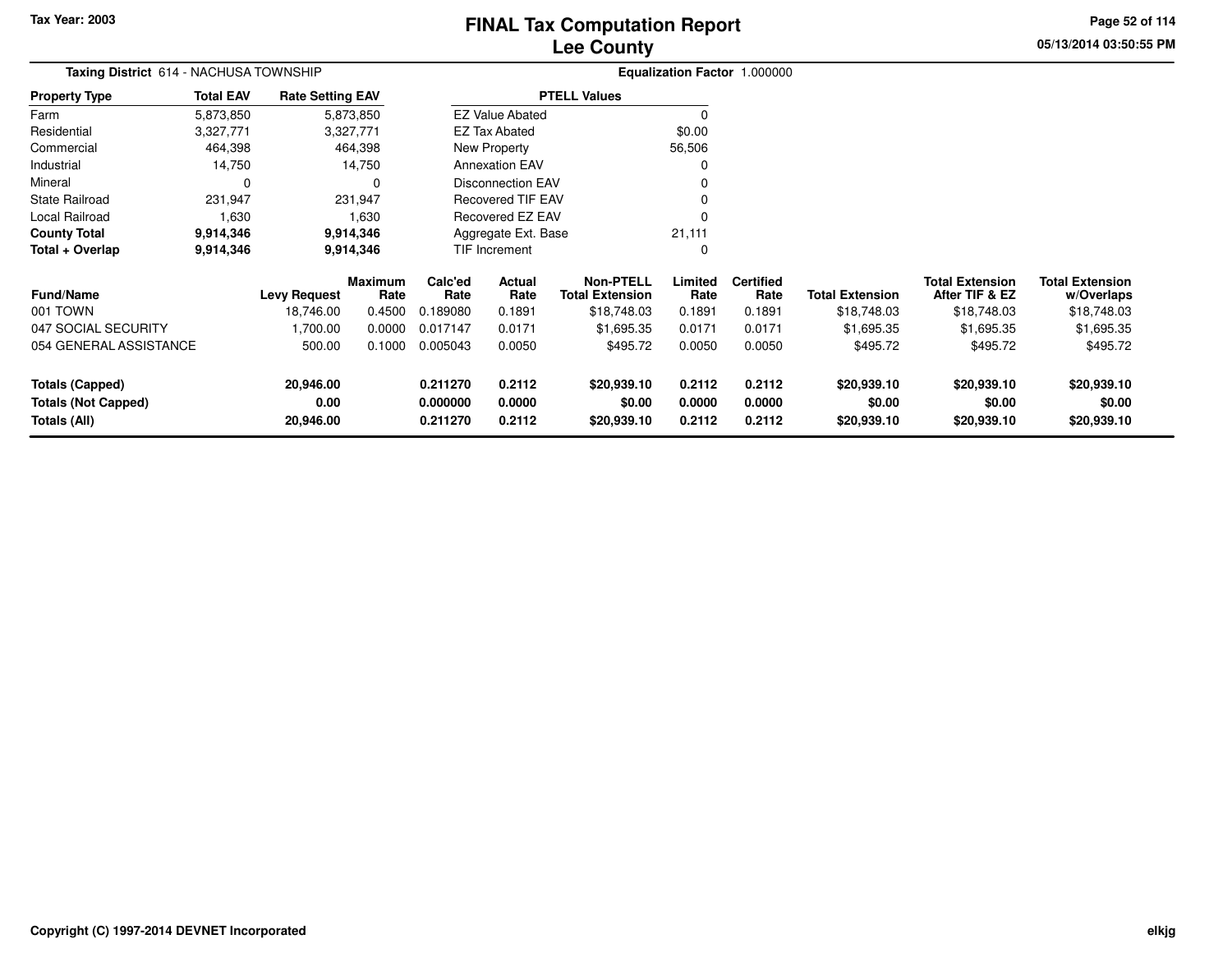**Totals (All)**

# **Lee CountyFINAL Tax Computation Report**

**0.387257 0.3668 \$36,365.82 0.3668 0.3668 \$36,365.82 \$36,365.82 \$36,365.82**

**05/13/2014 03:50:55 PMPage 53 of 114**

> **w/Overlaps**\$19,025.63

| Taxing District 614RB - NACHUSA TWP ROAD/BRIDGE |                  |                         |                        |                 |                          |                                            |                 | Equalization Factor 1.000000 |                        |                                          |                                      |
|-------------------------------------------------|------------------|-------------------------|------------------------|-----------------|--------------------------|--------------------------------------------|-----------------|------------------------------|------------------------|------------------------------------------|--------------------------------------|
| <b>Property Type</b>                            | <b>Total EAV</b> | <b>Rate Setting EAV</b> |                        |                 |                          | <b>PTELL Values</b>                        |                 |                              |                        |                                          |                                      |
| Farm                                            | 5,873,850        |                         | 5,873,850              |                 | <b>EZ Value Abated</b>   |                                            |                 |                              |                        |                                          |                                      |
| Residential                                     | 3,327,771        |                         | 3,327,771              |                 | <b>EZ Tax Abated</b>     |                                            | \$0.00          |                              |                        |                                          |                                      |
| Commercial                                      | 464,398          |                         | 464,398                |                 | New Property             |                                            | 56,506          |                              |                        |                                          |                                      |
| Industrial                                      | 14,750           |                         | 14,750                 |                 | <b>Annexation EAV</b>    |                                            |                 |                              |                        |                                          |                                      |
| Mineral                                         | $\Omega$         |                         | $\Omega$               |                 | <b>Disconnection EAV</b> |                                            |                 |                              |                        |                                          |                                      |
| <b>State Railroad</b>                           | 231,947          |                         | 231,947                |                 | <b>Recovered TIF EAV</b> |                                            |                 |                              |                        |                                          |                                      |
| Local Railroad                                  | 1,630            |                         | 1,630                  |                 | Recovered EZ EAV         |                                            | $\Omega$        |                              |                        |                                          |                                      |
| <b>County Total</b>                             | 9,914,346        |                         | 9,914,346              |                 | Aggregate Ext. Base      |                                            | 36,566          |                              |                        |                                          |                                      |
| Total + Overlap                                 | 9,914,346        |                         | 9,914,346              |                 | TIF Increment            |                                            | 0               |                              |                        |                                          |                                      |
| <b>Fund/Name</b>                                |                  | <b>Levy Request</b>     | <b>Maximum</b><br>Rate | Calc'ed<br>Rate | Actual<br>Rate           | <b>Non-PTELL</b><br><b>Total Extension</b> | Limited<br>Rate | <b>Certified</b><br>Rate     | <b>Total Extension</b> | <b>Total Extension</b><br>After TIF & EZ | <b>Total Extension</b><br>w/Overlaps |
| 007 ROAD & BRIDGE                               |                  | 19,025.00               | 0.3300                 | 0.191894        | 0.1919                   | \$19,025.63                                | 0.1919          | 0.1919                       | \$19,025.63            | \$19,025.63                              | \$19,025.63                          |
| 008 SPECIAL BRIDGE                              |                  | 869.00                  | 0.0500                 | 0.008765        | 0.0088                   | \$872.46                                   | 0.0088          | 0.0088                       | \$872.46               | \$872.46                                 | \$872.46                             |
| 009 PERMANENT ROAD                              |                  | 13,000.00               | 0.1670                 | 0.131123        | 0.1311                   | \$12,997.71                                | 0.1311          | 0.1311                       | \$12,997.71            | \$12,997.71                              | \$12,997.71                          |
| 010 EQUIPMENT & BUILDING                        |                  | 5,500.00                | 0.0350                 | 0.055475        | 0.0350                   | \$3,470.02                                 | 0.0350          | 0.0350                       | \$3,470.02             | \$3,470.02                               | \$3,470.02                           |
| <b>Totals (Capped)</b>                          |                  | 38,394.00               |                        | 0.387257        | 0.3668                   | \$36,365.82                                | 0.3668          | 0.3668                       | \$36,365.82            | \$36,365.82                              | \$36,365.82                          |
| <b>Totals (Not Capped)</b>                      |                  | 0.00                    |                        | 0.000000        | 0.0000                   | \$0.00                                     | 0.0000          | 0.0000                       | \$0.00                 | \$0.00                                   | \$0.00                               |

**38,394.00**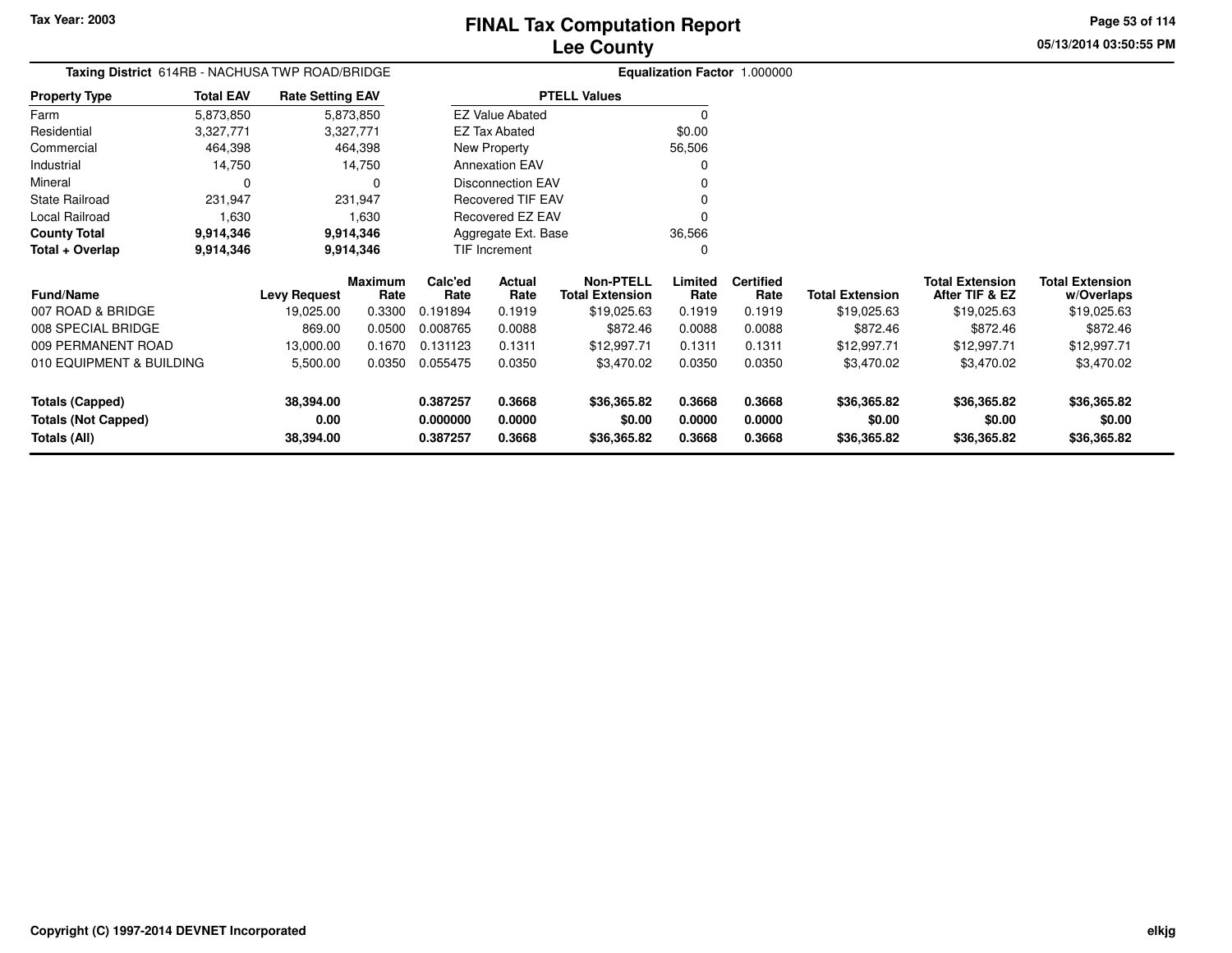# **Lee CountyFINAL Tax Computation Report**

**05/13/2014 03:50:55 PMPage 54 of 114**

|             | <b>Lee County</b>                   |  |
|-------------|-------------------------------------|--|
| D           | <b>Equalization Factor 1.000000</b> |  |
| Setting EAV | <b>PTELL Values</b>                 |  |

|                      | <b>Taxing District</b> 615 - NELSON TOWNSHIP |                         | <b>Equalization Factor</b> |         |  |  |  |
|----------------------|----------------------------------------------|-------------------------|----------------------------|---------|--|--|--|
| <b>Property Type</b> | <b>Total EAV</b>                             | <b>Rate Setting EAV</b> | <b>PTELL Values</b>        |         |  |  |  |
| Farm                 | 3,307,404                                    | 3,307,404               | <b>EZ Value Abated</b>     |         |  |  |  |
| Residential          | 7,657,479                                    | 7,657,479               | EZ Tax Abated              | \$0.00  |  |  |  |
| Commercial           | 574.109                                      | 574.109                 | New Property               | 102,580 |  |  |  |
| Industrial           | 540.240                                      | 540.240                 | <b>Annexation EAV</b>      |         |  |  |  |
| Mineral              |                                              | 0                       | <b>Disconnection EAV</b>   |         |  |  |  |
| State Railroad       | 1,189,530                                    | 1,189,530               | Recovered TIF EAV          |         |  |  |  |
| Local Railroad       |                                              | 0                       | Recovered EZ EAV           |         |  |  |  |
| <b>County Total</b>  | 13,268,762                                   | 13,268,762              | Aggregate Ext. Base        | 19,310  |  |  |  |
| Total + Overlap      | 13,268,762                                   | 13,268,762              | <b>TIF Increment</b>       |         |  |  |  |

| <b>Fund/Name</b>           | <b>Levy Request</b> | <b>Maximum</b><br>Rate | Calc'ed<br>Rate | Actual<br>Rate | Non-PTELL<br><b>Total Extension</b> | Limited<br>Rate | <b>Certified</b><br>Rate | <b>Total Extension</b> | <b>Total Extension</b><br>After TIF & EZ | <b>Total Extension</b><br>w/Overlaps |
|----------------------------|---------------------|------------------------|-----------------|----------------|-------------------------------------|-----------------|--------------------------|------------------------|------------------------------------------|--------------------------------------|
| 001 TOWN                   | 13,800.00           | 0.4500                 | 0.104004        | 0.1040         | \$13,799.51                         | 0.1040          | 0.1040                   | \$13,799.51            | \$13,799.51                              | \$13,799.51                          |
| 035 LIABILITY INS          | 3,860.00            | 0.0000                 | 0.029091        | 0.0291         | \$3,861.21                          | 0.0291          | 0.0291                   | \$3,861.21             | \$3,861.21                               | \$3,861.21                           |
| 047 SOCIAL SECURITY        | 00.060.1            | 0.0000                 | 0.007989        | 0.0080         | \$1.061.50                          | 0.0080          | 0.0080                   | \$1,061.50             | \$1,061.50                               | \$1,061.50                           |
| 054 GENERAL ASSISTANCE     | 700.00              | 0.1000                 | 0.005276        | 0.0053         | \$703.24                            | 0.0053          | 0.0053                   | \$703.24               | \$703.24                                 | \$703.24                             |
| Totals (Capped)            | 19,420.00           |                        | 0.146360        | 0.1464         | \$19,425.46                         | 0.1464          | 0.1464                   | \$19,425.46            | \$19,425.46                              | \$19,425.46                          |
| <b>Totals (Not Capped)</b> | 0.00                |                        | 0.000000        | 0.0000         | \$0.00                              | 0.0000          | 0.0000                   | \$0.00                 | \$0.00                                   | \$0.00                               |
| Totals (All)               | 19,420.00           |                        | 0.146360        | 0.1464         | \$19,425.46                         | 0.1464          | 0.1464                   | \$19,425.46            | \$19,425.46                              | \$19,425.46                          |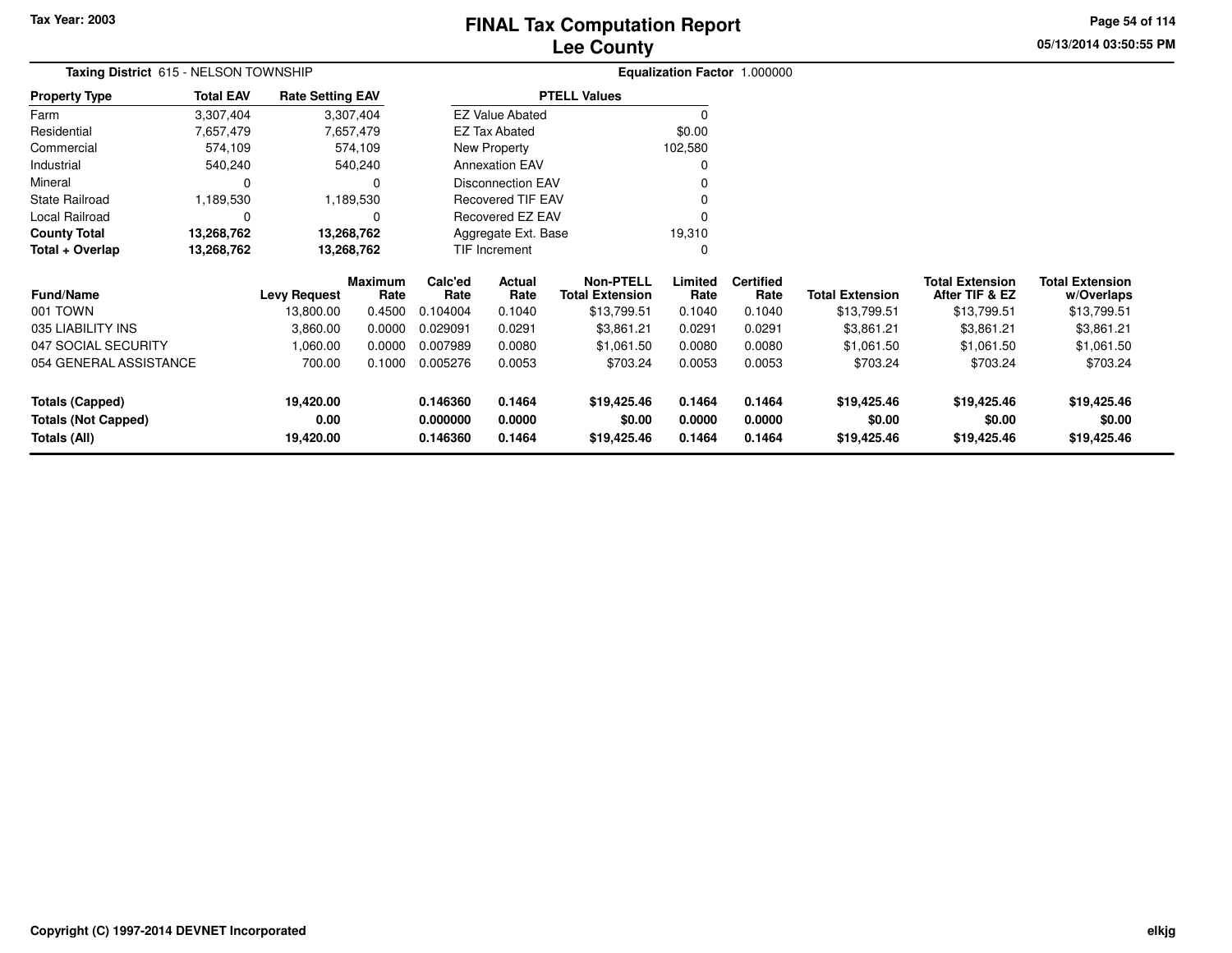# **Lee CountyFINAL Tax Computation Report**

**05/13/2014 03:50:55 PM Page 55 of 114**

| Taxing District 615RB - NELSON TWP ROAD/BRIDGE                |                  |                                |                        | Equalization Factor 1.000000     |                            |                                            |                            |                            |                                      |                                          |                                      |  |
|---------------------------------------------------------------|------------------|--------------------------------|------------------------|----------------------------------|----------------------------|--------------------------------------------|----------------------------|----------------------------|--------------------------------------|------------------------------------------|--------------------------------------|--|
| <b>Property Type</b>                                          | <b>Total EAV</b> | <b>Rate Setting EAV</b>        |                        |                                  |                            | <b>PTELL Values</b>                        |                            |                            | <b>Road and Bridge Transfer</b>      |                                          |                                      |  |
| Farm                                                          | 3,307,404        |                                | 3,307,404              |                                  | <b>EZ Value Abated</b>     |                                            |                            | <b>Municipality</b>        |                                      | Fund                                     | <b>Amount Extended</b>               |  |
| Residential                                                   | 7,657,479        |                                | 7,657,479              |                                  | EZ Tax Abated              |                                            | \$0.00                     |                            |                                      |                                          |                                      |  |
| Commercial                                                    | 574,109          |                                | 574,109                |                                  | New Property<br>102,580    |                                            |                            |                            | 709 - VILLAGE OF NELSON              | 007                                      | \$1,032.24                           |  |
| Industrial                                                    | 540,240          |                                | 540,240                |                                  | <b>Annexation EAV</b>      |                                            |                            | <b>Total</b>               |                                      |                                          | \$1,032.24                           |  |
| Mineral                                                       | 0                |                                | 0                      |                                  | <b>Disconnection EAV</b>   |                                            |                            |                            |                                      |                                          |                                      |  |
| State Railroad                                                | 1,189,530        |                                | 1,189,530              |                                  | <b>Recovered TIF EAV</b>   |                                            |                            |                            |                                      |                                          |                                      |  |
| <b>Local Railroad</b>                                         | 0                |                                | 0                      |                                  | Recovered EZ EAV           |                                            |                            |                            |                                      |                                          |                                      |  |
| <b>County Total</b>                                           | 13,268,762       |                                | 13,268,762             |                                  | Aggregate Ext. Base        |                                            |                            |                            |                                      |                                          |                                      |  |
| Total + Overlap                                               | 13,268,762       |                                | 13,268,762             | 38,436<br>TIF Increment          |                            |                                            |                            |                            |                                      |                                          |                                      |  |
| <b>Fund/Name</b>                                              |                  | <b>Levy Request</b>            | <b>Maximum</b><br>Rate | Calc'ed<br>Rate                  | Actual<br>Rate             | <b>Non-PTELL</b><br><b>Total Extension</b> | Limited<br>Rate            | <b>Certified</b><br>Rate   | <b>Total Extension</b>               | <b>Total Extension</b><br>After TIF & EZ | <b>Total Extension</b><br>w/Overlaps |  |
| 007 ROAD & BRIDGE                                             |                  | 20.878.00                      | 0.1650                 | 0.157347                         | 0.1573                     | \$20,871.76                                | 0.1546                     | 0.1546                     | \$20,513.51                          | \$20,513.51                              | \$20,513.51                          |  |
| 009 PERMANENT ROAD                                            |                  | 19,473.00                      | 0.1670                 | 0.146758                         | 0.1468                     | \$19,478.54                                | 0.1443                     | 0.1443                     | \$19,146.82                          | \$19,146.82                              | \$19,146.82                          |  |
| Totals (Capped)<br><b>Totals (Not Capped)</b><br>Totals (All) |                  | 40,351.00<br>0.00<br>40,351.00 |                        | 0.304105<br>0.000000<br>0.304105 | 0.3041<br>0.0000<br>0.3041 | \$40,350.30<br>\$0.00<br>\$40,350.30       | 0.2989<br>0.0000<br>0.2989 | 0.2989<br>0.0000<br>0.2989 | \$39,660.33<br>\$0.00<br>\$39,660.33 | \$39,660.33<br>\$0.00<br>\$39,660.33     | \$39,660.33<br>\$0.00<br>\$39,660.33 |  |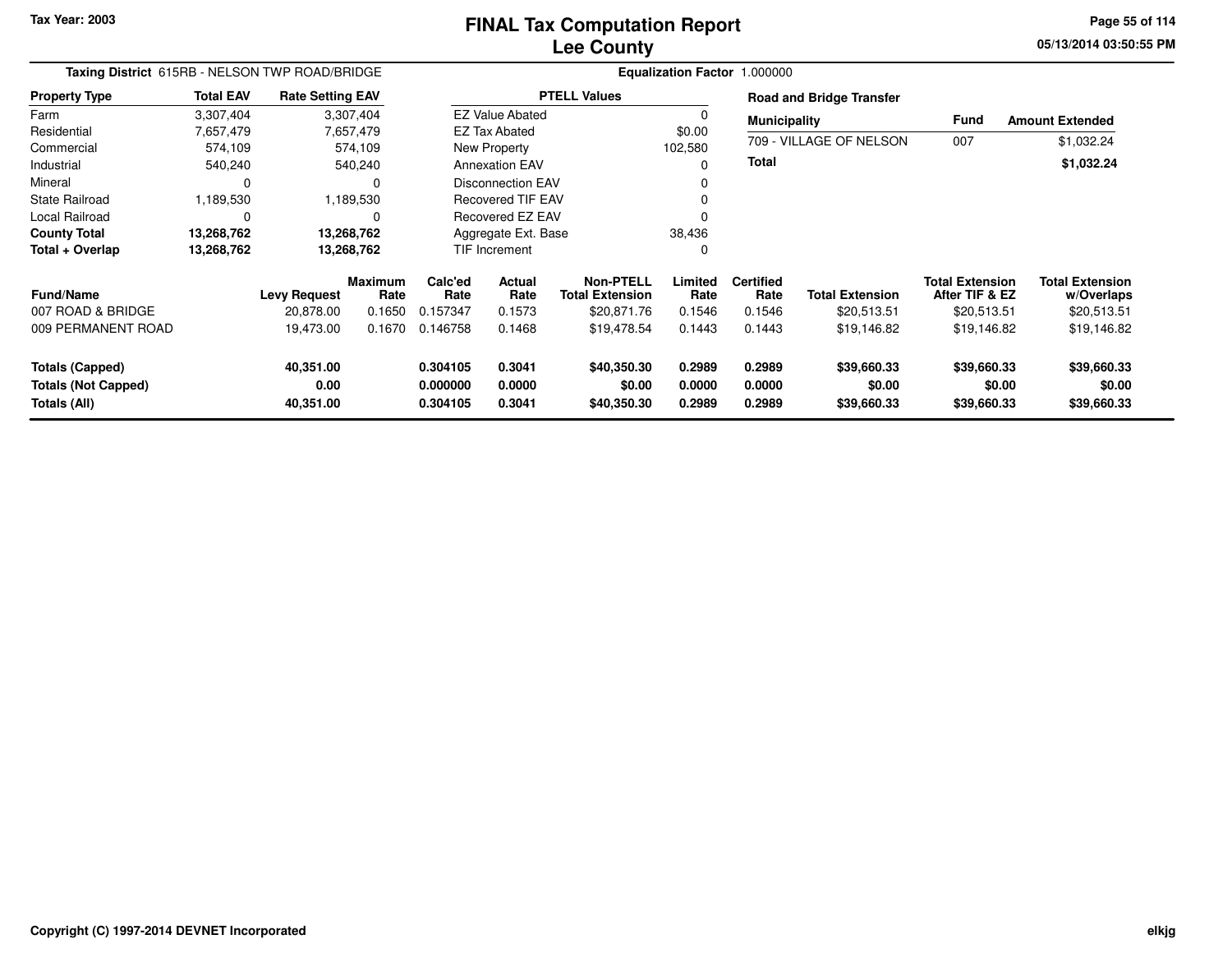# **Lee CountyFINAL Tax Computation Report**

**05/13/2014 03:50:55 PMPage 56 of 114**

| TIVAL TAX GOMPULATION NEPOLI |  |
|------------------------------|--|
| <b>Lee County</b>            |  |

| <b>Taxing District</b> 616 - PALMYRA TOWNSHIP |                  |                         |                        |                 |                          | Equalization Factor 1.000000               |                 |                          |                        |                                          |                                      |
|-----------------------------------------------|------------------|-------------------------|------------------------|-----------------|--------------------------|--------------------------------------------|-----------------|--------------------------|------------------------|------------------------------------------|--------------------------------------|
| <b>Property Type</b>                          | <b>Total EAV</b> | <b>Rate Setting EAV</b> |                        |                 |                          | <b>PTELL Values</b>                        |                 |                          |                        |                                          |                                      |
| Farm                                          | 7,374,101        |                         | 7,374,101              |                 | <b>EZ Value Abated</b>   |                                            | 0               |                          |                        |                                          |                                      |
| Residential                                   | 35,517,849       |                         | 35,517,849             |                 | <b>EZ Tax Abated</b>     |                                            | \$0.00          |                          |                        |                                          |                                      |
| Commercial                                    | 3,008,864        |                         | 3,008,864              |                 | New Property             |                                            | 1,208,491       |                          |                        |                                          |                                      |
| Industrial                                    | 1,101            |                         | 1,101                  |                 | <b>Annexation EAV</b>    |                                            | 0               |                          |                        |                                          |                                      |
| Mineral                                       | C                |                         | $\Omega$               |                 | <b>Disconnection EAV</b> |                                            | 0               |                          |                        |                                          |                                      |
| <b>State Railroad</b>                         | 28,410           |                         | 28,410                 |                 | Recovered TIF EAV        |                                            | 0               |                          |                        |                                          |                                      |
| Local Railroad                                |                  |                         | $\Omega$               |                 | Recovered EZ EAV         |                                            | 0               |                          |                        |                                          |                                      |
| <b>County Total</b>                           | 45,930,325       |                         | 45,930,325             |                 | Aggregate Ext. Base      |                                            | 62,037          |                          |                        |                                          |                                      |
| Total + Overlap                               | 45,930,325       |                         | 45,930,325             |                 | TIF Increment            |                                            | $\Omega$        |                          |                        |                                          |                                      |
| <b>Fund/Name</b>                              |                  | <b>Levy Request</b>     | <b>Maximum</b><br>Rate | Calc'ed<br>Rate | Actual<br>Rate           | <b>Non-PTELL</b><br><b>Total Extension</b> | Limited<br>Rate | <b>Certified</b><br>Rate | <b>Total Extension</b> | <b>Total Extension</b><br>After TIF & EZ | <b>Total Extension</b><br>w/Overlaps |
| 001 TOWN                                      |                  | 54,000.00               | 0.2500                 | 0.117569        | 0.1176                   | \$54,014.06                                | 0.1176          | 0.1176                   | \$54,014.06            | \$54,014.06                              | \$54,014.06                          |
| 047 SOCIAL SECURITY                           |                  | 3,950.00                | 0.0000                 | 0.008600        | 0.0086                   | \$3,950.01                                 | 0.0086          | 0.0086                   | \$3,950.01             | \$3,950.01                               | \$3,950.01                           |
| 054 GENERAL ASSISTANCE                        |                  | 6,629.00                | 0.1000                 | 0.014433        | 0.0144                   | \$6,613.97                                 | 0.0144          | 0.0144                   | \$6,613.97             | \$6,613.97                               | \$6,613.97                           |
| <b>Totals (Capped)</b>                        |                  | 64,579.00               |                        | 0.140602        | 0.1406                   | \$64,578.04                                | 0.1406          | 0.1406                   | \$64,578.04            | \$64,578.04                              | \$64,578.04                          |
| <b>Totals (Not Capped)</b>                    |                  | 0.00                    |                        | 0.000000        | 0.0000                   | \$0.00                                     | 0.0000          | 0.0000                   | \$0.00                 | \$0.00                                   | \$0.00                               |
| 64,579.00<br>Totals (All)                     |                  |                         | 0.140602               | 0.1406          | \$64,578.04              | 0.1406                                     | 0.1406          | \$64,578.04              | \$64,578.04            | \$64,578.04                              |                                      |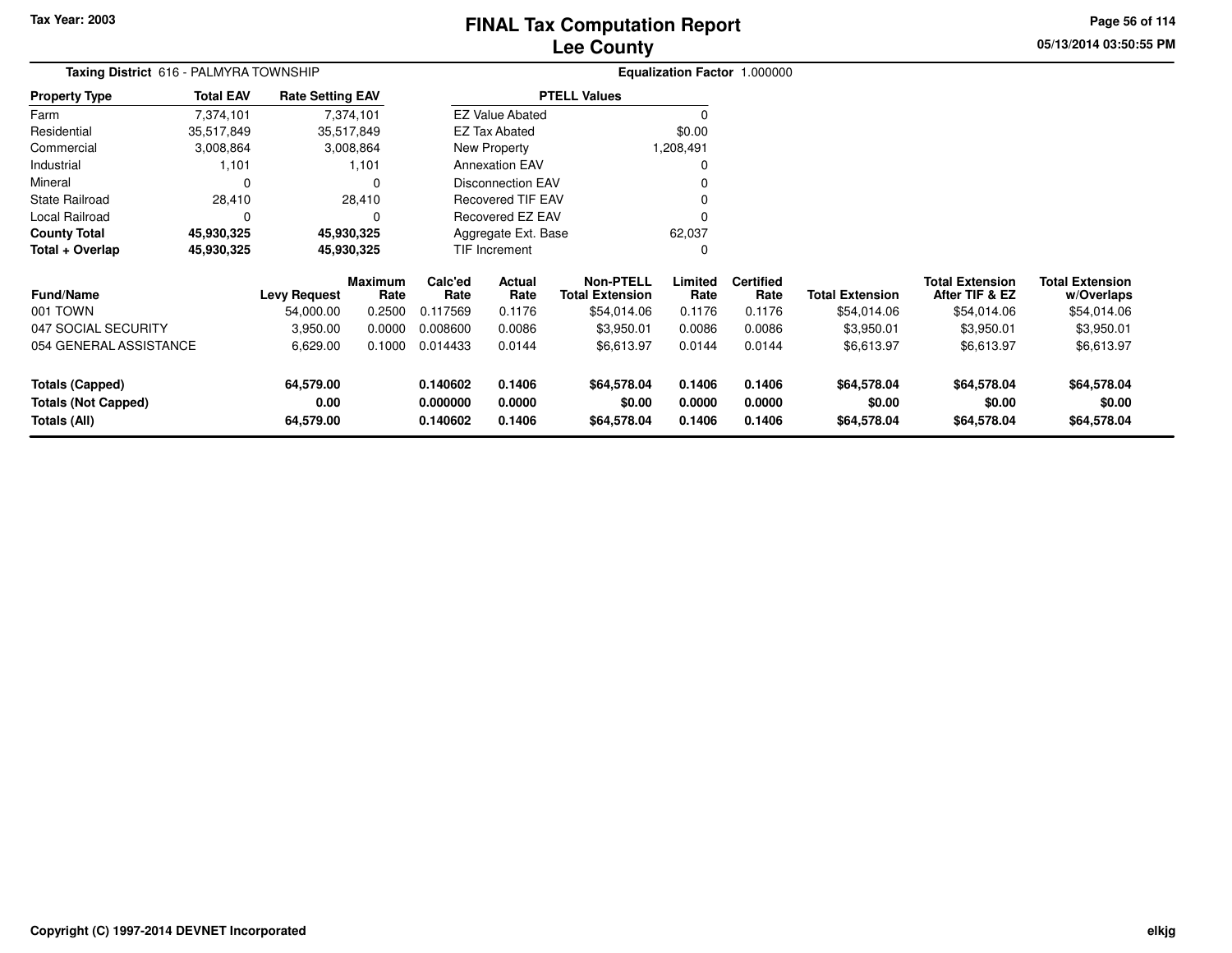**Totals (All)**

# **Lee CountyFINAL Tax Computation Report**

**05/13/2014 03:50:55 PMPage 57 of 114**

| Taxing District 616RB - PALMYRA TWP ROAD/BRIDGE |                  |                         |                        |                 |                          | Equalization Factor 1.000000               |                 |                          |                        |                                          |                                      |
|-------------------------------------------------|------------------|-------------------------|------------------------|-----------------|--------------------------|--------------------------------------------|-----------------|--------------------------|------------------------|------------------------------------------|--------------------------------------|
| <b>Property Type</b>                            | <b>Total EAV</b> | <b>Rate Setting EAV</b> |                        |                 |                          | <b>PTELL Values</b>                        |                 |                          |                        |                                          |                                      |
| Farm                                            | 7,374,101        |                         | 7,374,101              |                 | <b>EZ Value Abated</b>   |                                            | $\Omega$        |                          |                        |                                          |                                      |
| Residential                                     | 35,517,849       | 35,517,849              |                        |                 | <b>EZ Tax Abated</b>     |                                            | \$0.00          |                          |                        |                                          |                                      |
| Commercial                                      | 3,008,864        |                         | 3,008,864              |                 | <b>New Property</b>      |                                            | 1,208,491       |                          |                        |                                          |                                      |
| Industrial                                      | 1,101            |                         | 1,101                  |                 | <b>Annexation EAV</b>    |                                            | 0               |                          |                        |                                          |                                      |
| Mineral                                         | $\Omega$         |                         | 0                      |                 | <b>Disconnection EAV</b> |                                            |                 |                          |                        |                                          |                                      |
| <b>State Railroad</b>                           | 28,410           |                         | 28,410                 |                 | <b>Recovered TIF EAV</b> |                                            |                 |                          |                        |                                          |                                      |
| Local Railroad                                  | 0                |                         | 0                      |                 | <b>Recovered EZ EAV</b>  |                                            | 0               |                          |                        |                                          |                                      |
| <b>County Total</b>                             | 45,930,325       | 45,930,325              |                        |                 | Aggregate Ext. Base      |                                            | 85,096          |                          |                        |                                          |                                      |
| Total + Overlap                                 | 45,930,325       | 45,930,325              |                        |                 | <b>TIF Increment</b>     |                                            | $\Omega$        |                          |                        |                                          |                                      |
| <b>Fund/Name</b>                                |                  | <b>Levy Request</b>     | <b>Maximum</b><br>Rate | Calc'ed<br>Rate | Actual<br>Rate           | <b>Non-PTELL</b><br><b>Total Extension</b> | Limited<br>Rate | <b>Certified</b><br>Rate | <b>Total Extension</b> | <b>Total Extension</b><br>After TIF & EZ | <b>Total Extension</b><br>w/Overlaps |
| 007 ROAD & BRIDGE                               |                  | 68,788.00               | 0.3300                 | 0.149766        | 0.1498                   | \$68,803.63                                | 0.1498          | 0.1498                   | \$68,803.63            | \$68,803.63                              | \$68,803.63                          |
| 008 SPECIAL BRIDGE                              |                  | 2,203.00                | 0.0500                 | 0.004796        | 0.0048                   | \$2,204.66                                 | 0.0048          | 0.0048                   | \$2,204.66             | \$2,204.66                               | \$2,204.66                           |
| 010 EQUIPMENT & BUILDING                        |                  | 15,410.00               | 0.0350                 | 0.033551        | 0.0336                   | \$15,432.59                                | 0.0336          | 0.0336                   | \$15,432.59            | \$15,432.59                              | \$15,432.59                          |
| 047 SOCIAL SECURITY                             |                  | 2,005.00                | 0.0000                 | 0.004365        | 0.0044                   | \$2,020.93                                 | 0.0044          | 0.0044                   | \$2,020.93             | \$2,020.93                               | \$2,020.93                           |
| 090 ROAD DAMAGE                                 |                  | 100.00                  | 0.0330                 | 0.000218        | 0.0002                   | \$91.86                                    | 0.0002          | 0.0002                   | \$91.86                | \$91.86                                  | \$91.86                              |
| <b>Totals (Capped)</b>                          |                  | 88,506.00               |                        | 0.192696        | 0.1928                   | \$88,553.67                                | 0.1928          | 0.1928                   | \$88,553.67            | \$88,553.67                              | \$88,553.67                          |
| <b>Totals (Not Capped)</b>                      |                  | 0.00                    |                        | 0.000000        | 0.0000                   | \$0.00                                     | 0.0000          | 0.0000                   | \$0.00                 | \$0.00                                   | \$0.00                               |

**0.192696 0.1928 \$88,553.67 0.1928 0.1928 \$88,553.67 \$88,553.67 \$88,553.67**

**88,506.00**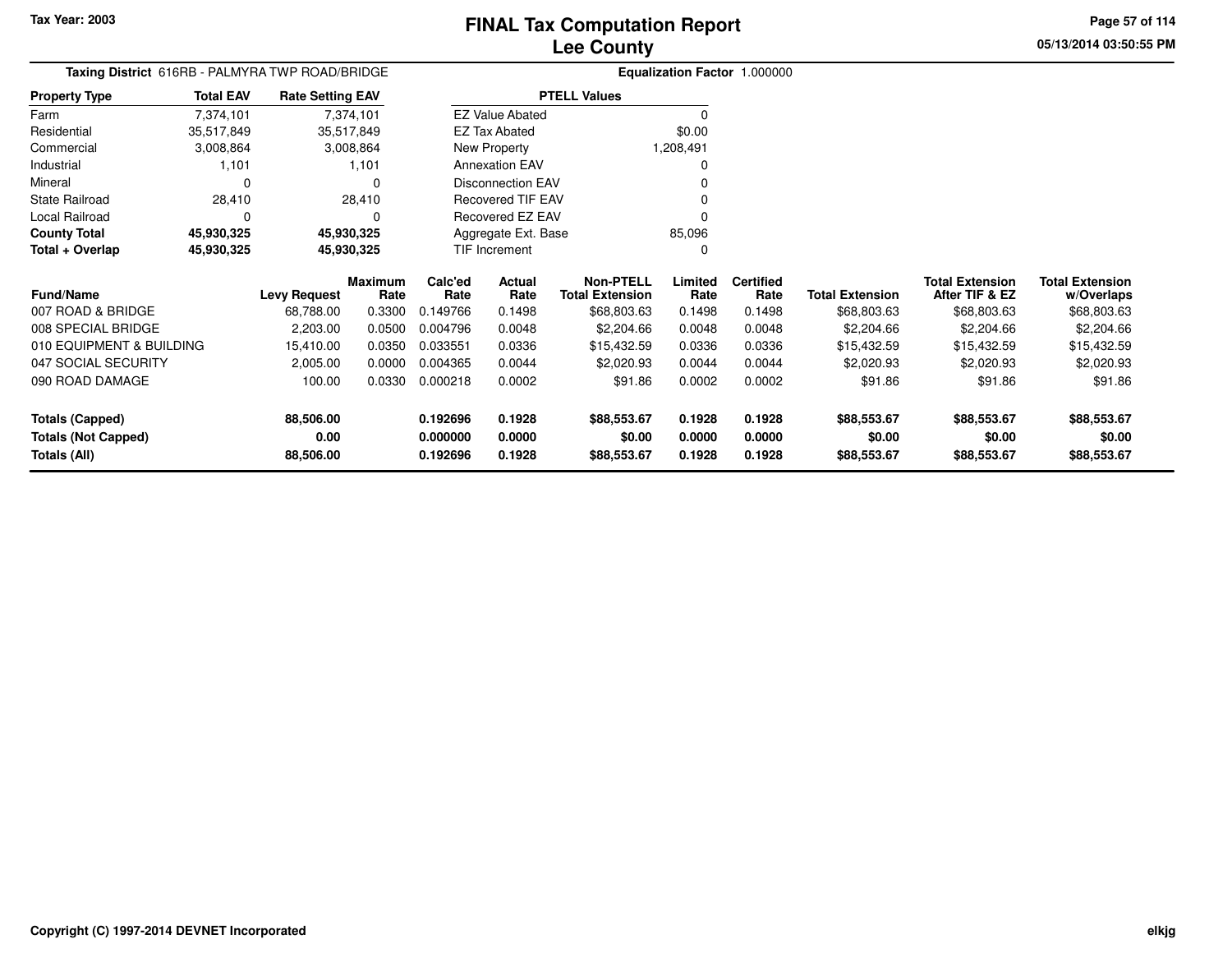# **Lee CountyFINAL Tax Computation Report**

**05/13/2014 03:50:55 PM Page 58 of 114**

| <b>Taxing District</b> 617 - REYNOLDS TOWNSHIP |                  |                         |                        |                 |                          |                                            |                 | Equalization Factor 1.000000 |                        |                                          |                                      |
|------------------------------------------------|------------------|-------------------------|------------------------|-----------------|--------------------------|--------------------------------------------|-----------------|------------------------------|------------------------|------------------------------------------|--------------------------------------|
| Property Type                                  | <b>Total EAV</b> | <b>Rate Setting EAV</b> |                        |                 |                          | <b>PTELL Values</b>                        |                 |                              |                        |                                          |                                      |
| Farm                                           | 7,538,686        |                         | 7,538,686              |                 | <b>EZ Value Abated</b>   |                                            | $\Omega$        |                              |                        |                                          |                                      |
| Residential                                    | 2,165,820        |                         | 2,165,820              |                 | <b>EZ Tax Abated</b>     |                                            | \$0.00          |                              |                        |                                          |                                      |
| Commercial                                     | 88,246           |                         | 88,246                 |                 | New Property             |                                            | 13,135          |                              |                        |                                          |                                      |
| Industrial                                     | 88               |                         | 88                     |                 | <b>Annexation EAV</b>    |                                            | 0               |                              |                        |                                          |                                      |
| Mineral                                        | 0                |                         | $\Omega$               |                 | <b>Disconnection EAV</b> |                                            |                 |                              |                        |                                          |                                      |
| State Railroad                                 | 67,288           |                         | 67,288                 |                 | <b>Recovered TIF EAV</b> |                                            |                 |                              |                        |                                          |                                      |
| Local Railroad                                 | 0                |                         | 0                      |                 | Recovered EZ EAV         |                                            | 0               |                              |                        |                                          |                                      |
| County Total                                   | 9,860,128        |                         | 9,860,128              |                 | Aggregate Ext. Base      |                                            | 31,925          |                              |                        |                                          |                                      |
| Total + Overlap                                | 9,860,128        |                         | 9,860,128              |                 | <b>TIF Increment</b>     |                                            | 0               |                              |                        |                                          |                                      |
| <b>Fund/Name</b>                               |                  | <b>Levy Request</b>     | <b>Maximum</b><br>Rate | Calc'ed<br>Rate | Actual<br>Rate           | <b>Non-PTELL</b><br><b>Total Extension</b> | Limited<br>Rate | <b>Certified</b><br>Rate     | <b>Total Extension</b> | <b>Total Extension</b><br>After TIF & EZ | <b>Total Extension</b><br>w/Overlaps |
| 001 TOWN                                       |                  | 33,521.00               | 0.4500                 | 0.339965        | 0.3400                   | \$33,524.44                                | 0.3320          | 0.3320                       | \$32,735.62            | \$32,735.62                              | \$32,735.62                          |
| 054 GENERAL ASSISTANCE                         |                  | 0.00                    | 0.1000                 | 0.000000        | 0.0000                   | \$0.00                                     | 0.0000          | 0.0000                       | \$0.00                 | \$0.00                                   | \$0.00                               |
| <b>Totals (Capped)</b>                         |                  | 33,521.00               |                        | 0.339965        | 0.3400                   | \$33,524.44                                | 0.3320          | 0.3320                       | \$32,735.62            | \$32,735.62                              | \$32,735.62                          |
| <b>Totals (Not Capped)</b>                     |                  | 0.00                    |                        | 0.000000        | 0.0000                   | \$0.00                                     | 0.0000          | 0.0000                       | \$0.00                 | \$0.00                                   | \$0.00                               |
| Totals (All)                                   |                  | 33,521.00               |                        | 0.339965        | 0.3400                   | \$33,524.44                                | 0.3320          | 0.3320                       | \$32,735.62            | \$32,735.62                              | \$32,735.62                          |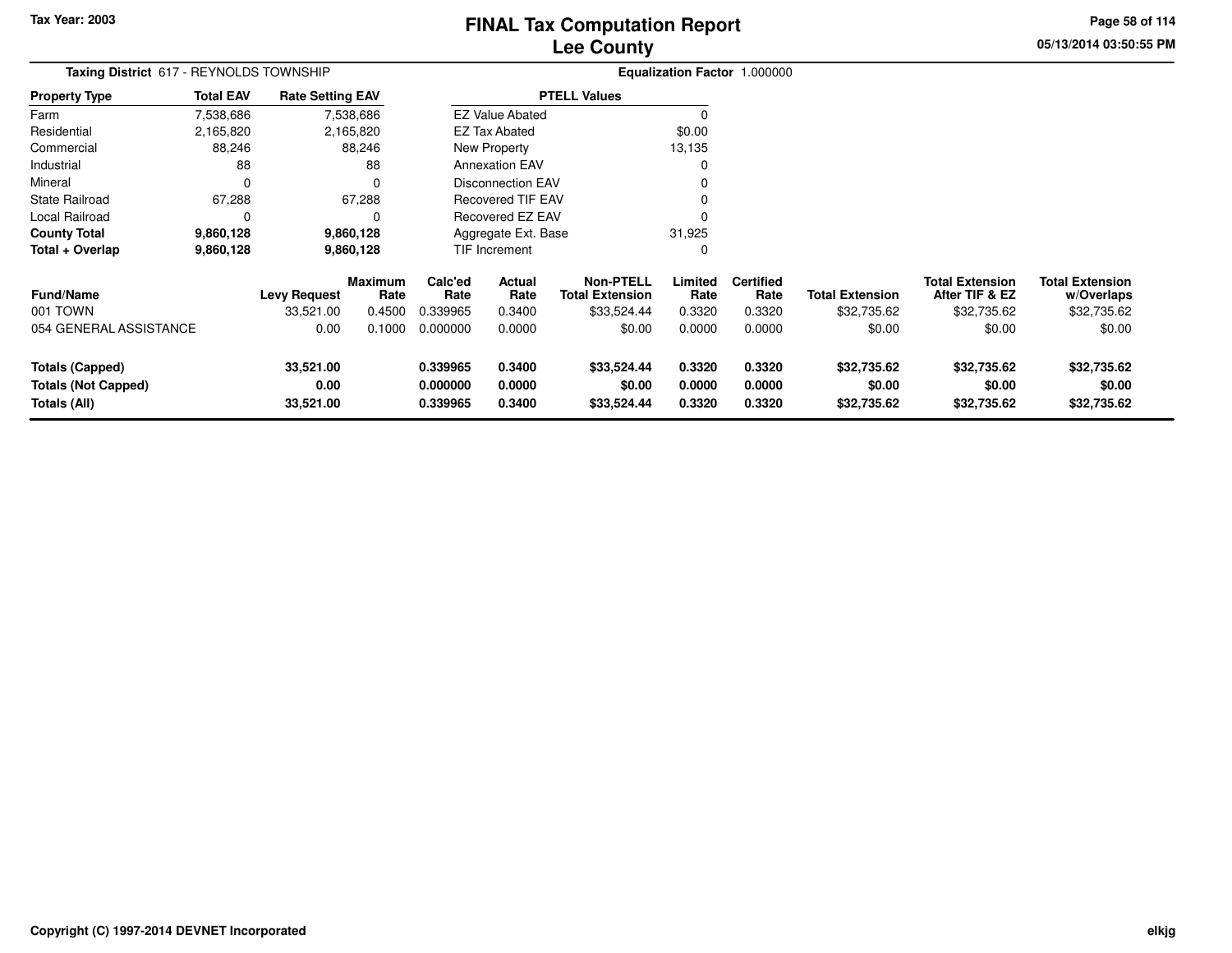**05/13/2014 03:50:55 PMPage 59 of 114**

| Taxing District 617RB - REYNOLDS TWP RD/BRIDGE |                  | Equalization Factor 1.000000 |                        |                 |                          |                                            |                 |                          |                        |                                          |                                      |
|------------------------------------------------|------------------|------------------------------|------------------------|-----------------|--------------------------|--------------------------------------------|-----------------|--------------------------|------------------------|------------------------------------------|--------------------------------------|
| <b>Property Type</b>                           | <b>Total EAV</b> | <b>Rate Setting EAV</b>      |                        |                 |                          | <b>PTELL Values</b>                        |                 |                          |                        |                                          |                                      |
| Farm                                           | 7,538,686        |                              | 7,538,686              |                 | <b>EZ Value Abated</b>   |                                            | 0               |                          |                        |                                          |                                      |
| Residential                                    | 2,165,820        |                              | 2,165,820              |                 | <b>EZ Tax Abated</b>     |                                            | \$0.00          |                          |                        |                                          |                                      |
| Commercial                                     | 88,246           |                              | 88,246                 |                 | New Property             |                                            | 13,135          |                          |                        |                                          |                                      |
| Industrial                                     | 88               |                              | 88                     |                 | <b>Annexation EAV</b>    |                                            |                 |                          |                        |                                          |                                      |
| Mineral                                        | $\Omega$         |                              | $\Omega$               |                 | <b>Disconnection EAV</b> |                                            |                 |                          |                        |                                          |                                      |
| <b>State Railroad</b>                          | 67,288           |                              | 67,288                 |                 | <b>Recovered TIF EAV</b> |                                            |                 |                          |                        |                                          |                                      |
| Local Railroad                                 |                  |                              | O                      |                 | Recovered EZ EAV         |                                            |                 |                          |                        |                                          |                                      |
| <b>County Total</b>                            | 9,860,128        | 9,860,128                    |                        |                 | Aggregate Ext. Base      |                                            | 41,721          |                          |                        |                                          |                                      |
| Total + Overlap                                | 9,860,128        |                              | 9,860,128              |                 | TIF Increment            |                                            | O               |                          |                        |                                          |                                      |
| <b>Fund/Name</b>                               |                  | <b>Levy Request</b>          | <b>Maximum</b><br>Rate | Calc'ed<br>Rate | Actual<br>Rate           | <b>Non-PTELL</b><br><b>Total Extension</b> | Limited<br>Rate | <b>Certified</b><br>Rate | <b>Total Extension</b> | <b>Total Extension</b><br>After TIF & EZ | <b>Total Extension</b><br>w/Overlaps |
| 007 ROAD & BRIDGE                              |                  | 18,431.00                    | 0.1650                 | 0.186925        | 0.1650                   | \$16,269.21                                | 0.1650          | 0.1650                   | \$16,269.21            | \$16,269.21                              | \$16,269.21                          |
| 008 SPECIAL BRIDGE                             |                  | 1,765.00                     | 0.0500                 | 0.017900        | 0.0179                   | \$1,764.96                                 | 0.0179          | 0.0179                   | \$1,764.96             | \$1,764.96                               | \$1,764.96                           |
| 009 PERMANENT ROAD                             |                  | 18,654.00                    | 0.1670                 | 0.189186        | 0.1670                   | \$16,466.41                                | 0.1670          | 0.1670                   | \$16,466.41            | \$16,466.41                              | \$16,466.41                          |
| 010 EQUIPMENT & BUILDING                       |                  | 3,910.00                     | 0.0350                 | 0.039655        | 0.0350                   | \$3,451.04                                 | 0.0350          | 0.0350                   | \$3,451.04             | \$3,451.04                               | \$3,451.04                           |
| <b>Totals (Capped)</b>                         |                  | 42,760.00                    |                        | 0.433666        | 0.3849                   | \$37,951.62                                | 0.3849          | 0.3849                   | \$37,951.62            | \$37,951.62                              | \$37,951.62                          |
| <b>Totals (Not Capped)</b>                     |                  | 0.00                         |                        | 0.000000        | 0.0000                   | \$0.00                                     | 0.0000          | 0.0000                   | \$0.00                 | \$0.00                                   | \$0.00                               |
| Totals (All)                                   |                  | 42,760.00                    |                        | 0.433666        | 0.3849                   | \$37,951.62                                | 0.3849          | 0.3849                   | \$37,951.62            | \$37,951.62                              | \$37,951.62                          |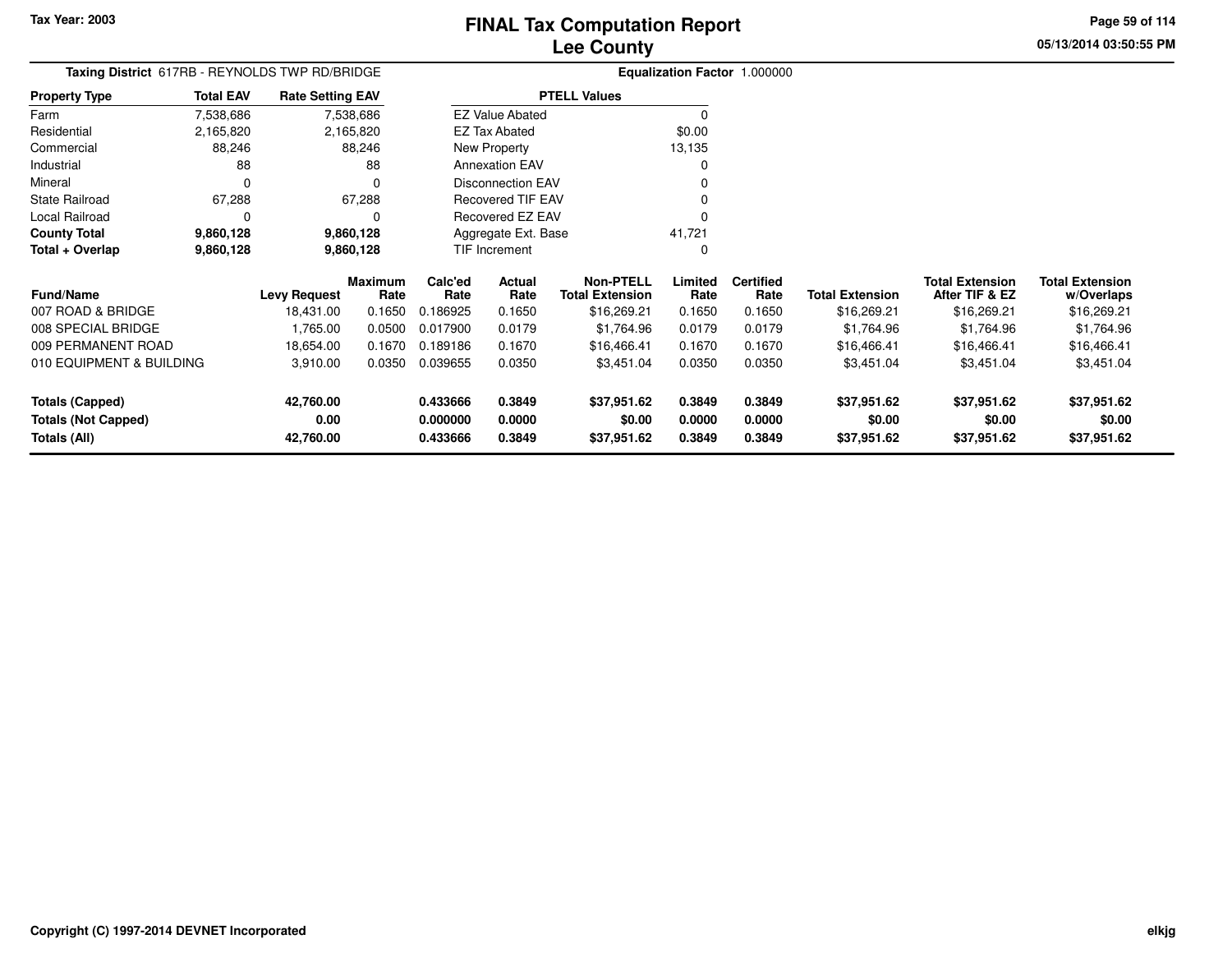# **Lee CountyFINAL Tax Computation Report**

**05/13/2014 03:50:55 PMPage 60 of 114**

|                       |                                            |                         |            |          |                          | LUU VUUIIL             |             |                              |                        |                        |                        |
|-----------------------|--------------------------------------------|-------------------------|------------|----------|--------------------------|------------------------|-------------|------------------------------|------------------------|------------------------|------------------------|
|                       | Taxing District 618 - SOUTH DIXON TOWNSHIP |                         |            |          |                          |                        |             | Equalization Factor 1.000000 |                        |                        |                        |
| <b>Property Type</b>  | <b>Total EAV</b>                           | <b>Rate Setting EAV</b> |            |          |                          | <b>PTELL Values</b>    |             |                              |                        |                        |                        |
| Farm                  | 5,561,718                                  |                         | 5,530,098  |          | <b>EZ Value Abated</b>   |                        | 9,040,174   |                              |                        |                        |                        |
| Residential           | 7,383,426                                  |                         | 7,383,426  |          | <b>EZ Tax Abated</b>     |                        | \$15,151.32 |                              |                        |                        |                        |
| Commercial            | 3,585,973                                  |                         | 3,186,330  |          | New Property             |                        | 3,164,999   |                              |                        |                        |                        |
| Industrial            | 17,883,927                                 |                         | 9,275,016  |          | <b>Annexation EAV</b>    |                        | 0           |                              |                        |                        |                        |
| Mineral               | 0                                          |                         |            |          | <b>Disconnection EAV</b> |                        |             |                              |                        |                        |                        |
| <b>State Railroad</b> | 228,778                                    |                         | 228,778    |          | Recovered TIF EAV        |                        | 0           |                              |                        |                        |                        |
| Local Railroad        | 1,270                                      |                         | 1,270      |          | Recovered EZ EAV         |                        | 2,443,114   |                              |                        |                        |                        |
| <b>County Total</b>   | 34,645,092                                 | 25,604,918              |            |          | Aggregate Ext. Base      |                        | 53,427      |                              |                        |                        |                        |
| Total + Overlap       | 34,645,092                                 |                         | 25,604,918 |          | TIF Increment            |                        | 0           |                              |                        |                        |                        |
|                       |                                            |                         | Maximum    | Calc'ed  | Actual                   | <b>Non-PTELL</b>       | Limited     | <b>Certified</b>             |                        | <b>Total Extension</b> | <b>Total Extension</b> |
| <b>Fund/Name</b>      |                                            | <b>Levy Request</b>     | Rate       | Rate     | Rate                     | <b>Total Extension</b> | Rate        | Rate                         | <b>Total Extension</b> | After TIF & EZ         | w/Overlaps             |
| 001 TOWN              |                                            | 34.720.00               | 0.4400     | 0.135599 | 0.1356                   | \$34,720.27            | 0.1356      | 0.1356                       | \$46,978.74            | \$34,720.27            | \$34,720.27            |
| 027 AUDIT             | 570.00<br>0.0050<br>0.002226<br>0.0022     |                         |            |          | \$563.31                 | 0.0022                 | 0.0022      | \$762.19                     | \$563.31               | \$563.31               |                        |
| 035 LIARILITY INS     |                                            | 3.940.00                | n nnnn     | 0.015388 | 0.0154                   | <b>\$3 943 16</b>      | 0.0154      | 0.0154                       | \$5.335.34             | \$394316               | \$394316               |

| 027 AUDIT           | 570.00    | 0.0050 | 0.002226 | 0.0022 | \$563.31    | 0.0022 | 0.0022 | \$762.19    | \$563.31    | \$563.31    |
|---------------------|-----------|--------|----------|--------|-------------|--------|--------|-------------|-------------|-------------|
| 035 LIABILITY INS   | 3.940.00  | 0.0000 | 0.015388 | 0.0154 | \$3.943.16  | 0.0154 | 0.0154 | \$5,335.34  | \$3,943.16  | \$3,943.16  |
| 047 SOCIAL SECURITY | 3.675.00  | 0.0000 | 0.014353 | 0.0144 | \$3.687.11  | 0.0144 | 0.0144 | \$4,988.89  | \$3,687.11  | \$3,687.11  |
| Totals (Capped)     | 42.905.00 |        | 0.167566 | 0.1676 | \$42,913.85 | 0.1676 | 0.1676 | \$58,065.16 | \$42,913.85 | \$42,913.85 |
| Totals (Not Capped) | 0.00      |        | 0.000000 | 0.0000 | \$0.00      | 0.0000 | 0.0000 | \$0.00      | \$0.00      | \$0.00      |
| Totals (All)        | 42.905.00 |        | 0.167566 | 0.1676 | \$42,913.85 | 0.1676 | 0.1676 | \$58,065.16 | \$42,913.85 | \$42,913.85 |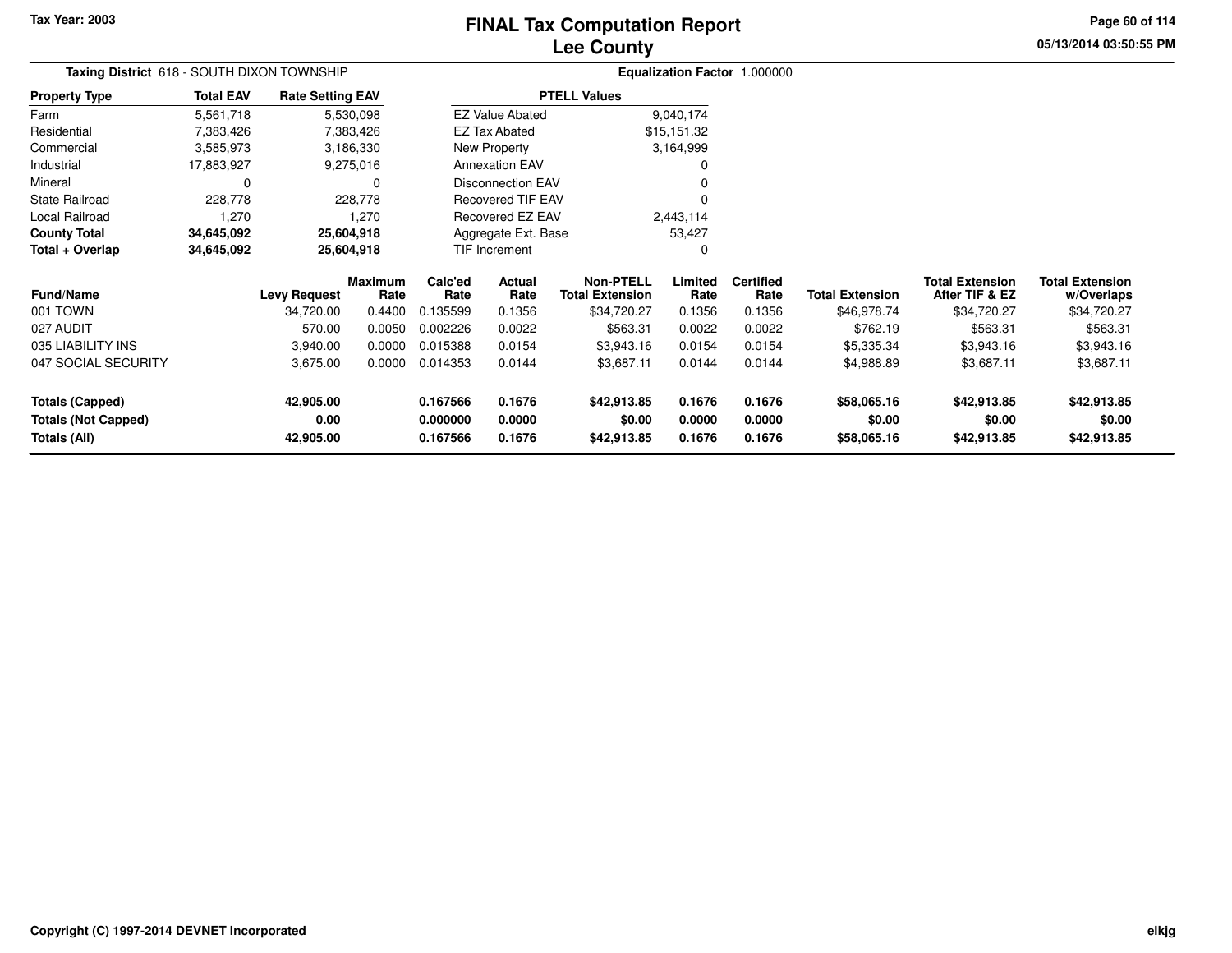**05/13/2014 03:50:55 PM Page 61 of 114**

| Taxing District 618RB - SOUTH DIXON TWP RD/BRIDGE |                  |                         |                 | Equalization Factor 1.000000 |                          |                                            |                 |                          |                                 |                                          |                                      |  |
|---------------------------------------------------|------------------|-------------------------|-----------------|------------------------------|--------------------------|--------------------------------------------|-----------------|--------------------------|---------------------------------|------------------------------------------|--------------------------------------|--|
| <b>Property Type</b>                              | <b>Total EAV</b> | <b>Rate Setting EAV</b> |                 |                              |                          | <b>PTELL Values</b>                        |                 |                          | <b>Road and Bridge Transfer</b> |                                          |                                      |  |
| Farm                                              | 5,561,718        |                         | 5,530,098       |                              | <b>EZ Value Abated</b>   |                                            | 9,040,174       | <b>Municipality</b>      |                                 | Fund                                     | <b>Amount Extended</b>               |  |
| Residential                                       | 7,383,426        |                         | 7,383,426       |                              | <b>EZ Tax Abated</b>     |                                            | \$25,710.27     |                          |                                 |                                          |                                      |  |
| Commercial                                        | 3,585,973        |                         | 3,186,330       |                              | New Property             |                                            | 3,164,999       |                          | 705 - CITY OF DIXON             | 007                                      | \$5,319.44                           |  |
| Industrial                                        | 17,883,927       |                         | 9,275,016       |                              | <b>Annexation EAV</b>    |                                            | 0               | Total                    |                                 |                                          | \$5,319.44                           |  |
| Mineral                                           | 0                |                         | 0               |                              | <b>Disconnection EAV</b> |                                            | 0               |                          |                                 |                                          |                                      |  |
| <b>State Railroad</b>                             | 228,778          |                         | 228,778         |                              | Recovered TIF EAV        |                                            | 0               |                          |                                 |                                          |                                      |  |
| Local Railroad                                    | 1,270            |                         | 1,270           |                              | Recovered EZ EAV         |                                            | 2,443,114       |                          |                                 |                                          |                                      |  |
| <b>County Total</b>                               | 34,645,092       |                         | 25,604,918      |                              | Aggregate Ext. Base      |                                            | 69,346          |                          |                                 |                                          |                                      |  |
| Total + Overlap                                   | 34,645,092       |                         | 25,604,918      |                              | TIF Increment            |                                            | 0               |                          |                                 |                                          |                                      |  |
| <b>Fund/Name</b>                                  |                  | <b>Levy Request</b>     | Maximum<br>Rate | Calc'ed<br>Rate              | Actual<br>Rate           | <b>Non-PTELL</b><br><b>Total Extension</b> | Limited<br>Rate | <b>Certified</b><br>Rate | <b>Total Extension</b>          | <b>Total Extension</b><br>After TIF & EZ | <b>Total Extension</b><br>w/Overlaps |  |
| 007 ROAD & BRIDGE                                 |                  | 32,706.00               | 0.1650          | 0.127733                     | 0.1277                   | \$32,697.48                                | 0.1277          | 0.1277                   | \$44,241.78                     | \$32,697.48                              | \$32,697.48                          |  |
| 009 PERMANENT ROAD                                |                  | 32,978.00               | 0.1670          | 0.128796                     | 0.1288                   | \$32,979.13                                | 0.1288          | 0.1288                   | \$44,622.88                     | \$32,979.13                              | \$32,979.13                          |  |
| 010 EQUIPMENT & BUILDING                          |                  | 7,131.00                | 0.0350          | 0.027850                     | 0.0279                   | \$7,143.77                                 | 0.0279          | 0.0279                   | \$9,665.98                      | \$7,143.77                               | \$7,143.77                           |  |
| <b>Totals (Capped)</b>                            |                  | 72,815.00               |                 | 0.284379                     | 0.2844                   | \$72,820.38                                | 0.2844          | 0.2844                   | \$98,530.64                     | \$72,820.38                              | \$72,820.38                          |  |
| <b>Totals (Not Capped)</b>                        |                  | 0.00                    |                 | 0.000000                     | 0.0000                   | \$0.00                                     | 0.0000          | 0.0000                   | \$0.00                          | \$0.00                                   | \$0.00                               |  |
| Totals (All)                                      |                  | 72,815.00               |                 | 0.284379                     | 0.2844                   | \$72,820.38                                | 0.2844          | 0.2844                   | \$98,530.64                     | \$72,820.38                              | \$72,820.38                          |  |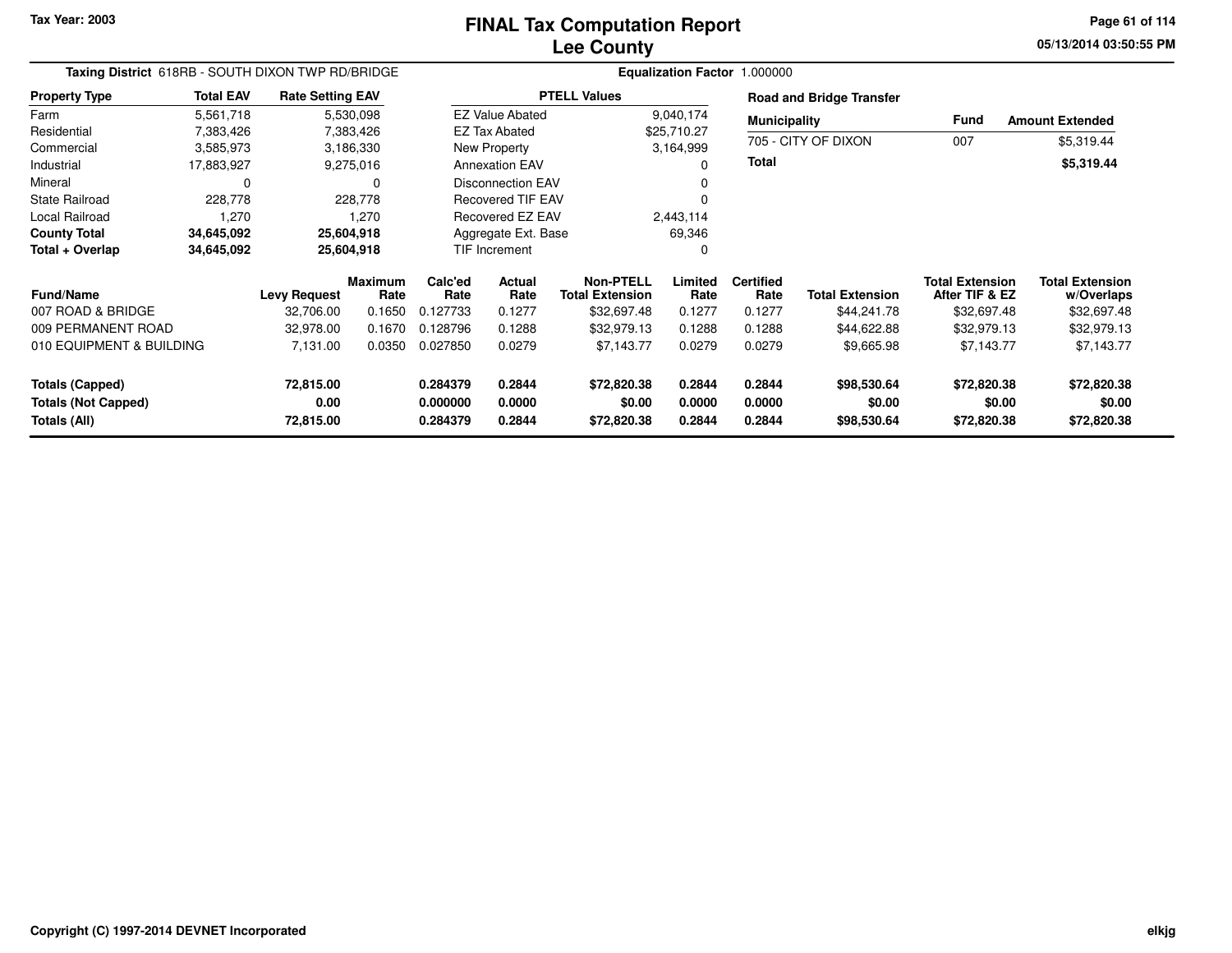# **Lee CountyFINAL Tax Computation Report**

**05/13/2014 03:50:55 PMPage 62 of 114**

|                                                                                                                                                                                                                                                                                                                                                                                                                                                                            |                  |                         |                        |                 |                          | ---- -----                                 |                 |                              |                        |                                          |                           |
|----------------------------------------------------------------------------------------------------------------------------------------------------------------------------------------------------------------------------------------------------------------------------------------------------------------------------------------------------------------------------------------------------------------------------------------------------------------------------|------------------|-------------------------|------------------------|-----------------|--------------------------|--------------------------------------------|-----------------|------------------------------|------------------------|------------------------------------------|---------------------------|
| Taxing District 619 - SUBLETTE TOWNSHIP                                                                                                                                                                                                                                                                                                                                                                                                                                    |                  |                         |                        |                 |                          |                                            |                 | Equalization Factor 1.000000 |                        |                                          |                           |
| <b>Property Type</b>                                                                                                                                                                                                                                                                                                                                                                                                                                                       | <b>Total EAV</b> | <b>Rate Setting EAV</b> |                        |                 |                          | <b>PTELL Values</b>                        |                 |                              |                        |                                          |                           |
| Farm                                                                                                                                                                                                                                                                                                                                                                                                                                                                       | 8,380,759        |                         | 8,380,759              |                 | <b>EZ Value Abated</b>   |                                            |                 |                              |                        |                                          |                           |
| Residential                                                                                                                                                                                                                                                                                                                                                                                                                                                                | 7,901,319        |                         | 7,901,319              |                 | <b>EZ Tax Abated</b>     |                                            | \$0.00          |                              |                        |                                          |                           |
| Commercial                                                                                                                                                                                                                                                                                                                                                                                                                                                                 | 2,361,833        |                         | 2,361,833              |                 | New Property             |                                            | 182.775         |                              |                        |                                          |                           |
| Industrial                                                                                                                                                                                                                                                                                                                                                                                                                                                                 | 0                |                         |                        |                 | <b>Annexation EAV</b>    |                                            |                 |                              |                        |                                          |                           |
| Mineral                                                                                                                                                                                                                                                                                                                                                                                                                                                                    | 0                |                         | 0                      |                 | Disconnection EAV        |                                            |                 |                              |                        |                                          |                           |
| State Railroad                                                                                                                                                                                                                                                                                                                                                                                                                                                             |                  |                         |                        |                 | <b>Recovered TIF EAV</b> |                                            |                 |                              |                        |                                          |                           |
| Local Railroad                                                                                                                                                                                                                                                                                                                                                                                                                                                             | 8,090            |                         | 8,090                  |                 | Recovered EZ EAV         |                                            |                 |                              |                        |                                          |                           |
| <b>County Total</b>                                                                                                                                                                                                                                                                                                                                                                                                                                                        | 18,652,001       |                         | 18,652,001             |                 | Aggregate Ext. Base      |                                            | 32,023          |                              |                        |                                          |                           |
| Total + Overlap                                                                                                                                                                                                                                                                                                                                                                                                                                                            | 18,652,001       |                         | 18,652,001             |                 | TIF Increment            |                                            |                 |                              |                        |                                          |                           |
| <b>Fund/Name</b>                                                                                                                                                                                                                                                                                                                                                                                                                                                           |                  | <b>Levy Request</b>     | <b>Maximum</b><br>Rate | Calc'ed<br>Rate | Actual<br>Rate           | <b>Non-PTELL</b><br><b>Total Extension</b> | Limited<br>Rate | <b>Certified</b><br>Rate     | <b>Total Extension</b> | <b>Total Extension</b><br>After TIF & EZ | <b>Total Exte</b><br>w/Ov |
| 001 TOWN                                                                                                                                                                                                                                                                                                                                                                                                                                                                   |                  | 25,224.00               | 0.4100                 | 0.135235        | 0.1352                   | \$25,217.51                                | 0.1352          | 0.1352                       | \$25,217.51            | \$25,217.51                              | \$25,2                    |
| $\mathcal{L}(\mathcal{L}) = \mathcal{L}(\mathcal{L}) = \mathcal{L}(\mathcal{L}) = \mathcal{L}(\mathcal{L}) = \mathcal{L}(\mathcal{L}) = \mathcal{L}(\mathcal{L}) = \mathcal{L}(\mathcal{L}) = \mathcal{L}(\mathcal{L}) = \mathcal{L}(\mathcal{L}) = \mathcal{L}(\mathcal{L}) = \mathcal{L}(\mathcal{L}) = \mathcal{L}(\mathcal{L}) = \mathcal{L}(\mathcal{L}) = \mathcal{L}(\mathcal{L}) = \mathcal{L}(\mathcal{L}) = \mathcal{L}(\mathcal{L}) = \mathcal{L}(\mathcal{L})$ |                  | 0.00000                 |                        | 0.1000000000007 | 0.0005                   | 0.0070                                     | 0.000           | 0.0005                       | 0.0070                 | 0.0070                                   | $\sim$ $\sim$             |

| <b>Fund/Name</b>           | <b>Levy Request</b> | Maximum<br>Rate | Calc'ed<br>Rate | Actual<br>Rate | Non-PTELL<br><b>Total Extension</b> | Limited<br>Rate | Certified<br>Rate | <b>Total Extension</b> | Total Extension<br>After TIF & EZ | <b>Total Extension</b><br>w/Overlaps |  |
|----------------------------|---------------------|-----------------|-----------------|----------------|-------------------------------------|-----------------|-------------------|------------------------|-----------------------------------|--------------------------------------|--|
| 001 TOWN                   | 25.224.00           | 0.4100          | 0.135235        | 0.1352         | \$25,217.51                         | 0.1352          | 0.1352            | \$25,217.51            | \$25,217.51                       | \$25,217.51                          |  |
| 019 COMMUNITY BLDG         | 6.800.00            | 0.1000          | 0.036457        | 0.0365         | \$6,807.98                          | 0.0365          | 0.0365            | \$6,807.98             | \$6,807.98                        | \$6,807.98                           |  |
| Totals (Capped)            | 32,024.00           |                 | 0.171692        | 0.1717         | \$32,025,49                         | 0.1717          | 0.1717            | \$32,025.49            | \$32,025.49                       | \$32,025.49                          |  |
| <b>Totals (Not Capped)</b> | 0.00                |                 | 0.000000        | 0.0000         | \$0.00                              | 0.0000          | 0.0000            | \$0.00                 | \$0.00                            | \$0.00                               |  |
| Totals (All)               | 32,024.00           |                 | 0.171692        | 0.1717         | \$32.025.49                         | 0.1717          | 0.1717            | \$32,025.49            | \$32,025.49                       | \$32,025.49                          |  |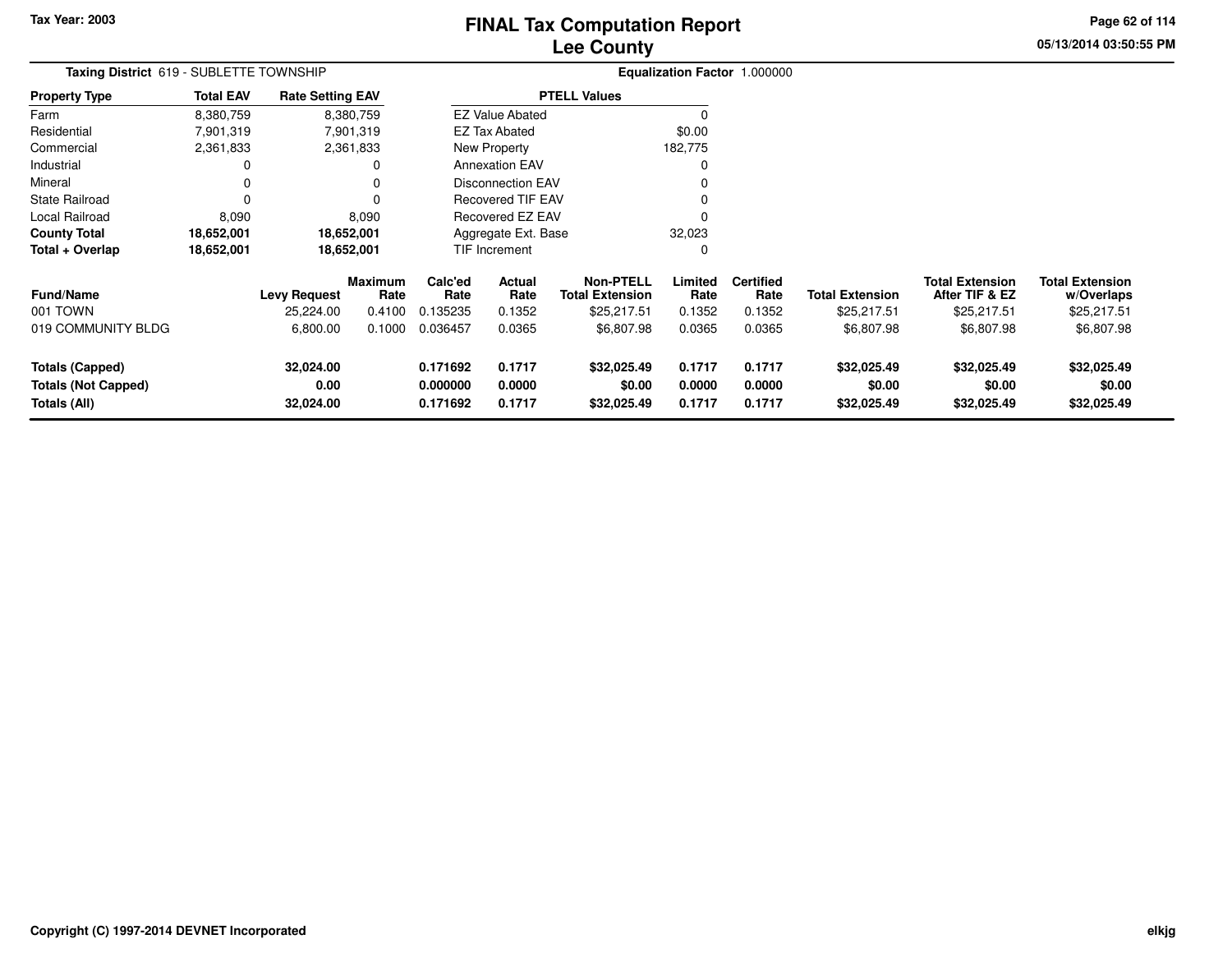**05/13/2014 03:50:55 PM Page 63 of 114**

| Taxing District 619RB - SUBLETTE TWP ROAD/BRIDGE |                  |                         |                        | <b>Equalization Factor</b><br>1.000000 |                          |                                            |                 |                          |                                 |                                          |                                      |
|--------------------------------------------------|------------------|-------------------------|------------------------|----------------------------------------|--------------------------|--------------------------------------------|-----------------|--------------------------|---------------------------------|------------------------------------------|--------------------------------------|
| <b>Property Type</b>                             | <b>Total EAV</b> | <b>Rate Setting EAV</b> |                        |                                        |                          | <b>PTELL Values</b>                        |                 |                          | <b>Road and Bridge Transfer</b> |                                          |                                      |
| Farm                                             | 8,380,759        |                         | 8,380,759              |                                        | <b>EZ Value Abated</b>   |                                            | 0               | <b>Municipality</b>      |                                 | <b>Fund</b>                              | <b>Amount Extended</b>               |
| Residential                                      | 7,901,319        |                         | 7,901,319              |                                        | <b>EZ Tax Abated</b>     |                                            | \$0.00          |                          |                                 |                                          |                                      |
| Commercial                                       | 2,361,833        |                         | 2,361,833              |                                        | New Property             |                                            | 182,775         |                          | 712 - VILLAGE OF SUBLETTE       | 007                                      | \$8,529.25                           |
| Industrial                                       | 0                |                         | 0                      |                                        | <b>Annexation EAV</b>    |                                            | 0               | Total                    |                                 |                                          | \$8,529.25                           |
| Mineral                                          | 0                |                         |                        |                                        | <b>Disconnection EAV</b> |                                            |                 |                          |                                 |                                          |                                      |
| <b>State Railroad</b>                            | $\Omega$         |                         |                        |                                        | <b>Recovered TIF EAV</b> |                                            |                 |                          |                                 |                                          |                                      |
| Local Railroad                                   | 8,090            |                         | 8,090                  |                                        | Recovered EZ EAV         |                                            |                 |                          |                                 |                                          |                                      |
| <b>County Total</b>                              | 18,652,001       |                         | 18,652,001             |                                        | Aggregate Ext. Base      |                                            | 62,901          |                          |                                 |                                          |                                      |
| Total + Overlap                                  | 18,652,001       |                         | 18,652,001             |                                        | TIF Increment            |                                            | 0               |                          |                                 |                                          |                                      |
| <b>Fund/Name</b>                                 |                  | <b>Levy Request</b>     | <b>Maximum</b><br>Rate | Calc'ed<br>Rate                        | <b>Actual</b><br>Rate    | <b>Non-PTELL</b><br><b>Total Extension</b> | Limited<br>Rate | <b>Certified</b><br>Rate | <b>Total Extension</b>          | <b>Total Extension</b><br>After TIF & EZ | <b>Total Extension</b><br>w/Overlaps |
| 007 ROAD & BRIDGE                                |                  | 54,000.00               | 0.3300                 | 0.289513                               | 0.2895                   | \$53,997.54                                | 0.2895          | 0.2895                   | \$53,997.54                     | \$53,997.54                              | \$53,997.54                          |
| 008 SPECIAL BRIDGE                               |                  | 6,600.00                | 0.0500                 | 0.035385                               | 0.0354                   | \$6,602.81                                 | 0.0354          | 0.0354                   | \$6,602.81                      | \$6,602.81                               | \$6,602.81                           |
| 010 EQUIPMENT & BUILDING                         |                  | 3,800.00                | 0.0350                 | 0.020373                               | 0.0204                   | \$3,805.01                                 | 0.0204          | 0.0204                   | \$3,805.01                      | \$3,805.01                               | \$3,805.01                           |
| <b>Totals (Capped)</b>                           |                  | 64,400.00               |                        | 0.345271                               | 0.3453                   | \$64,405.36                                | 0.3453          | 0.3453                   | \$64,405.36                     | \$64,405.36                              | \$64,405.36                          |
| <b>Totals (Not Capped)</b>                       |                  | 0.00                    |                        | 0.000000                               | 0.0000                   | \$0.00                                     | 0.0000          | 0.0000                   | \$0.00                          | \$0.00                                   | \$0.00                               |
| Totals (All)                                     |                  | 64,400.00               |                        | 0.345271                               | 0.3453                   | \$64,405.36                                | 0.3453          | 0.3453                   | \$64,405.36                     | \$64,405.36                              | \$64,405.36                          |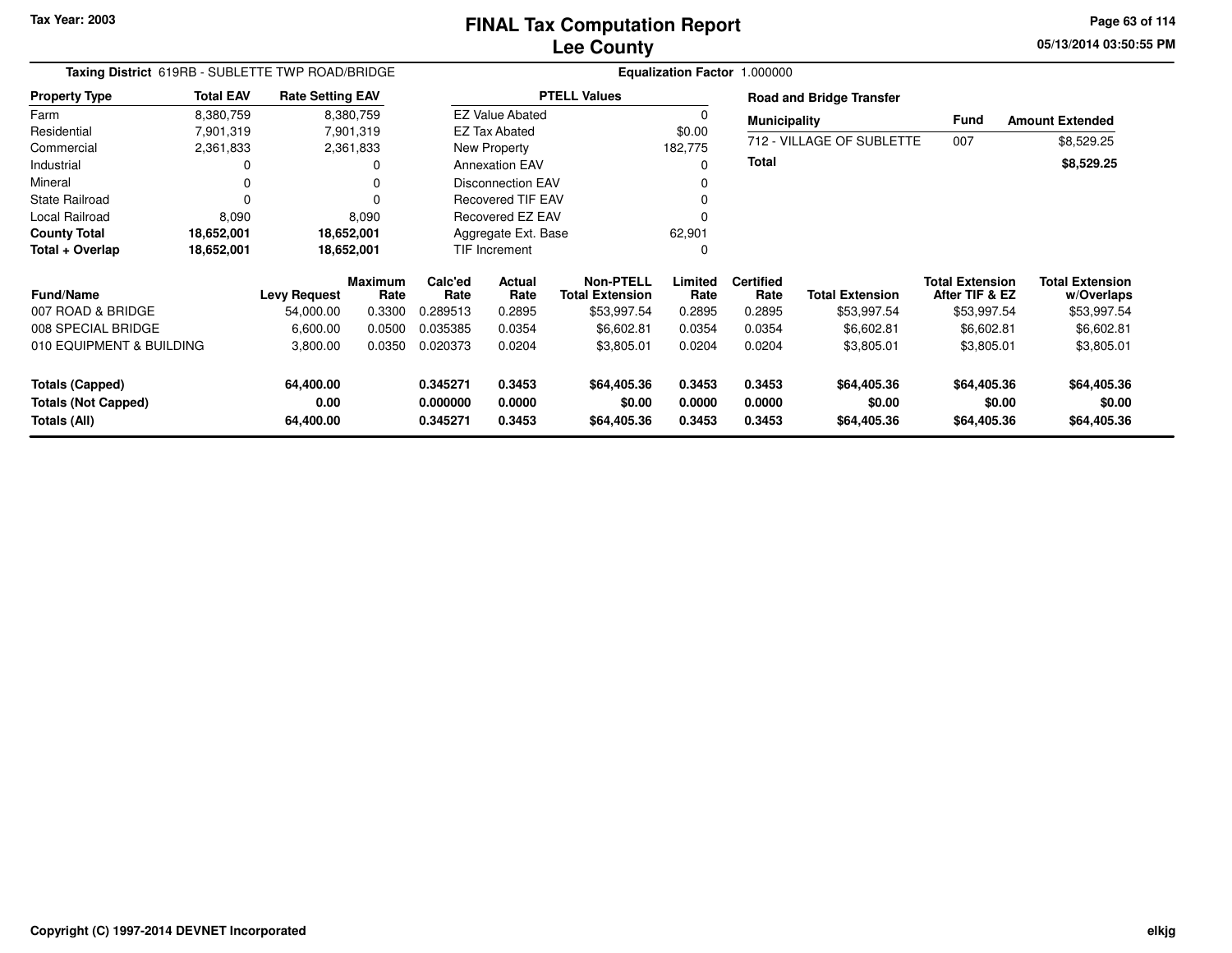# **Lee CountyFINAL Tax Computation Report**

**05/13/2014 03:50:55 PMPage 64 of 114**

| Taxing District 620 - VIOLA TOWNSHIP                                 |                  |                                |                        |                                  |                            |                                            |                            | Equalization Factor 1.000000 |                                      |                                          |                                      |
|----------------------------------------------------------------------|------------------|--------------------------------|------------------------|----------------------------------|----------------------------|--------------------------------------------|----------------------------|------------------------------|--------------------------------------|------------------------------------------|--------------------------------------|
| <b>Property Type</b>                                                 | <b>Total EAV</b> | <b>Rate Setting EAV</b>        |                        |                                  |                            | <b>PTELL Values</b>                        |                            |                              |                                      |                                          |                                      |
| Farm                                                                 | 6,968,444        |                                | 6,968,444              |                                  | <b>EZ Value Abated</b>     |                                            |                            |                              |                                      |                                          |                                      |
| Residential                                                          | 2,752,769        |                                | 2,752,769              |                                  | EZ Tax Abated              |                                            | \$0.00                     |                              |                                      |                                          |                                      |
| Commercial                                                           | 431,944          |                                | 431,944                |                                  | New Property               |                                            | 108,964                    |                              |                                      |                                          |                                      |
| Industrial                                                           | 0                |                                |                        |                                  | <b>Annexation EAV</b>      |                                            |                            |                              |                                      |                                          |                                      |
| Mineral                                                              | 0                |                                |                        |                                  | <b>Disconnection EAV</b>   |                                            |                            |                              |                                      |                                          |                                      |
| <b>State Railroad</b>                                                | 0                |                                |                        |                                  | <b>Recovered TIF EAV</b>   |                                            |                            |                              |                                      |                                          |                                      |
| Local Railroad                                                       | 0                |                                |                        |                                  | Recovered EZ EAV           |                                            |                            |                              |                                      |                                          |                                      |
| <b>County Total</b>                                                  | 10,153,157       |                                | 10,153,157             |                                  | Aggregate Ext. Base        |                                            | 27,967                     |                              |                                      |                                          |                                      |
| Total + Overlap                                                      | 10,153,157       |                                | 10,153,157             |                                  | TIF Increment              |                                            |                            |                              |                                      |                                          |                                      |
| <b>Fund/Name</b>                                                     |                  | <b>Levy Request</b>            | <b>Maximum</b><br>Rate | Calc'ed<br>Rate                  | Actual<br>Rate             | <b>Non-PTELL</b><br><b>Total Extension</b> | Limited<br>Rate            | <b>Certified</b><br>Rate     | <b>Total Extension</b>               | <b>Total Extension</b><br>After TIF & EZ | <b>Total Extension</b><br>w/Overlaps |
| 001 TOWN                                                             |                  | 26,637.00                      | 0.4500                 | 0.262352                         | 0.2624                     | \$26,641.88                                | 0.2586                     | 0.2586                       | \$26,256.06                          | \$26,256.06                              | \$26,256.06                          |
| 054 GENERAL ASSISTANCE                                               |                  | 2,728.00                       | 0.1000                 | 0.026869                         | 0.0269                     | \$2,731.20                                 | 0.0265                     | 0.0265                       | \$2,690.59                           | \$2,690.59                               | \$2,690.59                           |
| <b>Totals (Capped)</b><br><b>Totals (Not Capped)</b><br>Totals (All) |                  | 29,365.00<br>0.00<br>29,365.00 |                        | 0.289221<br>0.000000<br>0.289221 | 0.2893<br>0.0000<br>0.2893 | \$29,373.08<br>\$0.00<br>\$29,373.08       | 0.2851<br>0.0000<br>0.2851 | 0.2851<br>0.0000<br>0.2851   | \$28,946.65<br>\$0.00<br>\$28,946.65 | \$28,946.65<br>\$0.00<br>\$28,946.65     | \$28,946.65<br>\$0.00<br>\$28,946.65 |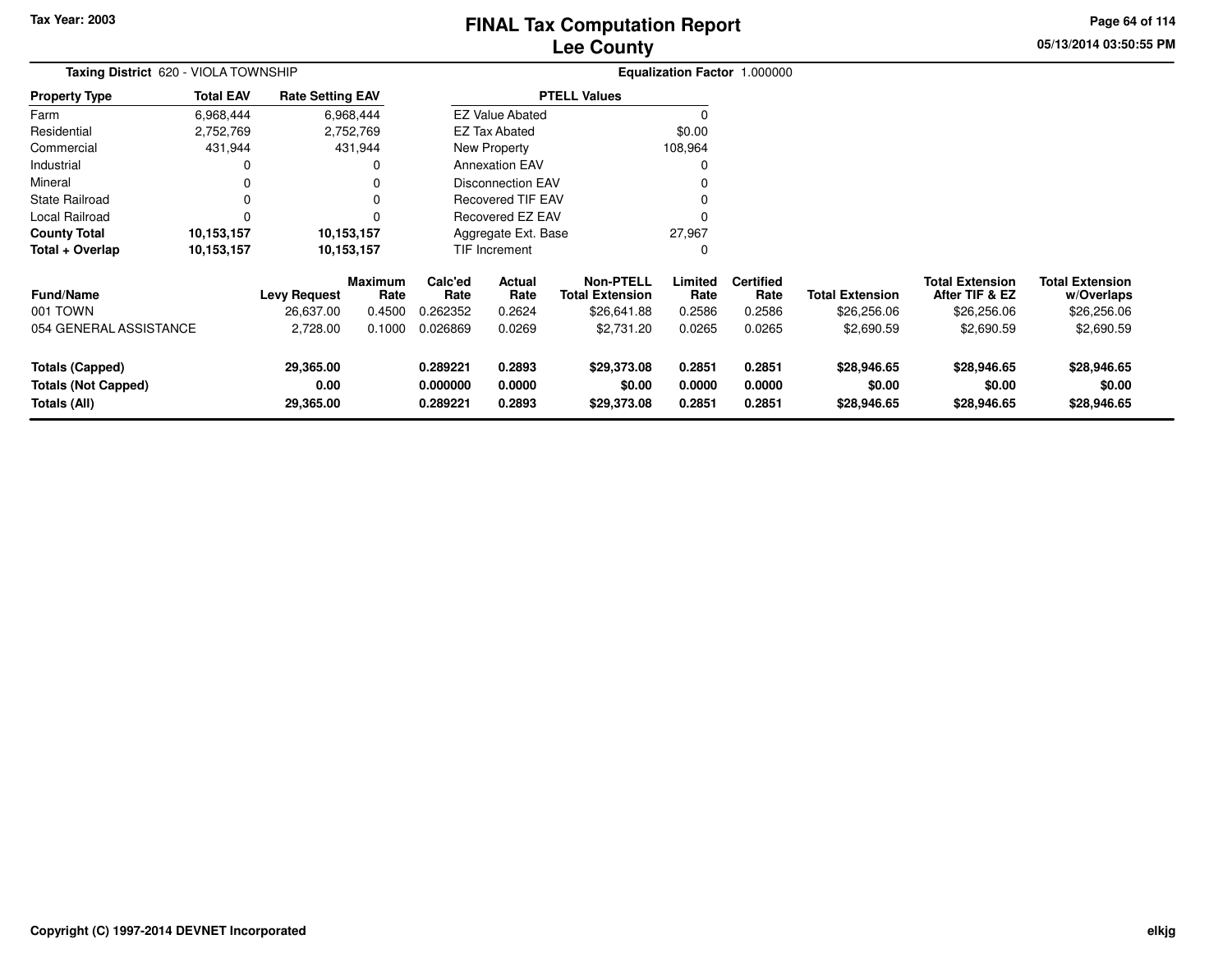**05/13/2014 03:50:55 PMPage 65 of 114**

|                                               |                  |                         | <b>Lee County</b>                   |  |
|-----------------------------------------------|------------------|-------------------------|-------------------------------------|--|
| Taxing District 620RB - VIOLA TWP ROAD/BRIDGE |                  |                         | <b>Equalization Factor 1.000000</b> |  |
| rty Type                                      | <b>Total EAV</b> | <b>Rate Setting EAV</b> | <b>PTELL Values</b>                 |  |
|                                               |                  |                         |                                     |  |

| <b>Property Type</b> | <b>Total EAV</b> | <b>Rate Setting EAV</b> | <b>PTELL Values</b>      |         |
|----------------------|------------------|-------------------------|--------------------------|---------|
| Farm                 | 6,968,444        | 6,968,444               | <b>EZ Value Abated</b>   | 0       |
| Residential          | 2,752,769        | 2,752,769               | EZ Tax Abated            | \$0.00  |
| Commercial           | 431.944          | 431.944                 | New Property             | 108.964 |
| Industrial           | 0                | 0                       | <b>Annexation EAV</b>    | 0       |
| Mineral              | 0                | 0                       | <b>Disconnection EAV</b> | 0       |
| State Railroad       | 0                | 0                       | <b>Recovered TIF EAV</b> | 0       |
| Local Railroad       |                  | 0                       | Recovered EZ EAV         | 0       |
| <b>County Total</b>  | 10,153,157       | 10,153,157              | Aggregate Ext. Base      | 45.289  |
| Total + Overlap      | 10,153,157       | 10,153,157              | <b>TIF Increment</b>     | 0       |

| <b>Fund/Name</b>                                              | Levy Request                   | Maximum<br>Rate | Calc'ed<br>Rate                  | Actual<br>Rate             | Non-PTELL<br>Total Extension         | Limited<br>Rate            | <b>Certified</b><br>Rate   | <b>Total Extension</b>               | <b>Total Extension</b><br>After TIF & EZ | <b>Total Extension</b><br>w/Overlaps |
|---------------------------------------------------------------|--------------------------------|-----------------|----------------------------------|----------------------------|--------------------------------------|----------------------------|----------------------------|--------------------------------------|------------------------------------------|--------------------------------------|
| 007 ROAD & BRIDGE                                             | 19,903.00                      | 0.3300          | 0.196028                         | 0.1960                     | \$19,900.19                          | 0.1960                     | 0.1960                     | \$19,900.19                          | \$19,900.19                              | \$19,900.19                          |
| 008 SPECIAL BRIDGE                                            | 5,501.00                       | 0.0500          | 0.054180                         | 0.0500                     | \$5,076.58                           | 0.0500                     | 0.0500                     | \$5,076.58                           | \$5,076.58                               | \$5,076.58                           |
| 009 PERMANENT ROAD                                            | 18.374.00                      | 0.1670          | 0.180968                         | 0.1670                     | \$16.955.77                          | 0.1670                     | 0.1670                     | \$16.955.77                          | \$16.955.77                              | \$16,955.77                          |
| 010 EQUIPMENT & BUILDING                                      | 3,773.00                       | 0.0350          | 0.037161                         | 0.0350                     | \$3,553.60                           | 0.0350                     | 0.0350                     | \$3,553.60                           | \$3,553.60                               | \$3,553.60                           |
| Totals (Capped)<br><b>Totals (Not Capped)</b><br>Totals (All) | 47.551.00<br>0.00<br>47,551.00 |                 | 0.468337<br>0.000000<br>0.468337 | 0.4480<br>0.0000<br>0.4480 | \$45,486.14<br>\$0.00<br>\$45,486,14 | 0.4480<br>0.0000<br>0.4480 | 0.4480<br>0.0000<br>0.4480 | \$45,486.14<br>\$0.00<br>\$45,486.14 | \$45,486.14<br>\$0.00<br>\$45,486.14     | \$45,486.14<br>\$0.00<br>\$45,486.14 |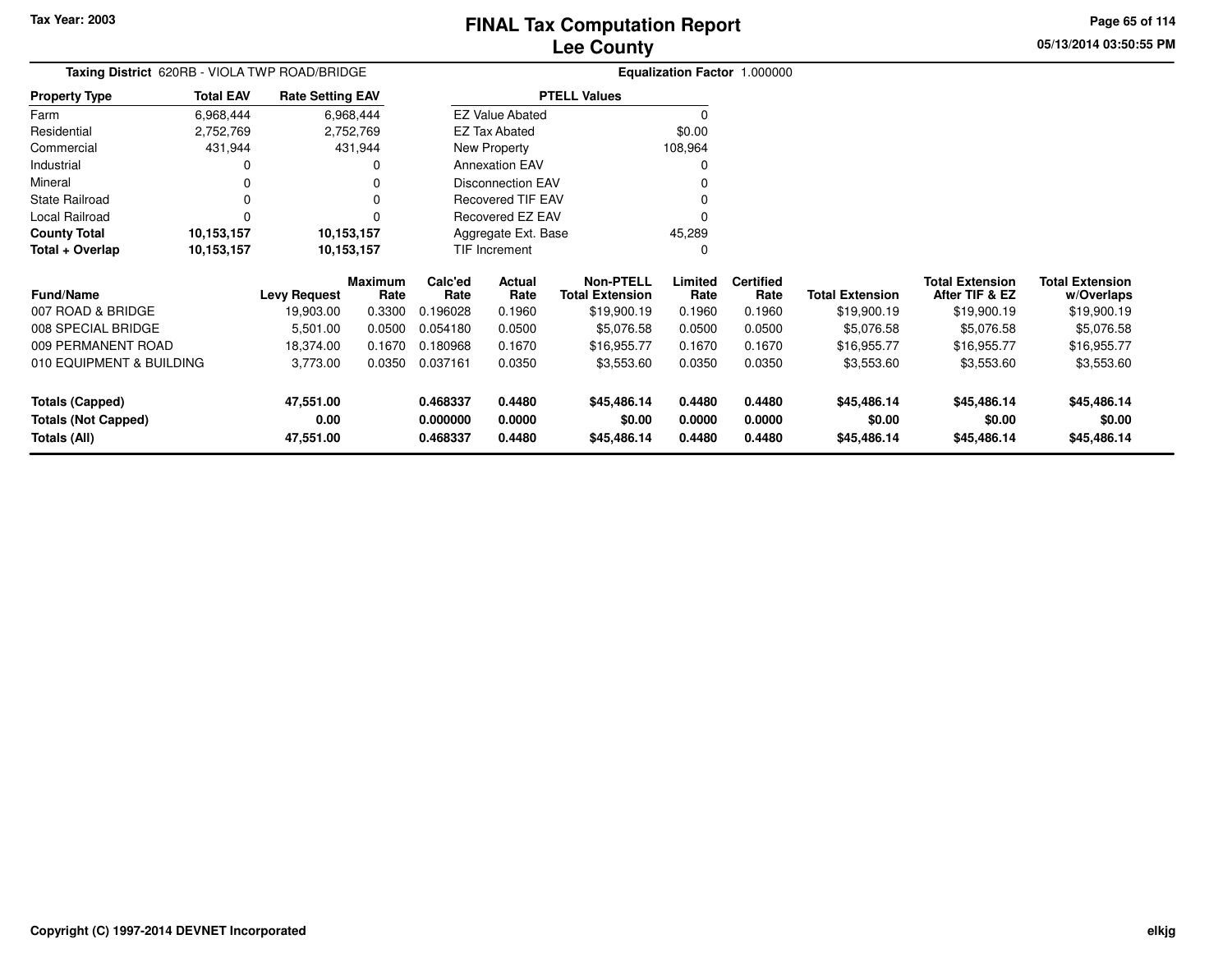**05/13/2014 03:50:55 PM Page 66 of 114**

| Taxing District 621 - WILLOW CREEK TOWNSHIP                          |                  |                                |                        |                                  |                            |                                            |                            | Equalization Factor 1.000000 |                                      |                                          |                                      |
|----------------------------------------------------------------------|------------------|--------------------------------|------------------------|----------------------------------|----------------------------|--------------------------------------------|----------------------------|------------------------------|--------------------------------------|------------------------------------------|--------------------------------------|
| <b>Property Type</b>                                                 | <b>Total EAV</b> | <b>Rate Setting EAV</b>        |                        |                                  |                            | <b>PTELL Values</b>                        |                            |                              |                                      |                                          |                                      |
| Farm                                                                 | 7,749,850        |                                | 7,749,850              |                                  | <b>EZ Value Abated</b>     |                                            |                            |                              |                                      |                                          |                                      |
| Residential                                                          | 7,525,731        |                                | 7,525,731              |                                  | <b>EZ Tax Abated</b>       |                                            | \$0.00                     |                              |                                      |                                          |                                      |
| Commercial                                                           | 870,437          |                                | 870,437                |                                  | New Property               |                                            | 172,142                    |                              |                                      |                                          |                                      |
| Industrial                                                           | 633              |                                | 633                    |                                  | <b>Annexation EAV</b>      |                                            | 0                          |                              |                                      |                                          |                                      |
| Mineral                                                              | $\Omega$         |                                | 0                      |                                  | <b>Disconnection EAV</b>   |                                            |                            |                              |                                      |                                          |                                      |
| <b>State Railroad</b>                                                | 24,074           |                                | 24,074                 |                                  | <b>Recovered TIF EAV</b>   |                                            |                            |                              |                                      |                                          |                                      |
| Local Railroad                                                       | 0                |                                | 0                      |                                  | <b>Recovered EZ EAV</b>    |                                            | 0                          |                              |                                      |                                          |                                      |
| <b>County Total</b>                                                  | 16,170,725       |                                | 16,170,725             |                                  | Aggregate Ext. Base        |                                            | 41,897                     |                              |                                      |                                          |                                      |
| Total + Overlap                                                      | 16,170,725       |                                | 16,170,725             |                                  | TIF Increment              |                                            | 0                          |                              |                                      |                                          |                                      |
| <b>Fund/Name</b>                                                     |                  | Levy Request                   | <b>Maximum</b><br>Rate | Calc'ed<br>Rate                  | Actual<br>Rate             | <b>Non-PTELL</b><br><b>Total Extension</b> | Limited<br>Rate            | <b>Certified</b><br>Rate     | <b>Total Extension</b>               | <b>Total Extension</b><br>After TIF & EZ | <b>Total Extension</b><br>w/Overlaps |
| 001 TOWN                                                             |                  | 41,900.00                      | 0.4500                 | 0.259110                         | 0.2591                     | \$41,898.35                                | 0.2591                     | 0.2591                       | \$41,898.35                          | \$41,898.35                              | \$41,898.35                          |
| 035 LIABILITY INS                                                    |                  | 0.00                           | 0.0000                 | 0.000000                         | 0.0000                     | \$0.00                                     | 0.0000                     | 0.0000                       | \$0.00                               | \$0.00                                   | \$0.00                               |
| <b>Totals (Capped)</b><br><b>Totals (Not Capped)</b><br>Totals (All) |                  | 41,900.00<br>0.00<br>41,900.00 |                        | 0.259110<br>0.000000<br>0.259110 | 0.2591<br>0.0000<br>0.2591 | \$41,898.35<br>\$0.00<br>\$41,898.35       | 0.2591<br>0.0000<br>0.2591 | 0.2591<br>0.0000<br>0.2591   | \$41,898.35<br>\$0.00<br>\$41,898.35 | \$41,898.35<br>\$0.00<br>\$41,898.35     | \$41,898.35<br>\$0.00<br>\$41,898.35 |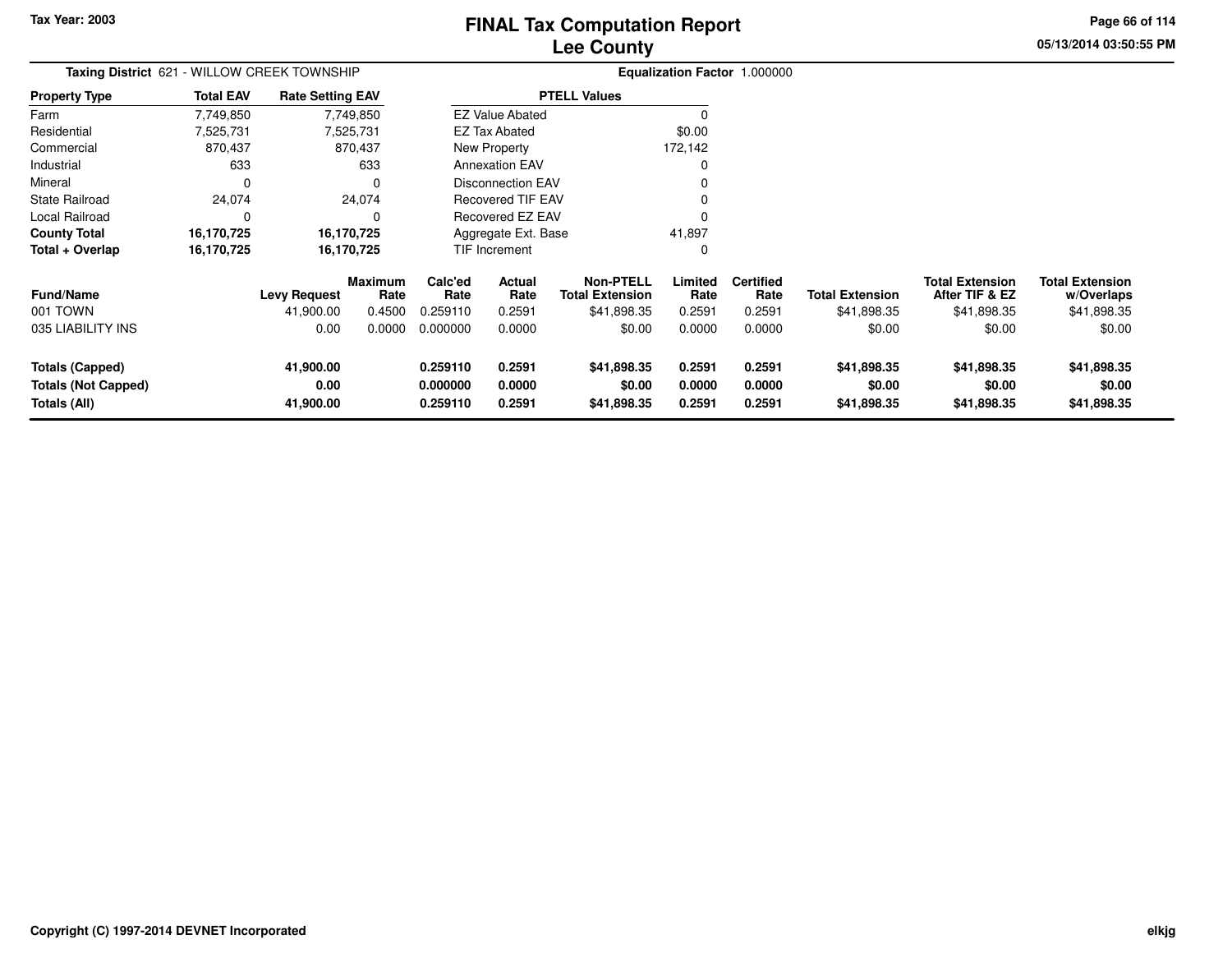**05/13/2014 03:50:55 PMPage 67 of 114**

|                                            | Taxing District 621RB - WILLOW CRK TWP RD/BRIDGE |                         |                 |                      |                          |                                     |                  |                          |                                 |                                          |                                      |
|--------------------------------------------|--------------------------------------------------|-------------------------|-----------------|----------------------|--------------------------|-------------------------------------|------------------|--------------------------|---------------------------------|------------------------------------------|--------------------------------------|
| <b>Property Type</b>                       | <b>Total EAV</b>                                 | <b>Rate Setting EAV</b> |                 |                      |                          | <b>PTELL Values</b>                 |                  |                          | <b>Road and Bridge Transfer</b> |                                          |                                      |
| Farm                                       | 7,749,850                                        |                         | 7,749,850       |                      | <b>EZ Value Abated</b>   |                                     | 0                | <b>Municipality</b>      |                                 | <b>Fund</b>                              | <b>Amount Extended</b>               |
| Residential                                | 7,525,731                                        |                         | 7,525,731       |                      | <b>EZ Tax Abated</b>     |                                     | \$0.00           |                          |                                 |                                          |                                      |
| Commercial                                 | 870,437                                          |                         | 870,437         |                      | New Property             |                                     | 172,142          |                          | 708 - VILLAGE OF LEE            | 007                                      | \$3,472.19                           |
| Industrial                                 | 633                                              |                         | 633             |                      | <b>Annexation EAV</b>    |                                     | 0                | Total                    |                                 |                                          | \$3,472.19                           |
| Mineral                                    | 0                                                |                         | $\Omega$        |                      | <b>Disconnection EAV</b> |                                     | 0                |                          |                                 |                                          |                                      |
| State Railroad                             | 24,074                                           |                         | 24,074          |                      | <b>Recovered TIF EAV</b> |                                     | 0                |                          |                                 |                                          |                                      |
| Local Railroad                             | 0                                                |                         | 0               |                      | Recovered EZ EAV         |                                     |                  |                          |                                 |                                          |                                      |
| <b>County Total</b>                        | 16,170,725                                       | 16,170,725              |                 |                      | Aggregate Ext. Base      |                                     | 79,126           |                          |                                 |                                          |                                      |
| Total + Overlap                            | 16,170,725                                       | 16,170,725              |                 | TIF Increment        |                          |                                     | 0                |                          |                                 |                                          |                                      |
| <b>Fund/Name</b>                           |                                                  | <b>Levy Request</b>     | Maximum<br>Rate | Calc'ed<br>Rate      | Actual<br>Rate           | Non-PTELL<br><b>Total Extension</b> | Limited<br>Rate  | <b>Certified</b><br>Rate | <b>Total Extension</b>          | <b>Total Extension</b><br>After TIF & EZ | <b>Total Extension</b><br>w/Overlaps |
| 007 ROAD & BRIDGE                          |                                                  | 44,806.00               | 0.3300          | 0.277081             | 0.2771                   | \$44,809.08                         | 0.2732           | 0.2732                   | \$44,178.42                     | \$44,178.42                              | \$44,178.42                          |
| 008 SPECIAL BRIDGE                         |                                                  | 6,732.00                | 0.0500          | 0.041631             | 0.0416                   | \$6,727.02                          | 0.0410           | 0.0410                   | \$6,630.00                      | \$6,630.00                               | \$6,630.00                           |
| 009 PERMANENT ROAD                         |                                                  | 26,812.00               | 0.1670          | 0.165806             | 0.1658                   | \$26,811.06                         | 0.1634           | 0.1634                   | \$26,422.96                     | \$26,422.96                              | \$26,422.96                          |
| 010 EQUIPMENT & BUILDING                   |                                                  | 4,731.00                | 0.0350          | 0.029257             | 0.0293                   | \$4,738.02                          | 0.0289           | 0.0289                   | \$4,673.34                      | \$4,673.34                               | \$4,673.34                           |
| <b>Totals (Capped)</b>                     |                                                  | 83,081.00               |                 | 0.513775             | 0.5138                   | \$83,085.18                         | 0.5065           | 0.5065                   | \$81,904.72                     | \$81,904.72                              | \$81,904.72                          |
| <b>Totals (Not Capped)</b><br>Totals (All) |                                                  | 0.00<br>83,081.00       |                 | 0.000000<br>0.513775 | 0.0000<br>0.5138         | \$0.00<br>\$83,085.18               | 0.0000<br>0.5065 | 0.0000<br>0.5065         | \$0.00<br>\$81,904.72           | \$0.00<br>\$81,904.72                    | \$0.00<br>\$81,904.72                |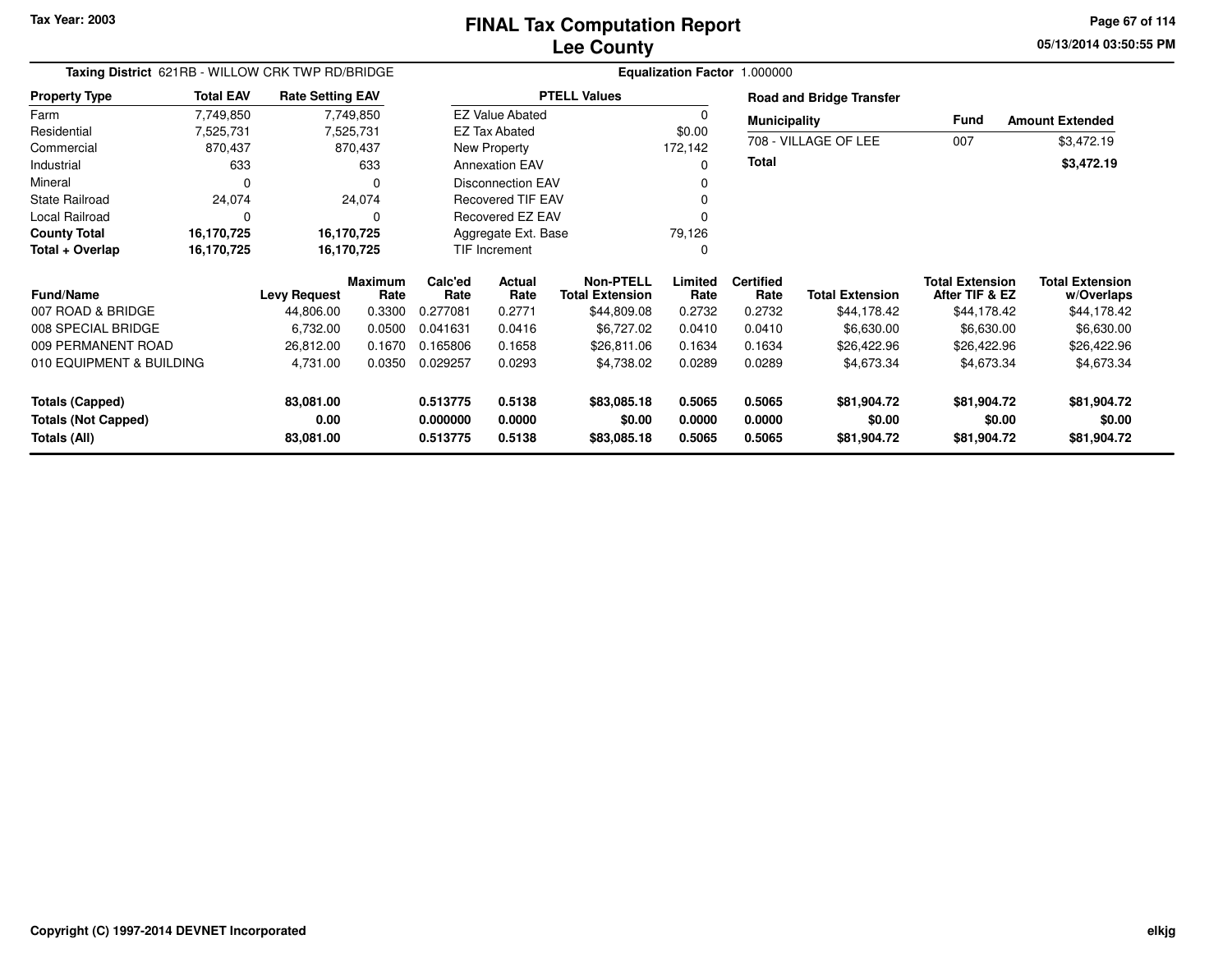# **Lee CountyFINAL Tax Computation Report**

**05/13/2014 03:50:55 PMPage 68 of 114**

|                            | Taxing District 622 - WYOMING TOWNSHIP |                         |                        |                          |                          |                                            |                 | Equalization Factor 1.000000 |                        |                                          |                                      |
|----------------------------|----------------------------------------|-------------------------|------------------------|--------------------------|--------------------------|--------------------------------------------|-----------------|------------------------------|------------------------|------------------------------------------|--------------------------------------|
| <b>Property Type</b>       | <b>Total EAV</b>                       | <b>Rate Setting EAV</b> |                        |                          |                          | <b>PTELL Values</b>                        |                 |                              |                        |                                          |                                      |
| Farm                       | 8,296,993                              |                         | 8,296,903              |                          | <b>EZ Value Abated</b>   |                                            | $\Omega$        |                              |                        |                                          |                                      |
| Residential                | 13,755,883                             |                         | 12,757,301             |                          | <b>EZ Tax Abated</b>     |                                            | \$0.00          |                              |                        |                                          |                                      |
| Commercial                 | 1,278,116                              |                         | 1,147,190              | New Property             |                          |                                            | 402,790         |                              |                        |                                          |                                      |
| Industrial                 | 0                                      |                         | 0                      |                          | <b>Annexation EAV</b>    |                                            |                 |                              |                        |                                          |                                      |
| Mineral                    |                                        |                         |                        |                          | <b>Disconnection EAV</b> |                                            |                 |                              |                        |                                          |                                      |
| <b>State Railroad</b>      | 0                                      |                         | 0                      | <b>Recovered TIF EAV</b> |                          |                                            |                 |                              |                        |                                          |                                      |
| Local Railroad             | $\Omega$                               |                         | 0                      | Recovered EZ EAV         |                          |                                            |                 |                              |                        |                                          |                                      |
| <b>County Total</b>        | 23,330,992                             |                         | 22,201,394             |                          | Aggregate Ext. Base      |                                            | 97,615          |                              |                        |                                          |                                      |
| Total + Overlap            | 23,330,992                             |                         | 22,201,394             | TIF Increment            |                          | 1,129,598                                  |                 |                              |                        |                                          |                                      |
| <b>Fund/Name</b>           |                                        | <b>Levy Request</b>     | <b>Maximum</b><br>Rate | Calc'ed<br>Rate          | Actual<br>Rate           | <b>Non-PTELL</b><br><b>Total Extension</b> | Limited<br>Rate | <b>Certified</b><br>Rate     | <b>Total Extension</b> | <b>Total Extension</b><br>After TIF & EZ | <b>Total Extension</b><br>w/Overlaps |
| 001 TOWN                   |                                        | 85,800.00               | 0.4000                 | 0.386462                 | 0.3865                   | \$85,808.39                                | 0.3839          | 0.3839                       | \$89,567.68            | \$85,231.15                              | \$85,231.15                          |
| 005 IMRF                   |                                        | 1,685.00                | 0.0000                 | 0.007590                 | 0.0076                   | \$1,687.31                                 | 0.0075          | 0.0075                       | \$1,749.82             | \$1,665.10                               | \$1,665.10                           |
| 017 CEMETERY               |                                        | 7,500.00                | 0.1500                 | 0.033782                 | 0.0338                   | \$7,504.07                                 | 0.0336          | 0.0336                       | \$7,839.21             | \$7,459.67                               | \$7,459.67                           |
| 035 LIABILITY INS          |                                        | 2,800.00                | 0.0000                 | 0.012612                 | 0.0126                   | \$2,797.38                                 | 0.0125          | 0.0125                       | \$2,916.37             | \$2,775.17                               | \$2,775.17                           |
| 047 SOCIAL SECURITY        |                                        | 3,500.00                | 0.0000                 | 0.015765                 | 0.0158                   | \$3,507.82                                 | 0.0157          | 0.0157                       | \$3,662.97             | \$3,485.62                               | \$3,485.62                           |
| 054 GENERAL ASSISTANCE     |                                        | 1,200.00                | 0.1000                 | 0.005405                 | 0.0054                   | \$1,198.88                                 | 0.0054          | 0.0054                       | \$1,259.87             | \$1,198.88                               | \$1,198.88                           |
| <b>Totals (Capped)</b>     |                                        | 102,485.00              |                        | 0.461616                 | 0.4617                   | \$102,503.85                               | 0.4586          | 0.4586                       | \$106,995.92           | \$101,815.59                             | \$101,815.59                         |
| <b>Totals (Not Capped)</b> |                                        | 0.00                    |                        | 0.000000                 | 0.0000                   | \$0.00                                     | 0.0000          | 0.0000                       | \$0.00                 | \$0.00                                   | \$0.00                               |
| Totals (All)               |                                        | 102,485.00              |                        | 0.461616                 | 0.4617                   | \$102,503.85                               | 0.4586          | 0.4586                       | \$106,995.92           | \$101,815.59                             | \$101,815.59                         |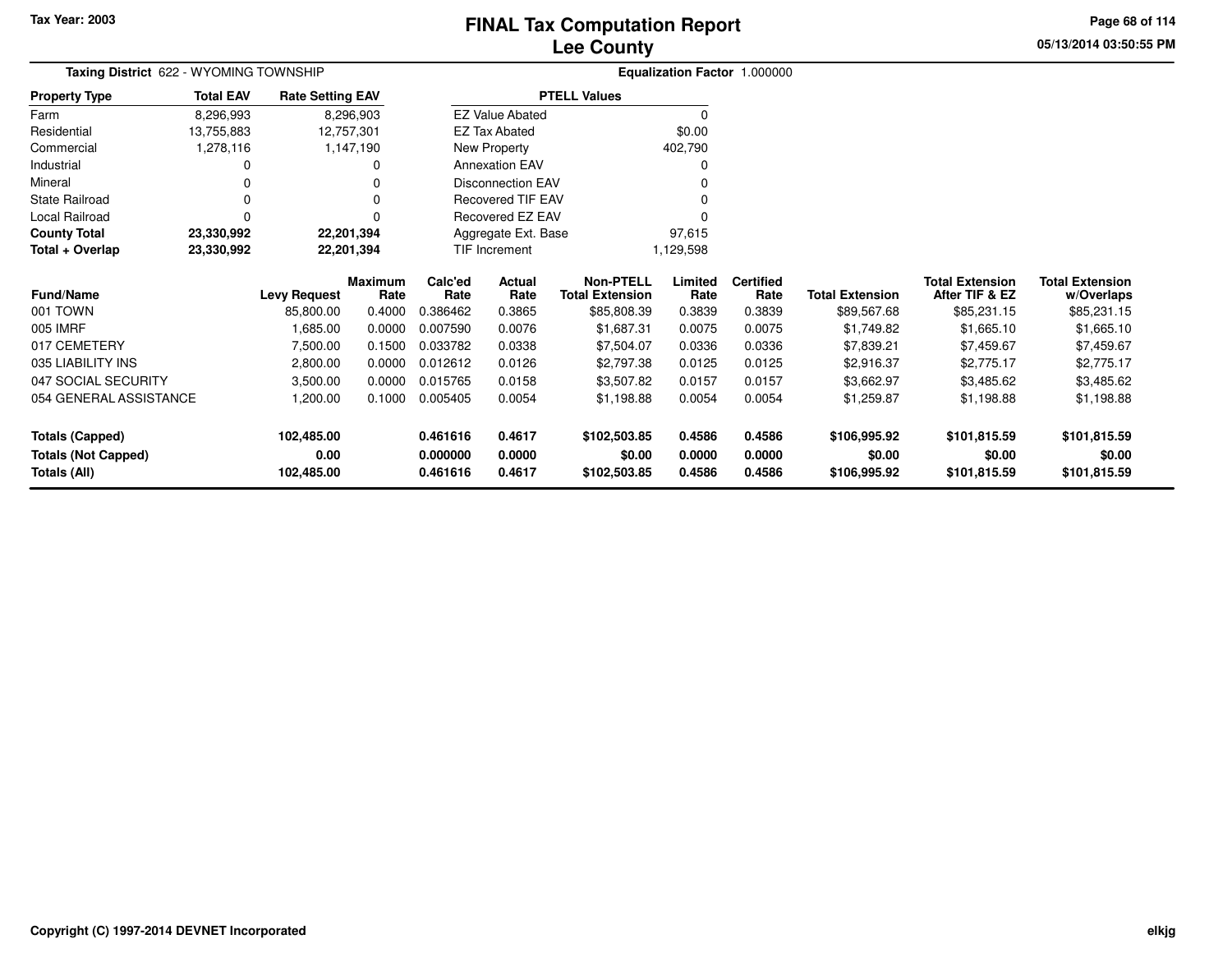**05/13/2014 03:50:55 PM Page 69 of 114**

|                                            |                  | Taxing District 622RB - WYOMING TWP ROAD/BRIDGE |                        |                      | Equalization Factor 1.000000 |                                            |                  |                          |                                 |                                          |                                      |  |  |  |
|--------------------------------------------|------------------|-------------------------------------------------|------------------------|----------------------|------------------------------|--------------------------------------------|------------------|--------------------------|---------------------------------|------------------------------------------|--------------------------------------|--|--|--|
| <b>Property Type</b>                       | <b>Total EAV</b> | <b>Rate Setting EAV</b>                         |                        |                      |                              | <b>PTELL Values</b>                        |                  |                          | <b>Road and Bridge Transfer</b> |                                          |                                      |  |  |  |
| Farm                                       | 8,296,993        | 8,296,903                                       |                        |                      | <b>EZ Value Abated</b>       |                                            |                  | <b>Municipality</b>      |                                 | <b>Fund</b>                              | <b>Amount Extended</b>               |  |  |  |
| Residential                                | 13,755,883       | 12,757,301                                      |                        |                      | <b>EZ Tax Abated</b>         |                                            | \$0.00           |                          | 710 - VILLAGE OF PAW PAW        |                                          |                                      |  |  |  |
| Commercial                                 | 1,278,116        | 1,147,190                                       |                        |                      | New Property                 |                                            | 402,790          |                          |                                 | 007                                      | \$8,842.37                           |  |  |  |
| Industrial                                 |                  |                                                 | ი                      |                      | <b>Annexation EAV</b>        |                                            |                  | Total                    |                                 |                                          | \$8,842.37                           |  |  |  |
| Mineral                                    |                  |                                                 | 0                      |                      | <b>Disconnection EAV</b>     |                                            |                  |                          |                                 |                                          |                                      |  |  |  |
| <b>State Railroad</b>                      |                  |                                                 | 0                      |                      | <b>Recovered TIF EAV</b>     |                                            |                  |                          |                                 |                                          |                                      |  |  |  |
| Local Railroad                             |                  |                                                 | 0                      |                      | Recovered EZ EAV             |                                            |                  |                          |                                 |                                          |                                      |  |  |  |
| <b>County Total</b>                        | 23,330,992       | 22,201,394                                      |                        | Aggregate Ext. Base  |                              |                                            | 97,615           |                          |                                 |                                          |                                      |  |  |  |
| Total + Overlap                            | 23,330,992       | 22,201,394                                      |                        | <b>TIF Increment</b> |                              |                                            | 1,129,598        |                          |                                 |                                          |                                      |  |  |  |
| <b>Fund/Name</b>                           |                  | <b>Levy Request</b>                             | <b>Maximum</b><br>Rate | Calc'ed<br>Rate      | Actual<br>Rate               | <b>Non-PTELL</b><br><b>Total Extension</b> | Limited<br>Rate  | <b>Certified</b><br>Rate | <b>Total Extension</b>          | <b>Total Extension</b><br>After TIF & EZ | <b>Total Extension</b><br>w/Overlaps |  |  |  |
| 007 ROAD & BRIDGE                          |                  | 41,150.00                                       | 0.6600                 | 0.185349             | 0.1853                       | \$41,139.18                                | 0.1853           | 0.1853                   | \$43,232.33                     | \$41,139.18                              | \$41,139.18                          |  |  |  |
| 008 SPECIAL BRIDGE                         |                  | 10,000.00                                       | 0.0500                 | 0.045042             | 0.0450                       | \$9,990.63                                 | 0.0450           | 0.0450                   | \$10,498.95                     | \$9,990.63                               | \$9,990.63                           |  |  |  |
| 009 PERMANENT ROAD                         |                  | 39,470.00                                       | 0.1670                 | 0.177782             | 0.1670                       | \$37,076.33                                | 0.1670           | 0.1670                   | \$38,962.76                     | \$37,076.33                              | \$37,076.33                          |  |  |  |
| 010 EQUIPMENT & BUILDING                   |                  | 8,185.00                                        | 0.0350                 | 0.036867             | 0.0350                       | \$7,770.49                                 | 0.0350           | 0.0350                   | \$8,165.85                      | \$7,770.49                               | \$7,770.49                           |  |  |  |
| <b>Totals (Capped)</b>                     |                  | 98,805.00                                       |                        | 0.445040             | 0.4323                       | \$95,976.63                                | 0.4323           | 0.4323                   | \$100,859.89                    | \$95,976.63                              | \$95,976.63                          |  |  |  |
| <b>Totals (Not Capped)</b><br>Totals (All) |                  | 0.00<br>98,805.00                               |                        | 0.000000<br>0.445040 | 0.0000<br>0.4323             | \$0.00<br>\$95,976.63                      | 0.0000<br>0.4323 | 0.0000<br>0.4323         | \$0.00<br>\$100,859.89          | \$0.00<br>\$95,976.63                    | \$0.00<br>\$95,976.63                |  |  |  |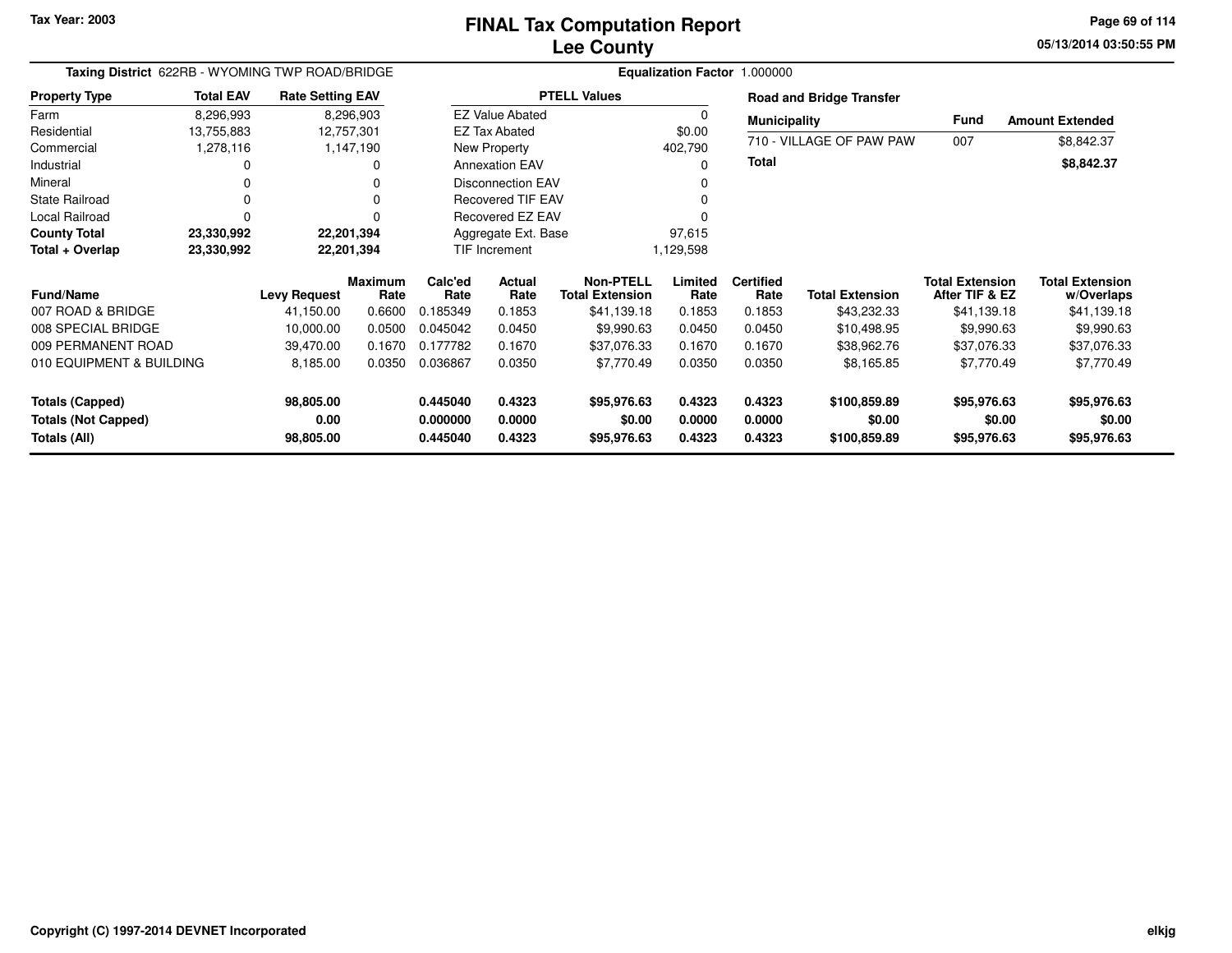#### **Lee CountyFINAL Tax Computation Report**

**05/13/2014 03:50:55 PM Page 70 of 114**

|                                                                      | Taxing District 701 - CITY OF AMBOY |                                  |                        |                                  | Equalization Factor 1.000000 |                                            |                            |                            |                                        |                                          |                                        |  |  |
|----------------------------------------------------------------------|-------------------------------------|----------------------------------|------------------------|----------------------------------|------------------------------|--------------------------------------------|----------------------------|----------------------------|----------------------------------------|------------------------------------------|----------------------------------------|--|--|
| <b>Property Type</b>                                                 | <b>Total EAV</b>                    | <b>Rate Setting EAV</b>          |                        |                                  |                              | <b>PTELL Values</b>                        |                            |                            | <b>Road and Bridge Transfer</b>        |                                          |                                        |  |  |
| Farm                                                                 | 645,155                             |                                  | 645,155                |                                  | <b>EZ Value Abated</b>       |                                            | 600,201                    | <b>Road District</b>       |                                        | <b>Fund</b>                              | <b>Amount Extended</b>                 |  |  |
| Residential                                                          | 17,801,487                          | 17,757,507                       |                        |                                  | <b>EZ Tax Abated</b>         |                                            | \$5,782.33                 |                            |                                        |                                          |                                        |  |  |
| Commercial                                                           | 3,470,293                           |                                  | 3,001,432              |                                  | New Property                 |                                            | 496,485                    |                            | 602RB - AMBOY TWP ROAD/BRID 007        |                                          | \$11,617.44                            |  |  |
| Industrial                                                           | 928,168                             |                                  | 840,808                | <b>Annexation EAV</b>            |                              |                                            | 771,885                    | Total                      |                                        |                                          | \$11,617.44                            |  |  |
| Mineral                                                              | 0                                   |                                  | O                      |                                  | <b>Disconnection EAV</b>     |                                            | 0                          |                            |                                        |                                          |                                        |  |  |
| <b>State Railroad</b>                                                | $\Omega$                            |                                  | O                      |                                  | <b>Recovered TIF EAV</b>     |                                            | $\Omega$                   |                            |                                        |                                          |                                        |  |  |
| <b>Local Railroad</b>                                                | $\Omega$                            |                                  | $\Omega$               |                                  | <b>Recovered EZ EAV</b>      |                                            | 32,179                     |                            |                                        |                                          |                                        |  |  |
| <b>County Total</b>                                                  | 22,845,103                          | 22,244,902                       |                        |                                  | Aggregate Ext. Base          |                                            | 210,817                    |                            |                                        |                                          |                                        |  |  |
| Total + Overlap                                                      | 22,845,103                          | 22,244,902                       |                        |                                  | <b>TIF Increment</b>         |                                            | $\Omega$                   |                            |                                        |                                          |                                        |  |  |
| <b>Fund/Name</b>                                                     |                                     | <b>Levy Request</b>              | <b>Maximum</b><br>Rate | Calc'ed<br>Rate                  | Actual<br>Rate               | <b>Non-PTELL</b><br><b>Total Extension</b> | Limited<br>Rate            | <b>Certified</b><br>Rate   | <b>Total Extension</b>                 | <b>Total Extension</b><br>After TIF & EZ | <b>Total Extension</b><br>w/Overlaps   |  |  |
| 001 CORPORATE                                                        |                                     | 58,750.00                        | 0.2500                 | 0.264106                         | 0.2500                       | \$55,612.26                                | 0.2500                     | 0.2500                     | \$57,112.76                            | \$55,612.26                              | \$55,612.26                            |  |  |
| 005 ILL MUNICIPAL RET                                                |                                     | 22,000.00                        | 0.0000                 | 0.098899                         | 0.0989                       | \$22,000.21                                | 0.0989                     | 0.0989                     | \$22,593.81                            | \$22,000.21                              | \$22,000.21                            |  |  |
| 007 CITY SHARE OF TWNSHP R                                           |                                     | 0.00                             | 0.0000                 | 0.000000                         | 0.0000                       | \$0.00                                     | 0.0000                     | 0.0000                     | \$0.00                                 | \$0.00                                   | \$0.00                                 |  |  |
| 014 POLICE PRO                                                       |                                     | 17,700.00                        | 0.0750                 | 0.079569                         | 0.0750                       | \$16,683.68                                | 0.0750                     | 0.0750                     | \$17,133.83                            | \$16,683.68                              | \$16,683.68                            |  |  |
| 016 LIBRARY                                                          |                                     | 35,250.00                        | 0.1500                 | 0.158463                         | 0.1500                       | \$33,367.35                                | 0.1500                     | 0.1500                     | \$34,267.65                            | \$33,367.35                              | \$33,367.35                            |  |  |
| 027 AUDIT                                                            |                                     | 5,800.00                         | 0.0000                 | 0.026073                         | 0.0261                       | \$5,805.92                                 | 0.0261                     | 0.0261                     | \$5,962.57                             | \$5,805.92                               | \$5,805.92                             |  |  |
| 035 LIABILITY INS                                                    |                                     | 12,000.00                        | 0.0000                 | 0.053945                         | 0.0539                       | \$11,990.00                                | 0.0539                     | 0.0539                     | \$12,313.51                            | \$11,990.00                              | \$11,990.00                            |  |  |
| 041 STREET LIGHTING                                                  |                                     | 11,750.00                        | 0.0500                 | 0.052821                         | 0.0500                       | \$11,122.45                                | 0.0500                     | 0.0500                     | \$11,422.55                            | \$11,122.45                              | \$11,122.45                            |  |  |
| 042 CITY PARK                                                        |                                     | 3,500.00                         | 0.0750                 | 0.015734                         | 0.0157                       | \$3,492.45                                 | 0.0157                     | 0.0157                     | \$3,586.68                             | \$3,492.45                               | \$3,492.45                             |  |  |
| 044 BAND                                                             |                                     | 1,000.00                         | 0.0400                 | 0.004495                         | 0.0045                       | \$1,001.02                                 | 0.0045                     | 0.0045                     | \$1,028.03                             | \$1,001.02                               | \$1,001.02                             |  |  |
| 046 CIVIL DEFENSE                                                    |                                     | 1,500.00                         | 0.0500                 | 0.006743                         | 0.0067                       | \$1,490.41                                 | 0.0067                     | 0.0067                     | \$1,530.62                             | \$1,490.41                               | \$1,490.41                             |  |  |
| 047 SOCIAL SECURITY                                                  |                                     | 35,300.00                        | 0.0000                 | 0.158688                         | 0.1587                       | \$35,302.66                                | 0.1587                     | 0.1587                     | \$36,255.18                            | \$35,302.66                              | \$35,302.66                            |  |  |
| 048 SCHOOL CROSSING GUARD                                            |                                     | 4,800.00                         | 0.0200                 | 0.021578                         | 0.0200                       | \$4,448.98                                 | 0.0200                     | 0.0200                     | \$4,569.02                             | \$4,448.98                               | \$4,448.98                             |  |  |
| 062 WORKMENS COMP                                                    |                                     | 12,000.00                        | 0.0000                 | 0.053945                         | 0.0539                       | \$11,990.00                                | 0.0539                     | 0.0539                     | \$12,313.51                            | \$11,990.00                              | \$11,990.00                            |  |  |
| <b>Totals (Capped)</b><br><b>Totals (Not Capped)</b><br>Totals (All) |                                     | 221,350.00<br>0.00<br>221,350.00 |                        | 0.995059<br>0.000000<br>0.995059 | 0.9634<br>0.0000<br>0.9634   | \$214,307.39<br>\$0.00<br>\$214,307.39     | 0.9634<br>0.0000<br>0.9634 | 0.9634<br>0.0000<br>0.9634 | \$220,089.72<br>\$0.00<br>\$220,089.72 | \$214,307.39<br>\$0.00<br>\$214,307.39   | \$214,307.39<br>\$0.00<br>\$214,307.39 |  |  |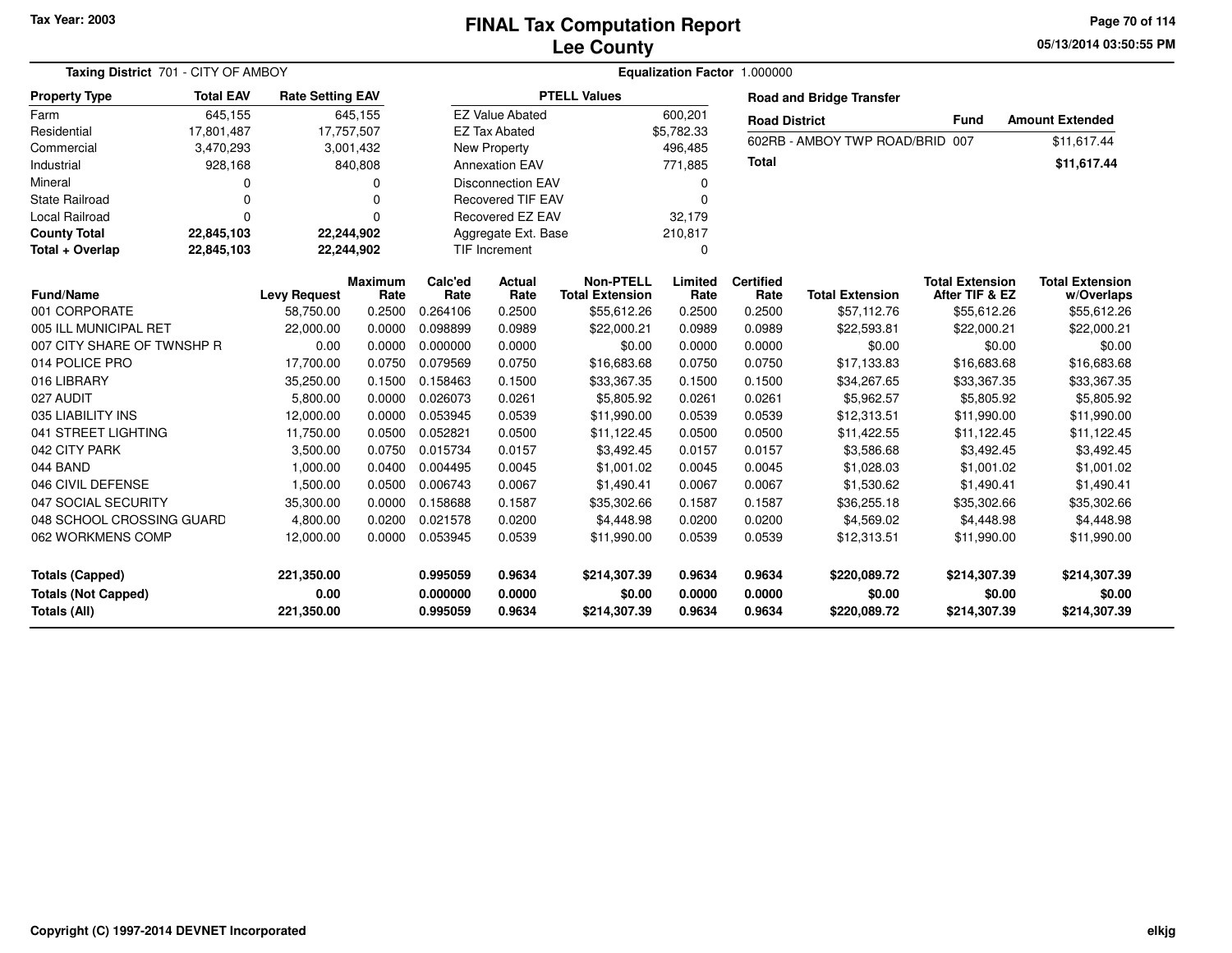**05/13/2014 03:50:55 PMPage 71 of 114**

| Taxing District 702 - VILLAGE OF ASHTON                                                   |                     |           |                                                                                                                                | Equalization Factor 1.000000 |                                                                                                 |                                                                                                                                     |                          |                        |                                                                        |                                                                |  |  |  |
|-------------------------------------------------------------------------------------------|---------------------|-----------|--------------------------------------------------------------------------------------------------------------------------------|------------------------------|-------------------------------------------------------------------------------------------------|-------------------------------------------------------------------------------------------------------------------------------------|--------------------------|------------------------|------------------------------------------------------------------------|----------------------------------------------------------------|--|--|--|
| <b>Total EAV</b>                                                                          |                     |           |                                                                                                                                |                              |                                                                                                 |                                                                                                                                     |                          |                        |                                                                        |                                                                |  |  |  |
| 47,020                                                                                    |                     |           |                                                                                                                                |                              |                                                                                                 | 50,934                                                                                                                              |                          |                        |                                                                        | <b>Amount Extended</b>                                         |  |  |  |
| 8,096,691                                                                                 |                     |           |                                                                                                                                |                              |                                                                                                 | \$441.55                                                                                                                            |                          |                        |                                                                        |                                                                |  |  |  |
| 1,935,233                                                                                 |                     |           |                                                                                                                                |                              |                                                                                                 | 39,551                                                                                                                              |                          |                        |                                                                        | \$8,095.72                                                     |  |  |  |
| 827,575                                                                                   |                     |           |                                                                                                                                |                              |                                                                                                 | n                                                                                                                                   |                          |                        |                                                                        | \$8,095.72                                                     |  |  |  |
| $\Omega$<br>$\Omega$<br><b>State Railroad</b>                                             |                     |           | <b>Disconnection EAV</b>                                                                                                       |                              |                                                                                                 |                                                                                                                                     |                          |                        |                                                                        |                                                                |  |  |  |
| 59,811                                                                                    |                     |           |                                                                                                                                |                              |                                                                                                 | O                                                                                                                                   |                          |                        |                                                                        |                                                                |  |  |  |
| $\Omega$                                                                                  |                     | $\Omega$  |                                                                                                                                |                              |                                                                                                 | 85,842                                                                                                                              |                          |                        |                                                                        |                                                                |  |  |  |
| 10,966,330                                                                                |                     |           |                                                                                                                                |                              |                                                                                                 | 91,345                                                                                                                              |                          |                        |                                                                        |                                                                |  |  |  |
| 10,966,330                                                                                |                     |           |                                                                                                                                |                              |                                                                                                 | 0                                                                                                                                   |                          |                        |                                                                        |                                                                |  |  |  |
|                                                                                           | <b>Levy Request</b> | Rate      | Calc'ed<br>Rate                                                                                                                | <b>Actual</b><br>Rate        | <b>Non-PTELL</b><br><b>Total Extension</b>                                                      | Limited<br>Rate                                                                                                                     | <b>Certified</b><br>Rate | <b>Total Extension</b> | <b>Total Extension</b><br>After TIF & EZ                               | <b>Total Extension</b><br>w/Overlaps                           |  |  |  |
|                                                                                           | 27,573.00           | 0.2500    | 0.252607                                                                                                                       | 0.2500                       | \$27,288.49                                                                                     | 0.2407                                                                                                                              | 0.2407                   | \$26,395.96            | \$26,273.36                                                            | \$26,273.36                                                    |  |  |  |
|                                                                                           | 6,300.00            | 0.0000    | 0.057717                                                                                                                       | 0.0577                       | \$6,298.18                                                                                      | 0.0577                                                                                                                              | 0.0577                   | \$6,327.57             | \$6,298.18                                                             | \$6,298.18                                                     |  |  |  |
| 007 CITY SHARE OF TWNSHP R                                                                | 0.00                | 0.0000    | 0.000000                                                                                                                       | 0.0000                       | \$0.00                                                                                          | 0.0000                                                                                                                              | 0.0000                   | \$0.00                 | \$0.00                                                                 | \$0.00                                                         |  |  |  |
|                                                                                           | 11,548.00           | 0.1500    | 0.105796                                                                                                                       | 0.1058                       | \$11,548.49                                                                                     | 0.1058                                                                                                                              | 0.1058                   | \$11,602.38            | \$11,548.49                                                            | \$11,548.49                                                    |  |  |  |
|                                                                                           | 15,988.00           | 0.1500    | 0.146472                                                                                                                       | 0.1465                       | \$15,991.06                                                                                     | 0.1465                                                                                                                              | 0.1465                   | \$16,065.67            | \$15,991.06                                                            | \$15,991.06                                                    |  |  |  |
|                                                                                           | 650.00              | 0.0250    | 0.005955                                                                                                                       | 0.0060                       | \$654.92                                                                                        | 0.0060                                                                                                                              | 0.0060                   | \$657.98               | \$654.92                                                               | \$654.92                                                       |  |  |  |
|                                                                                           | 1,000.00            | 0.2000    | 0.009161                                                                                                                       | 0.0092                       | \$1,004.22                                                                                      | 0.0092                                                                                                                              | 0.0092                   | \$1,008.90             | \$1,004.22                                                             | \$1,004.22                                                     |  |  |  |
|                                                                                           | 2,400.00            | 0.0000    | 0.021987                                                                                                                       | 0.0220                       | \$2,401.39                                                                                      | 0.0220                                                                                                                              | 0.0220                   | \$2,412.59             | \$2,401.39                                                             | \$2,401.39                                                     |  |  |  |
|                                                                                           | 10,760.00           | 0.0000    | 0.098576                                                                                                                       | 0.0986                       | \$10,762.58                                                                                     | 0.0986                                                                                                                              | 0.0986                   | \$10,812.80            | \$10,762.58                                                            | \$10,762.58                                                    |  |  |  |
|                                                                                           | 9,200.00            | 0.0000    | 0.084285                                                                                                                       | 0.0843                       | \$9,201.68                                                                                      | 0.0843                                                                                                                              | 0.0843                   | \$9,244.62             | \$9,201.68                                                             | \$9,201.68                                                     |  |  |  |
| 060 UNEMPLOYMENT COMP                                                                     | 2,893.00            | 0.0000    | 0.026504                                                                                                                       | 0.0265                       | \$2,892.58                                                                                      | 0.0265                                                                                                                              | 0.0265                   | \$2,906.08             | \$2,892.58                                                             | \$2,892.58                                                     |  |  |  |
|                                                                                           | 7,600.00            | 0.0000    | 0.069626                                                                                                                       | 0.0696                       | \$7,597.12                                                                                      | 0.0696                                                                                                                              | 0.0696                   | \$7,632.57             | \$7,597.12                                                             | \$7,597.12                                                     |  |  |  |
| <b>Totals (Capped)</b><br>95,912.00<br>0.00<br><b>Totals (Not Capped)</b><br>Totals (All) |                     |           | 0.878686<br>0.000000                                                                                                           | 0.8762<br>0.0000             | \$95,640.71<br>\$0.00                                                                           | 0.8669<br>0.0000                                                                                                                    | 0.8669<br>0.0000         | \$95,067.12<br>\$0.00  | \$94,625.58<br>\$0.00                                                  | \$94,625.58<br>\$0.00<br>\$94,625.58                           |  |  |  |
|                                                                                           |                     | 95,912.00 | <b>Rate Setting EAV</b><br>47,020<br>8,096,691<br>1,884,299<br>827,575<br>59,811<br>10,915,396<br>10,915,396<br><b>Maximum</b> | 0.878686                     | <b>EZ Tax Abated</b><br>New Property<br><b>Annexation EAV</b><br><b>TIF Increment</b><br>0.8762 | <b>PTELL Values</b><br><b>EZ Value Abated</b><br><b>Recovered TIF EAV</b><br>Recovered EZ EAV<br>Aggregate Ext. Base<br>\$95,640.71 | 0.8669                   | Total<br>0.8669        | <b>Road and Bridge Transfer</b><br><b>Road District</b><br>\$95,067.12 | <b>Fund</b><br>603RB - ASHTON TWP ROAD/BRII 007<br>\$94,625.58 |  |  |  |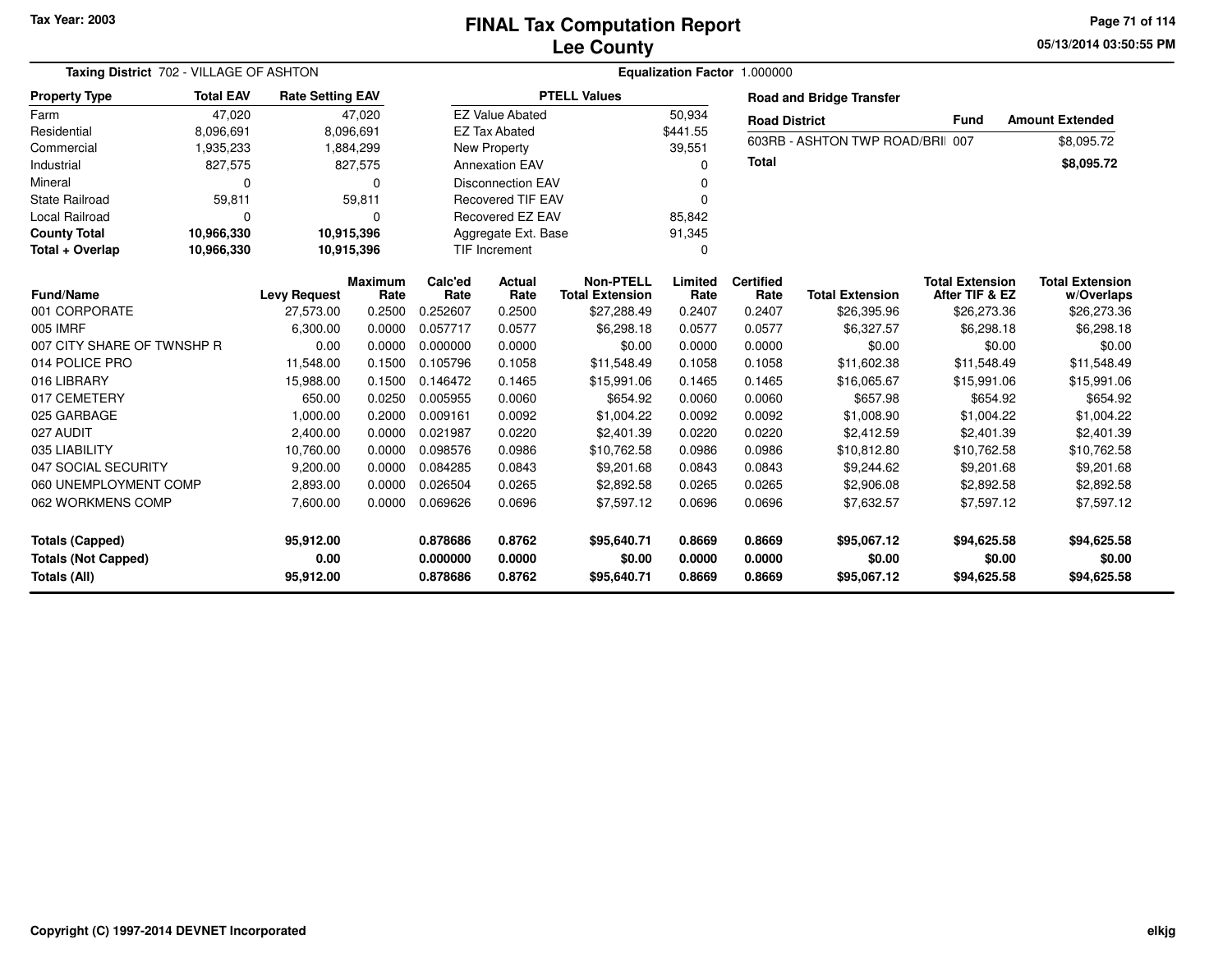**05/13/2014 03:50:55 PM Page 72 of 114**

| Taxing District 703 - VILLAGE OF COMPTON                             |                  |                              |                        | Equalization Factor 1.000000     |                            |                                            |                            |                            |                                    |                                          |                                      |  |
|----------------------------------------------------------------------|------------------|------------------------------|------------------------|----------------------------------|----------------------------|--------------------------------------------|----------------------------|----------------------------|------------------------------------|------------------------------------------|--------------------------------------|--|
| <b>Property Type</b>                                                 | <b>Total EAV</b> | <b>Rate Setting EAV</b>      |                        |                                  |                            | <b>PTELL Values</b>                        |                            |                            | <b>Road and Bridge Transfer</b>    |                                          |                                      |  |
| Farm                                                                 | 0                |                              |                        |                                  | <b>EZ Value Abated</b>     |                                            |                            | <b>Road District</b>       |                                    | Fund                                     | <b>Amount Extended</b>               |  |
| Residential                                                          | 2,540,626        |                              | 2,540,626              | <b>EZ Tax Abated</b>             |                            |                                            | \$0.00                     |                            |                                    |                                          |                                      |  |
| Commercial                                                           | 191,899          |                              | 191,899                | New Property                     |                            |                                            | 2,620                      |                            | 605RB - BROOKLYN TWP ROAD/E 007    |                                          | \$1,852.65                           |  |
| Industrial                                                           |                  |                              | 0                      | <b>Annexation EAV</b>            |                            |                                            |                            | <b>Total</b>               |                                    |                                          | \$1,852.65                           |  |
| Mineral                                                              |                  |                              | 0                      |                                  | <b>Disconnection EAV</b>   |                                            |                            |                            |                                    |                                          |                                      |  |
| State Railroad                                                       |                  |                              | 0                      |                                  | <b>Recovered TIF EAV</b>   |                                            |                            |                            |                                    |                                          |                                      |  |
| Local Railroad                                                       | 0                |                              | 0                      |                                  | Recovered EZ EAV           |                                            |                            |                            |                                    |                                          |                                      |  |
| <b>County Total</b>                                                  | 2,732,525        |                              | 2,732,525              | Aggregate Ext. Base              |                            |                                            | 2,391                      |                            |                                    |                                          |                                      |  |
| Total + Overlap                                                      | 2,732,525        |                              | 2,732,525              |                                  | TIF Increment              |                                            | $\Omega$                   |                            |                                    |                                          |                                      |  |
| <b>Fund/Name</b>                                                     |                  | <b>Levy Request</b>          | <b>Maximum</b><br>Rate | Calc'ed<br>Rate                  | Actual<br>Rate             | <b>Non-PTELL</b><br><b>Total Extension</b> | Limited<br>Rate            | <b>Certified</b><br>Rate   | <b>Total Extension</b>             | <b>Total Extension</b><br>After TIF & EZ | <b>Total Extension</b><br>w/Overlaps |  |
| 001 CORPORATE                                                        |                  | 2,390.00                     | 0.2500                 | 0.087465                         | 0.0875                     | \$2,390.96                                 | 0.0875                     | 0.0875                     | \$2,390.96                         | \$2,390.96                               | \$2,390.96                           |  |
| 007 CITY SHARE OF TWNSHP R                                           |                  | 0.00                         | 0.0000                 | 0.000000                         | 0.0000                     | \$0.00                                     | 0.0000                     | 0.0000                     | \$0.00                             | \$0.00                                   | \$0.00                               |  |
| <b>Totals (Capped)</b><br><b>Totals (Not Capped)</b><br>Totals (All) |                  | 2,390.00<br>0.00<br>2,390.00 |                        | 0.087465<br>0.000000<br>0.087465 | 0.0875<br>0.0000<br>0.0875 | \$2,390.96<br>\$0.00<br>\$2,390.96         | 0.0875<br>0.0000<br>0.0875 | 0.0875<br>0.0000<br>0.0875 | \$2,390.96<br>\$0.00<br>\$2,390.96 | \$2,390.96<br>\$0.00<br>\$2,390.96       | \$2,390.96<br>\$0.00<br>\$2,390.96   |  |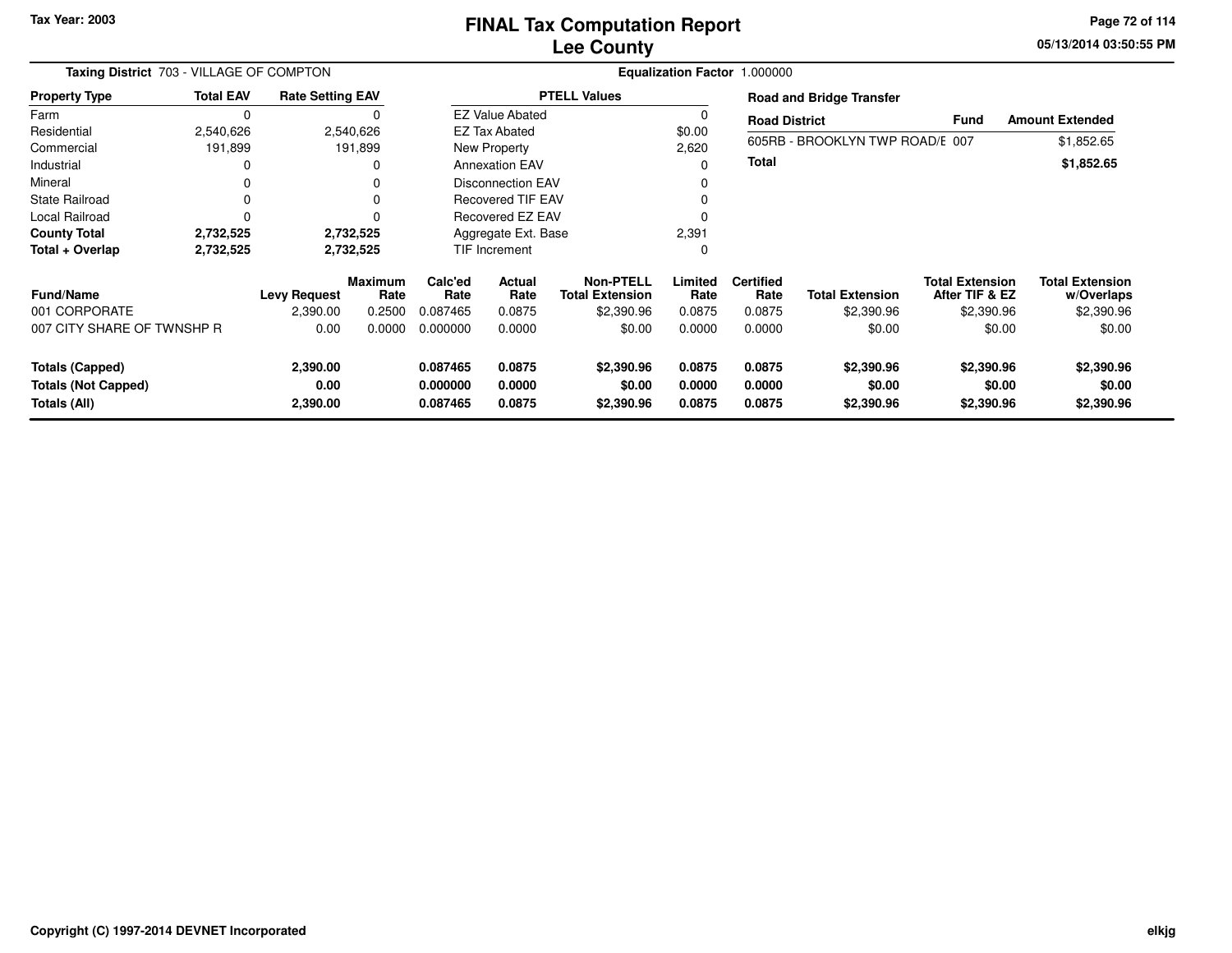**05/13/2014 03:50:55 PMPage 73 of 114**

| Taxing District 705 - CITY OF DIXON                                  |                  |                                      |                        |                                  |                            | Equalization Factor 1.000000               |                            |                            |                                            |                                            |                                            |
|----------------------------------------------------------------------|------------------|--------------------------------------|------------------------|----------------------------------|----------------------------|--------------------------------------------|----------------------------|----------------------------|--------------------------------------------|--------------------------------------------|--------------------------------------------|
| <b>Property Type</b>                                                 | <b>Total EAV</b> | <b>Rate Setting EAV</b>              |                        |                                  |                            | <b>PTELL Values</b>                        |                            |                            | <b>Road and Bridge Transfer</b>            |                                            |                                            |
| Farm                                                                 | 51,208           |                                      | 51,208                 |                                  | <b>EZ Value Abated</b>     |                                            | 4,628,387                  | <b>Road District</b>       |                                            | <b>Fund</b>                                | <b>Amount Extended</b>                     |
| Residential                                                          | 98,601,849       |                                      | 98,058,057             |                                  | <b>EZ Tax Abated</b>       |                                            | \$75,202.06                |                            | 607RB - DIXON TWP ROAD/BRID(007            |                                            |                                            |
| Commercial                                                           | 31,675,912       |                                      | 27,427,561             |                                  | New Property               |                                            | 3,688,600                  |                            |                                            |                                            | \$72,155.82                                |
| Industrial                                                           | 14,561,030       |                                      | 12,030,828             |                                  | <b>Annexation EAV</b>      |                                            | 22,922                     |                            | 618RB - SOUTH DIXON TWP RD/E 007           |                                            | \$5,319.44                                 |
| Mineral                                                              | 0                |                                      | 0                      |                                  | <b>Disconnection EAV</b>   |                                            | $\Omega$                   | <b>Total</b>               |                                            |                                            | \$77,475.26                                |
| <b>State Railroad</b>                                                | 346,905          |                                      | 346,905                |                                  | <b>Recovered TIF EAV</b>   |                                            | $\Omega$                   |                            |                                            |                                            |                                            |
| Local Railroad                                                       | 5,000            |                                      | 5,000                  |                                  | Recovered EZ EAV           |                                            | 1,040,207                  |                            |                                            |                                            |                                            |
| <b>County Total</b>                                                  | 145,241,904      |                                      | 137,919,559            |                                  | Aggregate Ext. Base        |                                            | 2,174,622                  |                            |                                            |                                            |                                            |
| Total + Overlap                                                      | 145,241,904      |                                      | 137,919,559            |                                  | <b>TIF Increment</b>       |                                            | 2,693,958                  |                            |                                            |                                            |                                            |
| <b>Fund/Name</b>                                                     |                  | <b>Levy Request</b>                  | <b>Maximum</b><br>Rate | Calc'ed<br>Rate                  | Actual<br>Rate             | <b>Non-PTELL</b><br><b>Total Extension</b> | Limited<br>Rate            | <b>Certified</b><br>Rate   | <b>Total Extension</b>                     | <b>Total Extension</b><br>After TIF & EZ   | <b>Total Extension</b><br>w/Overlaps       |
| 001 CORPORATE                                                        |                  | 390,016.00                           | 0.2564                 | 0.282785                         | 0.2564                     | \$353,625.75                               | 0.2564                     | 0.2564                     | \$372,400.24                               | \$353,625.75                               | \$353,625.75                               |
| 005 IMRF                                                             |                  | 347,569.00                           | 0.0000                 | 0.252009                         | 0.2520                     | \$347,557.29                               | 0.2520                     | 0.2520                     | \$366,009.60                               | \$347,557.29                               | \$347,557.29                               |
| 007 CITY SHARE OF TWNSHP R                                           |                  | 0.00                                 | 0.0000                 | 0.000000                         | 0.0000                     | \$0.00                                     | 0.0000                     | 0.0000                     | \$0.00                                     | \$0.00                                     | \$0.00                                     |
| 014 POLICE PRO                                                       |                  | 226,795.00                           | 0.1500                 | 0.164440                         | 0.1500                     | \$206,879.34                               | 0.1500                     | 0.1500                     | \$217,862.86                               | \$206,879.34                               | \$206,879.34                               |
| 015 POLICE PENSION                                                   |                  | 339,254.00                           | 0.0000                 | 0.245980                         | 0.2460                     | \$339,282.12                               | 0.2460                     | 0.2460                     | \$357,295.08                               | \$339,282.12                               | \$339,282.12                               |
| 016 LIBRARY                                                          |                  | 226,795.00                           | 0.1500                 | 0.164440                         | 0.1500                     | \$206,879.34                               | 0.1500                     | 0.1500                     | \$217,862.86                               | \$206,879.34                               | \$206,879.34                               |
| 017 CEMETERY                                                         |                  | 37,875.00                            | 0.0250                 | 0.027462                         | 0.0250                     | \$34,479.89                                | 0.0250                     | 0.0250                     | \$36,310.48                                | \$34,479.89                                | \$34,479.89                                |
| 027 AUDIT                                                            |                  | 40,000.00                            | 0.0000                 | 0.029002                         | 0.0290                     | \$39,996.67                                | 0.0290                     | 0.0290                     | \$42,120.15                                | \$39,996.67                                | \$39,996.67                                |
| 028 LIBRARY MAINT                                                    |                  | 30,421.00                            | 0.0200                 | 0.022057                         | 0.0200                     | \$27,583.91                                | 0.0200                     | 0.0200                     | \$29,048.38                                | \$27,583.91                                | \$27,583.91                                |
| 035 CLAIM AND JUDGEMENT TAX                                          |                  | 257,562.00                           | 0.0000                 | 0.186748                         | 0.1867                     | \$257,495.82                               | 0.1867                     | 0.1867                     | \$271,166.63                               | \$257,495.82                               | \$257,495.82                               |
| 040 STREET & BRIDGE                                                  |                  | 0.00                                 | 0.1000                 | 0.000000                         | 0.0000                     | \$0.00                                     | 0.0000                     | 0.0000                     | \$0.00                                     | \$0.00                                     | \$0.00                                     |
| 044 BAND                                                             |                  | 60,539.00                            | 0.0400                 | 0.043894                         | 0.0400                     | \$55,167.82                                | 0.0400                     | 0.0400                     | \$58,096.76                                | \$55,167.82                                | \$55,167.82                                |
| 045 PUBLIC BENEFIT                                                   |                  | 75,598.00                            | 0.0500                 | 0.054813                         | 0.0500                     | \$68,959.78                                | 0.0500                     | 0.0500                     | \$72,620.95                                | \$68,959.78                                | \$68,959.78                                |
| 046 CIVIL DEFENSE                                                    |                  | 12,472.00                            | 0.0500                 | 0.009043                         | 0.0090                     | \$12,412.76                                | 0.0090                     | 0.0090                     | \$13,071.77                                | \$12,412.76                                | \$12,412.76                                |
| 047 SOCIAL SECURITY                                                  |                  | 290,528.00                           | 0.0000                 | 0.210650                         | 0.2107                     | \$290,596.51                               | 0.2107                     | 0.2107                     | \$306,024.69                               | \$290,596.51                               | \$290,596.51                               |
| <b>Totals (Capped)</b><br><b>Totals (Not Capped)</b><br>Totals (All) |                  | 2,335,424.00<br>0.00<br>2,335,424.00 |                        | 1.693323<br>0.000000<br>1.693323 | 1.6248<br>0.0000<br>1.6248 | \$2,240,917.00<br>\$0.00<br>\$2,240,917.00 | 1.6248<br>0.0000<br>1.6248 | 1.6248<br>0.0000<br>1.6248 | \$2,359,890.45<br>\$0.00<br>\$2,359,890.45 | \$2,240,917.00<br>\$0.00<br>\$2,240,917.00 | \$2,240,917.00<br>\$0.00<br>\$2,240,917.00 |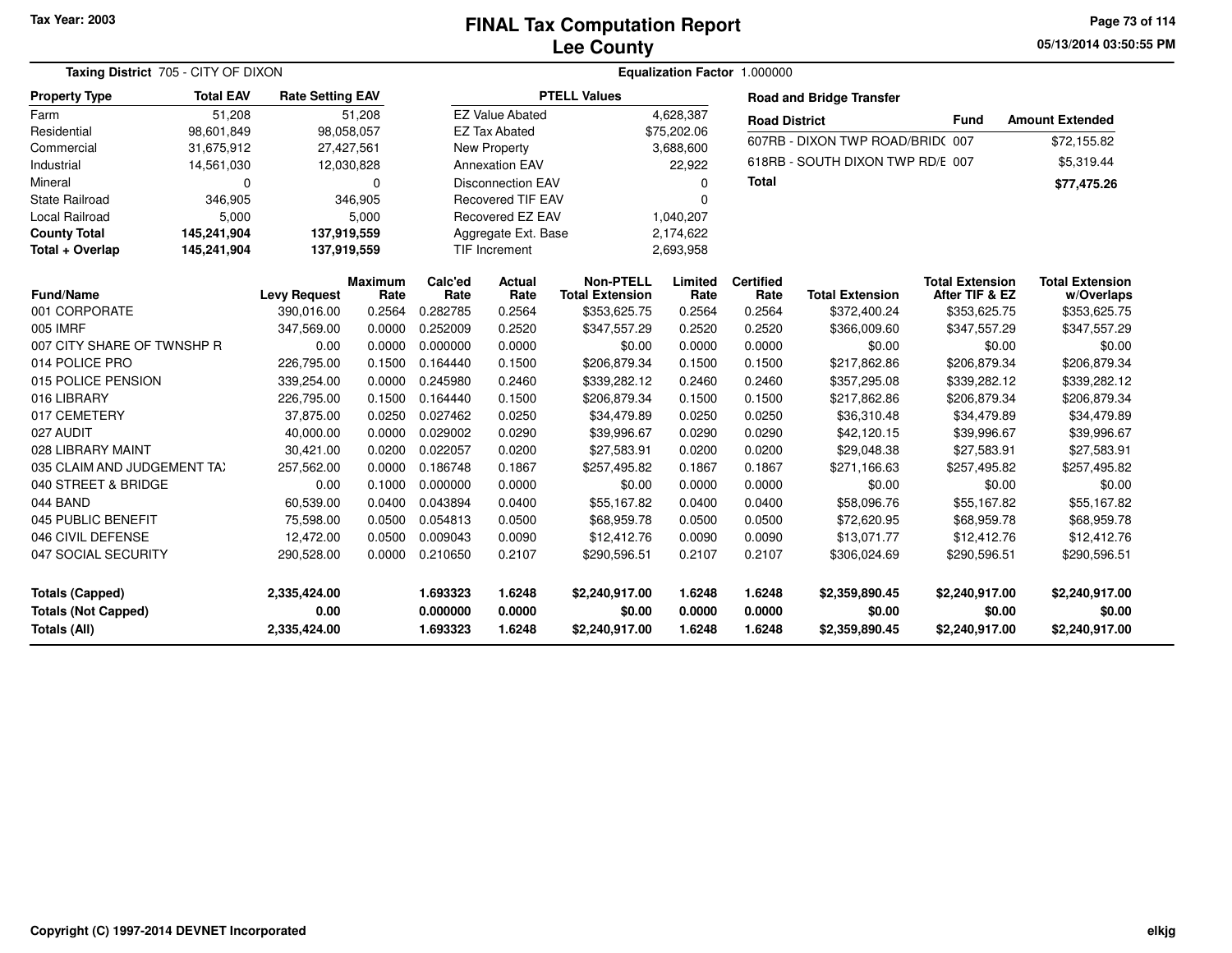**05/13/2014 03:50:55 PM Page 74 of 114**

| Taxing District 706 - VILLAGE OF FRANKLIN GROVE   |                                                     |                         |                        |                      | Equalization Factor 1.000000 |                                            |                  |                          |                                 |                                          |                                      |
|---------------------------------------------------|-----------------------------------------------------|-------------------------|------------------------|----------------------|------------------------------|--------------------------------------------|------------------|--------------------------|---------------------------------|------------------------------------------|--------------------------------------|
| <b>Property Type</b>                              | <b>Total EAV</b>                                    | <b>Rate Setting EAV</b> |                        |                      |                              | <b>PTELL Values</b>                        |                  |                          | <b>Road and Bridge Transfer</b> |                                          |                                      |
| Farm                                              | 4,473                                               |                         | 4,473                  |                      | <b>EZ Value Abated</b>       |                                            | 19,953           | <b>Road District</b>     |                                 | <b>Fund</b>                              | <b>Amount Extended</b>               |
| Residential                                       | 6,257,753                                           |                         | 6,251,086              |                      | <b>EZ Tax Abated</b>         |                                            | \$109.89         |                          | 606RB - FRANKLIN GROVE ROAD 007 |                                          | \$4,981.61                           |
| Commercial                                        | 2,308,748                                           |                         | 2,295,462              |                      | <b>New Property</b>          |                                            | 68,586           |                          |                                 |                                          |                                      |
| Industrial                                        | 0                                                   |                         |                        |                      | <b>Annexation EAV</b>        |                                            | 0                | Total                    |                                 |                                          | \$4,981.61                           |
| Mineral                                           | $\Omega$                                            |                         | $\Omega$               |                      | <b>Disconnection EAV</b>     |                                            | O                |                          |                                 |                                          |                                      |
| <b>State Railroad</b>                             | 42,699                                              |                         | 42,699                 |                      | <b>Recovered TIF EAV</b>     |                                            | O                |                          |                                 |                                          |                                      |
| Local Railroad                                    | $\Omega$                                            |                         |                        |                      | Recovered EZ EAV             |                                            | 12,292           |                          |                                 |                                          |                                      |
| <b>County Total</b>                               | 8,613,673                                           |                         | 8,593,720              |                      | Aggregate Ext. Base          |                                            | 46,258           |                          |                                 |                                          |                                      |
| Total + Overlap                                   | <b>TIF Increment</b><br>8,613,673<br>8,593,720<br>0 |                         |                        |                      |                              |                                            |                  |                          |                                 |                                          |                                      |
| <b>Fund/Name</b>                                  |                                                     | <b>Levy Request</b>     | <b>Maximum</b><br>Rate | Calc'ed<br>Rate      | <b>Actual</b><br>Rate        | <b>Non-PTELL</b><br><b>Total Extension</b> | Limited<br>Rate  | <b>Certified</b><br>Rate | <b>Total Extension</b>          | <b>Total Extension</b><br>After TIF & EZ | <b>Total Extension</b><br>w/Overlaps |
| 001 CORPORATE                                     |                                                     | 15,344.00               | 0.2500                 | 0.178549             | 0.1785                       | \$15,339.79                                | 0.1785           | 0.1785                   | \$15,375.41                     | \$15,339.79                              | \$15,339.79                          |
| 007 CITY SHARE OF TWNSHP R                        |                                                     | 0.00                    | 0.0000                 | 0.000000             | 0.0000                       | \$0.00                                     | 0.0000           | 0.0000                   | \$0.00                          | \$0.00                                   | \$0.00                               |
| 014 POLICE PRO                                    |                                                     | 6,064.00                | 0.1000                 | 0.070563             | 0.0706                       | \$6,067.17                                 | 0.0706           | 0.0706                   | \$6,081.25                      | \$6,067.17                               | \$6,067.17                           |
| 016 LIBRARY                                       |                                                     | 20,933.00               | 0.3000                 | 0.243585             | 0.2436                       | \$20,934.30                                | 0.2436           | 0.2436                   | \$20,982.91                     | \$20,934.30                              | \$20,934.30                          |
| 027 AUDIT                                         |                                                     | 1,000.00                | 0.0000                 | 0.011636             | 0.0116                       | \$996.87                                   | 0.0116           | 0.0116                   | \$999.19                        | \$996.87                                 | \$996.87                             |
| 035 LIABILITY INS                                 |                                                     | 1,000.00                | 0.0000                 | 0.011636             | 0.0116                       | \$996.87                                   | 0.0116           | 0.0116                   | \$999.19                        | \$996.87                                 | \$996.87                             |
| 041 STREET LIGHTING                               |                                                     | 1,000.00                | 0.0500                 | 0.011636             | 0.0116                       | \$996.87                                   | 0.0116           | 0.0116                   | \$999.19                        | \$996.87                                 | \$996.87                             |
| 047 SOCIAL SECURITY                               |                                                     | 1,000.00                | 0.0000                 | 0.011636             | 0.0116                       | \$996.87                                   | 0.0116           | 0.0116                   | \$999.19                        | \$996.87                                 | \$996.87                             |
| 062 WORKMENS COMP                                 |                                                     | 1,000.00                | 0.0000                 | 0.011636             | 0.0116                       | \$996.87                                   | 0.0116           | 0.0116                   | \$999.19                        | \$996.87                                 | \$996.87                             |
| Totals (Capped)                                   |                                                     | 47,341.00               |                        | 0.550877             | 0.5507                       | \$47,325.61                                | 0.5507           | 0.5507                   | \$47,435.52                     | \$47,325.61                              | \$47,325.61                          |
| <b>Totals (Not Capped)</b><br><b>Totals (All)</b> |                                                     | 0.00<br>47,341.00       |                        | 0.000000<br>0.550877 | 0.0000<br>0.5507             | \$0.00<br>\$47,325.61                      | 0.0000<br>0.5507 | 0.0000<br>0.5507         | \$0.00<br>\$47,435.52           | \$0.00<br>\$47,325.61                    | \$0.00<br>\$47,325.61                |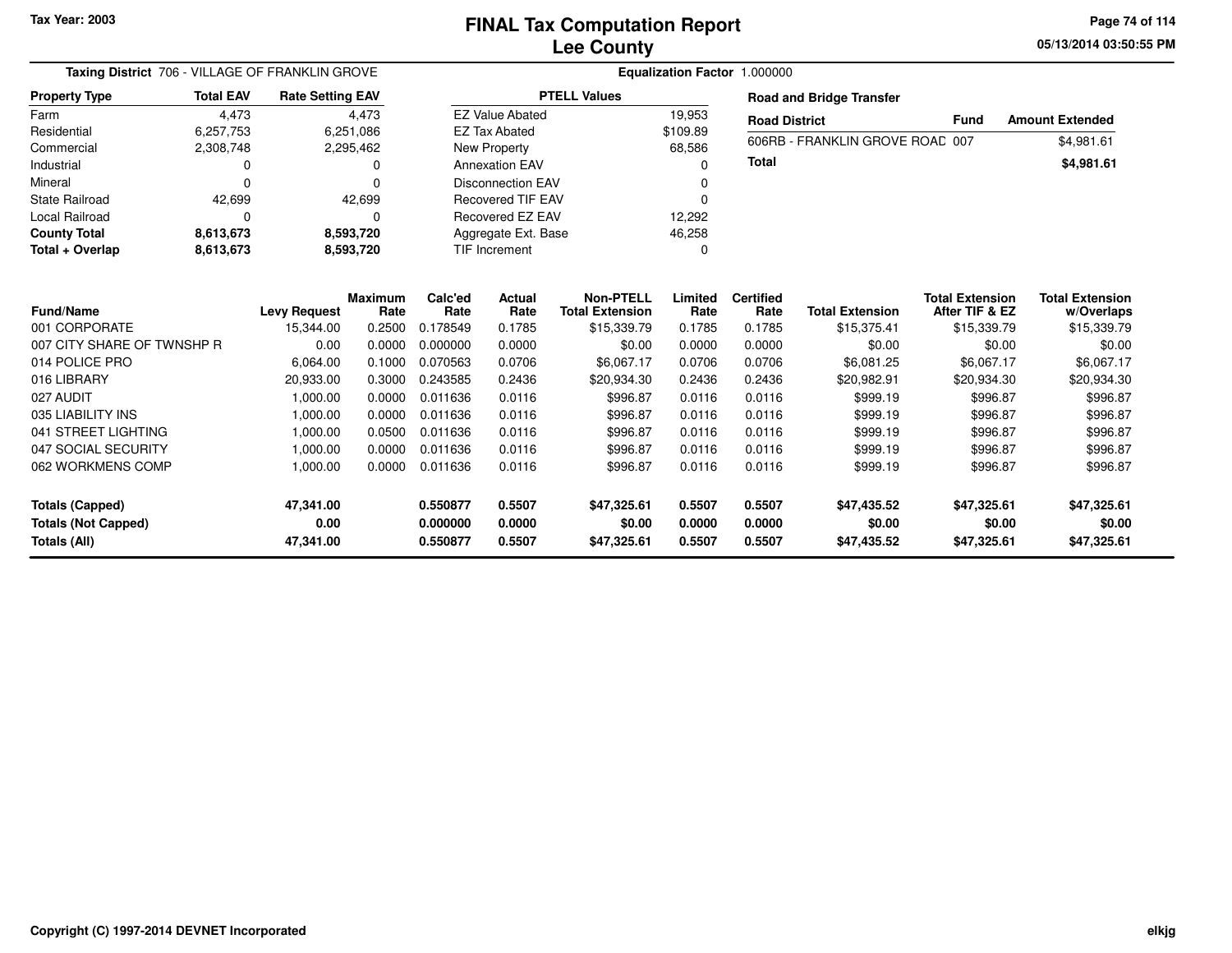### **Lee CountyFINAL Tax Computation Report**

**05/13/2014 03:50:55 PM Page 75 of 114**

| Taxing District 707 - VILLAGE OF HARMON<br><b>Rate Setting EAV</b>   |                  |                              |                        |                                  |                            |                                            | Equalization Factor 1.000000 |                            |                                    |                                          |                                      |  |
|----------------------------------------------------------------------|------------------|------------------------------|------------------------|----------------------------------|----------------------------|--------------------------------------------|------------------------------|----------------------------|------------------------------------|------------------------------------------|--------------------------------------|--|
| <b>Property Type</b>                                                 | <b>Total EAV</b> |                              |                        |                                  |                            | <b>PTELL Values</b>                        |                              |                            | <b>Road and Bridge Transfer</b>    |                                          |                                      |  |
| Farm                                                                 | 8,221            |                              | 8,221                  |                                  | <b>EZ Value Abated</b>     |                                            |                              | <b>Road District</b>       |                                    | <b>Fund</b>                              | <b>Amount Extended</b>               |  |
| Residential                                                          | 1,113,682        |                              | 1,113,682              |                                  | <b>EZ Tax Abated</b>       |                                            | \$0.00                       |                            |                                    |                                          |                                      |  |
| Commercial                                                           | 377,263          |                              | 377,263                |                                  | New Property               |                                            | 96,678                       |                            | 610RB - HARMON TWP ROAD/BR 007     |                                          | \$1,330.72                           |  |
| Industrial                                                           | 113,826          |                              | 113,826                |                                  | <b>Annexation EAV</b>      |                                            |                              | Total                      |                                    |                                          | \$1,330.72                           |  |
| Mineral                                                              | 0                |                              |                        |                                  | <b>Disconnection EAV</b>   |                                            |                              |                            |                                    |                                          |                                      |  |
| <b>State Railroad</b>                                                | 0                |                              |                        |                                  | <b>Recovered TIF EAV</b>   |                                            |                              |                            |                                    |                                          |                                      |  |
| Local Railroad                                                       | $\Omega$         |                              |                        |                                  | <b>Recovered EZ EAV</b>    |                                            |                              |                            |                                    |                                          |                                      |  |
| <b>County Total</b>                                                  | 1,612,992        |                              | 1,612,992              |                                  | Aggregate Ext. Base        |                                            | 1,840                        |                            |                                    |                                          |                                      |  |
| Total + Overlap                                                      | 1,612,992        |                              | 1,612,992              |                                  | <b>TIF Increment</b>       |                                            |                              |                            |                                    |                                          |                                      |  |
| <b>Fund/Name</b>                                                     |                  | <b>Levy Request</b>          | <b>Maximum</b><br>Rate | Calc'ed<br>Rate                  | <b>Actual</b><br>Rate      | <b>Non-PTELL</b><br><b>Total Extension</b> | Limited<br>Rate              | <b>Certified</b><br>Rate   | <b>Total Extension</b>             | <b>Total Extension</b><br>After TIF & EZ | <b>Total Extension</b><br>w/Overlaps |  |
| 001 CORPORATE                                                        |                  | 1,839.00                     | 0.2500                 | 0.114012                         | 0.1140                     | \$1,838.81                                 | 0.1140                       | 0.1140                     | \$1,838.81                         | \$1,838.81                               | \$1,838.81                           |  |
| 007 CITY SHARE OF TWNSHP R                                           |                  | 0.00                         | 0.0000                 | 0.000000                         | 0.0000                     | \$0.00                                     | 0.0000                       | 0.0000                     | \$0.00                             | \$0.00                                   | \$0.00                               |  |
| <b>Totals (Capped)</b><br><b>Totals (Not Capped)</b><br>Totals (All) |                  | 1,839.00<br>0.00<br>1,839.00 |                        | 0.114012<br>0.000000<br>0.114012 | 0.1140<br>0.0000<br>0.1140 | \$1,838.81<br>\$0.00<br>\$1,838.81         | 0.1140<br>0.0000<br>0.1140   | 0.1140<br>0.0000<br>0.1140 | \$1,838.81<br>\$0.00<br>\$1,838.81 | \$1,838.81<br>\$0.00<br>\$1,838.81       | \$1,838.81<br>\$0.00<br>\$1,838.81   |  |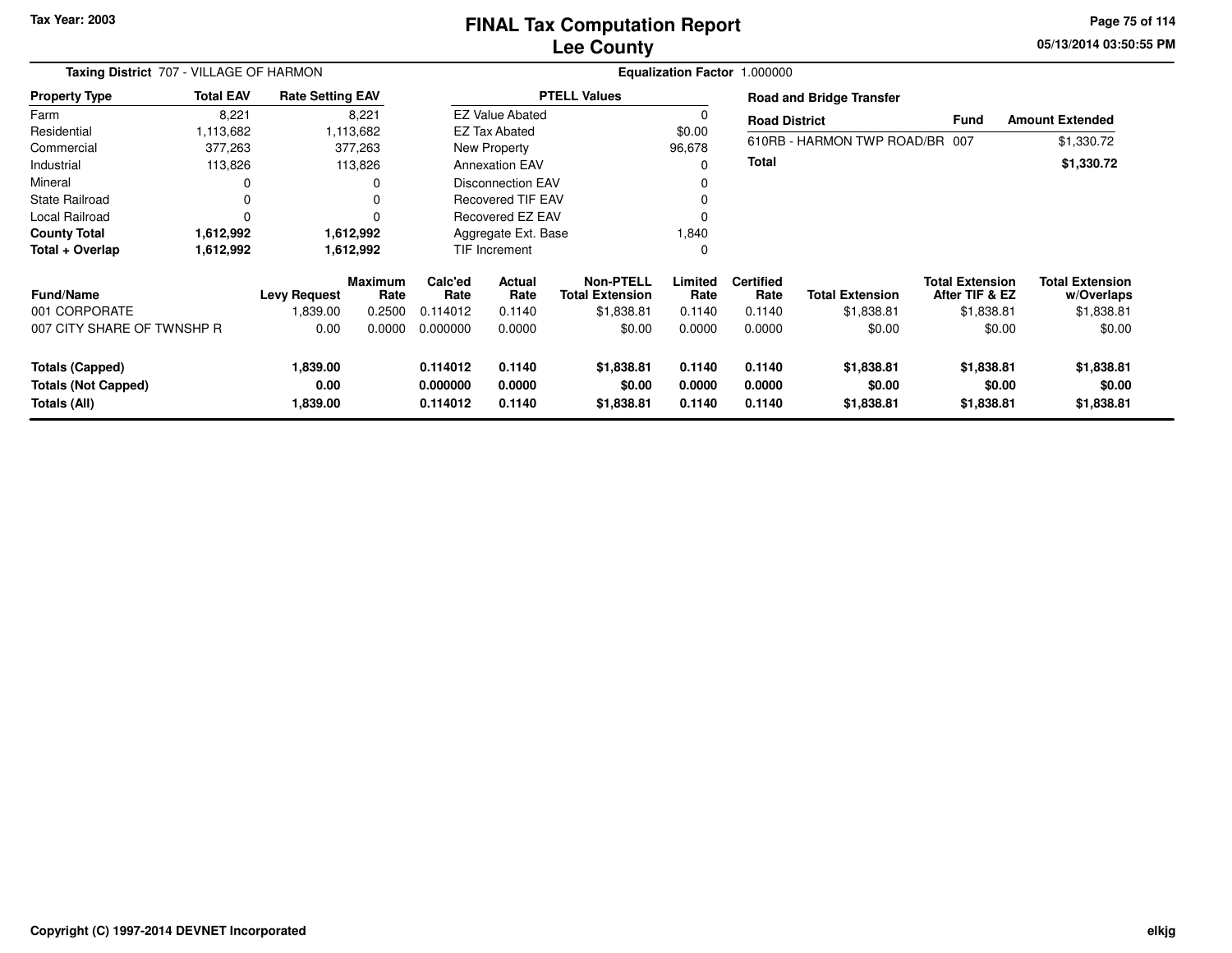**05/13/2014 03:50:55 PMPage 76 of 114**

| Taxing District 708 - VILLAGE OF LEE    |                  |                                                                                               |                 |                | Equalization Factor 1.000000                  |                     |                          |                        |                                          |                                      |                        |
|-----------------------------------------|------------------|-----------------------------------------------------------------------------------------------|-----------------|----------------|-----------------------------------------------|---------------------|--------------------------|------------------------|------------------------------------------|--------------------------------------|------------------------|
| <b>Property Type</b>                    | <b>Total EAV</b> | <b>Rate Setting EAV</b>                                                                       |                 |                |                                               | <b>PTELL Values</b> |                          |                        | <b>Overlapping County</b>                | <b>Overlap EAV</b>                   |                        |
| Farm                                    | 1,312            |                                                                                               | 1,312           |                | <b>EZ Value Abated</b>                        |                     | 0                        | DeKalb County          |                                          |                                      | 2,109,770              |
| Residential                             | 2,398,830        |                                                                                               | 2,398,830       |                | <b>EZ Tax Abated</b>                          |                     | \$0.00                   | <b>Total</b>           |                                          |                                      | 2,109,770              |
| Commercial                              | 117,645          |                                                                                               | 117,645         |                | New Property                                  |                     | 0                        |                        | * denotes use of estimated EAV           |                                      |                        |
| Industrial                              | 0                |                                                                                               |                 |                | <b>Annexation EAV</b>                         |                     |                          |                        |                                          |                                      |                        |
| Mineral                                 |                  |                                                                                               |                 |                | <b>Disconnection EAV</b>                      |                     |                          |                        | <b>Road and Bridge Transfer</b>          |                                      |                        |
| <b>State Railroad</b>                   | 24,074           |                                                                                               | 24,074          |                | <b>Recovered TIF EAV</b>                      |                     | 0                        | <b>Road District</b>   |                                          | <b>Fund</b>                          | <b>Amount Extended</b> |
| <b>Local Railroad</b>                   | $\Omega$         |                                                                                               | 0               |                | <b>Recovered EZ EAV</b>                       |                     | 0                        |                        | 621RB - WILLOW CRK TWP RD/B 007          |                                      | \$3,472.19             |
| <b>County Total</b>                     | 2,541,861        |                                                                                               | 2,541,861       |                | Aggregate Ext. Base<br>14,992<br><b>Total</b> |                     |                          |                        |                                          |                                      | \$3,472.19             |
| Total + Overlap                         | 4,651,631        |                                                                                               | 4,651,631       |                | <b>TIF Increment</b><br>0                     |                     |                          |                        |                                          |                                      |                        |
| <b>Fund/Name</b><br><b>Levy Request</b> |                  | <b>Maximum</b><br>Rate                                                                        | Calc'ed<br>Rate | Actual<br>Rate | <b>Non-PTELL</b><br><b>Total Extension</b>    | Limited<br>Rate     | <b>Certified</b><br>Rate | <b>Total Extension</b> | <b>Total Extension</b><br>After TIF & EZ | <b>Total Extension</b><br>w/Overlaps |                        |
| 001 CORPORATE                           |                  | 6,832.00                                                                                      | 0.2500          | 0.146873       | 0.1469                                        | \$3,733.99          | 0.1454                   | 0.1454                 | \$3,695.87                               | \$3,695.87                           | \$6,763.47             |
| 007 CITY SHARE OF TWNSHP R              |                  | 0.00                                                                                          | 0.0000          | 0.000000       | 0.0000                                        | \$0.00              | 0.0000                   | 0.0000                 | \$0.00                                   | \$0.00                               | \$0.00                 |
| 025 GARBAGE                             |                  | 2,075.00                                                                                      | 0.2000          | 0.044608       | 0.0446                                        | \$1,133.67          | 0.0441                   | 0.0441                 | \$1,120.96                               | \$1,120.96                           | \$2,051.37             |
| 027 AUDIT                               |                  | 1,520.00                                                                                      | 0.0000          | 0.032677       | 0.0327                                        | \$831.19            | 0.0324                   | 0.0324                 | \$823.56                                 | \$823.56                             | \$1,507.13             |
| 035 LIABILITY INS                       |                  | 4,311.00                                                                                      | 0.0000          | 0.092677       | 0.0927                                        | \$2,356.31          | 0.0917                   | 0.0917                 | \$2,330.89                               | \$2,330.89                           | \$4,265.55             |
| 072 WATER FUND TAX                      |                  | 1,007.00                                                                                      | 0.0166          | 0.021648       | 0.0166                                        | \$421.95            | 0.0164                   | 0.0164                 | \$416.87                                 | \$416.87                             | \$762.87               |
| <b>Totals (Capped)</b><br>15,745.00     |                  |                                                                                               |                 | 0.338483       | 0.3335                                        | \$8,477.11          | 0.3300                   | 0.3300                 | \$8,388.15                               | \$8,388.15                           | \$15,350.39            |
| <b>Totals (Not Capped)</b>              |                  | 0.00                                                                                          |                 | 0.000000       | 0.0000                                        | \$0.00              | 0.0000                   | 0.0000                 | \$0.00                                   | \$0.00                               | \$0.00                 |
| Totals (All)                            |                  | 0.3300<br>15,745.00<br>0.338483<br>0.3335<br>\$8,477.11<br>0.3300<br>\$8,388.15<br>\$8,388.15 |                 |                |                                               | \$15,350.39         |                          |                        |                                          |                                      |                        |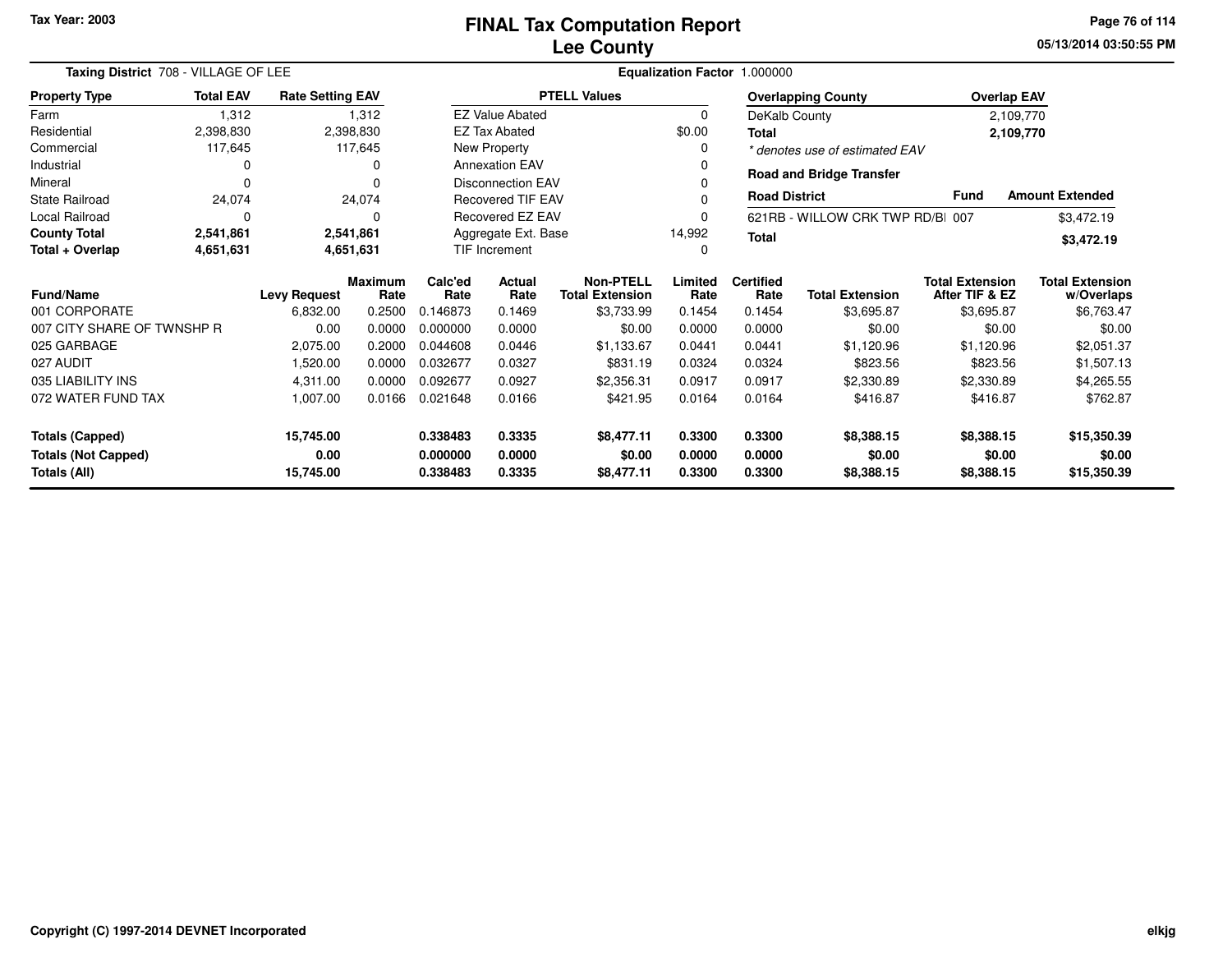**05/13/2014 03:50:55 PM Page 77 of 114**

| Taxing District 709 - VILLAGE OF NELSON    |                  | Equalization Factor 1.000000 |                        |                      |                          |                                            |                  |                          |                                 |                                          |                                      |  |
|--------------------------------------------|------------------|------------------------------|------------------------|----------------------|--------------------------|--------------------------------------------|------------------|--------------------------|---------------------------------|------------------------------------------|--------------------------------------|--|
| <b>Property Type</b>                       | <b>Total EAV</b> | <b>Rate Setting EAV</b>      |                        |                      |                          | <b>PTELL Values</b>                        |                  |                          | <b>Road and Bridge Transfer</b> |                                          |                                      |  |
| Farm                                       | 65,767           |                              | 65,767                 |                      | <b>EZ Value Abated</b>   |                                            | 0                | <b>Road District</b>     |                                 | <b>Fund</b>                              | <b>Amount Extended</b>               |  |
| Residential                                | 1,034,028        |                              | 1,034,028              |                      | <b>EZ Tax Abated</b>     |                                            | \$0.00           |                          |                                 |                                          |                                      |  |
| Commercial                                 | 93,030           |                              | 93,030                 |                      | New Property             |                                            | $\Omega$         |                          | 615RB - NELSON TWP ROAD/BRI 007 |                                          | \$1,032.24                           |  |
| Industrial                                 |                  |                              | 0                      |                      | <b>Annexation EAV</b>    |                                            | $\Omega$         | <b>Total</b>             |                                 |                                          | \$1,032.24                           |  |
| Mineral                                    | $\Omega$         |                              | $\Omega$               |                      | <b>Disconnection EAV</b> |                                            | $\Omega$         |                          |                                 |                                          |                                      |  |
| State Railroad                             | 142,553          |                              | 142,553                |                      | <b>Recovered TIF EAV</b> |                                            | $\Omega$         |                          |                                 |                                          |                                      |  |
| Local Railroad                             | $\Omega$         |                              | 0                      |                      | Recovered EZ EAV         |                                            | $\Omega$         |                          |                                 |                                          |                                      |  |
| <b>County Total</b>                        | 1,335,378        |                              | 1,335,378              |                      | Aggregate Ext. Base      |                                            | 3,102            |                          |                                 |                                          |                                      |  |
| Total + Overlap                            | 1,335,378        |                              | 1,335,378              | TIF Increment        |                          |                                            | $\mathbf 0$      |                          |                                 |                                          |                                      |  |
| <b>Fund/Name</b>                           |                  | <b>Levy Request</b>          | <b>Maximum</b><br>Rate | Calc'ed<br>Rate      | Actual<br>Rate           | <b>Non-PTELL</b><br><b>Total Extension</b> | Limited<br>Rate  | <b>Certified</b><br>Rate | <b>Total Extension</b>          | <b>Total Extension</b><br>After TIF & EZ | <b>Total Extension</b><br>w/Overlaps |  |
| 001 CORPORATE                              |                  | ,250.00                      | 0.2601                 | 0.093607             | 0.0936                   | \$1,249.91                                 | 0.0936           | 0.0936                   | \$1,249.91                      | \$1,249.91                               | \$1,249.91                           |  |
| 007 CITY SHARE OF TWNSHP R                 |                  | 0.00                         | 0.0000                 | 0.000000             | 0.0000                   | \$0.00                                     | 0.0000           | 0.0000                   | \$0.00                          | \$0.00                                   | \$0.00                               |  |
| 025 GARBAGE                                |                  | 950.00                       | 0.2000                 | 0.071141             | 0.0711                   | \$949.45                                   | 0.0711           | 0.0711                   | \$949.45                        | \$949.45                                 | \$949.45                             |  |
| 035 LIABILITY INS                          |                  | 900.00                       | 0.0000                 | 0.067397             | 0.0674                   | \$900.04                                   | 0.0674           | 0.0674                   | \$900.04                        | \$900.04                                 | \$900.04                             |  |
| <b>Totals (Capped)</b>                     |                  | 3,100.00                     |                        | 0.232145             | 0.2321                   | \$3,099.40                                 | 0.2321           | 0.2321                   | \$3,099.40                      | \$3,099.40                               | \$3,099.40                           |  |
| <b>Totals (Not Capped)</b><br>Totals (All) |                  | 0.00<br>3,100.00             |                        | 0.000000<br>0.232145 | 0.0000<br>0.2321         | \$0.00<br>\$3,099.40                       | 0.0000<br>0.2321 | 0.0000<br>0.2321         | \$0.00<br>\$3,099.40            | \$0.00<br>\$3,099.40                     | \$0.00<br>\$3,099.40                 |  |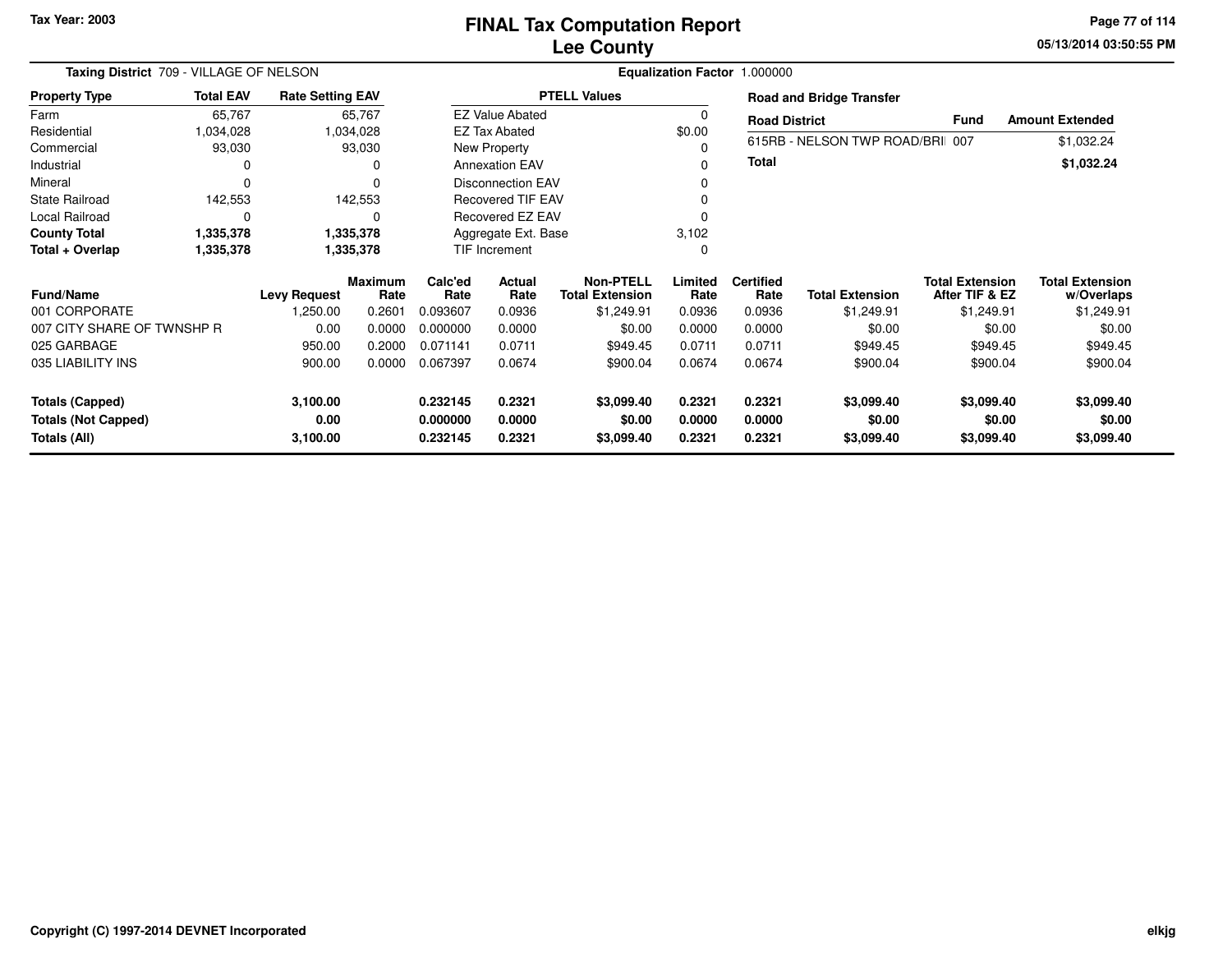**05/13/2014 03:50:55 PMPage 78 of 114**

| Taxing District 710 - VILLAGE OF PAW PAW                                    |                  | Equalization Factor 1.000000   |                        |                                  |                            |                                            |                            |                            |                                      |                                          |                                      |
|-----------------------------------------------------------------------------|------------------|--------------------------------|------------------------|----------------------------------|----------------------------|--------------------------------------------|----------------------------|----------------------------|--------------------------------------|------------------------------------------|--------------------------------------|
| <b>Property Type</b>                                                        | <b>Total EAV</b> | <b>Rate Setting EAV</b>        |                        |                                  |                            | <b>PTELL Values</b>                        |                            |                            | <b>Road and Bridge Transfer</b>      |                                          |                                      |
| Farm                                                                        | 56,541           |                                | 56,451                 |                                  | <b>EZ Value Abated</b>     |                                            | $\Omega$                   | <b>Road District</b>       |                                      | Fund                                     | <b>Amount Extended</b>               |
| Residential                                                                 | 9,661,018        |                                | 8,662,436              |                                  | <b>EZ Tax Abated</b>       |                                            | \$0.00                     |                            |                                      |                                          |                                      |
| Commercial                                                                  | 950,733          |                                | 819,807                |                                  | New Property               |                                            | 109,077                    |                            | 622RB - WYOMING TWP ROAD/BI 007      |                                          | \$8,842.37                           |
| Industrial                                                                  |                  |                                | 0                      |                                  | <b>Annexation EAV</b>      |                                            | 0                          | <b>Total</b>               |                                      |                                          | \$8,842.37                           |
| Mineral                                                                     |                  |                                |                        |                                  | <b>Disconnection EAV</b>   |                                            |                            |                            |                                      |                                          |                                      |
| <b>State Railroad</b>                                                       |                  |                                | O                      |                                  | <b>Recovered TIF EAV</b>   |                                            | ი                          |                            |                                      |                                          |                                      |
| Local Railroad                                                              | O                |                                | O                      |                                  | Recovered EZ EAV           |                                            |                            |                            |                                      |                                          |                                      |
| <b>County Total</b>                                                         | 10,668,292       |                                | 9,538,694              |                                  | Aggregate Ext. Base        |                                            | 50,244                     |                            |                                      |                                          |                                      |
| Total + Overlap                                                             | 10,668,292       |                                | 9,538,694              |                                  | <b>TIF Increment</b>       |                                            | 1,129,598                  |                            |                                      |                                          |                                      |
| <b>Fund/Name</b>                                                            |                  | <b>Levy Request</b>            | <b>Maximum</b><br>Rate | Calc'ed<br>Rate                  | Actual<br>Rate             | <b>Non-PTELL</b><br><b>Total Extension</b> | Limited<br>Rate            | <b>Certified</b><br>Rate   | <b>Total Extension</b>               | <b>Total Extension</b><br>After TIF & EZ | <b>Total Extension</b><br>w/Overlaps |
| 001 CORPORATE                                                               |                  | 23,600.00                      | 0.2500                 | 0.247413                         | 0.2474                     | \$23,598.73                                | 0.2470                     | 0.2470                     | \$26,350.68                          | \$23,560.57                              | \$23,560.57                          |
| 005 IMRF                                                                    |                  | 2,660.00                       | 0.0000                 | 0.027886                         | 0.0279                     | \$2,661.30                                 | 0.0279                     | 0.0279                     | \$2.976.45                           | \$2,661.30                               | \$2,661.30                           |
| 007 CITY SHARE OF TWNSHP R                                                  |                  | 0.00                           | 0.0000                 | 0.000000                         | 0.0000                     | \$0.00                                     | 0.0000                     | 0.0000                     | \$0.00                               | \$0.00                                   | \$0.00                               |
| 014 POLICE PRO                                                              |                  | 7,000.00                       | 0.0750                 | 0.073385                         | 0.0734                     | \$7,001.40                                 | 0.0733                     | 0.0733                     | \$7,819.86                           | \$6,991.86                               | \$6,991.86                           |
| 027 AUDIT                                                                   |                  | 2,500.00                       | 0.0000                 | 0.026209                         | 0.0262                     | \$2,499.14                                 | 0.0262                     | 0.0262                     | \$2,795.09                           | \$2,499.14                               | \$2,499.14                           |
| 035 LIABILITY INS                                                           |                  | 2,900.00                       | 0.0000                 | 0.030403                         | 0.0304                     | \$2,899.76                                 | 0.0304                     | 0.0304                     | \$3,243.16                           | \$2,899.76                               | \$2,899.76                           |
| 041 STREET LIGHTING                                                         |                  | 4,700.00                       | 0.0500                 | 0.049273                         | 0.0493                     | \$4,702.58                                 | 0.0492                     | 0.0492                     | \$5,248.80                           | \$4,693.04                               | \$4,693.04                           |
| 047 SOCIAL SECURITY                                                         |                  | 3,500.00                       | 0.0000                 | 0.036693                         | 0.0367                     | \$3,500.70                                 | 0.0367                     | 0.0367                     | \$3,915.26                           | \$3,500.70                               | \$3,500.70                           |
| 062 WORKMENS COMP                                                           |                  | 4,000.00                       | 0.0000                 | 0.041935                         | 0.0419                     | \$3,996.71                                 | 0.0418                     | 0.0418                     | \$4,459.35                           | \$3,987.17                               | \$3,987.17                           |
| 143 MEDICARE                                                                |                  | 1,250.00                       | 0.0000                 | 0.013105                         | 0.0131                     | \$1,249.57                                 | 0.0131                     | 0.0131                     | \$1,397.55                           | \$1,249.57                               | \$1,249.57                           |
| <b>Totals (Capped)</b><br><b>Totals (Not Capped)</b><br><b>Totals (All)</b> |                  | 52,110.00<br>0.00<br>52,110.00 |                        | 0.546302<br>0.000000<br>0.546302 | 0.5463<br>0.0000<br>0.5463 | \$52,109.89<br>\$0.00<br>\$52,109.89       | 0.5456<br>0.0000<br>0.5456 | 0.5456<br>0.0000<br>0.5456 | \$58,206.20<br>\$0.00<br>\$58,206.20 | \$52,043.11<br>\$0.00<br>\$52,043.11     | \$52,043.11<br>\$0.00<br>\$52,043.11 |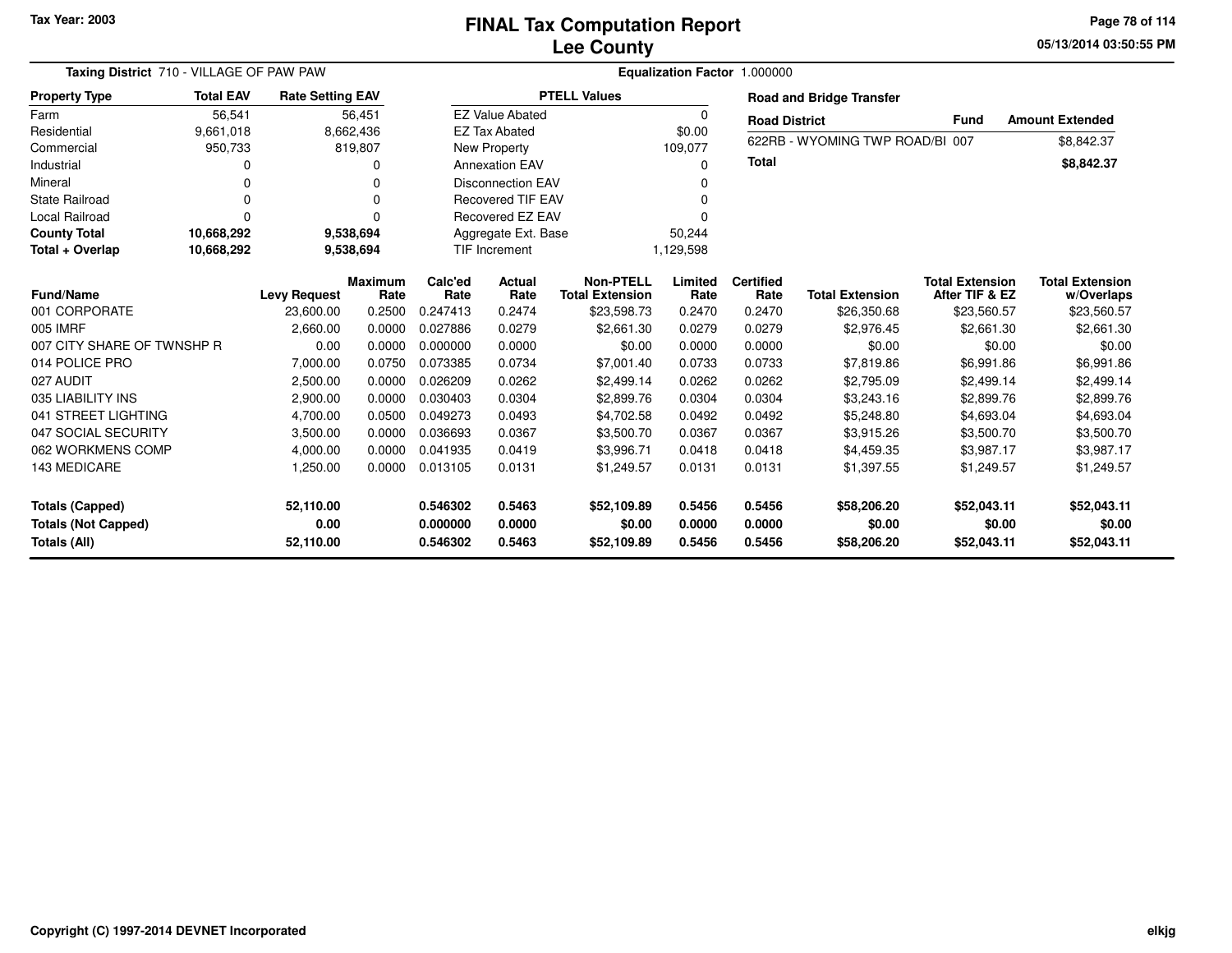**05/13/2014 03:50:55 PM Page 79 of 114**

| Taxing District 711 - VILLAGE OF STEWARD                             |                  |                              |                        |                                  |                            |                                     | Equalization Factor 1.000000 |                            |                                    |                                          |                                      |
|----------------------------------------------------------------------|------------------|------------------------------|------------------------|----------------------------------|----------------------------|-------------------------------------|------------------------------|----------------------------|------------------------------------|------------------------------------------|--------------------------------------|
| <b>Property Type</b>                                                 | <b>Total EAV</b> | <b>Rate Setting EAV</b>      |                        |                                  |                            | <b>PTELL Values</b>                 |                              |                            | <b>Road and Bridge Transfer</b>    |                                          |                                      |
| Farm                                                                 | 0                |                              |                        |                                  | <b>EZ Value Abated</b>     |                                     |                              | <b>Road District</b>       |                                    | <b>Fund</b>                              | <b>Amount Extended</b>               |
| Residential                                                          | 2,165,648        |                              | 2,165,648              |                                  | <b>EZ Tax Abated</b>       |                                     | \$0.00                       |                            |                                    |                                          |                                      |
| Commercial                                                           | 63,064           |                              | 63,064                 |                                  | New Property               |                                     | 48,358                       |                            | 601RB - ALTO TWP ROAD/BRIDGI 007   |                                          | \$1,889.91                           |
| Industrial                                                           |                  |                              | 0                      |                                  | <b>Annexation EAV</b>      |                                     |                              | <b>Total</b>               |                                    |                                          | \$1,889.91                           |
| Mineral                                                              | 0                |                              | 0                      |                                  | <b>Disconnection EAV</b>   |                                     | 271,675                      |                            |                                    |                                          |                                      |
| <b>State Railroad</b>                                                | 62,085           |                              | 62,085                 |                                  | <b>Recovered TIF EAV</b>   |                                     |                              |                            |                                    |                                          |                                      |
| Local Railroad                                                       | 0                |                              | O                      |                                  | Recovered EZ EAV           |                                     |                              |                            |                                    |                                          |                                      |
| <b>County Total</b>                                                  | 2,290,797        |                              | 2,290,797              |                                  | Aggregate Ext. Base        |                                     | 3,073                        |                            |                                    |                                          |                                      |
| Total + Overlap                                                      | 2,290,797        |                              | 2,290,797              |                                  | TIF Increment              |                                     | 0                            |                            |                                    |                                          |                                      |
| <b>Fund/Name</b>                                                     |                  | <b>Levy Request</b>          | <b>Maximum</b><br>Rate | Calc'ed<br>Rate                  | <b>Actual</b><br>Rate      | Non-PTELL<br><b>Total Extension</b> | Limited<br>Rate              | <b>Certified</b><br>Rate   | <b>Total Extension</b>             | <b>Total Extension</b><br>After TIF & EZ | <b>Total Extension</b><br>w/Overlaps |
| 001 CORPORATE                                                        |                  | 3.227.00                     | 0.2500                 | 0.140868                         | 0.1409                     | \$3,227.73                          | 0.1252                       | 0.1252                     | \$2,868.08                         | \$2,868.08                               | \$2,868.08                           |
| 007 CITY SHARE OF TWNSHP R                                           |                  | 0.00                         | 0.0000                 | 0.000000                         | 0.0000                     | \$0.00                              | 0.0000                       | 0.0000                     | \$0.00                             | \$0.00                                   | \$0.00                               |
| <b>Totals (Capped)</b><br><b>Totals (Not Capped)</b><br>Totals (All) |                  | 3,227.00<br>0.00<br>3,227.00 |                        | 0.140868<br>0.000000<br>0.140868 | 0.1409<br>0.0000<br>0.1409 | \$3,227.73<br>\$0.00<br>\$3,227.73  | 0.1252<br>0.0000<br>0.1252   | 0.1252<br>0.0000<br>0.1252 | \$2,868.08<br>\$0.00<br>\$2,868.08 | \$2,868.08<br>\$0.00<br>\$2,868.08       | \$2,868.08<br>\$0.00<br>\$2,868.08   |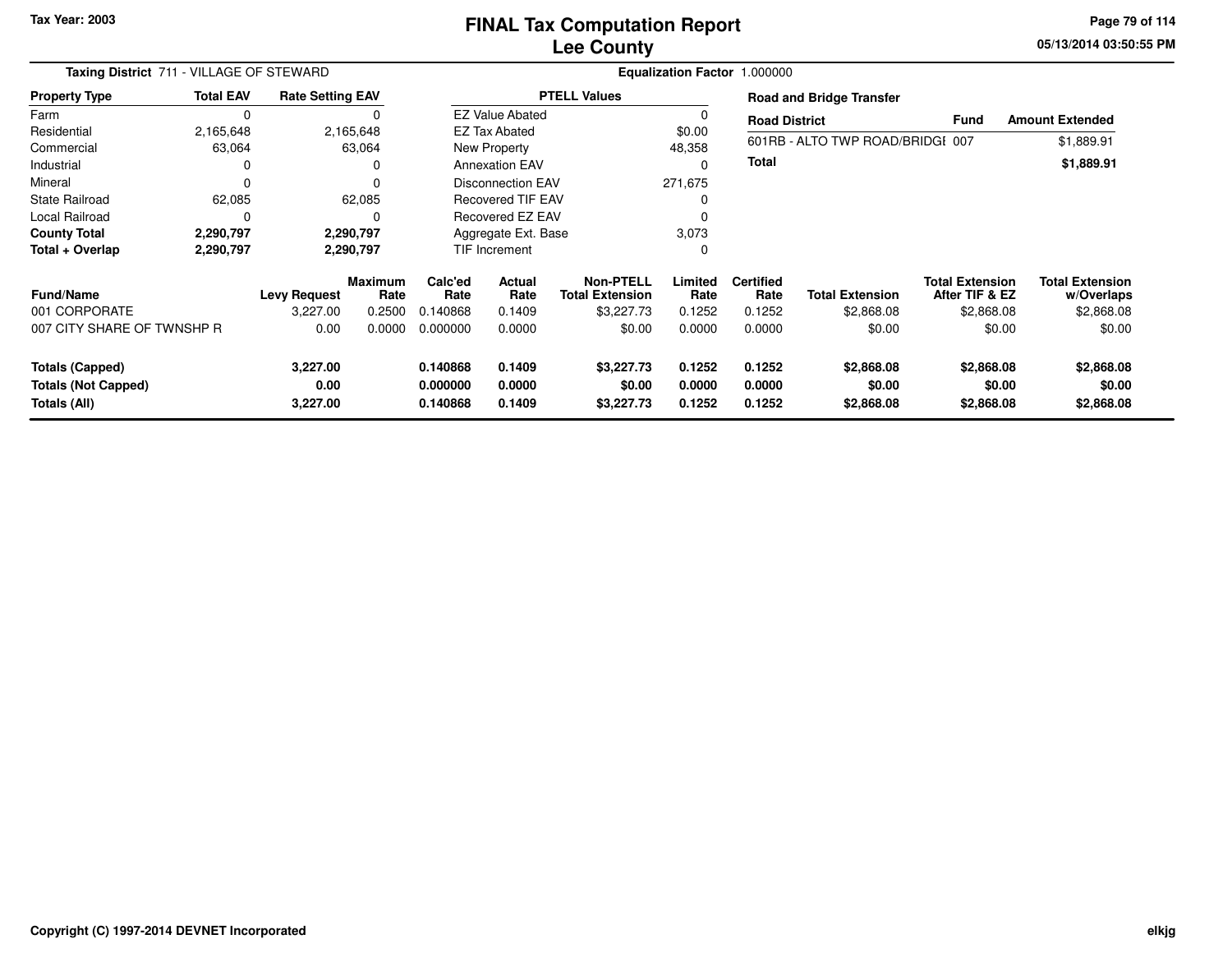### **Lee CountyFINAL Tax Computation Report**

**05/13/2014 03:50:55 PM Page 80 of 114**

| Taxing District 712 - VILLAGE OF SUBLETTE  |                  |                         |                        |                      |                          |                                            | Equalization Factor 1.000000 |                          |                                 |                                          |                                      |
|--------------------------------------------|------------------|-------------------------|------------------------|----------------------|--------------------------|--------------------------------------------|------------------------------|--------------------------|---------------------------------|------------------------------------------|--------------------------------------|
| <b>Property Type</b>                       | <b>Total EAV</b> | <b>Rate Setting EAV</b> |                        |                      |                          | <b>PTELL Values</b>                        |                              |                          | <b>Road and Bridge Transfer</b> |                                          |                                      |
| Farm                                       | 136,988          |                         | 136,988                |                      | <b>EZ Value Abated</b>   |                                            | 0                            | <b>Road District</b>     |                                 | Fund                                     | <b>Amount Extended</b>               |
| Residential                                | 4,375,516        |                         | 4,375,516              |                      | <b>EZ Tax Abated</b>     |                                            | \$0.00                       |                          |                                 |                                          |                                      |
| Commercial                                 | 1,377,859        |                         | 1,377,859              |                      | New Property             |                                            | 105,224                      |                          | 619RB - SUBLETTE TWP ROAD/B 007 |                                          | \$8,529.25                           |
| Industrial                                 | 0                |                         |                        |                      | <b>Annexation EAV</b>    |                                            | 0                            | Total                    |                                 |                                          | \$8,529.25                           |
| Mineral                                    | 0                |                         |                        |                      | <b>Disconnection EAV</b> |                                            | 18,744                       |                          |                                 |                                          |                                      |
| <b>State Railroad</b>                      | 0                |                         |                        |                      | Recovered TIF EAV        |                                            | 0                            |                          |                                 |                                          |                                      |
| Local Railroad                             |                  |                         |                        |                      | <b>Recovered EZ EAV</b>  |                                            |                              |                          |                                 |                                          |                                      |
| <b>County Total</b>                        | 5,890,363        |                         | 5,890,363              | Aggregate Ext. Base  |                          | 13,454                                     |                              |                          |                                 |                                          |                                      |
| Total + Overlap                            | 5,890,363        |                         | 5,890,363              |                      | TIF Increment<br>0       |                                            |                              |                          |                                 |                                          |                                      |
| <b>Fund/Name</b>                           |                  | <b>Levy Request</b>     | <b>Maximum</b><br>Rate | Calc'ed<br>Rate      | <b>Actual</b><br>Rate    | <b>Non-PTELL</b><br><b>Total Extension</b> | Limited<br>Rate              | <b>Certified</b><br>Rate | <b>Total Extension</b>          | <b>Total Extension</b><br>After TIF & EZ | <b>Total Extension</b><br>w/Overlaps |
| 001 CORPORATE                              |                  | 13,454.00               | 0.2500                 | 0.228407             | 0.2284                   | \$13,453.59                                | 0.2284                       | 0.2284                   | \$13,453.59                     | \$13,453.59                              | \$13,453.59                          |
| 005 RETIREMENT                             |                  | 0.00                    | 0.0000                 | 0.000000             | 0.0000                   | \$0.00                                     | 0.0000                       | 0.0000                   | \$0.00                          | \$0.00                                   | \$0.00                               |
| 007 CITY SHARE OF TWNSHP R                 |                  | 0.00                    | 0.0000                 | 0.000000             | 0.0000                   | \$0.00                                     | 0.0000                       | 0.0000                   | \$0.00                          | \$0.00                                   | \$0.00                               |
| <b>Totals (Capped)</b>                     |                  | 13,454.00               |                        | 0.228407             | 0.2284                   | \$13,453.59                                | 0.2284                       | 0.2284                   | \$13,453.59                     | \$13,453.59                              | \$13,453.59                          |
| <b>Totals (Not Capped)</b><br>Totals (All) |                  | 0.00<br>13,454.00       |                        | 0.000000<br>0.228407 | 0.0000<br>0.2284         | \$0.00<br>\$13,453.59                      | 0.0000<br>0.2284             | 0.0000<br>0.2284         | \$0.00<br>\$13,453.59           | \$0.00<br>\$13,453.59                    | \$0.00<br>\$13,453.59                |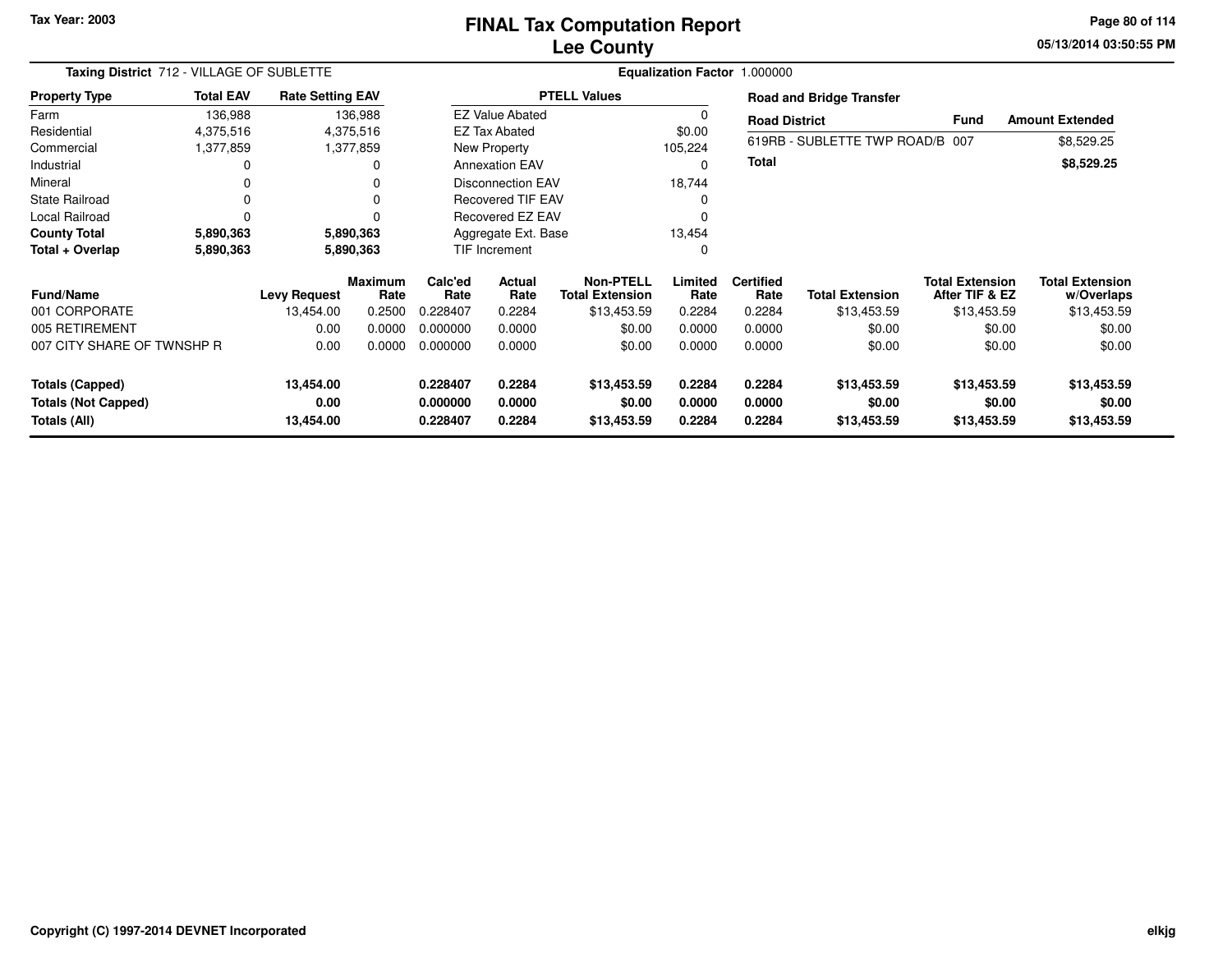**05/13/2014 03:50:55 PM Page 81 of 114**

| Taxing District 713 - VILLAGE OF WEST BROOKLYN |                  |                         |                |          |                                      | Equalization Factor 1.000000 |          |                      |                                 |                        |                        |
|------------------------------------------------|------------------|-------------------------|----------------|----------|--------------------------------------|------------------------------|----------|----------------------|---------------------------------|------------------------|------------------------|
| <b>Property Type</b>                           | <b>Total EAV</b> | <b>Rate Setting EAV</b> |                |          |                                      | <b>PTELL Values</b>          |          |                      | <b>Road and Bridge Transfer</b> |                        |                        |
| Farm                                           | $\Omega$         |                         | $\Omega$       |          | <b>EZ Value Abated</b>               |                              | $\Omega$ | <b>Road District</b> |                                 | <b>Fund</b>            | <b>Amount Extended</b> |
| Residential                                    | 1,173,162        |                         | 1,173,162      |          | <b>EZ Tax Abated</b>                 |                              | \$0.00   |                      |                                 |                        |                        |
| Commercial                                     | 118,747          |                         | 118,747        |          | New Property                         |                              | 11,302   |                      | 605RB - BROOKLYN TWP ROAD/E 007 |                        | \$877.01               |
| Industrial                                     |                  |                         | 0              |          | <b>Annexation EAV</b>                |                              | n        | <b>Total</b>         |                                 |                        | \$877.01               |
| Mineral                                        | 0                |                         | 0              |          | <b>Disconnection EAV</b>             |                              |          |                      |                                 |                        |                        |
| <b>State Railroad</b>                          |                  |                         | 0              |          | <b>Recovered TIF EAV</b>             |                              |          |                      |                                 |                        |                        |
| Local Railroad                                 | 1,610            |                         | 1,610          |          | Recovered EZ EAV                     |                              |          |                      |                                 |                        |                        |
| <b>County Total</b>                            | 1,293,519        |                         | 1,293,519      |          | Aggregate Ext. Base                  |                              | 7,904    |                      |                                 |                        |                        |
| Total + Overlap                                | 1,293,519        |                         | 1,293,519      |          | <b>TIF Increment</b><br><sup>0</sup> |                              |          |                      |                                 |                        |                        |
|                                                |                  |                         | <b>Maximum</b> | Calc'ed  | <b>Actual</b>                        | <b>Non-PTELL</b>             | Limited  | <b>Certified</b>     |                                 | <b>Total Extension</b> | <b>Total Extension</b> |
| <b>Fund/Name</b>                               |                  | <b>Levy Request</b>     | Rate           | Rate     | Rate                                 | <b>Total Extension</b>       | Rate     | Rate                 | <b>Total Extension</b>          | After TIF & EZ         | w/Overlaps             |
| 001 CORPORATE                                  |                  | 3,100.00                | 0.2500         | 0.239656 | 0.2397                               | \$3,100.57                   | 0.2397   | 0.2397               | \$3.100.57                      | \$3,100.57             | \$3,100.57             |
| 007 CITY SHARE OF TWNSHP R                     |                  | 0.00                    | 0.0000         | 0.000000 | 0.0000                               | \$0.00                       | 0.0000   | 0.0000               | \$0.00                          | \$0.00                 | \$0.00                 |
| 027 AUDIT                                      |                  | 1,600.00                | 0.0000         | 0.123694 | 0.1237                               | \$1,600.08                   | 0.1237   | 0.1237               | \$1,600.08                      | \$1,600.08             | \$1,600.08             |
| 035 LIABILITY INS                              |                  | 1.390.00                | 0.0000         | 0.107459 | 0.1075                               | \$1.390.53                   | 0.0969   | 0.0969               | \$1,253.42                      | \$1,253.42             | \$1,253.42             |
| 041 STREET LIGHTING                            |                  | 610.00                  | 0.0500         | 0.047158 | 0.0472                               | \$610.54                     | 0.0472   | 0.0472               | \$610.54                        | \$610.54               | \$610.54               |
| 047 SOCIAL SECURITY                            |                  | 00.00,1                 | 0.0000         | 0.077309 | 0.0773                               | \$999.89                     | 0.0773   | 0.0773               | \$999.89                        | \$999.89               | \$999.89               |
| 062 WORKMANS COMP                              |                  | 600.00                  | 0.0000         | 0.046385 | 0.0464                               | \$600.19                     | 0.0464   | 0.0464               | \$600.19                        | \$600.19               | \$600.19               |
| <b>Totals (Capped)</b>                         |                  | 8,300.00                |                | 0.641661 | 0.6418                               | \$8,301.80                   | 0.6312   | 0.6312               | \$8,164.69                      | \$8,164.69             | \$8,164.69             |
| <b>Totals (Not Capped)</b>                     |                  | 0.00                    |                | 0.000000 | 0.0000                               | \$0.00                       | 0.0000   | 0.0000               | \$0.00                          | \$0.00                 | \$0.00                 |
| Totals (All)                                   |                  | 8,300.00                |                | 0.641661 | 0.6418                               | \$8,301.80                   | 0.6312   | 0.6312               | \$8,164.69                      | \$8,164.69             | \$8,164.69             |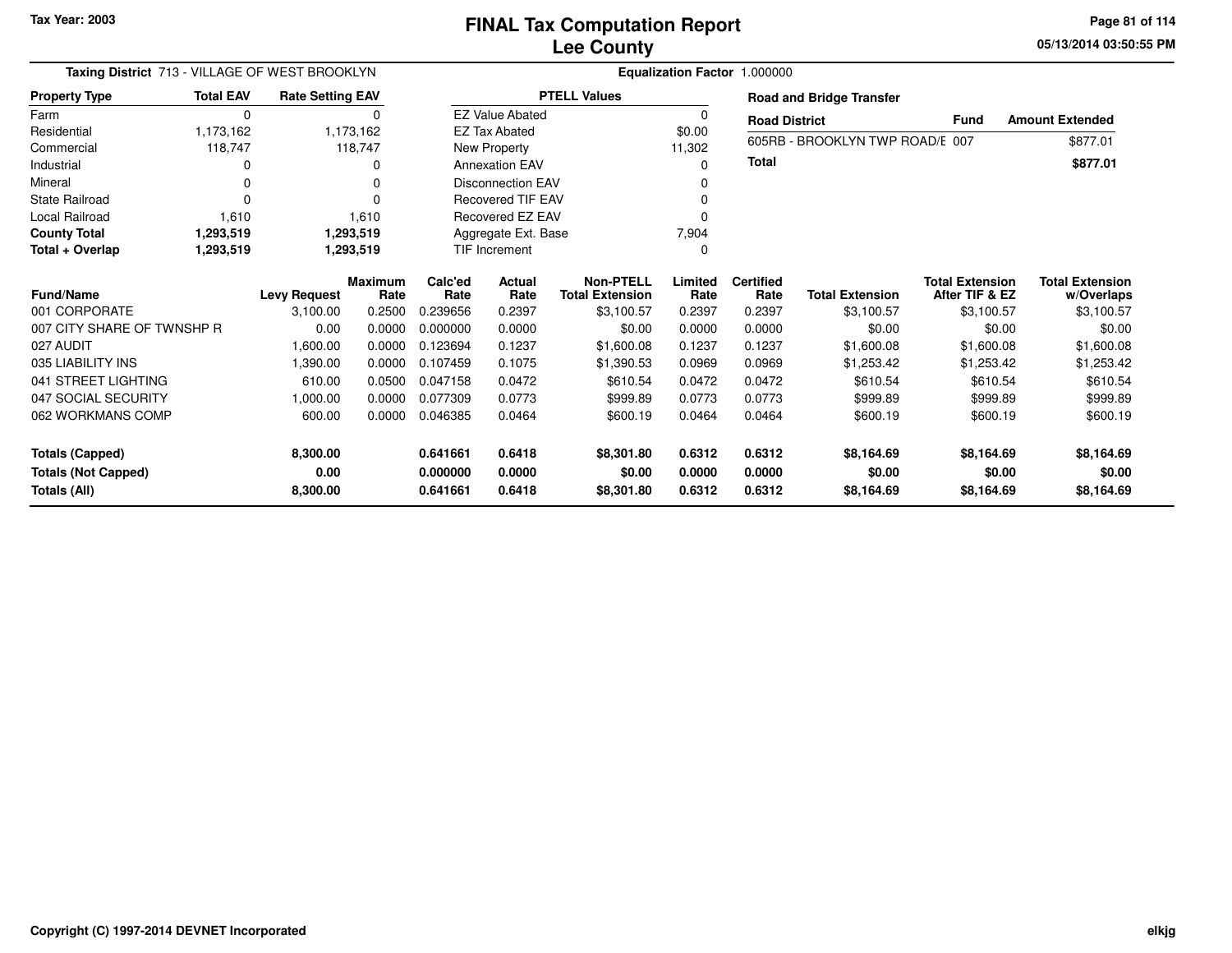# **Lee CountyFINAL Tax Computation Report**

**05/13/2014 03:50:55 PM Page 82 of 114**

| Taxing District 801 - AMBOY FIRE                                     |                  | Equalization Factor 1.000000      |                           |                                  |                            |                                                            |                            |                                    |                                        |                                                          |                                                      |  |
|----------------------------------------------------------------------|------------------|-----------------------------------|---------------------------|----------------------------------|----------------------------|------------------------------------------------------------|----------------------------|------------------------------------|----------------------------------------|----------------------------------------------------------|------------------------------------------------------|--|
| <b>Property Type</b>                                                 | <b>Total EAV</b> | <b>Rate Setting EAV</b>           |                           |                                  |                            | <b>PTELL Values</b>                                        |                            |                                    |                                        |                                                          |                                                      |  |
| Farm                                                                 | 12,153,721       |                                   | 12,153,721                |                                  | <b>EZ Value Abated</b>     |                                                            | 829,726                    |                                    |                                        |                                                          |                                                      |  |
| Residential                                                          | 29,926,979       | 29,882,999                        |                           |                                  | <b>EZ Tax Abated</b>       |                                                            | \$3,752.01                 |                                    |                                        |                                                          |                                                      |  |
| Commercial                                                           | 6,126,139        |                                   | 5,657,278                 |                                  | New Property               |                                                            | 872,667                    |                                    |                                        |                                                          |                                                      |  |
| Industrial                                                           | 4,025,949        |                                   | 3,709,064                 |                                  | <b>Annexation EAV</b>      |                                                            | 0                          |                                    |                                        |                                                          |                                                      |  |
| Mineral                                                              | 0                |                                   | 0                         |                                  | Disconnection EAV          |                                                            | 0                          |                                    |                                        |                                                          |                                                      |  |
| <b>State Railroad</b>                                                | $\Omega$         |                                   | $\Omega$                  |                                  | <b>Recovered TIF EAV</b>   |                                                            | $\mathbf{0}$               |                                    |                                        |                                                          |                                                      |  |
| <b>Local Railroad</b>                                                | 1,800            |                                   | 1,800                     |                                  | Recovered EZ EAV           |                                                            | 168,717                    |                                    |                                        |                                                          |                                                      |  |
| <b>County Total</b>                                                  | 52,234,588       | 51,404,862                        |                           |                                  | Aggregate Ext. Base        |                                                            | 222,413                    |                                    |                                        |                                                          |                                                      |  |
| Total + Overlap                                                      | 52,234,588       | 51,404,862                        |                           |                                  | <b>TIF Increment</b>       |                                                            | 0                          |                                    |                                        |                                                          |                                                      |  |
| <b>Fund/Name</b><br>001 CORPORATE                                    |                  | <b>Levy Request</b><br>119,087.00 | Maximum<br>Rate<br>0.3000 | Calc'ed<br>Rate<br>0.231665      | Actual<br>Rate<br>0.2317   | <b>Non-PTELL</b><br><b>Total Extension</b><br>\$119,105.07 | Limited<br>Rate<br>0.2306  | <b>Certified</b><br>Rate<br>0.2306 | <b>Total Extension</b><br>\$120,452.96 | <b>Total Extension</b><br>After TIF & EZ<br>\$118,539.61 | <b>Total Extension</b><br>w/Overlaps<br>\$118,539.61 |  |
| 064 AMBULANCE                                                        |                  | 114,446.00                        | 0.2500                    | 0.222637                         | 0.2226                     | \$114,427.22                                               | 0.2216                     | 0.2216                             | \$115,751.85                           | \$113,913.17                                             | \$113,913.17                                         |  |
| <b>Totals (Capped)</b><br><b>Totals (Not Capped)</b><br>Totals (All) |                  | 233,533.00<br>0.00<br>233,533.00  |                           | 0.454302<br>0.000000<br>0.454302 | 0.4543<br>0.0000<br>0.4543 | \$233,532.29<br>\$0.00<br>\$233,532.29                     | 0.4522<br>0.0000<br>0.4522 | 0.4522<br>0.0000<br>0.4522         | \$236,204.81<br>\$0.00<br>\$236,204.81 | \$232,452.78<br>\$0.00<br>\$232,452.78                   | \$232,452.78<br>\$0.00<br>\$232,452.78               |  |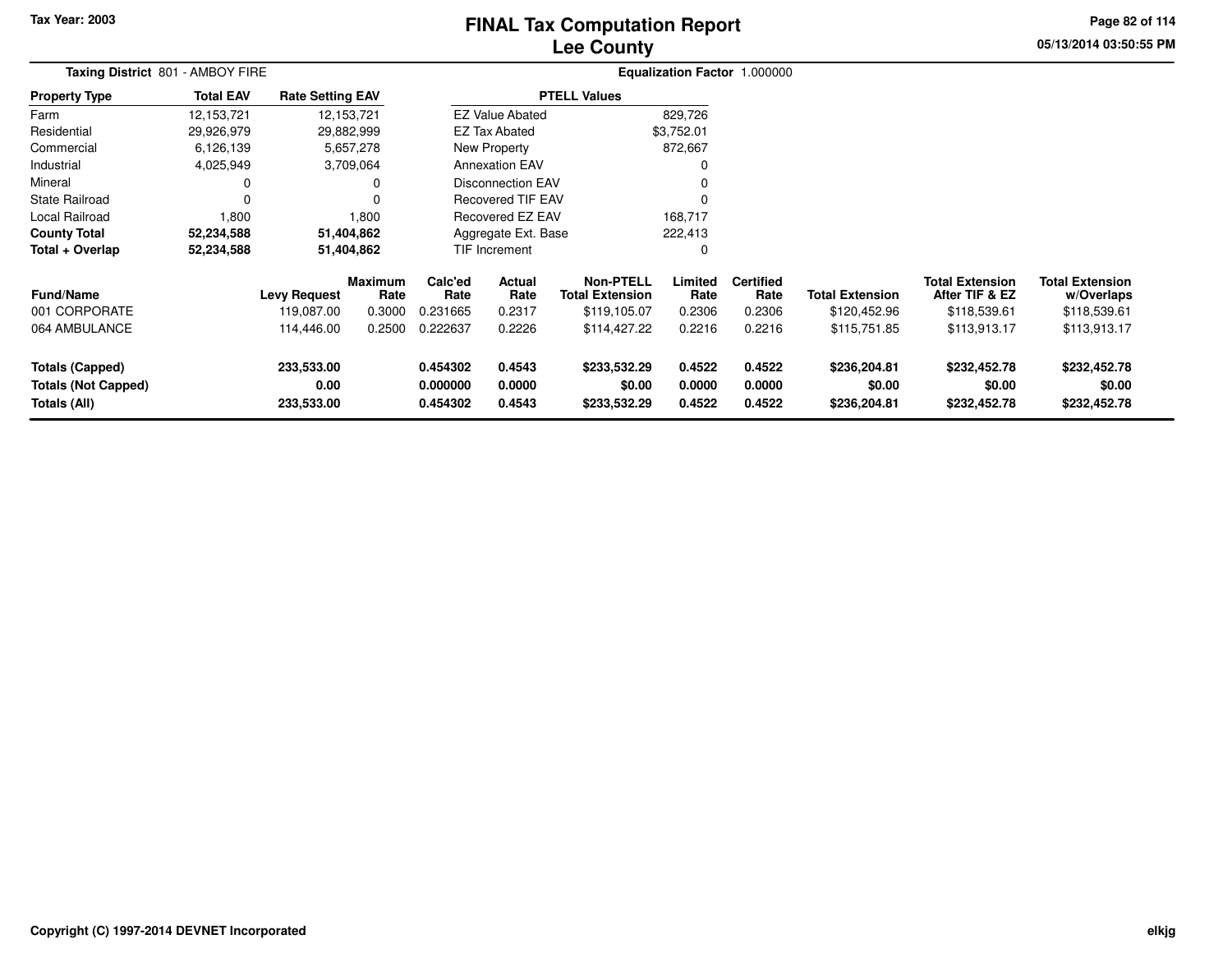#### **Lee CountyFINAL Tax Computation Report**

**05/13/2014 03:50:55 PMPage 83 of 114**

| Taxing District 802 - ASHTON FIRE |                  |                         |                        |                         |                          |                                            | Equalization Factor 1.000000 |                                |                           |                                          |                                      |
|-----------------------------------|------------------|-------------------------|------------------------|-------------------------|--------------------------|--------------------------------------------|------------------------------|--------------------------------|---------------------------|------------------------------------------|--------------------------------------|
| <b>Property Type</b>              | <b>Total EAV</b> | <b>Rate Setting EAV</b> |                        |                         |                          | <b>PTELL Values</b>                        |                              |                                | <b>Overlapping County</b> | <b>Overlap EAV</b>                       |                                      |
| Farm                              | 11,508,588       |                         | 11,508,588             |                         | <b>EZ Value Abated</b>   |                                            | 0                            | Ogle County                    |                           | 6,494,727                                |                                      |
| Residential                       | 11,499,791       | 11,499,791              |                        |                         | EZ Tax Abated            |                                            | \$0.00                       | <b>Total</b>                   |                           | 6,494,727                                |                                      |
| Commercial                        | 3,178,771        |                         | 3,178,771              | New Property<br>203,374 |                          |                                            |                              | * denotes use of estimated EAV |                           |                                          |                                      |
| Industrial                        | 2,020,613        |                         | 2,020,613              |                         | <b>Annexation EAV</b>    |                                            | 0                            |                                |                           |                                          |                                      |
| Mineral                           | 0                |                         | $\Omega$               |                         | <b>Disconnection EAV</b> |                                            |                              |                                |                           |                                          |                                      |
| <b>State Railroad</b>             | 475,499          |                         | 475,499                |                         | <b>Recovered TIF EAV</b> |                                            |                              |                                |                           |                                          |                                      |
| Local Railroad                    | 0                |                         | $\Omega$               |                         | Recovered EZ EAV         |                                            |                              |                                |                           |                                          |                                      |
| <b>County Total</b>               | 28,683,262       |                         | 28,683,262             |                         | Aggregate Ext. Base      |                                            |                              |                                |                           |                                          |                                      |
| Total + Overlap                   | 35,177,989       | 35,177,989              |                        |                         | TIF Increment            |                                            | 0                            |                                |                           |                                          |                                      |
| <b>Fund/Name</b>                  |                  | <b>Levy Request</b>     | <b>Maximum</b><br>Rate | Calc'ed<br>Rate         | <b>Actual</b><br>Rate    | <b>Non-PTELL</b><br><b>Total Extension</b> | Limited<br>Rate              | <b>Certified</b><br>Rate       | <b>Total Extension</b>    | <b>Total Extension</b><br>After TIF & EZ | <b>Total Extension</b><br>w/Overlaps |
| 001 CORPORATE                     |                  | 91,775.00               | 0.3000                 | 0.260888                | 0.2609                   | \$74,834.63                                | 0.2609                       | 0.2609                         | \$74,834.63               | \$74,834.63                              | \$91,779.37                          |
| 027 AUDIT                         |                  | 1,600.00                | 0.0050                 | 0.004548                | 0.0045                   | \$1,290.75                                 | 0.0045                       | 0.0045                         | \$1,290.75                | \$1,290.75                               | \$1,583.01                           |
| 035 LIABILITY                     |                  | 10,920.00               | 0.0000                 | 0.031042                | 0.0310                   | \$8,891.81                                 | 0.0310                       | 0.0310                         | \$8,891.81                | \$8,891.81                               | \$10,905.18                          |
| 062 WORKMANS COMP                 |                  | 1,600.00                | 0.0000                 | 0.004548                | 0.0045                   | \$1,290.75                                 | 0.0045                       | 0.0045                         | \$1,290.75                | \$1,290.75                               | \$1,583.01                           |
| 064 AMBULANCE                     |                  | 45,900.00               | 0.3000                 | 0.130479                | 0.1305                   | \$37,431.66                                | 0.1305                       | 0.1305                         | \$37,431.66               | \$37,431.66                              | \$45,907.28                          |
| <b>Totals (Capped)</b>            |                  | 0.00                    |                        | 0.000000                | 0.0000                   | \$0.00                                     | 0.0000                       | 0.0000                         | \$0.00                    | \$0.00                                   | \$0.00                               |
| <b>Totals (Not Capped)</b>        |                  | 151,795.00              |                        | 0.431505                | 0.4314                   | \$123,739.60                               | 0.4314                       | 0.4314                         | \$123,739.60              | \$123,739.60                             | \$151,757.85                         |
| Totals (All)                      |                  | 151,795.00              |                        | 0.431505                | 0.4314                   | \$123,739.60                               | 0.4314                       | 0.4314                         | \$123,739.60              | \$123,739.60                             | \$151,757.85                         |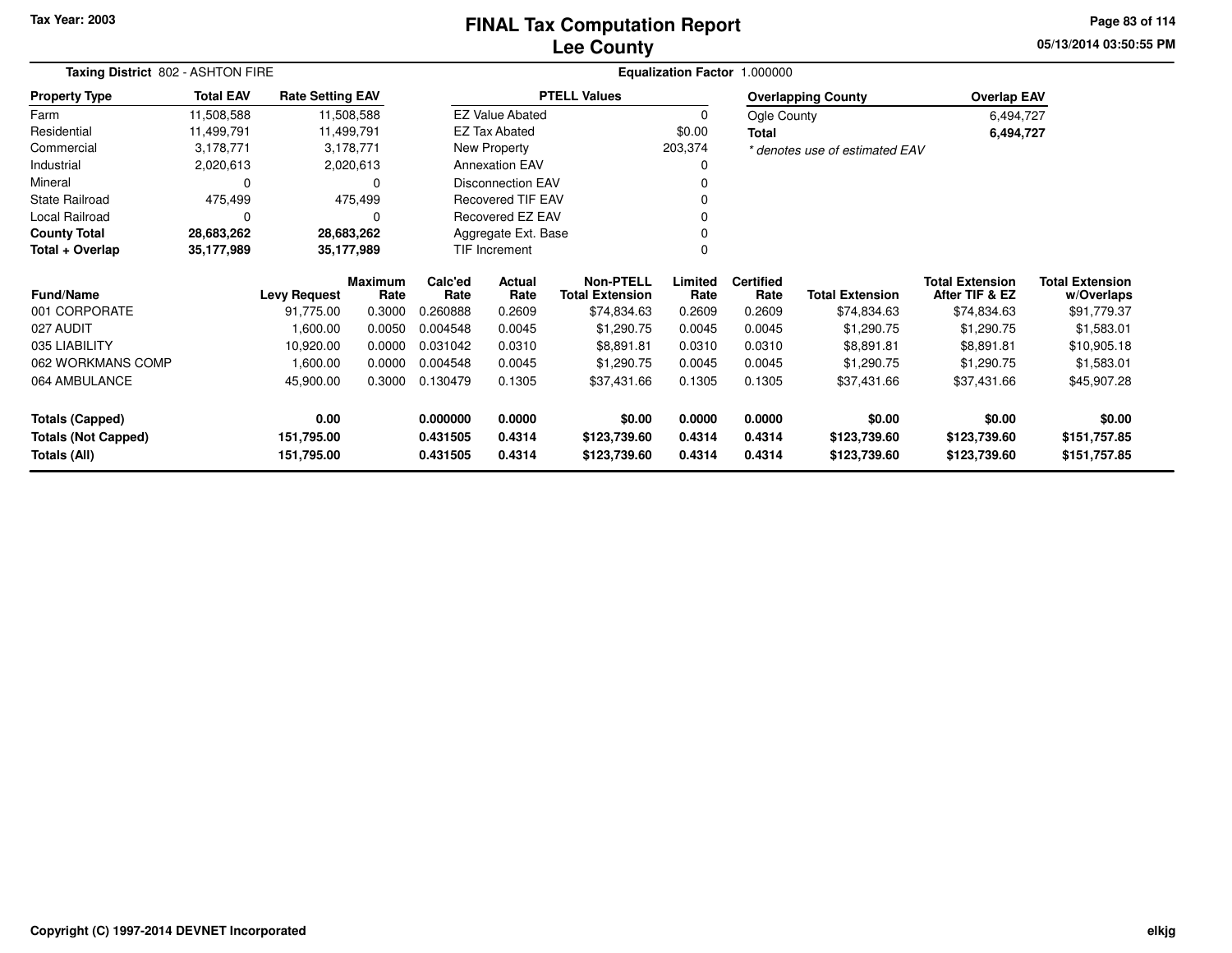# **Lee CountyFINAL Tax Computation Report**

**05/13/2014 03:50:55 PM Page 84 of 114**

| <b>Total EAV</b> |                                |                                    |                                                                                                              |                            |                                                                                |                                                                                                                                    |                            |                                      |                                          |                                      |
|------------------|--------------------------------|------------------------------------|--------------------------------------------------------------------------------------------------------------|----------------------------|--------------------------------------------------------------------------------|------------------------------------------------------------------------------------------------------------------------------------|----------------------------|--------------------------------------|------------------------------------------|--------------------------------------|
| 8,531,664        |                                |                                    |                                                                                                              |                            |                                                                                |                                                                                                                                    |                            |                                      |                                          |                                      |
| 6,894,173        |                                |                                    |                                                                                                              |                            |                                                                                | \$0.00                                                                                                                             |                            |                                      |                                          |                                      |
| 1,225,506        |                                |                                    |                                                                                                              |                            |                                                                                | 146,801                                                                                                                            |                            |                                      |                                          |                                      |
| 397              |                                | 397                                |                                                                                                              |                            |                                                                                |                                                                                                                                    |                            |                                      |                                          |                                      |
|                  |                                | 0                                  |                                                                                                              |                            |                                                                                |                                                                                                                                    |                            |                                      |                                          |                                      |
| 0                |                                | 0                                  |                                                                                                              |                            |                                                                                |                                                                                                                                    |                            |                                      |                                          |                                      |
| $\Omega$         |                                | 0                                  |                                                                                                              |                            |                                                                                |                                                                                                                                    |                            |                                      |                                          |                                      |
| 16,651,740       |                                |                                    |                                                                                                              |                            |                                                                                | 70,278                                                                                                                             |                            |                                      |                                          |                                      |
| 16,651,740       |                                |                                    |                                                                                                              |                            |                                                                                | 0                                                                                                                                  |                            |                                      |                                          |                                      |
|                  | <b>Levy Request</b>            | Rate                               | Calc'ed<br>Rate                                                                                              | Actual<br>Rate             | <b>Non-PTELL</b><br><b>Total Extension</b>                                     | Limited<br>Rate                                                                                                                    | <b>Certified</b><br>Rate   | <b>Total Extension</b>               | <b>Total Extension</b><br>After TIF & EZ | <b>Total Extension</b><br>w/Overlaps |
|                  | 33,275.00                      | 0.3000                             | 0.199829                                                                                                     | 0.1998                     | \$33,270.18                                                                    | 0.1998                                                                                                                             | 0.1998                     | \$33,270.18                          | \$33,270.18                              | \$33,270.18                          |
|                  | 0.00                           | 0.0000                             | 0.000000                                                                                                     | 0.0000                     | \$0.00                                                                         | 0.0000                                                                                                                             | 0.0000                     | \$0.00                               | \$0.00                                   | \$0.00                               |
|                  | 12,000.00                      | 0.0000                             | 0.072065                                                                                                     | 0.0721                     | \$12,005.90                                                                    | 0.0721                                                                                                                             | 0.0721                     | \$12,005.90                          | \$12,005.90                              | \$12,005.90                          |
|                  | 25,000.00                      | 0.3000                             | 0.150135                                                                                                     | 0.1501                     | \$24,994.26                                                                    | 0.1501                                                                                                                             | 0.1501                     | \$24,994.26                          | \$24,994.26                              | \$24,994.26                          |
|                  | 70,275.00<br>0.00<br>70,275.00 |                                    | 0.422029<br>0.000000<br>0.422029                                                                             | 0.4220<br>0.0000<br>0.4220 | \$70,270.34<br>\$0.00<br>\$70,270.34                                           | 0.4220<br>0.0000<br>0.4220                                                                                                         | 0.4220<br>0.0000<br>0.4220 | \$70,270.34<br>\$0.00<br>\$70,270.34 | \$70,270.34<br>\$0.00<br>\$70,270.34     | \$70,270.34<br>\$0.00<br>\$70,270.34 |
|                  |                                | Taxing District 803 - COMPTON FIRE | <b>Rate Setting EAV</b><br>8,531,664<br>6,894,173<br>1,225,506<br>16,651,740<br>16,651,740<br><b>Maximum</b> |                            | <b>EZ Tax Abated</b><br>New Property<br><b>Annexation EAV</b><br>TIF Increment | <b>PTELL Values</b><br><b>EZ Value Abated</b><br>Disconnection EAV<br>Recovered TIF EAV<br>Recovered EZ EAV<br>Aggregate Ext. Base |                            | Equalization Factor 1.000000         |                                          |                                      |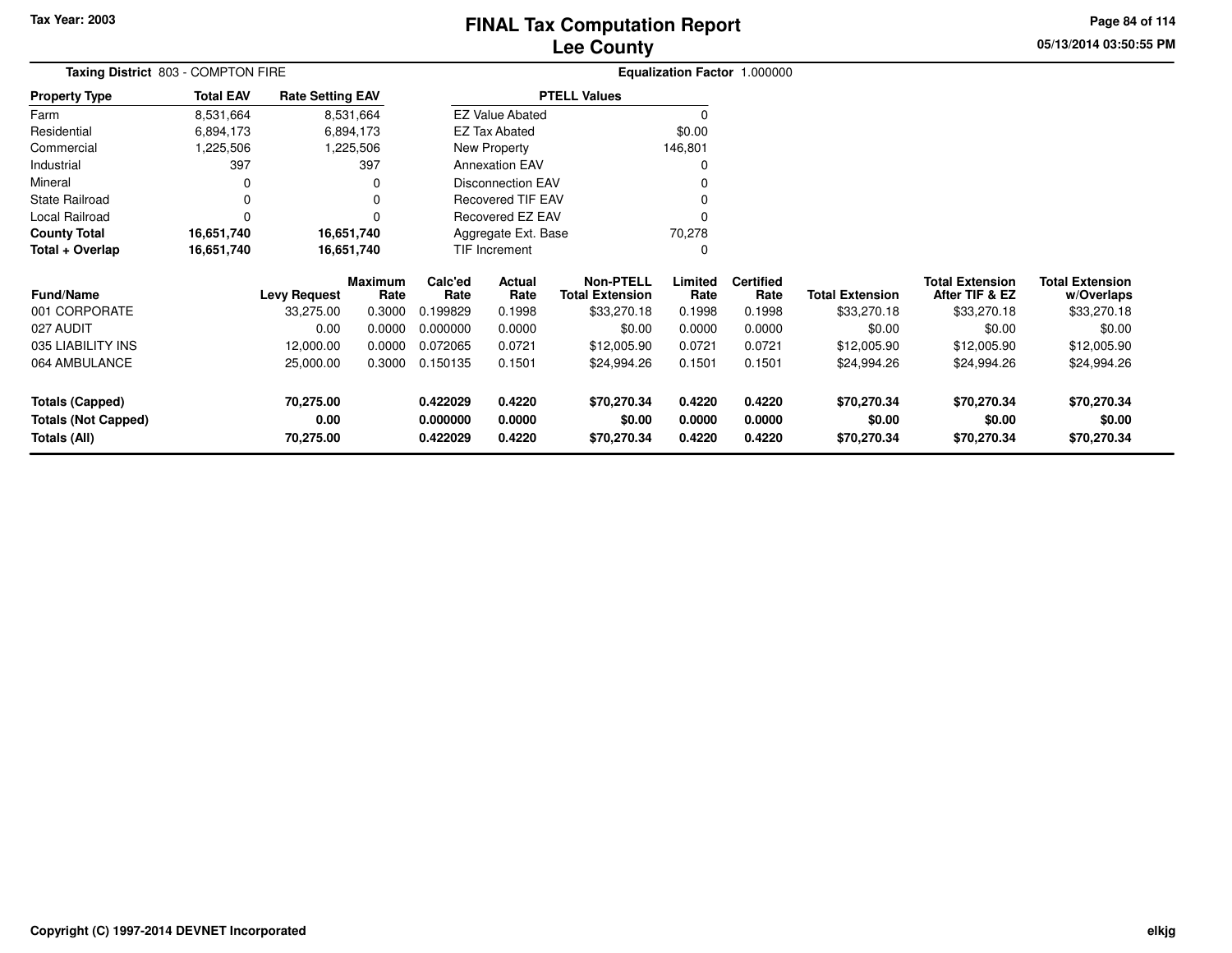# **Lee CountyFINAL Tax Computation Report**

**05/13/2014 03:50:55 PM Page 85 of 114**

| Taxing District 804 - DIXON FIRE-RURAL |                  |                         |                        |                 |                          |                                            |                 | Equalization Factor 1.000000 |                                |                                          |                                      |
|----------------------------------------|------------------|-------------------------|------------------------|-----------------|--------------------------|--------------------------------------------|-----------------|------------------------------|--------------------------------|------------------------------------------|--------------------------------------|
| <b>Property Type</b>                   | <b>Total EAV</b> | <b>Rate Setting EAV</b> |                        |                 |                          | <b>PTELL Values</b>                        |                 |                              | <b>Overlapping County</b>      | <b>Overlap EAV</b>                       |                                      |
| Farm                                   | 19,823,440       |                         | 19,747,620             |                 | <b>EZ Value Abated</b>   |                                            | 10,087,046      | Ogle County                  |                                | 28,005,089                               |                                      |
| Residential                            | 97,025,839       |                         | 97,025,839             |                 | <b>EZ Tax Abated</b>     |                                            | \$49,164.27     | <b>Total</b>                 |                                | 28,005,089                               |                                      |
| Commercial                             | 22,090,983       |                         | 20,690,668             |                 | New Property             |                                            | 4,952,536       |                              | * denotes use of estimated EAV |                                          |                                      |
| Industrial                             | 27,706,389       |                         | 19,095,478             |                 | <b>Annexation EAV</b>    |                                            |                 |                              |                                |                                          |                                      |
| Mineral                                | 0                |                         | 0                      |                 | <b>Disconnection EAV</b> |                                            |                 |                              |                                |                                          |                                      |
| State Railroad                         | 886,132          |                         | 886,132                |                 | <b>Recovered TIF EAV</b> |                                            |                 |                              |                                |                                          |                                      |
| Local Railroad                         | 7,900            |                         | 7,900                  |                 | Recovered EZ EAV         |                                            | 2,600,126       |                              |                                |                                          |                                      |
| <b>County Total</b>                    | 167,540,683      |                         | 157,453,637            |                 | Aggregate Ext. Base      |                                            |                 |                              |                                |                                          |                                      |
| Total + Overlap                        | 195,545,772      |                         | 185,458,726            |                 | TIF Increment            |                                            | <sup>0</sup>    |                              |                                |                                          |                                      |
| <b>Fund/Name</b>                       |                  | <b>Levy Request</b>     | <b>Maximum</b><br>Rate | Calc'ed<br>Rate | Actual<br>Rate           | <b>Non-PTELL</b><br><b>Total Extension</b> | Limited<br>Rate | <b>Certified</b><br>Rate     | <b>Total Extension</b>         | <b>Total Extension</b><br>After TIF & EZ | <b>Total Extension</b><br>w/Overlaps |
| 001 CORPORATE                          |                  | 504,605.00              | 0.3000                 | 0.272085        | 0.2721                   | \$428,431.35                               | 0.2721          | 0.2721                       | \$455,878.20                   | \$428,431.35                             | \$504,633.19                         |
| 013 PENSION                            |                  | 45,000.00               | 0.0000                 | 0.024264        | 0.0243                   | \$38,261.23                                | 0.0243          | 0.0243                       | \$40,712.39                    | \$38,261.23                              | \$45,066.47                          |
| 027 AUDIT                              |                  | 3,600.00                | 0.0050                 | 0.001941        | 0.0019                   | \$2,991.62                                 | 0.0019          | 0.0019                       | \$3,183.27                     | \$2,991.62                               | \$3,523.72                           |
| 035 LIABILITY INS                      |                  | 14,200.00               | 0.0000                 | 0.007657        | 0.0077                   | \$12,123.93                                | 0.0077          | 0.0077                       | \$12,900.63                    | \$12,123.93                              | \$14,280.32                          |
| 060 UNEMPLOYMENT INS                   |                  | 1,500.00                | 0.0000                 | 0.000809        | 0.0008                   | \$1,259.63                                 | 0.0008          | 0.0008                       | \$1,340.33                     | \$1,259.63                               | \$1,483.67                           |
| 062 WORKMENS COMP                      |                  | 37,000.00               | 0.0000                 | 0.019951        | 0.0200                   | \$31,490.73                                | 0.0200          | 0.0200                       | \$33,508.14                    | \$31,490.73                              | \$37,091.75                          |
| 064 AMBULANCE                          |                  | 297,908.00              | 0.3000                 | 0.160633        | 0.1606                   | \$252,870.54                               | 0.1606          | 0.1606                       | \$269,070.34                   | \$252,870.54                             | \$297,846.71                         |
| <b>Totals (Capped)</b>                 |                  | 0.00                    |                        | 0.000000        | 0.0000                   | \$0.00                                     | 0.0000          | 0.0000                       | \$0.00                         | \$0.00                                   | \$0.00                               |
| <b>Totals (Not Capped)</b>             |                  | 903,813.00              |                        | 0.487340        | 0.4874                   | \$767,429.03                               | 0.4874          | 0.4874                       | \$816,593.30                   | \$767,429.03                             | \$903,925.83                         |
| Totals (All)                           |                  | 903,813.00              |                        | 0.487340        | 0.4874                   | \$767,429.03                               | 0.4874          | 0.4874                       | \$816,593.30                   | \$767,429.03                             | \$903,925.83                         |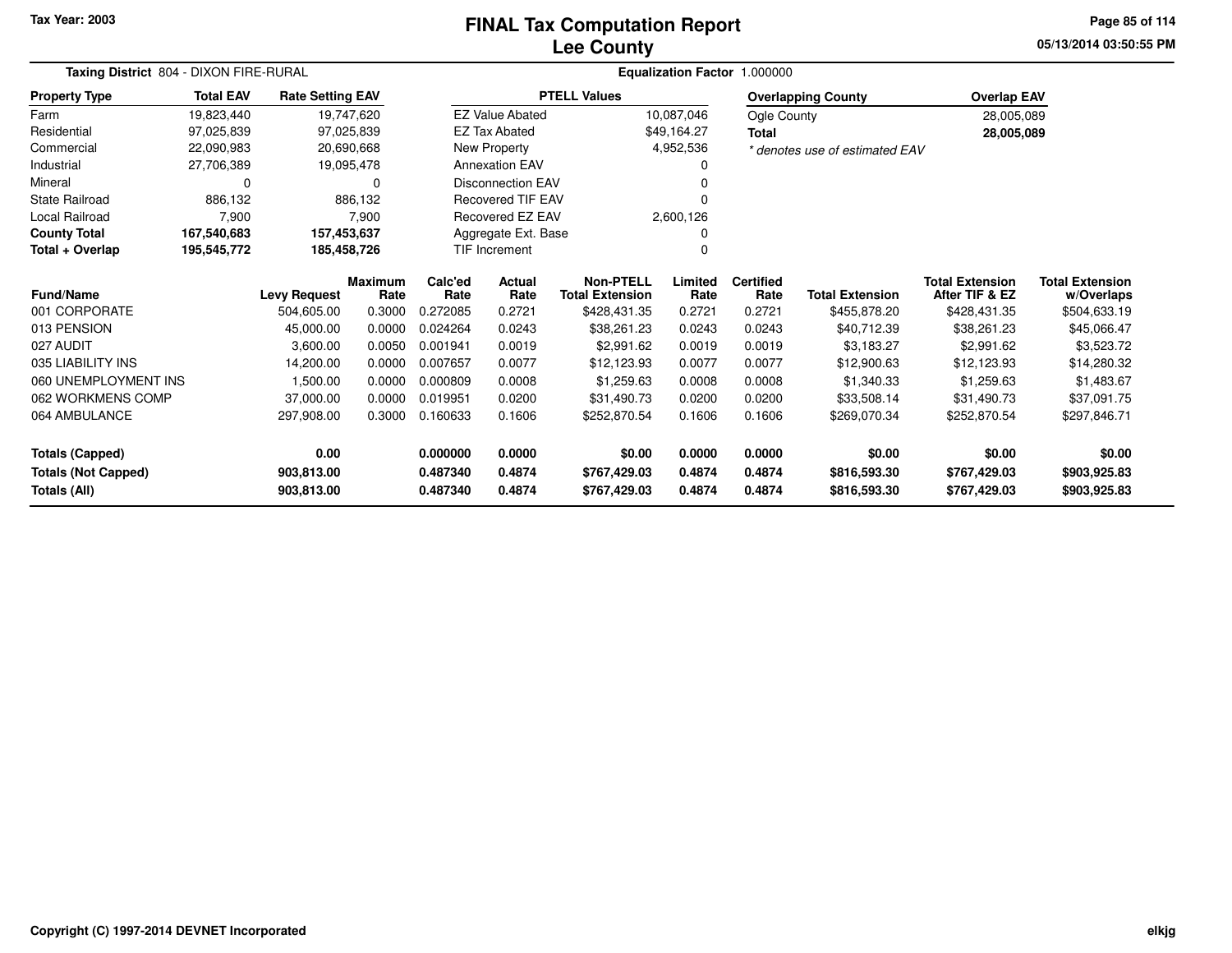**05/13/2014 03:50:55 PMPage 86 of 114**

| Taxing District 805 - EARLVILLE FIRE |                  |                         |                        |                 |                          |                                            |                 | Equalization Factor 1.000000 |                                |                                          |                                      |
|--------------------------------------|------------------|-------------------------|------------------------|-----------------|--------------------------|--------------------------------------------|-----------------|------------------------------|--------------------------------|------------------------------------------|--------------------------------------|
| <b>Property Type</b>                 | <b>Total EAV</b> | <b>Rate Setting EAV</b> |                        |                 |                          | <b>PTELL Values</b>                        |                 |                              | <b>Overlapping County</b>      | <b>Overlap EAV</b>                       |                                      |
| Farm                                 | 636,421          |                         | 636,421                |                 | <b>EZ Value Abated</b>   |                                            | 0               | DeKalb County                |                                | 1,158,580                                |                                      |
| Residential                          | 124,917          |                         | 124,917                |                 | <b>EZ Tax Abated</b>     |                                            | \$0.00          | <b>LaSalle County</b>        |                                | *48,105,617                              |                                      |
| Commercial                           |                  |                         | 0                      |                 | New Property             |                                            | 0               | <b>Total</b>                 |                                | 49,264,197                               |                                      |
| Industrial                           |                  |                         | 0                      |                 | <b>Annexation EAV</b>    |                                            | 0               |                              | * denotes use of estimated EAV |                                          |                                      |
| Mineral                              | 0                |                         | 0                      |                 | <b>Disconnection EAV</b> |                                            | 0               |                              |                                |                                          |                                      |
| <b>State Railroad</b>                | $\Omega$         |                         | 0                      |                 | <b>Recovered TIF EAV</b> |                                            | 0               |                              |                                |                                          |                                      |
| Local Railroad                       | $\Omega$         |                         | 0                      |                 | Recovered EZ EAV         |                                            | $\Omega$        |                              |                                |                                          |                                      |
| <b>County Total</b>                  | 761,338          |                         | 761,338                |                 | Aggregate Ext. Base      |                                            | 0               |                              |                                |                                          |                                      |
| Total + Overlap                      | 50,025,535       |                         | 50,025,535             | TIF Increment   |                          |                                            | $\Omega$        |                              |                                |                                          |                                      |
| Fund/Name                            |                  | <b>Levy Request</b>     | <b>Maximum</b><br>Rate | Calc'ed<br>Rate | Actual<br>Rate           | <b>Non-PTELL</b><br><b>Total Extension</b> | Limited<br>Rate | <b>Certified</b><br>Rate     | <b>Total Extension</b>         | <b>Total Extension</b><br>After TIF & EZ | <b>Total Extension</b><br>w/Overlaps |
| 001 CORPORATE                        |                  | 106,060.00              | 0.3000                 | 0.212012        | 0.2120                   | \$1,614.04                                 | 0.2120          | 0.2120                       | \$1,614.04                     | \$1,614.04                               | \$106,054.13                         |
| 035 LIABILITY INS                    |                  | 0.00                    | 0.0000                 | 0.000000        | 0.0000                   | \$0.00                                     | 0.0000          | 0.0000                       | \$0.00                         | \$0.00                                   | \$0.00                               |
| 047 SOCIAL SECURITY                  |                  | 0.00                    | 0.0000                 | 0.000000        | 0.0000                   | \$0.00                                     | 0.0000          | 0.0000                       | \$0.00                         | \$0.00                                   | \$0.00                               |
| 062 WORKMANS COMP                    |                  | 0.00                    | 0.0000                 | 0.000000        | 0.0000                   | \$0.00                                     | 0.0000          | 0.0000                       | \$0.00                         | \$0.00                                   | \$0.00                               |
| 064 AMBULANCE                        |                  | 66,140.00               | 0.2500                 | 0.132213        | 0.1322                   | \$1,006.49                                 | 0.1322          | 0.1322                       | \$1,006.49                     | \$1,006.49                               | \$66,133.76                          |
| <b>Totals (Capped)</b>               |                  | 0.00                    |                        | 0.000000        | 0.0000                   | \$0.00                                     | 0.0000          | 0.0000                       | \$0.00                         | \$0.00                                   | \$0.00                               |
| <b>Totals (Not Capped)</b>           |                  | 172,200.00              |                        | 0.344225        | 0.3442                   | \$2,620.53                                 | 0.3442          | 0.3442                       | \$2,620.53                     | \$2,620.53                               | \$172,187.89                         |
| Totals (All)                         | 172,200.00       |                         | 0.344225               | 0.3442          | \$2,620.53               | 0.3442                                     | 0.3442          | \$2,620.53                   | \$2,620.53                     | \$172,187.89                             |                                      |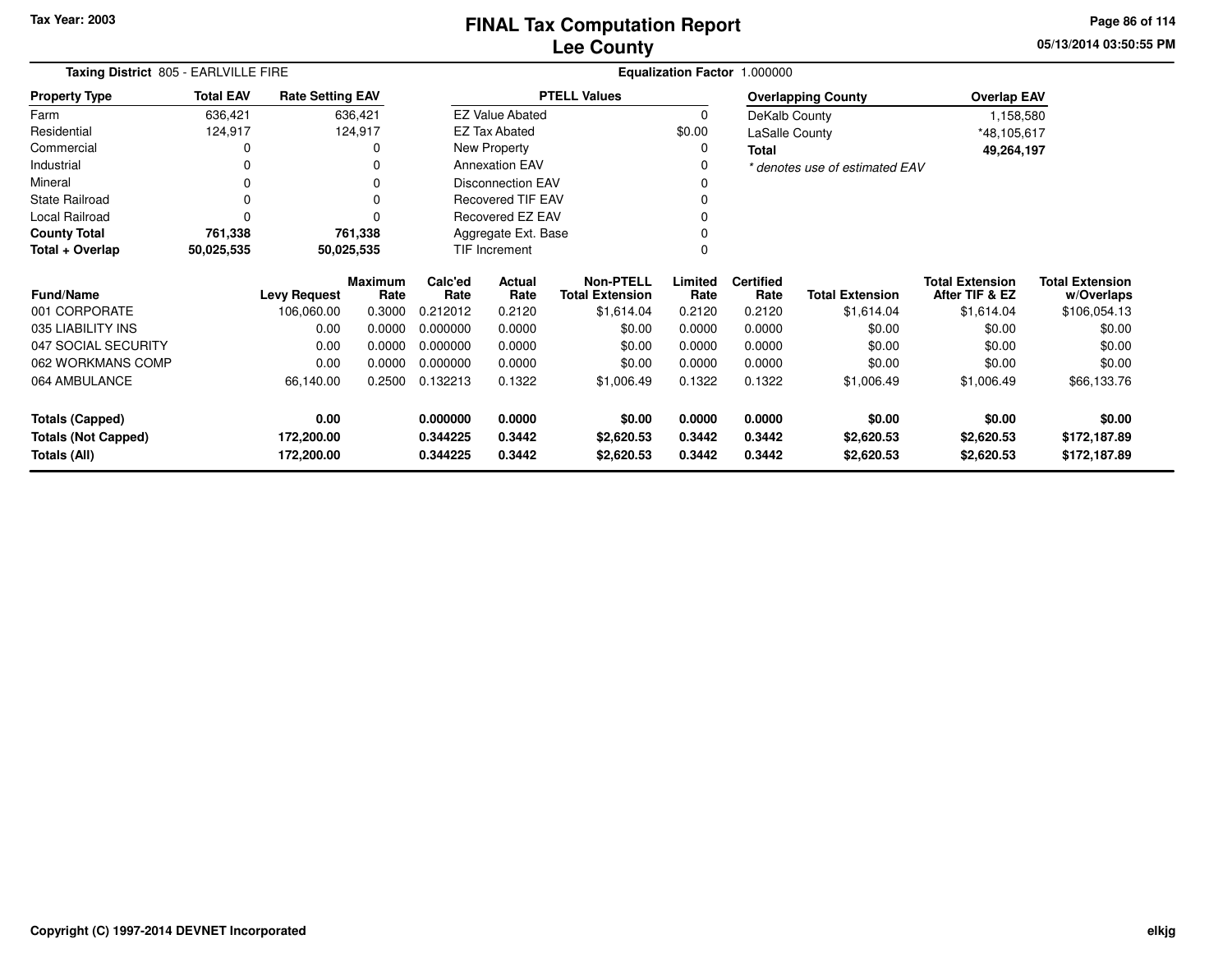### **Lee CountyFINAL Tax Computation Report**

**05/13/2014 03:50:55 PM Page 87 of 114**

| Taxing District 806 - FRANKLIN GROVE FIRE |                  |                         |                        |                 | Equalization Factor 1.000000 |                                            |                 |                          |                                |                                          |                                      |
|-------------------------------------------|------------------|-------------------------|------------------------|-----------------|------------------------------|--------------------------------------------|-----------------|--------------------------|--------------------------------|------------------------------------------|--------------------------------------|
| <b>Property Type</b>                      | <b>Total EAV</b> | <b>Rate Setting EAV</b> |                        |                 |                              | <b>PTELL Values</b>                        |                 |                          | <b>Overlapping County</b>      | <b>Overlap EAV</b>                       |                                      |
| Farm                                      | 9,354,621        |                         | 9,354,621              |                 | <b>EZ Value Abated</b>       |                                            | $\mathbf 0$     | Ogle County              |                                | 6,455,846                                |                                      |
| Residential                               | 11,302,665       |                         | 11,302,665             |                 | <b>EZ Tax Abated</b>         |                                            | \$0.00          | <b>Total</b>             |                                | 6,455,846                                |                                      |
| Commercial                                | 2,600,800        |                         | 2,600,800              |                 | New Property                 |                                            | 613,087         |                          | * denotes use of estimated EAV |                                          |                                      |
| Industrial                                | 1,611,948        |                         | 1,611,948              |                 | <b>Annexation EAV</b>        |                                            | 0               |                          |                                |                                          |                                      |
| Mineral                                   | $\Omega$         |                         | $\Omega$               |                 | <b>Disconnection EAV</b>     |                                            |                 |                          |                                |                                          |                                      |
| <b>State Railroad</b>                     | 477,847          |                         | 477,847                |                 | <b>Recovered TIF EAV</b>     |                                            |                 |                          |                                |                                          |                                      |
| Local Railroad                            | $\Omega$         |                         | 0                      |                 | Recovered EZ EAV             |                                            |                 |                          |                                |                                          |                                      |
| <b>County Total</b>                       | 25,347,881       | 25,347,881              |                        |                 | Aggregate Ext. Base          |                                            |                 |                          |                                |                                          |                                      |
| Total + Overlap                           | 31,803,727       |                         | 31,803,727             |                 | <b>TIF Increment</b>         |                                            | $\Omega$        |                          |                                |                                          |                                      |
| <b>Fund/Name</b>                          |                  | <b>Levy Request</b>     | <b>Maximum</b><br>Rate | Calc'ed<br>Rate | Actual<br>Rate               | <b>Non-PTELL</b><br><b>Total Extension</b> | Limited<br>Rate | <b>Certified</b><br>Rate | <b>Total Extension</b>         | <b>Total Extension</b><br>After TIF & EZ | <b>Total Extension</b><br>w/Overlaps |
| 001 CORPORATE                             |                  | 98,067.00               | 0.3000                 | 0.308351        | 0.3000                       | \$76,043.64                                | 0.3000          | 0.3000                   | \$76,043.64                    | \$76,043.64                              | \$95,411.18                          |
| 027 AUDIT                                 |                  | 1,473.00                | 0.0050                 | 0.004632        | 0.0046                       | \$1,166.00                                 | 0.0046          | 0.0046                   | \$1,166.00                     | \$1,166.00                               | \$1,462.97                           |
| 035 LIABILITY INS                         |                  | 17,129.00               | 0.0000                 | 0.053859        | 0.0539                       | \$13,662.51                                | 0.0539          | 0.0539                   | \$13,662.51                    | \$13,662.51                              | \$17,142.21                          |
| 047 SOCIAL SECURITY                       |                  | 2,095.00                | 0.0000                 | 0.006587        | 0.0066                       | \$1,672.96                                 | 0.0066          | 0.0066                   | \$1,672.96                     | \$1,672.96                               | \$2,099.05                           |
| 064 AMBULANCE                             |                  | 49,131.00               | 0.1500                 | 0.154482        | 0.1500                       | \$38,021.82                                | 0.1500          | 0.1500                   | \$38,021.82                    | \$38,021.82                              | \$47,705.59                          |
| <b>Totals (Capped)</b>                    |                  | 0.00                    |                        | 0.000000        | 0.0000                       | \$0.00                                     | 0.0000          | 0.0000                   | \$0.00                         | \$0.00                                   | \$0.00                               |
| <b>Totals (Not Capped)</b>                |                  | 167,895.00              |                        | 0.527911        | 0.5151                       | \$130,566.93                               | 0.5151          | 0.5151                   | \$130,566.93                   | \$130,566.93                             | \$163,821.00                         |
| Totals (All)                              |                  | 167,895.00              |                        | 0.527911        | 0.5151                       | \$130,566.93                               | 0.5151          | 0.5151                   | \$130,566.93                   | \$130,566.93                             | \$163,821.00                         |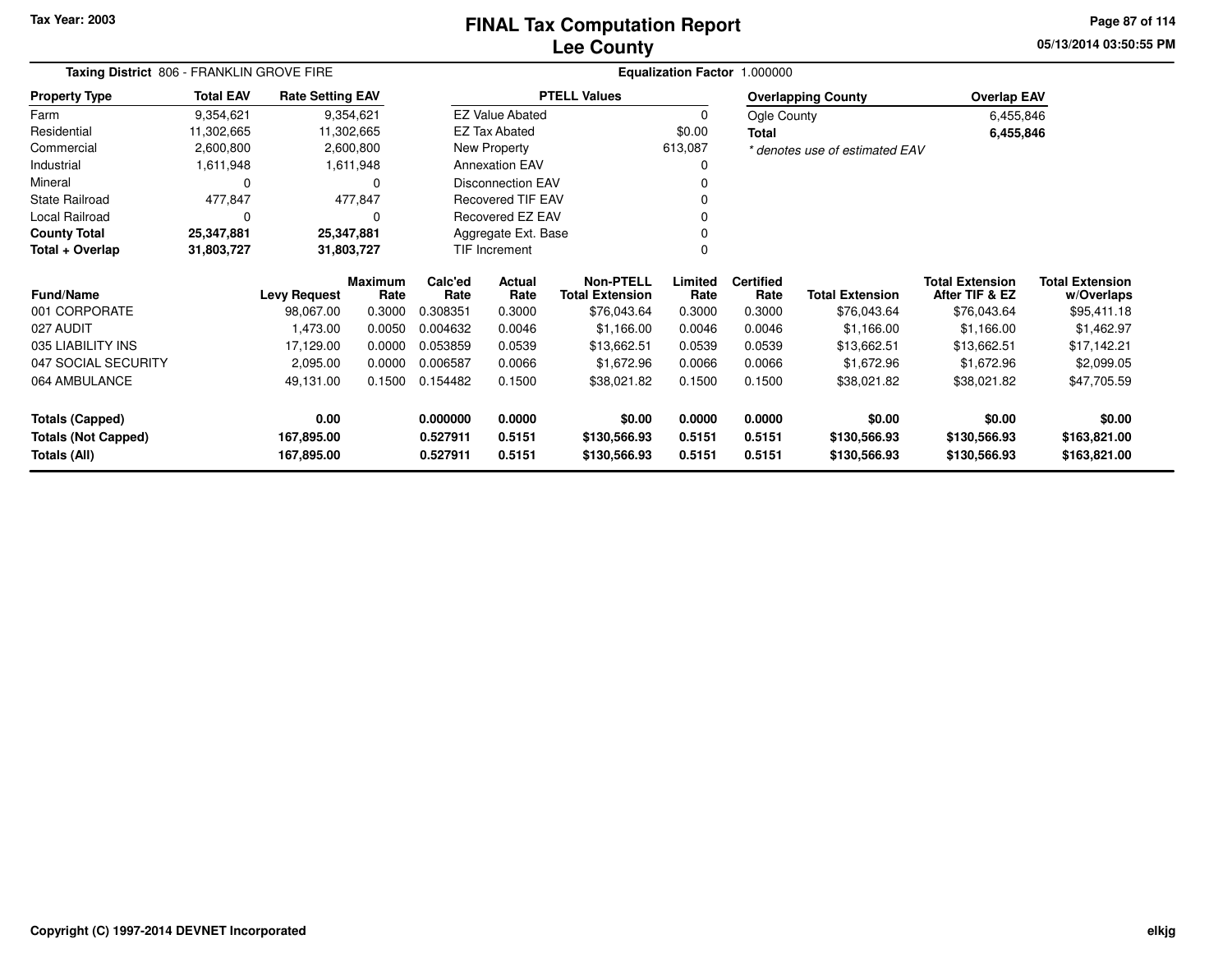#### **Lee CountyFINAL Tax Computation Report**

**05/13/2014 03:50:55 PM Page 88 of 114**

|                                            | Taxing District 807 - LEE FIRE |                         |                        |                                                                   |                                                       |                     |                  | Equalization Factor 1.000000 |                                |                                          |                                      |
|--------------------------------------------|--------------------------------|-------------------------|------------------------|-------------------------------------------------------------------|-------------------------------------------------------|---------------------|------------------|------------------------------|--------------------------------|------------------------------------------|--------------------------------------|
| <b>Property Type</b>                       | <b>Total EAV</b>               | <b>Rate Setting EAV</b> |                        |                                                                   |                                                       | <b>PTELL Values</b> |                  |                              | <b>Overlapping County</b>      | <b>Overlap EAV</b>                       |                                      |
| Farm                                       | 4,412,442                      |                         | 4,412,442              |                                                                   | <b>EZ Value Abated</b>                                |                     | 0                | DeKalb County                |                                | 4,771,587                                |                                      |
| Residential                                | 5,449,161                      |                         | 5,449,161              |                                                                   | <b>EZ Tax Abated</b>                                  |                     | \$0.00           | <b>Total</b>                 |                                | 4,771,587                                |                                      |
| Commercial                                 | 247,167                        |                         | 247,167                |                                                                   | <b>New Property</b>                                   |                     | 67,332           |                              | * denotes use of estimated EAV |                                          |                                      |
| Industrial                                 | 236                            |                         | 236                    |                                                                   | <b>Annexation EAV</b>                                 |                     |                  |                              |                                |                                          |                                      |
| Mineral                                    | $\Omega$                       |                         | $\Omega$               |                                                                   | <b>Disconnection EAV</b>                              |                     |                  |                              |                                |                                          |                                      |
| <b>State Railroad</b>                      | 146,978                        |                         | 146,978                |                                                                   | <b>Recovered TIF EAV</b>                              |                     |                  |                              |                                |                                          |                                      |
| Local Railroad                             | 0                              |                         | 0                      |                                                                   | Recovered EZ EAV                                      |                     |                  |                              |                                |                                          |                                      |
| <b>County Total</b>                        | 10,255,984                     |                         | 10,255,984             |                                                                   | Aggregate Ext. Base                                   |                     | 44,437           |                              |                                |                                          |                                      |
| Total + Overlap                            | 15,027,571                     |                         | 15,027,571             |                                                                   | TIF Increment                                         |                     | 0                |                              |                                |                                          |                                      |
| <b>Fund/Name</b>                           |                                | <b>Levy Request</b>     | <b>Maximum</b><br>Rate | Calc'ed<br>Rate                                                   | Non-PTELL<br>Actual<br><b>Total Extension</b><br>Rate |                     | Limited<br>Rate  | <b>Certified</b><br>Rate     | <b>Total Extension</b>         | <b>Total Extension</b><br>After TIF & EZ | <b>Total Extension</b><br>w/Overlaps |
| 001 CORPORATE                              |                                | 42,824.00               | 0.3000                 | 0.284970                                                          | 0.2850                                                | \$29,229.55         | 0.2791           | 0.2791                       | \$28,624.45                    | \$28,624.45                              | \$41,941.95                          |
| 035 LIABILITY INS                          |                                | 3,973.00                | 0.0000                 | 0.026438                                                          | 0.0264                                                | \$2,707.58          | 0.0259           | 0.0259                       | \$2,656.30                     | \$2,656.30                               | \$3,892.14                           |
| 064 AMBULANCE                              |                                | 0.00                    | 0.3000                 | 0.000000                                                          | 0.0000                                                |                     | 0.0000           | 0.0000                       | \$0.00                         | \$0.00                                   | \$0.00                               |
| <b>Totals (Capped)</b>                     |                                | 46,797.00               |                        | 0.311408                                                          | 0.3114                                                | \$31,937.13         | 0.3050           | 0.3050                       | \$31,280.75                    | \$31,280.75                              | \$45,834.09                          |
| <b>Totals (Not Capped)</b><br>Totals (All) |                                | 0.00<br>46,797.00       |                        | 0.000000<br>0.0000<br>\$0.00<br>0.3114<br>0.311408<br>\$31,937.13 |                                                       |                     | 0.0000<br>0.3050 | 0.0000<br>0.3050             | \$0.00<br>\$31,280.75          | \$0.00<br>\$31,280.75                    | \$0.00<br>\$45,834.09                |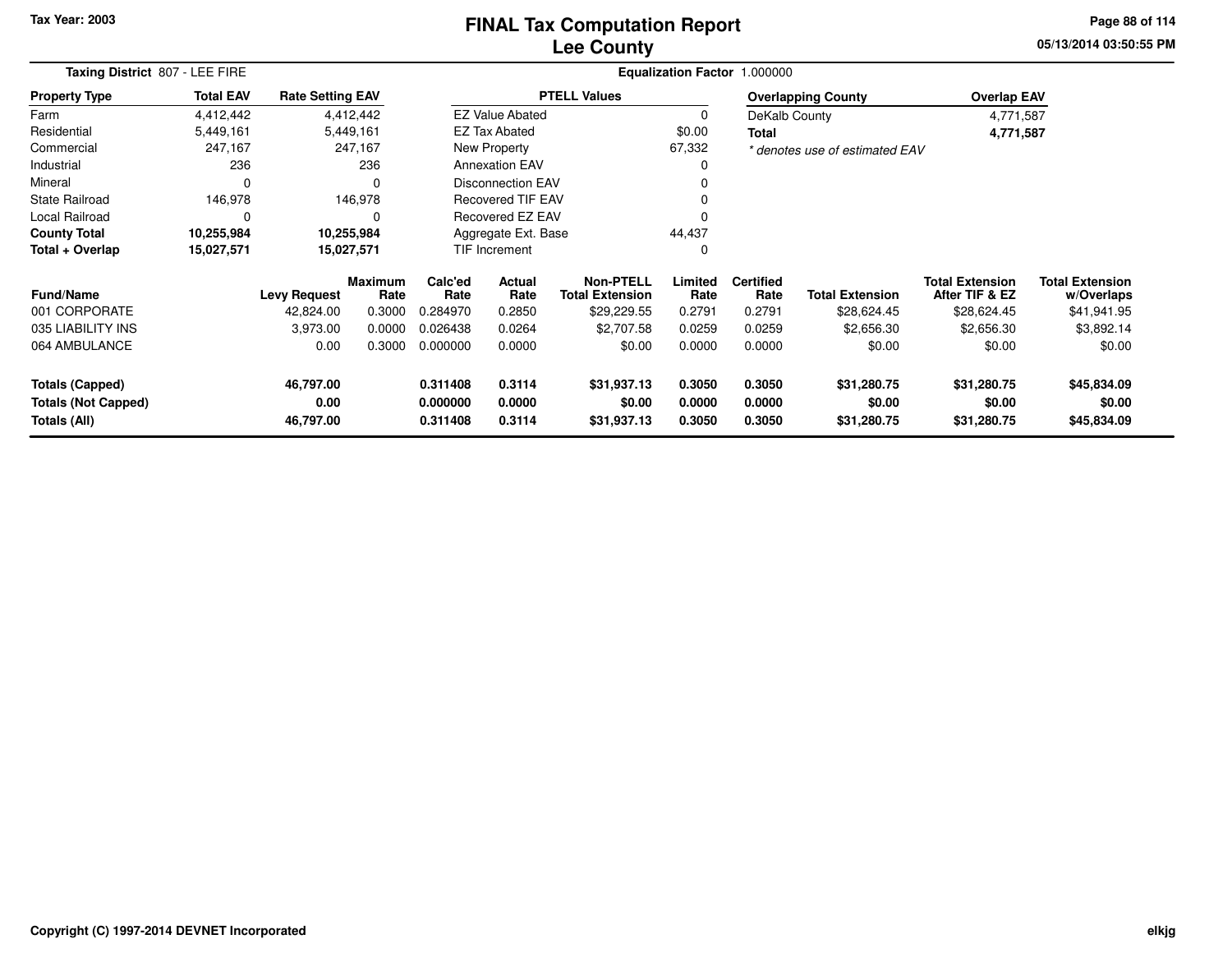#### **Lee CountyFINAL Tax Computation Report**

**05/13/2014 03:50:55 PM Page 89 of 114**

| Taxing District 808 - OHIO FIRE                      |                  |                         |                 |                                                                   |                        |                                            |                  | Equalization Factor 1.000000 |                                |                                          |                                      |
|------------------------------------------------------|------------------|-------------------------|-----------------|-------------------------------------------------------------------|------------------------|--------------------------------------------|------------------|------------------------------|--------------------------------|------------------------------------------|--------------------------------------|
| <b>Property Type</b>                                 | <b>Total EAV</b> | <b>Rate Setting EAV</b> |                 |                                                                   |                        | <b>PTELL Values</b>                        |                  |                              | <b>Overlapping County</b>      | <b>Overlap EAV</b>                       |                                      |
| Farm                                                 | 4,560,592        |                         | 4,560,592       |                                                                   | <b>EZ Value Abated</b> |                                            | 0                | <b>Bureau County</b>         |                                | 12,323,296                               |                                      |
| Residential                                          | 1,730,851        |                         | 1,730,851       |                                                                   | <b>EZ Tax Abated</b>   |                                            | \$0.00           | Total                        |                                | 12,323,296                               |                                      |
| Commercial                                           | 0                |                         | 0               |                                                                   | New Property           |                                            | 13,009           |                              | * denotes use of estimated EAV |                                          |                                      |
| Industrial                                           | 0                |                         | 0               |                                                                   | <b>Annexation EAV</b>  |                                            | 0                |                              |                                |                                          |                                      |
| Mineral                                              | 0                |                         | 0               | <b>Disconnection EAV</b>                                          |                        |                                            | 0                |                              |                                |                                          |                                      |
| <b>State Railroad</b>                                | 0                |                         | 0               | <b>Recovered TIF EAV</b>                                          |                        |                                            | 0                |                              |                                |                                          |                                      |
| <b>Local Railroad</b>                                | $\Omega$         |                         | $\Omega$        |                                                                   | Recovered EZ EAV       |                                            | 0                |                              |                                |                                          |                                      |
| <b>County Total</b>                                  | 6,291,443        |                         | 6,291,443       |                                                                   | Aggregate Ext. Base    |                                            | 0                |                              |                                |                                          |                                      |
| Total + Overlap                                      | 18,614,739       | 18,614,739              |                 |                                                                   | <b>TIF Increment</b>   |                                            |                  |                              |                                |                                          |                                      |
| <b>Fund/Name</b>                                     |                  | <b>Levy Request</b>     | Maximum<br>Rate | Calc'ed<br>Rate                                                   | <b>Actual</b><br>Rate  | <b>Non-PTELL</b><br><b>Total Extension</b> | Limited<br>Rate  | <b>Certified</b><br>Rate     | <b>Total Extension</b>         | <b>Total Extension</b><br>After TIF & EZ | <b>Total Extension</b><br>w/Overlaps |
| 001 CORPORATE                                        |                  | 42,822.00               | 0.3000          | 0.230044                                                          | 0.2300                 | \$14,470.32                                | 0.2300           | 0.2300                       | \$14,470.32                    | \$14,470.32                              | \$42,813.90                          |
| 064 AMBULANCE                                        |                  | 18,000.00               | 0.2500          | 0.096698                                                          | 0.0967                 | \$6,083.83                                 | 0.0967           | 0.0967                       | \$6,083.83                     | \$6,083.83                               | \$18,000.45                          |
| <b>Totals (Capped)</b><br><b>Totals (Not Capped)</b> |                  | 0.00<br>60,822.00       |                 | 0.000000<br>0.0000<br>\$0.00<br>0.326742<br>0.3267<br>\$20,554.15 |                        |                                            | 0.0000<br>0.3267 | 0.0000<br>0.3267             | \$0.00<br>\$20,554.15          | \$0.00<br>\$20,554.15                    | \$0.00<br>\$60,814.35                |
| Totals (All)                                         |                  | 60,822.00               |                 | 0.326742<br>0.3267<br>\$20,554.15                                 |                        |                                            | 0.3267           | 0.3267                       | \$20,554.15                    | \$20,554.15                              | \$60,814.35                          |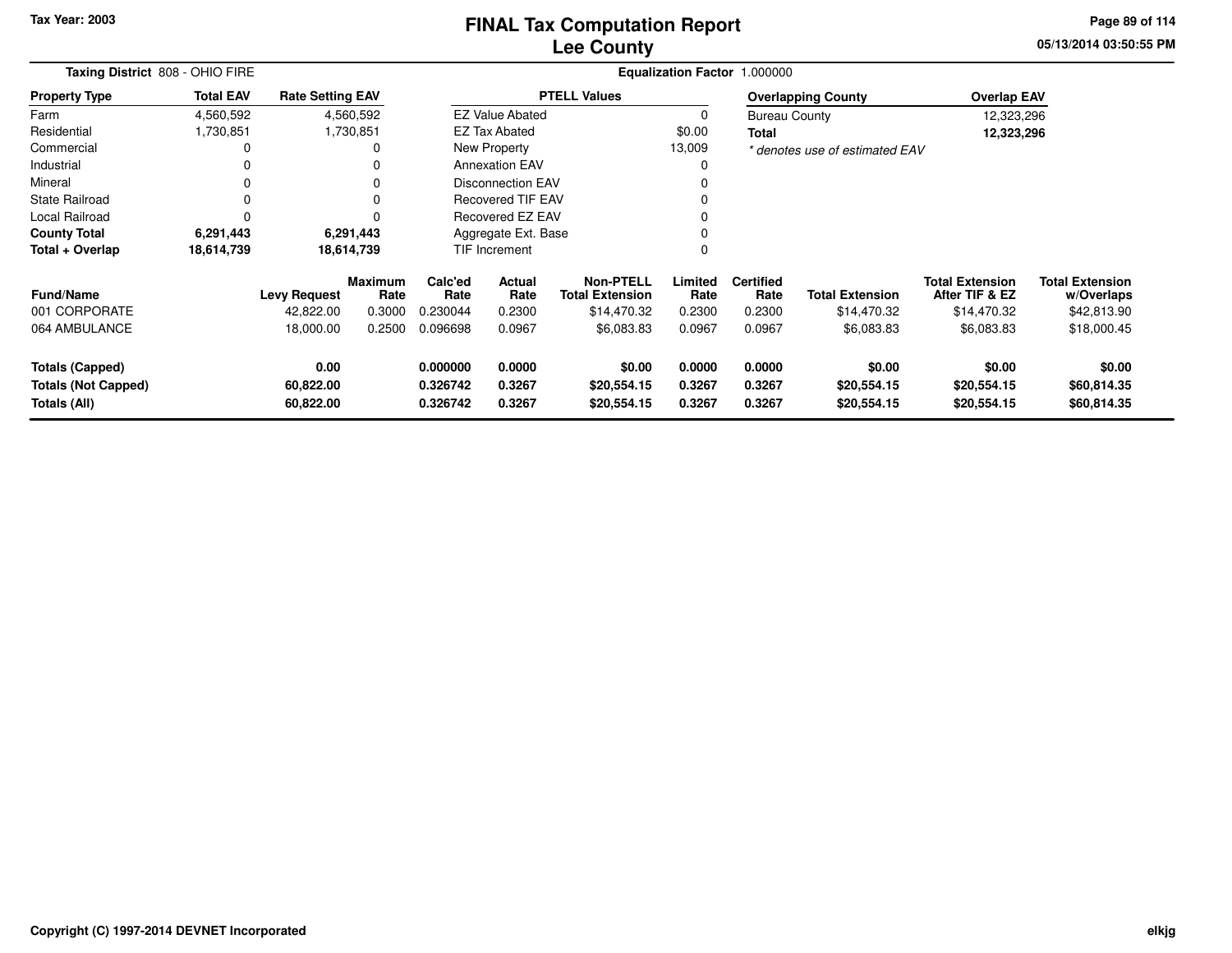### **Lee CountyFINAL Tax Computation Report**

**05/13/2014 03:50:55 PM Page 90 of 114**

| Taxing District 809 - OGLE LEE FIRE                  |                  |                         |                        |                                          |                                                 |                       |                  | Equalization Factor 1.000000 |                                |                                          |                                      |
|------------------------------------------------------|------------------|-------------------------|------------------------|------------------------------------------|-------------------------------------------------|-----------------------|------------------|------------------------------|--------------------------------|------------------------------------------|--------------------------------------|
| <b>Property Type</b>                                 | <b>Total EAV</b> | <b>Rate Setting EAV</b> |                        |                                          |                                                 | <b>PTELL Values</b>   |                  |                              | <b>Overlapping County</b>      | <b>Overlap EAV</b>                       |                                      |
| Farm                                                 | 9,094,021        |                         | 9,094,021              |                                          | <b>EZ Value Abated</b>                          |                       |                  | Ogle County                  |                                | 73,983,041                               |                                      |
| Residential                                          | 5,753,632        |                         | 5,753,632              |                                          | <b>EZ Tax Abated</b>                            |                       | \$0.00           | <b>Total</b>                 |                                | 73,983,041                               |                                      |
| Commercial                                           | 790,239          |                         | 790,239                |                                          | New Property                                    |                       | 469,600          |                              | * denotes use of estimated EAV |                                          |                                      |
| Industrial                                           | 3,311            |                         | 3,311                  |                                          | <b>Annexation EAV</b>                           |                       |                  |                              |                                |                                          |                                      |
| Mineral                                              | $\Omega$         |                         | $\Omega$               |                                          | <b>Disconnection EAV</b>                        |                       |                  |                              |                                |                                          |                                      |
| <b>State Railroad</b>                                | 290,577          |                         | 290,577                |                                          | Recovered TIF EAV                               |                       |                  |                              |                                |                                          |                                      |
| Local Railroad                                       | 0                |                         | 0                      |                                          | <b>Recovered EZ EAV</b>                         |                       |                  |                              |                                |                                          |                                      |
| <b>County Total</b>                                  | 15,931,780       |                         | 15,931,780             |                                          | Aggregate Ext. Base                             |                       |                  |                              |                                |                                          |                                      |
| Total + Overlap                                      | 89,914,821       |                         | 89,914,821             |                                          | TIF Increment                                   |                       |                  |                              |                                |                                          |                                      |
| <b>Fund/Name</b>                                     |                  | <b>Levy Request</b>     | <b>Maximum</b><br>Rate | Calc'ed<br>Rate                          | <b>Actual</b><br>Rate<br><b>Total Extension</b> |                       | Limited<br>Rate  | <b>Certified</b><br>Rate     | <b>Total Extension</b>         | <b>Total Extension</b><br>After TIF & EZ | <b>Total Extension</b><br>w/Overlaps |
| 001 CORPORATE                                        |                  | 260,000.00              | 0.3000                 | 0.289163                                 | 0.2892                                          | \$46,074.71           | 0.2892           | 0.2892                       | \$46,074.71                    | \$46,074.71                              | \$260,033.66                         |
| 027 AUDIT                                            |                  | 3,500.00                | 0.0050                 | 0.003893                                 | 0.0039                                          | \$621.34              | 0.0039           | 0.0039                       | \$621.34                       | \$621.34                                 | \$3,506.68                           |
| 035 LIABILITY INS                                    |                  | 13,000.00               | 0.0000                 | 0.014458                                 | 0.0145                                          | \$2,310.11            | 0.0145           | 0.0145                       | \$2,310.11                     | \$2,310.11                               | \$13,037.65                          |
| <b>Totals (Capped)</b><br><b>Totals (Not Capped)</b> |                  | 0.00<br>276,500.00      |                        | 0.000000<br>0.0000<br>0.307514<br>0.3076 |                                                 | \$0.00<br>\$49,006.16 | 0.0000<br>0.3076 | 0.0000<br>0.3076             | \$0.00<br>\$49,006.16          | \$0.00<br>\$49,006.16                    | \$0.00<br>\$276,577.99               |
| Totals (All)                                         |                  | 276,500.00              |                        | 0.307514                                 | 0.3076                                          | \$49,006.16           | 0.3076           | 0.3076                       | \$49,006.16                    | \$49,006.16                              | \$276,577.99                         |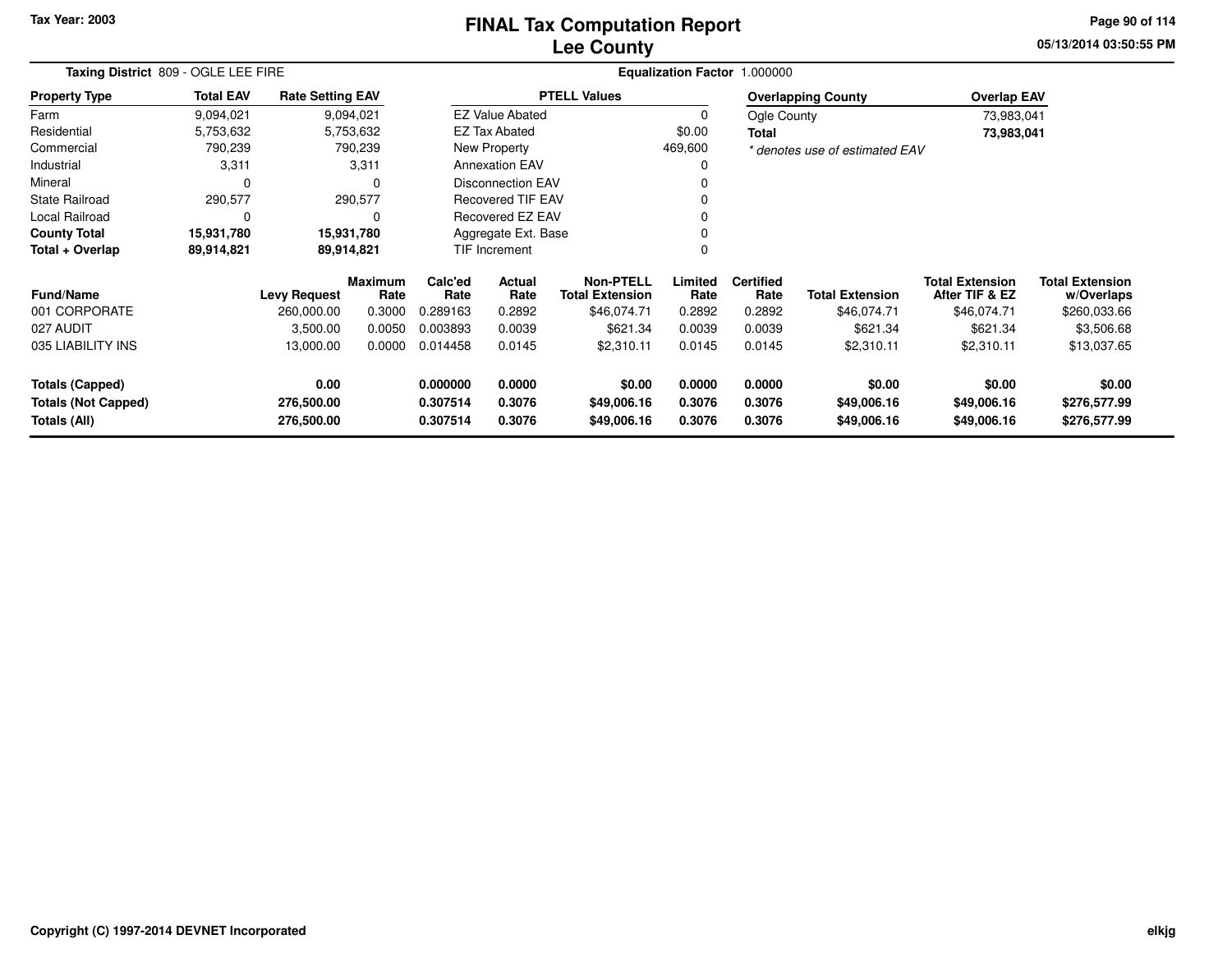## **Lee CountyFINAL Tax Computation Report**

**05/13/2014 03:50:55 PM Page 91 of 114**

|                                                                      | Taxing District 810 - PAW PAW FIRE |                                  |                        |                                                                |                          |                                      |                            | Equalization Factor 1.000000 |                                      |                                          |                                        |
|----------------------------------------------------------------------|------------------------------------|----------------------------------|------------------------|----------------------------------------------------------------|--------------------------|--------------------------------------|----------------------------|------------------------------|--------------------------------------|------------------------------------------|----------------------------------------|
| <b>Property Type</b>                                                 | <b>Total EAV</b>                   | <b>Rate Setting EAV</b>          |                        |                                                                |                          | <b>PTELL Values</b>                  |                            |                              | <b>Overlapping County</b>            | <b>Overlap EAV</b>                       |                                        |
| Farm                                                                 | 11,705,243                         |                                  | 11,705,153             |                                                                | <b>EZ Value Abated</b>   |                                      | 0                          | DeKalb County                |                                      | 8,365,025                                |                                        |
| Residential                                                          | 15,388,241                         |                                  | 14,389,659             |                                                                | <b>EZ Tax Abated</b>     |                                      | \$0.00                     | Total                        |                                      | 8,365,025                                |                                        |
| Commercial                                                           | 1,415,047                          |                                  | 1,284,121              |                                                                | New Property             |                                      | 448,186                    |                              | * denotes use of estimated EAV       |                                          |                                        |
| Industrial                                                           |                                    |                                  | 0                      |                                                                | <b>Annexation EAV</b>    |                                      | 0                          |                              |                                      |                                          |                                        |
| Mineral                                                              |                                    |                                  | 0                      |                                                                | Disconnection EAV        |                                      |                            |                              |                                      |                                          |                                        |
| <b>State Railroad</b>                                                |                                    |                                  | 0                      |                                                                | <b>Recovered TIF EAV</b> |                                      |                            |                              |                                      |                                          |                                        |
| Local Railroad                                                       |                                    |                                  | 0                      |                                                                | Recovered EZ EAV         |                                      |                            |                              |                                      |                                          |                                        |
| <b>County Total</b>                                                  | 28,508,531                         |                                  | 27,378,933             |                                                                | Aggregate Ext. Base      |                                      | 72,998                     |                              |                                      |                                          |                                        |
| Total + Overlap                                                      | 36,873,556                         |                                  | 35,743,958             |                                                                | <b>TIF Increment</b>     |                                      | 1,129,598                  |                              |                                      |                                          |                                        |
| <b>Fund/Name</b>                                                     |                                    | <b>Levy Request</b>              | <b>Maximum</b><br>Rate | Calc'ed<br>Rate                                                | Actual<br>Rate           | Non-PTELL<br><b>Total Extension</b>  | Limited<br>Rate            | <b>Certified</b><br>Rate     | <b>Total Extension</b>               | <b>Total Extension</b><br>After TIF & EZ | <b>Total Extension</b><br>w/Overlaps   |
| 001 CORPORATE                                                        |                                    | 86,500.00                        | 0.3000                 | 0.241999                                                       | 0.2420                   | \$66,257.02                          | 0.2420                     | 0.2420                       | \$68,990.65                          | \$66,257.02                              | \$86,500.38                            |
| 035 LIABILITY INS                                                    |                                    | 13,500.00                        | 0.0000                 | 0.037769                                                       | 0.0378                   | \$10,349.24                          | 0.0378                     | 0.0378                       | \$10,776.22                          | \$10,349.24                              | \$13,511.22                            |
| <b>Totals (Capped)</b><br><b>Totals (Not Capped)</b><br>Totals (All) |                                    | 100,000.00<br>0.00<br>100,000.00 |                        | 0.2798<br>0.279768<br>0.000000<br>0.0000<br>0.279768<br>0.2798 |                          | \$76,606.26<br>\$0.00<br>\$76,606.26 | 0.2798<br>0.0000<br>0.2798 | 0.2798<br>0.0000<br>0.2798   | \$79,766.87<br>\$0.00<br>\$79,766.87 | \$76,606.26<br>\$0.00<br>\$76,606.26     | \$100,011.60<br>\$0.00<br>\$100,011.60 |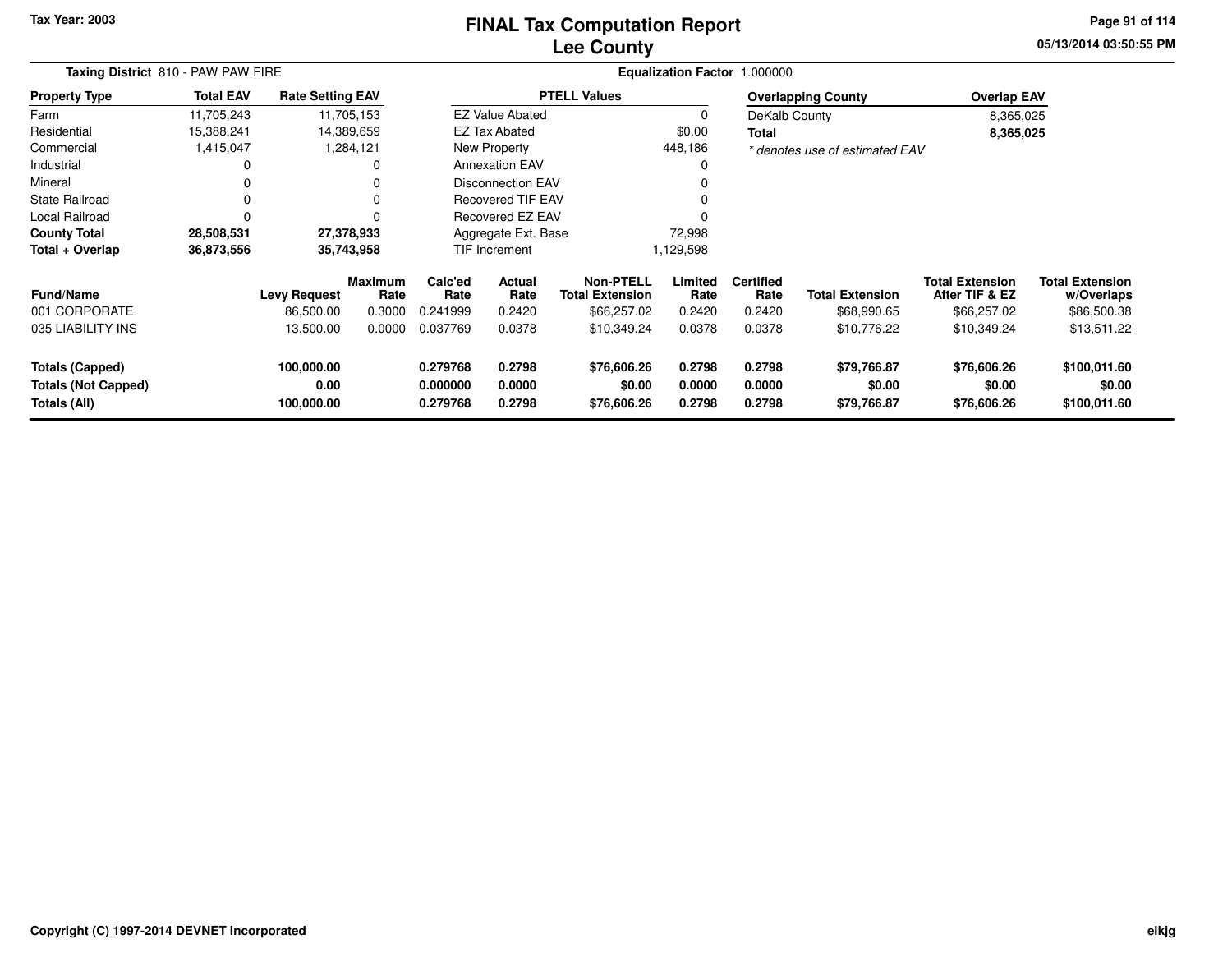**05/13/2014 03:50:55 PM Page 92 of 114**

| Taxing District 811 - POLO FIRE                                            |                  |                         |                        |                                          |                          |                                            |                  | Equalization Factor 1.000000 |                                |                                          |                                      |
|----------------------------------------------------------------------------|------------------|-------------------------|------------------------|------------------------------------------|--------------------------|--------------------------------------------|------------------|------------------------------|--------------------------------|------------------------------------------|--------------------------------------|
| <b>Property Type</b>                                                       | <b>Total EAV</b> | <b>Rate Setting EAV</b> |                        |                                          |                          | <b>PTELL Values</b>                        |                  |                              | <b>Overlapping County</b>      | <b>Overlap EAV</b>                       |                                      |
| Farm                                                                       | 115,646          |                         | 115,646                |                                          | <b>EZ Value Abated</b>   |                                            | 0                | Carroll County               |                                | 328,613                                  |                                      |
| Residential                                                                | 0                |                         | 0                      |                                          | <b>EZ Tax Abated</b>     |                                            | \$0.00           | Ogle County                  |                                | 60,962,961                               |                                      |
| Commercial                                                                 | 21,515           |                         | 21,515                 |                                          | New Property             |                                            | 0                |                              | <b>Whiteside County</b>        | 265,080                                  |                                      |
| Industrial                                                                 | 0                |                         |                        |                                          | <b>Annexation EAV</b>    |                                            | 0                | <b>Total</b>                 |                                | 61,556,654                               |                                      |
| Mineral                                                                    | 0                |                         |                        |                                          | <b>Disconnection EAV</b> |                                            | 0                |                              | * denotes use of estimated EAV |                                          |                                      |
| <b>State Railroad</b>                                                      | $\Omega$         |                         |                        |                                          | <b>Recovered TIF EAV</b> |                                            |                  |                              |                                |                                          |                                      |
| Local Railroad                                                             | $\Omega$         |                         |                        | <b>Recovered EZ EAV</b>                  |                          |                                            | $\Omega$         |                              |                                |                                          |                                      |
| <b>County Total</b>                                                        | 137,161          |                         | 137,161                | Aggregate Ext. Base                      |                          |                                            |                  |                              |                                |                                          |                                      |
| Total + Overlap                                                            | 61,693,815       |                         | 61,693,815             | <b>TIF Increment</b>                     |                          |                                            | 0                |                              |                                |                                          |                                      |
| <b>Fund/Name</b>                                                           |                  | <b>Levy Request</b>     | <b>Maximum</b><br>Rate | Calc'ed<br><b>Actual</b><br>Rate<br>Rate |                          | <b>Non-PTELL</b><br><b>Total Extension</b> | Limited<br>Rate  | <b>Certified</b><br>Rate     | <b>Total Extension</b>         | <b>Total Extension</b><br>After TIF & EZ | <b>Total Extension</b><br>w/Overlaps |
| 001 CORPORATE                                                              |                  | 167,000.00              | 0.3000                 | 0.270692                                 | 0.2707                   | \$371.29                                   | 0.2707           | 0.2707                       | \$371.29                       | \$371.29                                 | \$167,005.16                         |
| 035 LIABILITY INSURANCE                                                    |                  | 20,000.00               | 0.0000                 | 0.032418                                 | 0.0324                   | \$44.44                                    | 0.0324           | 0.0324                       | \$44.44                        | \$44.44                                  | \$19,988.80                          |
| 064 AMBULANCE                                                              |                  | 149,000.00              | 0.3000                 | 0.241515                                 | 0.2415                   | \$331.24                                   | 0.2415           | 0.2415                       | \$331.24                       | \$331.24                                 | \$148,990.56                         |
| 0.00<br><b>Totals (Capped)</b><br><b>Totals (Not Capped)</b><br>336,000.00 |                  |                         | 0.000000<br>0.544625   | 0.0000<br>0.5446                         | \$0.00<br>\$746.97       | 0.0000<br>0.5446                           | 0.0000<br>0.5446 | \$0.00<br>\$746.97           | \$0.00<br>\$746.97             | \$0.00<br>\$335,984.52                   |                                      |
| Totals (All)                                                               |                  | 336,000.00              |                        | 0.544625                                 | 0.5446                   | \$746.97                                   | 0.5446           | 0.5446                       | \$746.97                       | \$746.97                                 | \$335,984.52                         |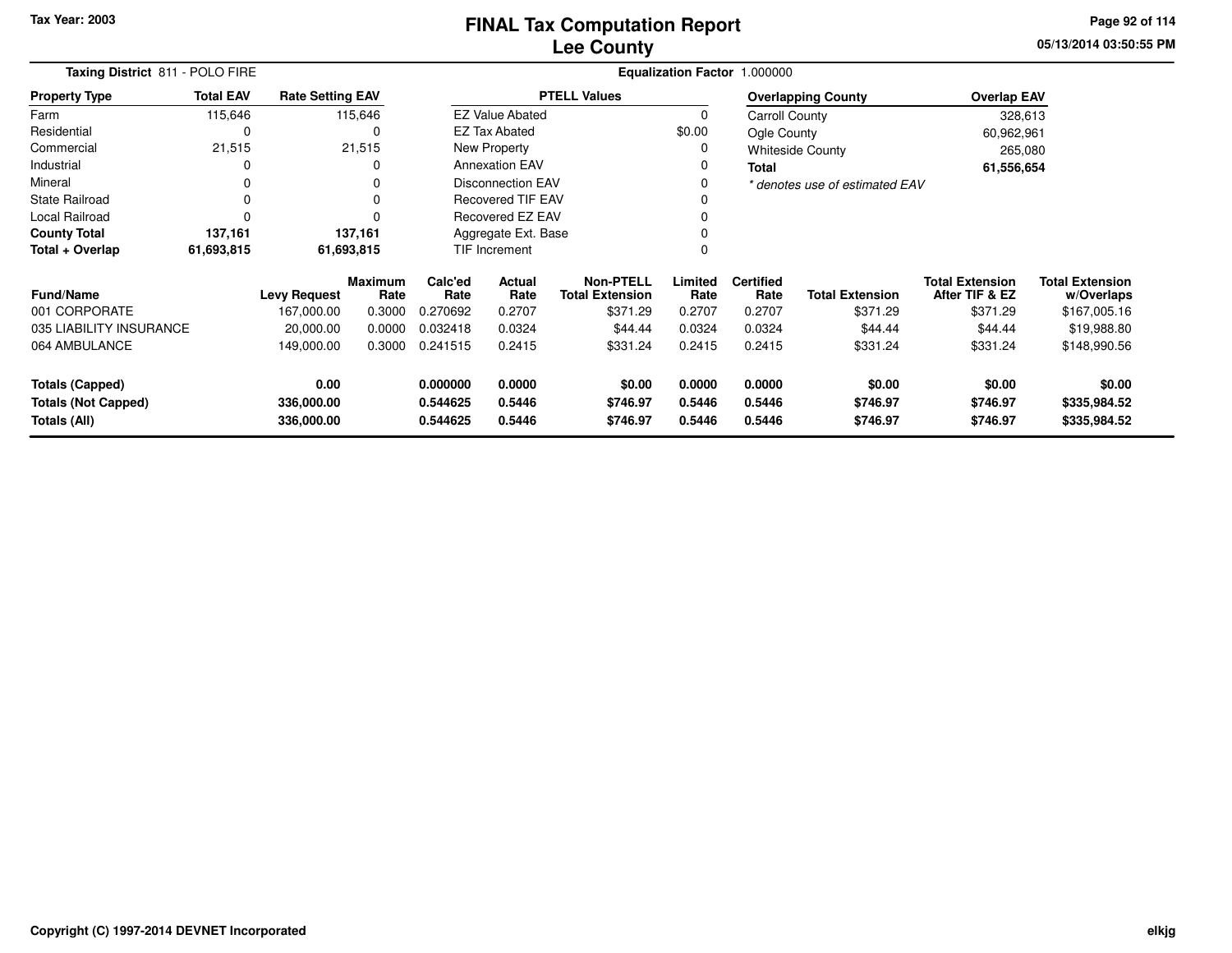### **Lee CountyFINAL Tax Computation Report**

**05/13/2014 03:50:55 PM Page 93 of 114**

| Taxing District 812 - ROCK FALLS FIRE                                |                  |                                   |                           |                                  |                            |                                                           |                            | <b>Equalization Factor 1.000000</b> |                                       |                                                         |                                                      |  |
|----------------------------------------------------------------------|------------------|-----------------------------------|---------------------------|----------------------------------|----------------------------|-----------------------------------------------------------|----------------------------|-------------------------------------|---------------------------------------|---------------------------------------------------------|------------------------------------------------------|--|
| <b>Property Type</b>                                                 | <b>Total EAV</b> | <b>Rate Setting EAV</b>           |                           |                                  |                            | <b>PTELL Values</b>                                       |                            |                                     | <b>Overlapping County</b>             | <b>Overlap EAV</b>                                      |                                                      |  |
| Farm                                                                 | 904.681. ا       |                                   | 1,904,681                 |                                  | <b>EZ Value Abated</b>     |                                                           | 0                          |                                     | Whiteside County                      | 53,039,751                                              |                                                      |  |
| Residential                                                          | 3,775,787        |                                   | 3,775,787                 |                                  | EZ Tax Abated              |                                                           | \$0.00                     | Total                               |                                       | 53,039,751                                              |                                                      |  |
| Commercial                                                           | 659,820          |                                   | 659,820                   |                                  | New Property               |                                                           | 65,782                     |                                     | * denotes use of estimated EAV        |                                                         |                                                      |  |
| Industrial                                                           | 4,660,797        |                                   | 4,660,797                 |                                  | <b>Annexation EAV</b>      |                                                           |                            |                                     |                                       |                                                         |                                                      |  |
| Mineral                                                              | 0                |                                   |                           |                                  | <b>Disconnection EAV</b>   |                                                           |                            |                                     |                                       |                                                         |                                                      |  |
| <b>State Railroad</b>                                                | 1,076,054        |                                   | 1,076,054                 |                                  | <b>Recovered TIF EAV</b>   |                                                           |                            |                                     |                                       |                                                         |                                                      |  |
| Local Railroad                                                       | 0                |                                   |                           |                                  | Recovered EZ EAV           |                                                           |                            |                                     |                                       |                                                         |                                                      |  |
| <b>County Total</b>                                                  | 12,077,139       | 12,077,139                        |                           |                                  | Aggregate Ext. Base        |                                                           |                            |                                     |                                       |                                                         |                                                      |  |
| Total + Overlap                                                      | 65,116,890       |                                   | 65,116,890                |                                  | TIF Increment              |                                                           | 0                          |                                     |                                       |                                                         |                                                      |  |
| <b>Fund/Name</b><br>001 CORPORATE                                    |                  | <b>Levy Request</b><br>110,720.00 | Maximum<br>Rate<br>0.3000 | Calc'ed<br>Rate<br>0.170033      | Actual<br>Rate<br>0.1700   | <b>Non-PTELL</b><br><b>Total Extension</b><br>\$20,531.14 | Limited<br>Rate<br>0.1700  | <b>Certified</b><br>Rate<br>0.1700  | <b>Total Extension</b><br>\$20,531.14 | <b>Total Extension</b><br>After TIF & EZ<br>\$20,531.14 | <b>Total Extension</b><br>w/Overlaps<br>\$110,698.71 |  |
| <b>Totals (Capped)</b><br><b>Totals (Not Capped)</b><br>Totals (All) |                  | 0.00<br>110,720.00<br>110,720.00  |                           | 0.000000<br>0.170033<br>0.170033 | 0.0000<br>0.1700<br>0.1700 | \$0.00<br>\$20,531.14<br>\$20,531.14                      | 0.0000<br>0.1700<br>0.1700 | 0.0000<br>0.1700<br>0.1700          | \$0.00<br>\$20,531.14<br>\$20,531.14  | \$0.00<br>\$20,531.14<br>\$20,531.14                    | \$0.00<br>\$110,698.71<br>\$110,698.71               |  |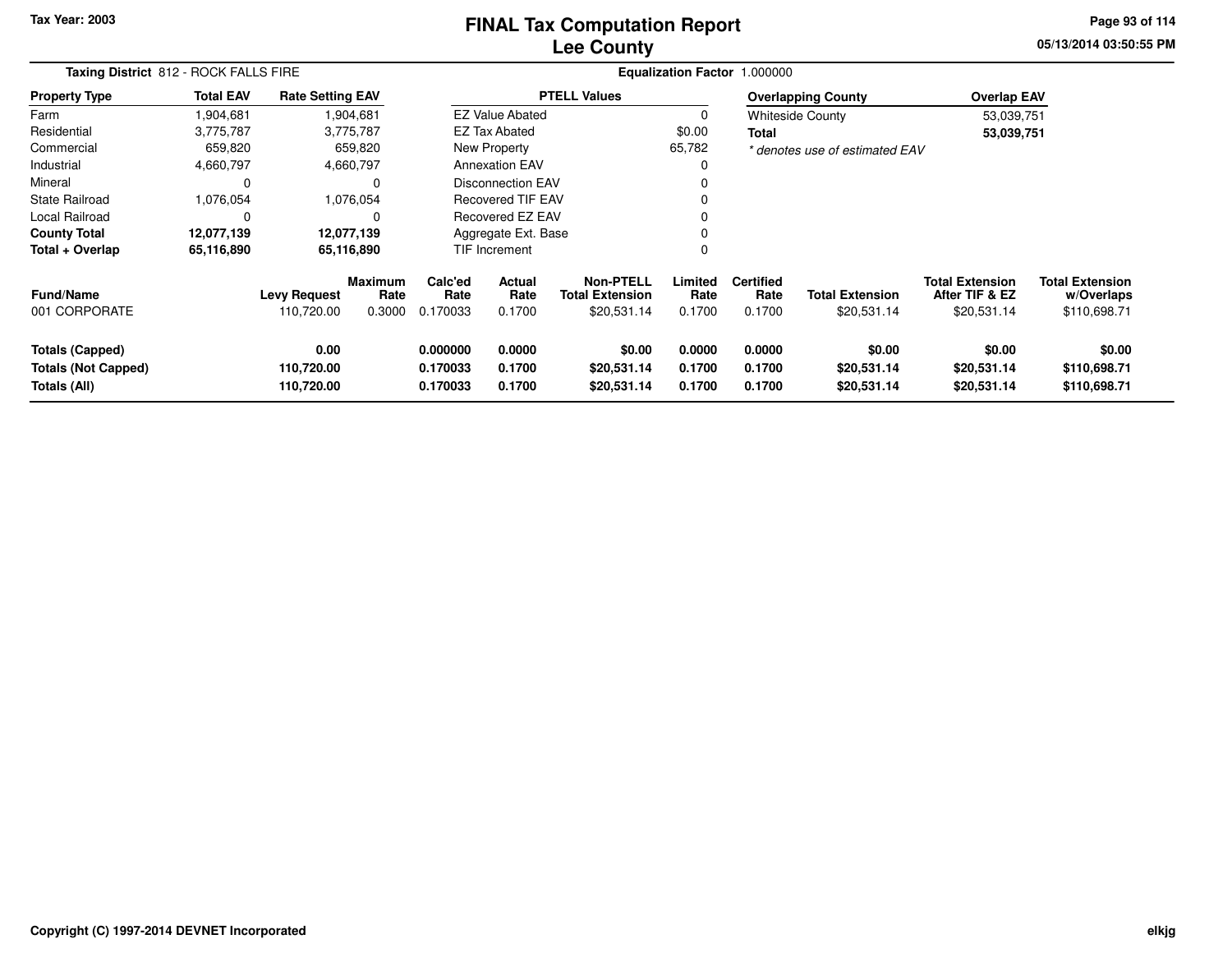### **Lee CountyFINAL Tax Computation Report**

**05/13/2014 03:50:55 PM Page 94 of 114**

| Taxing District 813 - STERLING FIRE                                  |                  |                                   |                                  |                                  |                                                                        |                                      | Equalization Factor 1.000000 |                                    |                                       |                                                         |                                                      |  |
|----------------------------------------------------------------------|------------------|-----------------------------------|----------------------------------|----------------------------------|------------------------------------------------------------------------|--------------------------------------|------------------------------|------------------------------------|---------------------------------------|---------------------------------------------------------|------------------------------------------------------|--|
| <b>Property Type</b>                                                 | <b>Total EAV</b> | <b>Rate Setting EAV</b>           |                                  |                                  |                                                                        | <b>PTELL Values</b>                  |                              |                                    | <b>Overlapping County</b>             | <b>Overlap EAV</b>                                      |                                                      |  |
| Farm                                                                 | 2,142,495        |                                   | 2,142,495                        |                                  | <b>EZ Value Abated</b>                                                 |                                      | 0                            |                                    | <b>Whiteside County</b>               | 89,206,769                                              |                                                      |  |
| Residential                                                          | 12,125,657       |                                   | 12,125,657                       |                                  | <b>EZ Tax Abated</b>                                                   |                                      | \$0.00                       | Total                              |                                       | 89,206,769                                              |                                                      |  |
| Commercial                                                           | 174,084          |                                   | 174,084                          |                                  | New Property                                                           |                                      | 266,738                      |                                    | * denotes use of estimated EAV        |                                                         |                                                      |  |
| Industrial                                                           | 0                |                                   | 0                                |                                  | <b>Annexation EAV</b>                                                  |                                      | 0                            |                                    |                                       |                                                         |                                                      |  |
| Mineral                                                              | $\Omega$         |                                   | $\Omega$                         |                                  | <b>Disconnection EAV</b>                                               |                                      |                              |                                    |                                       |                                                         |                                                      |  |
| <b>State Railroad</b>                                                | 28,410           |                                   | 28,410                           |                                  | <b>Recovered TIF EAV</b>                                               |                                      |                              |                                    |                                       |                                                         |                                                      |  |
| Local Railroad                                                       | $\Omega$         |                                   | C                                |                                  | <b>Recovered EZ EAV</b>                                                |                                      |                              |                                    |                                       |                                                         |                                                      |  |
| <b>County Total</b>                                                  | 14,470,646       |                                   | 14,470,646                       |                                  | Aggregate Ext. Base                                                    |                                      |                              |                                    |                                       |                                                         |                                                      |  |
| Total + Overlap                                                      | 103,677,415      | 103,677,415                       |                                  |                                  | <b>TIF Increment</b>                                                   |                                      | 0                            |                                    |                                       |                                                         |                                                      |  |
| <b>Fund/Name</b><br>001 CORPORATE                                    |                  | <b>Levy Request</b><br>135,450.00 | <b>Maximum</b><br>Rate<br>0.1250 | Calc'ed<br>Rate<br>0.130646      | <b>Non-PTELL</b><br>Actual<br>Rate<br><b>Total Extension</b><br>0.1250 |                                      | Limited<br>Rate<br>0.1250    | <b>Certified</b><br>Rate<br>0.1250 | <b>Total Extension</b><br>\$18,088.31 | <b>Total Extension</b><br>After TIF & EZ<br>\$18,088.31 | <b>Total Extension</b><br>w/Overlaps<br>\$129,596.77 |  |
| <b>Totals (Capped)</b><br><b>Totals (Not Capped)</b><br>Totals (All) |                  | 0.00<br>135,450.00<br>135,450.00  |                                  | 0.000000<br>0.130646<br>0.130646 | 0.0000<br>0.1250<br>0.1250                                             | \$0.00<br>\$18,088.31<br>\$18,088.31 | 0.0000<br>0.1250<br>0.1250   | 0.0000<br>0.1250<br>0.1250         | \$0.00<br>\$18,088.31<br>\$18,088.31  | \$0.00<br>\$18,088.31<br>\$18,088.31                    | \$0.00<br>\$129,596.77<br>\$129,596.77               |  |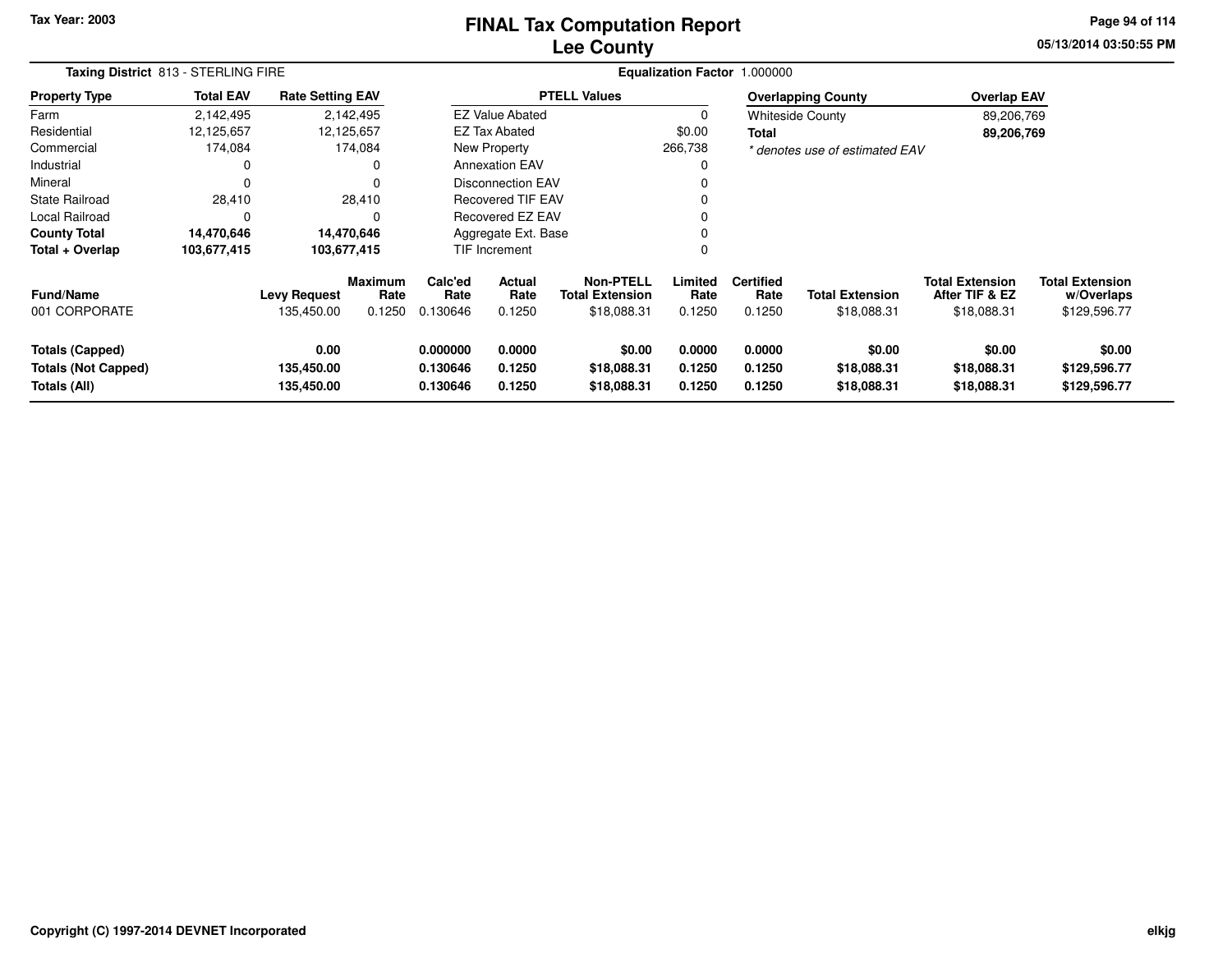# **Lee CountyFINAL Tax Computation Report**

**05/13/2014 03:50:55 PM Page 95 of 114**

|                                                               | Taxing District 814 - SUBLETTE FIRE |                                  |                        |                                                                |                          |                                            |                            | Equalization Factor 1.000000 |                                        |                                          |                                        |  |
|---------------------------------------------------------------|-------------------------------------|----------------------------------|------------------------|----------------------------------------------------------------|--------------------------|--------------------------------------------|----------------------------|------------------------------|----------------------------------------|------------------------------------------|----------------------------------------|--|
| <b>Property Type</b>                                          | <b>Total EAV</b>                    | <b>Rate Setting EAV</b>          |                        |                                                                |                          | <b>PTELL Values</b>                        |                            |                              |                                        |                                          |                                        |  |
| Farm                                                          | 13,942,266                          | 13,942,266                       |                        |                                                                | <b>EZ Value Abated</b>   |                                            |                            |                              |                                        |                                          |                                        |  |
| Residential                                                   | 15,855,990                          | 15,855,990                       |                        |                                                                | <b>EZ Tax Abated</b>     |                                            | \$0.00                     |                              |                                        |                                          |                                        |  |
| Commercial                                                    | 2,921,205                           | 2,921,205                        |                        |                                                                | New Property             |                                            | 404,998                    |                              |                                        |                                          |                                        |  |
| Industrial                                                    | 0                                   |                                  | 0                      |                                                                | <b>Annexation EAV</b>    |                                            | 0                          |                              |                                        |                                          |                                        |  |
| Mineral                                                       | 0                                   |                                  | $\Omega$               |                                                                | Disconnection EAV        |                                            | 0                          |                              |                                        |                                          |                                        |  |
| <b>State Railroad</b>                                         | 8,336                               |                                  | 8,336                  |                                                                | <b>Recovered TIF EAV</b> |                                            | 0                          |                              |                                        |                                          |                                        |  |
| Local Railroad                                                | 8,090                               |                                  | 8,090                  |                                                                | Recovered EZ EAV         |                                            | $\Omega$                   |                              |                                        |                                          |                                        |  |
| <b>County Total</b>                                           | 32,735,887                          | 32,735,887                       |                        |                                                                | Aggregate Ext. Base      |                                            | 136,391                    |                              |                                        |                                          |                                        |  |
| Total + Overlap                                               | 32,735,887                          | 32,735,887                       |                        |                                                                | TIF Increment            |                                            | 0                          |                              |                                        |                                          |                                        |  |
| <b>Fund/Name</b>                                              |                                     | <b>Levy Request</b>              | <b>Maximum</b><br>Rate | Calc'ed<br>Rate                                                | Actual<br>Rate           | <b>Non-PTELL</b><br><b>Total Extension</b> | Limited<br>Rate            | <b>Certified</b><br>Rate     | <b>Total Extension</b>                 | <b>Total Extension</b><br>After TIF & EZ | <b>Total Extension</b><br>w/Overlaps   |  |
| 001 CORPORATE                                                 |                                     | 68,389.00                        | 0.3000                 | 0.208911                                                       | 0.2089                   | \$68,385.27                                | 0.2089                     | 0.2089                       | \$68,385.27                            | \$68,385.27                              | \$68,385.27                            |  |
| 064 AMBULANCE                                                 |                                     | 68,000.00                        | 0.3000                 | 0.207723                                                       | 0.2077                   | \$67,992.44                                | 0.2077                     | 0.2077                       | \$67,992.44                            | \$67,992.44                              | \$67,992.44                            |  |
| Totals (Capped)<br><b>Totals (Not Capped)</b><br>Totals (All) |                                     | 136,389.00<br>0.00<br>136,389.00 |                        | 0.416634<br>0.4166<br>0.000000<br>0.0000<br>0.4166<br>0.416634 |                          | \$136,377.71<br>\$0.00<br>\$136,377.71     | 0.4166<br>0.0000<br>0.4166 | 0.4166<br>0.0000<br>0.4166   | \$136,377.71<br>\$0.00<br>\$136,377.71 | \$136,377.71<br>\$0.00<br>\$136,377.71   | \$136,377.71<br>\$0.00<br>\$136,377.71 |  |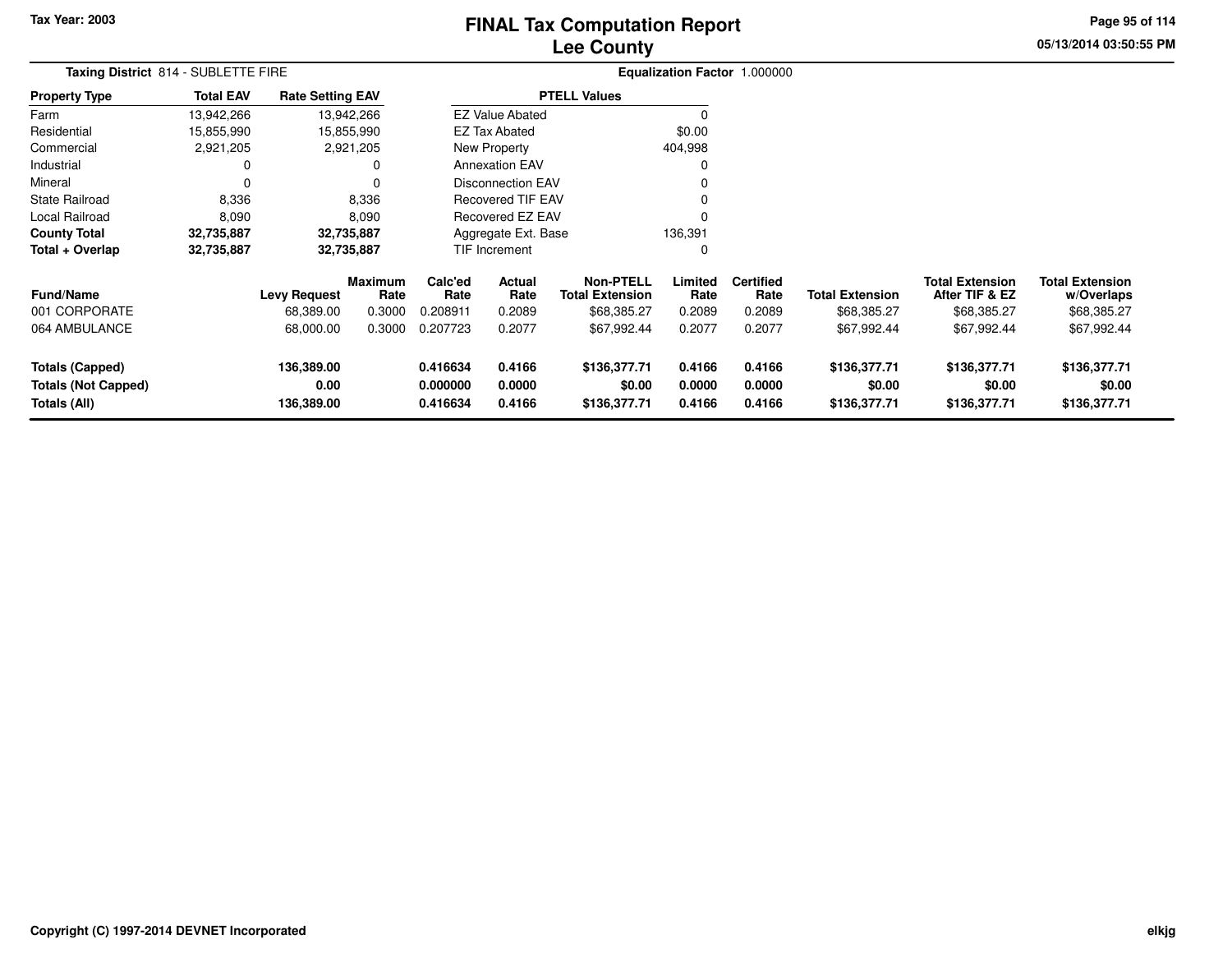# **Lee CountyFINAL Tax Computation Report**

**05/13/2014 03:50:55 PM Page 96 of 114**

| Taxing District 815 - WEST BROOKLYN FIRE                             |                  |                                  |                                  |                                  |                            |                                                           |                            | Equalization Factor 1.000000       |                                       |                                                         |                                                     |
|----------------------------------------------------------------------|------------------|----------------------------------|----------------------------------|----------------------------------|----------------------------|-----------------------------------------------------------|----------------------------|------------------------------------|---------------------------------------|---------------------------------------------------------|-----------------------------------------------------|
| <b>Property Type</b>                                                 | <b>Total EAV</b> | <b>Rate Setting EAV</b>          |                                  |                                  |                            | <b>PTELL Values</b>                                       |                            |                                    |                                       |                                                         |                                                     |
| Farm                                                                 | 10,337,255       |                                  | 10,337,255                       |                                  | <b>EZ Value Abated</b>     |                                                           |                            |                                    |                                       |                                                         |                                                     |
| Residential                                                          | 3,599,176        |                                  | 3,599,176                        |                                  | <b>EZ Tax Abated</b>       |                                                           | \$0.00                     |                                    |                                       |                                                         |                                                     |
| Commercial                                                           | 268,296          |                                  | 268,296                          |                                  | New Property               |                                                           | 128,036                    |                                    |                                       |                                                         |                                                     |
| Industrial                                                           | 44               |                                  | 44                               |                                  | <b>Annexation EAV</b>      |                                                           | 0                          |                                    |                                       |                                                         |                                                     |
| Mineral                                                              | 0                |                                  | 0                                |                                  | Disconnection EAV          |                                                           | 0                          |                                    |                                       |                                                         |                                                     |
| <b>State Railroad</b>                                                |                  |                                  | $\Omega$                         |                                  | <b>Recovered TIF EAV</b>   |                                                           |                            |                                    |                                       |                                                         |                                                     |
| Local Railroad                                                       | 1,610            |                                  | 1,610                            |                                  | Recovered EZ EAV           |                                                           | 0                          |                                    |                                       |                                                         |                                                     |
| <b>County Total</b>                                                  | 14,206,381       |                                  | 14,206,381                       |                                  | Aggregate Ext. Base        |                                                           | 30,001                     |                                    |                                       |                                                         |                                                     |
| Total + Overlap                                                      | 14,206,381       |                                  | 14,206,381                       |                                  | TIF Increment              |                                                           | 0                          |                                    |                                       |                                                         |                                                     |
| Fund/Name<br>001 CORPORATE                                           |                  | <b>Levy Request</b><br>31,200.00 | <b>Maximum</b><br>Rate<br>0.3000 | Calc'ed<br>Rate<br>0.219620      | Actual<br>Rate<br>0.2196   | <b>Non-PTELL</b><br><b>Total Extension</b><br>\$31,197.21 | Limited<br>Rate<br>0.2182  | <b>Certified</b><br>Rate<br>0.2182 | <b>Total Extension</b><br>\$30,998.32 | <b>Total Extension</b><br>After TIF & EZ<br>\$30,998.32 | <b>Total Extension</b><br>w/Overlaps<br>\$30,998.32 |
| <b>Totals (Capped)</b><br><b>Totals (Not Capped)</b><br>Totals (All) |                  | 31,200.00<br>0.00<br>31,200.00   |                                  | 0.219620<br>0.000000<br>0.219620 | 0.2196<br>0.0000<br>0.2196 | \$31,197.21<br>\$0.00<br>\$31,197.21                      | 0.2182<br>0.0000<br>0.2182 | 0.2182<br>0.0000<br>0.2182         | \$30,998.32<br>\$0.00<br>\$30,998.32  | \$30,998.32<br>\$0.00<br>\$30,998.32                    | \$30,998.32<br>\$0.00<br>\$30,998.32                |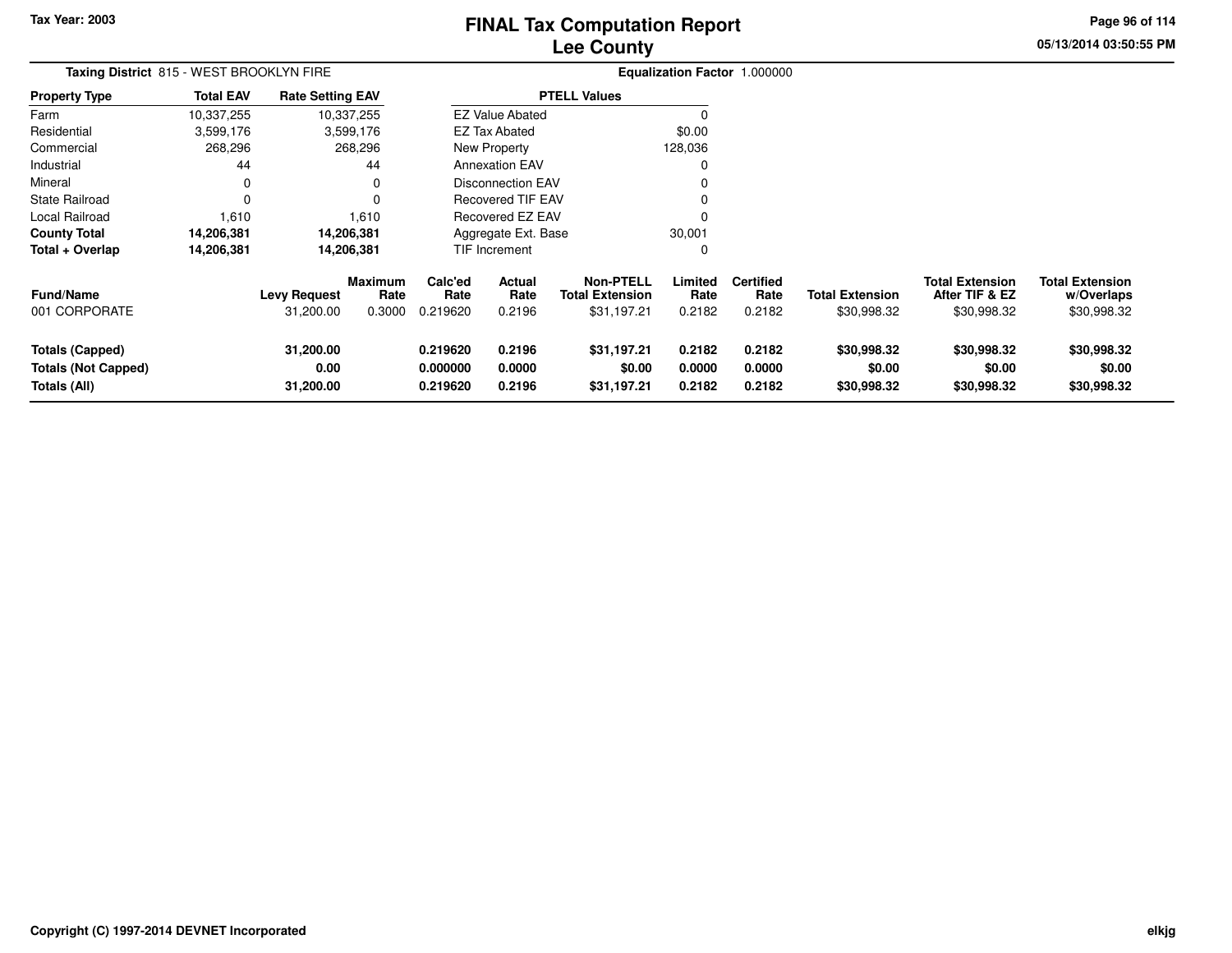# **Lee CountyFINAL Tax Computation Report**

**05/13/2014 03:50:55 PM Page 97 of 114**

| Taxing District 816 - DIXON FIRE-CITY                         |                  |                                  |                        |                                  | Equalization Factor 1.000000 |                                            |                            |                            |                                        |                                          |                                        |  |
|---------------------------------------------------------------|------------------|----------------------------------|------------------------|----------------------------------|------------------------------|--------------------------------------------|----------------------------|----------------------------|----------------------------------------|------------------------------------------|----------------------------------------|--|
| <b>Property Type</b>                                          | <b>Total EAV</b> | <b>Rate Setting EAV</b>          |                        |                                  |                              | <b>PTELL Values</b>                        |                            |                            |                                        |                                          |                                        |  |
| Farm                                                          | 400              |                                  | 400                    |                                  | <b>EZ Value Abated</b>       |                                            | 345,232                    |                            |                                        |                                          |                                        |  |
| Residential                                                   | 68,047,602       |                                  | 67,876,060             |                                  | EZ Tax Abated                |                                            | \$1,498.66                 |                            |                                        |                                          |                                        |  |
| Commercial                                                    | 16,880,395       |                                  | 14,012,747             |                                  | <b>New Property</b>          |                                            | 209,100                    |                            |                                        |                                          |                                        |  |
| Industrial                                                    | 1,348,597        |                                  | 1,348,597              |                                  | <b>Annexation EAV</b>        |                                            | 0                          |                            |                                        |                                          |                                        |  |
| Mineral                                                       |                  |                                  |                        |                                  | <b>Disconnection EAV</b>     |                                            | 1,335,066                  |                            |                                        |                                          |                                        |  |
| State Railroad                                                |                  |                                  |                        |                                  | <b>Recovered TIF EAV</b>     |                                            | $\Omega$                   |                            |                                        |                                          |                                        |  |
| Local Railroad                                                |                  |                                  |                        |                                  | Recovered EZ EAV             |                                            | 513,940                    |                            |                                        |                                          |                                        |  |
| <b>County Total</b>                                           | 86,276,994       |                                  | 83,237,804             |                                  | Aggregate Ext. Base          |                                            | 0                          |                            |                                        |                                          |                                        |  |
| Total + Overlap                                               | 86,276,994       |                                  | 83,237,804             |                                  | <b>TIF Increment</b>         |                                            | 2,693,958                  |                            |                                        |                                          |                                        |  |
| <b>Fund/Name</b>                                              |                  | <b>Levy Request</b>              | <b>Maximum</b><br>Rate | Calc'ed<br>Rate                  | Actual<br>Rate               | <b>Non-PTELL</b><br><b>Total Extension</b> | Limited<br>Rate            | <b>Certified</b><br>Rate   | <b>Total Extension</b>                 | <b>Total Extension</b><br>After TIF & EZ | <b>Total Extension</b><br>w/Overlaps   |  |
| 012 FIRE PROTECTION                                           |                  | 128,312.00                       | 0.1500                 | 0.154151                         | 0.1500                       | \$124,856.71                               | 0.1500                     | 0.1500                     | \$129,415.49                           | \$124,856.71                             | \$124,856.71                           |  |
| 013 FIRE PENSION                                              |                  | 236,478.00                       | 0.0000                 | 0.284099                         | 0.2841                       | \$236,478.60                               | 0.2841                     | 0.2841                     | \$245,112.94                           | \$236,478.60                             | \$236,478.60                           |  |
| Totals (Capped)<br><b>Totals (Not Capped)</b><br>Totals (All) |                  | 364,790.00<br>0.00<br>364,790.00 |                        | 0.438250<br>0.000000<br>0.438250 | 0.4341<br>0.0000<br>0.4341   | \$361,335.31<br>\$0.00<br>\$361,335.31     | 0.4341<br>0.0000<br>0.4341 | 0.4341<br>0.0000<br>0.4341 | \$374,528.43<br>\$0.00<br>\$374,528.43 | \$361,335.31<br>\$0.00<br>\$361,335.31   | \$361,335.31<br>\$0.00<br>\$361,335.31 |  |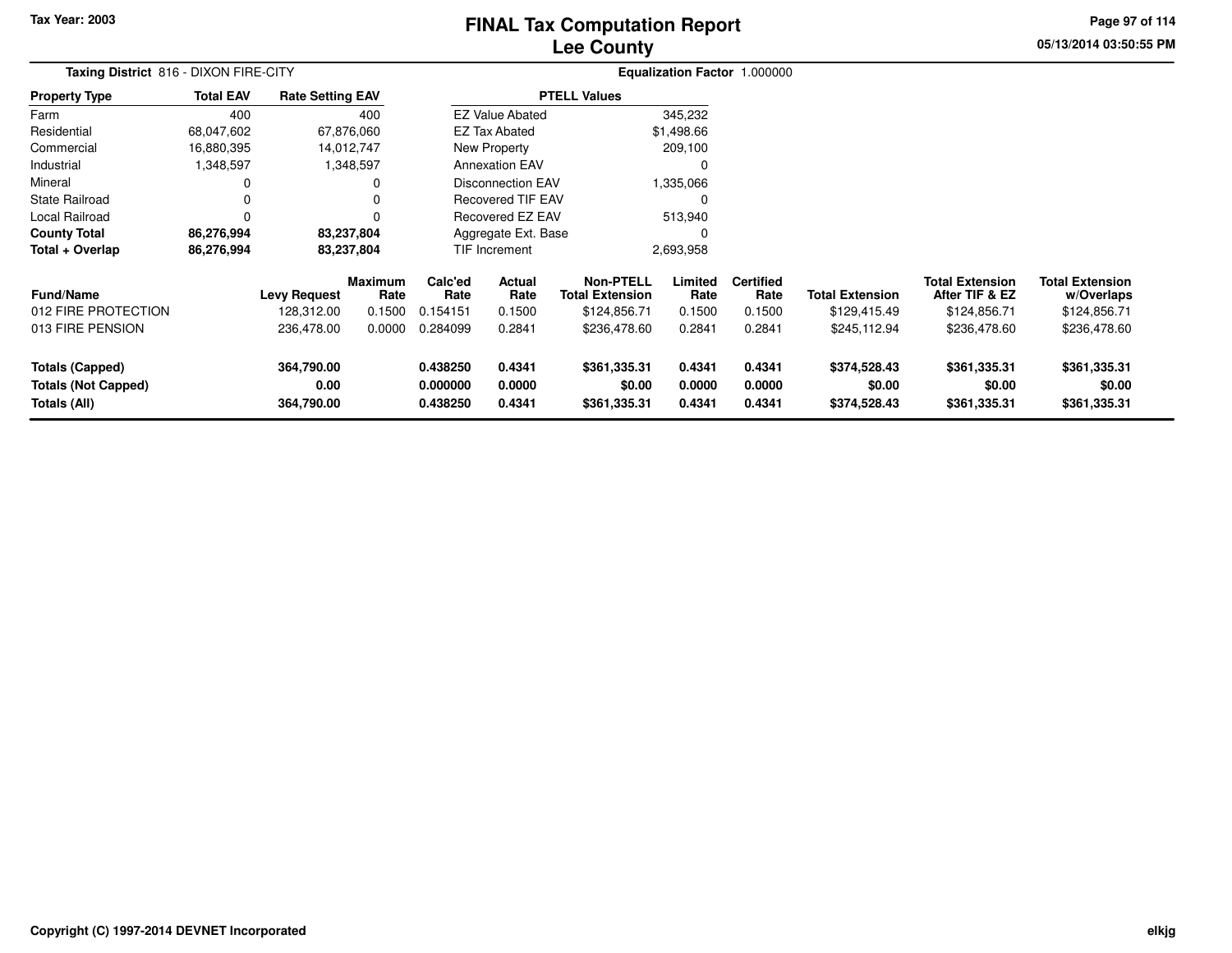**Property Type**

FarmResidential

Industrial Mineral

State Railroad Local Railroad **County Total Total + Overlap**

# **Lee CountyFINAL Tax Computation Report**

**05/13/2014 03:50:55 PMPage 98 of 114**

|                 |                  |                                                  | ---------                |         |  |
|-----------------|------------------|--------------------------------------------------|--------------------------|---------|--|
|                 |                  | Taxing District 821 - NACHUSA-FRANKLIN GROVE MTD |                          |         |  |
| Property Type   | <b>Total EAV</b> | <b>Rate Setting EAV</b>                          | <b>PTELL Values</b>      |         |  |
| Farm            | 11,804,447       | 11,804,447                                       | <b>EZ Value Abated</b>   |         |  |
| Residential     | 12,889,389       | 12,889,389                                       | EZ Tax Abated            | \$0.00  |  |
| Commercial      | 2,976,629        | 2,976,629                                        | New Property             | 210,736 |  |
| Industrial      | 14.750           | 14,750                                           | <b>Annexation EAV</b>    |         |  |
| Mineral         |                  |                                                  | Disconnection EAV        |         |  |
| State Railroad  | 478.379          | 478.379                                          | <b>Recovered TIF EAV</b> |         |  |
| Local Railroad  | 1.630            | 1.630                                            | Recovered EZ EAV         |         |  |
| County Total    | 28.165.224       | 28,165,224                                       | Aggregate Ext. Base      | 9,207   |  |
| Total + Overlap | 28,165,224       | 28,165,224                                       | TIF Increment            |         |  |
|                 |                  |                                                  |                          |         |  |

| <b>Fund/Name</b><br>001 GENERAL | <b>Levy Request</b><br>9,655.00 | <b>Maximum</b><br>Rate<br>0.0000 | Calc'ed<br>Rate<br>0.034280 | Actual<br>Rate<br>0.0343 | <b>Non-PTELL</b><br><b>Total Extension</b><br>\$9,660.67 | -imited<br>Rate<br>0.0337 | Certified<br>Rate<br>0.0337 | <b>Total Extension</b><br>\$9.491.68 | <b>Total Extension</b><br>After TIF & EZ<br>\$9,491.68 | <b>Total Extension</b><br>w/Overlaps<br>\$9,491.68 |
|---------------------------------|---------------------------------|----------------------------------|-----------------------------|--------------------------|----------------------------------------------------------|---------------------------|-----------------------------|--------------------------------------|--------------------------------------------------------|----------------------------------------------------|
| Totals (Capped)                 | 9,655.00                        |                                  | 0.034280                    | 0.0343                   | \$9,660.67                                               | 0.0337                    | 0.0337                      | \$9,491.68                           | \$9,491.68                                             | \$9,491.68                                         |
| Totals (Not Capped)             | 0.00                            |                                  | 0.000000                    | 0.0000                   | \$0.00                                                   | 0.0000                    | 0.0000                      | \$0.00                               | \$0.00                                                 | \$0.00                                             |
| Totals (All)                    | 9,655.00                        |                                  | 0.034280                    | 0.0343                   | \$9,660.67                                               | 0.0337                    | 0.0337                      | \$9,491.68                           | \$9,491.68                                             | \$9,491.68                                         |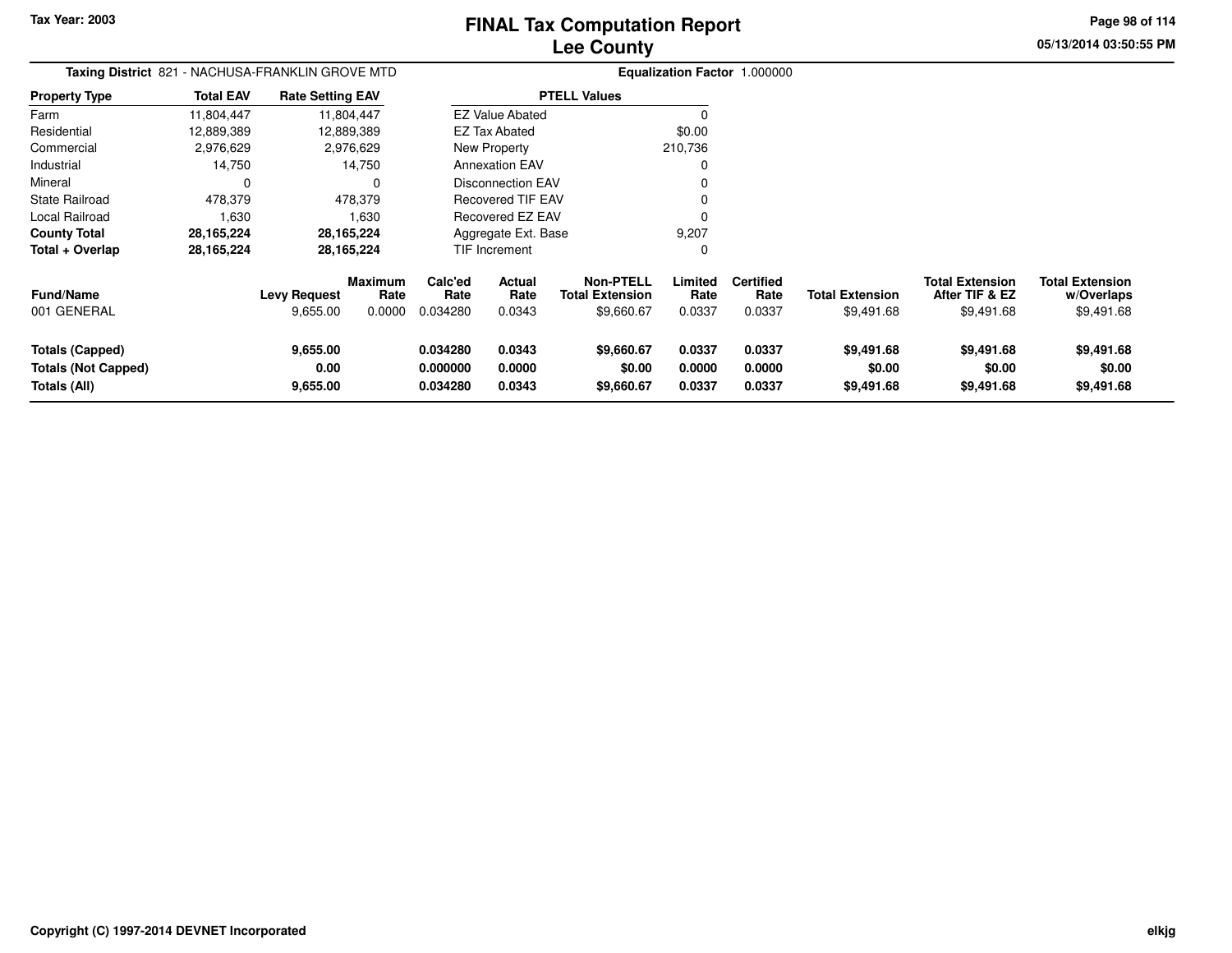# **Lee CountyFINAL Tax Computation Report**

**05/13/2014 03:50:55 PM Page 99 of 114**

| Taxing District 822 - ASHTON-BRADFORD MTD                     |                  |                                 |                                  |                                  |                            |                                                          |                            | Equalization Factor 1.000000       |                                      |                                                        |                                                    |
|---------------------------------------------------------------|------------------|---------------------------------|----------------------------------|----------------------------------|----------------------------|----------------------------------------------------------|----------------------------|------------------------------------|--------------------------------------|--------------------------------------------------------|----------------------------------------------------|
| <b>Property Type</b>                                          | <b>Total EAV</b> | <b>Rate Setting EAV</b>         |                                  |                                  |                            | <b>PTELL Values</b>                                      |                            |                                    |                                      |                                                        |                                                    |
| Farm                                                          | 11,852,755       |                                 | 11,852,755                       |                                  | <b>EZ Value Abated</b>     |                                                          | C                          |                                    |                                      |                                                        |                                                    |
| Residential                                                   | 11,380,938       |                                 | 11,380,938                       |                                  | <b>EZ Tax Abated</b>       |                                                          | \$0.00                     |                                    |                                      |                                                        |                                                    |
| Commercial                                                    | 3,199,349        |                                 | 3,199,349                        |                                  | New Property               |                                                          | 608,969                    |                                    |                                      |                                                        |                                                    |
| Industrial                                                    | 3,632,605        |                                 | 3,632,605                        |                                  | <b>Annexation EAV</b>      |                                                          | 0                          |                                    |                                      |                                                        |                                                    |
| Mineral                                                       | 0                |                                 | $\Omega$                         |                                  | Disconnection EAV          |                                                          |                            |                                    |                                      |                                                        |                                                    |
| State Railroad                                                | 490,100          |                                 | 490,100                          |                                  | <b>Recovered TIF EAV</b>   |                                                          |                            |                                    |                                      |                                                        |                                                    |
| Local Railroad                                                | 0                |                                 | $\Omega$                         |                                  | Recovered EZ EAV           |                                                          | $\Omega$                   |                                    |                                      |                                                        |                                                    |
| <b>County Total</b>                                           | 30,555,747       |                                 | 30,555,747                       |                                  | Aggregate Ext. Base        |                                                          | 9,446                      |                                    |                                      |                                                        |                                                    |
| Total + Overlap                                               | 30,555,747       |                                 | 30,555,747                       |                                  | TIF Increment              |                                                          | 0                          |                                    |                                      |                                                        |                                                    |
| <b>Fund/Name</b><br>001 GENERAL                               |                  | <b>Levy Request</b><br>9,900.00 | <b>Maximum</b><br>Rate<br>0.0000 | Calc'ed<br>Rate<br>0.032400      | Actual<br>Rate<br>0.0324   | <b>Non-PTELL</b><br><b>Total Extension</b><br>\$9,900.06 | Limited<br>Rate<br>0.0323  | <b>Certified</b><br>Rate<br>0.0323 | <b>Total Extension</b><br>\$9,869.51 | <b>Total Extension</b><br>After TIF & EZ<br>\$9,869.51 | <b>Total Extension</b><br>w/Overlaps<br>\$9,869.51 |
| Totals (Capped)<br><b>Totals (Not Capped)</b><br>Totals (All) |                  | 9,900.00<br>0.00<br>9,900.00    |                                  | 0.032400<br>0.000000<br>0.032400 | 0.0324<br>0.0000<br>0.0324 | \$9,900.06<br>\$0.00<br>\$9,900.06                       | 0.0323<br>0.0000<br>0.0323 | 0.0323<br>0.0000<br>0.0323         | \$9,869.51<br>\$0.00<br>\$9,869.51   | \$9,869.51<br>\$0.00<br>\$9,869.51                     | \$9,869.51<br>\$0.00<br>\$9,869.51                 |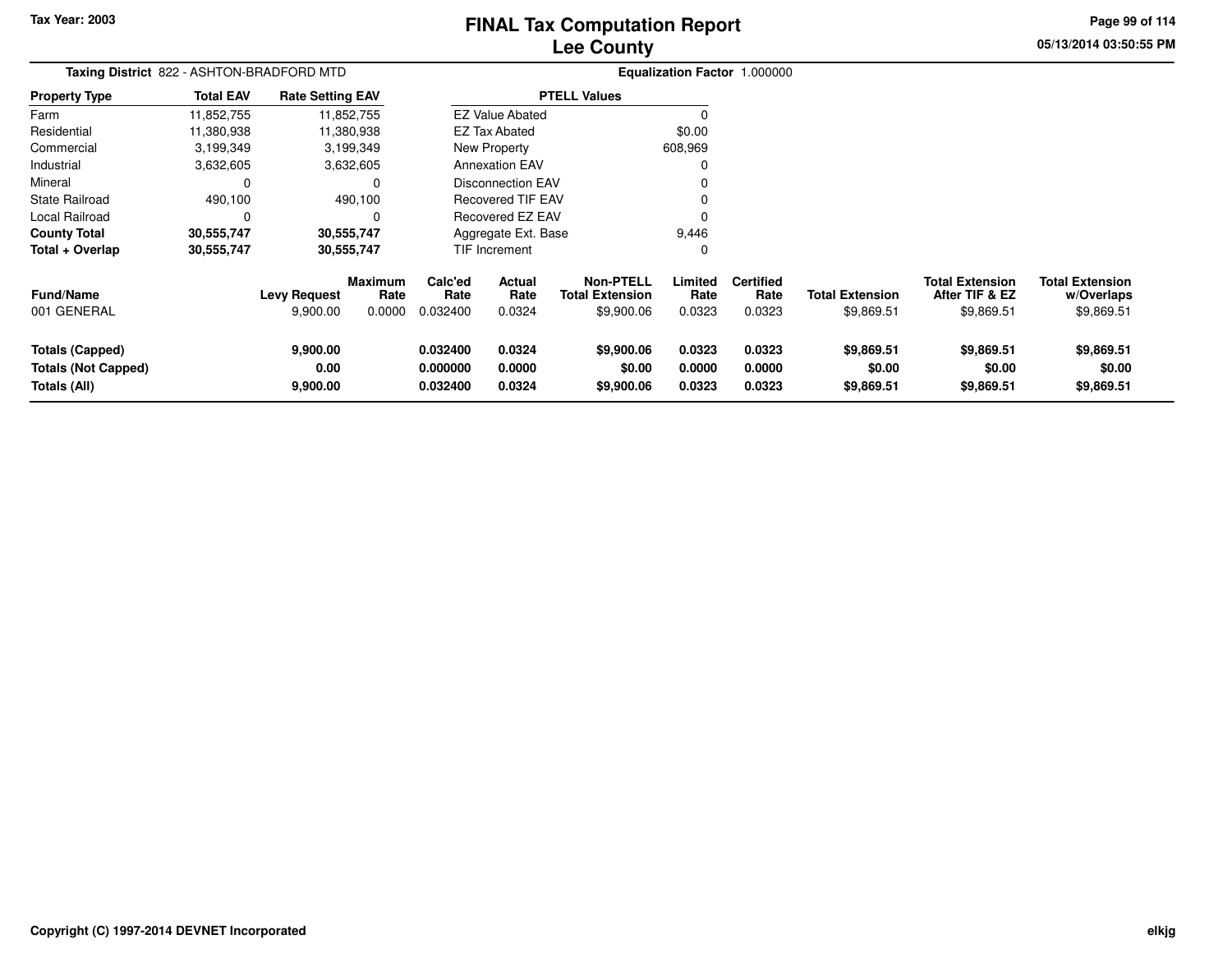## **Lee CountyFINAL Tax Computation Report**

**05/13/2014 03:50:55 PM**

**Page 100 of 114**

| Taxing District 823 - REY-ALTO-VI-WC MTD                             |                  |                                  |                                  |                                  |                                 |                                                           |                            | Equalization Factor 1.000000       |                                       |                                                         |                                                     |
|----------------------------------------------------------------------|------------------|----------------------------------|----------------------------------|----------------------------------|---------------------------------|-----------------------------------------------------------|----------------------------|------------------------------------|---------------------------------------|---------------------------------------------------------|-----------------------------------------------------|
| <b>Property Type</b>                                                 | <b>Total EAV</b> | <b>Rate Setting EAV</b>          |                                  |                                  |                                 | <b>PTELL Values</b>                                       |                            |                                    |                                       |                                                         |                                                     |
| Farm                                                                 | 29,037,880       |                                  | 29,037,880                       |                                  | <b>EZ Value Abated</b>          |                                                           |                            |                                    |                                       |                                                         |                                                     |
| Residential                                                          | 17,684,757       |                                  | 17,684,757                       |                                  | <b>EZ Tax Abated</b>            |                                                           | \$0.00                     |                                    |                                       |                                                         |                                                     |
| Commercial                                                           | 2,195,110        |                                  | 2,195,110                        |                                  | New Property                    |                                                           | 763,252                    |                                    |                                       |                                                         |                                                     |
| Industrial                                                           | 3,944            |                                  | 3,944                            |                                  | <b>Annexation EAV</b>           |                                                           | 0                          |                                    |                                       |                                                         |                                                     |
| Mineral                                                              | 0                |                                  | O                                |                                  | <b>Disconnection EAV</b>        |                                                           |                            |                                    |                                       |                                                         |                                                     |
| State Railroad                                                       | 566,928          |                                  | 566,928                          |                                  | <b>Recovered TIF EAV</b>        |                                                           |                            |                                    |                                       |                                                         |                                                     |
| Local Railroad                                                       | 0                |                                  | O                                |                                  | Recovered EZ EAV                |                                                           | O                          |                                    |                                       |                                                         |                                                     |
| <b>County Total</b>                                                  | 49,488,619       |                                  | 49,488,619                       |                                  | Aggregate Ext. Base             |                                                           | 11,565                     |                                    |                                       |                                                         |                                                     |
| Total + Overlap                                                      | 49,488,619       |                                  | 49,488,619                       |                                  | <b>TIF Increment</b>            |                                                           | 0                          |                                    |                                       |                                                         |                                                     |
| Fund/Name<br>001 GENERAL                                             |                  | <b>Levy Request</b><br>12,143.00 | <b>Maximum</b><br>Rate<br>0.0000 | Calc'ed<br>Rate<br>0.024537      | <b>Actual</b><br>Rate<br>0.0245 | <b>Non-PTELL</b><br><b>Total Extension</b><br>\$12,124.71 | Limited<br>Rate<br>0.0243  | <b>Certified</b><br>Rate<br>0.0243 | <b>Total Extension</b><br>\$12,025.73 | <b>Total Extension</b><br>After TIF & EZ<br>\$12,025.73 | <b>Total Extension</b><br>w/Overlaps<br>\$12,025.73 |
| <b>Totals (Capped)</b><br><b>Totals (Not Capped)</b><br>Totals (All) |                  | 12,143.00<br>0.00<br>12,143.00   |                                  | 0.024537<br>0.000000<br>0.024537 | 0.0245<br>0.0000<br>0.0245      | \$12,124.71<br>\$0.00<br>\$12,124.71                      | 0.0243<br>0.0000<br>0.0243 | 0.0243<br>0.0000<br>0.0243         | \$12,025.73<br>\$0.00<br>\$12,025.73  | \$12,025.73<br>\$0.00<br>\$12,025.73                    | \$12,025.73<br>\$0.00<br>\$12,025.73                |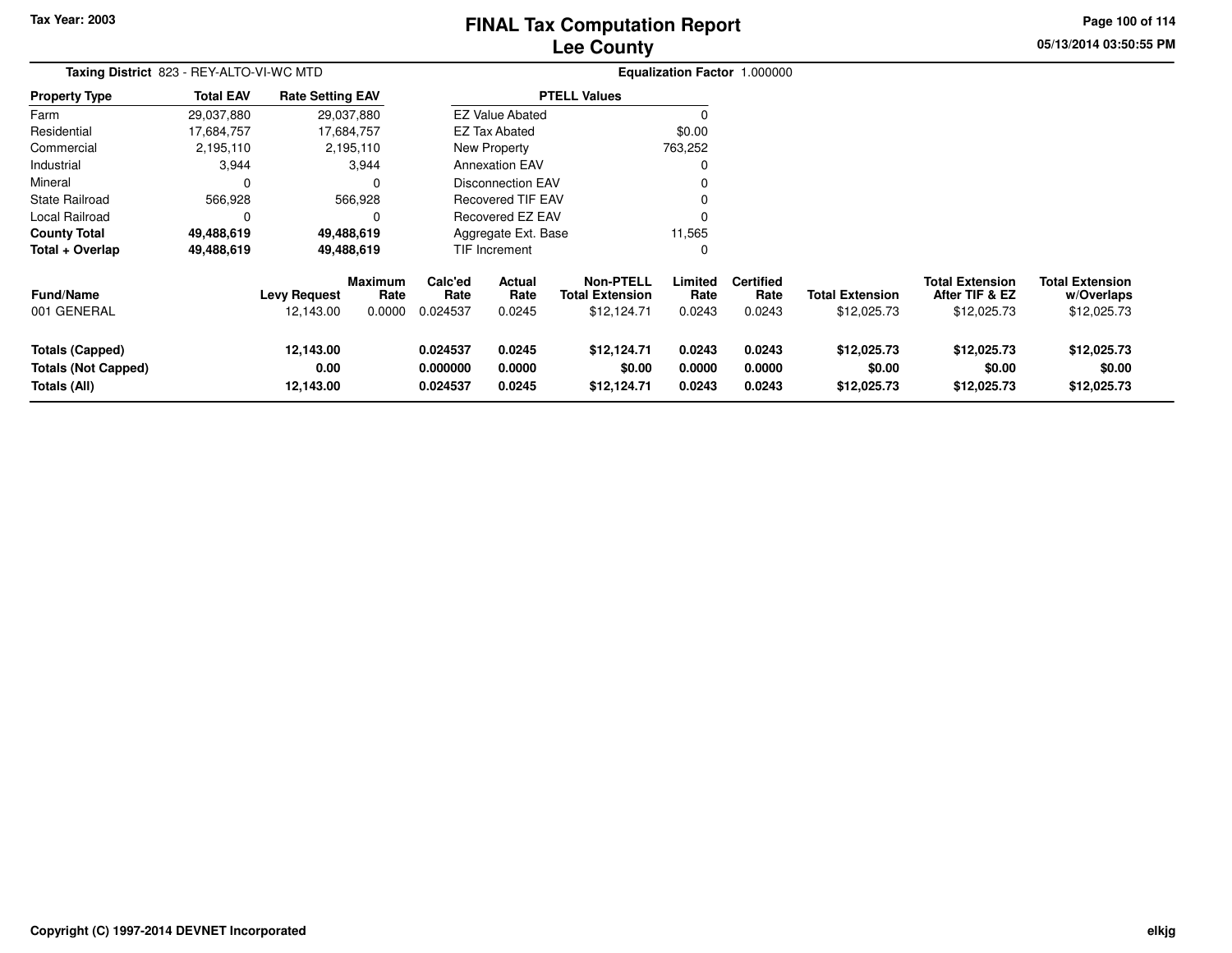# **Lee CountyFINAL Tax Computation Report**

**05/13/2014 03:50:55 PM Page 101 of 114**

| Taxing District 824 - NELSON-HARMON MTD                       |                  |                                  |                                  |                                  |                            | Equalization Factor 1.000000                              |                            |                                    |                                       |                                                         |                                                     |
|---------------------------------------------------------------|------------------|----------------------------------|----------------------------------|----------------------------------|----------------------------|-----------------------------------------------------------|----------------------------|------------------------------------|---------------------------------------|---------------------------------------------------------|-----------------------------------------------------|
| <b>Property Type</b>                                          | <b>Total EAV</b> | <b>Rate Setting EAV</b>          |                                  |                                  |                            | <b>PTELL Values</b>                                       |                            |                                    |                                       |                                                         |                                                     |
| Farm                                                          | 7,672,170        |                                  | 7,672,170                        |                                  | <b>EZ Value Abated</b>     |                                                           |                            |                                    |                                       |                                                         |                                                     |
| Residential                                                   | 10,022,640       |                                  | 10,022,640                       |                                  | EZ Tax Abated              |                                                           | \$0.00                     |                                    |                                       |                                                         |                                                     |
| Commercial                                                    | 1,615,384        |                                  | 1,615,384                        |                                  | New Property               |                                                           | 199,258                    |                                    |                                       |                                                         |                                                     |
| Industrial                                                    | 4,776,243        |                                  | 4,776,243                        |                                  | <b>Annexation EAV</b>      |                                                           |                            |                                    |                                       |                                                         |                                                     |
| Mineral                                                       | 0                |                                  | 0                                |                                  | <b>Disconnection EAV</b>   |                                                           |                            |                                    |                                       |                                                         |                                                     |
| <b>State Railroad</b>                                         | 1,416,230        |                                  | 1,416,230                        |                                  | <b>Recovered TIF EAV</b>   |                                                           |                            |                                    |                                       |                                                         |                                                     |
| Local Railroad                                                | 0                |                                  | 0                                |                                  | Recovered EZ EAV           |                                                           |                            |                                    |                                       |                                                         |                                                     |
| <b>County Total</b>                                           | 25,502,667       |                                  | 25,502,667                       |                                  | Aggregate Ext. Base        |                                                           | 11,708                     |                                    |                                       |                                                         |                                                     |
| Total + Overlap                                               | 25,502,667       |                                  | 25,502,667                       |                                  | <b>TIF Increment</b>       |                                                           |                            |                                    |                                       |                                                         |                                                     |
| <b>Fund/Name</b><br>001 GENERAL                               |                  | <b>Levy Request</b><br>12,294.00 | <b>Maximum</b><br>Rate<br>0.0000 | Calc'ed<br>Rate<br>0.048207      | Actual<br>Rate<br>0.0482   | <b>Non-PTELL</b><br><b>Total Extension</b><br>\$12,292.29 | Limited<br>Rate<br>0.0474  | <b>Certified</b><br>Rate<br>0.0474 | <b>Total Extension</b><br>\$12,088.26 | <b>Total Extension</b><br>After TIF & EZ<br>\$12,088.26 | <b>Total Extension</b><br>w/Overlaps<br>\$12,088.26 |
|                                                               |                  |                                  |                                  |                                  |                            |                                                           |                            |                                    |                                       |                                                         |                                                     |
| Totals (Capped)<br><b>Totals (Not Capped)</b><br>Totals (All) |                  | 12,294.00<br>0.00<br>12,294.00   |                                  | 0.048207<br>0.000000<br>0.048207 | 0.0482<br>0.0000<br>0.0482 | \$12,292.29<br>\$0.00<br>\$12,292.29                      | 0.0474<br>0.0000<br>0.0474 | 0.0474<br>0.0000<br>0.0474         | \$12,088.26<br>\$0.00<br>\$12,088.26  | \$12,088.26<br>\$0.00<br>\$12,088.26                    | \$12,088.26<br>\$0.00<br>\$12,088.26                |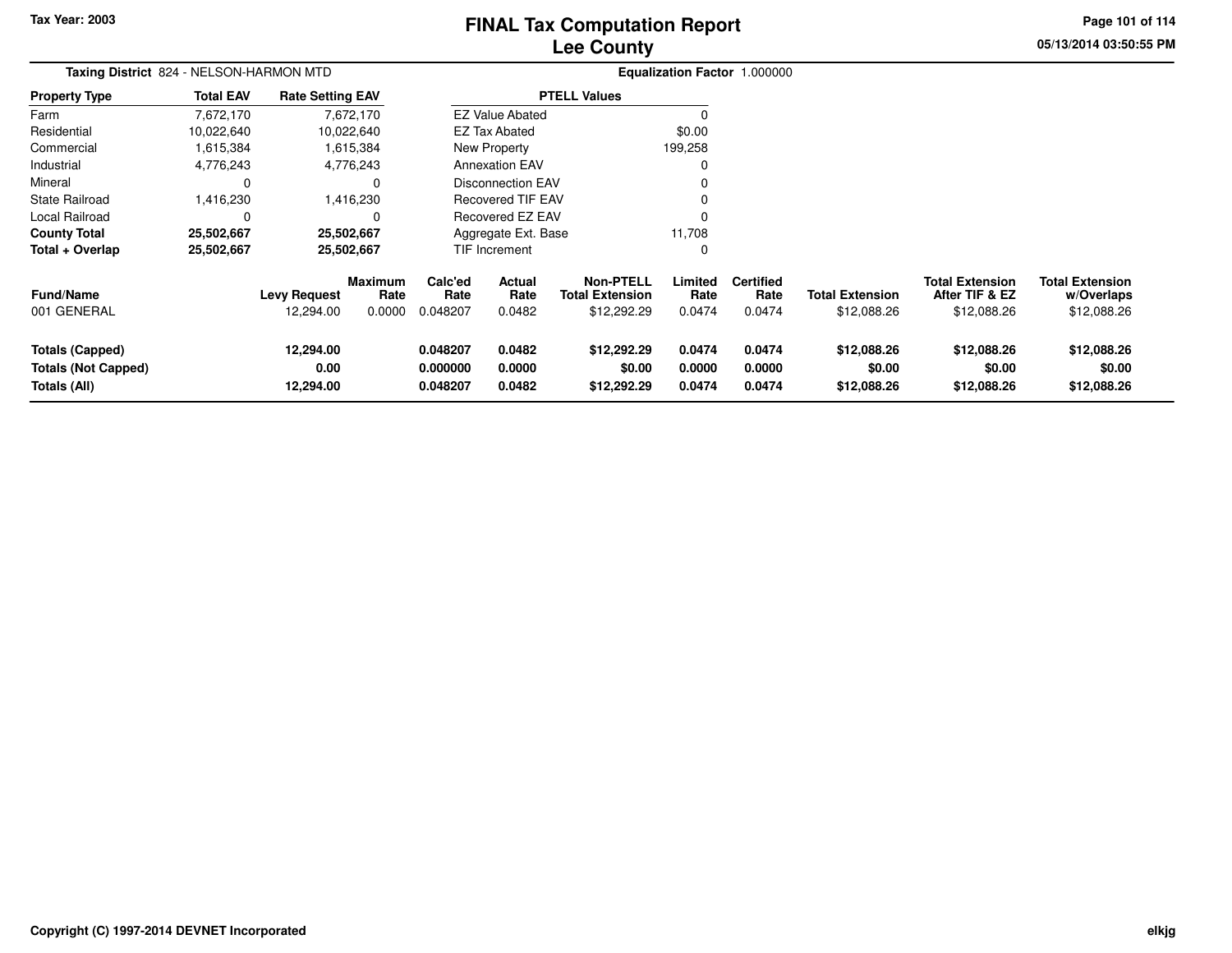# **Lee CountyFINAL Tax Computation Report**

**05/13/2014 03:50:55 PM**

**Page 102 of 114**

|                                                                      | Taxing District 825 - E GR-HAM-MAR-SO DIX MTD |                                |                        |                                  |                            |                                            |                            | Equalization Factor 1.000000 |                                      |                                          |                                      |
|----------------------------------------------------------------------|-----------------------------------------------|--------------------------------|------------------------|----------------------------------|----------------------------|--------------------------------------------|----------------------------|------------------------------|--------------------------------------|------------------------------------------|--------------------------------------|
| <b>Property Type</b>                                                 | <b>Total EAV</b>                              | <b>Rate Setting EAV</b>        |                        |                                  |                            | <b>PTELL Values</b>                        |                            |                              |                                      |                                          |                                      |
| Farm                                                                 | 19,798,649                                    |                                | 19,798,649             |                                  | <b>EZ Value Abated</b>     |                                            |                            |                              |                                      |                                          |                                      |
| Residential                                                          | 10,954,486                                    |                                | 10,954,486             |                                  | <b>EZ Tax Abated</b>       |                                            | \$0.00                     |                              |                                      |                                          |                                      |
| Commercial                                                           | 4,076,264                                     |                                | 4,076,264              |                                  | New Property               |                                            | 3,297,942                  |                              |                                      |                                          |                                      |
| Industrial                                                           | 17,963,776                                    |                                | 17,963,776             |                                  | <b>Annexation EAV</b>      |                                            |                            |                              |                                      |                                          |                                      |
| Mineral                                                              | 0                                             |                                |                        |                                  | <b>Disconnection EAV</b>   |                                            |                            |                              |                                      |                                          |                                      |
| <b>State Railroad</b>                                                | 284,477                                       |                                | 284,477                |                                  | Recovered TIF EAV          |                                            |                            |                              |                                      |                                          |                                      |
| Local Railroad                                                       | 1,270                                         |                                | 1,270                  |                                  | Recovered EZ EAV           |                                            |                            |                              |                                      |                                          |                                      |
| <b>County Total</b>                                                  | 53,078,922                                    |                                | 53,078,922             |                                  | Aggregate Ext. Base        |                                            | 14,748                     |                              |                                      |                                          |                                      |
| Total + Overlap                                                      | 53,078,922                                    |                                | 53,078,922             |                                  | TIF Increment              |                                            |                            |                              |                                      |                                          |                                      |
| <b>Fund/Name</b>                                                     |                                               | <b>Levy Request</b>            | <b>Maximum</b><br>Rate | Calc'ed<br>Rate                  | <b>Actual</b><br>Rate      | <b>Non-PTELL</b><br><b>Total Extension</b> | Limited<br>Rate            | <b>Certified</b><br>Rate     | <b>Total Extension</b>               | <b>Total Extension</b><br>After TIF & EZ | <b>Total Extension</b><br>w/Overlaps |
| 001 GENERAL                                                          |                                               | 15,485.00                      | 0.0000                 | 0.029174                         | 0.0292                     | \$15,499.05                                | 0.0292                     | 0.0292                       | \$15,499.05                          | \$15,499.05                              | \$15,499.05                          |
| <b>Totals (Capped)</b><br><b>Totals (Not Capped)</b><br>Totals (All) |                                               | 15,485.00<br>0.00<br>15,485.00 |                        | 0.029174<br>0.000000<br>0.029174 | 0.0292<br>0.0000<br>0.0292 | \$15,499.05<br>\$0.00<br>\$15,499.05       | 0.0292<br>0.0000<br>0.0292 | 0.0292<br>0.0000<br>0.0292   | \$15,499.05<br>\$0.00<br>\$15,499.05 | \$15,499.05<br>\$0.00<br>\$15,499.05     | \$15,499.05<br>\$0.00<br>\$15,499.05 |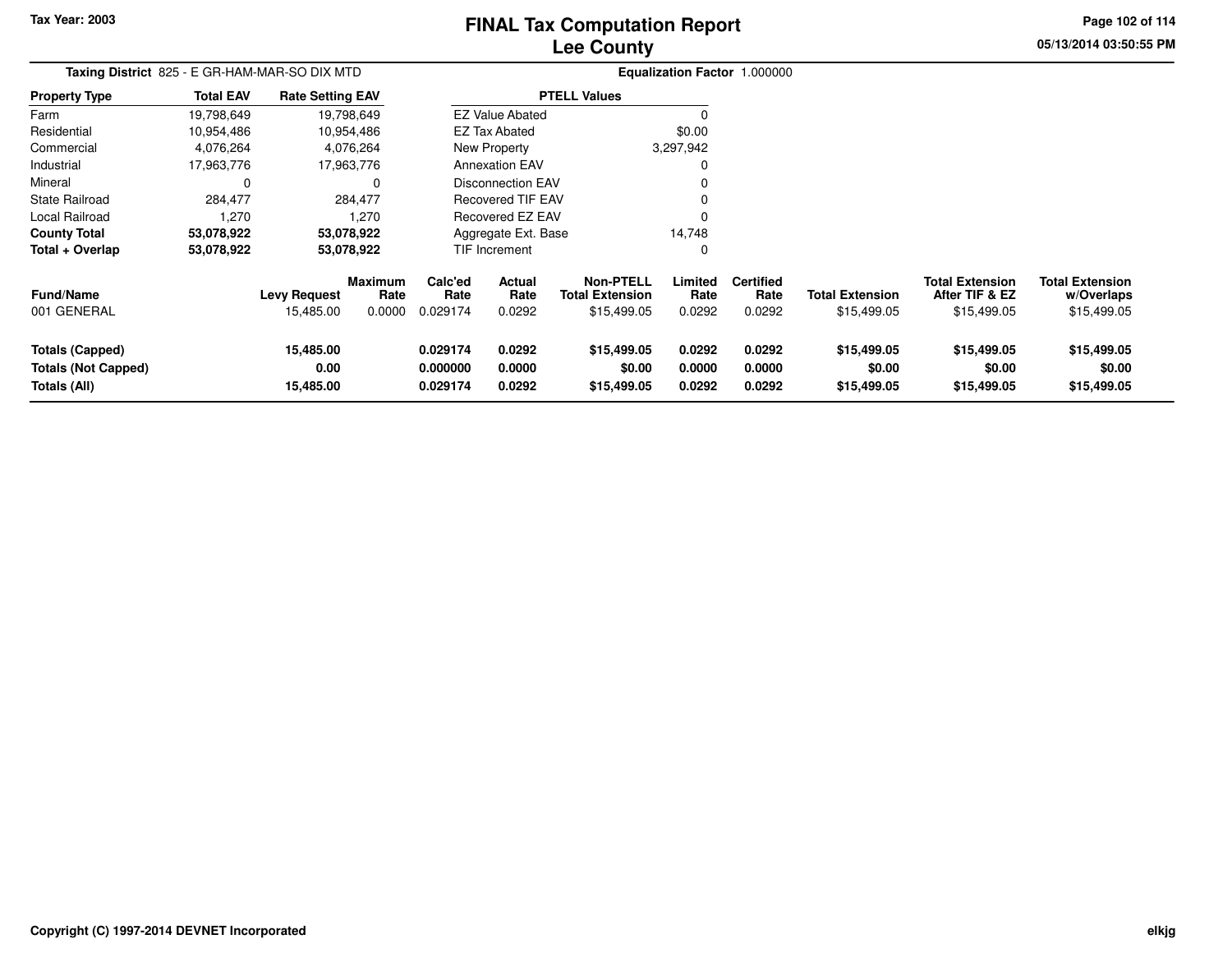# **Lee CountyFINAL Tax Computation Report**

**05/13/2014 03:50:55 PM**

**Page 103 of 114**

| Taxing District 826 - AMBOY-LEE CENTER MTD                           |                  |                                  |                                  |                                  |                                                      |                                                    |                            | Equalization Factor 1.000000       |                                       |                                                         |                                                     |
|----------------------------------------------------------------------|------------------|----------------------------------|----------------------------------|----------------------------------|------------------------------------------------------|----------------------------------------------------|----------------------------|------------------------------------|---------------------------------------|---------------------------------------------------------|-----------------------------------------------------|
| <b>Property Type</b>                                                 | <b>Total EAV</b> | <b>Rate Setting EAV</b>          |                                  |                                  |                                                      | <b>PTELL Values</b>                                |                            |                                    |                                       |                                                         |                                                     |
| Farm                                                                 | 9,697,108        |                                  | 9,697,108                        |                                  | <b>EZ Value Abated</b>                               |                                                    |                            |                                    |                                       |                                                         |                                                     |
| Residential                                                          | 28,617,152       |                                  | 28,617,152                       |                                  | <b>EZ Tax Abated</b>                                 |                                                    | \$0.00                     |                                    |                                       |                                                         |                                                     |
| Commercial                                                           | 5,284,486        |                                  | 5,284,486                        |                                  | New Property                                         |                                                    | 920,689                    |                                    |                                       |                                                         |                                                     |
| Industrial                                                           | 3,947,451        |                                  | 3,947,451                        |                                  | <b>Annexation EAV</b>                                |                                                    | O                          |                                    |                                       |                                                         |                                                     |
| Mineral                                                              |                  |                                  | 0                                |                                  | <b>Disconnection EAV</b><br><b>Recovered TIF EAV</b> |                                                    |                            |                                    |                                       |                                                         |                                                     |
| <b>State Railroad</b>                                                | 8,336            |                                  | 8,336                            |                                  |                                                      |                                                    |                            |                                    |                                       |                                                         |                                                     |
| Local Railroad                                                       | 1,800            |                                  | 1.800                            |                                  | <b>Recovered EZ EAV</b>                              |                                                    |                            |                                    |                                       |                                                         |                                                     |
| <b>County Total</b>                                                  | 47,556,333       |                                  | 47,556,333                       |                                  | Aggregate Ext. Base                                  |                                                    | 24,118                     |                                    |                                       |                                                         |                                                     |
| Total + Overlap                                                      | 47,556,333       |                                  | 47,556,333                       |                                  | <b>TIF Increment</b>                                 |                                                    | 0                          |                                    |                                       |                                                         |                                                     |
| <b>Fund/Name</b><br>001 GENERAL                                      |                  | <b>Levy Request</b><br>25,322.00 | <b>Maximum</b><br>Rate<br>0.0000 | Calc'ed<br>Rate<br>0.053246      | Actual<br>Rate<br>0.0532                             | Non-PTELL<br><b>Total Extension</b><br>\$25,299.97 | Limited<br>Rate<br>0.0530  | <b>Certified</b><br>Rate<br>0.0530 | <b>Total Extension</b><br>\$25,204.86 | <b>Total Extension</b><br>After TIF & EZ<br>\$25,204.86 | <b>Total Extension</b><br>w/Overlaps<br>\$25,204.86 |
| <b>Totals (Capped)</b><br><b>Totals (Not Capped)</b><br>Totals (All) |                  | 25,322.00<br>0.00<br>25,322.00   |                                  | 0.053246<br>0.000000<br>0.053246 | 0.0532<br>0.0000<br>0.0532                           | \$25,299.97<br>\$0.00<br>\$25,299.97               | 0.0530<br>0.0000<br>0.0530 | 0.0530<br>0.0000<br>0.0530         | \$25,204.86<br>\$0.00<br>\$25,204.86  | \$25,204.86<br>\$0.00<br>\$25,204.86                    | \$25,204.86<br>\$0.00<br>\$25,204.86                |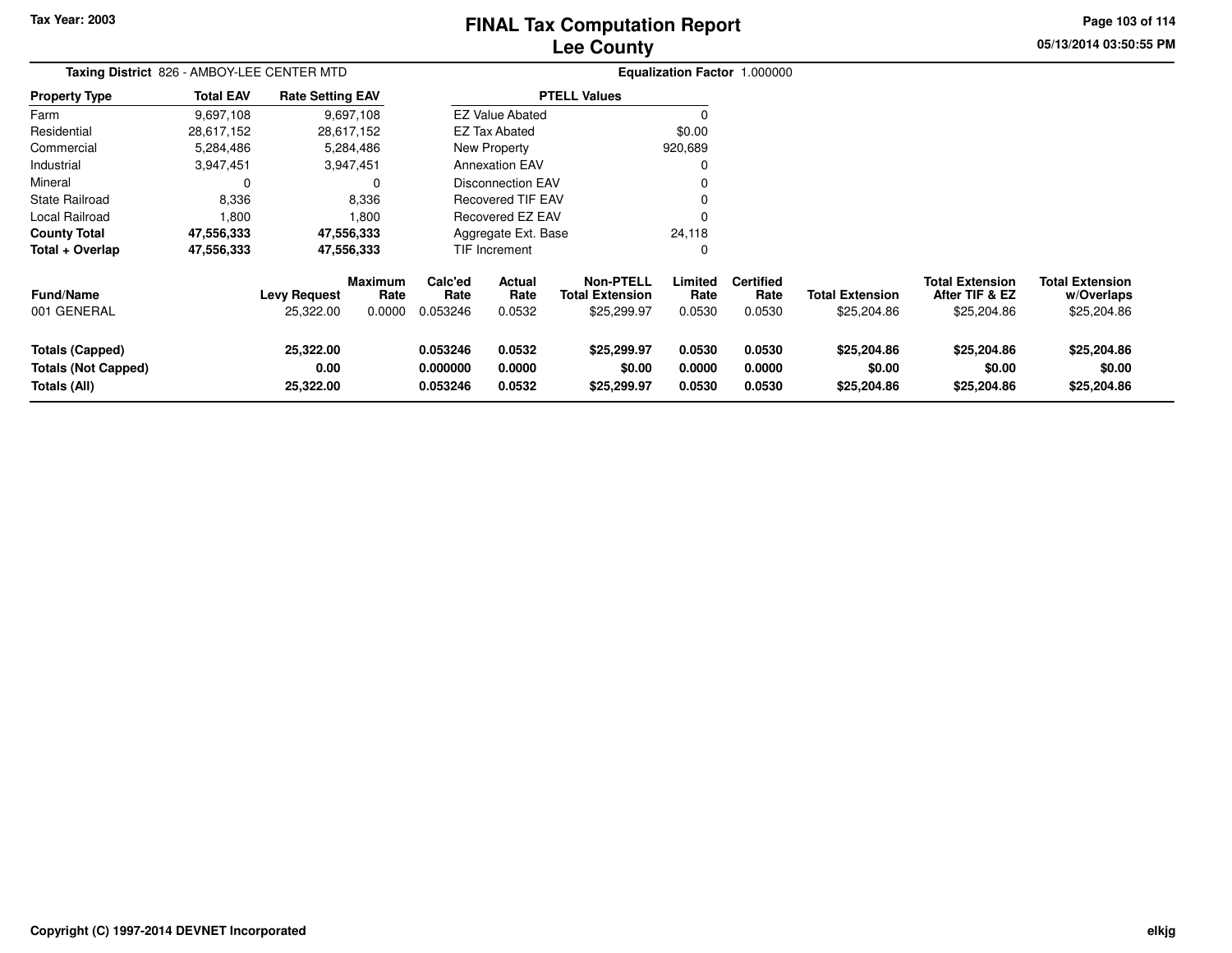# **Lee CountyFINAL Tax Computation Report**

**05/13/2014 03:50:55 PM**

**Page 104 of 114**

| Taxing District 827 - MAY-SUBLETTE MTD                        |                  |                                |                        |                                  |                            |                                            | Equalization Factor 1.000000 |                            |                                      |                                          |                                      |  |
|---------------------------------------------------------------|------------------|--------------------------------|------------------------|----------------------------------|----------------------------|--------------------------------------------|------------------------------|----------------------------|--------------------------------------|------------------------------------------|--------------------------------------|--|
| <b>Property Type</b>                                          | <b>Total EAV</b> | <b>Rate Setting EAV</b>        |                        |                                  |                            | <b>PTELL Values</b>                        |                              |                            |                                      |                                          |                                      |  |
| Farm                                                          | 14,281,810       |                                | 14,281,810             |                                  | <b>EZ Value Abated</b>     |                                            | 0                            |                            |                                      |                                          |                                      |  |
| Residential                                                   | 16,441,057       |                                | 16,441,057             |                                  | <b>EZ Tax Abated</b>       |                                            | \$0.00                       |                            |                                      |                                          |                                      |  |
| Commercial                                                    | 3,205,697        |                                | 3,205,697              |                                  | New Property               |                                            | 397,773                      |                            |                                      |                                          |                                      |  |
| Industrial                                                    |                  |                                | 0                      |                                  | <b>Annexation EAV</b>      |                                            | $\mathbf 0$                  |                            |                                      |                                          |                                      |  |
| Mineral                                                       |                  |                                | 0                      |                                  | Disconnection EAV          |                                            | 0                            |                            |                                      |                                          |                                      |  |
| <b>State Railroad</b>                                         |                  |                                | $\Omega$               |                                  | <b>Recovered TIF EAV</b>   |                                            | $\mathbf{0}$                 |                            |                                      |                                          |                                      |  |
| Local Railroad                                                | 8,090            |                                | 8,090                  |                                  | Recovered EZ EAV           |                                            | $\Omega$                     |                            |                                      |                                          |                                      |  |
| <b>County Total</b>                                           | 33,936,654       |                                | 33,936,654             |                                  | Aggregate Ext. Base        |                                            | 18,534                       |                            |                                      |                                          |                                      |  |
| Total + Overlap                                               | 33,936,654       |                                | 33,936,654             |                                  | <b>TIF Increment</b>       |                                            | $\mathbf 0$                  |                            |                                      |                                          |                                      |  |
| <b>Fund/Name</b>                                              |                  | <b>Levy Request</b>            | <b>Maximum</b><br>Rate | Calc'ed<br>Rate                  | Actual<br>Rate             | <b>Non-PTELL</b><br><b>Total Extension</b> | Limited<br>Rate              | <b>Certified</b><br>Rate   | <b>Total Extension</b>               | <b>Total Extension</b><br>After TIF & EZ | <b>Total Extension</b><br>w/Overlaps |  |
| 001 GENERAL                                                   |                  | 18,500.00                      | 0.0000                 | 0.054513                         | 0.0545                     | \$18,495.48                                | 0.0545                       | 0.0545                     | \$18,495.48                          | \$18,495.48                              | \$18,495.48                          |  |
| <b>Totals (Capped)</b><br>Totals (Not Capped)<br>Totals (All) |                  | 18,500.00<br>0.00<br>18,500.00 |                        | 0.054513<br>0.000000<br>0.054513 | 0.0545<br>0.0000<br>0.0545 | \$18,495.48<br>\$0.00<br>\$18,495.48       | 0.0545<br>0.0000<br>0.0545   | 0.0545<br>0.0000<br>0.0545 | \$18,495.48<br>\$0.00<br>\$18,495.48 | \$18,495.48<br>\$0.00<br>\$18,495.48     | \$18,495.48<br>\$0.00<br>\$18,495.48 |  |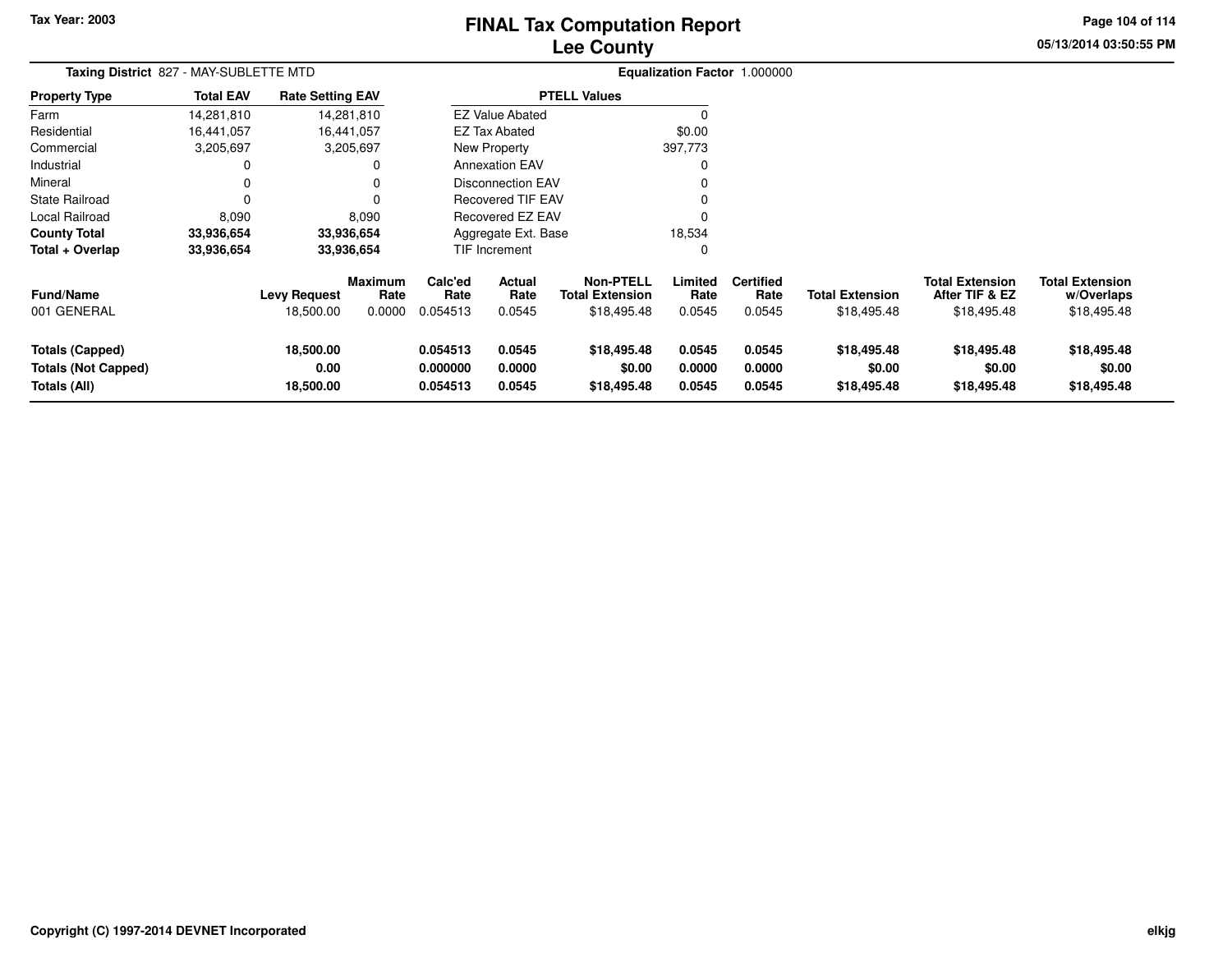**Totals (Not Capped)**

**Totals (All)**

**0.00**

**15,489.00**

# **Lee CountyFINAL Tax Computation Report**

**0.000000 0.0000 \$0.00 0.0000 0.0000 \$0.00 \$0.00 \$0.00**

**0.041704 0.0417 \$15,487.69 0.0412 0.0412 \$15,767.38 \$15,301.99 \$15,301.99**

**05/13/2014 03:50:55 PMPage 105 of 114**

| Taxing District 828 - BROOKLYN-WYOMING MTD |                  |                         |                        |                 |                          |                                            |                 | Equalization Factor 1.000000 |                        |                                          |                                      |
|--------------------------------------------|------------------|-------------------------|------------------------|-----------------|--------------------------|--------------------------------------------|-----------------|------------------------------|------------------------|------------------------------------------|--------------------------------------|
| <b>Property Type</b>                       | <b>Total EAV</b> | <b>Rate Setting EAV</b> |                        |                 |                          | <b>PTELL Values</b>                        |                 |                              |                        |                                          |                                      |
| Farm                                       | 16,466,397       | 16,466,307              |                        |                 | <b>EZ Value Abated</b>   |                                            |                 |                              |                        |                                          |                                      |
| Residential                                | 20,019,023       | 19,020,441              |                        |                 | EZ Tax Abated            |                                            | \$0.00          |                              |                        |                                          |                                      |
| Commercial                                 | 1,783,311        |                         | 1,652,385              |                 | New Property             |                                            | 452,662         |                              |                        |                                          |                                      |
| Industrial                                 | 0                |                         | 0                      |                 | <b>Annexation EAV</b>    |                                            | $\Omega$        |                              |                        |                                          |                                      |
| Mineral                                    | 0                |                         | 0                      |                 | <b>Disconnection EAV</b> |                                            | 0               |                              |                        |                                          |                                      |
| State Railroad                             | $\Omega$         |                         | $\Omega$               |                 | Recovered TIF EAV        |                                            | $\Omega$        |                              |                        |                                          |                                      |
| Local Railroad                             | 1,610            |                         | 1,610                  |                 | Recovered EZ EAV         |                                            | $\Omega$        |                              |                        |                                          |                                      |
| <b>County Total</b>                        | 38,270,341       | 37,140,743              |                        |                 | Aggregate Ext. Base      |                                            | 14,765          |                              |                        |                                          |                                      |
| Total + Overlap                            | 38,270,341       | 37,140,743              |                        |                 | TIF Increment            |                                            | 1,129,598       |                              |                        |                                          |                                      |
| <b>Fund/Name</b>                           |                  | <b>Levy Request</b>     | <b>Maximum</b><br>Rate | Calc'ed<br>Rate | <b>Actual</b><br>Rate    | <b>Non-PTELL</b><br><b>Total Extension</b> | Limited<br>Rate | <b>Certified</b><br>Rate     | <b>Total Extension</b> | <b>Total Extension</b><br>After TIF & EZ | <b>Total Extension</b><br>w/Overlaps |
| 001 GENERAL                                |                  | 15,489.00               | 0.0000                 | 0.041704        | 0.0417                   | \$15,487.69                                | 0.0412          | 0.0412                       | \$15,767.38            | \$15,301.99                              | \$15,301.99                          |
| <b>Totals (Capped)</b>                     |                  | 15,489.00               |                        | 0.041704        | 0.0417                   | \$15,487.69                                | 0.0412          | 0.0412                       | \$15,767.38            | \$15,301.99                              | \$15,301.99                          |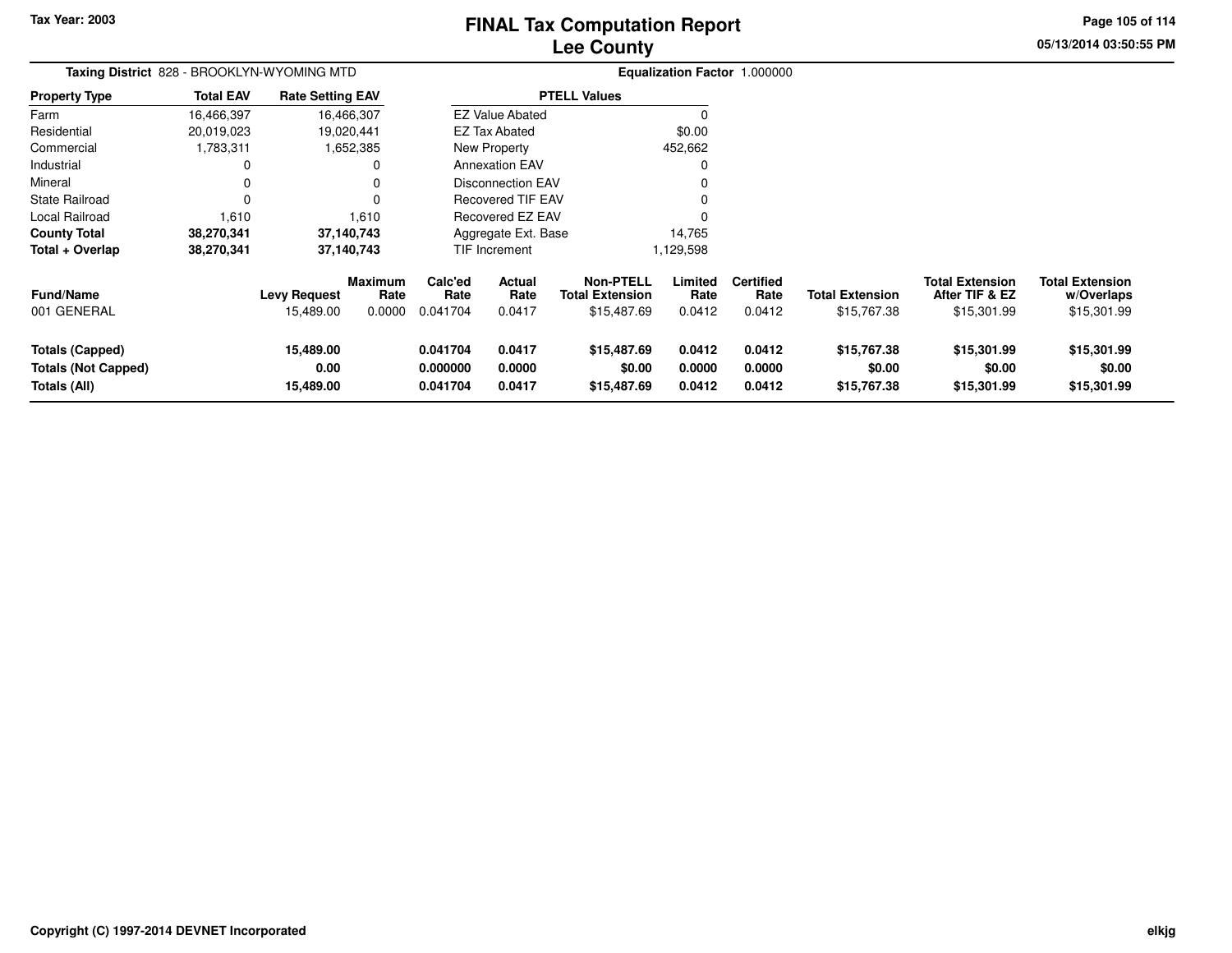**Page 106 of 114**

**05/13/2014 03:50:55 PM**

| <b>Taxing District</b> 851 - DIXON PARK DISTRICT |                  |                         |                        |                 |                          | <b>Equalization Factor 1.000000</b>        |                 |                          |                        |                                          |                                      |
|--------------------------------------------------|------------------|-------------------------|------------------------|-----------------|--------------------------|--------------------------------------------|-----------------|--------------------------|------------------------|------------------------------------------|--------------------------------------|
| <b>Property Type</b>                             | <b>Total EAV</b> | <b>Rate Setting EAV</b> |                        |                 |                          | <b>PTELL Values</b>                        |                 |                          |                        |                                          |                                      |
| Farm                                             | 568,973          |                         | 568,973                |                 | <b>EZ Value Abated</b>   |                                            | 4,128,009       |                          |                        |                                          |                                      |
| Residential                                      | 99,116,796       | 99,073,382              |                        |                 | <b>EZ Tax Abated</b>     |                                            | \$17,688.48     |                          |                        |                                          |                                      |
| Commercial                                       | 31,677,490       | 27,429,139              |                        |                 | <b>New Property</b>      |                                            | 3,688,600       |                          |                        |                                          |                                      |
| Industrial                                       | 14,561,030       | 12,030,828              |                        |                 | <b>Annexation EAV</b>    |                                            | 10,922          |                          |                        |                                          |                                      |
| Mineral                                          | 0                |                         | 0                      |                 | <b>Disconnection EAV</b> |                                            | O               |                          |                        |                                          |                                      |
| <b>State Railroad</b>                            | 352,512          |                         | 352,512                |                 | <b>Recovered TIF EAV</b> |                                            | 0               |                          |                        |                                          |                                      |
| Local Railroad                                   | 5,000            |                         | 5,000                  |                 | Recovered EZ EAV         |                                            | 830,204         |                          |                        |                                          |                                      |
| <b>County Total</b>                              | 146,281,801      | 139,459,834             |                        |                 | Aggregate Ext. Base      |                                            | 427,294         |                          |                        |                                          |                                      |
| Total + Overlap                                  | 146,281,801      | 139,459,834             |                        |                 | <b>TIF Increment</b>     |                                            | 2,693,958       |                          |                        |                                          |                                      |
| <b>Fund/Name</b>                                 |                  | <b>Levy Request</b>     | <b>Maximum</b><br>Rate | Calc'ed<br>Rate | <b>Actual</b><br>Rate    | <b>Non-PTELL</b><br><b>Total Extension</b> | Limited<br>Rate | <b>Certified</b><br>Rate | <b>Total Extension</b> | <b>Total Extension</b><br>After TIF & EZ | <b>Total Extension</b><br>w/Overlaps |
| 001 CORPORATE                                    |                  | 136,000.00              | 0.1000                 | 0.097519        | 0.0975                   | \$135,973.34                               | 0.0975          | 0.0975                   | \$142,624.76           | \$135,973.34                             | \$135,973.34                         |
| 003 BONDS                                        |                  | 149,095.00              | 0.0000                 | 0.106909        | 0.1069                   | \$149,082.56                               | 0.1069          | 0.1069                   | \$156,375.25           | \$149,082.56                             | \$149,082.56                         |
| 005 IMRF                                         |                  | 34,000.00               | 0.0000                 | 0.024380        | 0.0244                   | \$34,028.20                                | 0.0244          | 0.0244                   | \$35,692.76            | \$34,028.20                              | \$34,028.20                          |
| 014 POLICE PRO                                   |                  | 21,000.00               | 0.0250                 | 0.015058        | 0.0151                   | \$21,058.43                                | 0.0151          | 0.0151                   | \$22,088.55            | \$21,058.43                              | \$21,058.43                          |
| 027 AUDIT                                        |                  | 5,000.00                | 0.0050                 | 0.003585        | 0.0036                   | \$5,020.55                                 | 0.0036          | 0.0036                   | \$5,266.14             | \$5,020.55                               | \$5,020.55                           |
| 035 LIABILITY INS                                |                  | 39,000.00               | 0.0000                 | 0.027965        | 0.0280                   | \$39,048.75                                | 0.0280          | 0.0280                   | \$40,958.90            | \$39,048.75                              | \$39,048.75                          |
| 047 SOCIAL SECURITY                              |                  | 28,000.00               | 0.0000                 | 0.020078        | 0.0201                   | \$28,031.43                                | 0.0201          | 0.0201                   | \$29,402.64            | \$28,031.43                              | \$28,031.43                          |
| 060 UNEMPLOYMENT COMP                            |                  | 5,000.00                | 0.0000                 | 0.003585        | 0.0036                   | \$5,020.55                                 | 0.0036          | 0.0036                   | \$5,266.14             | \$5,020.55                               | \$5,020.55                           |
| 062 WORKMANS COMP                                |                  | 12,550.00               | 0.0000                 | 0.008999        | 0.0090                   | \$12,551.39                                | 0.0090          | 0.0090                   | \$13,165.36            | \$12,551.39                              | \$12,551.39                          |
| <b>122 RECREATION</b>                            |                  | 96,800.00               | 0.0750                 | 0.069411        | 0.0694                   | \$96,785.12                                | 0.0694          | 0.0694                   | \$101,519.57           | \$96,785.12                              | \$96,785.12                          |
| <b>123 MUSEUM FUND</b>                           |                  | 65,000.00               | 0.0700                 | 0.046608        | 0.0466                   | \$64,988.28                                | 0.0466          | 0.0466                   | \$68,167.32            | \$64,988.28                              | \$64,988.28                          |
| 125 PAVING LIGHTS                                |                  | 6,000.00                | 0.0050                 | 0.004302        | 0.0043                   | \$5,996.77                                 | 0.0043          | 0.0043                   | \$6,290.12             | \$5,996.77                               | \$5,996.77                           |
| <b>Totals (Capped)</b>                           |                  | 448,350.00              |                        | 0.321490        | 0.3216                   | \$448,502.81                               | 0.3216          | 0.3216                   | \$470,442.26           | \$448,502.81                             | \$448,502.81                         |
| <b>Totals (Not Capped)</b>                       |                  | 149,095.00              |                        | 0.106909        | 0.1069                   | \$149,082.56                               | 0.1069          | 0.1069                   | \$156,375.25           | \$149,082.56                             | \$149,082.56                         |
| Totals (All)                                     |                  | 597,445.00              |                        | 0.428399        | 0.4285                   | \$597,585.37                               | 0.4285          | 0.4285                   | \$626,817.51           | \$597,585.37                             | \$597,585.37                         |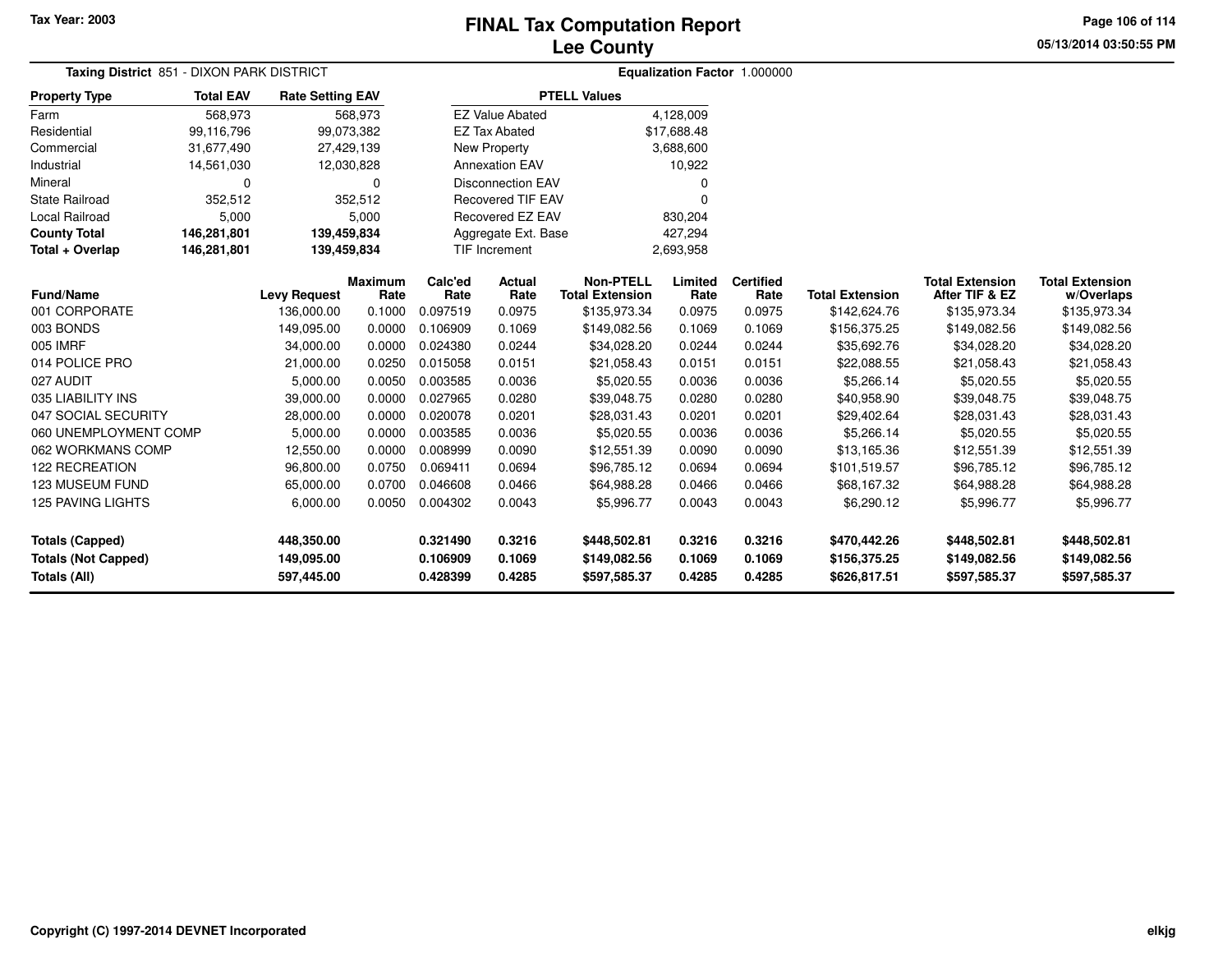**05/13/2014 03:50:55 PMPage 107 of 114**

| Taxing District 852 - WALNUT PARK DISTRICT |                  |                         |                 |                 |                          |                                            | Equalization Factor 1.000000 |                          |                                |                                          |                                      |
|--------------------------------------------|------------------|-------------------------|-----------------|-----------------|--------------------------|--------------------------------------------|------------------------------|--------------------------|--------------------------------|------------------------------------------|--------------------------------------|
| <b>Property Type</b>                       | <b>Total EAV</b> | <b>Rate Setting EAV</b> |                 |                 |                          | <b>PTELL Values</b>                        |                              |                          | <b>Overlapping County</b>      | <b>Overlap EAV</b>                       |                                      |
| Farm                                       | 5,727,485        |                         | 5,727,485       |                 | <b>EZ Value Abated</b>   |                                            | 0                            | <b>Bureau County</b>     |                                | 25,002,630                               |                                      |
| Residential                                | 767,055          |                         | 767,055         |                 | <b>EZ Tax Abated</b>     |                                            | \$0.00                       |                          | <b>Whiteside County</b>        | 140,737                                  |                                      |
| Commercial                                 | $\Omega$         |                         |                 |                 | New Property             |                                            | 82,276                       | Total                    |                                | 25, 143, 367                             |                                      |
| Industrial                                 | 2,971            |                         | 2,971           |                 | <b>Annexation EAV</b>    |                                            | $\Omega$                     |                          | * denotes use of estimated EAV |                                          |                                      |
| Mineral                                    | $\Omega$         |                         |                 |                 | Disconnection EAV        |                                            |                              |                          |                                |                                          |                                      |
| <b>State Railroad</b>                      | 130,837          |                         | 130,837         |                 | <b>Recovered TIF EAV</b> |                                            |                              |                          |                                |                                          |                                      |
| Local Railroad                             | $\Omega$         |                         |                 |                 | Recovered EZ EAV         |                                            |                              |                          |                                |                                          |                                      |
| <b>County Total</b>                        | 6,628,348        |                         | 6,628,348       |                 | Aggregate Ext. Base      |                                            |                              |                          |                                |                                          |                                      |
| Total + Overlap                            | 31,771,715       |                         | 31,771,715      |                 | <b>TIF Increment</b>     |                                            | 0                            |                          |                                |                                          |                                      |
| <b>Fund/Name</b>                           |                  | <b>Levy Request</b>     | Maximum<br>Rate | Calc'ed<br>Rate | Actual<br>Rate           | <b>Non-PTELL</b><br><b>Total Extension</b> | Limited<br>Rate              | <b>Certified</b><br>Rate | <b>Total Extension</b>         | <b>Total Extension</b><br>After TIF & EZ | <b>Total Extension</b><br>w/Overlaps |
| 001 CORPORATE                              |                  | 32,350.00               | 0.1000          | 0.101820        | 0.1000                   | \$6,628.35                                 | 0.1000                       | 0.1000                   | \$6,628.35                     | \$6,628.35                               | \$31,771.72                          |
| 003 BONDS                                  |                  | 50,744.00               | 0.0000          | 0.159714        | 0.1597                   | \$10,585.47                                | 0.1597                       | 0.1597                   | \$10,585.47                    | \$10,585.47                              | \$50,739.43                          |
| 035 LIABILITY INS                          |                  | 21,000.00               | 0.0000          | 0.066097        | 0.0661                   | \$4,381.34                                 | 0.0661                       | 0.0661                   | \$4,381.34                     | \$4,381.34                               | \$21,001.10                          |
| 047 SOCIAL SECURITY                        |                  | 7,150.00                | 0.0000          | 0.022504        | 0.0225                   | \$1,491.38                                 | 0.0225                       | 0.0225                   | \$1,491.38                     | \$1,491.38                               | \$7,148.64                           |
| 122 RECREATION                             |                  | 24,250.00               | 0.0750          | 0.076326        | 0.0750                   | \$4,971.26                                 | 0.0750                       | 0.0750                   | \$4,971.26                     | \$4,971.26                               | \$23,828.79                          |
| <b>Totals (Capped)</b>                     |                  | 0.00                    |                 | 0.000000        | 0.0000                   | \$0.00                                     | 0.0000                       | 0.0000                   | \$0.00                         | \$0.00                                   | \$0.00                               |
| <b>Totals (Not Capped)</b>                 |                  | 135,494.00              |                 | 0.426461        | 0.4233                   | \$28,057.80                                | 0.4233                       | 0.4233                   | \$28,057.80                    | \$28,057.80                              | \$134,489.68                         |
| Totals (All)                               |                  | 135,494.00              |                 | 0.426461        | 0.4233                   | \$28,057.80                                | 0.4233                       | 0.4233                   | \$28,057.80                    | \$28,057.80                              | \$134,489.68                         |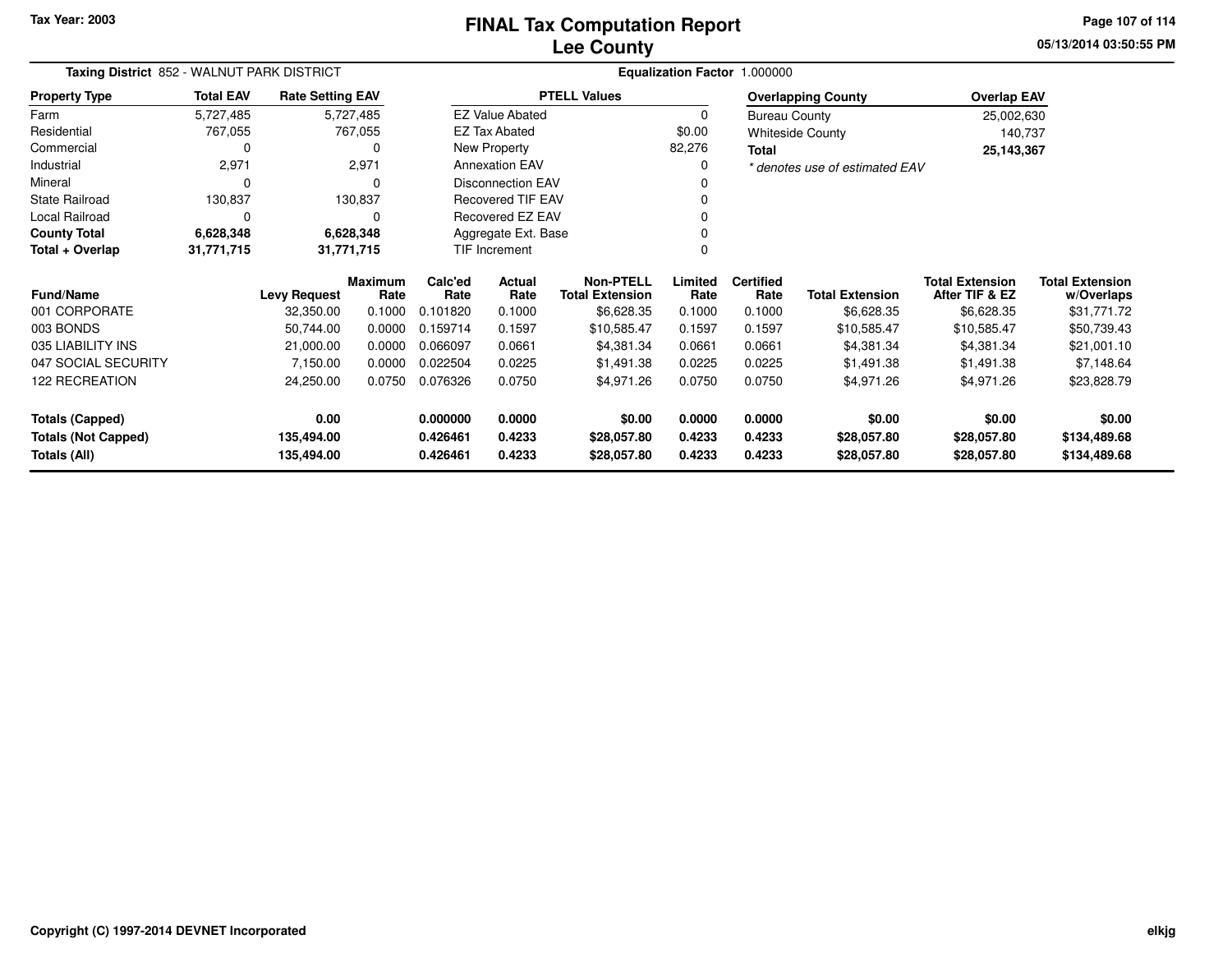**Page 108 of 114**

**05/13/2014 03:50:55 PM**

| <b>Taxing District</b> 853 - FRANKLIN GROVE SANITARY |                              |                |                                  |                            |                                                                |                                                  |                            |                                    |                                                               |                                      |
|------------------------------------------------------|------------------------------|----------------|----------------------------------|----------------------------|----------------------------------------------------------------|--------------------------------------------------|----------------------------|------------------------------------|---------------------------------------------------------------|--------------------------------------|
| <b>Total EAV</b>                                     | <b>Rate Setting EAV</b>      |                |                                  | <b>PTELL Values</b>        |                                                                |                                                  |                            |                                    |                                                               |                                      |
| 4,473                                                | 4,473                        |                |                                  |                            |                                                                | $\Omega$                                         |                            |                                    |                                                               |                                      |
| 6,257,753                                            | 6,257,753                    |                |                                  |                            |                                                                | \$0.00                                           |                            |                                    |                                                               |                                      |
| 2,308,748                                            | 2,308,748                    |                |                                  |                            |                                                                | 68,586                                           |                            |                                    |                                                               |                                      |
| 0                                                    | 0                            |                |                                  |                            |                                                                |                                                  |                            |                                    |                                                               |                                      |
| $\Omega$                                             | 0                            |                | <b>Disconnection EAV</b>         |                            |                                                                |                                                  |                            |                                    |                                                               |                                      |
| 42,699                                               | 42,699                       |                | <b>Recovered TIF EAV</b>         |                            |                                                                |                                                  |                            |                                    |                                                               |                                      |
| $\Omega$                                             | $\Omega$                     |                | Recovered EZ EAV                 |                            |                                                                | 0                                                |                            |                                    |                                                               |                                      |
| 8,613,673                                            | 8,613,673                    |                | Aggregate Ext. Base              |                            |                                                                | 3,924                                            |                            |                                    |                                                               |                                      |
| 8,613,673<br>8,613,673                               |                              |                | TIF Increment                    |                            |                                                                | 0                                                |                            |                                    |                                                               |                                      |
|                                                      |                              | <b>Maximum</b> | Calc'ed                          | Actual                     | <b>Non-PTELL</b>                                               | Limited                                          | <b>Certified</b>           |                                    | <b>Total Extension</b>                                        | <b>Total Extension</b><br>w/Overlaps |
|                                                      | 3,030.00                     | 0.0830         | 0.035177                         | 0.0352                     | \$3,032.01                                                     | 0.0351                                           | 0.0351                     | \$3,023.40                         | \$3,023.40                                                    | \$3,023.40                           |
|                                                      | 1,037.00                     | 0.0300         | 0.012039                         | 0.0120                     | \$1,033.64                                                     | 0.0119                                           | 0.0119                     | \$1,025.03                         | \$1,025.03                                                    | \$1,025.03                           |
|                                                      | 4,067.00<br>0.00<br>4,067.00 |                | 0.047216<br>0.000000<br>0.047216 | 0.0472<br>0.0000<br>0.0472 | \$4,065.65<br>\$0.00<br>\$4,065.65                             | 0.0470<br>0.0000<br>0.0470                       | 0.0470<br>0.0000<br>0.0470 | \$4,048.43<br>\$0.00<br>\$4,048.43 | \$4,048.43<br>\$0.00<br>\$4,048.43                            | \$4,048.43<br>\$0.00<br>\$4,048.43   |
|                                                      |                              | Levy Request   | Rate                             | Rate                       | EZ Tax Abated<br>New Property<br><b>Annexation EAV</b><br>Rate | <b>EZ Value Abated</b><br><b>Total Extension</b> | Rate                       | Rate                               | <b>Equalization Factor 1.000000</b><br><b>Total Extension</b> | After TIF & EZ                       |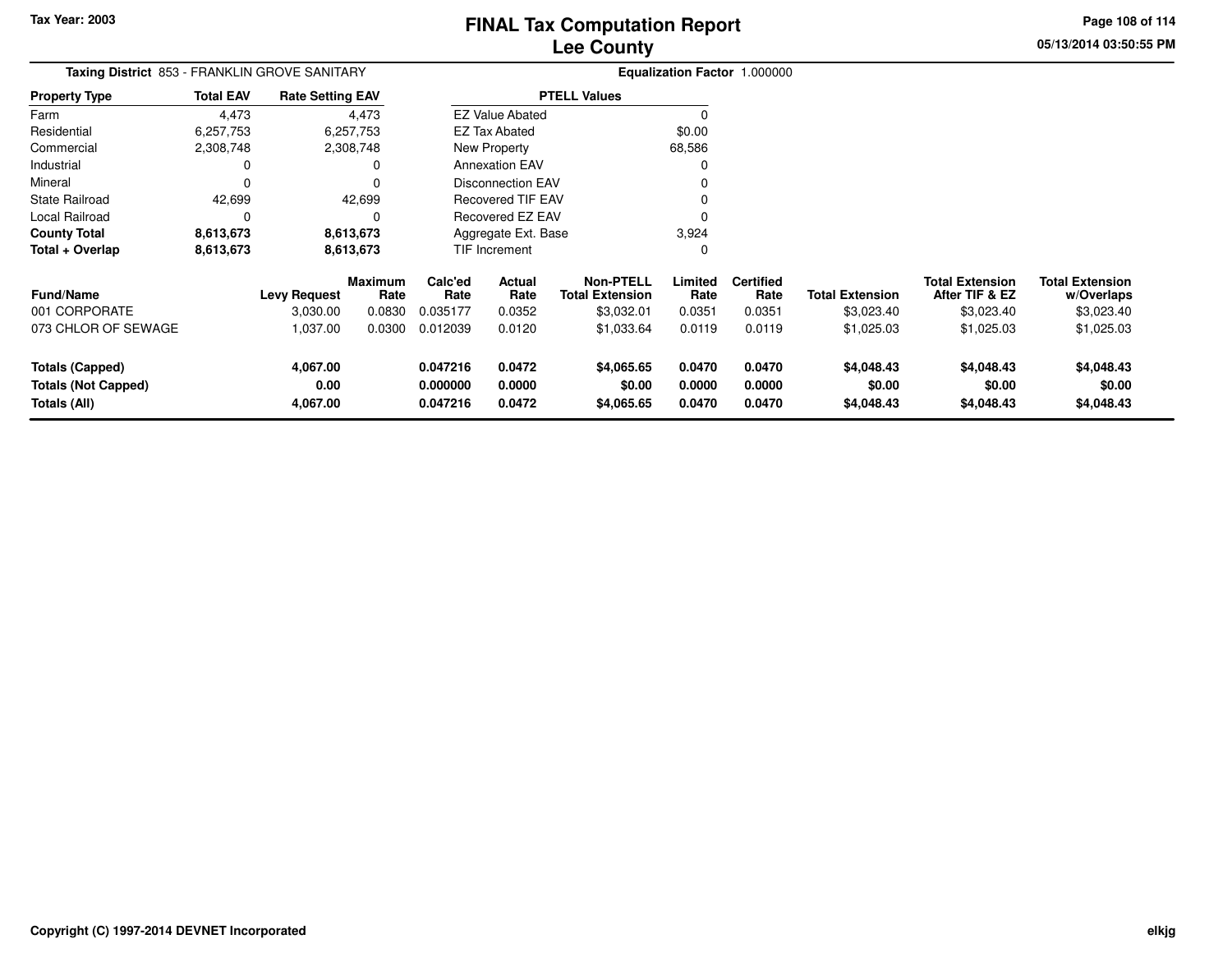**Page 109 of 114**

**05/13/2014 03:50:55 PM**

| <b>Taxing District</b> 855 - PAW PAW SANITARY DISTRICT               |                  |                                 |                           |                                  |                                         |                                                          |                            | <b>Equalization Factor 1.000000</b> |                                      |                                                        |                                                    |
|----------------------------------------------------------------------|------------------|---------------------------------|---------------------------|----------------------------------|-----------------------------------------|----------------------------------------------------------|----------------------------|-------------------------------------|--------------------------------------|--------------------------------------------------------|----------------------------------------------------|
| Property Type                                                        | <b>Total EAV</b> | <b>Rate Setting EAV</b>         |                           |                                  |                                         | <b>PTELL Values</b>                                      |                            |                                     |                                      |                                                        |                                                    |
| Farm                                                                 | 56,541           |                                 | 56,451                    |                                  | <b>EZ Value Abated</b>                  |                                                          | 0                          |                                     |                                      |                                                        |                                                    |
| Residential                                                          | 9,661,018        |                                 | 8,662,436                 |                                  | <b>EZ Tax Abated</b>                    |                                                          | \$0.00                     |                                     |                                      |                                                        |                                                    |
| Commercial                                                           | 950,733          |                                 | 819,807                   |                                  | New Property                            |                                                          | 109,077                    |                                     |                                      |                                                        |                                                    |
| Industrial                                                           | 0                |                                 |                           |                                  | <b>Annexation EAV</b>                   |                                                          | 0                          |                                     |                                      |                                                        |                                                    |
| Mineral                                                              | 0                |                                 |                           |                                  | <b>Disconnection EAV</b>                |                                                          |                            |                                     |                                      |                                                        |                                                    |
| State Railroad                                                       | 0                |                                 |                           |                                  | <b>Recovered TIF EAV</b>                |                                                          |                            |                                     |                                      |                                                        |                                                    |
| Local Railroad                                                       | 0                |                                 |                           |                                  | Recovered EZ EAV<br>Aggregate Ext. Base |                                                          |                            |                                     |                                      |                                                        |                                                    |
| County Total                                                         | 10,668,292       |                                 | 9,538,694                 |                                  |                                         |                                                          | 3,532                      |                                     |                                      |                                                        |                                                    |
| Total + Overlap                                                      | 10,668,292       | 9,538,694                       |                           |                                  | TIF Increment                           |                                                          | 1,129,598                  |                                     |                                      |                                                        |                                                    |
| <b>Fund/Name</b><br>001 CORPORATE                                    |                  | <b>Levy Request</b><br>3,524.00 | Maximum<br>Rate<br>0.0830 | Calc'ed<br>Rate<br>0.036944      | Actual<br>Rate<br>0.0369                | <b>Non-PTELL</b><br><b>Total Extension</b><br>\$3,519.78 | Limited<br>Rate<br>0.0369  | <b>Certified</b><br>Rate<br>0.0369  | <b>Total Extension</b><br>\$3,936.60 | <b>Total Extension</b><br>After TIF & EZ<br>\$3,519.78 | <b>Total Extension</b><br>w/Overlaps<br>\$3,519.78 |
| <b>Totals (Capped)</b><br><b>Totals (Not Capped)</b><br>Totals (All) |                  | 3,524.00<br>0.00<br>3,524.00    |                           | 0.036944<br>0.000000<br>0.036944 | 0.0369<br>0.0000<br>0.0369              | \$3,519.78<br>\$0.00<br>\$3,519.78                       | 0.0369<br>0.0000<br>0.0369 | 0.0369<br>0.0000<br>0.0369          | \$3,936.60<br>\$0.00<br>\$3,936.60   | \$3,519.78<br>\$0.00<br>\$3,519.78                     | \$3,519.78<br>\$0.00<br>\$3,519.78                 |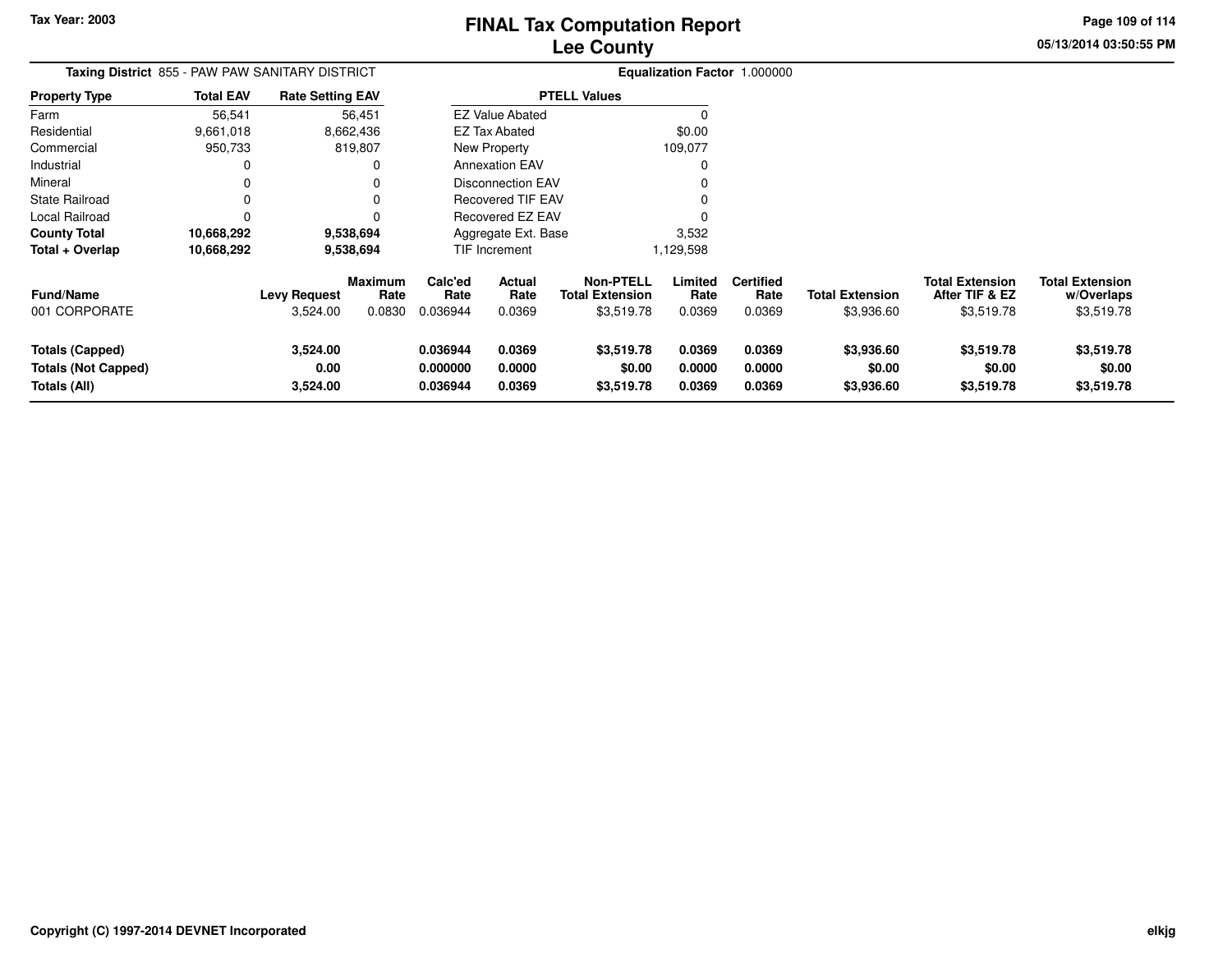**05/13/2014 03:50:55 PMPage 110 of 114**

| Taxing District 856 - LEE CENTER CEMETERY DIST |                  | Equalization Factor 1.000000 |                 |                      |                          |                                            |                  |                          |                        |                                          |                                      |
|------------------------------------------------|------------------|------------------------------|-----------------|----------------------|--------------------------|--------------------------------------------|------------------|--------------------------|------------------------|------------------------------------------|--------------------------------------|
| <b>Property Type</b>                           | <b>Total EAV</b> | <b>Rate Setting EAV</b>      |                 | <b>PTELL Values</b>  |                          |                                            |                  |                          |                        |                                          |                                      |
| Farm                                           | 2,427,556        |                              | 2,427,556       |                      | <b>EZ Value Abated</b>   |                                            | $\Omega$         |                          |                        |                                          |                                      |
| Residential                                    | 2,524,136        |                              | 2,524,136       |                      | EZ Tax Abated            |                                            | \$0.00           |                          |                        |                                          |                                      |
| Commercial                                     | 916,677          |                              | 916,677         |                      | New Property             |                                            | 200,722          |                          |                        |                                          |                                      |
| Industrial                                     |                  |                              | O               |                      | <b>Annexation EAV</b>    |                                            |                  |                          |                        |                                          |                                      |
| Mineral                                        |                  |                              |                 |                      | <b>Disconnection EAV</b> |                                            |                  |                          |                        |                                          |                                      |
| <b>State Railroad</b>                          |                  |                              | $\Omega$        |                      | <b>Recovered TIF EAV</b> |                                            |                  |                          |                        |                                          |                                      |
| Local Railroad                                 |                  |                              | O               |                      | Recovered EZ EAV         |                                            | O                |                          |                        |                                          |                                      |
| <b>County Total</b>                            | 5,868,369        |                              | 5,868,369       |                      | Aggregate Ext. Base      |                                            | 3,984            |                          |                        |                                          |                                      |
| Total + Overlap                                | 5,868,369        | 5,868,369                    |                 | TIF Increment        |                          |                                            | 0                |                          |                        |                                          |                                      |
| <b>Fund/Name</b>                               |                  | Levy Request                 | Maximum<br>Rate | Calc'ed<br>Rate      | Actual<br>Rate           | <b>Non-PTELL</b><br><b>Total Extension</b> | Limited<br>Rate  | <b>Certified</b><br>Rate | <b>Total Extension</b> | <b>Total Extension</b><br>After TIF & EZ | <b>Total Extension</b><br>w/Overlaps |
| 001 CORPORATE                                  |                  | 2,992.00                     | 0.0600          | 0.050985             | 0.0510                   | \$2,992.87                                 | 0.0510           | 0.0510                   | \$2,992.87             | \$2,992.87                               | \$2,992.87                           |
| 035 LIABILITY INS                              |                  | 1,044.00                     | 0.0000          | 0.017790             | 0.0178                   | \$1,044.57                                 | 0.0178           | 0.0178                   | \$1,044.57             | \$1,044.57                               | \$1,044.57                           |
| Totals (Capped)<br><b>Totals (Not Capped)</b>  |                  | 4,036.00<br>0.00             |                 | 0.068775<br>0.000000 | 0.0688<br>0.0000         | \$4,037.44<br>\$0.00                       | 0.0688<br>0.0000 | 0.0688<br>0.0000         | \$4,037.44<br>\$0.00   | \$4,037.44<br>\$0.00                     | \$4,037.44<br>\$0.00                 |
| Totals (All)                                   |                  | 4,036.00                     |                 | 0.068775             | 0.0688                   | \$4,037.44                                 | 0.0688           | 0.0688                   | \$4,037.44             | \$4,037.44                               | \$4,037.44                           |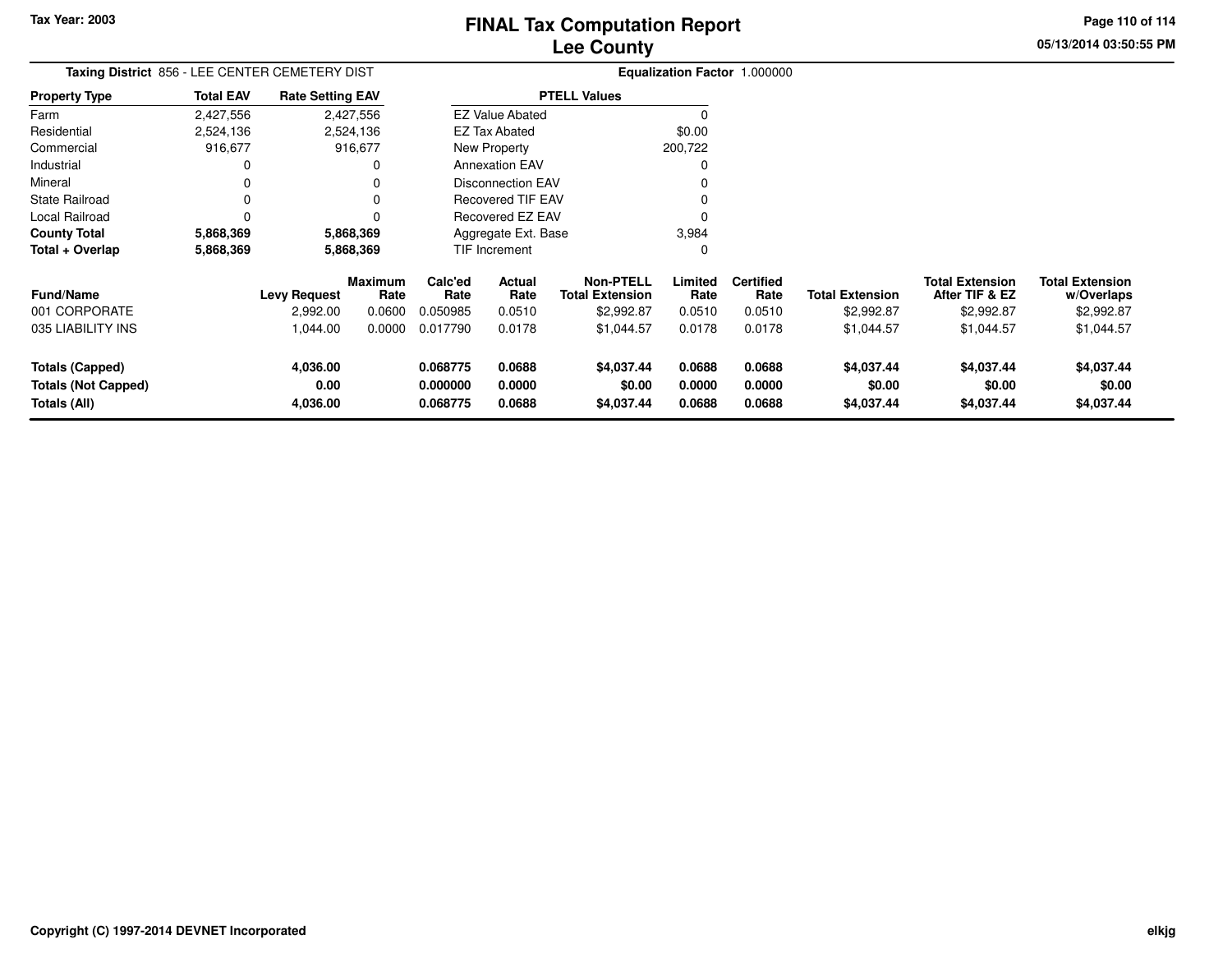**Tax Year: 2003**

## **Lee CountyFINAL Tax Computation Report**

**05/13/2014 03:50:55 PM Page 111 of 114**

| Taxing District 857 - OHIO PUBLIC LIBRARY DIST                |                  |                                |                        | Equalization Factor 1.000000     |                            |                                            |                            |                            |                                    |                                          |                                      |
|---------------------------------------------------------------|------------------|--------------------------------|------------------------|----------------------------------|----------------------------|--------------------------------------------|----------------------------|----------------------------|------------------------------------|------------------------------------------|--------------------------------------|
| <b>Property Type</b>                                          | <b>Total EAV</b> | <b>Rate Setting EAV</b>        |                        | <b>PTELL Values</b>              |                            |                                            |                            |                            | <b>Overlapping County</b>          | <b>Overlap EAV</b>                       |                                      |
| Farm                                                          | 2,426,403        |                                | 2,426,403              |                                  | <b>EZ Value Abated</b>     |                                            |                            | <b>Bureau County</b>       |                                    | 11,357,506                               |                                      |
| Residential                                                   | 448,629          |                                | 448,629                |                                  | <b>EZ Tax Abated</b>       |                                            | \$0.00                     | <b>Total</b>               |                                    | 11,357,506                               |                                      |
| Commercial                                                    | 0                |                                |                        | New Property                     |                            |                                            | 0                          |                            | * denotes use of estimated EAV     |                                          |                                      |
| Industrial                                                    | 0                |                                |                        | <b>Annexation EAV</b>            |                            |                                            |                            |                            |                                    |                                          |                                      |
| Mineral                                                       | 0                |                                |                        | Disconnection EAV                |                            |                                            |                            |                            |                                    |                                          |                                      |
| <b>State Railroad</b>                                         | $\Omega$         |                                |                        | <b>Recovered TIF EAV</b>         |                            |                                            |                            |                            |                                    |                                          |                                      |
| Local Railroad                                                | 0                |                                |                        | Recovered EZ EAV                 |                            |                                            |                            |                            |                                    |                                          |                                      |
| <b>County Total</b>                                           | 2,875,032        |                                | 2,875,032              | Aggregate Ext. Base              |                            |                                            |                            |                            |                                    |                                          |                                      |
| Total + Overlap                                               | 14,232,538       |                                | 14,232,538             |                                  | TIF Increment              |                                            |                            |                            |                                    |                                          |                                      |
| <b>Fund/Name</b>                                              |                  | <b>Levy Request</b>            | <b>Maximum</b><br>Rate | Calc'ed<br>Rate                  | <b>Actual</b><br>Rate      | <b>Non-PTELL</b><br><b>Total Extension</b> | Limited<br>Rate            | <b>Certified</b><br>Rate   | <b>Total Extension</b>             | <b>Total Extension</b><br>After TIF & EZ | <b>Total Extension</b><br>w/Overlaps |
| 001 CORPORATE                                                 |                  | 23,500.00                      | 0.1500                 | 0.165115                         | 0.1500                     | \$4,312.55                                 | 0.1500                     | 0.1500                     | \$4,312.55                         | \$4,312.55                               | \$21,348.81                          |
| Totals (Capped)<br><b>Totals (Not Capped)</b><br>Totals (All) |                  | 0.00<br>23,500.00<br>23,500.00 |                        | 0.000000<br>0.165115<br>0.165115 | 0.0000<br>0.1500<br>0.1500 | \$0.00<br>\$4,312.55<br>\$4,312.55         | 0.0000<br>0.1500<br>0.1500 | 0.0000<br>0.1500<br>0.1500 | \$0.00<br>\$4,312.55<br>\$4,312.55 | \$0.00<br>\$4,312.55<br>\$4,312.55       | \$0.00<br>\$21,348.81<br>\$21,348.81 |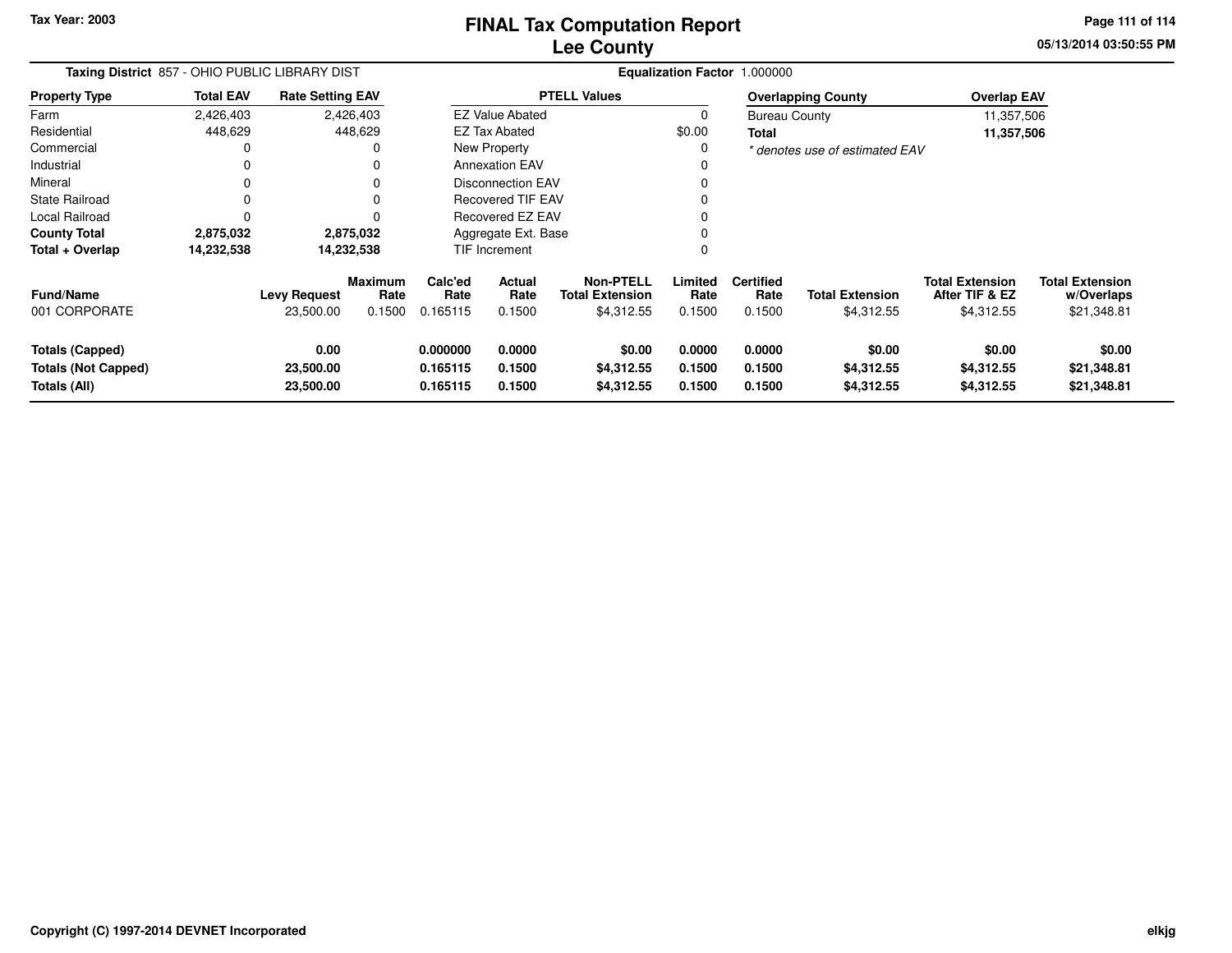**05/13/2014 03:50:55 PMPage 112 of 114**

| ax Computation Report |  |
|-----------------------|--|
| <b>Lee County</b>     |  |

| Taxing District  858 - PAW PAW PUBLIC LIB DIST | <b>Equalization Factor 1.000000</b> |                         |                 |                      |                          |                                            |                  |                          |                        |                                          |                                      |
|------------------------------------------------|-------------------------------------|-------------------------|-----------------|----------------------|--------------------------|--------------------------------------------|------------------|--------------------------|------------------------|------------------------------------------|--------------------------------------|
| <b>Property Type</b>                           | <b>Total EAV</b>                    | <b>Rate Setting EAV</b> |                 |                      |                          | <b>PTELL Values</b>                        |                  |                          |                        |                                          |                                      |
| Farm                                           | 56,541                              |                         | 56,451          |                      | <b>EZ Value Abated</b>   |                                            |                  |                          |                        |                                          |                                      |
| Residential                                    | 9,661,018                           |                         | 8,662,436       |                      | <b>EZ Tax Abated</b>     |                                            | \$0.00           |                          |                        |                                          |                                      |
| Commercial                                     | 950,733                             |                         | 819,807         |                      | New Property             |                                            | 109,077          |                          |                        |                                          |                                      |
| Industrial                                     |                                     |                         | 0               |                      | <b>Annexation EAV</b>    |                                            |                  |                          |                        |                                          |                                      |
| Mineral                                        |                                     |                         |                 |                      | <b>Disconnection EAV</b> |                                            |                  |                          |                        |                                          |                                      |
| <b>State Railroad</b>                          |                                     |                         | 0               |                      | <b>Recovered TIF EAV</b> |                                            |                  |                          |                        |                                          |                                      |
| Local Railroad                                 |                                     |                         | $\Omega$        |                      | Recovered EZ EAV         |                                            |                  |                          |                        |                                          |                                      |
| <b>County Total</b>                            | 10,668,292                          |                         | 9,538,694       |                      | Aggregate Ext. Base      |                                            | 14,814           |                          |                        |                                          |                                      |
| Total + Overlap                                | 10,668,292                          |                         | 9,538,694       |                      | TIF Increment            |                                            | 1,129,598        |                          |                        |                                          |                                      |
| <b>Fund/Name</b>                               |                                     | <b>Levy Request</b>     | Maximum<br>Rate | Calc'ed<br>Rate      | Actual<br>Rate           | <b>Non-PTELL</b><br><b>Total Extension</b> | Limited<br>Rate  | <b>Certified</b><br>Rate | <b>Total Extension</b> | <b>Total Extension</b><br>After TIF & EZ | <b>Total Extension</b><br>w/Overlaps |
| 001 CORPORATE                                  |                                     | 13,626.00               | 0.1500          | 0.142850             | 0.1428                   | \$13,621.26                                | 0.1410           | 0.1410                   | \$15,042.29            | \$13,449.56                              | \$13,449.56                          |
| 005 IMRF                                       |                                     | 572.00                  | 0.0000          | 0.005997             | 0.0060                   | \$572.32                                   | 0.0059           | 0.0059                   | \$629.43               | \$562.78                                 | \$562.78                             |
| 035 LIABILITY INS                              |                                     | 184.00                  | 0.0000          | 0.001929             | 0.0019                   | \$181.24                                   | 0.0019           | 0.0019                   | \$202.70               | \$181.24                                 | \$181.24                             |
| 047 SOCIAL SECURITY                            |                                     | 1,173.00                | 0.0000          | 0.012297             | 0.0123                   | \$1,173.26                                 | 0.0121           | 0.0121                   | \$1,290.86             | \$1,154.18                               | \$1,154.18                           |
| <b>Totals (Capped)</b>                         |                                     | 15,555.00               |                 | 0.163073             | 0.1630                   | \$15,548.08                                | 0.1609           | 0.1609                   | \$17,165.28            | \$15,347.76                              | \$15,347.76                          |
| <b>Totals (Not Capped)</b><br>Totals (All)     |                                     | 0.00<br>15,555.00       |                 | 0.000000<br>0.163073 | 0.0000<br>0.1630         | \$0.00<br>\$15,548.08                      | 0.0000<br>0.1609 | 0.0000<br>0.1609         | \$0.00<br>\$17,165.28  | \$0.00<br>\$15,347.76                    | \$0.00<br>\$15,347.76                |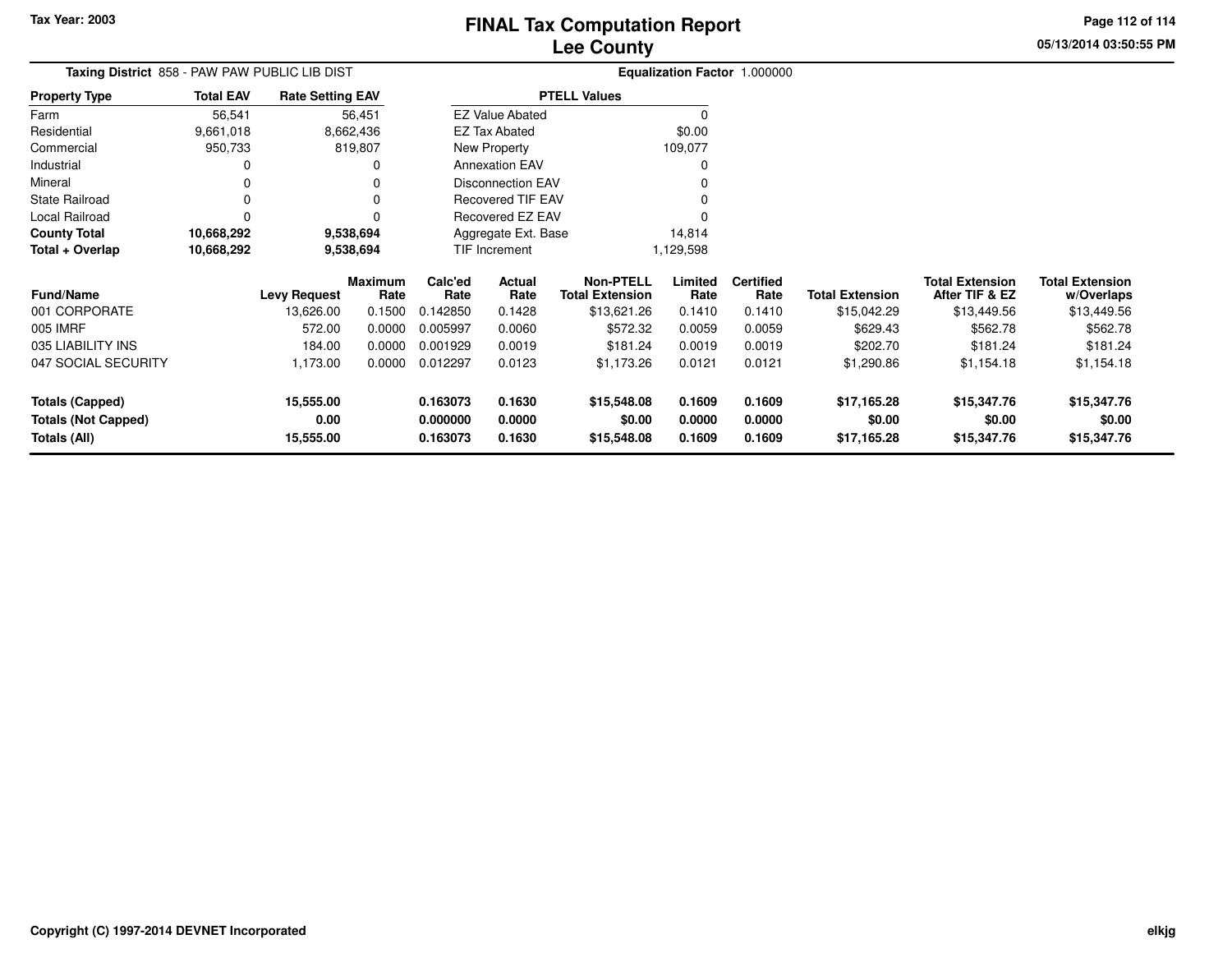**05/13/2014 03:50:55 PMPage 113 of 114**

| <b>Lee County</b>                   |  |
|-------------------------------------|--|
| <b>Equalization Factor 1.000000</b> |  |
| <b>BEELL 1/1</b>                    |  |

| <b>Total EAV</b> |      |                                              |                                                                                             |                                 |                                                                                       |                                                                                                                                           |                                    |                                     |  |  |  |
|------------------|------|----------------------------------------------|---------------------------------------------------------------------------------------------|---------------------------------|---------------------------------------------------------------------------------------|-------------------------------------------------------------------------------------------------------------------------------------------|------------------------------------|-------------------------------------|--|--|--|
| 0                |      |                                              |                                                                                             |                                 |                                                                                       |                                                                                                                                           |                                    |                                     |  |  |  |
| 90.108           |      |                                              |                                                                                             |                                 |                                                                                       | \$0.00                                                                                                                                    |                                    |                                     |  |  |  |
| 5,273,864        |      |                                              |                                                                                             |                                 |                                                                                       | 0                                                                                                                                         |                                    |                                     |  |  |  |
| 0                |      |                                              |                                                                                             |                                 |                                                                                       | 0                                                                                                                                         |                                    |                                     |  |  |  |
| Mineral          |      |                                              |                                                                                             |                                 |                                                                                       |                                                                                                                                           |                                    |                                     |  |  |  |
| 5,607            |      | 5,607                                        |                                                                                             |                                 |                                                                                       | 0                                                                                                                                         |                                    |                                     |  |  |  |
| $\Omega$         |      |                                              |                                                                                             |                                 |                                                                                       |                                                                                                                                           |                                    |                                     |  |  |  |
| 5,369,579        |      |                                              |                                                                                             |                                 |                                                                                       | 0                                                                                                                                         |                                    |                                     |  |  |  |
| 5,369,579        |      |                                              |                                                                                             |                                 |                                                                                       | 2,693,958                                                                                                                                 |                                    |                                     |  |  |  |
|                  | 0.00 | <b>Maximum</b><br>Rate<br>0.0000             | Calc'ed<br>Rate<br>0.000000                                                                 | <b>Actual</b><br>Rate<br>0.0000 | <b>Non-PTELL</b><br><b>Total Extension</b><br>\$0.00                                  | Limited<br>Rate<br>0.0000                                                                                                                 | <b>Certified</b><br>Rate<br>0.0000 | <b>Total Ex</b>                     |  |  |  |
|                  |      | <b>Taxing District</b> TIF1 - TIF DISTRICT 1 | <b>TIF Base EAV</b><br>48.520<br>2,736,348<br>2,790,475<br>2,790,475<br><b>Levy Request</b> |                                 | <b>EZ Tax Abated</b><br>New Property<br><b>Annexation EAV</b><br><b>TIF Increment</b> | <b>PTELL Values</b><br><b>EZ Value Abated</b><br>Disconnection EAV<br><b>Recovered TIF EAV</b><br>Recovered EZ EAV<br>Aggregate Ext. Base |                                    | <b>Equalization Factor 1.000000</b> |  |  |  |

| <b>Fund/Name</b><br>098 INCREMENT FUND        | <b>Levy Request</b><br>0.00 | <b>Maximum</b><br>Rate<br>0.0000 | Calc'ed<br>Rate<br>0.000000 | Actual<br>Rate<br>0.0000 | Non-PTELL<br><b>Total Extension</b><br>\$0.00 | .imited<br>Rate<br>0.0000 | <b>Certified</b><br>Rate<br>0.0000 | <b>Total Extension</b><br>\$0.00 | <b>Total Extension</b><br>After TIF & EZ<br>\$236,807.46 | <b>Total Extension</b><br>w/Overlaps<br>\$236,807.46 |  |
|-----------------------------------------------|-----------------------------|----------------------------------|-----------------------------|--------------------------|-----------------------------------------------|---------------------------|------------------------------------|----------------------------------|----------------------------------------------------------|------------------------------------------------------|--|
| Totals (Capped)<br><b>Totals (Not Capped)</b> | 0.00<br>0.00                |                                  | 0.000000<br>0.000000        | 0.0000<br>0.0000         | \$0.00<br>\$0.00                              | 0.0000<br>0.0000          | 0.0000<br>0.0000                   | \$0.00<br>\$0.00                 | \$236,807.46<br>\$0.00                                   | \$236,807.46<br>\$0.00                               |  |
| Totals (All)                                  | 0.00                        |                                  | 0.000000                    | 0.0000                   | \$0.00                                        | 0.0000                    | 0.0000                             | \$0.00                           | \$236,807.46                                             | \$236,807.46                                         |  |